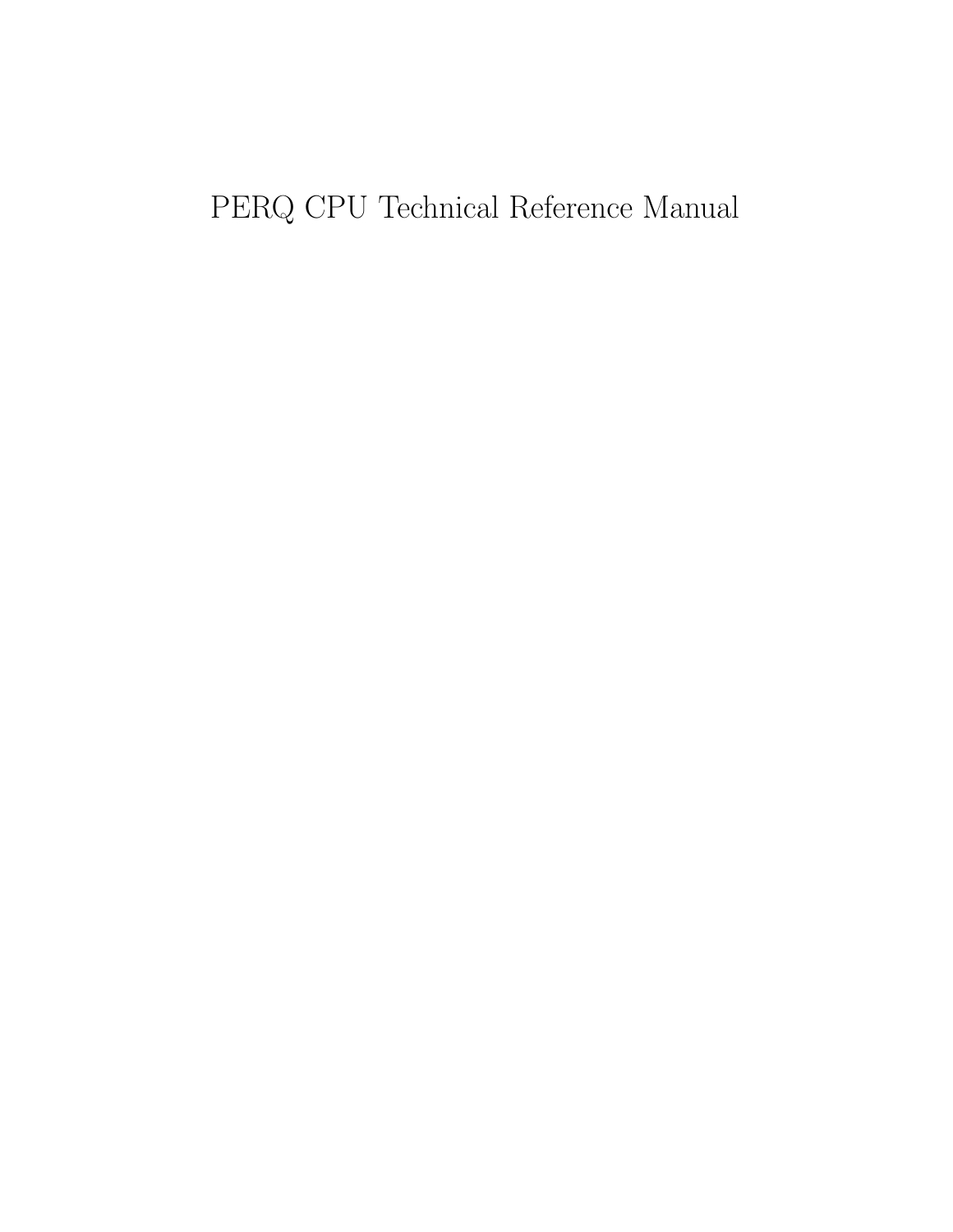# **Contents**

| $\mathbf 1$             |         | <b>Introduction</b><br>$\mathbf 1$                                          |  |
|-------------------------|---------|-----------------------------------------------------------------------------|--|
|                         | 1.1     | $\mathbf{1}$                                                                |  |
|                         | 1.2     | $\overline{2}$<br>Audience                                                  |  |
|                         | 1.3     | $\overline{2}$                                                              |  |
|                         | 1.4     | 3<br>Structure of the Remainder of this Manual                              |  |
| $\overline{\mathbf{2}}$ |         | Data Paths 1 - Registers<br>$\overline{\mathbf{4}}$                         |  |
|                         | $2.1\,$ | $\overline{4}$                                                              |  |
|                         | $2.2\,$ | General Purpose (X,Y) registers<br>$\overline{4}$                           |  |
|                         |         | 6<br>2.2.1                                                                  |  |
|                         |         | 6<br>2.2.2                                                                  |  |
|                         |         | $\overline{7}$<br>2.2.3                                                     |  |
|                         |         | 8<br>2.2.4<br>Index Register                                                |  |
|                         | $2.3\,$ | 8                                                                           |  |
|                         |         | 8<br>2.3.1                                                                  |  |
|                         |         | 9<br>2.3.2                                                                  |  |
|                         | 2.4     | 10                                                                          |  |
|                         | 2.5     | 10                                                                          |  |
|                         |         | 2.5.1<br>10                                                                 |  |
|                         |         | 2.5.2<br>11                                                                 |  |
|                         |         | 2.5.3<br>11                                                                 |  |
|                         |         | 2.5.4<br>Input $3$ - Memory Data $\ldots \ldots \ldots \ldots \ldots$<br>11 |  |
|                         |         | Input 4 - Memory Data Extended<br>2.5.5<br>12                               |  |
|                         |         | 12<br>2.5.6<br>Input 5 - Microstate Register                                |  |
|                         |         | The CCSR0 PAL<br>2.5.6.1<br>13                                              |  |
|                         |         | 2.5.7<br>14                                                                 |  |
|                         |         | 2.5.8<br>15                                                                 |  |
|                         |         | 2.5.9<br>15                                                                 |  |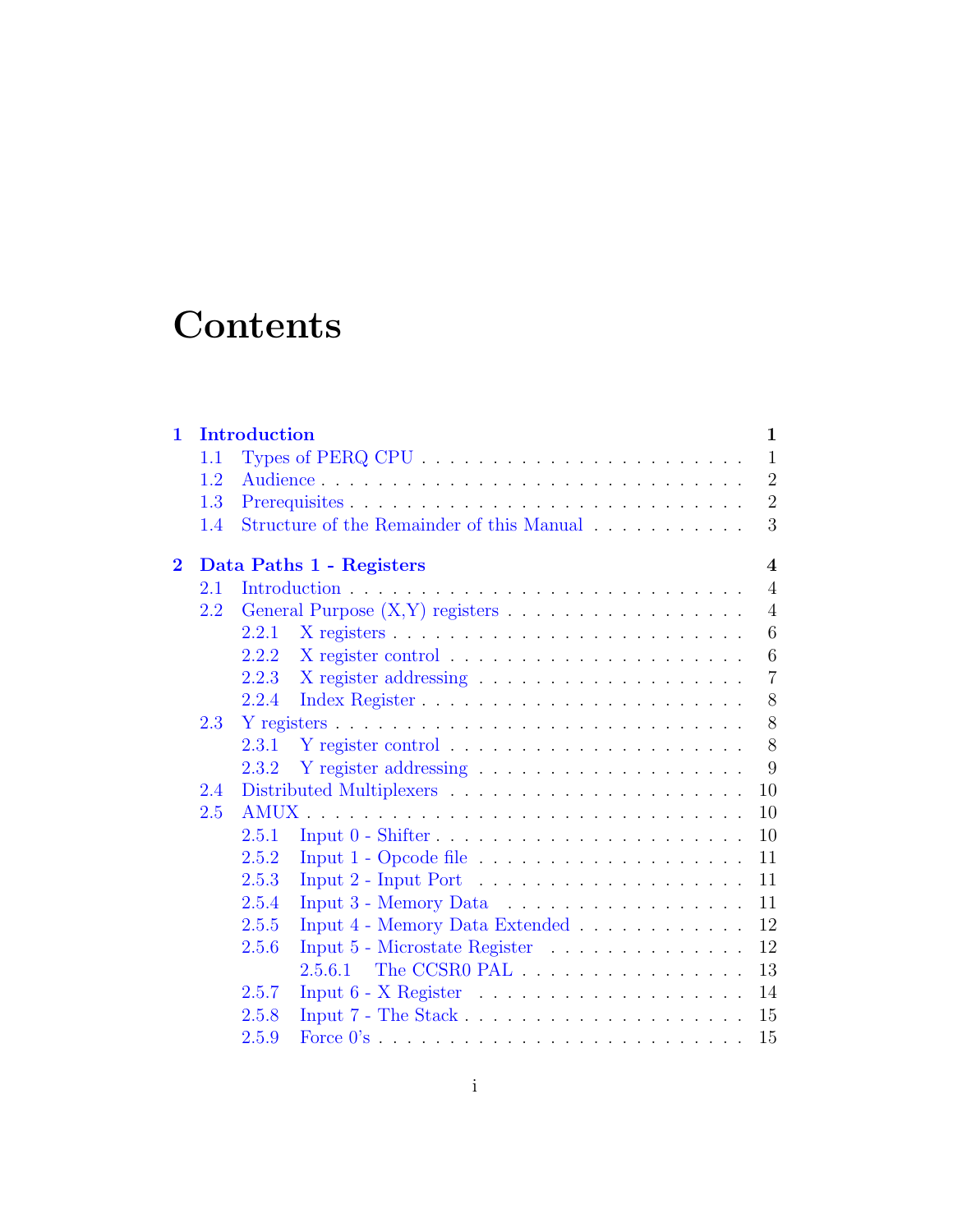| 2.6             |                                                                          |                                                                                                                                                                                                                                                                                                                                                                                                                                                |
|-----------------|--------------------------------------------------------------------------|------------------------------------------------------------------------------------------------------------------------------------------------------------------------------------------------------------------------------------------------------------------------------------------------------------------------------------------------------------------------------------------------------------------------------------------------|
| 2.6.1           |                                                                          | 17                                                                                                                                                                                                                                                                                                                                                                                                                                             |
| 2.6.2           |                                                                          | 18                                                                                                                                                                                                                                                                                                                                                                                                                                             |
| 2.7             |                                                                          | 18                                                                                                                                                                                                                                                                                                                                                                                                                                             |
|                 |                                                                          |                                                                                                                                                                                                                                                                                                                                                                                                                                                |
| <b>Division</b> |                                                                          | 21                                                                                                                                                                                                                                                                                                                                                                                                                                             |
| 3.1             |                                                                          | 21                                                                                                                                                                                                                                                                                                                                                                                                                                             |
|                 |                                                                          | 22                                                                                                                                                                                                                                                                                                                                                                                                                                             |
|                 |                                                                          | 22                                                                                                                                                                                                                                                                                                                                                                                                                                             |
|                 |                                                                          | 25                                                                                                                                                                                                                                                                                                                                                                                                                                             |
| 3.2             |                                                                          | 25                                                                                                                                                                                                                                                                                                                                                                                                                                             |
| 3.3             |                                                                          | 26                                                                                                                                                                                                                                                                                                                                                                                                                                             |
| 3.4             |                                                                          | 26                                                                                                                                                                                                                                                                                                                                                                                                                                             |
| 3.5             |                                                                          | 27                                                                                                                                                                                                                                                                                                                                                                                                                                             |
| 3.6             |                                                                          | 28                                                                                                                                                                                                                                                                                                                                                                                                                                             |
| 3.6.1           |                                                                          | 29                                                                                                                                                                                                                                                                                                                                                                                                                                             |
| 3.6.2           | Multiply and divide control of the ALU                                   | 30                                                                                                                                                                                                                                                                                                                                                                                                                                             |
|                 | The Add Instruction<br>3.6.2.1                                           | 30                                                                                                                                                                                                                                                                                                                                                                                                                                             |
|                 | The subtract instruction<br>3.6.2.2                                      | 31                                                                                                                                                                                                                                                                                                                                                                                                                                             |
| 3.7             |                                                                          | 32                                                                                                                                                                                                                                                                                                                                                                                                                                             |
| 3.8             |                                                                          | 34                                                                                                                                                                                                                                                                                                                                                                                                                                             |
|                 | MULT01-modified shifter inputs                                           | 36                                                                                                                                                                                                                                                                                                                                                                                                                                             |
|                 | Sign extension - OFF<br>3.8.1.1                                          | 36                                                                                                                                                                                                                                                                                                                                                                                                                                             |
|                 | Sign extension - Division $\ldots \ldots \ldots \ldots$<br>3.8.1.2       | 37                                                                                                                                                                                                                                                                                                                                                                                                                                             |
|                 | Sign Extension - Unsigned Multiply<br>3.8.1.3                            | 37                                                                                                                                                                                                                                                                                                                                                                                                                                             |
|                 | Sign Extension - Signed Multiply $\ldots \ldots$<br>3.8.1.4              | 38                                                                                                                                                                                                                                                                                                                                                                                                                                             |
| 3.9             | The multiplication algorithm $\dots \dots \dots \dots \dots \dots \dots$ | 38                                                                                                                                                                                                                                                                                                                                                                                                                                             |
|                 |                                                                          |                                                                                                                                                                                                                                                                                                                                                                                                                                                |
|                 | 3.10 The Division Algorithm                                              |                                                                                                                                                                                                                                                                                                                                                                                                                                                |
|                 | 4 Control 1 : Clocks and Control Store                                   |                                                                                                                                                                                                                                                                                                                                                                                                                                                |
| 4.1             |                                                                          | 39<br>41<br>41                                                                                                                                                                                                                                                                                                                                                                                                                                 |
| 4.1.1           |                                                                          | 41                                                                                                                                                                                                                                                                                                                                                                                                                                             |
| 4.1.2           |                                                                          | 43                                                                                                                                                                                                                                                                                                                                                                                                                                             |
|                 | LD MIR' $\ldots \ldots \ldots \ldots \ldots \ldots$<br>4.1.2.1           | 43                                                                                                                                                                                                                                                                                                                                                                                                                                             |
|                 | 4.1.2.2                                                                  | 44                                                                                                                                                                                                                                                                                                                                                                                                                                             |
|                 | 3.1.1<br>3.1.2                                                           | Input $1$ - $Constant \ldots \ldots \ldots \ldots \ldots \ldots \ldots$<br>The modified AMUX control in the T4 CPU $\ldots \ldots \ldots$<br>Data Paths 2 - ALU, Output registers, Multiplication and<br>Carry logic in the 24 bit T4 CPU<br>3.1.3<br>ALU outputs - the R register $\dots \dots \dots \dots \dots \dots$<br>The memory data register $\ldots \ldots \ldots \ldots \ldots \ldots$<br>The Output Register and IO Cycles<br>3.8.1 |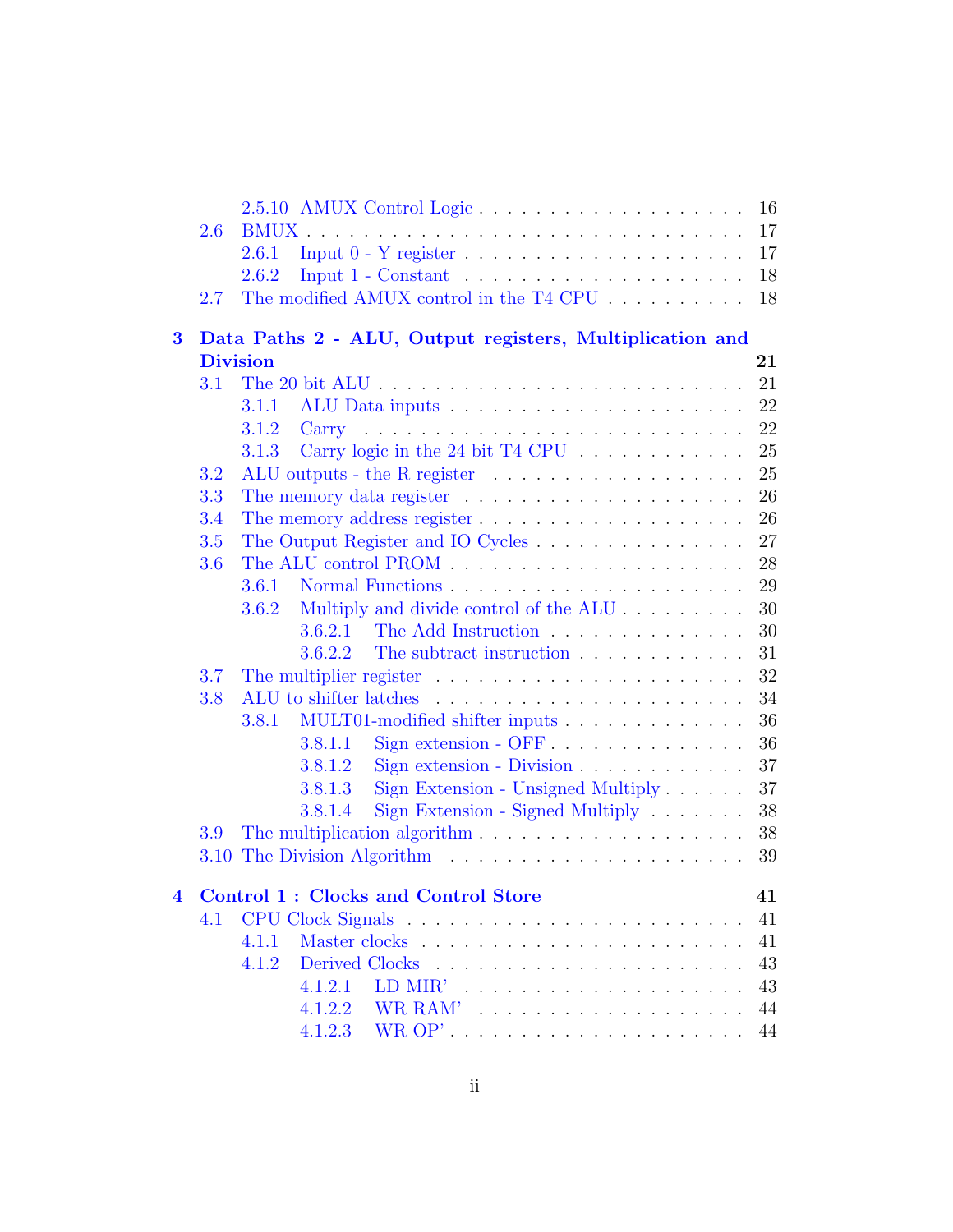|     |                  | LATCH $R$<br>4.1.2.4<br>44                                                      |
|-----|------------------|---------------------------------------------------------------------------------|
|     |                  | 4.1.2.5<br>45                                                                   |
|     |                  | $DON'T IO ENB$<br>4.1.2.6<br>45                                                 |
|     |                  | 4.1.2.7<br>45                                                                   |
|     |                  | The WCS Write-Enable Clock<br>4.1.2.8<br>45                                     |
|     | 4.1.3            | Overview of an Arithmetic Cycle<br>46                                           |
| 4.2 | <b>CPU</b> Reset | 46                                                                              |
| 4.3 |                  | 47                                                                              |
|     | 4.3.1            | The Writable Control Store RAM<br>47                                            |
|     | 4.3.2            | 49                                                                              |
|     | 4.3.3            | 51                                                                              |
|     | 4.3.4            | Loading the Writable Control Store<br>52                                        |
|     | 4.3.5            | The Microcode Boot ROM<br>54                                                    |
|     | 4.3.6            | 55                                                                              |
|     | 4.3.7            | The CPU diagnostic connector<br>56                                              |
| 4.4 |                  | 59                                                                              |
|     | 4.4.1            | The X field $\dots \dots \dots \dots \dots \dots \dots \dots \dots \dots$<br>59 |
|     | 4.4.2            | 59                                                                              |
|     | 4.4.3            | 60<br>The A field                                                               |
|     | 4.4.4            | 60<br>The B field                                                               |
|     | 4.4.5            | 60                                                                              |
|     | 4.4.6            | 60                                                                              |
|     | 4.4.7            | 61                                                                              |
|     | 4.4.8            | The F field<br>61                                                               |
|     | 4.4.9            | 62                                                                              |
|     | 4.4.10           | 63                                                                              |
|     | 4.4.11           | 64                                                                              |
|     |                  | 64                                                                              |
| 4.5 |                  | 64                                                                              |
|     | 4.5.1            | 67                                                                              |
|     | 4.5.2            | 67                                                                              |
|     | 4.5.3            | 67                                                                              |
|     | 4.5.4            | 67                                                                              |
|     | 4.5.5            | Stk Reset'<br>67                                                                |
|     | 4.5.6            | 67                                                                              |
|     | 4.5.7            | $POP'$ .<br>68                                                                  |
|     | 4.5.8            | 68                                                                              |
|     | 4.5.9            | 68                                                                              |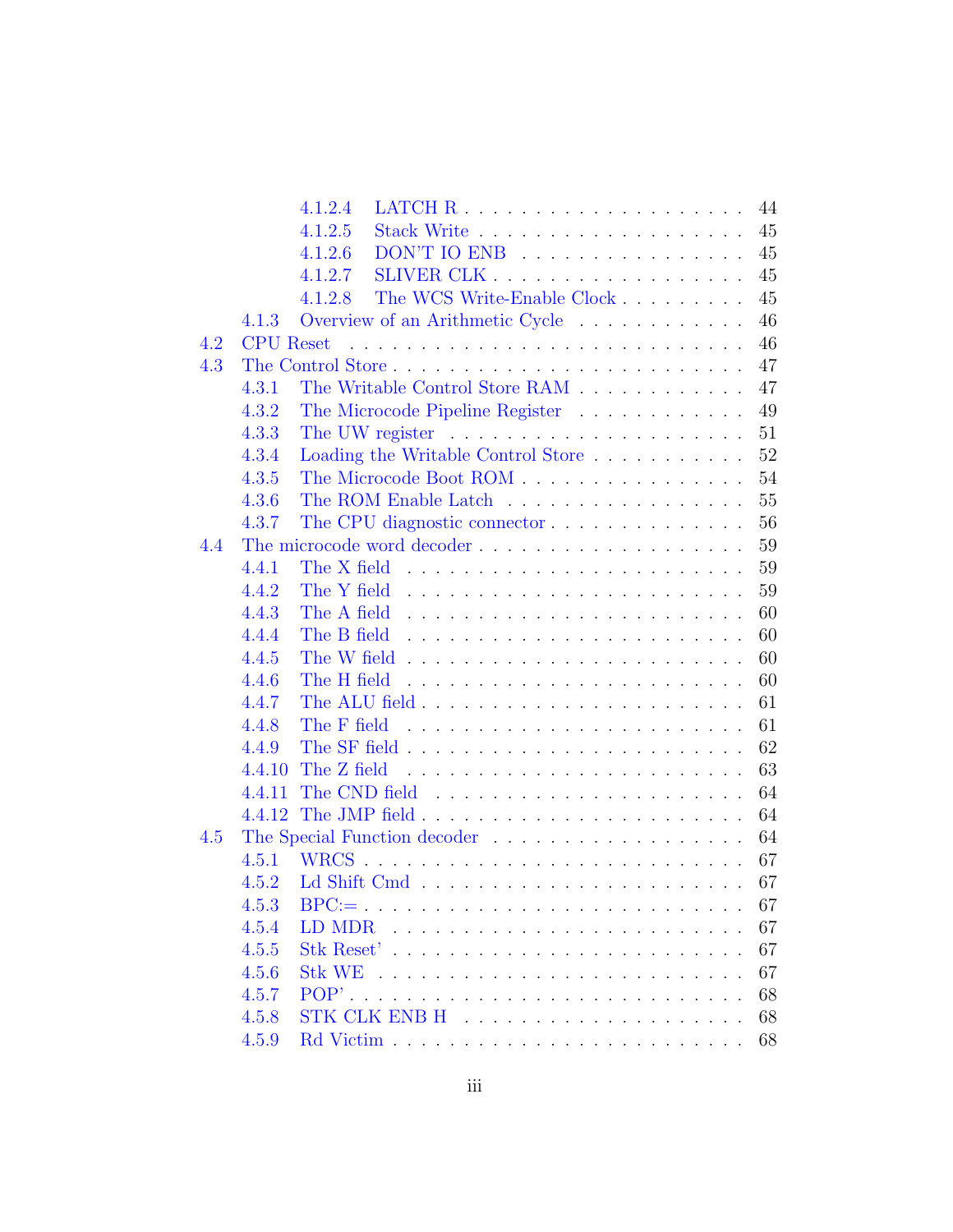|          |     |        |          | 68                                                                            |
|----------|-----|--------|----------|-------------------------------------------------------------------------------|
|          |     | 4.5.11 |          | 68                                                                            |
|          |     |        |          | 69                                                                            |
|          |     |        |          | 69                                                                            |
|          |     |        |          | 69                                                                            |
|          |     |        |          | 69                                                                            |
|          |     |        |          | 69                                                                            |
|          | 4.6 |        |          | 69                                                                            |
| $\bf{5}$ |     |        |          | Control 2: The Microcode Sequencer and JMUX<br>71                             |
|          | 5.1 |        |          | The microcode address sequencer<br>71                                         |
|          |     | 5.1.1  |          | The AMD 2910 sequencer<br>71                                                  |
|          |     | 5.1.2  |          | 72<br>The extended microcode sequencer $\ldots \ldots \ldots$                 |
|          |     |        | 5.1.2.1  | The Control ROM<br>73                                                         |
|          |     |        | 5.1.2.2  | 74<br>The Bank Register                                                       |
|          |     |        | 5.1.2.3  | The S Register<br>75                                                          |
|          |     |        | 5.1.2.4  | The stack pointer<br>75                                                       |
|          |     |        | 5.1.2.5  | The USPALO PAL<br>76                                                          |
|          |     |        | 5.1.2.6  | 77                                                                            |
|          |     |        | 5.1.2.7  | The Address Multiplexer<br>77                                                 |
|          |     | 5.1.3  |          | Operation of the Extended Microcode Sequencer<br>78                           |
|          |     |        | 5.1.3.1  | $\text{Jmp}=0$ - $\text{Jump0}$<br>78                                         |
|          |     |        | 5.1.3.2  | 78<br>$\text{Jmp}=1$ - Call $\ldots$                                          |
|          |     |        | 5.1.3.3  | $\text{Jmp=2}, \text{H=0 - NextInst}$<br>78                                   |
|          |     |        | 5.1.3.4  | $\text{Jmp}=2, \text{ H}=1, \text{ Review } \text{Victim } \dots \dots$<br>79 |
|          |     |        | 5.1.3.5  | 79                                                                            |
|          |     |        | 5.1.3.6  | $Jmp=4$ - $PushLoad \ldots \ldots \ldots \ldots \ldots$<br>$79\,$             |
|          |     |        | 5.1.3.7  | 79                                                                            |
|          |     |        | 5.1.3.8  | $Jmp=6$ - Vector or Dispatch<br>79                                            |
|          |     |        | 5.1.3.9  | $\text{Jmp}=7$ - $\text{GotoS}$<br>79                                         |
|          |     |        | 5.1.3.10 | $Jmp=10$ - Repeatloop<br>79                                                   |
|          |     |        | 5.1.3.11 | $Jmp=11$ - Repeat<br>$80\,$                                                   |
|          |     |        | 5.1.3.12 | $Jmp=12$ - Return<br>80                                                       |
|          |     |        | 5.1.3.13 | $Jmp=13$ , $H=0$ - $JumpPop$<br>$80\,$                                        |
|          |     |        | 5.1.3.14 | $Jmp=13$ , $H=1$ - $LeapPop$<br>$80\,$                                        |
|          |     |        | 5.1.3.15 | $Jmp=14$ - $LoadS$<br>80                                                      |
|          |     |        | 5.1.3.16 | $\text{imp}=15$ - Loop, Jmp=16 - Next, Jmp=17 -                               |
|          |     |        |          | 3way Branch<br>80                                                             |
|          |     |        |          |                                                                               |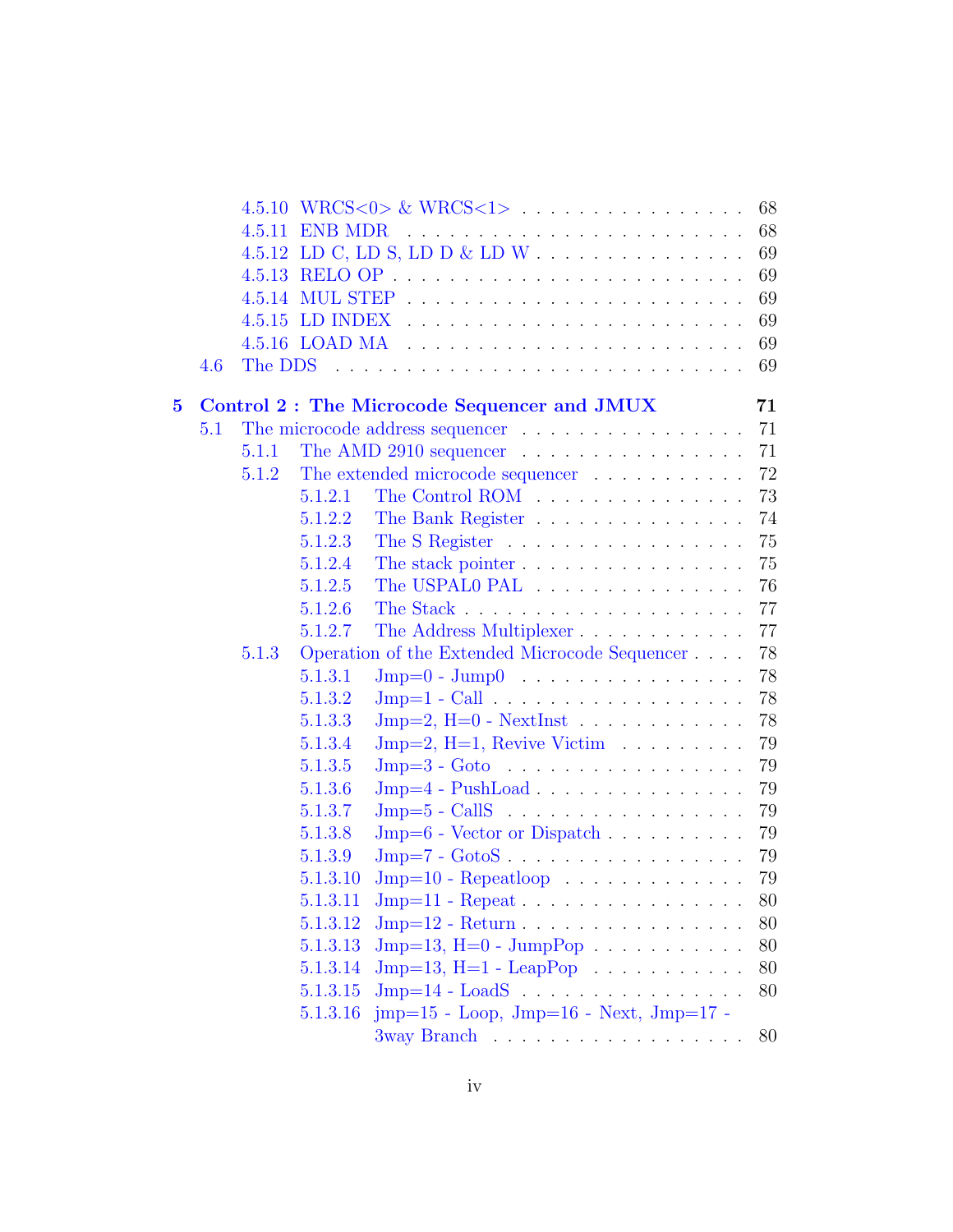| 5.2 |       |          |                                                                                                      | 80 |
|-----|-------|----------|------------------------------------------------------------------------------------------------------|----|
| 5.3 |       | The JMUX |                                                                                                      |    |
|     | 5.3.1 |          |                                                                                                      | 82 |
|     | 5.3.2 |          | Operation of the JMUX                                                                                | 86 |
|     |       | 5.3.2.1  |                                                                                                      | 86 |
|     |       | 5.3.2.2  | Long Jump $\dots \dots \dots \dots \dots \dots \dots$                                                | 87 |
|     |       | 5.3.2.3  | Leap                                                                                                 | 87 |
|     |       | 5.3.2.4  | Next Instruction                                                                                     | 88 |
|     |       | 5.3.2.5  | $Dispatch \ldots \ldots \ldots \ldots \ldots \ldots \ldots$                                          | 88 |
|     |       | 5.3.2.6  |                                                                                                      | 89 |
|     |       | 5.3.2.7  |                                                                                                      | 90 |
|     |       | 5.3.2.8  | Revive Victim                                                                                        | 90 |
| 5.4 |       |          |                                                                                                      | 91 |
|     | 5.4.1 |          |                                                                                                      | 91 |
|     | 5.4.2 |          |                                                                                                      | 93 |
| 5.5 |       |          |                                                                                                      | 94 |
| 5.6 |       |          |                                                                                                      | 96 |
| 5.7 |       |          |                                                                                                      | 97 |
|     | 5.7.1 |          | The Condition Code PAL                                                                               | 98 |
|     |       | 5.7.1.1  |                                                                                                      | 99 |
|     |       | 5.7.1.2  |                                                                                                      |    |
|     |       | 5.7.1.3  |                                                                                                      |    |
|     |       | 5.7.1.4  |                                                                                                      |    |
|     |       | 5.7.1.5  |                                                                                                      |    |
|     |       | 5.7.1.6  |                                                                                                      |    |
|     |       | 5.7.1.7  |                                                                                                      |    |
|     |       | 5.7.1.8  |                                                                                                      |    |
|     | 5.7.2 |          | The Condition Multiplexer 104                                                                        |    |
|     |       | 5.7.2.1  | $0 - U189(0) - True$ 105                                                                             |    |
|     |       | 5.7.2.2  | $1 - U189(1) - False$ 105                                                                            |    |
|     |       | 5.7.2.3  | $2 - U189(2)$ - Intr Pend 105                                                                        |    |
|     |       | 5.7.2.4  | 3 - U<br>189(3) - Space 105                                                                          |    |
|     |       | 5.7.2.5  | 4 - U<br>189(4) - Opfile Empty<br>$\hfill\ldots$ $\hfill\ldots$ $\hfill\ldots$<br>$\hfill\ldots$ 105 |    |
|     |       | 5.7.2.6  |                                                                                                      |    |
|     |       | 5.7.2.7  | 6 - U $189(6)$ - Odd $\;\;\ldots\;\;\ldots\;\;\ldots\;\;\ldots\;\;\ldots\;\;106$                     |    |
|     |       | 5.7.2.8  | 7 - U189 $(7)$ - Bytesign 106                                                                        |    |
|     |       | 5.7.2.9  |                                                                                                      |    |
|     |       | 5.7.2.10 | 11 - U187(1) - Leq $\ldots \ldots \ldots \ldots \ldots \ldots 107$                                   |    |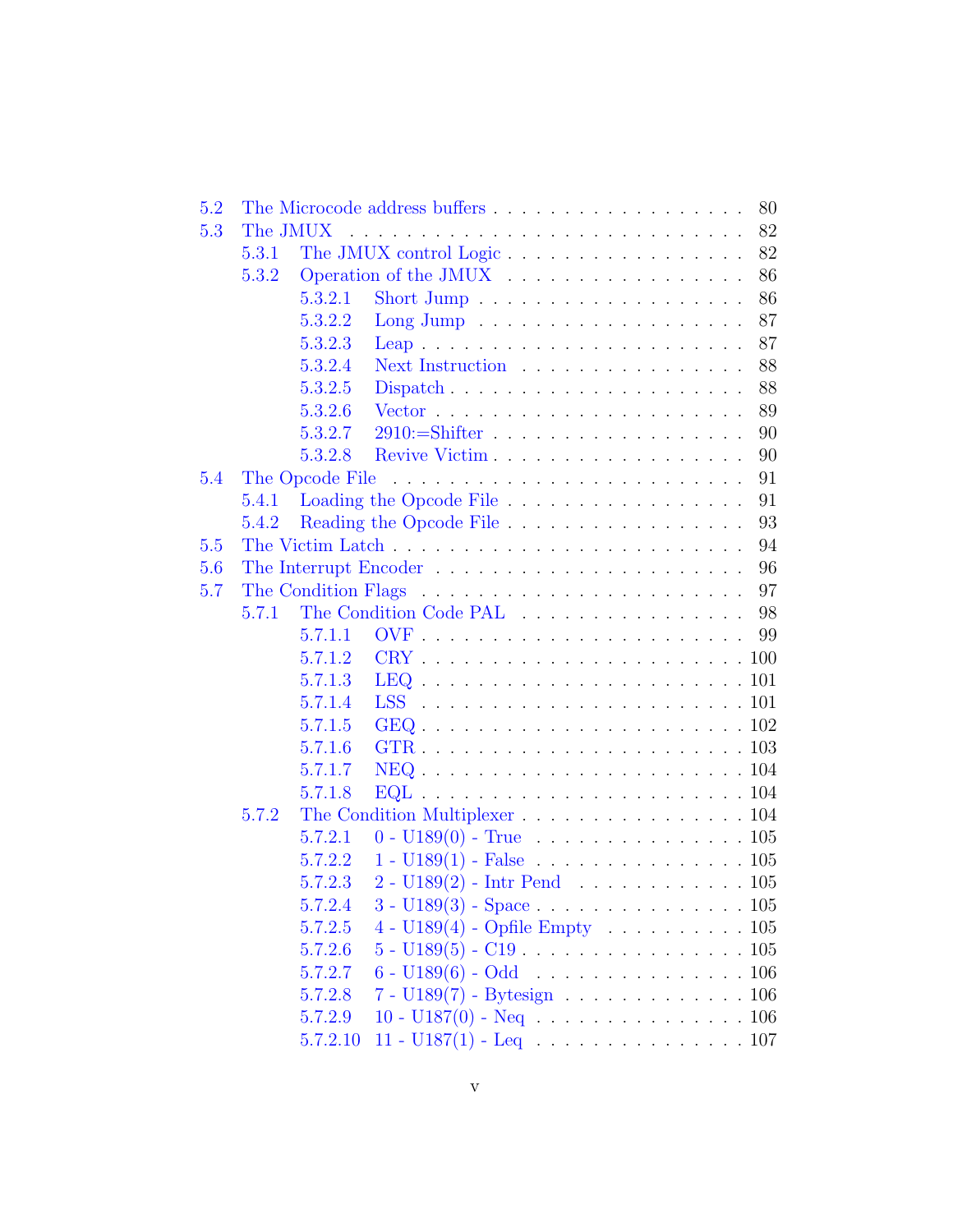|                |     |       | $5.7.2.11 \quad 12 - U187(2) - Lss \quad \ldots \quad \ldots \quad \ldots \quad \ldots \quad 107$ |
|----------------|-----|-------|---------------------------------------------------------------------------------------------------|
|                |     |       | $13 - U187(3) - Ovf$ 107<br>5.7.2.12                                                              |
|                |     |       | $5.7.2.13$ 14 - $U187(4)$ - Carry 107                                                             |
|                |     |       | 5.7.2.14                                                                                          |
|                |     |       | 5.7.2.15                                                                                          |
|                |     |       | $17 - U187(7) - Geq$ 107<br>5.7.2.16                                                              |
| $\bf{6}$       |     |       | The Shifter and Combiner<br>108                                                                   |
|                | 6.1 |       |                                                                                                   |
|                | 6.2 |       | The shifter input $\ldots \ldots \ldots \ldots \ldots \ldots \ldots \ldots \ldots 110$            |
|                |     | 6.2.1 | The ALU to Shifter Latch 110                                                                      |
|                |     | 6.2.2 | The Raster Operation Source FIFO 111                                                              |
|                | 6.3 |       |                                                                                                   |
|                |     | 6.3.1 |                                                                                                   |
|                |     | 6.3.2 |                                                                                                   |
|                | 6.4 |       | The Raster Operation Destination Pipeline 118                                                     |
|                | 6.5 |       | The shifter and combiner control system $\dots \dots \dots \dots \dots \dots 119$                 |
|                |     | 6.5.1 | Programmed shift control 119                                                                      |
|                |     |       | Programmed Shift Commands 122<br>6.5.1.1                                                          |
|                |     | 6.5.2 | Raster Operation Shift Control 124                                                                |
|                |     |       | 6.5.2.1 Raster Operation Shift Commands 127                                                       |
|                | 6.6 |       | The Raster Operation Control Registers 132                                                        |
|                |     | 6.6.1 | The Control Register $\ldots \ldots \ldots \ldots \ldots \ldots \ldots 132$                       |
|                |     | 6.6.2 |                                                                                                   |
|                |     | 6.6.3 | The Destination Register 134                                                                      |
|                |     | 6.6.4 |                                                                                                   |
|                |     |       |                                                                                                   |
| $\overline{7}$ |     |       | The Memory and Raster Operation State Machines<br>136                                             |
|                | 7.1 |       | The Memory Control State Machine 137                                                              |
|                |     |       |                                                                                                   |
|                |     |       | Fetch Cycles 142<br>7.1.1.1                                                                       |
|                |     |       | 7.1.1.2 Multiple-Word Store Cycles 144                                                            |
|                |     |       | Single-Word STORE Cycle 147<br>7.1.1.3                                                            |
|                |     | 7.1.2 |                                                                                                   |
|                |     |       | 7.1.2.1                                                                                           |
|                |     |       | 7.1.2.2                                                                                           |
|                | 7.2 |       | The Raster Operation State Machine 150                                                            |
|                |     | 7.2.1 | The Destination Control System 152                                                                |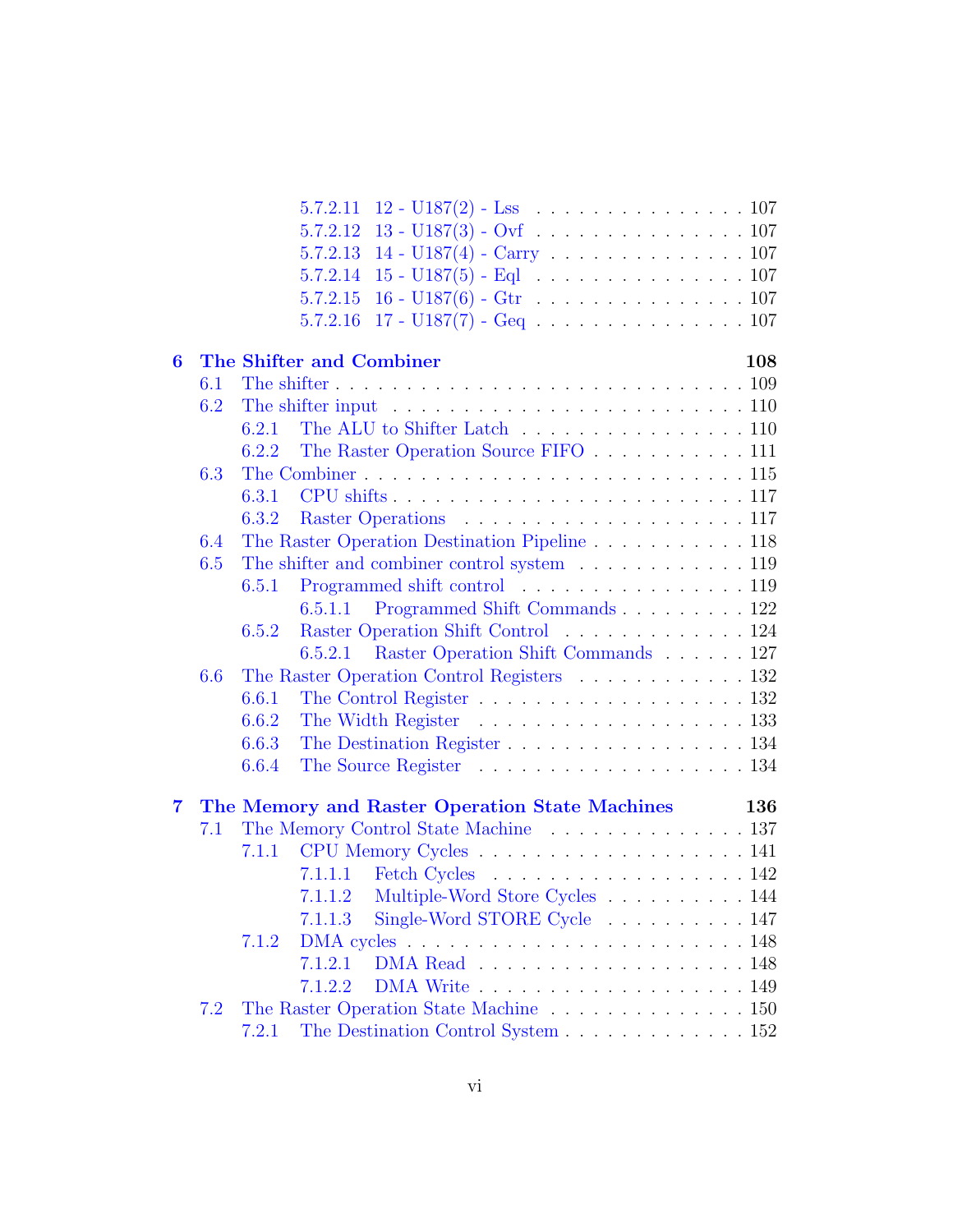|  | 7.2.2 The Source Control System 154             |
|--|-------------------------------------------------|
|  |                                                 |
|  |                                                 |
|  |                                                 |
|  |                                                 |
|  |                                                 |
|  | 7.3.5 Phase= $4 - X$ traSource 164              |
|  |                                                 |
|  |                                                 |
|  | 7.3.8 Phase= $7 - \text{Begin/End}$ , Clear 167 |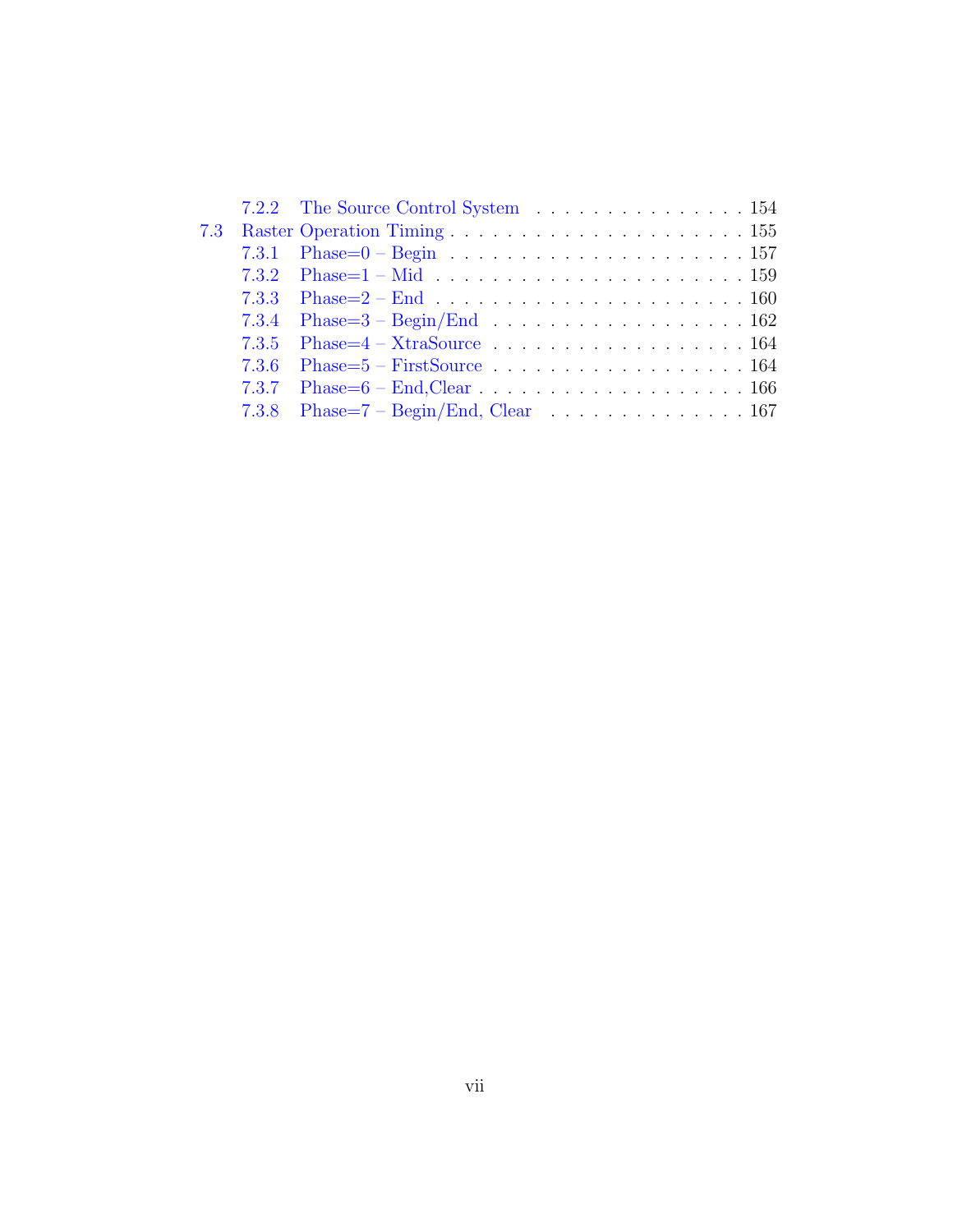# <span id="page-8-0"></span>Chapter 1

# Introduction

The PERQ 16K 20 bit CPU board contains some 261 integrated circuits varying in complexity from simple TTL gates up to a complete microcode sequencer. The operation of this unit is covered in general terms in the POS user manuals, but these manuals do not explain the operation of some of the more specialised sections of the PCB, for example, the Raster Operation system, and they also do not cover some of the more complicated features of many of the other sections. This manual attempts to remedy that, by explaining the operation of every gate, PAL equation, and state machine on the CPU module at the hardware level.

## <span id="page-8-1"></span>1.1 Types of PERQ CPU

The PERQ 1 and PERQ 2 series of workstations have been fitted with 3 different types of CPU module, namely the original 4K Writable Control Store board used in the PERQ 1, the enhanced 16K Writable Control Store module introduced with the PERQ 1a, and also used in the PERQ 2 T1 and the PERQ 2 T2, and finally, the 24 bit 16K WCS unit used in the PERQ2 T4. These modules all share many common features, although there are also some significant differences between them.

This Technical Reference Manual covers the PERQ 16K CPU module at component level, and explains the operation of every subsystem of this unit. The manual is also of relevance to the Original 4K module, provided that references to the extra sections of the 16K board (for example, the Multiply/Divide logic and the Extended microcode Sequencer) are ignored.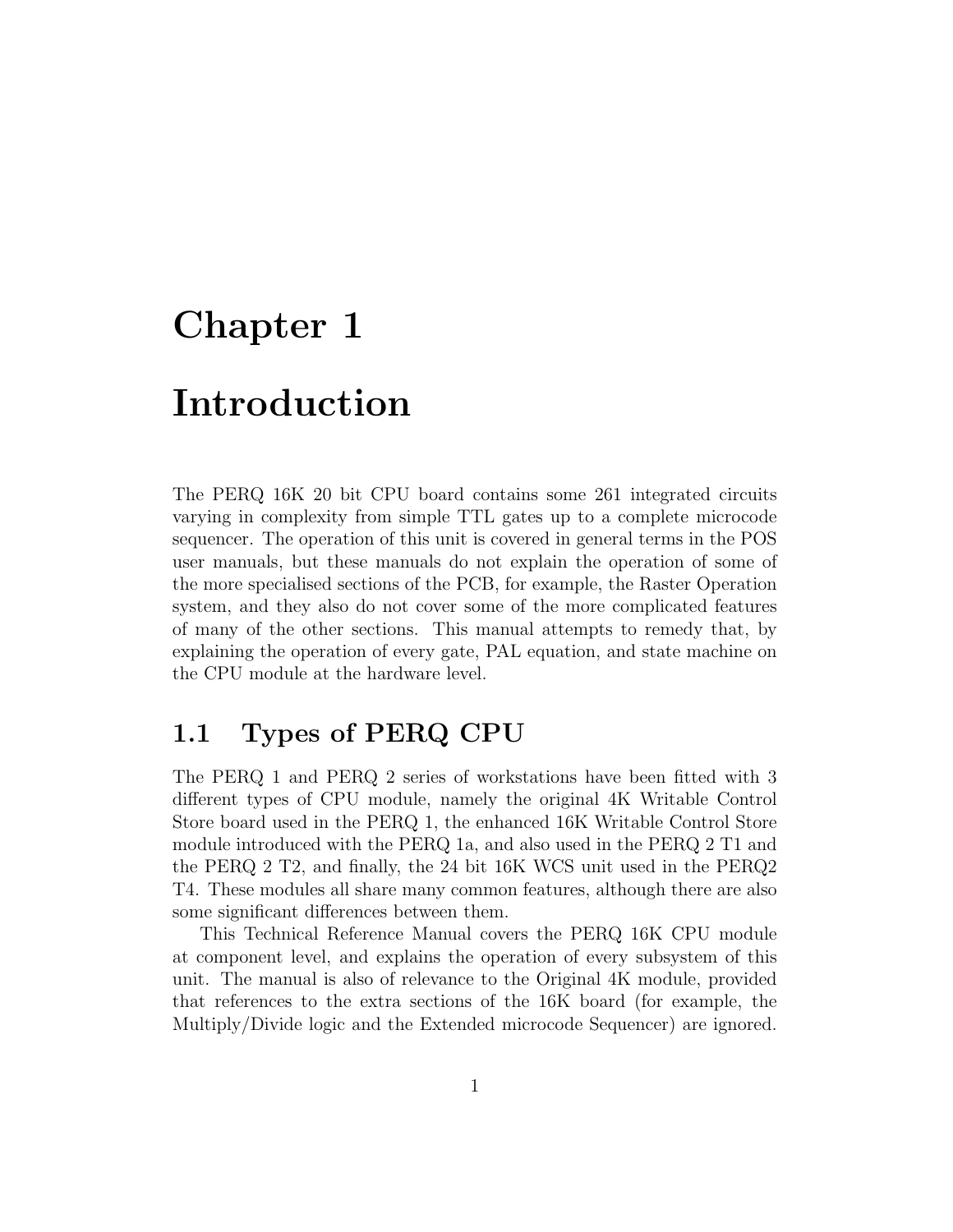The extra sections of the 24 bit CPU are also covered, in particular, the extended AMUX logic and the 24-bit lookahead carry.

Component references and Signal names used in this manual refer to the PERQ 20 bit 16K module, except for the extra circuits on the 24 bit version, where the component number of this board is, of course, used. Therefore, although the circuitry on the other CPU modules is similar, as the layout is quite different, care must be taken to translate the component numbers to those of the board under consideration.

## <span id="page-9-0"></span>1.2 Audience

This manual was originally produced for Service Engineers who are diagnosing and repairing the PERQ CPU to component level, and who need to understand the operation of the module in order to diagnose faults. It will also prove useful to advanced programmers who wish to modify the PERQ's internal microcode and therefore need to understand how this microcode controls the operation of the CPU, and to hardware designers who wish to design custom Input/Output boards to fit into the OIO slot, who need information on the I/O bus operation and timing.

Finally, the manual should prove interesting to those who wish to see how a complete processor system operates, and how the various functional subsystems are interrelated.

## <span id="page-9-1"></span>1.3 Prerequisites

In order to fully understand this manual, the reader should be familiar with the operation of a microcoded processor system, and more particularly with the operation of the PERQ microcode instructions covered in, for example, the POS G.6 microprogrammer's reference manual, or the ICL publication 'Modifying the Microcode'. It is not, however, essential to have actually written a microprogram.

It is also necessary to understand the operation of digital electronic circuits, including the simple gates and flip-flops, but also including PALs and PROMs, and to understand the basic concepts behind finite state machines. This information can be found in many books on Digital Electronics, and no particular one will be recommended here.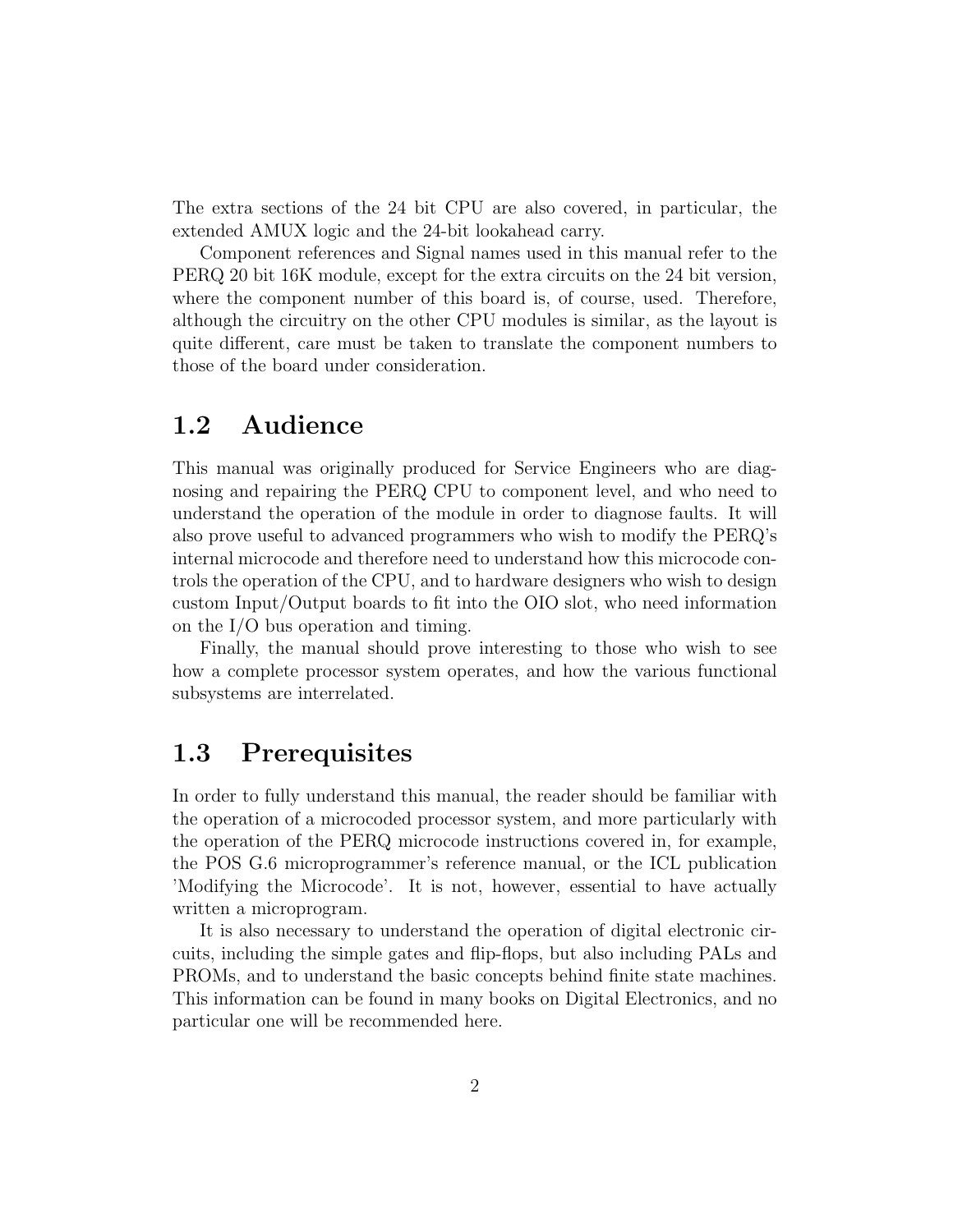Finally, the reader should have access to data sheets for all the integrated circuits used in the PERQ CPU, but especially to those for the 74S181 ALU and the AMD 2910 microcode sequencer, as these contain much information not contained in the circuit descriptions in this manual.

## <span id="page-10-0"></span>1.4 Structure of the Remainder of this Manual

The remaining 6 chapters of this technical reference manual cover the individual blocks of the PERQ CPU and their interrelations.

Chapter 2 explains the sections that feed data to the ALU, including the general purpose registers, Arithmetic stack, and the memory data inputs, along with the AMUX and BMUX multiplexers that select between them

Chapter 3 continues the description of the data path, with an explanation of the arithmetic logic unit, the output registers (including the memory address and data registers), and the multiplication and division subsystems

The Control Store is described in Chapter 4, along with the way in which the microcode instructions are decoded, and how they control the other CPU systems

The Control Store Address Sequencer, along with the conditional branch logic and microcode jump address are explained in chapter 5

Chapter 6 returns to the data path, with a description of the 16 bit barrel shifter and it's associated masking logic, together with an explanation of how these sections are used for both programmed shifts and graphics (raster) operations.

Finally, Chapter 7 describes the 2 finite state machines used to control memory cycles and Raster Operations.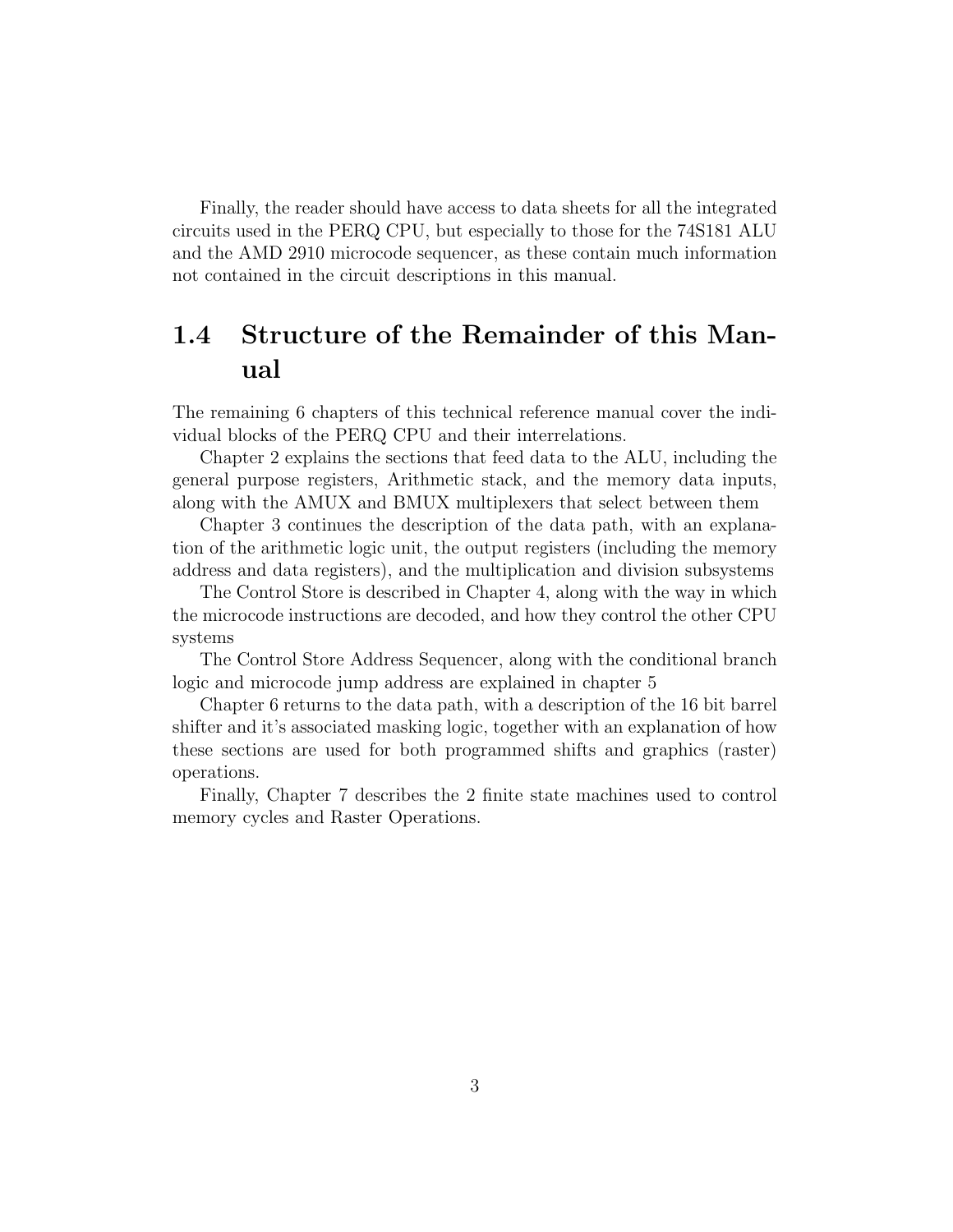# <span id="page-11-0"></span>Chapter 2

# Data Paths 1 - Registers

## <span id="page-11-1"></span>2.1 Introduction

In explaining the operation of the PERQ CPU, there is a problem: It's impossible to understand the operation of the Data Path system without understanding the microcode word that controls it and the control system that provides that word. It's also impossible to completely understand the microcoded control system unless the data path that it controls, and also that loaded the control store in the first place is fully understood. However, it will be assumed that a microcode word has been provided by the control system and is available at the outputs of the data latches (U55, U60, U65, U110, U43, U41 and U69), and the (conceptually simpler) data path will be explained first. Then, when the operation of that system is understood, the control system will be explained

The format of the microcode word is given in figure 2.1, and the leftmost (most significant fields) control the data path. The leftmost field is the X field which selects the Destination Register, and thus the general purpose register will now be described

## <span id="page-11-2"></span>2.2 General Purpose (X,Y) registers

The main CPU data path is 20 bits wide, the same width as a memory address (24 bits on the rare T4 CPU board), and the registers are therefore 20 bits wide also. There are 2 copies of each of the 256 registers on the CPU board, one selected by the X field (and hence called the X-register) and fed to the A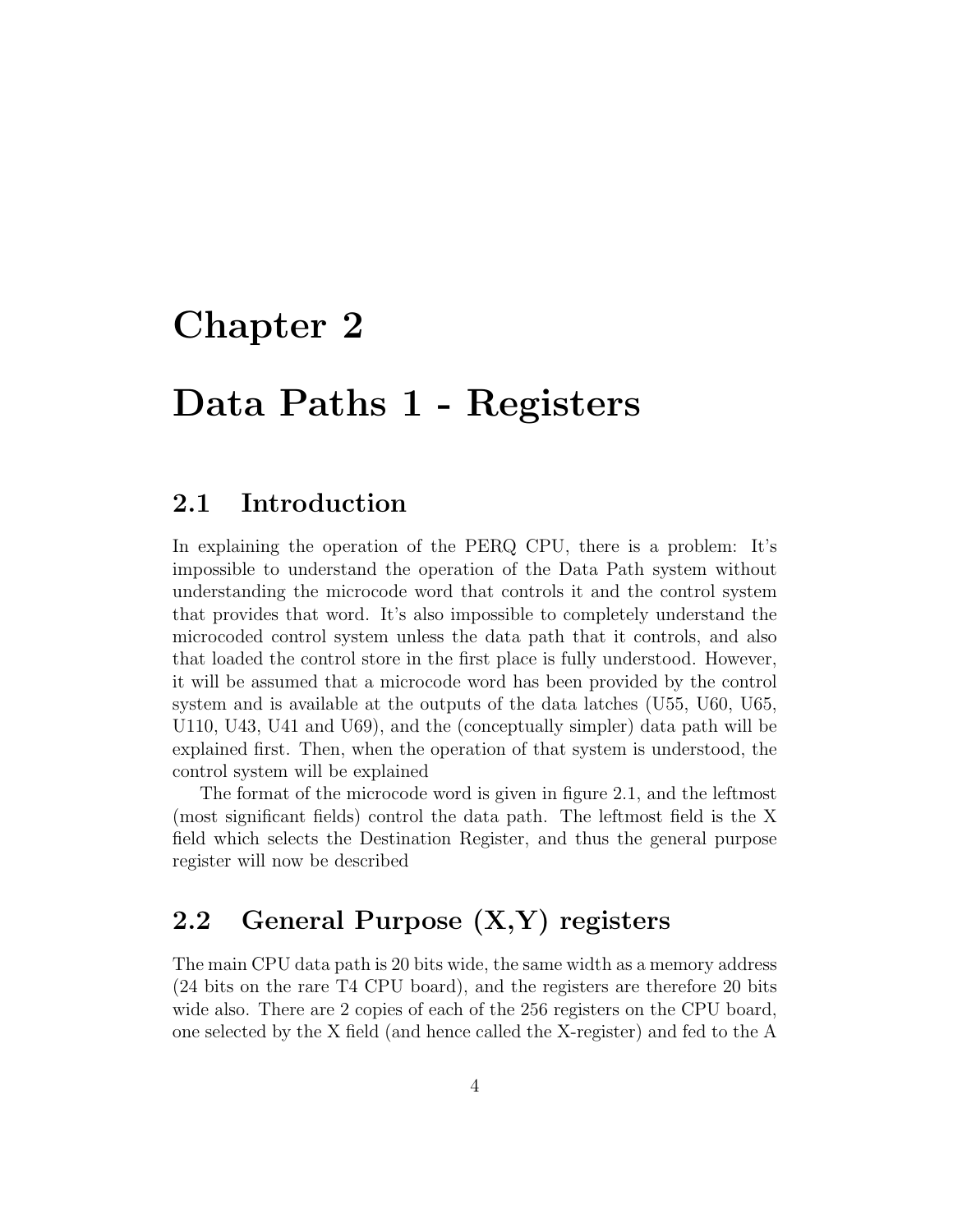| -<br>- -<br>$\overline{\phantom{a}}$ | .<br>.<br>. .<br>$-$ | $-$<br>$\overline{\phantom{a}}$<br>$\sim$<br>--<br>Δ<br><b>VIII</b><br>---- | $\alpha$ $\blacksquare$<br>DГ<br>_ | - |  |  |
|--------------------------------------|----------------------|-----------------------------------------------------------------------------|------------------------------------|---|--|--|
|--------------------------------------|----------------------|-----------------------------------------------------------------------------|------------------------------------|---|--|--|

| Field     | Width  | Use                              |
|-----------|--------|----------------------------------|
| X         | 8 bits | X (Destination) Register Address |
| Y         | 8 bits | Y (Source) Register Address      |
| A         | 3 bits | A Multiplexer Control            |
| Β         | 1 bit  | <b>B</b> Multiplexer Control     |
| W         | 1 bit  | Enable Write Back to register    |
| H         | 1 bit  | Prevent DMA operations           |
| ALU       | 4 bits | Select ALU operation             |
| F         | 2 bits | Select control function          |
| <b>SF</b> | 4 bits | Select Special Function          |
| Z         | 8 bits | Microcode Data Field             |
| С         | 4 bits | Select Jump Condition            |
|           | 4 bits | Select Jump type                 |

Figure 2.1: PERQ Microcode Word Format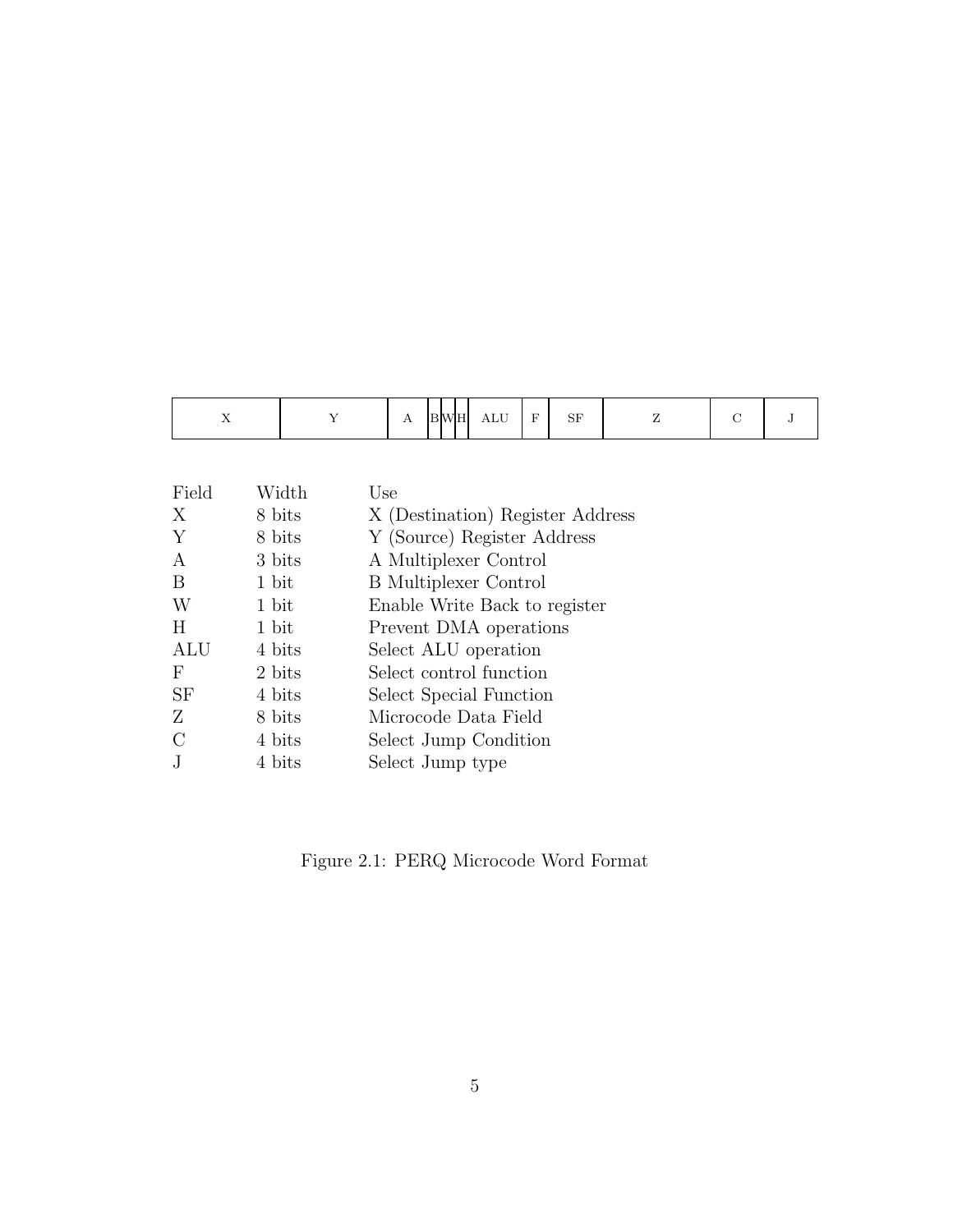input of the ALU, while the other is selected by the Y field (and referred to as the Y-register) and fed to the B input of the ALU. Therefore, 2 different registers can be simultaneously selected, and fed to the appropriate inputs of the ALU. Then, when the arithmetic operation is completed, the output of the ALU can be simultaneously written to both copies of the register, one in the X-registers, the other in the Y-registers. This duplication of the main registers speeds up CPU operation (as the 2 registers required for an ALU operation can be read in the same cycle), and was common practice in high speed processors, like the DEC PDP11/45.

Although the 2 banks of registers are very similar in design, there are some differences between them, so both will described.

#### <span id="page-13-0"></span>2.2.1 X registers

The 256 20-bit X-registers are physically stored in 4 256\*4bit RAM chips at the following locations on the CPU board :

Chip Bits U80 0-3 U81 4-7 U82 8-11 U111 12-15 U113 16-19

The registers are loaded from the active low outputs of the R-register which is described in Chapter 3. The outputs from the registers (which are also active low of course) are fed into the AMUX distributed multiplexer that is described below. The first thing to consider is the register control signals, and how the X microcode field addresses the register.

### <span id="page-13-1"></span>2.2.2 X register control

The chip select lines from the X-register RAMs are tied into a permanently enabled state, namely -CS1 is grounded, and CS2 is pulled up through a 1K resistor R1. This leaves 2 control signals, namely -OE (output enable) and -WE (write enable) to consider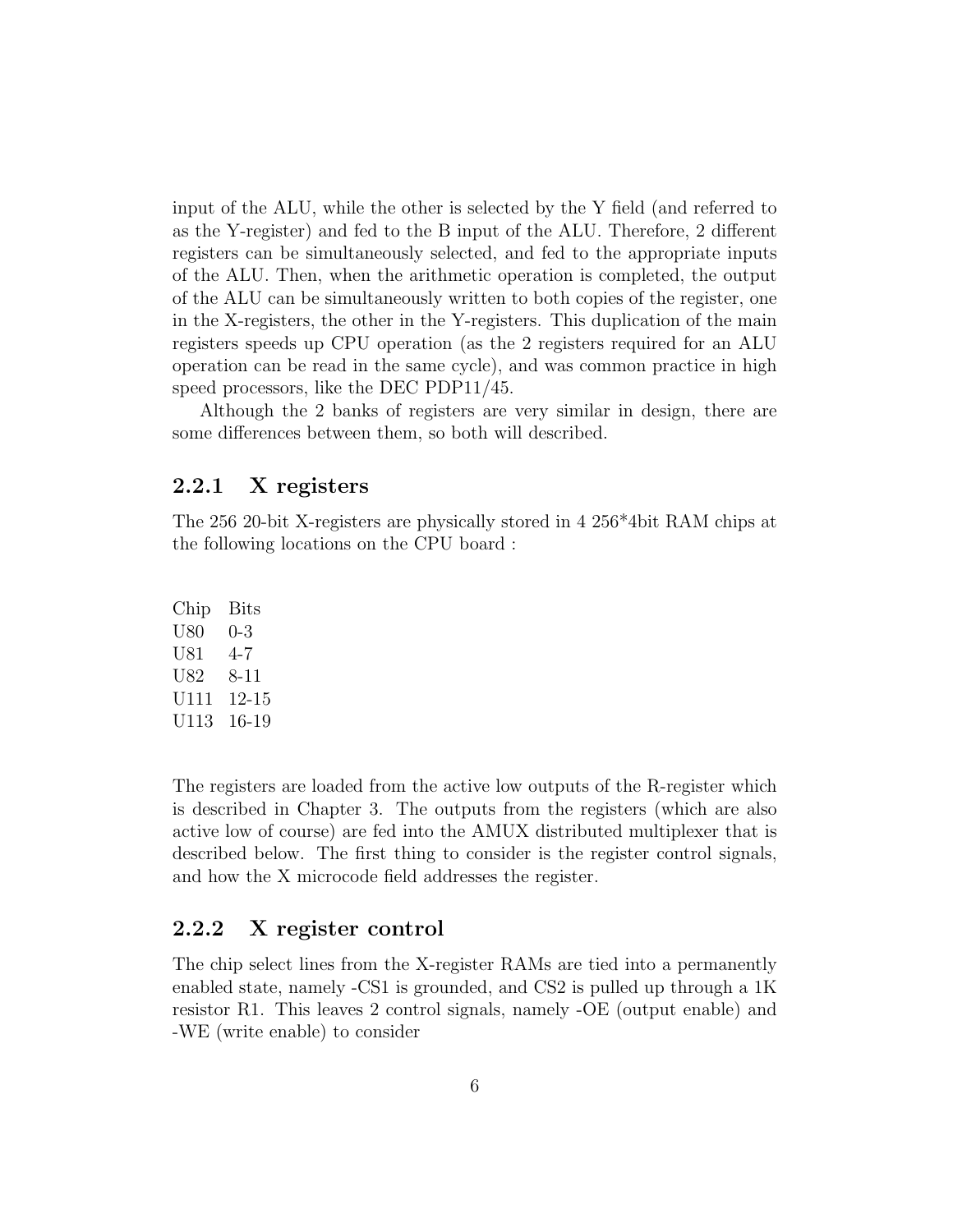The output enable signal is known as EX' (not Enable X register). It is provided by output 6 of U223 (the AMUX control decoder), and will be described below. Write enable is produced by U130b, a 74S20 4-input NAND gate. This gate combines 2 clock signals (CLK-51R and CLK16), which enable writing after the ALU has completed its operation, with the W signal from the microcode word and the ABORT' signal from the memory cycle control. The W field in the microcode word is used to enable or disable the writing back of the ALU result into the registers. The ABORT' signal disables the write-enable signal if the machine cycle needed data from the main memory and that data was not valid. This signal will be described in more detail in Chapter 7.

#### <span id="page-14-0"></span>2.2.3 X register addressing

The next block to be described is logic between the microcode X field and the address inputs of the X-register RAMs. On the 4K PERQ 1 CPU board, this logic was little more than a buffer, but on the PERQ 1a (16K) CPU board, there is additional gating to provide the Indexed addressing feature of this processor. The logic operates as follows :

Each RAM address line is provided by a 74S51 AND-OR-INVERT gate. This gate performs the following logic function :  $XADDR < n > = (X <$  $n > 0.1 + (Index < n > 0.1)$  where the signals are as follows :

|                 | $Xaddr < n$ The nth address input to the RAMs        |
|-----------------|------------------------------------------------------|
| X < n           | The nth bit of the X microcode field                 |
| -1              | a logic one signal provided by the pull-up $R5(1k)$  |
| Index $<$ n $>$ | The nth bit from the Index register                  |
|                 | X Index On Enable signal for indexed addressing of X |

X Index On is produced by the 74S02 NOR gate U35d, which combines the 2 most significant X field signals, X7 and X6. Therefore, Indexing is enabled when one of the lower 64 X-registers is selected, and both these signals are therefore 0 The result of all this logic is that when one of the higher 192 registers is addressed by the microcode, then the address is passed unchanged, but when one of the first 64 registers is selected, the address is logically ORed with the output of the Index register. For reference, the gates that perform this address modification are :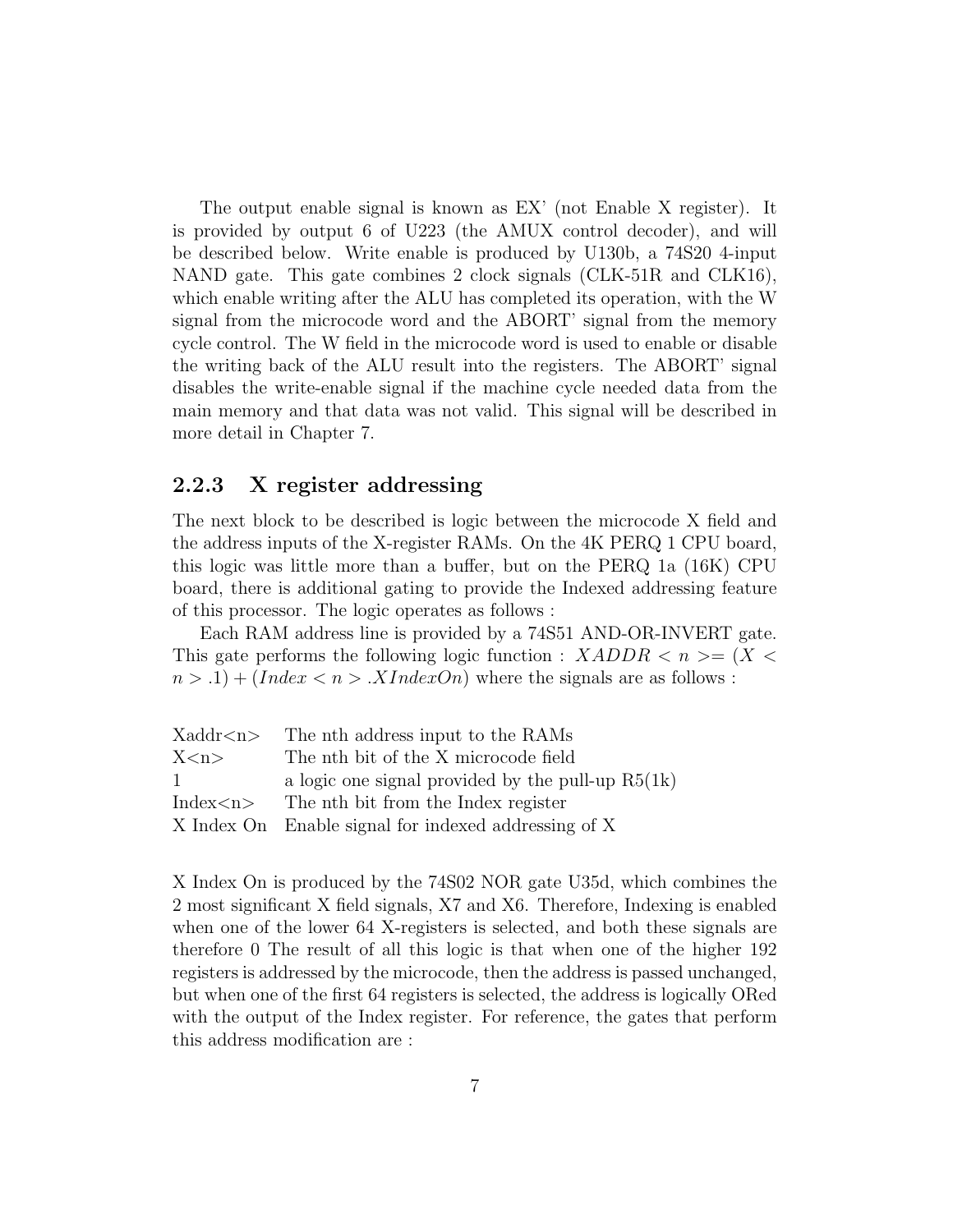| Bit           | Gate |
|---------------|------|
| $\mathcal{O}$ | U74b |
| 1             | U75a |
| 2             | U75b |
| 3             | U96a |
| 4             | U96b |
| 5             | U74a |
| 6             | U94b |
| 7             | U94a |

### <span id="page-15-0"></span>2.2.4 Index Register

The Index register is U97, a 74LS273 latch. It is loaded from the outputs of the R register by the LD INDEX signal, and cleared on a processor reset by the INIT' signal. LD INDEX is produced by the Special Function decoder (U149) and will be described in Chapter 4. This register is common to the address modification of both the X and Y registers.

## <span id="page-15-1"></span>2.3 Y registers

Like the X registers, the Y registers are physically produced from  $256*4bit$ RAMs at the following locations on the CPU board:

Chip Bits U62 0-3 U61 4-7 U63 8-11 U64 12-15 U83 16-19

## <span id="page-15-2"></span>2.3.1 Y register control

The Y register chip enable signals are tied to permanently enable the RAMs, in exactly the same way as the X RAM enable lines described above. The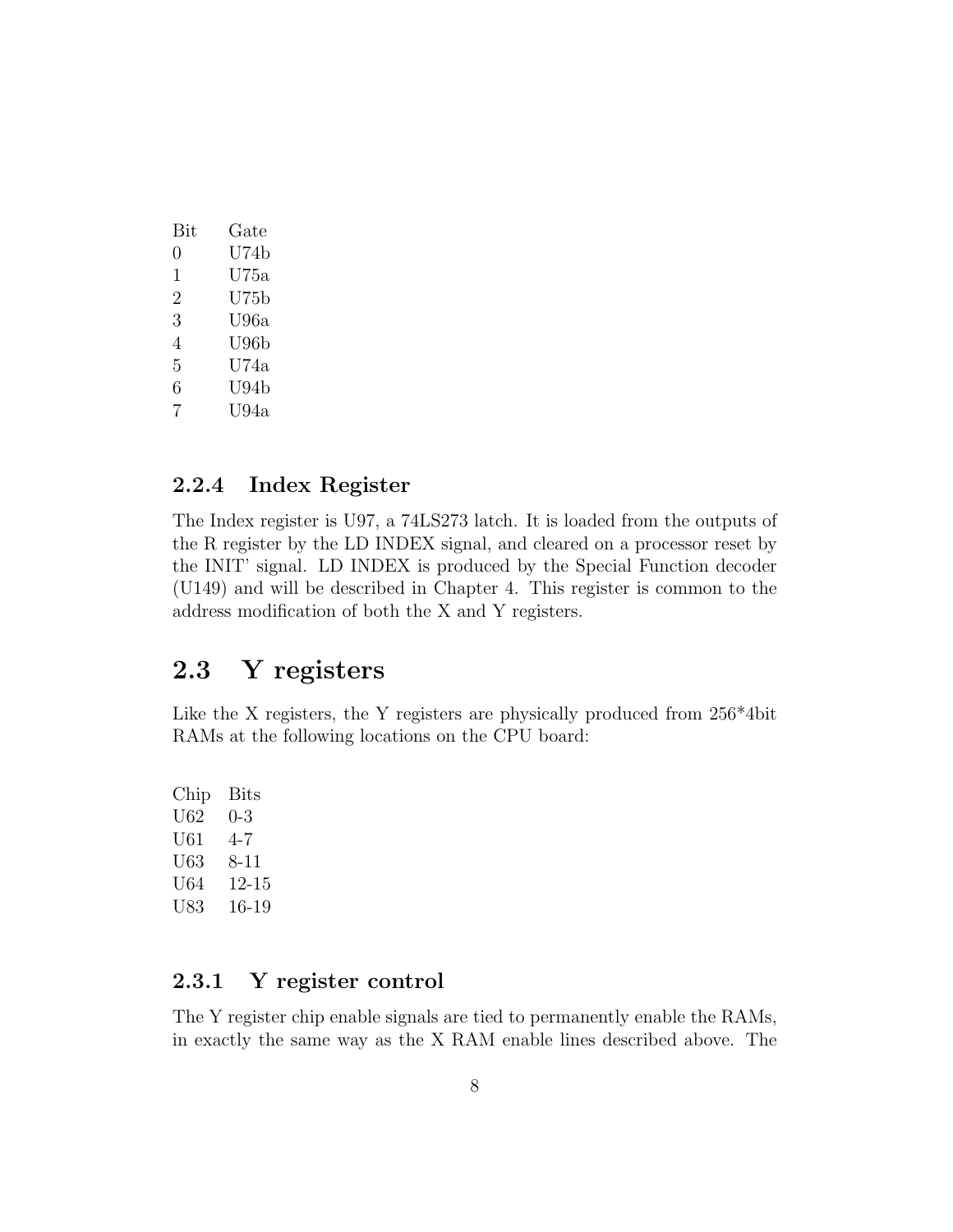Write Enable signal is also provided by the same signal as the X register Write Enable.

This leaves the Output Enable signal. This signal comes directly from the single-bit B field in the microcode word. Therefore, the outputs of the RAMs are enabled when the B field is 0. This field will be described more fully in the BMUX section below.

#### <span id="page-16-0"></span>2.3.2 Y register addressing

The first stage of the logic to address the Y registers is the same as the X register addressing logic described above, provided the 'X' in the signal is replaced by a 'Y'. The Y Index On signal is produced by the 74S02 NOR gate U95a, while the AND-OR-INVERT gates that actually perform the address modification are as follows :

| Bit | Gate    |
|-----|---------|
| 0   | U98a    |
| 1   | U120b   |
| 2   | U98b    |
| 3   | U120a   |
| 4   | U119a   |
| 5   | U119b   |
| 6   | U93b    |
| 7   | $U$ 93a |
|     |         |

However, the outputs of this circuit are not fed directly to the Y register RAMs, but are instead connected to the Y address multiplexer built from 2 74S158 devices, U76 and U99. This circuit switches the Y RAM address inputs between the Y address logic (when the select input is 0) and the X address logic (when the select input is 1). The select input is connected to the CPU clock signal CLK-4F, so that during the first part of the microcycle the Y register is controlled by the Y microcode field (and thus the register selected by this field is read into the ALU), while in the second part of the microcycle, when the output from the ALU is being written back to the registers, the multiplexer switches over, so that both register banks are controlled by the X field, and so the copy of the destination register (selected by the X field) in both banks is updated simultaneously.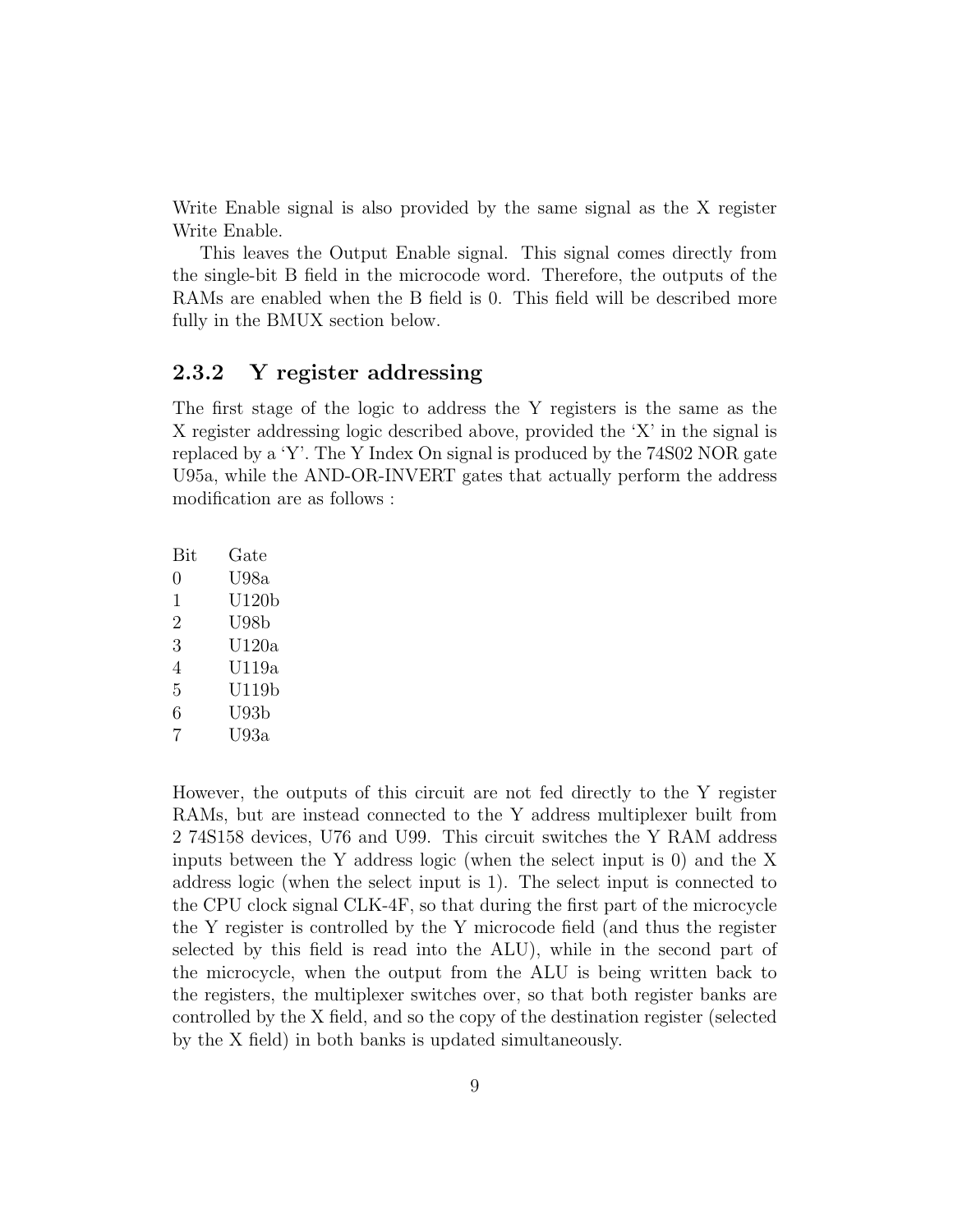## <span id="page-17-0"></span>2.4 Distributed Multiplexers

A multiplexer is an electronic multi-way switch that is used to select several different signals. For example, one is needed at the A input to the ALU, to select between memory data, registers, and the other A-line sources. A normal multiplexer is one circuit that selects between these signals - like a multi-way rotary switch. A distributed multiplexer is rather like an interlocked set of push-button switches - each signal has it's own on/off switch (in this case, a 3-state output) which connects the signal to a common bus. External logic ensures that only one output is enabled at a time. In the PERQ CPU, there are 3 main distributed multiplexers, the AMUX and BMUX at the inputs to the ALU, and the JMUX that is used to select microcode jump addresses. The latter will be described in chapter 5, while the other 2 are described below

## <span id="page-17-1"></span>2.5 AMUX

The AMUX is, as its name implies, a distributed multiplexer used to select the A input to the ALU. It is controlled by the 3-bit A field in the microcode word, and can therefore select between 8 inputs. These 8 inputs will now be described, followed by a discussion of the AMUX control logic.

### <span id="page-17-2"></span>2.5.1 Input 0 - Shifter

The 16-bit output from the shifter (SHIFT $\langle n \rangle$ ) is gated onto the low 16 AMUX lines via 74S240 inverting buffers, controlled by the ENB SHIFT' signal. The following buffers are used for this signal :

Bits Buffer 0-7 U140 8-11 U225a-d 12-15 U202e-h

The operation of the shifter is described in chapter 6.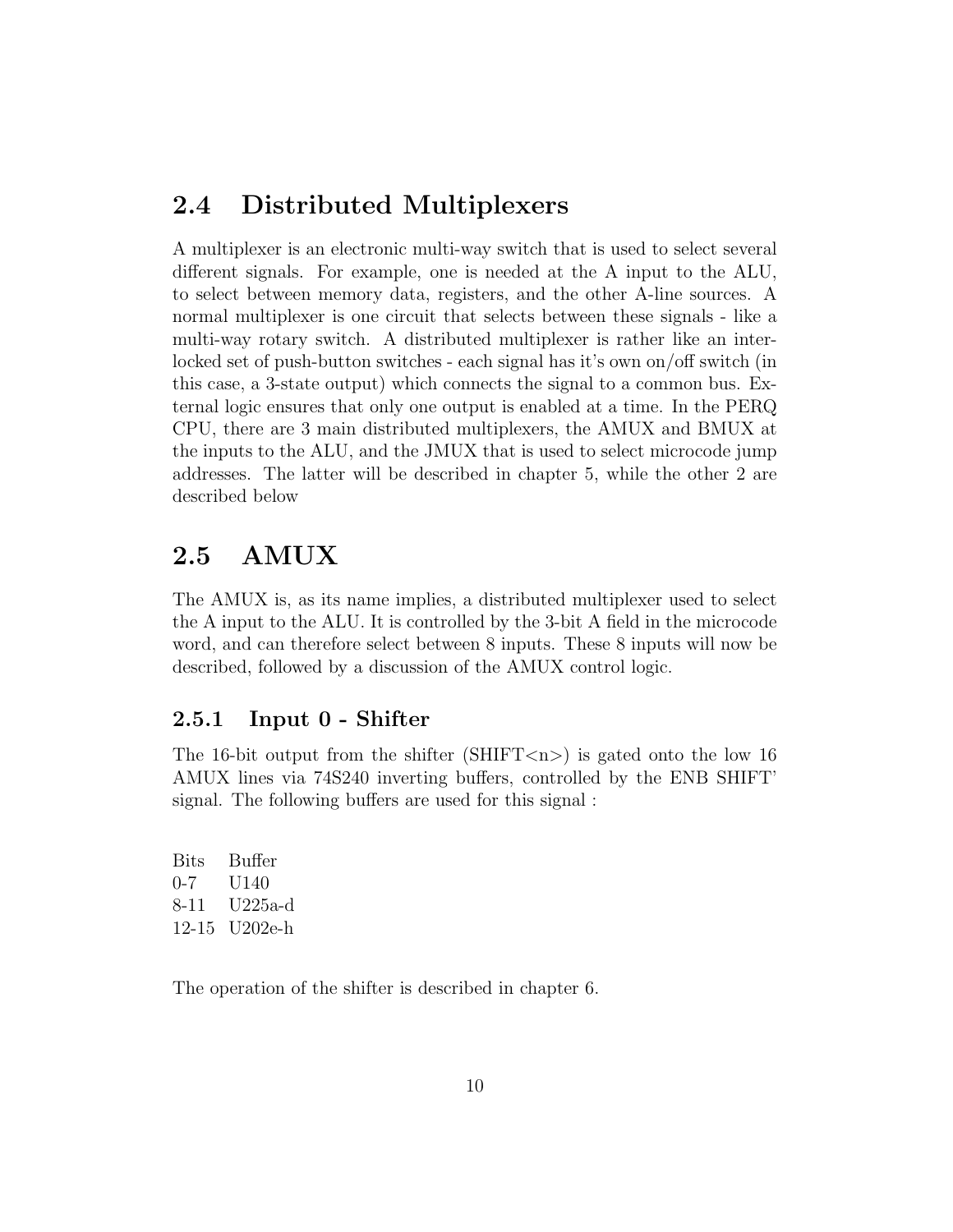### <span id="page-18-0"></span>2.5.2 Input 1 - Opcode file

The opcode file is a 8-byte dual port register file built from 4 74LS670 chips, which is automatically loaded from the 16 bit memory data bus. The operation and control signals for this register file are described in chapter 5 in relation to the microcode jump address function, which is the main use of this circuit. For the moment, the only feature that needs to be noted is that the outputs of this register file  $(OP\langle n\rangle)$  can be transferred onto the lowest 8 AMUX lines via the 74S240 buffers U161e-h and U182a-d, when the NEXT OP' signal becomes active. This signal also enables the Byte Program Counter (BPC) via the 74S00 NAND gate U203b, so that the BPC is incremented on such an instruction. The operation of the BPC is described more fully in Chapter 5.

### <span id="page-18-1"></span>2.5.3 Input 2 - Input Port

During an Input/Output microinstruction, the IOB ENB L signal becomes active when the data on the  $\text{IOD}\text{-}\text{n}$  lines is valid. This signal clocks the data into the 74S534 latches at positions U245 (low 8 bits) and U248 (high 8 bits). The 3-state output of these chips is gated onto the AMUX lines when the EIOB' signal becomes active.

#### <span id="page-18-2"></span>2.5.4 Input 3 - Memory Data

The 16 bit memory data output bus  $(MDO<sub>n</sub>)$  is stored in the memory data output register (MDOR) consisting of the 74S534 latches U247 (bits 0-7) and U252 (bits 8-15) by the CLK MDOR signal. This signal is provided first latching the MDO VALID H (Memory Data Output Valid) signal from the memory board, which arrives at the CPU board on pin 141 in the latch U209h to provide the LMDO VALID H signal (Latched Memory Data Output Valid). This signal is then NANDed with the CLK-4E clock signal by the 74S00 U232c to produce the CLOCK MDOR signal.

The outputs of the MDOR are gated onto the AMUX0-15 lines by the EMDO' signal from the AMUX control logic.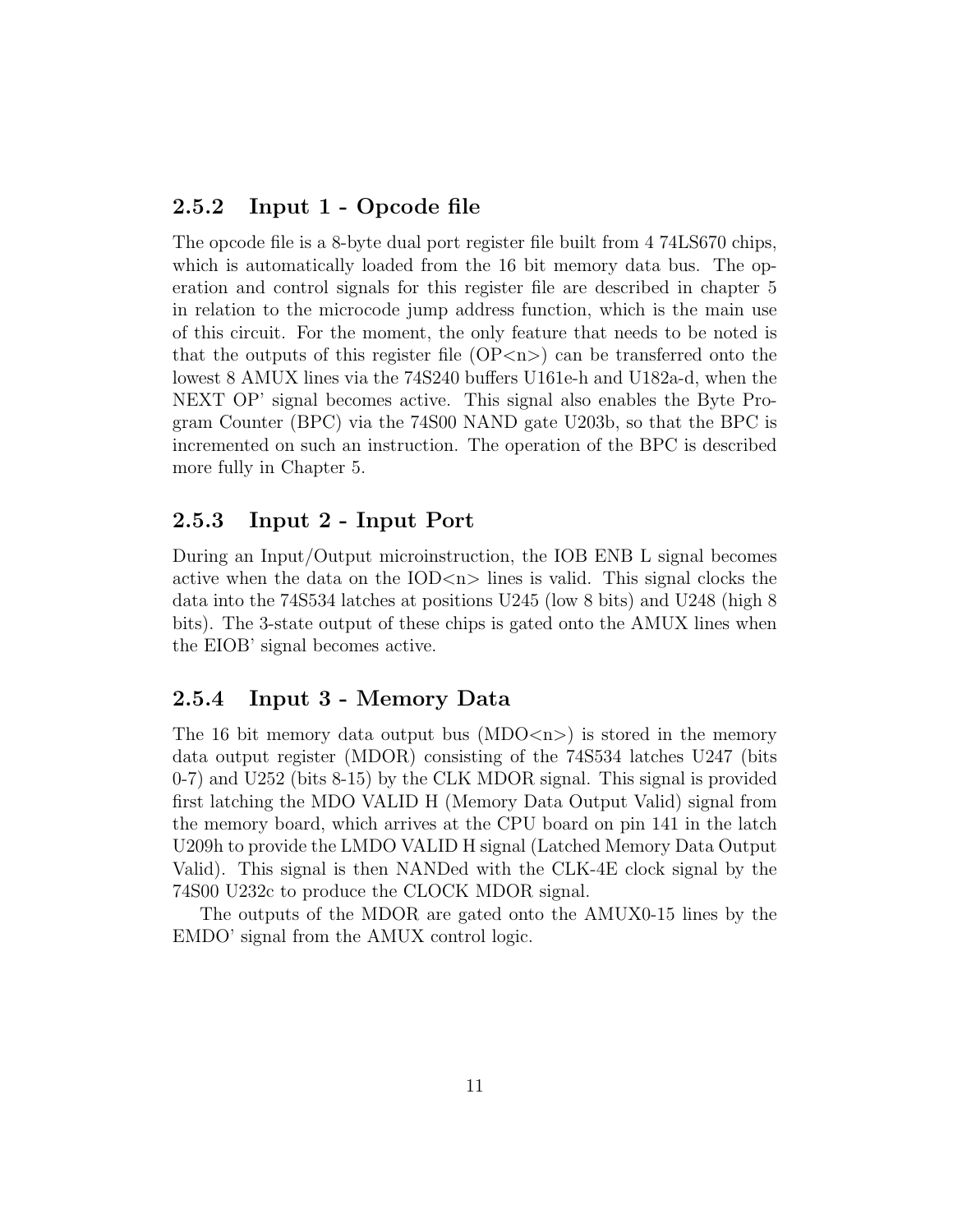### <span id="page-19-0"></span>2.5.5 Input 4 - Memory Data Extended

Since the Memory data bus is 16 bits wide, while the CPU data path is 20 bits wide, there needs to be a way of transferring memory data into the upper 4 bits of a register. This is performed by the MDX (Memory Data eXtended) logic. The lowest 4 bits of the MDO bus are latched in a 74S534 at location U230 by the CLK MDOR signal, and thence gated onto the AMUX16-19 lines by the ENB MDX' signal, which enables the 3-state outputs of this latch.

## <span id="page-19-1"></span>2.5.6 Input 5 - Microstate Register

:

The microstate register is a collection of 20 status bits that are transferred to the AMUX lines via 3-state buffers. These buffers are enabled by the ENB UST' signal from the AMUX control logic, and provide the following signals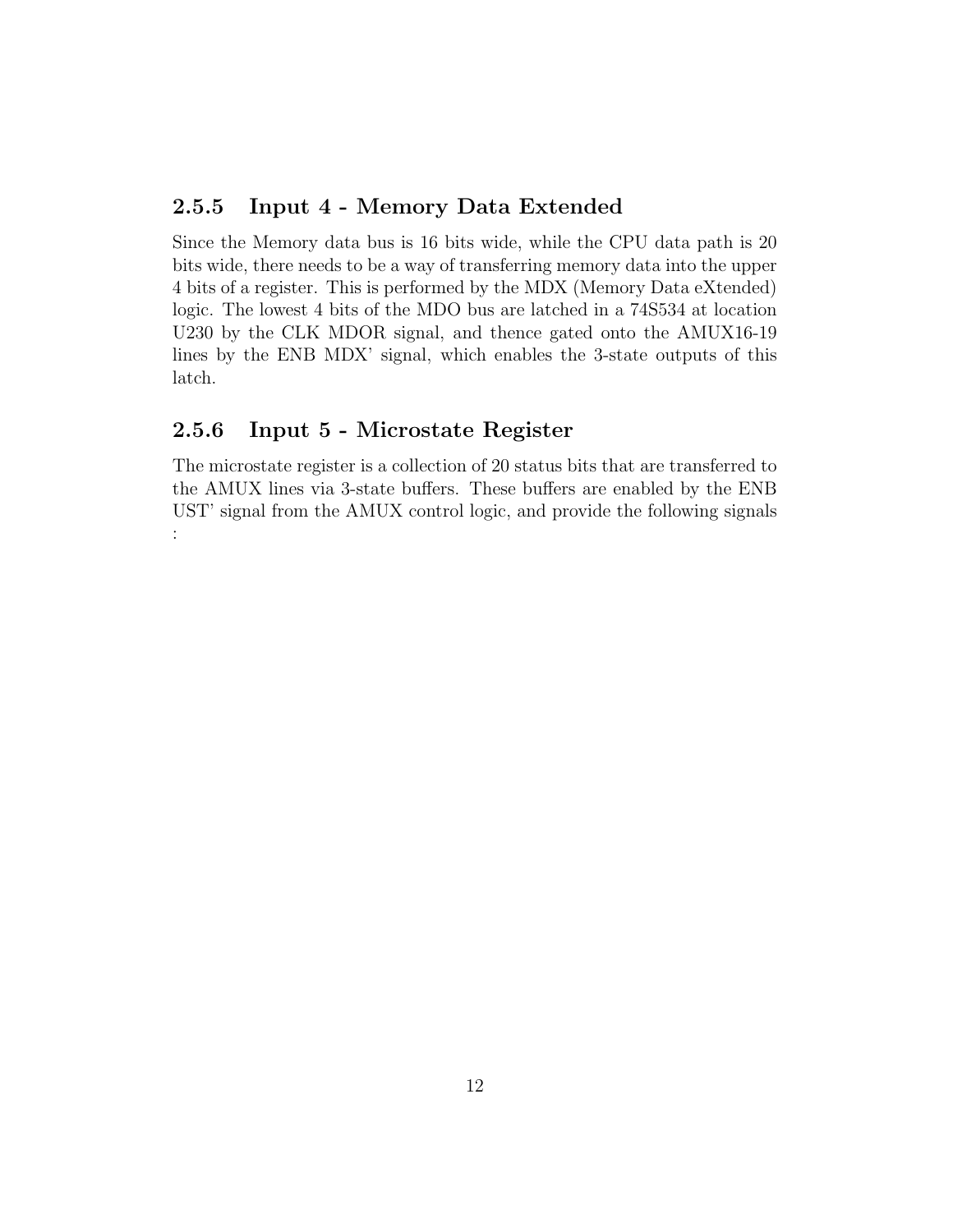| Bit             | <b>Buffer</b>                               | Signal                                                   |  |  |
|-----------------|---------------------------------------------|----------------------------------------------------------|--|--|
| $\theta$        | U202d (74S240)                              | $BPC<0$ (Byte Program Counter bit 0)                     |  |  |
| $\mathbf{1}$    | U202c (74S240)                              | BPC<1>                                                   |  |  |
| $\overline{2}$  | U202b (74S240)                              | BPC < 2>                                                 |  |  |
| 3               | U202a (74S240)                              | BPC < 3>                                                 |  |  |
| $\overline{4}$  | U185h (74S240)                              | OVF (Overflow Flag)                                      |  |  |
| $5\overline{)}$ | U185g (74S240)                              | $EQL$ (Equal Flag)                                       |  |  |
| $6\,$           | U185f (74S240)                              | CRY (Carry Flag)                                         |  |  |
| 7               | U185e (74S240)                              | $LSS$ (Less Flag)                                        |  |  |
| 8               | U254d (74S240)                              | $\Omega$                                                 |  |  |
| 9               | U254c (74S240)                              | STK EMP' (Stack Empty)                                   |  |  |
| 10              | U254b (74S240)                              | $\Omega$                                                 |  |  |
| 11              | U254a (74S240)                              | $\Omega$                                                 |  |  |
| 12              | U123h (74S240)                              | $BMUX < 16$ <sup>&gt;</sup> (Inverted B Mux output)      |  |  |
| 13              | U123g (74S240)                              | BMUX <17                                                 |  |  |
| 14              | U123f (74S240)                              | BMUX < 18                                                |  |  |
| 15              | U123e (74S240)                              | BMUX<19                                                  |  |  |
| 16              | U145/O0(16R4)                               | CCSR0 PAL Arith X, Y diagnostic $*$                      |  |  |
| 17              | U145/O1(16R4)                               | CCSR0 PAL Carry bit 15 diagnostic $*$                    |  |  |
| 18              | U145/O2(16R4)                               | CCSR0 PAL Arith X, Y diagnostic *                        |  |  |
| 19              |                                             | $U145/O3 (16R4)$ CCSR0 PAL Equal diagnostic <sup>*</sup> |  |  |
| $(*)$           | signal undocumented in PERQ systems manuals |                                                          |  |  |

#### and forced to 0 by a bug (?) in the AMUX control logic

#### <span id="page-20-0"></span>2.5.6.1 The CCSR0 PAL

The top 4 signals in the above table are forced low by the AMUX control logic and the 'force 0 buffers' described below. However, they are also driven by a 16R4 PAL, which is inaccessible in a normal PERQ, and, therefore, not documented in the Microcode reference manual. Its function seems to be to enable certain parts of the multiplication logic to be checked. The PAL accepts 5 bits from the output of the ALU (0-3 and 15) and the control signals (Arith X, Arith Y, LC<15>, LB<15>, LA<15>, LA=B) that are used by the multiplication and condition code logic. The latter signals whose names start with 'L' are stored in the 67S380 transparent latch at location U165 which is controlled by the CLK-0R C clock. Therefor, during the second half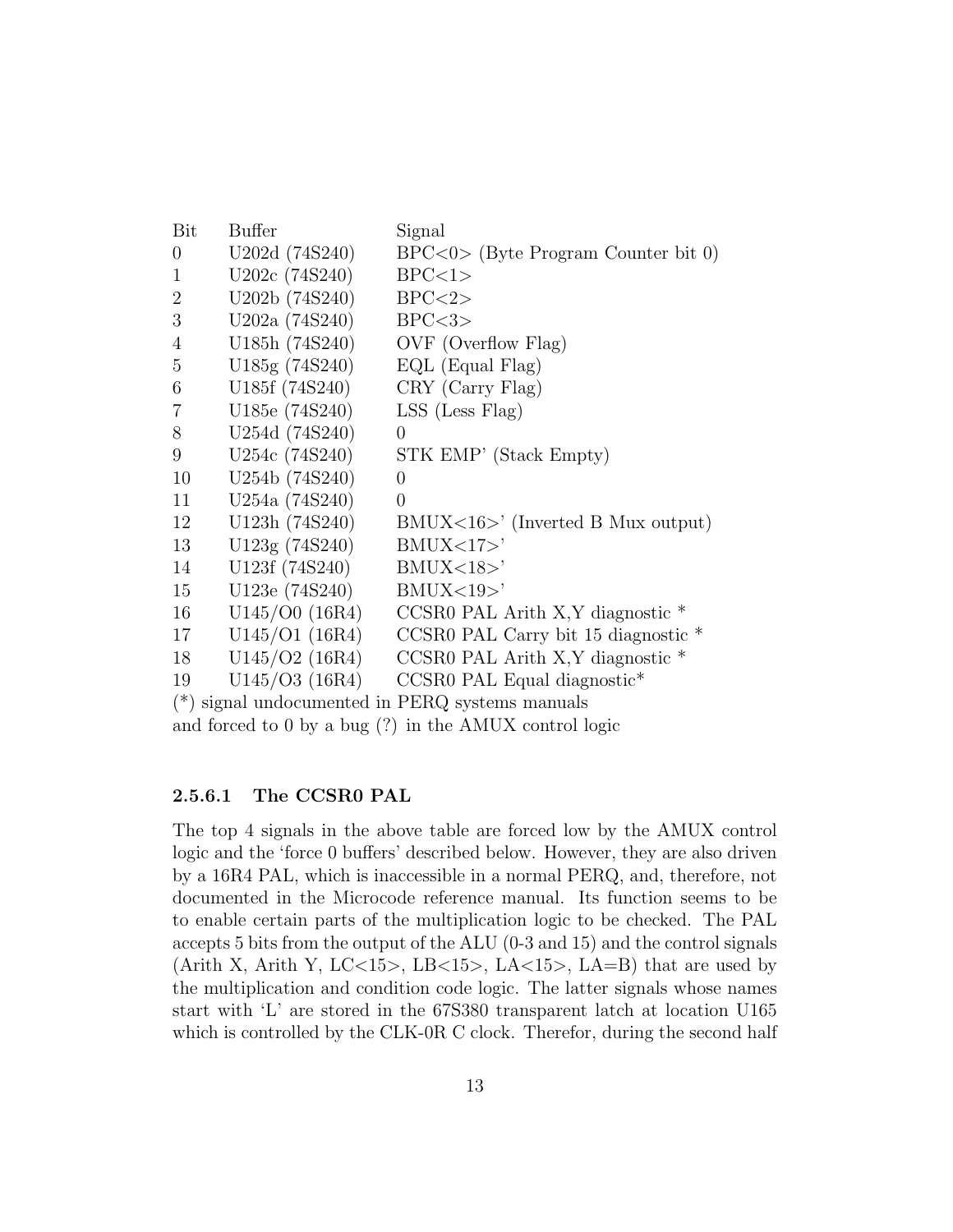of the microcycle, when the CLK-0R clock is low, these signals are stable.

| Signal   | Latched By | Produced from                                |
|----------|------------|----------------------------------------------|
| LC<15>   | U165c      | $C<15>$ - ALU 16 bit Carry out               |
| LB<15>   | U165b      | $BMUX < 15$ - BMUX 15th bit                  |
| LA < 15  | U165a      | $AMUX < 15$ - AMUX 15th bit                  |
| $LA = B$ | U165d      | $A=B$ - ALU lower 16 bits all $0 (=)$ output |

Arith X and Arith Y are provided by the ALU control PROM ALD16.1 at location U105, and indicate if an add or subtract operation is being performed by the ALU. This circuit is described in Chapter 3 as part of the ALU control logic.

In order to use this facility, an ALU operation is performed to set the latched signals described in the last paragraph, together with the R register outputs, to the correct values. The special function decoder described in chapter 4 then generates the MUL STEP clock which clocks the latches in the CCSR0 PAL, and stores the result. The outputs of the PAL can then be read via the microstate register onto the AMUX lines.

Signal R<15> seems to act as a toggle between checking the correct operation of the PAL (by feeding the other R lines through it) and checking the Condition logic. The logic functions are as follows

| $R<15>^{\circ}=0$ | $R<15> = 1$                               |
|-------------------|-------------------------------------------|
| R < 3>            | $ILA = B$                                 |
| R<1>              | $ LA<15>+!ArithY.LB<15>+!ArithX.IB<15>$   |
|                   | $ArithX.lArithY.lLA <15$ >.LB $<15$ >     |
| R < 2>            | LC < 15                                   |
| R < 0>            | $ LA<15>+LB<15>. ArithY+ LB<15>. ArithX $ |
|                   |                                           |

### <span id="page-21-0"></span>2.5.7 Input 6 - X Register

This is probably the simplest AMUX input of all - the EX' output from the AMUX control logic simply enables the 3-state outputs of the X register RAMs, which therefore pass their data onto the  $AMUX < n$  lines.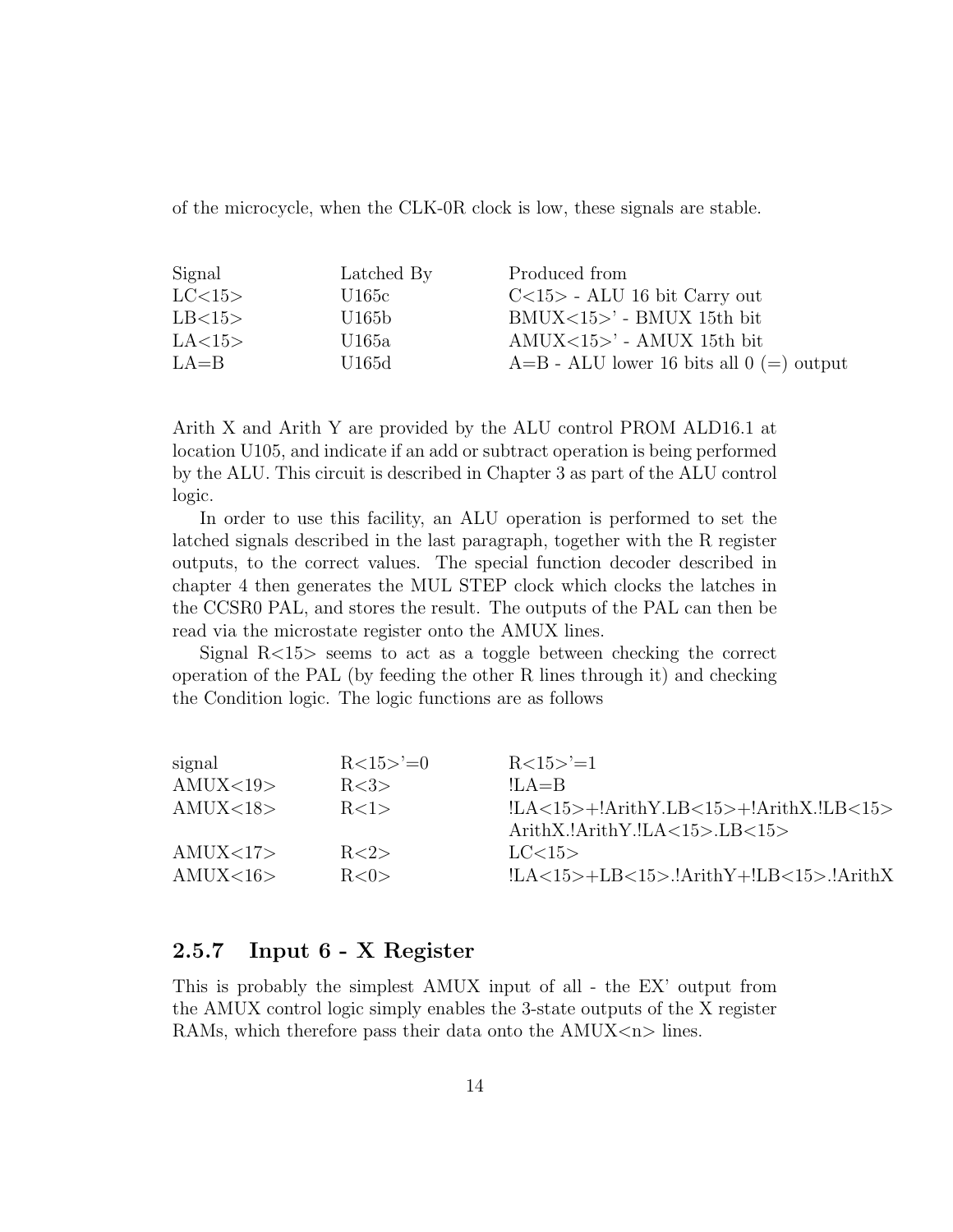#### <span id="page-22-0"></span>2.5.8 Input 7 - The Stack

The 16 level arithmetic stack forms the last input to the AMUX. Physically, the stack consists of 5 16\*4 bit 27S07 RAMs, at locations (in increasing bit order) U121, U163, U220, U226 and U125. The 3-state data outputs of these RAMs are connected directly to the AMUX lines, and the Data inputs to the R register outputs (the R register is the latch at the output of the ALU and is described in Chapter 3). The RAM addressing and control will now be described.

The RAM address is provided by the 4-bit Stack Pointer – the synchronous 74S169 counter at location U233. The parallel load inputs of this counter are connected to ground, so that the parallel load function acts as a reset. This load input is provided by the STK RESET' signal. The direction of the counter is controlled by the POP' signal, which causes the counter to decrement on a POP instruction, and increment on a PUSH instruction. The counter is clocked by the CPU clock signal CLK-4J and enabled on these instructions by the !P input, which is produced by the 74S00 NAND Gate U237c. This gate combines the STK CLK ENB H (Stack clock enable) with the ABORT' signal, thus preventing stack pointer changes if the cycle is aborted due to a memory cycle not being ready. Finally, the Carry output of the counter provides the STK EMP' input to the microstate register described above.

There are 2 control inputs to the chips that make the data stack, namely CE (Chip Enable) and WE (Write Enable). Both signals are active low. The write enable signal is produced by the 74S20 NAND gate U139a. It combines 2 CPU clock signals, CLK-16 and CLK-4J, which ensure that the RAM is only written to when the data inputs are valid, with the ABORT' signal (to ensure that the stack will not be altered on an aborted cycle), and the STK WE (Stack Write Enable) signal. The Chip Enable signal comes from the 74S08 AND gate U231b, which combines the Write Enable signal with the AMUX control line ENB STK'. Since all the signals involved are active low, this gate enables the RAM if either the AMUX is selecting the stack OR the stack is being written to.

#### <span id="page-22-1"></span>2.5.9 Force 0's

As I mentioned above, the main CPU data path, and hence the AMUX lines are 20 bits wide. However, not all the inputs use all 20 bits, the Opcode file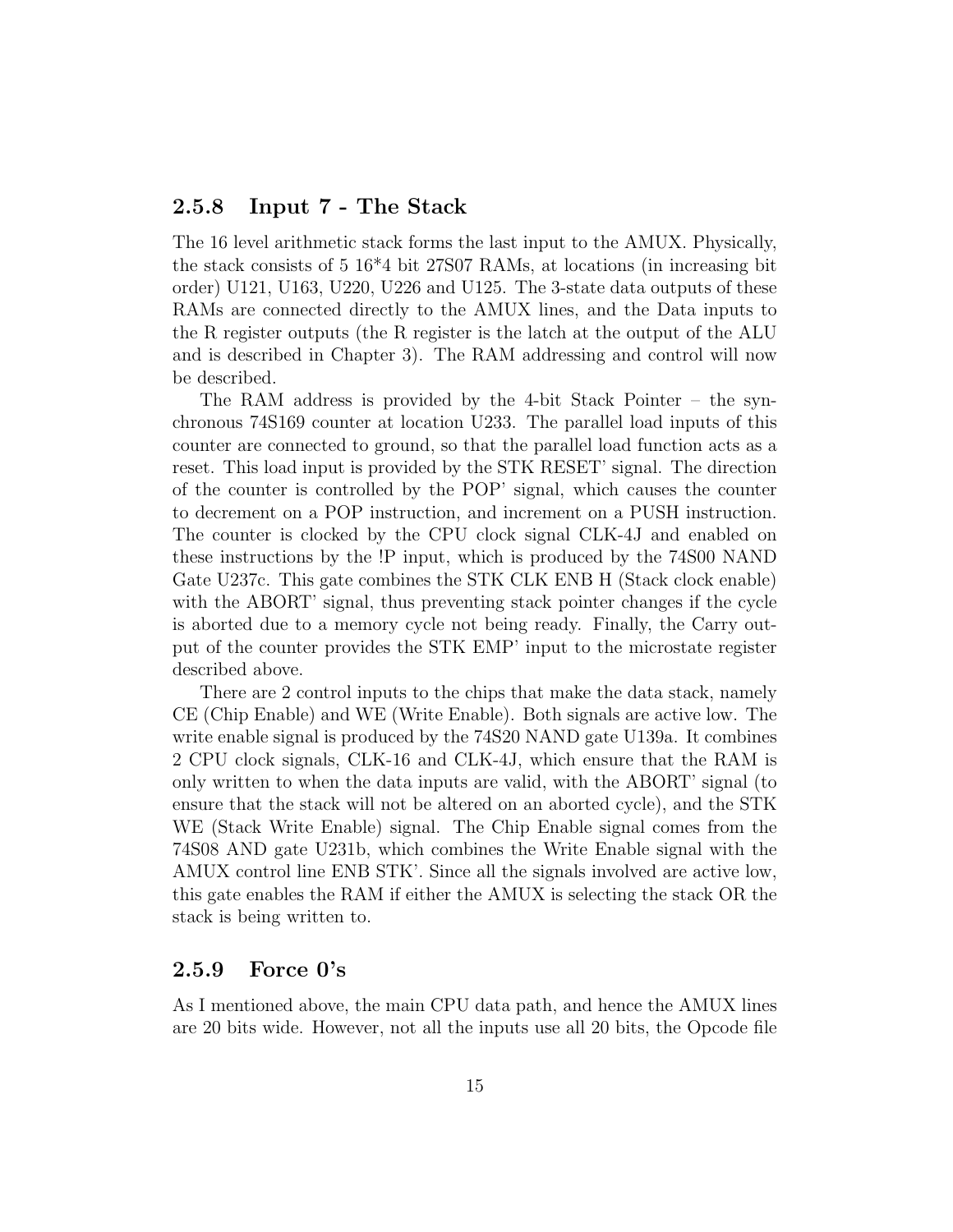is 8 bits wide  $(0-7)$ , the MDX input is 4 bits wide  $(16-19)$ , and so on. When such inputs are selected, it is necessary to fill up the rest of the 20 bit word with logical 0's. Rather than use a separate system for each possible input, there are common buffers for the 0-7, 8-15 and 16-19 bit fields. They are located as follows.

| Field   | Buffer           | Control signal       |
|---------|------------------|----------------------|
| $0 - 7$ | U133 (74S240)    | AZRO < 7:0 >'        |
| 8-15    | U253 (74S240)    | $AZRO<15:8>^{\circ}$ |
| 16-19   | U146e-h (74S240) | AZRO<19:16>          |

In all cases, the inputs to the buffers are connected to ground, while the outputs are connected directly to the AMUX lines. The 3-state control inputs to these buffers come from the AMUX control logic that will be described next

### <span id="page-23-0"></span>2.5.10 AMUX Control Logic

The control logic for the AMUX distributed multiplexer is composed of 2 circuits. The first is the 74S138 decoder (U229). This decoder is permanently enabled, and is controlled by the 3 A bits  $(A<0>, A<1>, A<2>)$  from the microcode word data register. The 8 outputs of this decoder provide the enables for the 8 input systems described above in the standard way.

The second control section is the 74S288 PROM at location U188, and known as AMX16. This PROM provides the control signals for the Force Zero buffers, a signal to indicate that the A field has selected one of the 2 memory data functions (MDO and MDX) and a shift type signal (SH TYPE) to the shifter logic. The PROM is controlled by the A field of the microcode word, and also by the F (Function) 2-bit field. The PROM decodes the fields to produce these signals in the following way :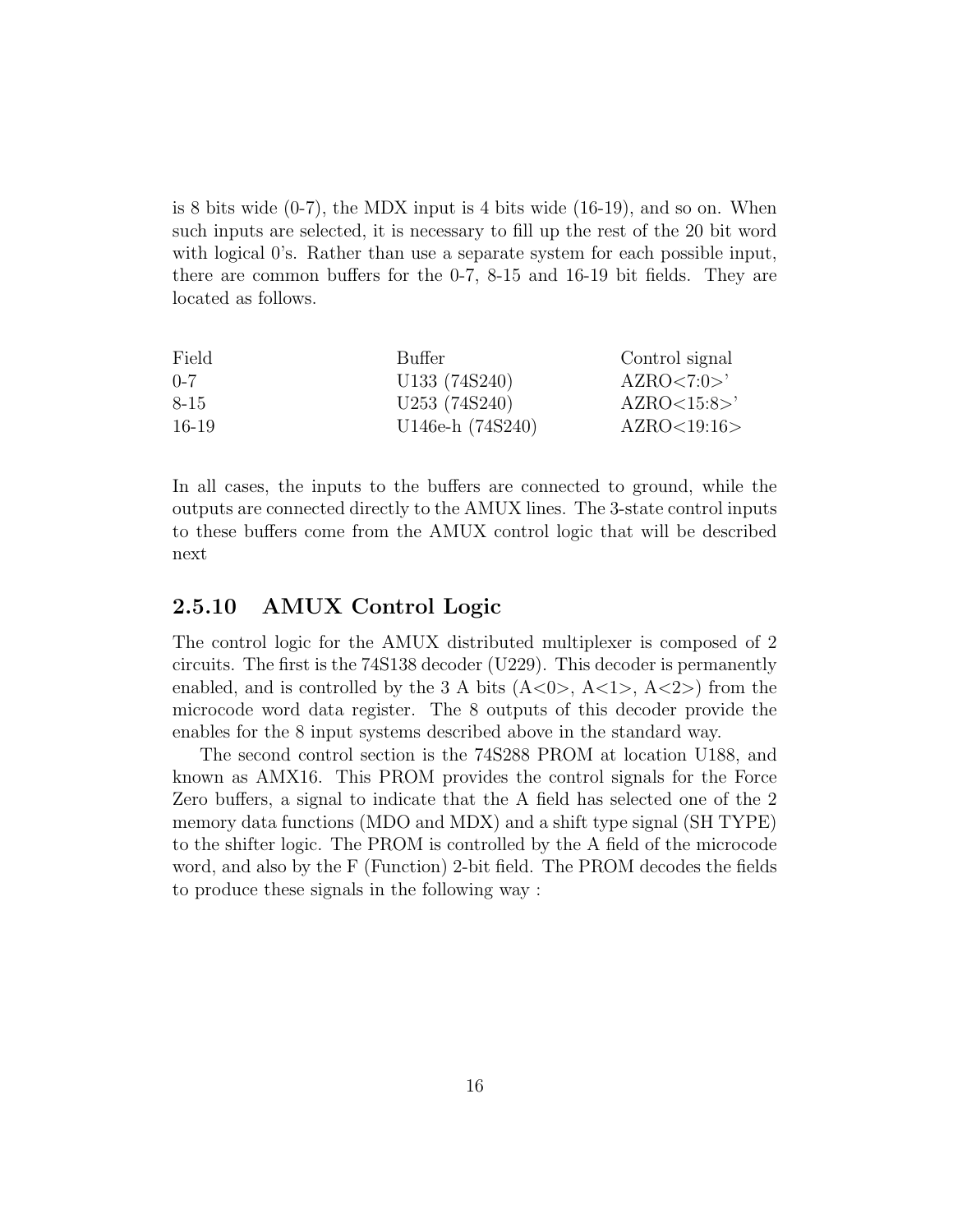| Address        | Signal         |                                           |
|----------------|----------------|-------------------------------------------|
| A <sub>0</sub> | F<0>           |                                           |
| A1             | F<1>           |                                           |
| A2             | A<0>           |                                           |
| A3             | A < 2>         |                                           |
| A4             | A<1>           |                                           |
| ROM Bit        | Signal         | Active when                               |
| $\theta$       | Proc Needs MDI | $A=3 (MDO)$                               |
|                |                | $A=4 \ (MDX)$                             |
| $\mathbf{1}$   | <b>SH TYPE</b> | $F=2$ (Enable Z field as Shifter Control) |
| 3              | AZRO < 7:0>    | $A=4 \ (MDX)$                             |
| 4              | AZRO<15:8>     | $A=1$ (NextOp)                            |
|                |                | $A=4 \ (MDX)$                             |
| 5              | AZRO<19:16>    | $A=0$ (Shifter)                           |
|                |                | $A=1$ (NextOp)                            |
|                |                | $A=2$ (IOB Input Port)                    |
|                |                | $A=3$ (MDO)                               |
|                |                | $A=5$ (Microstate). This causes a bus     |
|                |                | contention with                           |
|                |                | the CCSR PAL, and may be a bug            |
|                |                | in the design                             |

# <span id="page-24-0"></span>2.6 BMUX

The BMUX is the 2-input distributed multiplexer that selects between the Y register and constants at the B side input of the ALU. This multiplexer operates as follows

## <span id="page-24-1"></span>2.6.1 Input 0 - Y register

The single B bit of the microcode word is directly connected to the output enable pins of the Y register RAMs. Therefore, when the B field is 0, the RAMs have their outputs enabled, and pass their connects onto the BMUX lines.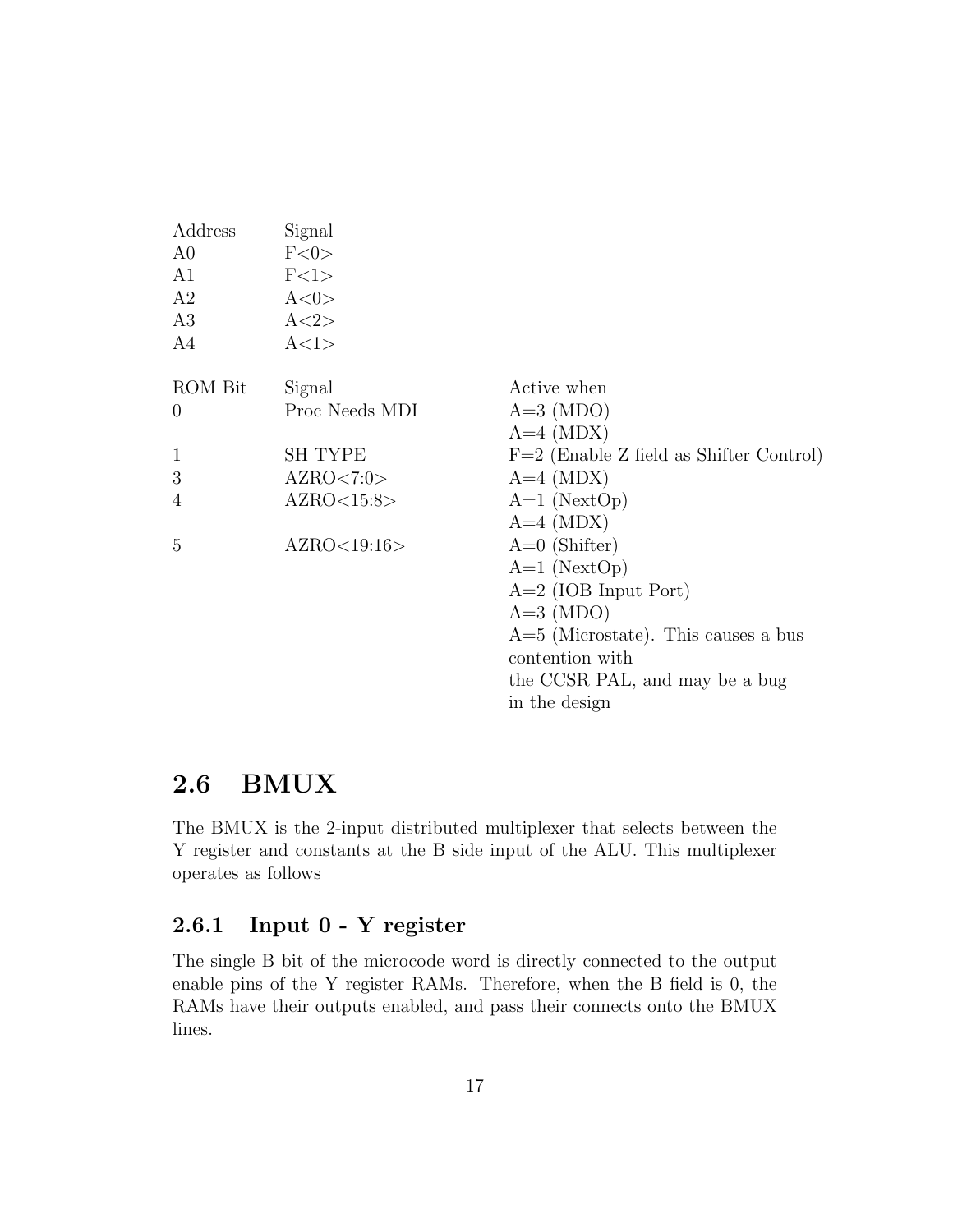#### <span id="page-25-0"></span>2.6.2 Input 1 - Constant

The constant control logic is slightly more complicated, because both 8 bit and 16 bit constants are allowed by the hardware. In both cases, the top 4 bits are all 0's, and the lower 8 bits provided by the Y microcode field.

The 74S240 3 state buffer at location U101 connects the Y microcode field lines to the BMUX $\langle 7 \rangle$  - BMUX $\langle 0 \rangle$  lines when it is enabled. This circuit provides the lower 8 bits of all constants. Similarly U102a-d (another 74S240 3-state buffer), which has its 4 inputs grounded, forces 0's onto the top 4 BMUX lines. Both these buffers are enabled by the B' signal, which is simply the inverted output of the latch that stores the B field.

The BMUX<15>-BMUX<8> lines are driven by different buffers depending on whether a long or short constant is selected. In the case of a short constant, the buffers U103e-h and U102e-h force 0's onto the appropriate BMUX lines. These buffers are enabled by the SHORT CONST' signal, and have their inputs grounded. U123a-d and U124a-d transfer the contents of the Z microcode field  $(Z0-Z7)$  onto the BMUX $<8>-BMUX<15>$  lines when a long constant is required. These buffers are enabled by the LONG CONST' signal. All the buffers involved are 74S240's.

The NOP SF' signal from the JPPAL3 at U108 determines the size of the constant, being low for a long constant, and high for a short one. This signal is low during normal long constant cycles (F field is either 0 or 2, SF field is 0), and also during Push Long Constant instructions, when the F field is 1 and the SF field 5. The resulting signal is NANDed with the B field in the 74S00 gate U86c to provide the SHORT CONST' signal. Similarly, the NOP SF signal, produced by inverting the NOP SF' signal in the 74S04 NOT gate U90e, is NANDed with the B field in U86b, another 74S00, to give the LONG CONST' signal.

# <span id="page-25-1"></span>2.7 The modified AMUX control in the T4 CPU

The AMUX control logic was totally redesigned in the 24 bit T4 CPU. The AMX16 prom was replaced by a 512\*8bit PROM designated 'AMUX24' located at U140. The 74S138 decoder remains, and is now at location U215. There are 2 microstate registers (in T4 mode), which selected by the state of the H microcode field. These registers are enabled by outputs on the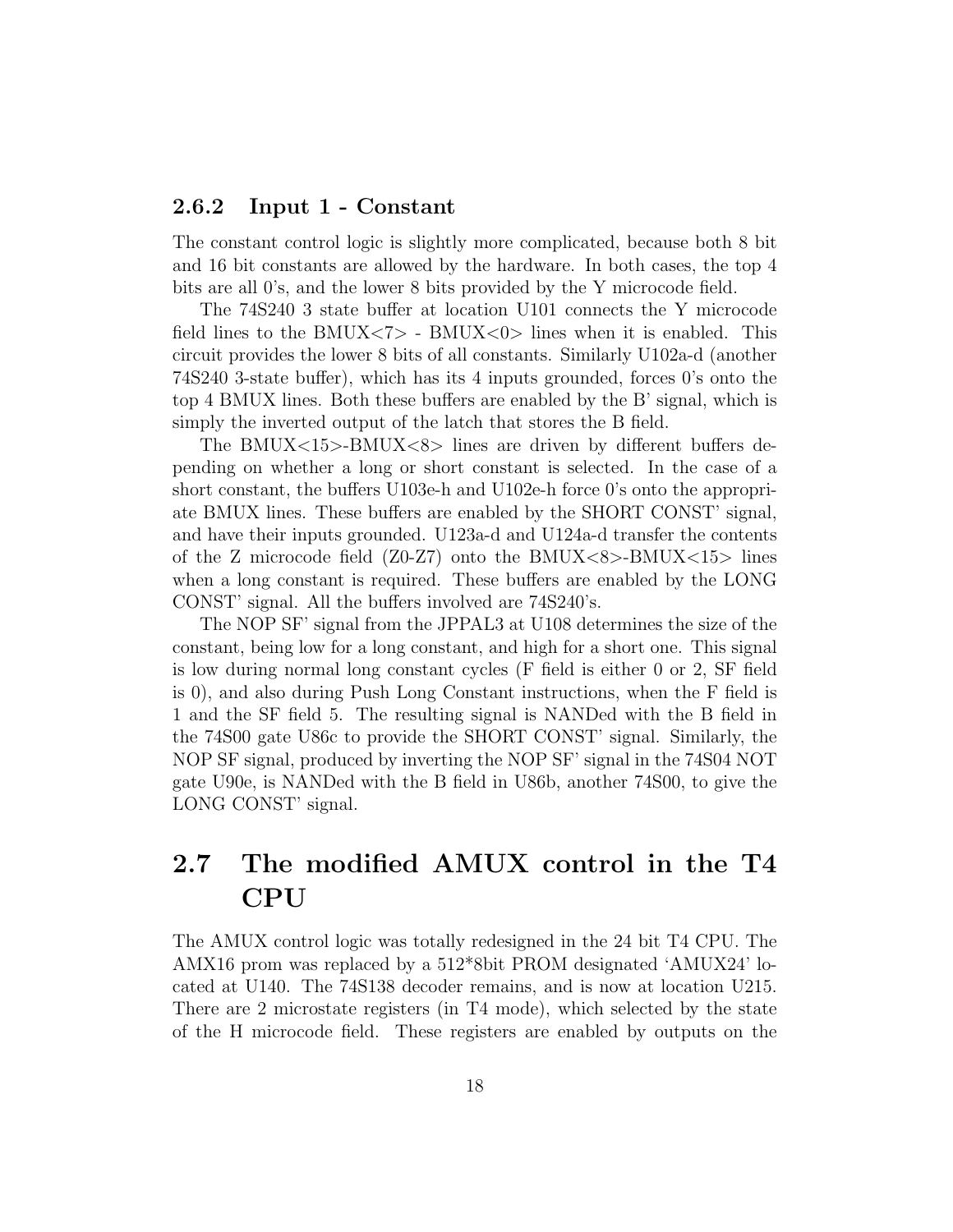AMUX24 PROM, and output 5 of the U215 is no longer used for this function. The address inputs of the AMUX24 PROM are assigned as follows:

| Addr           | Signal                                                  |
|----------------|---------------------------------------------------------|
| A <sub>0</sub> | $F<0$ (Microcode F field)                               |
| A1             | $F<1$ (Microcode F field)                               |
| A2             | $A < 0$ (Microcode A field)                             |
| A3             | $A < 2$ (Microcode A field)                             |
| A <sub>4</sub> | $A<1$ (Microcode A field)                               |
| A5             | H (Microcode H field)                                   |
| A6             | CPU type - Controlled by JP1 (Link to earth) and pulled |
|                | High by R8. Set to 0 for a T2-compatible CPU, and       |
|                | 1 for a T4 CPU                                          |
| A7, A8         | Connected to ground                                     |

The Outputs produced by the ROM are similar to those produced by the AMX16 ROM in the normal 20 bit CPU. The signals are given here.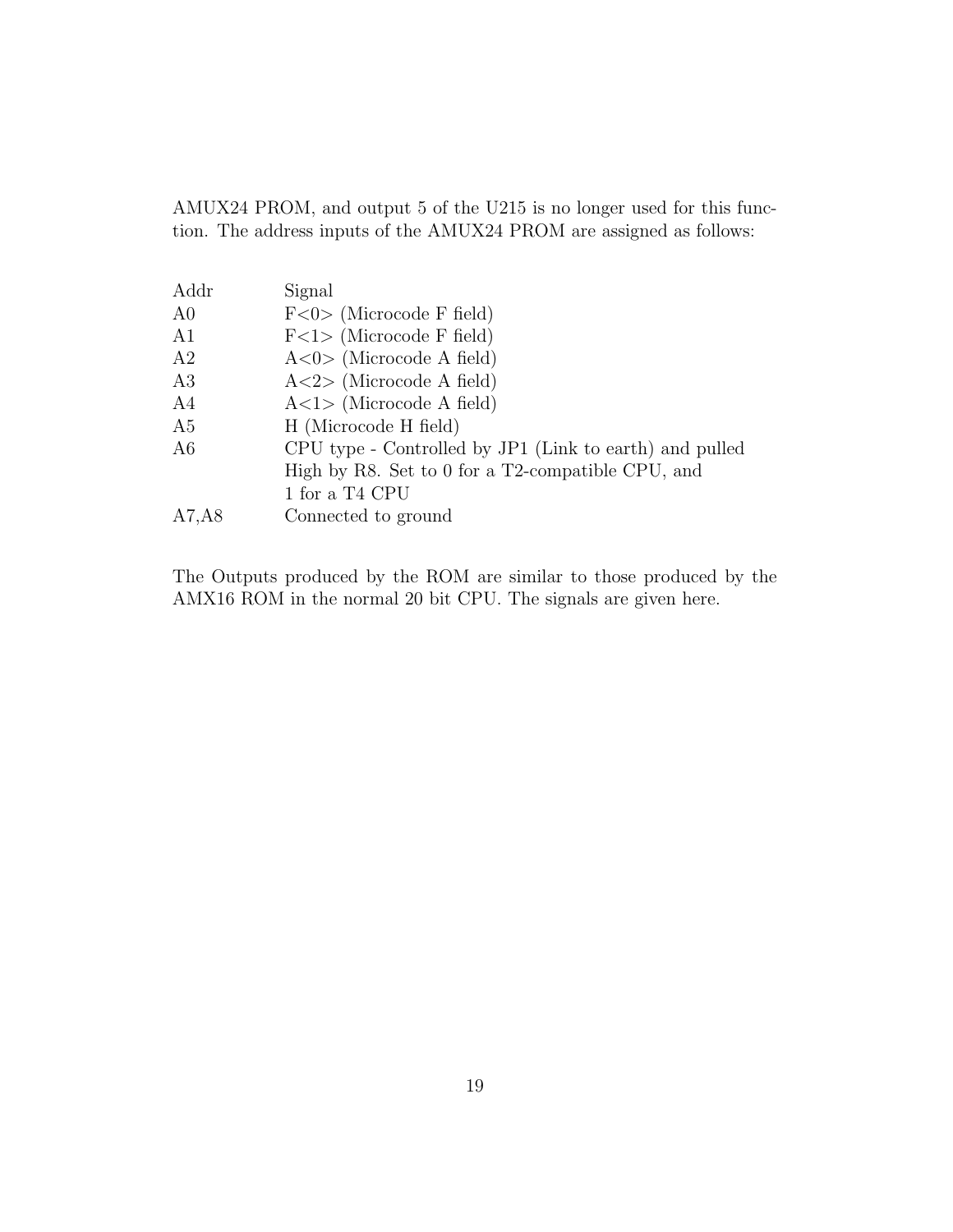| Bit            | Name           | Active when          | Comments                             |
|----------------|----------------|----------------------|--------------------------------------|
| D <sub>0</sub> | Ustate1'       | $A = 5&H = 1&T4$     | U166 CE'. Select                     |
|                |                |                      | 2nd Microstate register. U166 places |
|                |                |                      | BMUX<19:23> on $AMUX < 0:7>$         |
| D <sub>1</sub> | Ustate'        | $A=5\&(H=0 T4=0)$    | Enable main microstate               |
|                |                |                      | register if $A=5$ and either         |
|                |                |                      | it's a $T2$ or $H=0$                 |
|                |                |                      | This is a standard 20-bit like       |
|                |                |                      | microstate register                  |
| D <sub>2</sub> | AZRO<16:19>    | $A=0$                | Shifter                              |
|                |                | $A=1$                | NextOp                               |
|                |                | $A=2$                | Input Port                           |
|                |                | $A=3$                | <b>MDO</b>                           |
|                |                | $A = 5 & H = 1 & T4$ | Ustate1 register                     |
|                |                |                      | Note: Ustate $<$ 16:19 $>$ are       |
|                |                |                      | Not forced to 0. The CCSR0 PAL       |
|                |                |                      | Can be read in a T4 (in both modes)  |
| D <sub>3</sub> | AZRO < 8:15    | $A=1$                | NextOp                               |
|                |                | $A=4$                | <b>MDX</b>                           |
|                |                | $A = 5 & H = 1 & T4$ | Ustate1 register                     |
| D <sub>4</sub> | AZRO<0:7>      | $A=4$                | MDX - Identical to 20 bit CPU        |
| D <sub>5</sub> | AZRO<20:23>    | $A=0$                | Shifter                              |
|                |                | $A=1$                | NextOp                               |
|                |                | $A=2$                | Input Port                           |
|                |                | $A=3$                | <b>MDO</b>                           |
|                |                | $A=5$                | Ustate, Ustate 1                     |
|                |                |                      | (Both microstate registers)          |
| D <sub>6</sub> | Sh Type        | $F=2$                | Identical to 20 bit CPU              |
| D7             | Proc Needs MDI | $A=3$                | <b>MDO</b>                           |
|                |                | $A=4$                | <b>MDX</b>                           |
|                |                |                      | (Identical to 20 bit CPU)            |

Bit 8 of the main microstate register is driven by the CPU type signal from JP1. It's  $0$  if the CPU is set to 20-bit compatible mode, and  $1$  if the CPU is set to T4 mode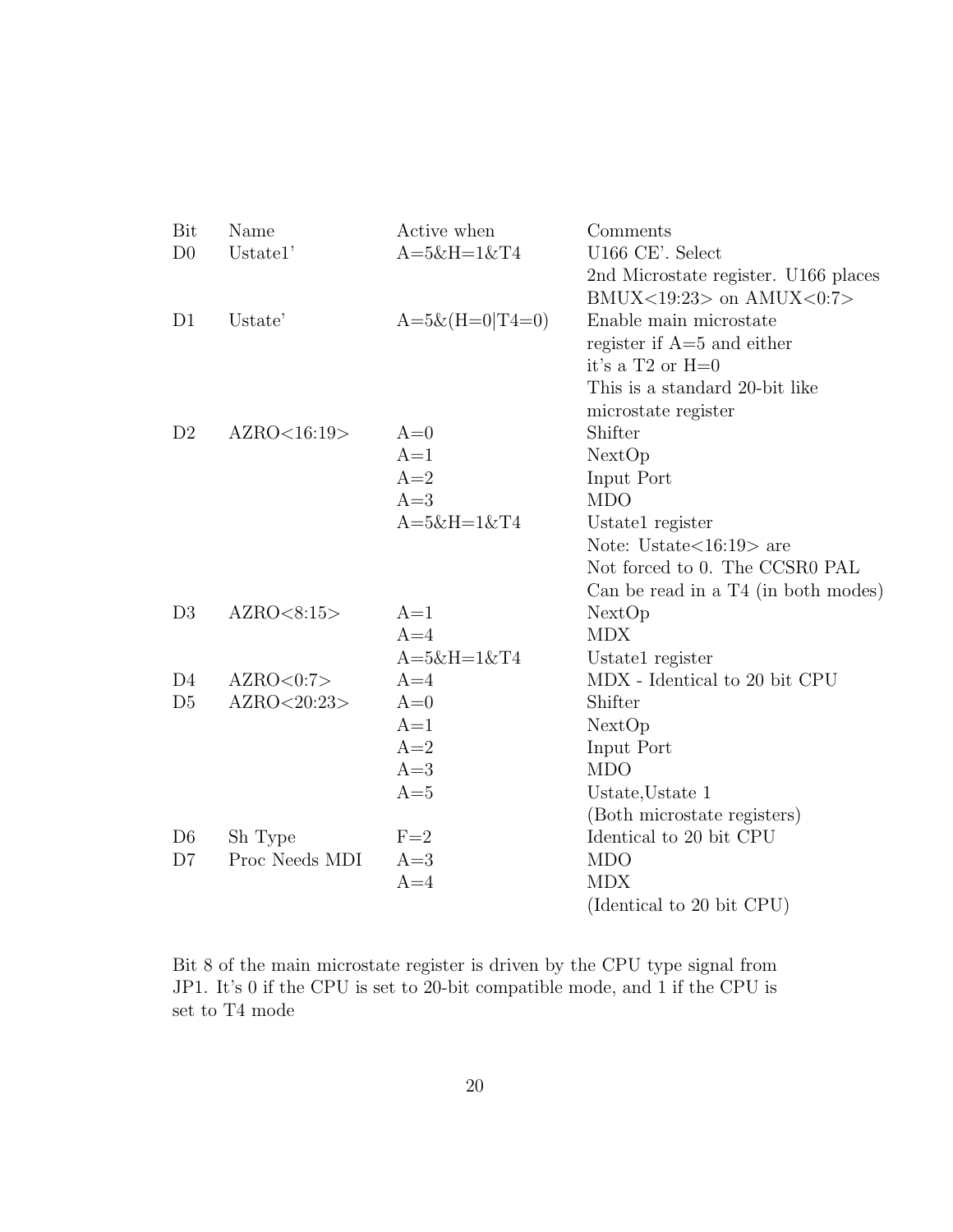# <span id="page-28-0"></span>Chapter 3

# Data Paths 2 - ALU, Output registers, Multiplication and Division

Having seen how to obtain 2 20 bit words (one form the AMUX, and the other from the BMUX), the means by which they processed by the Arithmetic Logic Unit - the ALU will be described.

## <span id="page-28-1"></span>3.1 The 20 bit ALU

The PERQ CPU uses the popular 74S181 ALU to combine the AMUX and BMUX signals and produce the ALU Y lines. A complete logic diagram to gate level of this ALU is published in e.g. the Texas Instruments TTL Data Book Volume 1, and therefore little will be said about the operation of the device here. For the moment it is sufficent to note that the device combines 2 4 bit words using either one of 16 logic functions or 1 of 16 arithmetic functions (not all the functions are used in the PERQ).

The distinction is that arithmetic functions have a carry signal between adjacent bits, whereas logic functions do not. The carry circuitry, and hence the choice of arithmetic of logical functions is controlled by the 'M' input to the ALU chip, and the particular function selected by the 4 S inputs. In the PERQ, these signals are driven by the ALU control PROM (ALD16.1), which decodes the ALU field in the microcode word. This logic is described in the ALU control section below.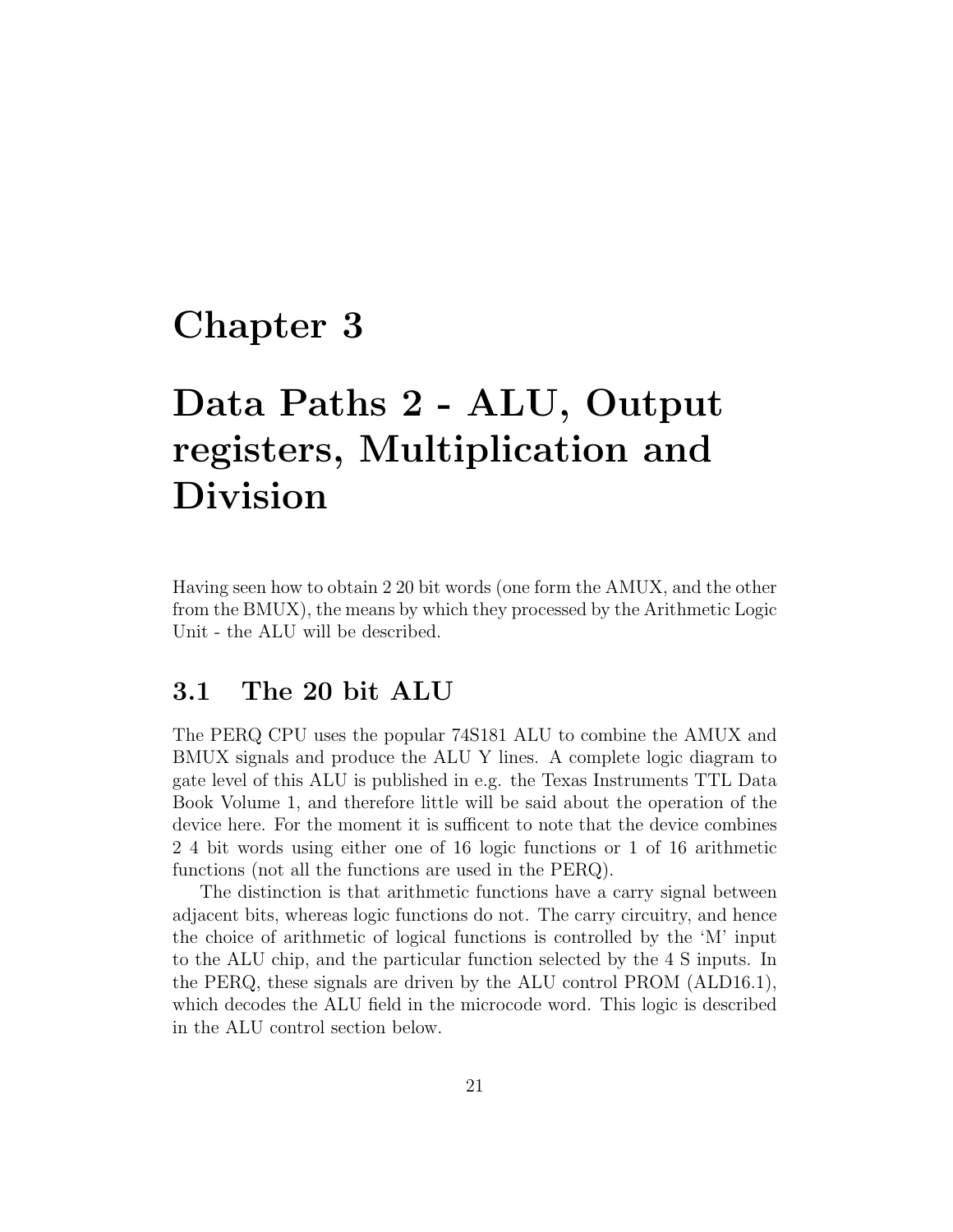Since each ALU processes 4 bits, 5 devices are needed for the PERQ's 20 bit processor. They are physically located at the following locations on the CPU board :

| <b>Bits</b> | Location |
|-------------|----------|
| $0 - 3$     | U133     |
| $4 - 7$     | U132     |
| $8 - 11$    | U152     |
| 12-15       | U153     |
| 16-19       | U154     |
|             |          |

The input and output signals for the ALU will now be described.

#### <span id="page-29-0"></span>3.1.1 ALU Data inputs

The inputs to the ALU are simply the AMUX and BMUX lines that were described in the last chapter. The apropriate common line for each bit is directly connected to the A or B ALU input pin. Note that the ALU in the PERQ operates on active-low data and produces an active-low result.

#### <span id="page-29-1"></span>3.1.2 Carry

For an arithmetic operation, like addition, there needs to be a carry signal from each bit to the next higher bit. In fact, the ALU chips used in the PERQ have a carry input signal (which is the carry input to the least significant bit of that ALU) and a carry output signal (the carry output from the most significant bit). The simplest scheme (the so-called 'Ripple Carry), could be implememtned by linking the carry out of one ALU chip to the carry in of the next. Conceptually, the ALU circuit has a logic output from each bit which is fed into the processing circuit for the next bit. Although simple, this system has the disadvantage that the carry into the highest bit is only valid when all the lower bits have stabilised, so the addition time is the sum of the propagation delays for each bit. This therefore means that adders for long word lengths are slow.

In the PERQ, a faster system, called 'lookahead' carry. Each ALU produces 2 signals, the carry generate signal  $G\langle n\rangle$  and the carry propagate signal  $P\langle n\rangle'$ . Although, in the PERQ, these signals are actually active low,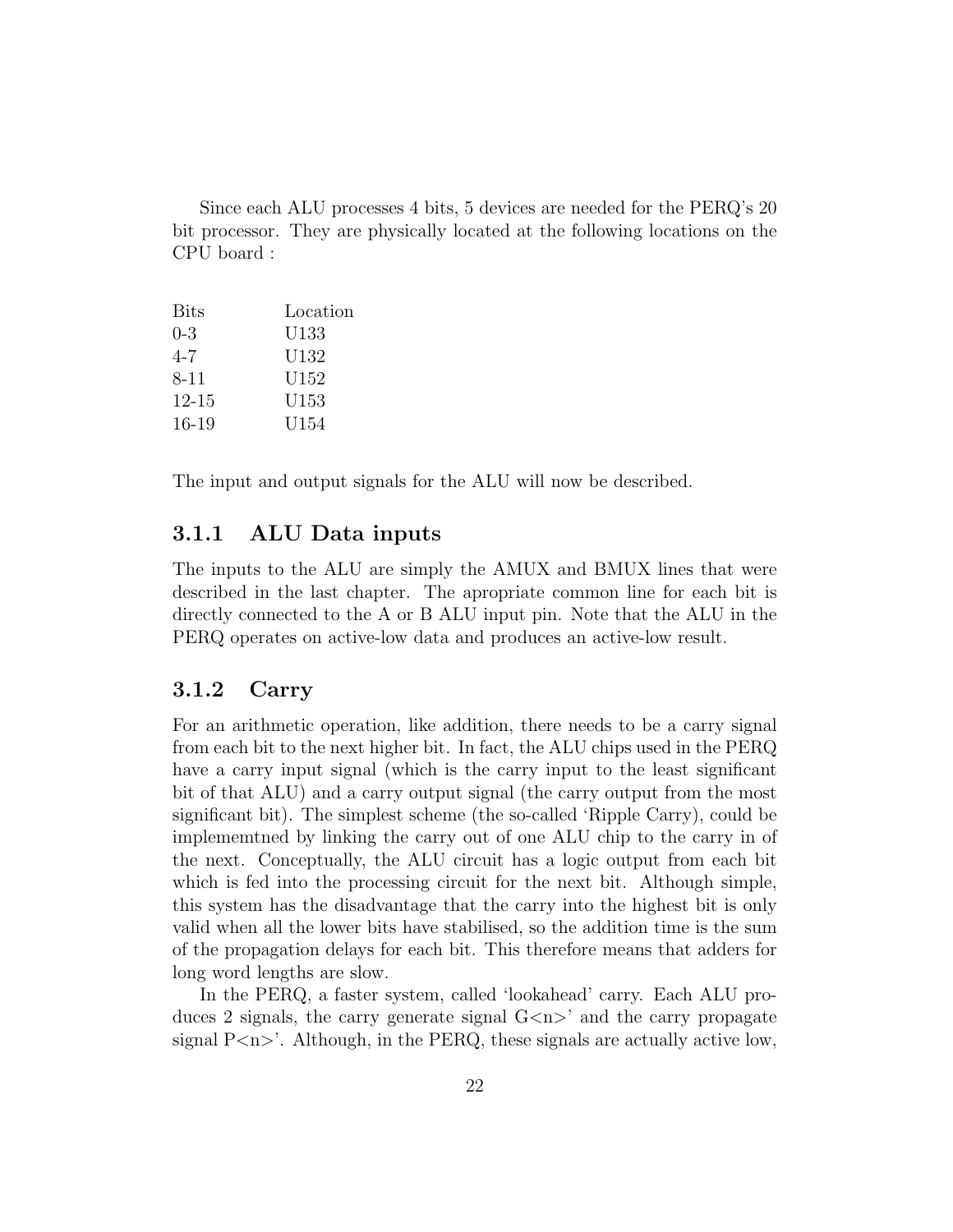in the description that follows, the signals will be described using a positive logic convention, that is a signal that is active will be given the level 1. In order to explain how these signals are generated and used, consider the following 4-bit additions:

| sum                  | G        | Comments                            |
|----------------------|----------|-------------------------------------|
| $0011 + 0101 = 1000$ | $\theta$ | No carry out,                       |
|                      |          | carry in will not cause a carry out |
| $1000+0111=1111$     |          | No carry out,                       |
|                      |          | carry in propagated to carry out    |
| $1000+1100=0100$     |          | Carry out,                          |
|                      |          | no matter what carry in is          |

So, the generate signal G is produced if this addition produces a carry out, independant of the carry in signal, whereas the propagate signal is active if a carry out would be produced had carry in been active. The carry output from this 4-bit stage is therefore given by  $Cout = G + P.Cin$ . However, this is not a simply a confusing way of describing a carry.

The important thing is that, unlike a carry out signal, the state of the G and P signals depend only on the 4 bits being considered - i.e. for each of the 74181's in the PERQ, the states of the  $G\langle n\rangle$  and  $P\langle n\rangle$  signals does not depend on the state of the carry input. Therefore, given an A and B word to process, the 5 ALU chips can calculate the 5 sets of  $G\langle n\rangle'$  and  $P\langle n\rangle'$ simultaneously, without the problem that the (unknown) carry input to that ALU chip could affect the state. Based on these signals, a fairly simple logic ciruit that will be described in more detail below can determine the states of the carry inputs to each of the ALUs. After these signals have stabilised, the ALU outputs may have to change, based on the carry in signals, but the  $G$  <n > ' and  $P$  <n > ' signals will not.

The carry input to a given ALU stage is given by :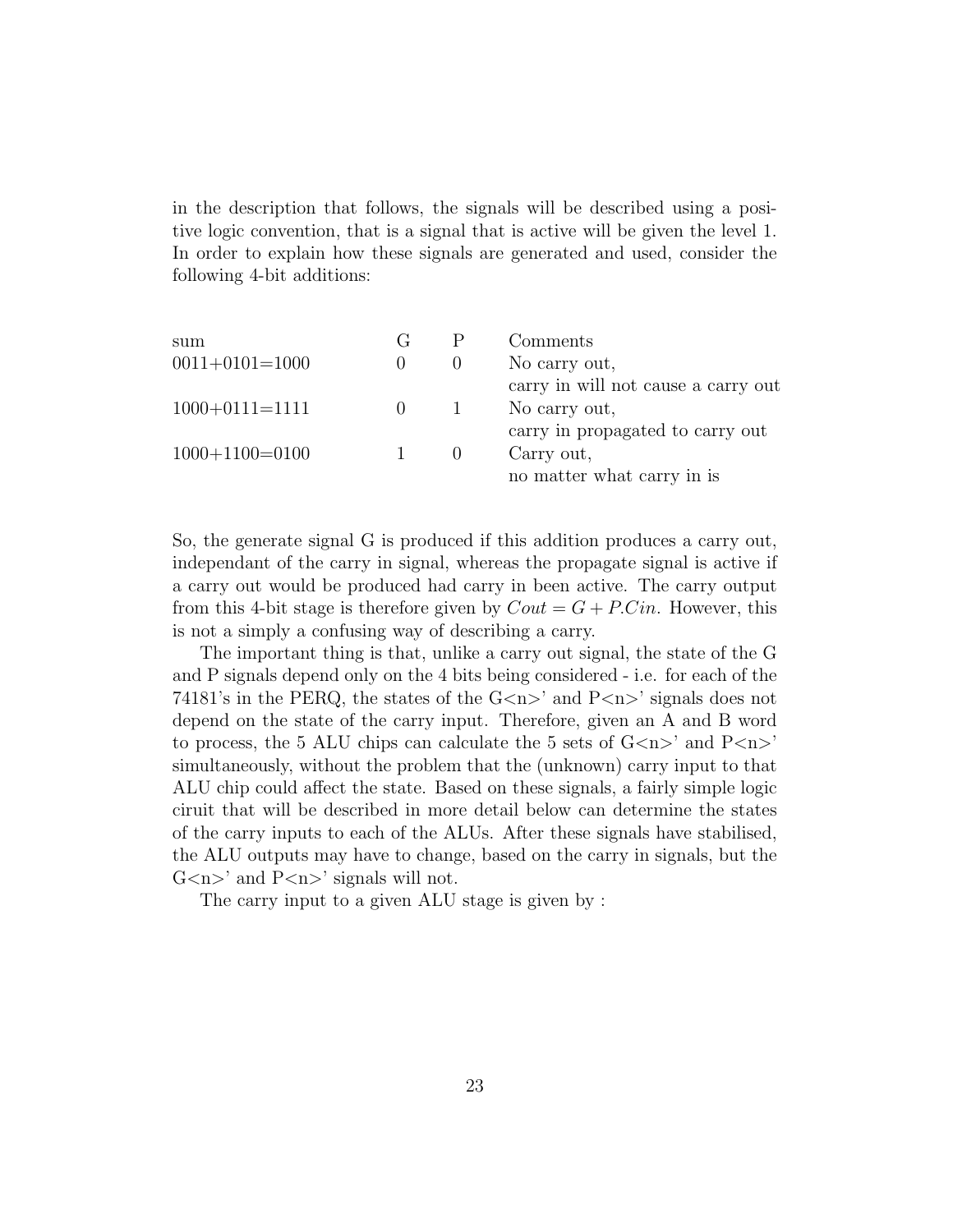Explanation Cin $\langle n \rangle$  G $\langle n-1 \rangle$  Stage below generated a carry. +P<n-1>.G<n-2> Stage below propagated a carry generated 2 stages below.

+P<n-1>.P<n-2>.G<n-3>  $+etc$ 

The way this logic is implemented in the PERQ 20 bit CPU will now be described. U142 is a 74S182 Look-ahead carry generator. This chip accepts the  $G\langle n\rangle'$  and  $P\langle n\rangle'$  signals from 4 ALUs along with a carry input, and, using the equation given above, determines the Carry input signals for the 3 higher ALUs (The carry input for the least significant ALU is simply the carry input). Final propagate and generate signals are also produced for the entire ALU, but these are not used in the PERQ. The 3 carry outputs of U142 are connected to the carry inputs of U132,U152 and U153 respectively to provide a look-ahad carry over the lower 16 bits of the ALU.

The is actually little speed disadvantage in using a ripple carry from the ALU handling bits 12-15 to the most significant ALU. So, as U142 can only control a total of 4 ALUs, this is what was done. The carry input on the most significant ALU (U154) is simply linked to the carry output of U153.

The carry output from bit  $15$  – signal  $C \lt 15$  is latched in U165c (67S380) by the CLK-0R C clock. It is therefore stable throughout the second half of the cycle before being latched in the carry flip-flop (U209e - 74S374) by the rising edge of CLK-0R B at the end of the microcycle. The output of this flip-flop – old carry' is processed by the ALU control PROM ALD16.1 (at location U105) to provide the carry input for the ALU on the next microcycle. The main carry flag therefore operates over 16 bits.

Carry<19> is the carry output from the most significant ALU bit. It is latched by U165e in a similar manner to the  $C<15$  signal to produce the  $LC < 19$  signal. This signal is then clocked into the extended carry flip-flop U209g by the CLK-0R B signal at the start of the next microcycle. The output of this flip-flop is called OLD CARRY<19>', and is used by the condition code logic.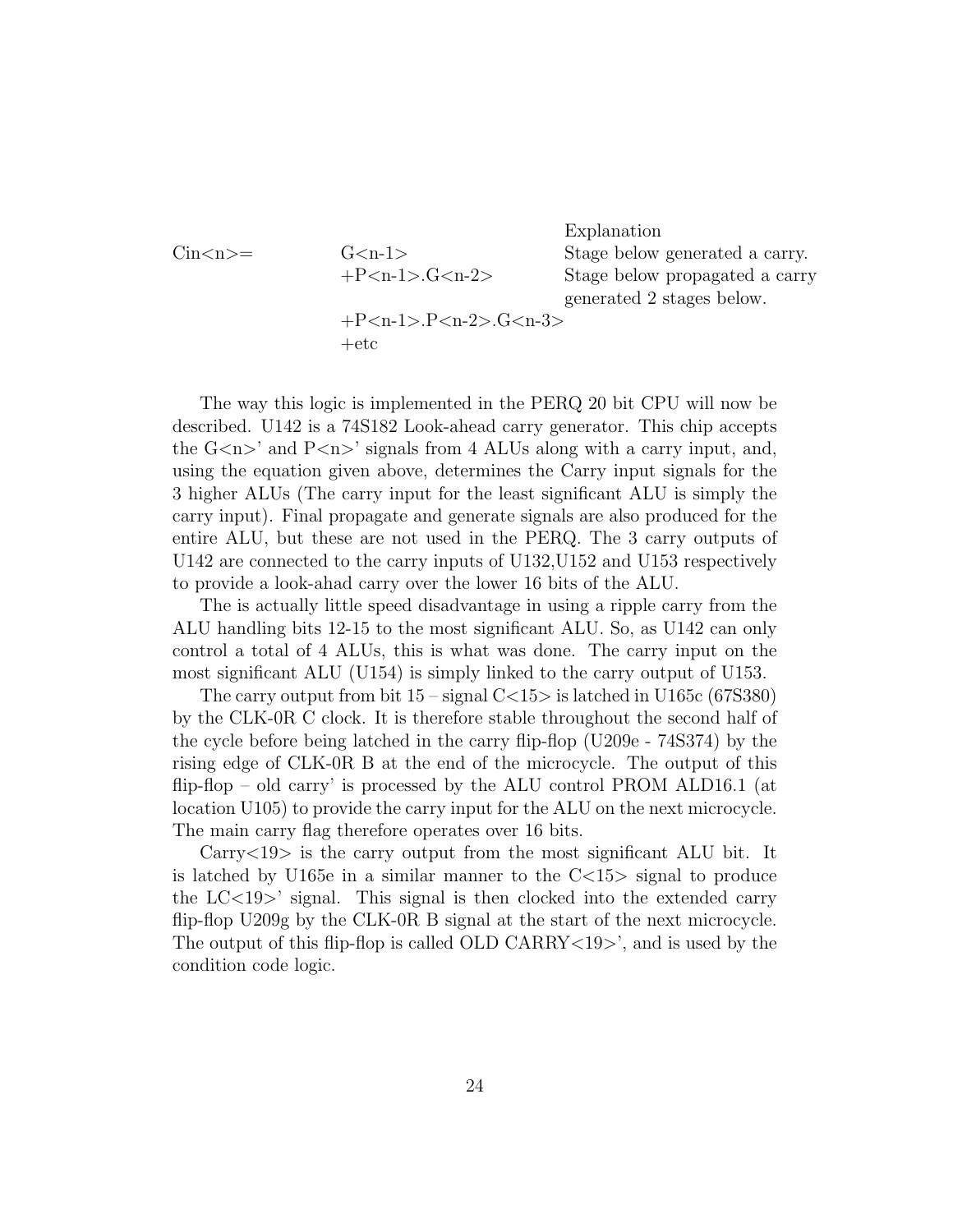#### <span id="page-32-0"></span>3.1.3 Carry logic in the 24 bit T4 CPU

The carry logic in the 24 bit version of the PERQ CPU is basically similar to the 20 bit machine. Two 74S182 chips are used, U242 for the lower 4 ALU chips and U243 for the higher 2. Therefore, look-ahead carry is used over all 24 bits in this processor. Link JP2 selectes whether the equivalent of Carry<19> comes from either the carry output of the ALU handling bits 16-19 (U263), when the machine acts like a 20 bit CPU, or the carry output of U263 (which handles bits 20-23), whereupon the processor acts as a 24 bit machine.

## <span id="page-32-1"></span>3.2 ALU outputs - the R register

The outputs of the ALU (the ALU  $Y(n)$  signals) are latched in the 74S373 transparent latches by the LATCH R signal from the clock generation circuitry. This signal is low throughout the second half of a microcycle (while the CLK-0R signal is low), thus latching the ALU outputs. During this half of the cycle, the registers and stack are updated, but the R latch ensures that any changes made to the inputs of the ALU will not affect the outputs. The LATCH R signal goes high shortly after the start of each microcycle, allowing the contents of the latch to be updated, before going low again shortly before the CLK-0R signal does. The chips that constitute the R-latch are as follows :

| <b>Bits</b> | Latch            |
|-------------|------------------|
| $0 - 7$     | U <sub>191</sub> |
| 8-15        | U <sub>235</sub> |
| $16-19$     | $U143a-d$        |

The outputs of U143 are permantently enabled, since the output enable pin is grounded. However, the outputs of the latches for the lower 16 bits can be set to the high impedence state, since these R-lines can also be driven by the Multiplier register or the Victim latch. The output enable pins of U191 and U235 are driven by the 74S10 NAND gate U213b. This gate disables the latch outputs when either RD VICTIM or ENB MDR L are active (low), thus enabling either of these circuits to drive the R-lines.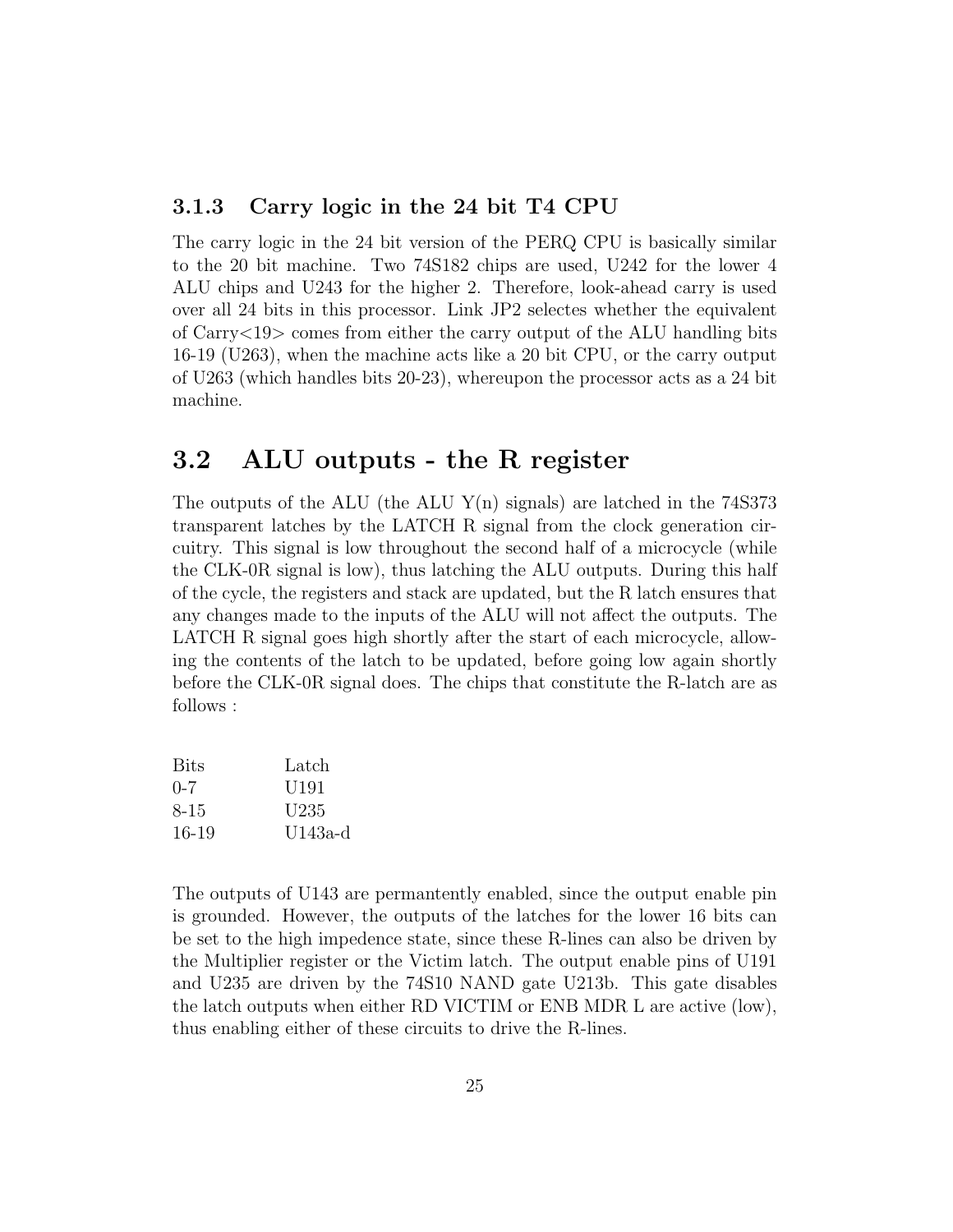The outputs of the R register are linked to the data input pins on the RAM chips that make up the X and Y registers. During the second half of the microcycle, the Wr RAM' signal goes active (unless inhibitied by the W microcode field), and the contents of the R register are written to the appropriate X and Y registers. The Register contol logic is described in chapter 2.

## <span id="page-33-0"></span>3.3 The memory data register

Since the memory address and data words are calculated by the main ALU, this is a logical place to describe the registers that store these words.

The ALU  $Y\langle n \rangle$  data outputs are stored in the 67S380 inverting transparent latches (U258 for the low byte, and U259 for the high byte) by the LATCH R signal. The outputs of these latches drive the backplane memory data input lines, MDI<n>. These outputs are enabled by the ENB MDI' signal from the 74S10 NAND gate U213c, which combines the following 3 signals : MEM RDING MA/MD, RO/PS', and CLK-4E. These signals have the following significance :

The MEM RDING MA/MD signal is driven by the GMV02 PROM (U204) in the memory state machine. It is active during a memory cycle when the memory card is accepting address or data words. The operation of this state machine is described in chapter 7.

The RO/PS' signal disables the MDI outputs when a raster operation is in progress, since the raster op logic drives the MDI lines itself.

Finally, the CLK-4E signal ensures that the the outputs are only enabled during the second half of a microcycle (when the CLK-0R signal is low). This is the time that the latch is holding the valid memory data.

## <span id="page-33-1"></span>3.4 The memory address register

The memory address register is similar to the memory data register just described. The 20 bit ALU  $Y\langle n \rangle$  output word is stored in the 74S534 latches by the rising edge of the CLK MA'R<5> signal. The latches used to perform this function are as follows :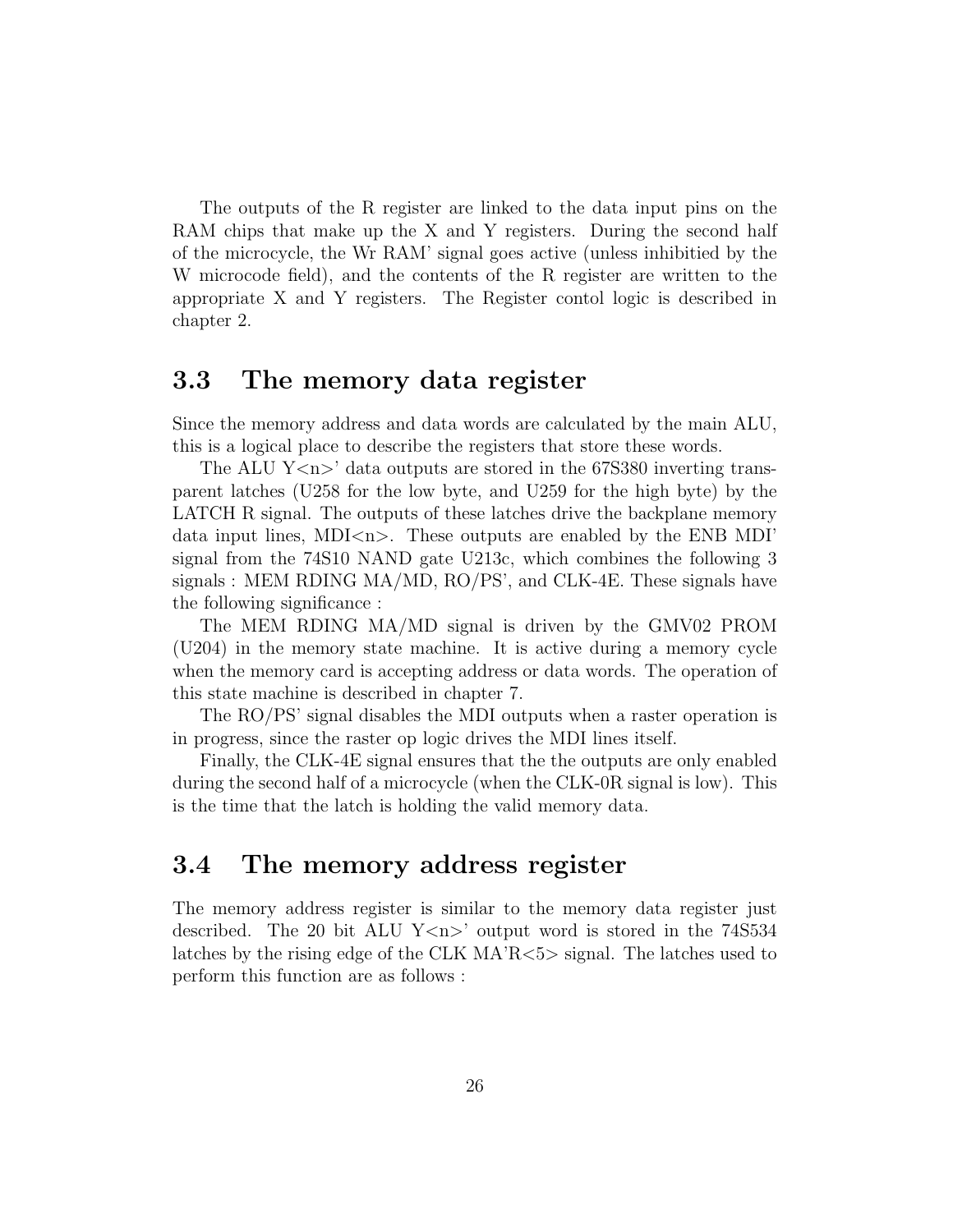| <b>Bits</b> | Latch            |
|-------------|------------------|
| $(1 - 7)$   | U <sub>255</sub> |
| 8-15        | U <sub>257</sub> |
| 16-19       | $U256d-g$        |

During a memory access cycle (that is, when the F microcode field contains 1, and the high bit of the SF field is set), the Load MA output from the 74S138 decoder U149 in the special function decoder is selected. This output goes low shortly after the CLK-4G output goes high at the start of the second half of the microcycle. The Load MA signal is inverted by U234e (a 74S04 NOT gate) to produce the CLK MA'R<5> signal. Therefore, the memory address register is loaded at the start of the second half of memory access microcycles.

The output enable of the memory address register is similar to that for the mmemory data register. The output enable lines of the 74S534s (signal ENB MA') are driven by the 74S00 NAND gate U232d. This gate combines the MEM RDING MA/MD and CLK-4E signals to enable the memory address register during the second half of those microcycles when the memory card is reading the address or data lines. The signals involved are described in the previous section. However, since the Raster Operation logic does not drive the memory address lines, but relies on the ALU to calculate the addresses for such operations, the memory address register is not disabled during such operations, and the RO/PS' signal is not an input to U232d.

## <span id="page-34-0"></span>3.5 The Output Register and IO Cycles

An input/output (IO) cycle is defined by the F microcode field containing 0 and the SF field containg 17(octal). This condition is detected by NANDing together the  $F<0>$ ,  $SF<1>$ ,  $SF<2>$ ,  $SF<3>$  signals and the  $F<0>$ ' and F<1>' signals in the 74S30 NAND gate U216. The remaing 2 inputs to this gate are both driven by the DON'T IO ENB signal from the CPU clock circuitry. This signal is low for a short period at the start of each microcycle, thus preventing the output of the gate from going active until the remaining inputs have stabilised. The output of U216 directly drives the IOB ENB L signal on the backplane. This signal also drives the clock inputs to the input port latches U245 and U248 that are described in raltion to the AMUX in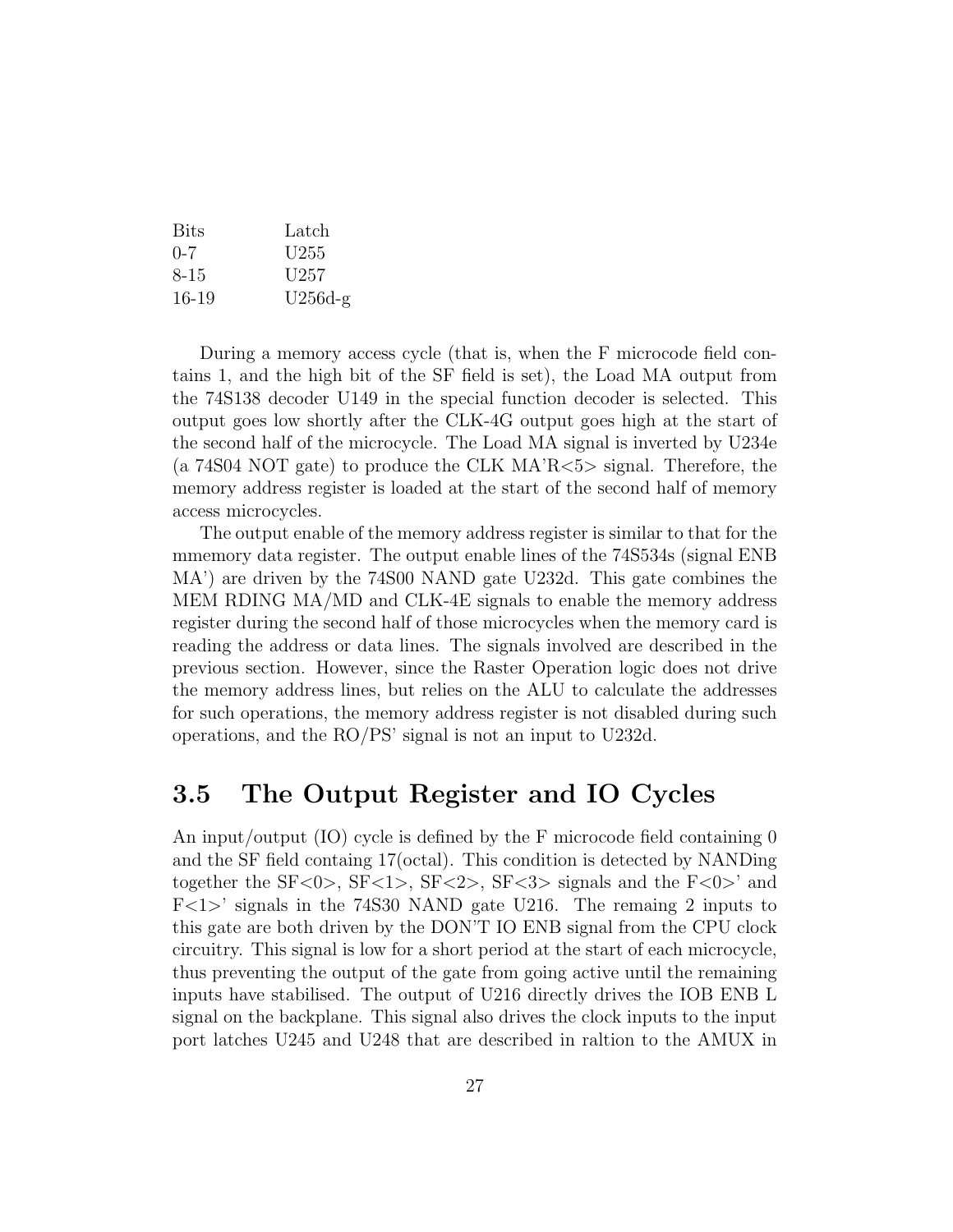chapter 2. Shortly after the DON'T IO ENB signal goes low at the end of the microcycle, the IOB ENB signal swings high and latches the contents of the IOD data bus in the input port latches, from where it can be read into the ALU via the AMUX.

A output cycle has the additional condition that the most significant Z field bit is high. The IOB ENB L signal is inverted by U185a (a 74S240 NOT gate which is permanently enabled), and then NANDed with the  $Z \ll 7$ microcode data bit and the CLK-4G clock signal by the 74S10 NAND gate U207b. The output of this gate, known as ENB IODO, therfore goes low during the second half of output microcycles. This signal enables the outputs of the IO output latches (U246 for the low byte and U249 for the high byte, both 67S380s) during the second half of such microcycles. These latches store the ALU  $Y\leq n$ <sup>2</sup> data outputs when the CLK-0RB signal goes low during the second half of the microcycle, in an identical manner to the memory data register.

The IO address lines  $(IOA < n>)$  are produced by buffering the microcode word Z field  $(Z \le n)$  by the 74S240 inverting buffers U225e-h and U206e-h. These buffers are permanently enabled since the enable input is connected to ground. The Z field, and hence the IOA lines are valid throughout the microcycle.

## <span id="page-35-0"></span>3.6 The ALU control PROM

The particular function performed by the ALU is selected by the 27S29 PROM (ALD16.1) at location U105. This PROM combines the ALU microcode field, the carry input (old carry'), the multiplier control bits  $(MDR<0,1)$ , the lowest bit of the multiplier register  $(MDR<0)$  and the most significant latched bit of the ALU output from the previous instruction, UW<15>. From these signals it produces the 5 bit ALU control word  $(ALUF<0-3>$ and ALU M), the ALU carry input  $(CN<0)$ , and the ArtihX, Y signals that are used by the condition code logic. These signals are connected to the PROM as follows :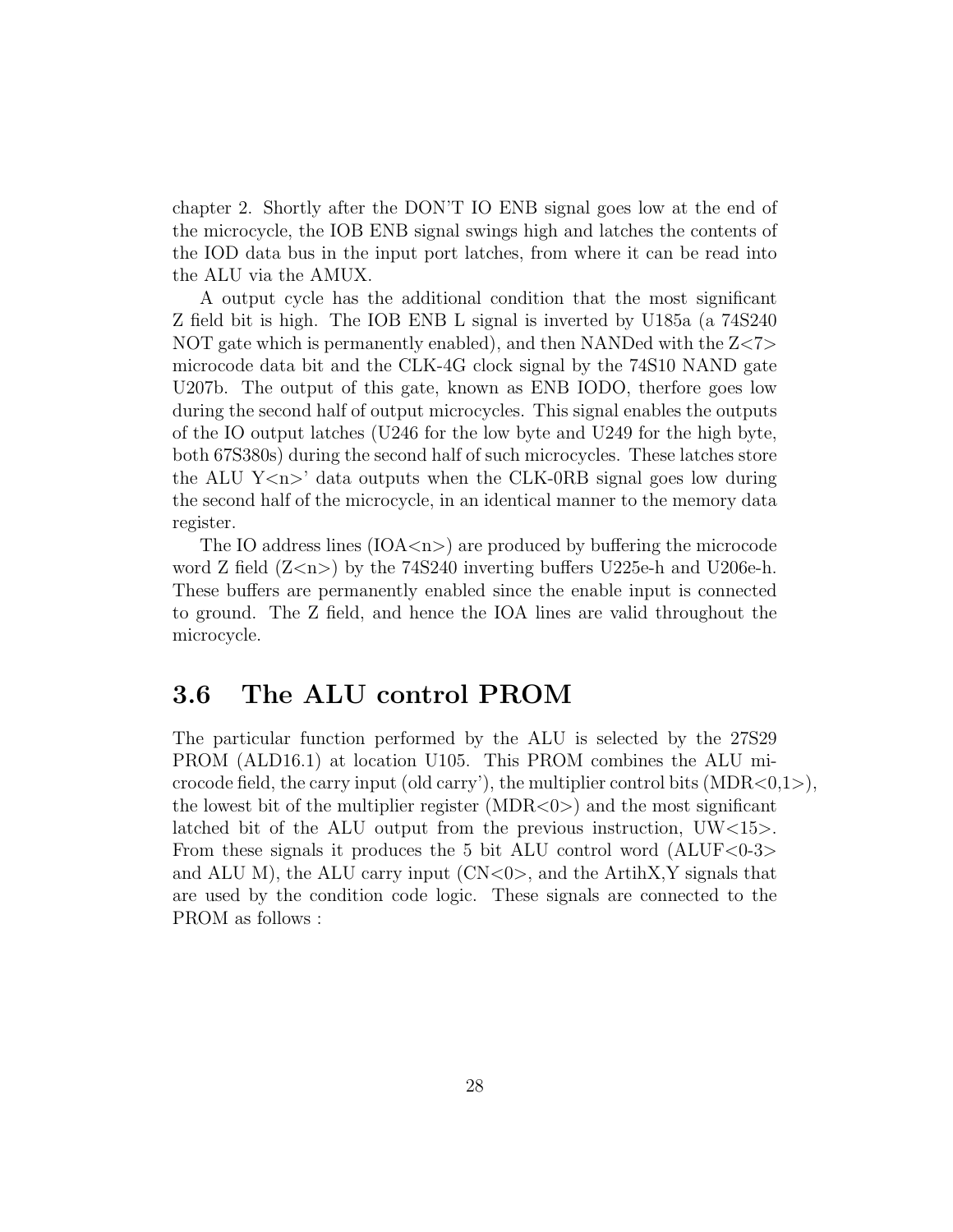| Address        | Signal                    |
|----------------|---------------------------|
| A0             | $ALU < 3$ (Microcode bit) |
| A1             | ALU < 2>                  |
| A2             | ALU<1>                    |
| A3             | ALU < 0                   |
| A4             | OLD CARRY'                |
| A <sub>5</sub> | UV<15>                    |
| A6             | MD INSTR $<0>$            |
| A7             | MD INSTR $<1>$            |
| A8             | MDR <0>                   |
|                |                           |
|                |                           |
| Data           | Signal                    |
| D <sub>0</sub> | ALU M                     |
| D1             | ALUF<3>                   |
| D <sub>2</sub> | ALUF<2>                   |
| D <sub>3</sub> | ALUF<1>                   |
| D4             | ALUF<0>                   |
| D <sub>5</sub> | <b>ARITH X</b>            |
| D <sub>6</sub> | <b>ARITH Y</b>            |

Since there are 4 ALU control bits in the microcode word, there are 16 possible ALU functions. In 2 cases, namely when the ALU field contains 14 (function is  $A+B$ ) and when the ALU field contains 16 (function is  $A-B$ ), the state of the PROM outputs depends on the state of the multiplier control signals. For the 14 other functions, the ALU control lines depend only on the state of the microcode ALU field, and these will be described first.

# 3.6.1 Normal Functions

These 14 functions are best described by the following table :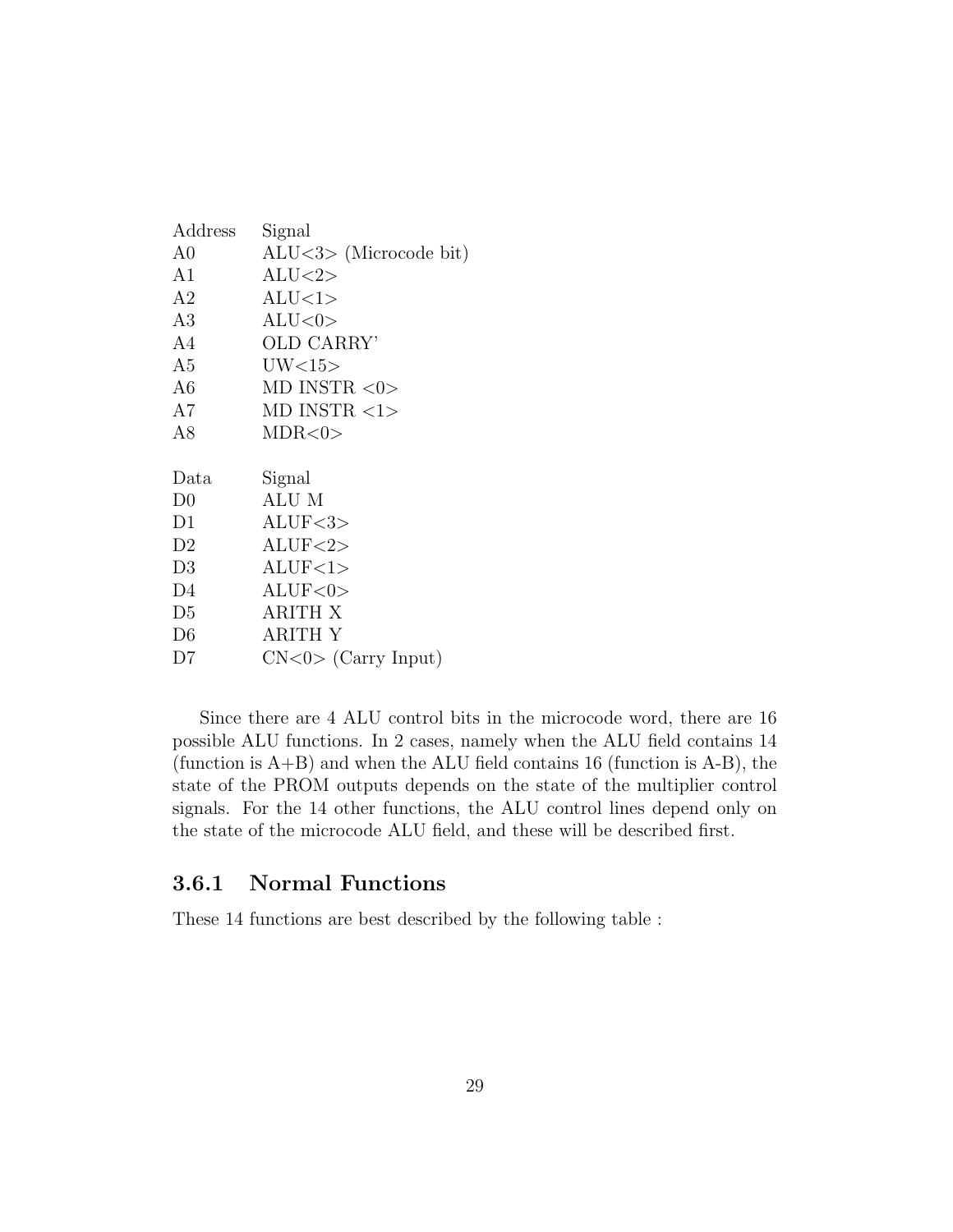| ALU field ALU F ALU M ALU fn |      |          |                |                  |                  | ArithX ArithY CN<0> |
|------------------------------|------|----------|----------------|------------------|------------------|---------------------|
| $\left( \right)$             | 1111 |          | $F = A$        | $\left( \right)$ | $\mathbf{0}$     | 0                   |
|                              | 1010 |          | $F = B$        |                  |                  | $\left( \right)$    |
| 2                            | 0000 |          | $F = !A$       |                  |                  |                     |
| 3                            | 0101 | 1        | $F = !B$       |                  | $\theta$         |                     |
| 4                            | 1110 |          | $F = A.B$      |                  |                  |                     |
| 5                            | 1101 | 1        | $F = A.IB$     | $\mathcal{O}$    | $\left( \right)$ | $\left( \right)$    |
| 6                            | 0001 | 1        | $F=!(A.B)$     | $\left( \right)$ | O                |                     |
|                              | 1011 | 1        | $F = A + B$    | 0                | $\left( \right)$ | $\left( \right)$    |
| 10                           | 0111 | 1        | $F = A + B$    | $\left( \right)$ |                  |                     |
| 11                           | 0100 | 1        | $F=\xi(A+B)$   | 0                | $\left( \right)$ | 0                   |
| 12                           | 1001 |          | $F = A x$ or B | 0                |                  |                     |
| 13                           | 0110 | 1        | $F = A$ xnor B | 0                | $\left( \right)$ | $\theta$            |
| 15                           | 1001 | $\theta$ | $F = A$ add B  | 0                |                  | !(Old carry)        |
| 17                           | 0110 | $\theta$ | $F = A$ sub B  |                  |                  | ! (Old carry)       |
|                              |      |          |                |                  |                  |                     |

The Carry signal is forced low except for the  $A+B+\text{carry}$  (ALU field = 15) and A-B-carry  $(ALU \text{ field} = 17)$  operations. Here, the ALD16.1 PROM inverts the old carry signal and feeds it to the ALU carry input. This inversion compensates for the inversion perfomed by U165c in the carry path. The ArithX and Arith Y signals are used to tell the condition code logic that an add or subtract was the last ALU function performed. ArithX is high for a subtraction, and ArithY for an addition. Both signals are low for all other operations. These signals are also set automatically on the additions and subtractions used in multiply and divide instructions, which will be described next.

# 3.6.2 Multiply and divide control of the ALU

#### 3.6.2.1 The Add Instruction

The Add instruction is selected when the ALU field contains 14 (Octal). When the MDR $< 0.1$  ignals select either no operation, or unsigned divide (i.e. when MDR $\lt 1$ ) = 0, then the signals are set as follows :

| ALU field ALU F ALU M ALU fn |                |               |  | ArithX ArithY $CN < 0$ |
|------------------------------|----------------|---------------|--|------------------------|
|                              | $1001 \quad 0$ | $F = A$ add B |  |                        |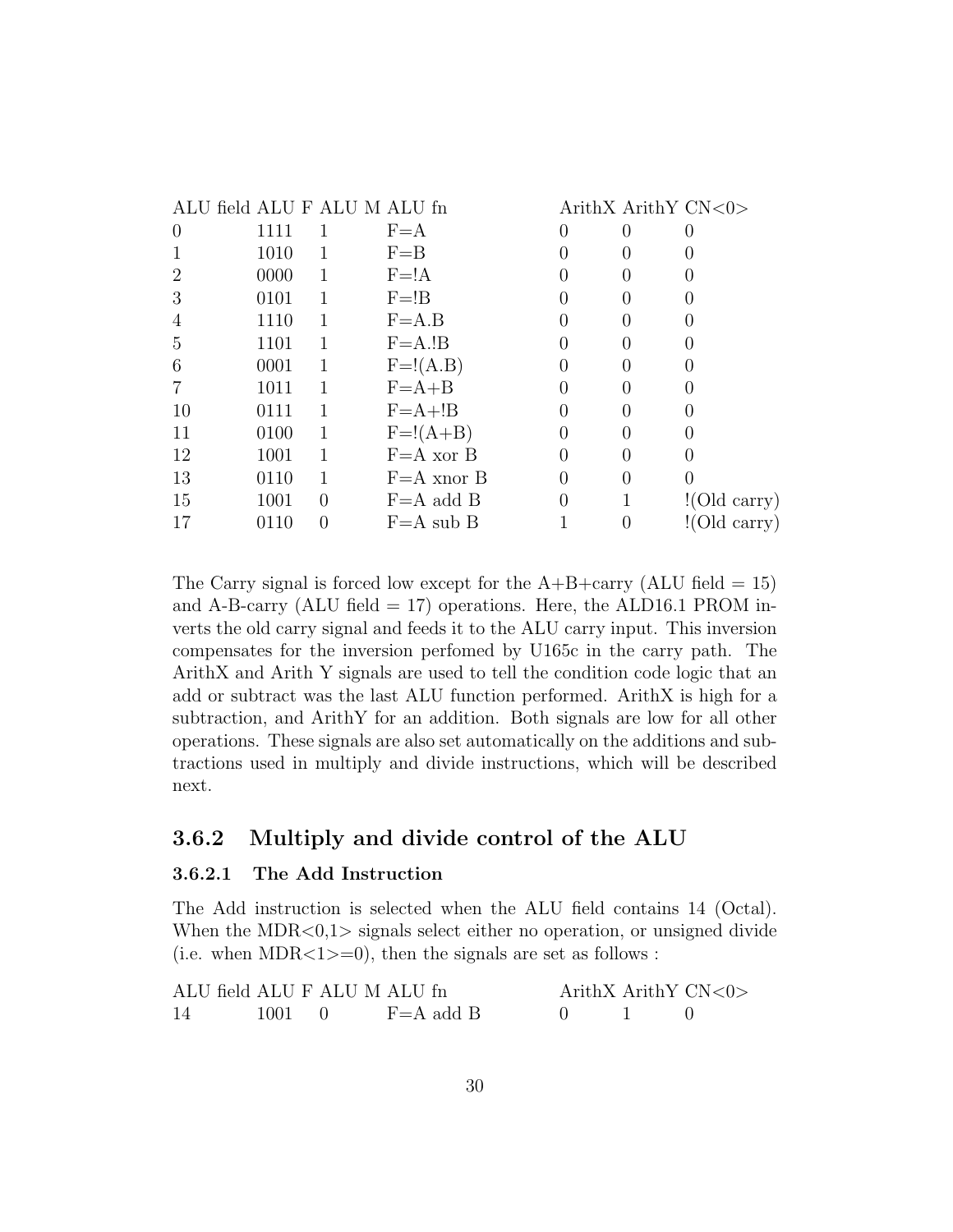However, when a multiply operation is selected  $(MDR < 1> = 1)$  then the function performed by the ALU is controlled by the output from the least significant bit of the multiplier register. The operations performed are :

| ALU field ALU F ALU M ALU fn    |  |  |                                         |              |                 | ArithX ArithY $CN < 0$ |
|---------------------------------|--|--|-----------------------------------------|--------------|-----------------|------------------------|
| $MDR(0)=1$ (multiplier LSB = 0) |  |  |                                         |              |                 |                        |
| $14$ 1111 1 F=A                 |  |  |                                         | $\mathbf{0}$ | $\Box$          |                        |
| $MDR(0)=0$ (multiplier LSB = 1) |  |  |                                         |              |                 |                        |
| 14                              |  |  | $1001 \quad 0 \quad F=A \text{ add } B$ | $\mathbf{u}$ | $\sim$ 1 $\sim$ |                        |

Therefore, the least significant bit of the Multiplier Register (a 16 bit shift register) controls whether the ALU performs an add operation or a simple transfer operation.

#### 3.6.2.2 The subtract instruction

The subtract instruction is selected when the ALU microcode field contains 16 octal. Again, the operation of the ALU is controlled by the MDR $< 0.1$ signals, but this time, the following operations occur.

When the MDR $<0>$  signal is 0, that is, when either no operation or an unsigned multiply is selected, the ALU performs the following operation, independant of the states of any other control signals.

| ALU field ALU F ALU M ALU fn |             |               |  | ArithX ArithY $CN < 0$ |
|------------------------------|-------------|---------------|--|------------------------|
| -16                          | $0110 \t 0$ | $F = A$ sub B |  |                        |

For a signed multiply  $(MDR<1,0>=11$ , the ALU operation is controlled by the least significant bit of the multiplier register, in a similar way to the add instruction. Here's what actually happens :

| ALU field ALU F ALU M ALU fn    |  |  |                      |                           |                                                                | ArithX ArithY $CN < 0$ |
|---------------------------------|--|--|----------------------|---------------------------|----------------------------------------------------------------|------------------------|
| $MDR(0)=1$ (Multiplier LSB = 0) |  |  |                      |                           |                                                                |                        |
| $16 \t 1111 \t 1 \t F = A$      |  |  |                      | $\mathbf{0}$ $\mathbf{0}$ |                                                                | $\mathbf{u}$           |
| $MDR(0)=0$ (Multiplier LSB = 1) |  |  |                      |                           |                                                                |                        |
| 16                              |  |  | 0110 0 $F = A$ sub B | $\sim$ 1                  | $\left( \begin{array}{ccc} 1 & 1 \\ 1 & 1 \end{array} \right)$ |                        |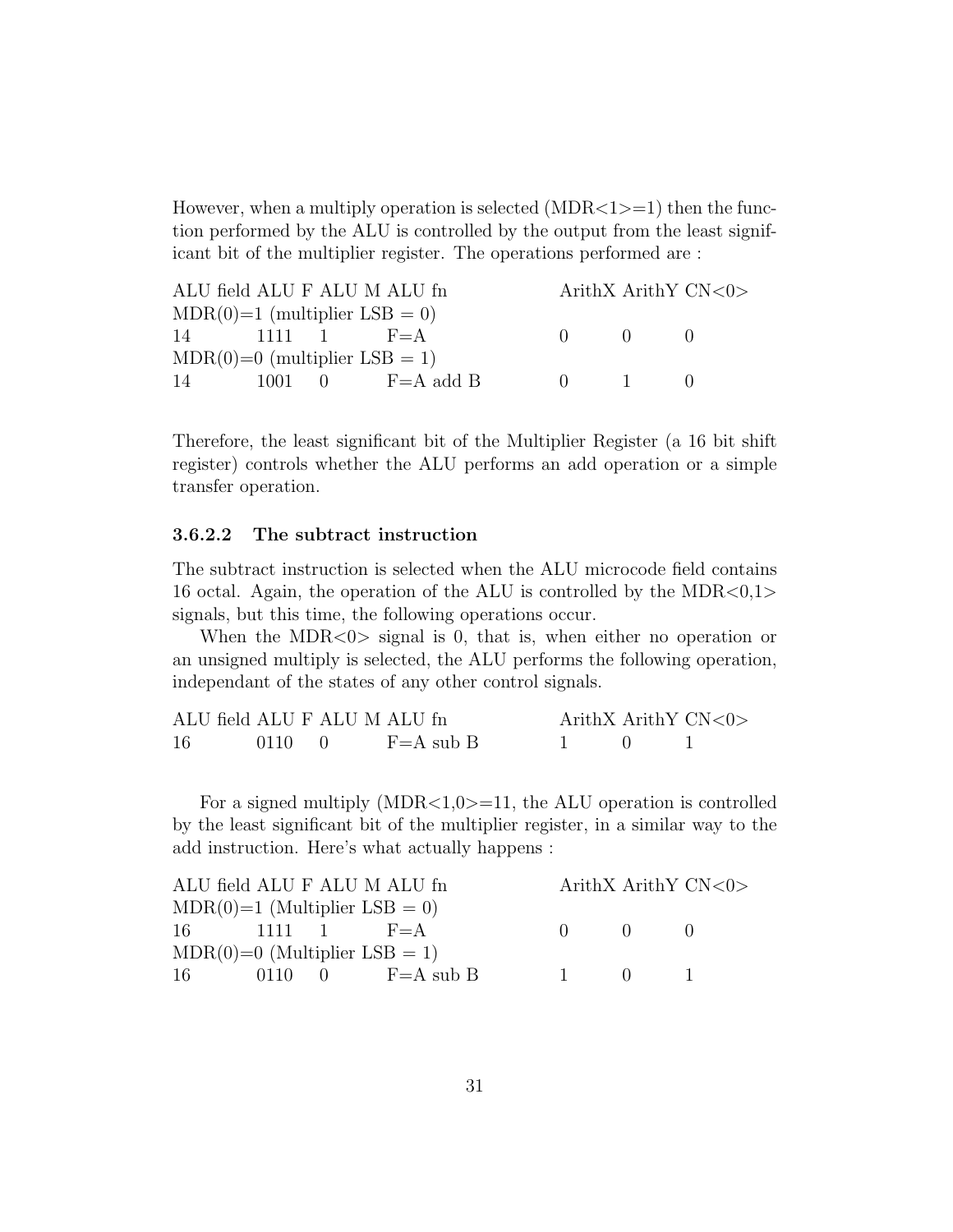This is used for handling the most significant bit of the signed multiply operation. Since the MSB of a signed number can be considered to have a negative value, if this bit is set, then the shifted multiplicand is subtracted from the product.

On an unsigned division cycle, the ALU operation is controlled by the latched Most significant bit of the previous ALU operation. This bit, which is, of course, a sign bit indicating if the previous result was negative, is taken from the microcode control store input latch, U56e, and is called UW<15>, but this reference to the control store has no significance in divide operations, which do not, of course, write to the control store. Anyway, the operations performed by the ALU on such a cycle are :

| ALU field ALU F ALU M ALU fn                 |  |  |                                                      | ArithX ArithY $CN < 0$ |                           |  |
|----------------------------------------------|--|--|------------------------------------------------------|------------------------|---------------------------|--|
|                                              |  |  | $UW<15>=1$ (Last operation's result was +ve)         |                        |                           |  |
|                                              |  |  | $16 \t\t 0110 \t\t 0 \t\t F=A \text{ sub } B \t\t 1$ |                        | $\mathbf{0}$ $\mathbf{1}$ |  |
| $UW<15>=0$ (Last operation's result was -ve) |  |  |                                                      |                        |                           |  |
|                                              |  |  | 16 $1001 \t 0 \t F = A \t add B \t 0$                |                        | $-1$                      |  |

Therefore the sign of the last ALU operation controls whether the divisor will be added to or subtracted from the shifted remainder register

# 3.7 The multiplier register

In order to do a shift–and–add multiplication, 2 shift registers are needed, one to shifter the multiplicand or product, and to accumulate said product, and the other to shift the multiplier and look at the least significant bit each time. In the PERQ CPU, the first function is performed by the main CPU barrel shifter that's described in chapter 6, while the second is perfomed by a dedicated shift register – the multiplier register.

This consists of 2 74S299 8-bit universal shift registers are locations U91 (for the low 8 bits) and U89 (for the high 8 bits). The registers are cascaded in the conventional way by connecting QH' on U89 to SR on U91 and QA' on U91 to SL on U89, thus making a 16 bit Universal shift register. The bidirectional data lines of the register are connected to the R-register outputs of the ALU circuit, and all the control lines are commoned between the 2 halves of the register. Now, the manner in which the control lines are provided will be described.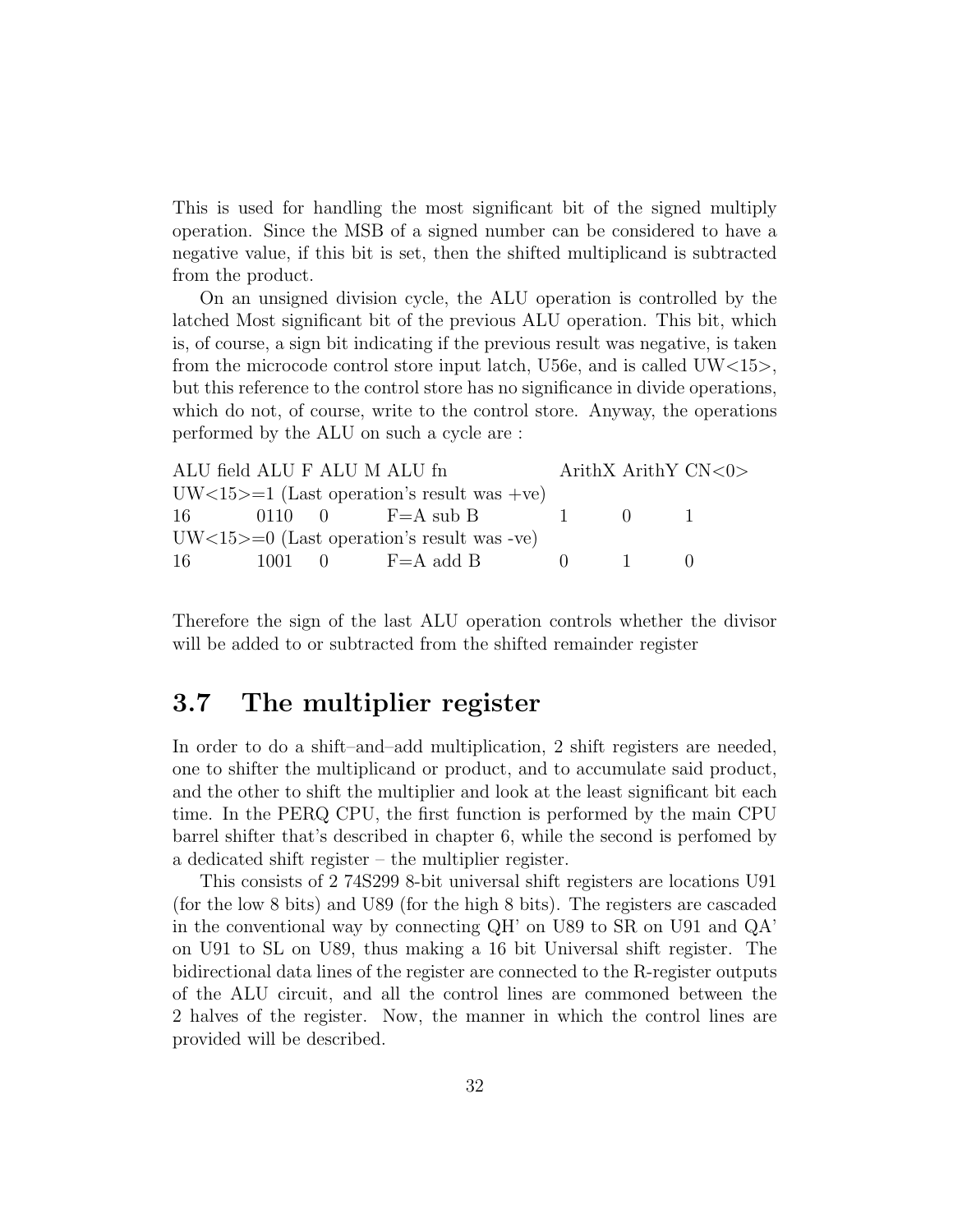The register's 3-state outputs are enabled by the ENB MDR L signal from the special function decoder circuit desribed in chapter 5. When the R=product special function is selected (F field  $= 1$  and SF field  $= 4$ ), this signal goes low, and enables the 3 state outputs via the  $G2^*$  control input on the 74S299's. It also disables the R register outputs via U213b, a 74S10 NAND gate, as described above.

The shift register is clocked by the MUL STEP signal from output 5 of the 74S138 decoder U149 in the special function decoder. This signal goes low shortly after the start of the MUL STEP microcycle, and then returns high, clocking the multiplier register at the begining of the second half of that cycle. The MUL STEP signal is eabled by the special function decoder on Multiply/divide cycles  $(F=1, SF=1)$ , and also on Load Multiplier register micrococycles  $(F=1, SF=2)$ , when the control lines to the multiplier register are forced into the load state.

The Shift register control lines, S1 and S0, are controlled by MDRI<0> and MDRI<1> respectively. These signals are provided by the MULT01 PROM at location U106. The Address and data lines for the PROM are connected as follows:

| Address        | Signal                                 |
|----------------|----------------------------------------|
| A <sub>0</sub> | R < 0 >'                               |
| A1             | R<15>                                  |
| A <sub>2</sub> | LA<15>                                 |
| A3             | LB<15>                                 |
| A4             | MDR < 15                               |
| A <sub>5</sub> | $MD$ $INST < 1>$                       |
| A6             | $MD$ $INST <0>$                        |
| A7             | ARITH Y                                |
| A8             | LD MDR                                 |
| A9             | <b>ARITH X</b>                         |
|                |                                        |
| Data           | Signal                                 |
| D <sub>1</sub> | $PR < 0$ (Multiply Sign extension bit) |
| D <sub>2</sub> | MDRI < 0>                              |
| D <sub>3</sub> | MDRI < 1>                              |
| D4             | $PR < 15$ (Divide Quotient bit)        |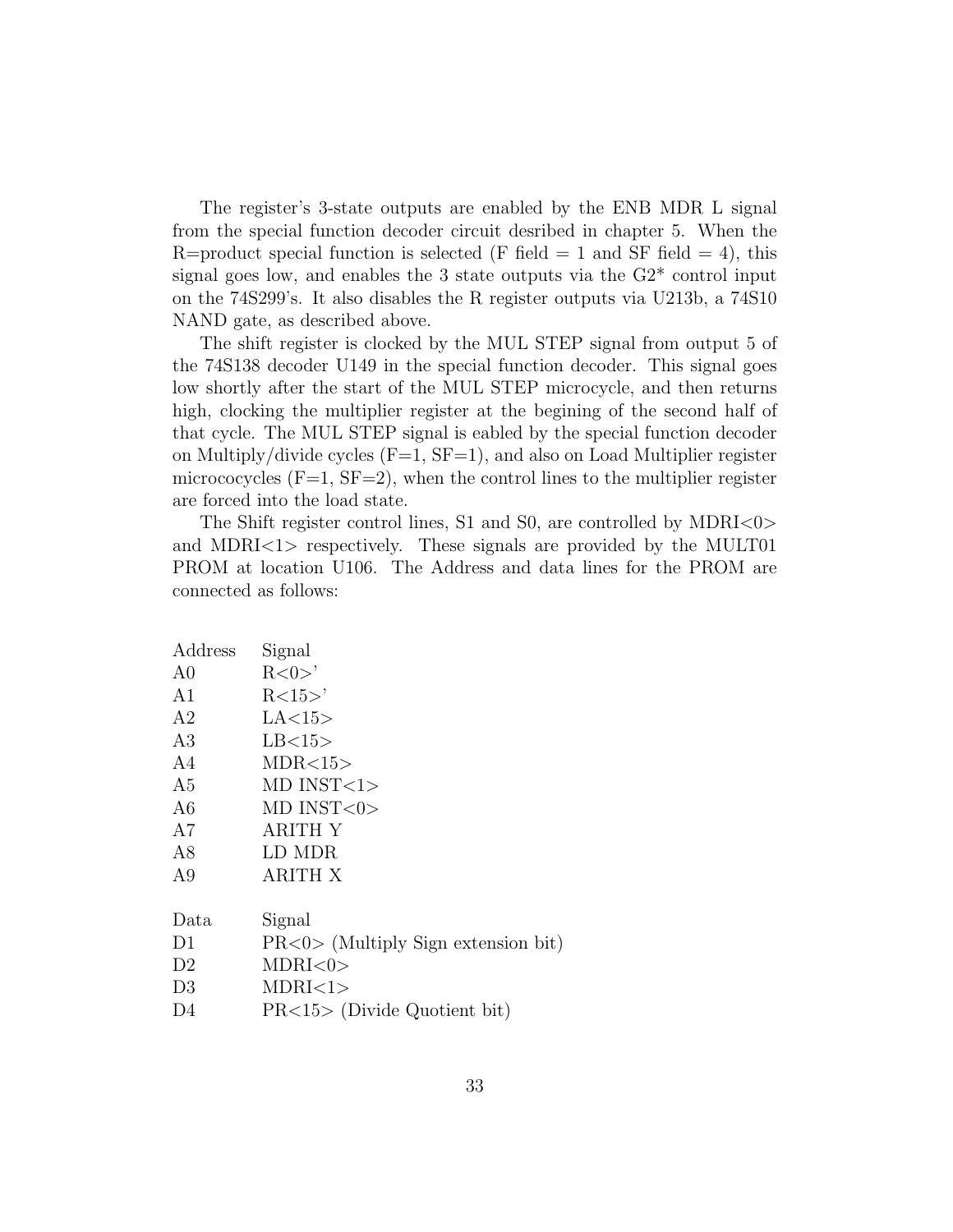. As can be seen from this table, this PROM controls also provides 2 bits of the shifter input on multiply and divide cycles, and that function is described later. The control lines for the multiplier register are defined as follows :

 $MDRI < 0 \geq MD$  Instr $< 0 \geq .$  !(MD Instr $< 1 \geq ) + Ld$  MDR  $MDRI < 1$  > = MD  $Inst < 1$  > + Ld MDR

These equations produce the following truth table

|                  | $MDInstr < 1 > MDinstr < 0 > Ld$ MDR MDRI $< 1 > MDRI < 0 > F$ unction |  |                   | Comments        |
|------------------|------------------------------------------------------------------------|--|-------------------|-----------------|
| $\left( \right)$ |                                                                        |  | Idle -            | No Op           |
| $\Omega$         |                                                                        |  | Shift Left Divide |                 |
|                  | X                                                                      |  | Shift Right Mult  |                 |
|                  | X                                                                      |  | Load              | Load Multiplier |
|                  |                                                                        |  |                   |                 |

So, the LD MDR signal from the Special Function decoder forces the shift register to perform a parallel load operation from the R register. Otherwise, the shift register shifts left on divide, and shifts right on multiply.

On multiply cycles, the least significant bit of the R register  $(R<0>)$  is shifted into the register via the SR input of U89. This allows the low bits of the product (calculated by the shfiter and ALU system) to be shifted into the multiplier register, and thus allows this register to store the low 16 bits of the 32 bit product. The complete multiplication algorithm is described below.

On divide cycles, the sign bit of the last result (bit  $R<15>$ ) is inverted by the 74S240 buffer U151a, which is permanently enabled, and is then loaded into the multiplier register via the SL input of U91. The inverted sign bit is the bit of the quotient that has just been calculated, and therefore the complete quotient is built up in the multiplier register. Again, the complete algorithm is described below.

# 3.8 ALU to shifter latches

The other shift register required for a multiplication or division is provided by the 16 bit barrel shifter that is described in chapter 6. This shifter can also be used as part of the ALU data path for any shift function. The ALU inputs are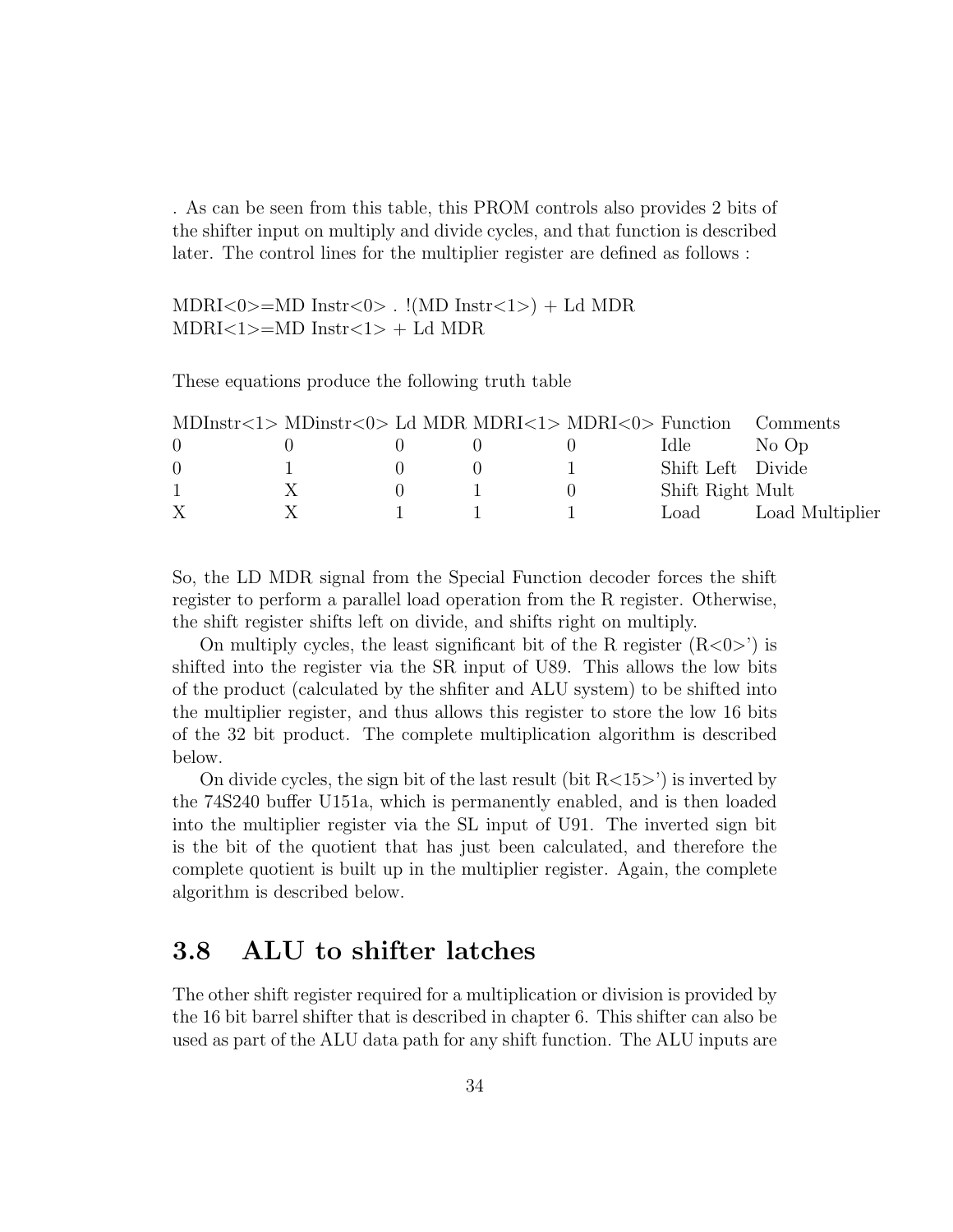

Figure 3.1: Example of Shifter operation

appended to themselves to make a 32 bit number, and the shifter extracts a 16-bit field from the middle of this number, thus providing the required shift. This process is illustrated in figure 3.1, and is more completely described in chapter 6, where the masking function required for shifts is also described. The most significant bit of the left copy is never used, since including it in the result field would imply a rotate by 16 bits, with is (of course) the same thing as a rotate of 0. However, this bit is produced in the PERQ CPU.

The ALU R outputs are latched by 4 67S380 inverting latches at the following locations :

| Latch            | <b>Bits</b> |
|------------------|-------------|
| U <sub>118</sub> | 24-31       |
| U135             | 16-23       |
| U117             | 8-15        |
| U <sub>178</sub> | $0 - 7$     |

These latches hold the contents of the R register during the first half of the microcycle (that is, when the CLK-4F signal is low), so that the shifter inputs are stable, and the ALU can therefore process the shifted version of the previous ALU result, and are transparent during the second half of the microcycle, therefore updating the shifter inputs with the new ALU result. The latch clock signal is provied by NANDing the CLK-4F signal with the ABORT' signal (so that the latch is not updated if the microcycle is aborted)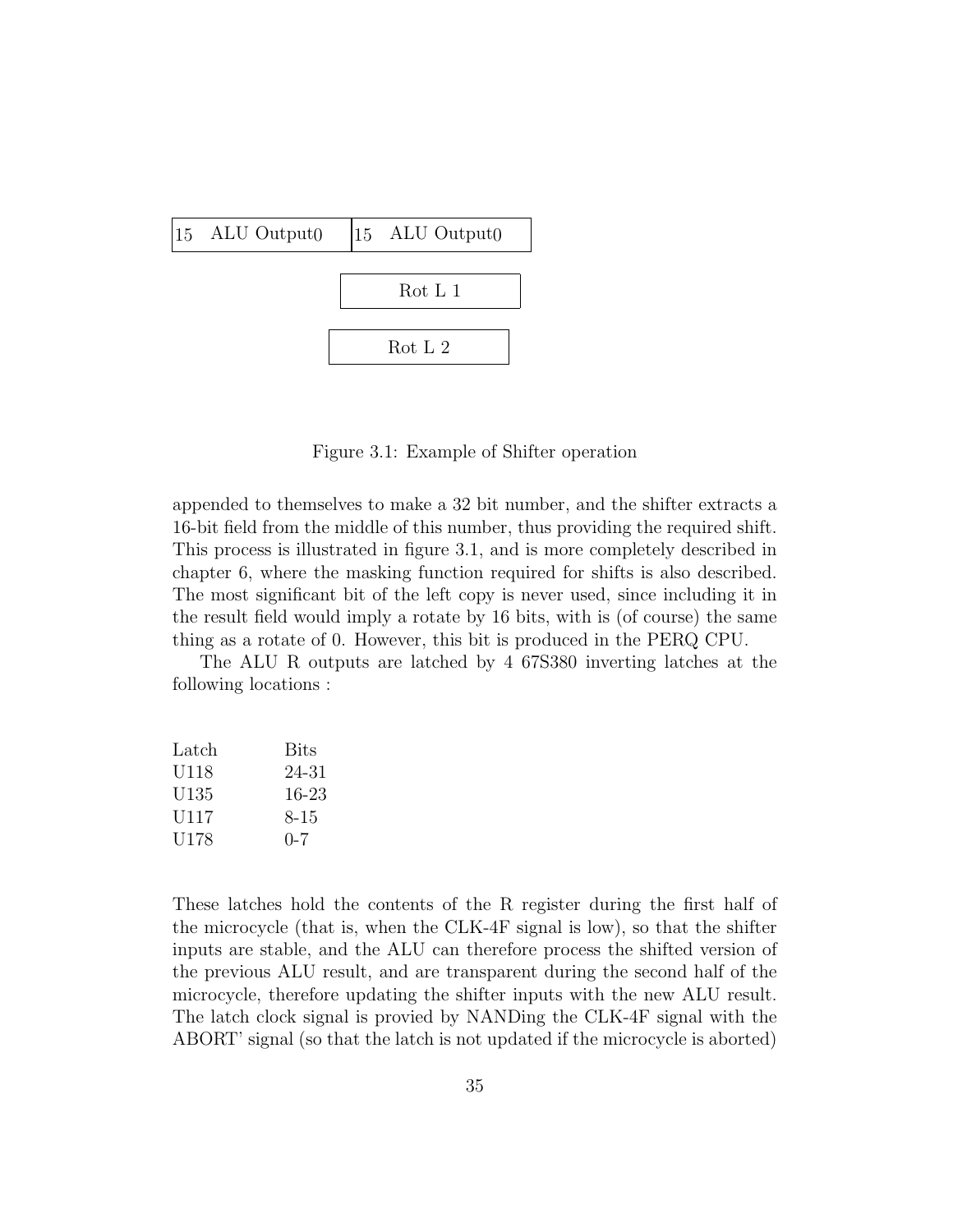using the 74S10 gate U207c, and then inverting the result with the 74S04 NOT gate U208c. The outputs of the latches are controlled by the RO/PS signal from the Raster-Op control register, so that the latches are disabled on raster operations, and therefore the Raster-Op hardware can drive the shifter inputs.

Of the 32 inputs to these shifter input latches, all but 2 are directly connected to the apropriate R-register output  $(R \le n >$  signal). The 2 exceptions are bits 15 and 16. Bit 15 is the least significant bit of a rotate left 1 bit, and is therefore the LSB of the partial remainder on division. Bit 16 is the most significant bit of a rotate right 1 bit, and is is therefore the sign extension bit on multiplication. These bits are provided by the MULT01 PROM, and the methods used for determining them will be described next.

### 3.8.1 MULT01-modified shifter inputs

Bit 15 of the shifter input is provided by the signal PR<15> from the MULT01 PROM. This signal is defined by the equation :

 $PR < 15$  = MDR $< 15$  . IMD INST  $< 1$  > . MD INST  $< 0$  >  $+R<15>$ . !(!MD INST <1> . MD INST <0>)

That is to say, bit 15 of the shifter input is simply the  $R<15$  ALU output on all operations except division, when the most significant bit of the multiplier reigster (signal MDR $<15$ ), from QA' of U89) is fed there instead. This allows the next bit of the divident to be shifted into the ALU path.

The logic for bit 16 ( $PR < 0$ ) is considerably more complicated, since this signal is a sign extension bit on multiplication. I will therefore describe the logic for the 4 possible multiply/divide functions separately, rather than give the overall equation.

#### 3.8.1.1 Sign extension - OFF

In this mode,  $PR < 0$  is simply the  $R < 0$  bit of the ALU output, and therefore no sign extension occurs.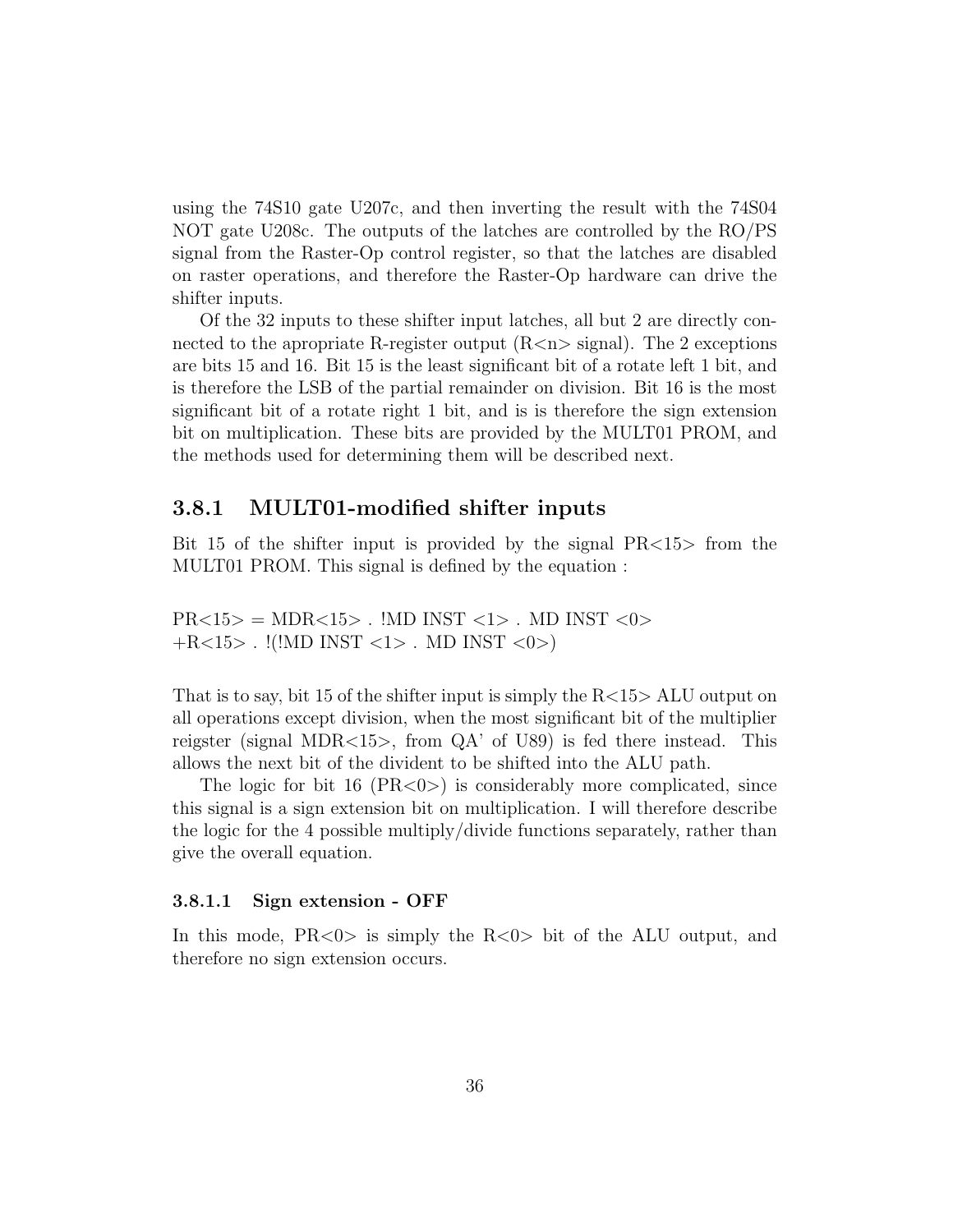#### 3.8.1.2 Sign extension - Division

The logic for this mode is identical to the previous case, since the division operation does not require a shift right function, and so no sign extension is needed.

#### 3.8.1.3 Sign Extension - Unsigned Multiply

The logic equation for this mode effectively defines a carry out from the top bit of the ALU, and consists of the following 6 terms, which will be explained separately.

| $ PR<0>$ = $(R15)$ . LA15. ArithY. !ArithX) |
|---------------------------------------------|
| $+(!R15)$ . $!LA15$ . $!ArithY$ . $ArithX)$ |
| $+(R15)$ . LB15. ArithY. !ArithX)           |
| $+(LA15$ . LB15. ArithY. !ArithX)           |
| $+(!LA15$ . LB15. $!ArithY$ . ArithX)       |
| $+(!R15'.LB15'.IArithY.ArithX)$             |

The first terms to be considered are those used by addition , which are the 1st, 3rd, and 4th lines of the above equation. The first term sets the carry out bit if the output has a 0 in the 15th bit, but the first operand had a 1 there. This can only happen if a carry was propagated into the 15th bit. Therefore a carry out should be generated. The 3rd line is identical, but considers the 15th bit of the second operand. Finally, the 4th line generates a carry if the 15th bit of both operands is set. In effect, this PROM performs a propagate-generate carry function as was described above.

The remaining 3 lines are used on subtraction, which is slightly unusual, because this operation is not used on unsigned multiplication. The second term sets the carry out bit if a subtraction changes a clear 15th bit of the 1st operand into a set 15th bit. Similarly, the 5th term sets the carry out bit if the 1st operand has a clear 15th bit, and the second operand a set 15th bit. Finally the last term sets the carry out signal if both the result and the second operand have set 15th bits. The exact use of this logic is somewhat obscure.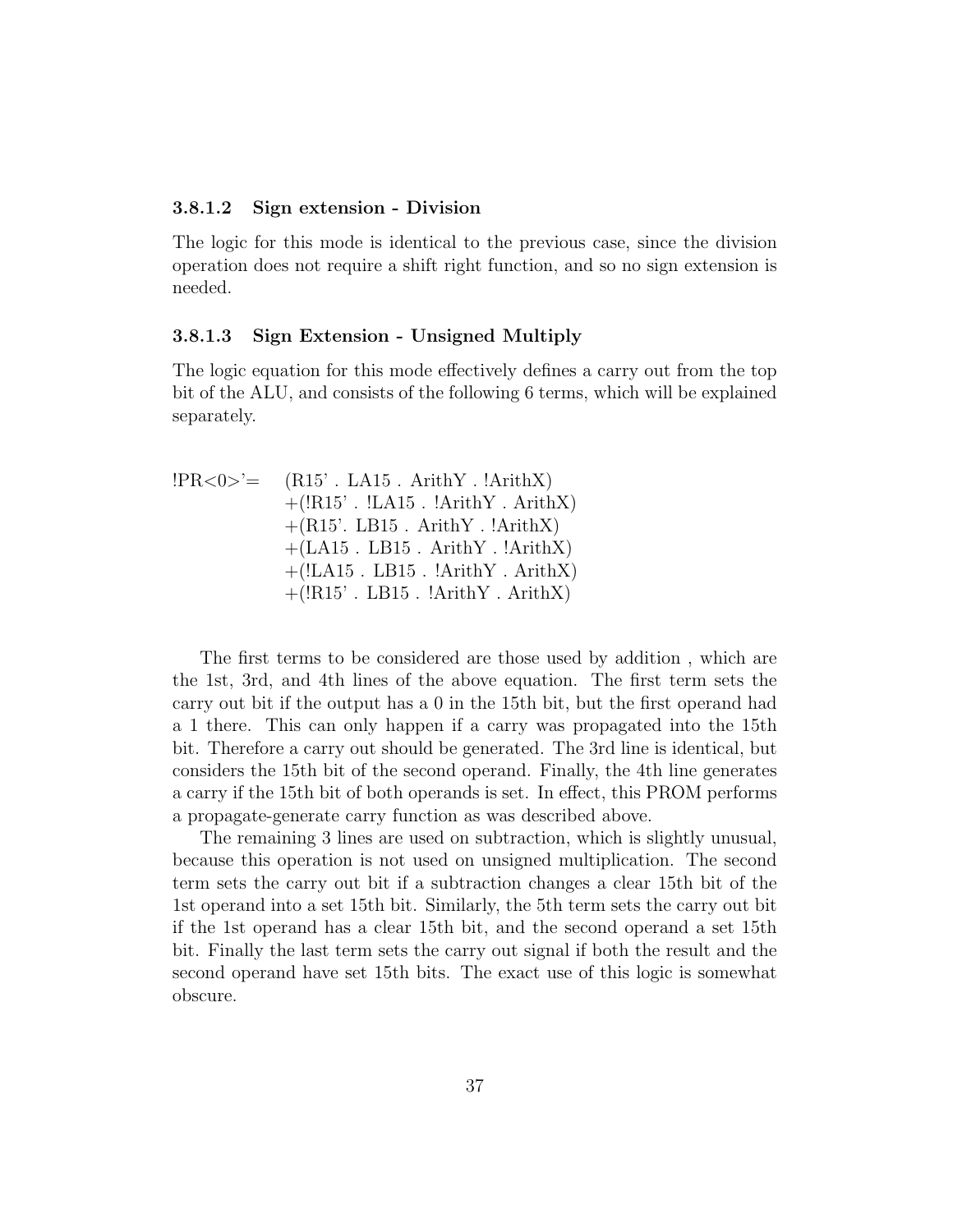#### 3.8.1.4 Sign Extension - Signed Multiply

In this mode, the MULT01 PROM performs a sign extension function onto the high bit of the shifted word. The function is defined by the following equation :

 $PR < 0 >' = (R15'. LA15)$  $+(R15)$ . !ArithY. !ArithX)  $+(R15)$ .  $!LB15$ . ArithY)  $+(R15)$ . LB15. ArithX)  $+(!LA15 \tcdot ILB15 \tcdot ArithY \tcdot !ArithX)$  $+(!LA15$ . LB15.  $!ArithY$ .  $ArithX)$ 

These terms define when the sign bit of the result will be clear - that's to say when the result is positive. The first term say that if a positive result (R15' true) is produced from a positive first operand (LA15 false), then the result is genuinely positive, and the sign bit should be clear.

The second term says that a positive first operand will always produce a positive result if the function is neither addition or subtraction - when both ArithX and ArithY are false.

The 3rd and 5th terms are used on addition. Here, the result is truely positive if either a positive number is produced from a positive second operand (the case of a positive 1st operand is covered by term 1), or if both operands are positive.

Finally, the 4th and 6th terms cover subtraction. The sign bit is cleared (the result is positive) if either a positive result occurs on subtracting a negative number, or if a negative number is subtracted from a positive number. It's fairly easy to see that these cases cover all the ones needed for signed addition and subtraction, and hence signed multiplication.

# 3.9 The multiplication algorithm

This hardware has been designed to perform a 16bit \* 16bit multiplication giving a 32 bit product. The system operates as follows : Initially, the multiplier is loaded into the Multiplier shift register (U89 and U91), and the multiplicand stored in any CPU register.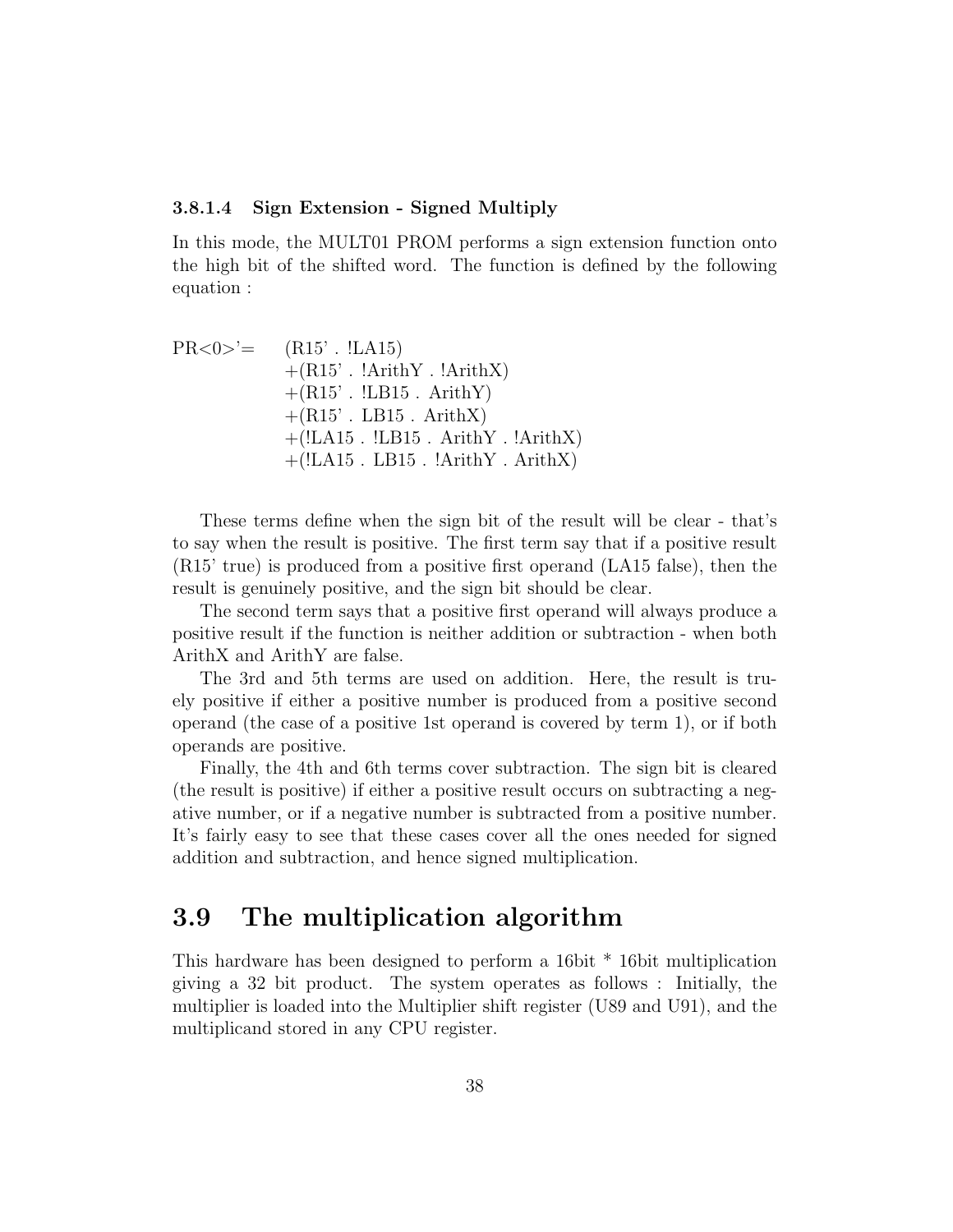On each cycle, the least significant bit of the multiplier (signal  $MDR < 0>$ ) controls the ALU via the ALD16.1 PROM. If this bit is set, the ALU adds the multiplicand register (on the BMUX) to the outputs of the shifter (on the AMUX), and feeds the result through the shifter, which is set to shift right by one bit. The shift register is then clocked at the end of the first half of the microcycle, and the multiplier is shifted one bit to the right. Simultaneously, the least significant bit of the ALU output (which would otherwise be lost by the shifter shifting right) is stored in the top bit of the multiplier register, since  $R \leq 0$  is connected to the SR input of U89.

This cycle is repeated a total of 16 times, after which the contents of the R register are stored (via the shifter) in a CPU register. This register contains the top 16 bits of the product, while the lower 16 bits are contained in the multiplier register, from where they can be transferred into a CPU register.

# 3.10 The Division Algorithm

The PERQ 16K CPU was designed to use a non-restoring division algorithm. This algorithm is related to the normal restoring 'long division' operation performed on binary numbers, and therefore the restoring algorithm will be explained first.

The traditional long division algorithm first compares the left shifted divisor with the dividend. If the left shifted divisor is less than the dividend, it is subtracted, and a 1 shifted into the rightmost bit of the quotient, otherwise no arithmetic operation is performed, and a 0 is shifted into the rightmost bit of the quotient. The divisor is now shifted one place to the right, and the process repeated, until all the quotient bits have been generated.

In practice, this algorithm is modified in 2 ways to make it easier to implement. Firstly, rather than shifting the divisor to the right (and having an ALU capable of processing all the bits of the dividend, which is in general larger than the divisor), it is easier to shift the dividend to the left, and to subtract the divisor from the most significant bits on each cycle. Secondly, it is simpler to always subtract the divisor from the shifted dividend, and to then look at the sign of the result. If the result is positive, which occurs when the shifted dividend is larger than the divisor, then a 1 is shifted into the quotient, and the next bit is calculated. However, if the result is negative, then a 0 is shifted into the quotient, and the divisor is added back, thus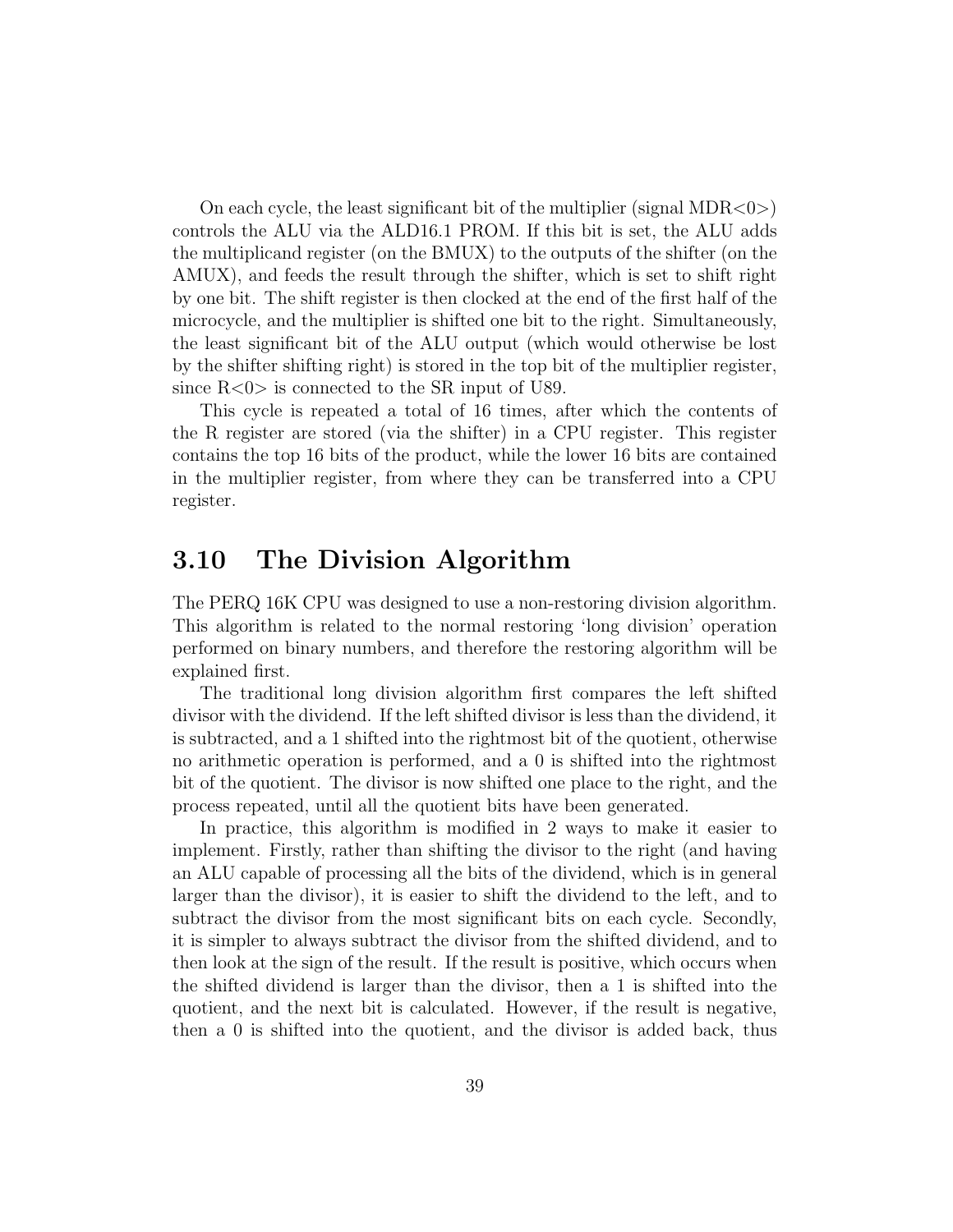restoring the original shifted dividend. In either case, the dividend is then shifted one bit to the left. The extra add operation needed to restore the orignal dividend is the reason that this method is known as the 'restoring division algorithm'.

Now, let the accumulator register that contains the dividend be called R, and the divisor be called D. After a subtraction that leaves a positive result, R is shifted left one place, and D is the subtracted from it, leaving  $2*R$ -D. However, if the result in R is negative, then D is added back (the restore cycle), the result is shifted left one place, and D is again subtracted, leaving  $2^*(R+D)-D=2^*R+D$ . Therefore, the above algorithm can be further optimised by the following process : Start by subtracting the divisor from the shifted dividend, as in the restoring algorithm above. Then, on each subsequent operation, if the previous result was positive, shift a 1 into the least significant bit of the quotient, shift the modified dividend left 1 bit and subtract the divisor. If the result was negative, shift a 0 into the least significant bit of the quotient, shift the modified divisor left 1 bit and add the divisor. Thus, only one arithmetic operation is required per cycle.

In the PERQ, the dividend is initially stored in the multiplier register. On each division step, it is shifted left by one bit, and the most significant bit transferred into the least significant bit of the shifter via the MULT01 PROM described above. The ALU, which is controled by the ALD16.1 PROM then performs either an add or subtract operation depending on the sign of the previous operation - the UW<15> bit. The sign bit is also shifted into the least significant bit of the multiplier register, which thus builds up the quotient one bit at a time. After 16 such cycles, the complete quotient has been generated. An example of the division microcode is given in the POS G.6 microprogramming manual, and will not therefore be reproduced here, although the above description of the algorithm and hardware should help with the understanding of this microprogram.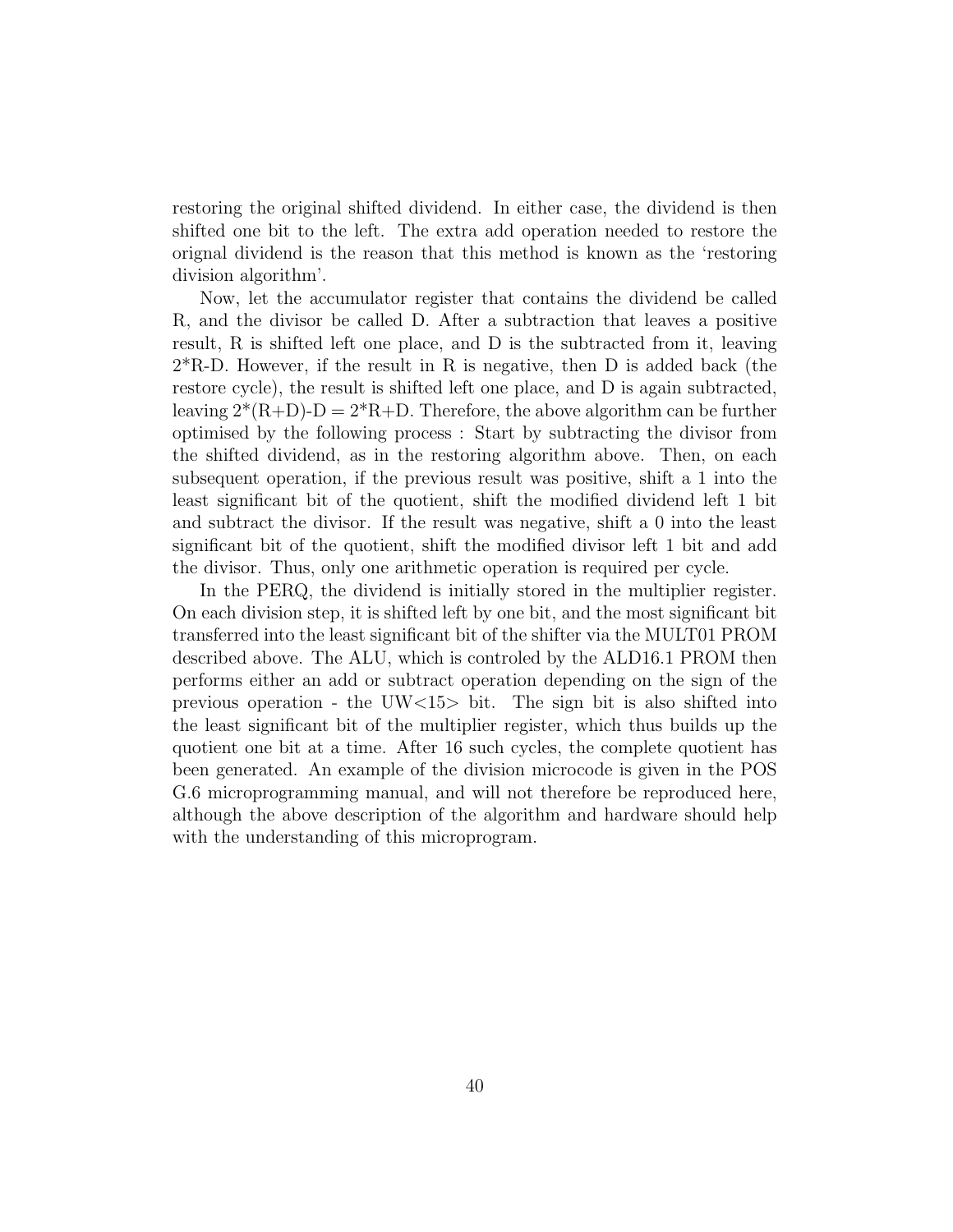# Chapter 4

# Control 1 : Clocks and Control Store

In the last 2 chapter the operation of the main sections of the PERQ 16K CPU data path has been explained. The control section will be described next, and the first part of this is the master clock generator

# 4.1 CPU Clock Signals

A timing diagram of the main PERQ CPU clock signals is given in figure 4.1. The signals are provided as follows :

# 4.1.1 Master clocks

The main timing signal, CLK-7R is supplied by the PERQ's RAM board. It enters the CPU on pin J176 and is buffered by the 4 sections of U240 (a 74S37 NAND gate), all of whose inputs are driven by CLK-7R. The outputs of these gates provide the first set of clock signals, CLK-4, as follows :

| Gate               | Signal |
|--------------------|--------|
| U240d              | CLK-4E |
| U <sub>240</sub> a | CLK-4F |
| U240b              | CLK-4G |
| U240c              | CLK-4J |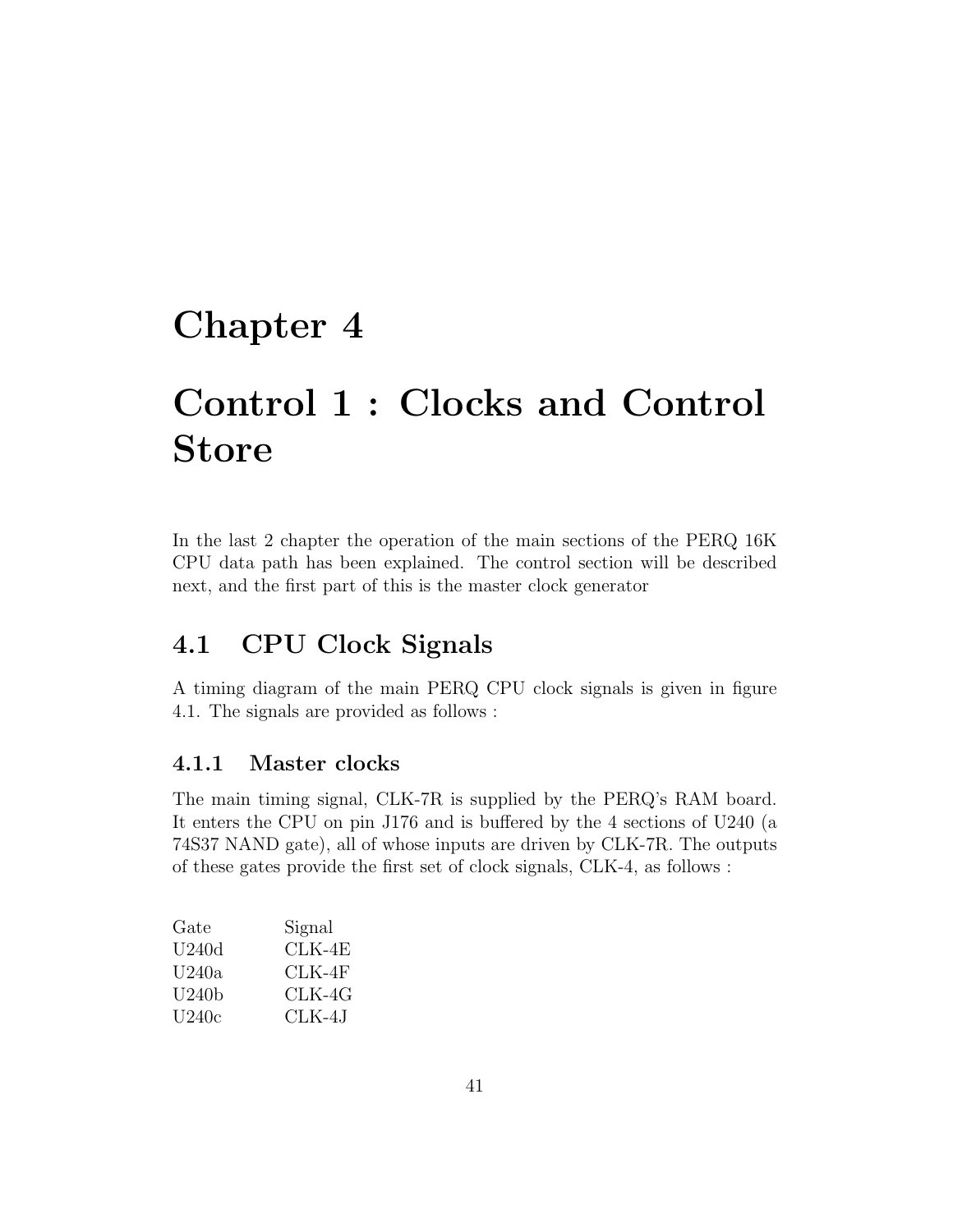|                      | Clk7R               |                                                                                                                                                                                                                                      |                                                                                                                                                                                                                                                                                                                                                                                                                                               |                                                      |  |
|----------------------|---------------------|--------------------------------------------------------------------------------------------------------------------------------------------------------------------------------------------------------------------------------------|-----------------------------------------------------------------------------------------------------------------------------------------------------------------------------------------------------------------------------------------------------------------------------------------------------------------------------------------------------------------------------------------------------------------------------------------------|------------------------------------------------------|--|
|                      |                     |                                                                                                                                                                                                                                      | <u> Albanya (Albanya Albanya)</u>                                                                                                                                                                                                                                                                                                                                                                                                             |                                                      |  |
|                      |                     |                                                                                                                                                                                                                                      | $\text{Clk} 0\text{R} \text{ \textcolor{red}{\overbrace{\hspace{15em}}}} \text{ \textcolor{red}{\overbrace{\hspace{15em}}}} \text{ \textcolor{red}{\overbrace{\hspace{15em}}}} \text{ \textcolor{red}{\overbrace{\hspace{15em}}}} \text{ \textcolor{red}{\overbrace{\hspace{15em}}}} \text{ \textcolor{red}{\overbrace{\hspace{15em}}}}$                                                                                                      |                                                      |  |
|                      | $\text{WrRam}^*$ —— |                                                                                                                                                                                                                                      | <u> 1999 - Andre Sta</u>                                                                                                                                                                                                                                                                                                                                                                                                                      |                                                      |  |
|                      |                     |                                                                                                                                                                                                                                      |                                                                                                                                                                                                                                                                                                                                                                                                                                               |                                                      |  |
|                      |                     |                                                                                                                                                                                                                                      | <u> 1980 - Antonio Alemania, prima prima prestava prima prima prima prima prestava prima prima prima prima prima</u>                                                                                                                                                                                                                                                                                                                          |                                                      |  |
|                      |                     |                                                                                                                                                                                                                                      |                                                                                                                                                                                                                                                                                                                                                                                                                                               |                                                      |  |
|                      |                     | <u> 1989 - Andrea State Barbara, prima popula</u>                                                                                                                                                                                    | $\text{LatchR} \begin{tabular}{lllllllllll} \textbf{LatchR} & \textcolor{red}{\textbf{5.66} \textbf{0.67}} & \textcolor{red}{\textbf{5.66} \textbf{0.67}} \\ \textcolor{red}{\textbf{6.66} \textbf{0.67}} & \textcolor{red}{\textbf{6.66} \textbf{0.67}} & \textcolor{red}{\textbf{6.66} \textbf{0.67}} \\ \textcolor{red}{\textbf{7.66} \textbf{0.67}} & \textcolor{red}{\textbf{8.66} \textbf{0.67}} & \textcolor{red}{\textbf{8.66} \text$ | <u> Albany a Communication and the Communication</u> |  |
|                      |                     |                                                                                                                                                                                                                                      |                                                                                                                                                                                                                                                                                                                                                                                                                                               |                                                      |  |
|                      | $WrStack$ $\qquad$  |                                                                                                                                                                                                                                      | and the control of the control of the                                                                                                                                                                                                                                                                                                                                                                                                         |                                                      |  |
| DontIOENB            |                     | <u>and the state of the state of the state of the state of the state of the state of the state of the state of the state of the state of the state of the state of the state of the state of the state of the state of the state</u> | <u> 1989 - Johann Marie Barn, mars eta inperiodo</u>                                                                                                                                                                                                                                                                                                                                                                                          |                                                      |  |
|                      |                     |                                                                                                                                                                                                                                      |                                                                                                                                                                                                                                                                                                                                                                                                                                               |                                                      |  |
| $SliverClk$ $\qquad$ |                     |                                                                                                                                                                                                                                      |                                                                                                                                                                                                                                                                                                                                                                                                                                               |                                                      |  |
|                      |                     |                                                                                                                                                                                                                                      |                                                                                                                                                                                                                                                                                                                                                                                                                                               |                                                      |  |
|                      |                     |                                                                                                                                                                                                                                      |                                                                                                                                                                                                                                                                                                                                                                                                                                               | <b>Contract Contract Contract</b>                    |  |

Figure 4.1: PERQ CPU Clock Timing Diagram 42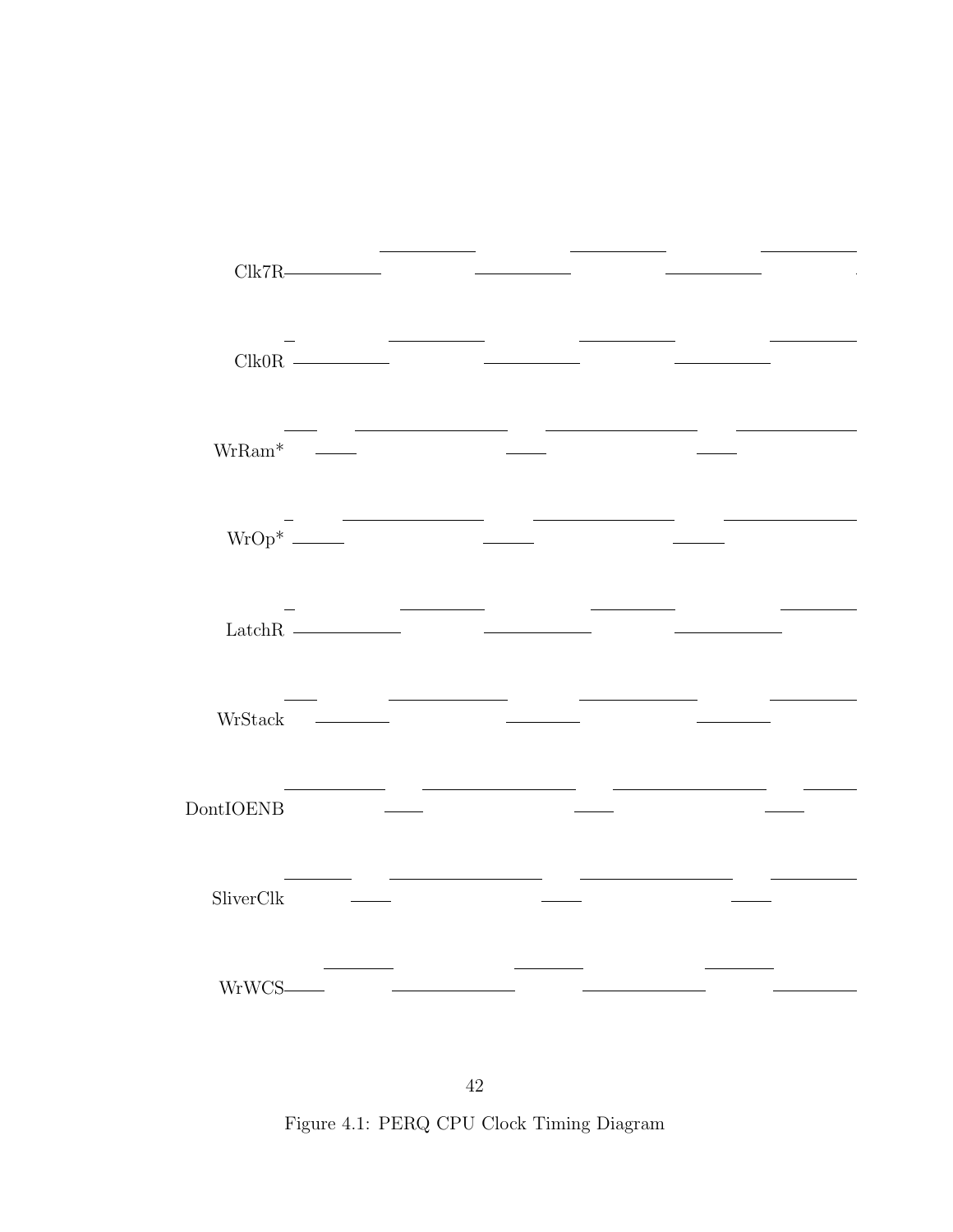The only reason that 4 gates are used to provide these signals is to provide sufficient fan-out to drive all the sections of the CPU that use this clock. Note that CLK-4 is inverted with respect to CLK-7R and CLK-0R, and its transitions occur midway between those of CLK-7R and CLK-0R.

The CLK-4G signal is again buffered by 4 inverters (Since again a large fan-out is needed) to produce the main microcode clock signal, CLK-0R. The gates that perform this function are all 74S04's and are at the following locations:

| Gate             | Signal     |
|------------------|------------|
| U <sub>234</sub> | $CLK-0R A$ |
| U234c            | $CLK-0R$ B |
| U234f            | $CLK-0R$ C |
| U234h            | $CLK-0R$ D |

The same CLK-4G is also fed into the 50ns delay line U77. This produces 5 further main clock signals, at 10ns intervals, namely CLK-6, CLK-16, CLK-26, CLK-36 and finally CLK-46. CLK-16 is inverted by the 74S04 NOT gate U90f, to provide the CLK20R signal. Similarly, CLK46 is inverted by the 74S04 NOT gate U234a to produce CLK-51R.

The names of the clock signals indicate the delay in nanoseconds between that signal and the main reference clock, CLK-0R. Unfortunately, the signal name does not indicate whether or not the clock edge occurs before or after the CLK-0R edge, although signals that end with a final letter R are inverted with respect to those that do not.

### 4.1.2 Derived Clocks

The following signals are produced by combining the master clock signals just described, and are used to time the operation of various parts of the PERQ CPU.

#### 4.1.2.1 LD MIR'

The 2 signals LD MIR' A and LD MIR' B are used to load the microcode pipeline latches (see below) at the start of each microcycle. They are each produced by a 74S10 3-input NAND gate, U215b and U213a respectively.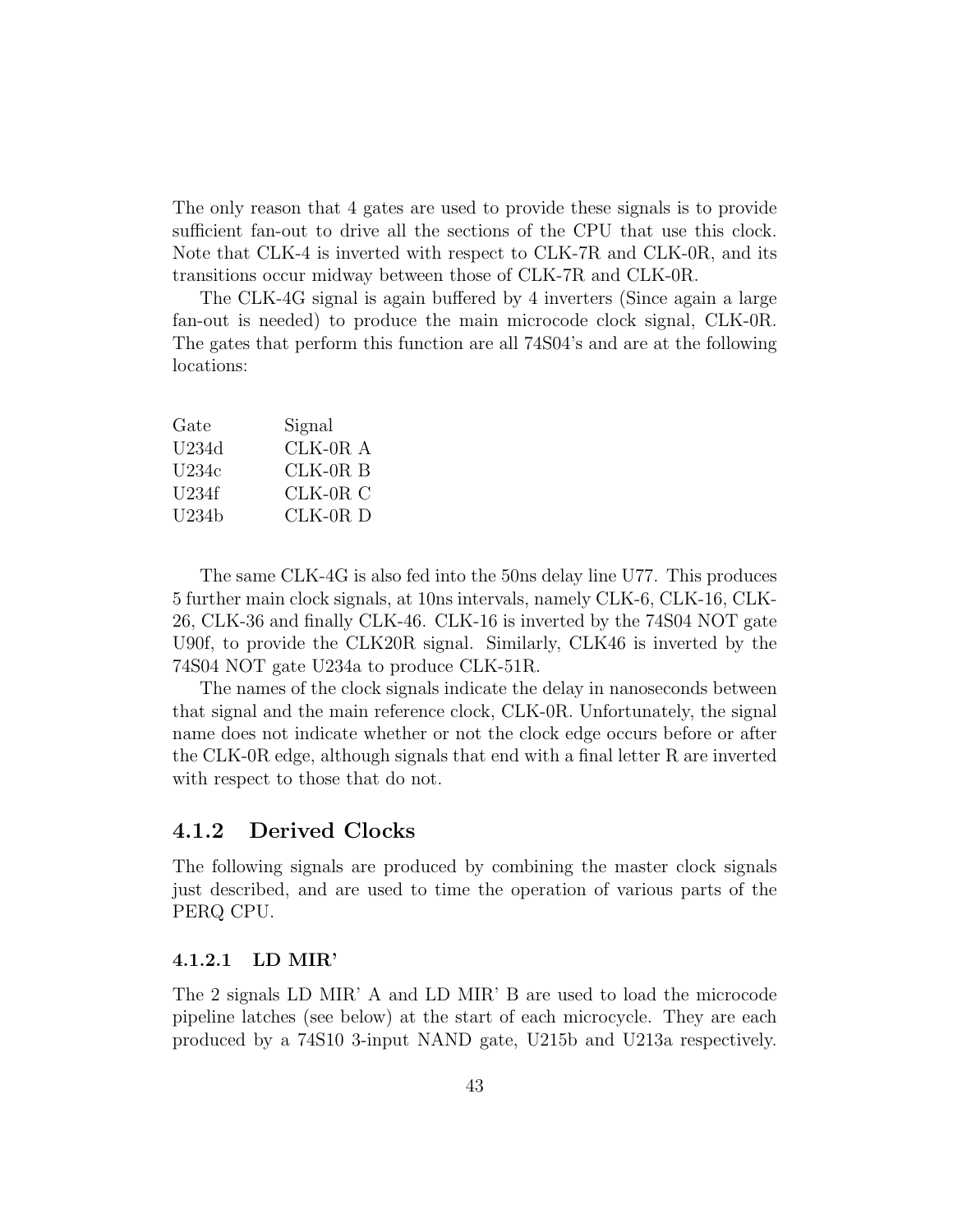These gates NAND the CLK-4J signal with 2 other signals, ABORT' and WR NOW'. Therefore, the LD MIR' signal has the same timing as CLK-0R, unless either the microcycle is to be aborted (ABORT' from the memory control state machine is low), or the current cycle is the first of the 2 cycles used to load the writable control store, whereupon LD MIR' is forced high. Therefore, on such cycles the microcode pipeline is not reloaded.

#### 4.1.2.2 WR RAM'

This signal is used to write back the contents of the ALU R register into the main CPU registers during the second half of the microcycle. It is produced by NANDing CLK-16 and CLK-51R, together with the W microcode word bit and the ABORT' signal, using the 74S20 NAND gate U130b. This signal is therefore an active low pulse during the second half of the microcycle, provided that the W bit is set (that is, the result should be written back to the CPU register) and that the cycle is not aborted.

### 4.1.2.3 WR OP'

The 74S04 NOT gate inverts CLK-36 to produce CLK-41. This signal is then NANDed with CLK-4J and LD OP by the 74S10 3-input NAND gate U207a, whose output is connected to the write-enable inputs on the Opcode file memories, U181, U160, U159 and U200. Therefore, when the LD OP signal is high (that is, when the Opcode file is being loaded from memory), the WR OP' signal goes low for a period in the second half of the microcycle, while the memory data output is valid, and writes the data into the Opcode file.

#### 4.1.2.4 LATCH R

The ALU R register is controlled by the 74S02 OR gate U95c. This gate combines the CLK-6 and CLK-4J signals to produce a signal which goes high shortly after the start of the microcycle, and goes low again before the start of the second half of the same cycle. Therefore, the R register is updated during the first half of the microcycle, but the data is latched throughout the entire second half.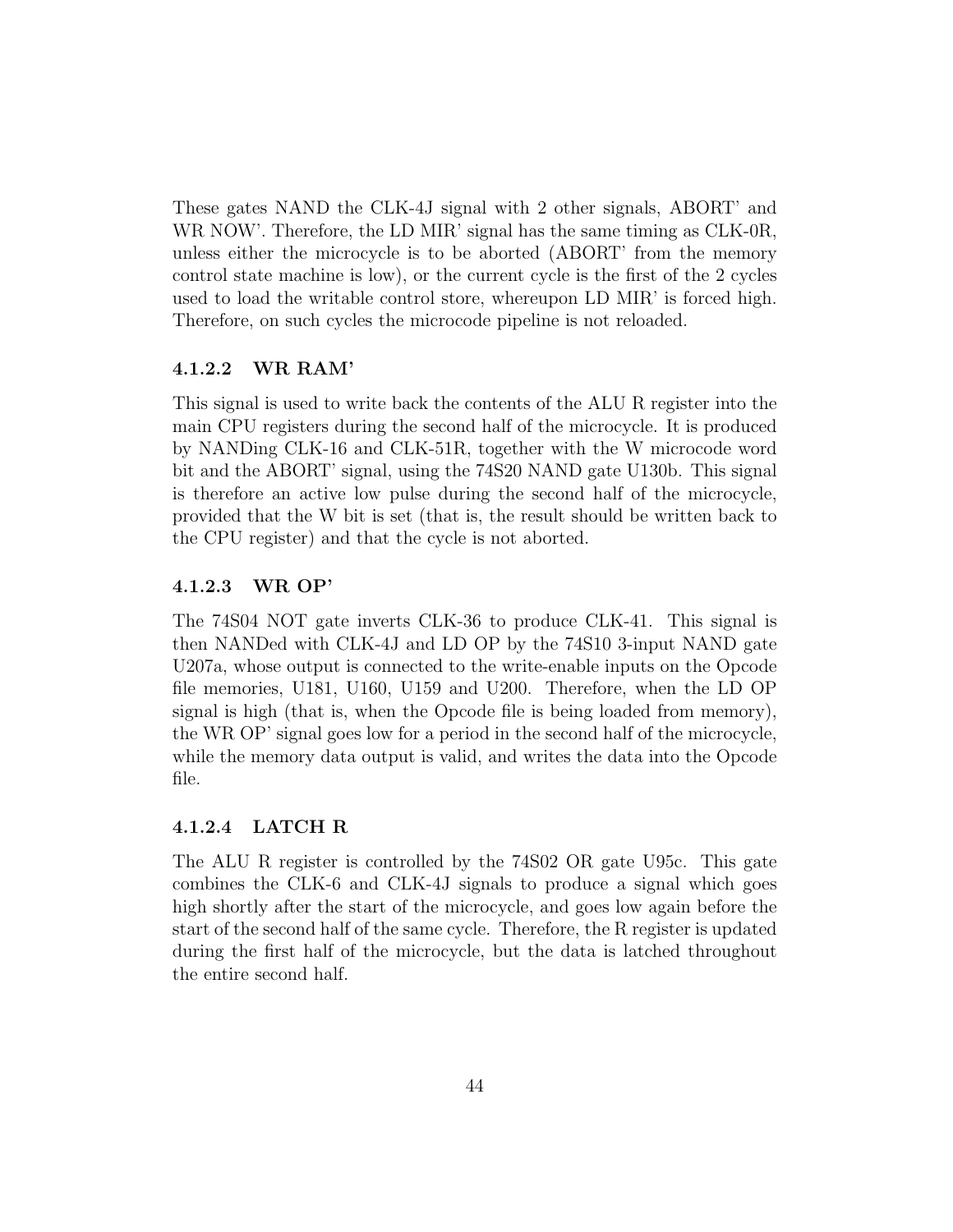### 4.1.2.5 Stack Write

The 2 clock signals, CLK-4J and CLK-16 are logically NANDed with the STK WE signal and the ABORT' signal by the 74S20 gate U130a. This gate provides an active-low write-enable signal to the stack RAM chips during the period when LATCH R is low, provided that the STK WE signal is high (that is, the microcode instruction specifies a write to stack operation), and that the cycle is not aborted.

### 4.1.2.6 DON'T IO ENB

The Input/Output gate U216 is disabled by the 74S00 NAND gate U239a while the microcode pipeline registers are being updated. U239a combines the CLK-7R and CLK-26 clocks to produce a signal which goes low at the start of each microcycle.

### 4.1.2.7 SLIVER CLK

The half-width pipeline registers (U116, U136, U158 and U177) in the RasterOp circuit store the previous source data word, so that non-aligned graphics operations are possible. These registers are updated at the end of each graphics operation microcycle by a signal called the Sliver Clock. This signal is produced by the 74S10 NAND gate at location U211c. This gate combines the CLK-4J and CLK-46 signals, together with the CLK FIFO OUT signal which enables the sliver clock on graphics cycles. The resulting signal goes low for a short period at the end of each microcycle.

#### 4.1.2.8 The WCS Write-Enable Clock

The control signal to write to the control store is produced by the enable gating of the 74S138 decoder U92. This decoder is enabled by a combination of 3 signals, namely CLK-4E (enabled when high), CLK20R (enabled when low) and WR NOW' (again enabled when low). This last signal is active during the first of the 2 microcycles needed to update the WCS, while the 2 clock signals enable the decoder during the second half of the microcycle, when the WCS data inputs are stable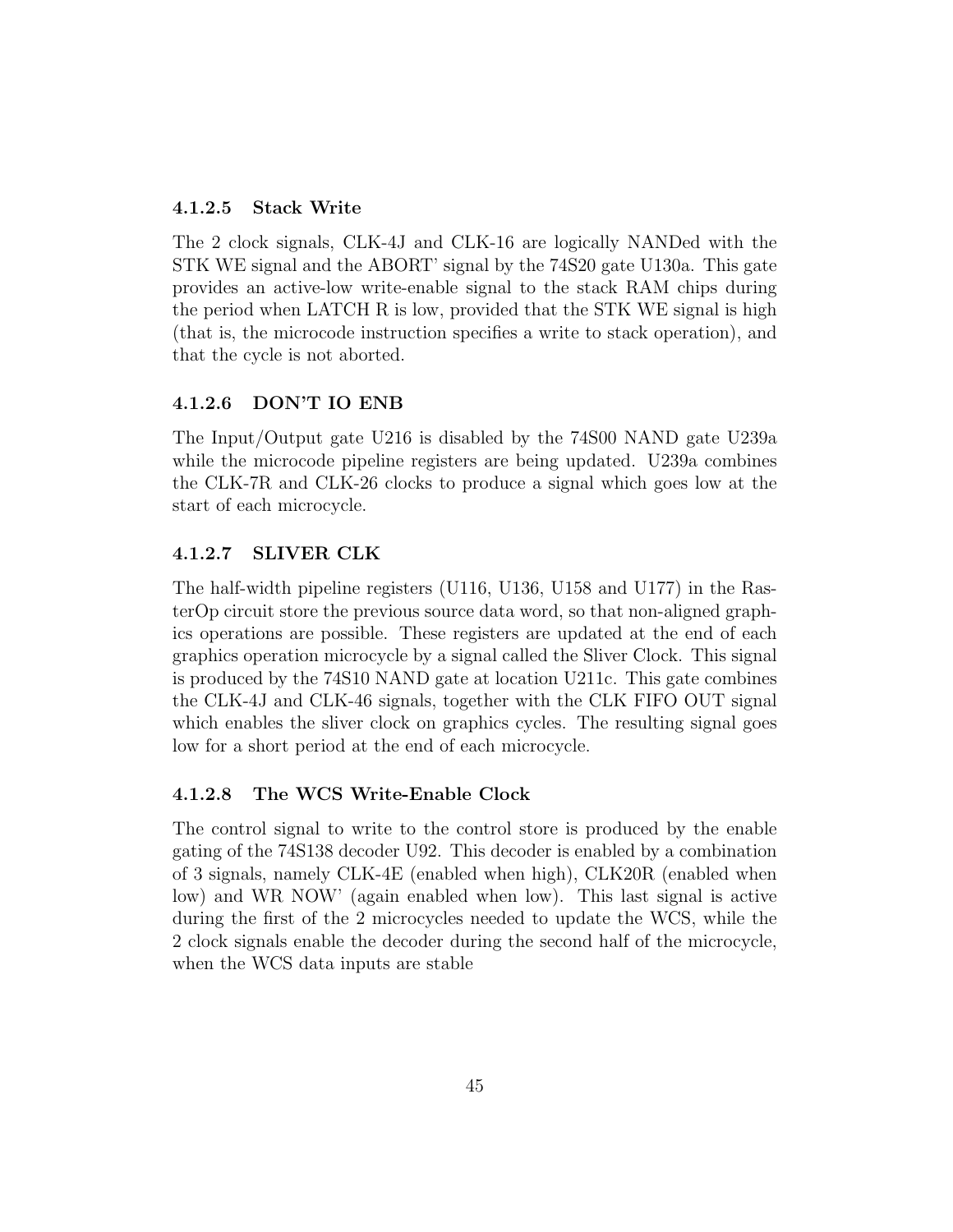### 4.1.3 Overview of an Arithmetic Cycle

The most common type of microcycle is probably an ALU operation on 2 registers, with the result being written back to the destination register. The clock signals for such a cycle operate in the following way.

At the end of the previous cycle, the CLK-4J signal goes low, and forces the LD MIR' signals high, thus clocking the microcode word pipeline registers and the microcode sequencer. The microcode instruction is loaded into the pipeline register.

Since, during the first half of the microcycle, CLK-4F is low, the Yregister address multiplexer U76 and U99 feeds the Y microcode field to the Y-register RAM address inputs. The outputs of the microcode word pipeline register control the ALU and the registers as was described in the last 2 chapters. Since the LATCH R clock is now high, the R register contains the result of the ALU operation.

The CLK-4F signal now goes high and therefore the Y-register address multiplexer applies the X-register (destination) address to the Y-register RAM address inputs. Therefore, the destination register in both the X and Y register banks will be updated. The WR RAM' signal goes low and writes the ALU result (now stored in the R register) to the destination registers.

Throughout the microcycle, the J-inputs to the microcode address sequencer have been stable, and therefore the sequencer has addressed the next instruction in the control store. Therefore when the CLK-4J signal goes low at the end of the microcycle, the next instruction is loaded into the pipeline register.

# 4.2 CPU Reset

At switch-on, C160 (33  $\mu$ F) begins to charge via R7 (47  $\Omega$ ) and R6 (33k). When the voltage across C160 reaches the threshold of the B input of U238a (a 74221 Monostable), U238a triggers since its A input is grounded and its reset input is pulled high via R3 (1k). U238a produces the reset pulses,INIT and INIT', for the CPU logic. The Q output of U238a is buffered and inverted by U254f (a 74S240 inverting buffer, which is permanently enabled), and then fed to the INIT L signal on the backplane via the edge connector pin J72.

The system can be manually reset by pressing the BOOT switch on the front panel. This grounds pin J197 of the CPU card and therefore discharges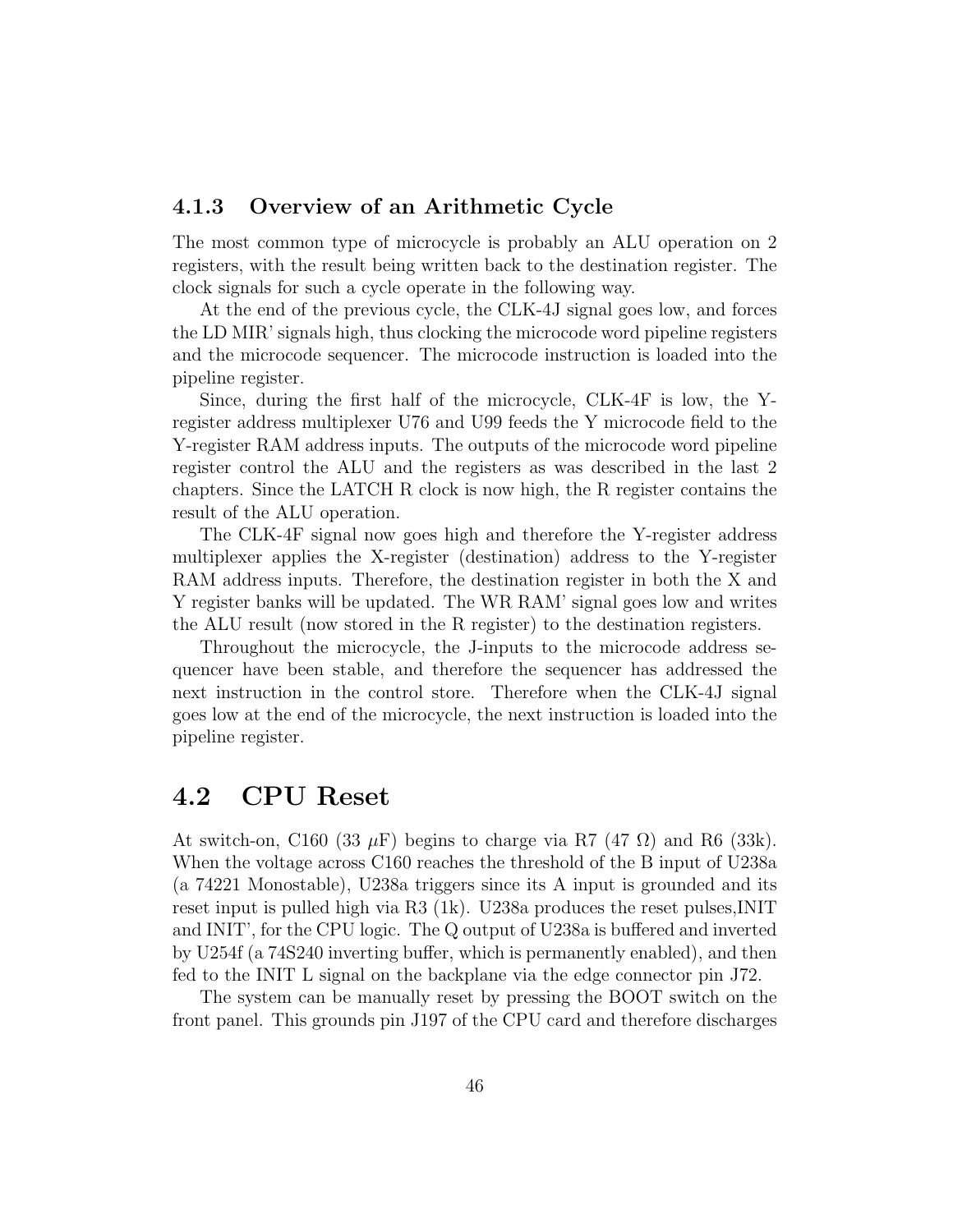C160 via R7. When the BOOT switch is released, a reset operation as described above occurs

# 4.3 The Control Store

### 4.3.1 The Writable Control Store RAM

The PERQ 16K CPU uses a 16K \* 48 bit writable control store containing 48 16K \* 1 bit 2167 RAM chips. These RAMs are loaded from the UW register at the output of the ALU, and supply data to microcode pipeline register. They are addressed by one of 2 buffered address buses produced by the microcode address sequencer described in chapter 5. These buses provide identical signals, and the only reason that 2 are used is to provide sufficient fan-out to drive the RAM address inputs. These address lines are active-low. The Control store is written to 16 bits at a time, and the 3 write enable signals for this operation are produced by the Special Function decoder described below.

The Writable control store RAMs are at the following locations on the CPU board. This table also lists the RAM control and address signals, the functions of which are described below.

| U WR B'<br>ENB RAM' B<br>UW<8><br>U59<br>$\theta$            | UA < n > B'               |
|--------------------------------------------------------------|---------------------------|
|                                                              |                           |
| U WR B'<br>ENB RAM' B<br>UW<9><br>U33<br>$\mathbf{1}$        | UA < n > B'               |
| U WR B'<br>ENB RAM' B<br>UV<10><br>U27<br>2                  | UA < n > B'               |
| U WR B'<br>ENB RAM' B<br>UW<11<br>3<br>U52                   | UA < n > B'               |
| U WR B'<br>ENB RAM' B<br>UW<12<br>$\overline{4}$<br>U34      | UA < n > B'               |
| U WR B'<br>ENB RAM' B<br>UV<13><br>5<br>U5                   | UA < n > B'               |
| U WR B'<br>ENB RAM' B<br>UW<14><br>U26<br>6                  | $UA \langle n \rangle B'$ |
| $U$ WR $B'$<br>ENB RAM' B<br>U36<br>UW<15><br>$\overline{7}$ | UA < n > B'               |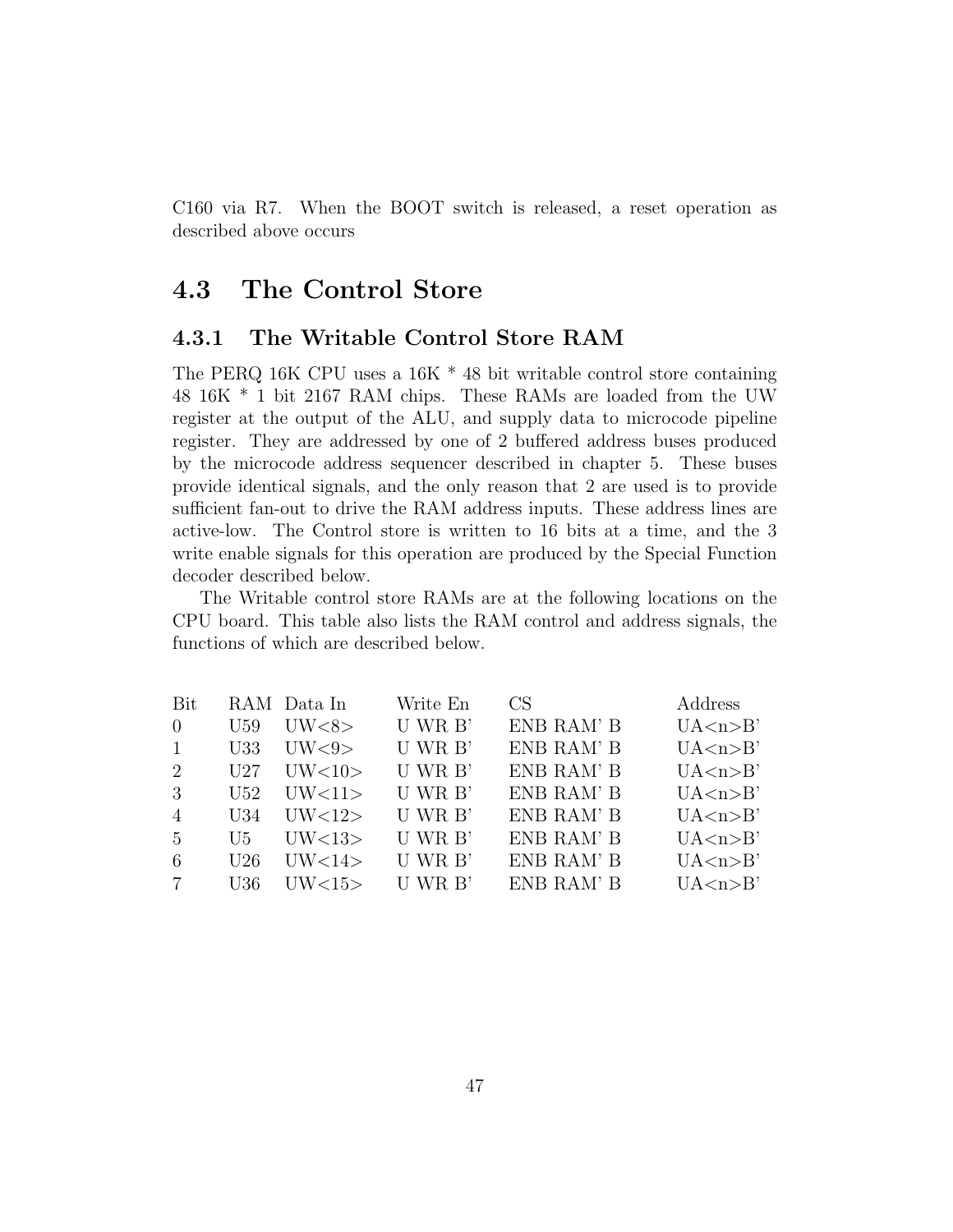| 8  | U35             | UW<8>           | U WR A'                     | ENB RAM' A | UA <sub>n</sub> > B' |
|----|-----------------|-----------------|-----------------------------|------------|----------------------|
| 9  | U <sub>6</sub>  | UW<9>           | U WR A'                     | ENB RAM' A | UA < n > B'          |
| 10 | U29             | UW<10>          | U WR A'                     | ENB RAM' A | UA < n > B'          |
| 11 | U28             | UW<11           | U WR A'                     | ENB RAM' A | UA < n>B'            |
| 12 | U32             | UW<12>          | U WR A'                     | ENB RAM' A | UA < n > B'          |
| 13 | U <sub>4</sub>  | UW<13           | U WR A'                     | ENB RAM' A | UA < n>B'            |
| 14 | U <sub>1</sub>  | UW<14>          | U WR A'                     | ENB RAM' A | UA < n>B'            |
| 15 | U9              | UW<15           | U WR A'                     | ENB RAM' A | UA < n > B'          |
| 16 | U44             | UW<0>           | U WR B'                     | ENB RAM' B | UA < n > A'          |
| 17 | U22             | UW<1>           | U WR B'                     | ENB RAM' B | UA < n > A'          |
| 18 | U18             | UW<2>           | U WR B'                     | ENB RAM' B | UA <sub>n</sub> > A' |
| 19 | U16             | UW<3>           | U WR B'                     | ENB RAM' B | UA <sub>n</sub> > A' |
| 20 | U21             | UW<4>           | U WR B'                     | ENB RAM' B | UA <sub>n</sub> > A' |
| 21 | U24             | UW <sub>5</sub> | U WR B'                     | ENB RAM' B | UA < n > A'          |
| 22 | U15             | UW<2>           | U WR A'                     | ENB RAM' A | UA < n > A'          |
| 23 | U <sub>42</sub> | UW<4>           | U WR A'                     | ENB RAM' A | UA < n > A'          |
| 24 | U49             | UW<0>           | U WR A'                     | ENB RAM' A | UA < n > A'          |
| 25 | U48             | UW<1>           | U WR A'                     | ENB RAM' A | UA <sub>n</sub> > A' |
| 26 | U20             | UW<6>           | U WR B'                     | ENB RAM' B | UA <sub>n</sub> > A' |
| 27 | U11             | UW<3>           | U WR A'                     | ENB RAM' A | UA < n > A'          |
| 28 | U46             | UW < 7          | U WR B'                     | ENB RAM' B | UA < n > A'          |
| 29 | U50             | UW<5>           | U WR A'                     | ENB RAM' A | UA < n > A'          |
| 30 | U19             | UW<6>           | U WR A'                     | ENB RAM' A | UA < n > A'          |
| 31 | U39             | UW < 7          | U WR A'                     | ENB RAM' A | UA <sub>n&gt;A</sub> |
| 32 | U48             | UW<0>           | U WR C'                     | ENB RAM' C | UA <sub>n</sub> > A' |
| 33 | U47             | UW<1>           | U WR C'                     | ENB RAM' C | UA < n > A'          |
| 34 | U13             | UW<2>           | U WR C'                     | ENB RAM' C | UA <sub>n</sub> > A' |
| 35 | U37             | UW<3>           | U WR C'                     | ENB RAM' C | UA < n > A'          |
| 36 | U12             | UW<4>           | $\mathbf U$ WR $\mathbf C'$ | ENB RAM' C | UA < n > A'          |
| 37 | U25             | UW<5>           | U WR C'                     | ENB RAM' C | UA <sub>n</sub> > A' |
| 38 | U <sub>45</sub> | UW<6>           | U WR C'                     | ENB RAM' C | UA < n > A'          |
| 39 | U38             | UW < 7          | U WR C'                     | ENB RAM' C | UA <sub>n</sub> > A' |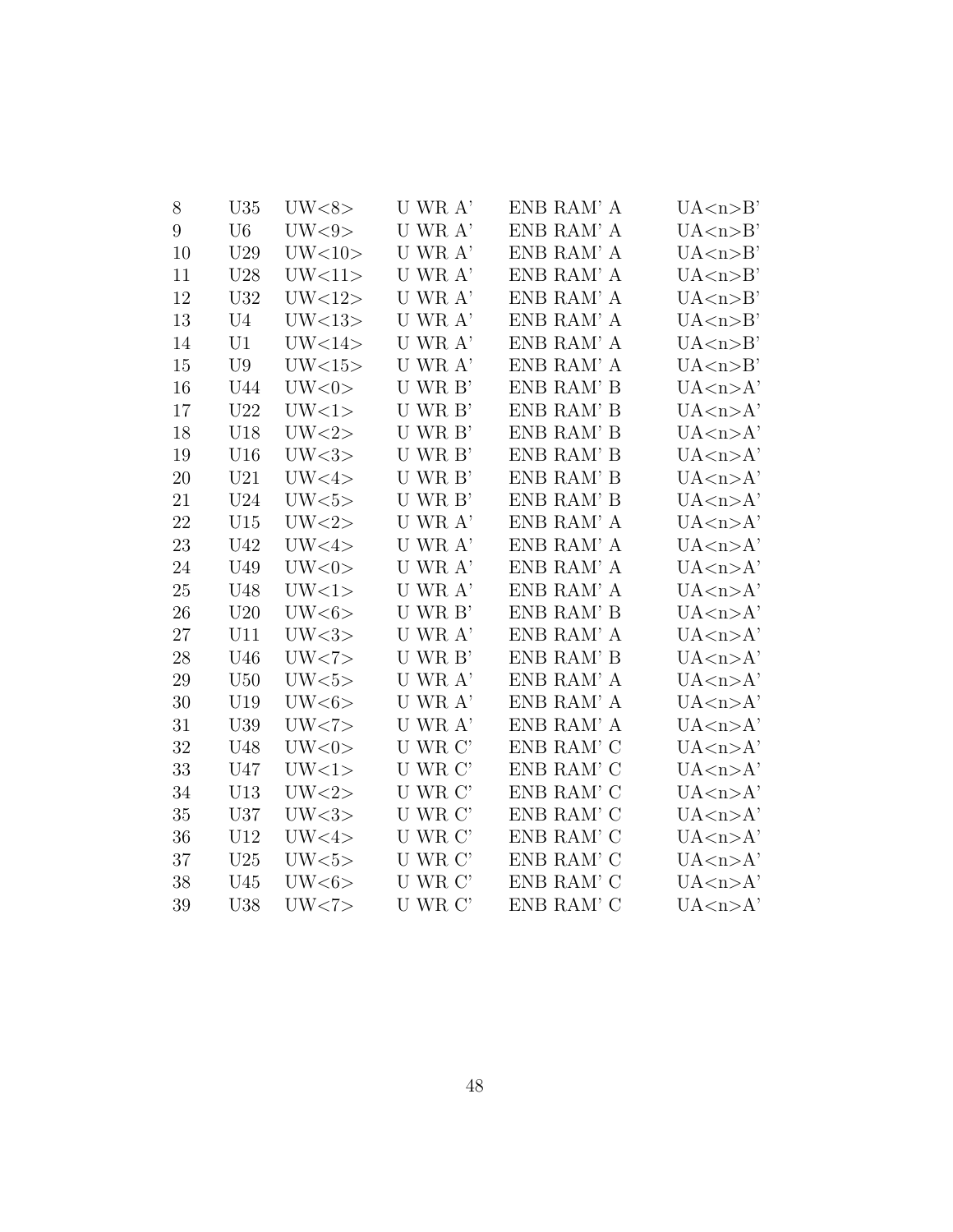| 40  | U31.             | UW<8>   | U WR C' | ENB RAM' C | UA < n > B' |
|-----|------------------|---------|---------|------------|-------------|
| 41  | UЗ               | UV < 9> | U WR C' | ENB RAM' C | UA < n > B' |
| 42  | U54              | UW<10>  | U WR C' | ENB RAM' C | UA < n > B' |
| 43  | U53              | UW<11>  | U WR C' | ENB RAM' C | UA < n > B' |
| -44 | U57.             | UW<12   | U WR C' | ENB RAM' C | UA < n > B' |
| 45  | U30              | UV<13>  | U WR C' | ENB RAM' C | UA < n > B' |
| -46 | $\overline{112}$ | UW<14>  | U WR C' | ENB RAM' C | UA < n > B' |
| 47  | U58.             | UV<15   | U WR C' | ENB RAM' C | UA < n > B' |

Since the bits are somewhat scrambled, the following table may help with working out the values to load into the control store.

| ALU             | Load     | Load        | Load   |
|-----------------|----------|-------------|--------|
| Bit             | Low      | Mid         | High   |
| $\overline{0}$  | 24(ALU2) | 16(SF0)     | 32(Y0) |
| $\mathbf{1}$    | 25(ALU3) | 17(SF1)     | 33(Y1) |
| $\overline{2}$  | 22(ALU0) | 18(SF2)     | 34(Y2) |
| $\mathfrak{Z}$  | 27(W)    | 19(SF3)     | 35(Y3) |
| $\overline{4}$  | 23(ALU1) | 20(F0)      | 36(Y4) |
| $\overline{5}$  | 29(A0)   | 21(F1)      | 37(Y5) |
| 6               | 30(A1)   | 26(H)       | 38(Y6) |
| 7               | 31(A2)   | 28(B)       | 39(Y7) |
| 8               | 8(Z0)    | $0(J_0)$    | 40(X0) |
| $9\phantom{.0}$ | 9(Z1)    | 1(J1)       | 41(X1) |
| 10              | 10(Z2)   | 2(J2)       | 42(X2) |
| 11              | 11(Z3)   | 3(J3)       | 43(X3) |
| 12              | 12(Z4)   | 4(Cond0)    | 44(X4) |
| 13              | 13(25)   | 5(Cond1)    | 45(X5) |
| 14              | 14(Z6)   | $6$ (Cond2) | 46(X6) |
| 15              | 15(Z7)   | 7(Cond3)    | 47(X7) |
|                 |          |             |        |

# 4.3.2 The Microcode Pipeline Register

The 48 bit output of the control store is clocked into the microcode pipeline register by the rising edge of the LD MIR' signal. This register consists of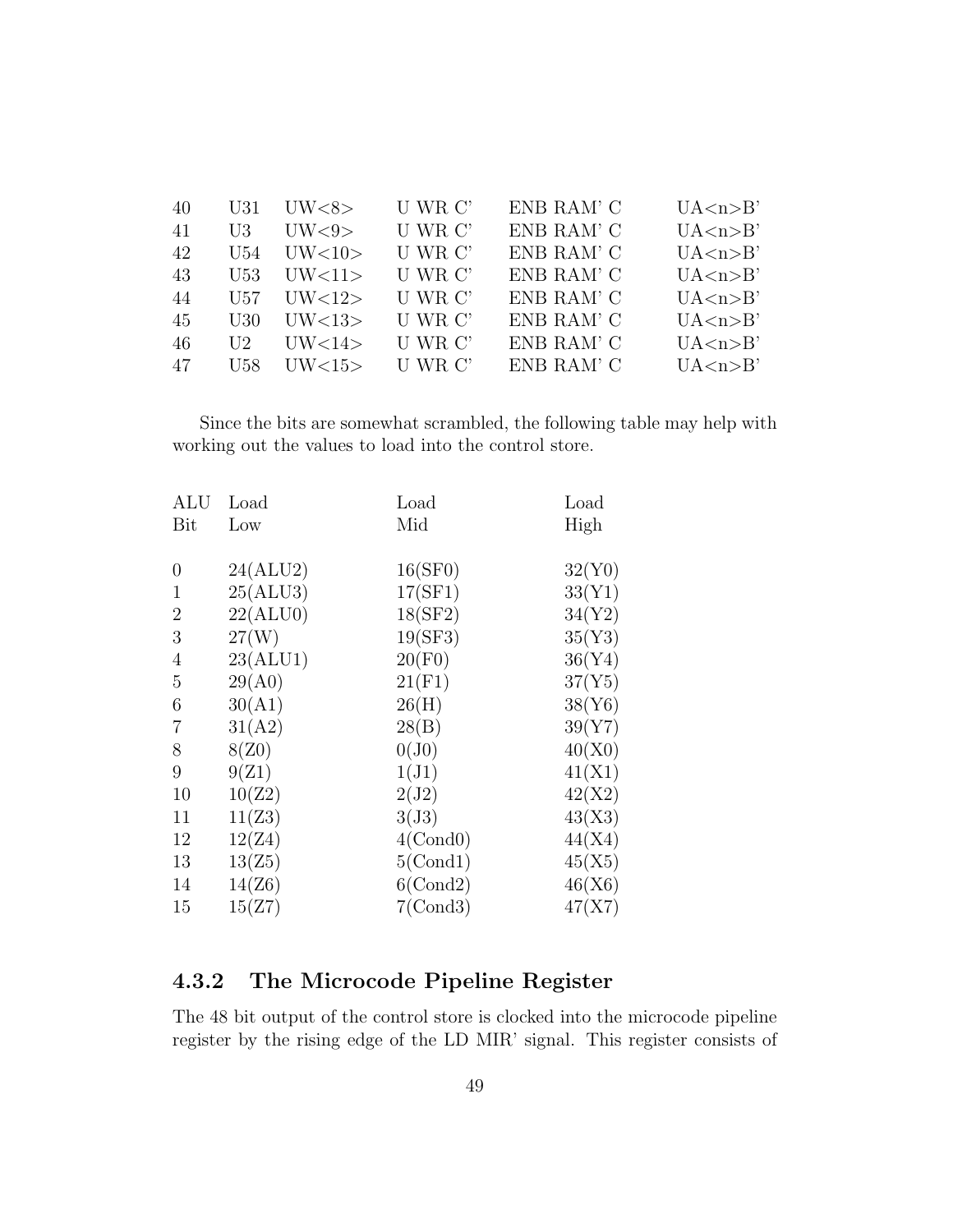| Bit            | Signal              | Latch              | Type   |
|----------------|---------------------|--------------------|--------|
| $\overline{0}$ | J <sub>0</sub>      | U69d               | 74S175 |
| $\overline{1}$ | J1                  | U69c               | 74S175 |
| $\overline{2}$ | J2                  | U69b               | 74S175 |
| 3              | J3                  | U69a               | 74S175 |
| $\overline{4}$ | Cond <sub>0</sub>   | U41d               | 74S374 |
| $\overline{5}$ | Cond1               | U41c               | 74S374 |
| 6              | Cond2               | U41b               | 74S374 |
| $\overline{7}$ | Cond3               | U41a               | 74S374 |
| 8              | Z <sub>0</sub>      | U41h               | 74S374 |
| 9              | Z1                  | U41g               | 74S374 |
| 10             | Z <sub>2</sub>      | U41f               | 74S374 |
| 11             | Z3                  | U41e               | 74S374 |
| 12             | Z4                  | U43d               | 74S374 |
| 13             | Z5                  | U43c               | 74S374 |
| 14             | Z6                  | U43b               | 74S374 |
| 15             | Ζ7                  | U43a               | 74S374 |
| 16             | ${\rm S}{\rm F}0$   | U43h               | 74S374 |
| 17             | SF1                 | U43g               | 74S374 |
| 18             | ${\rm S} {\rm F} 2$ | U43f               | 74S374 |
| 19             | SF <sub>3</sub>     | U43e               | 74S374 |
| 20             | F <sub>0</sub>      | U110d              | 74S175 |
| 21             | $\rm F1$            | U110c              | 74S175 |
| 22             | ALU <sub>0</sub>    | U65g               | 74S374 |
| 23             | ALU1                | U65h               | 74S374 |
| 24             | ALU <sub>2</sub>    | ${\rm U}65{\rm b}$ | 74S374 |
| 25             | ALU3                | U65a               | 74S374 |
| 26             | Η                   | U110b              | 74S175 |
| 27             | W                   | U65c               | 74S374 |
| 28             | B                   | U110a              | 74S175 |
| 29             | A <sub>0</sub>      | U65d               | 74S374 |
| 30             | A1                  | U65e               | 74S374 |
| 31             | A <sub>2</sub>      | U65f               | 74S374 |

48 D-type flipflops at the following locations of the CPU board :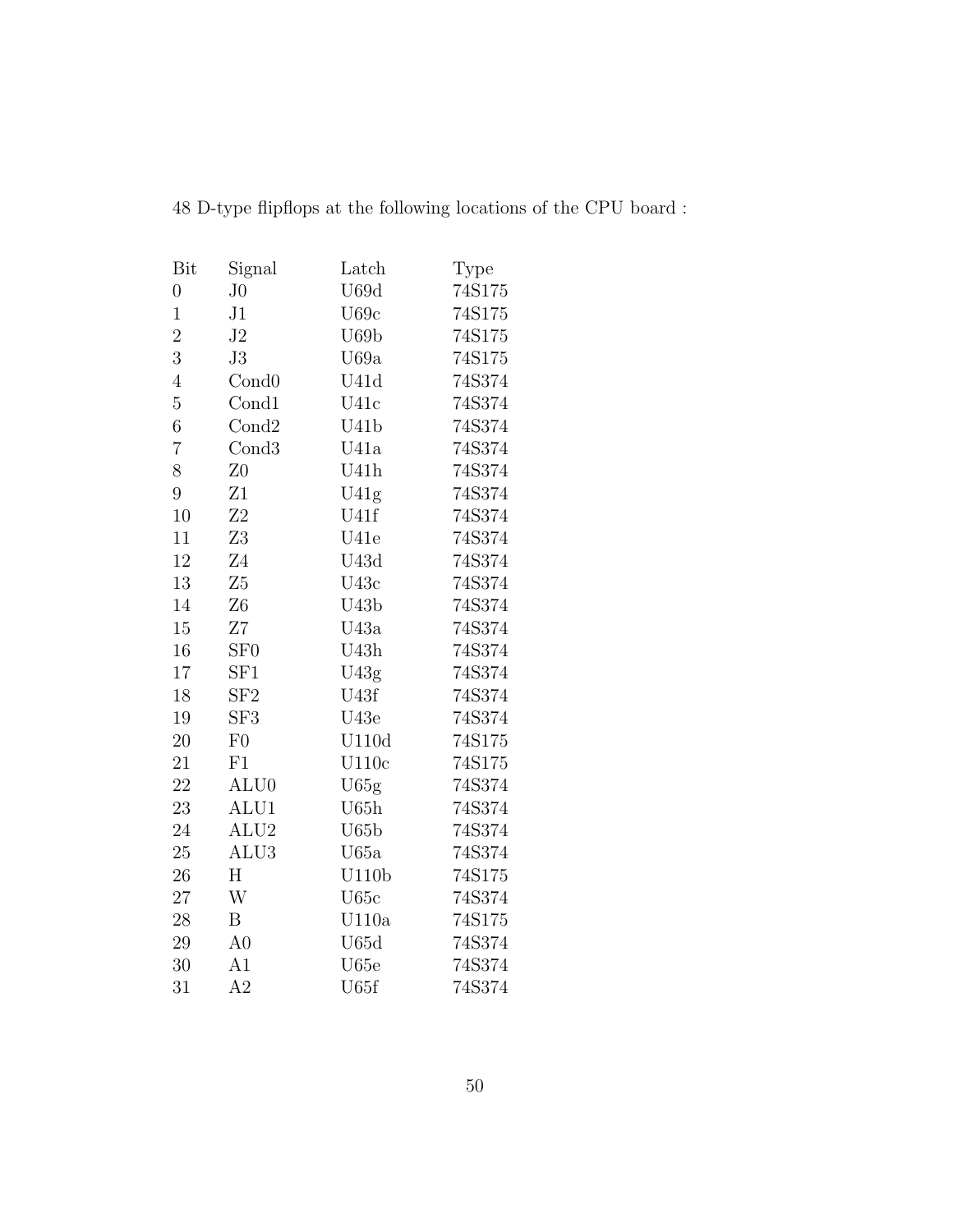| 32 | Y <sub>0</sub> | U60g             | 74F374 |
|----|----------------|------------------|--------|
| 33 | Y1             | U60e             | 74F374 |
| 34 | Y2             | U60h             | 74F374 |
| 35 | Y3             | U <sub>60f</sub> | 74F374 |
| 36 | Y4             | U60c             | 74F374 |
| 37 | Y <sub>5</sub> | U60a             | 74F374 |
| 38 | Y6             | U60d             | 74F374 |
| 39 | Y7             | U60 <sub>b</sub> | 74F374 |
| 40 | X <sub>0</sub> | U55f             | 74F374 |
| 41 | X1             | U55h             | 74F374 |
| 42 | X2             | U55e             | 74F374 |
| 43 | X3             | U55g             | 74F374 |
| 44 | X4             | U55b             | 74F374 |
| 45 | X <sub>5</sub> | U55d             | 74F374 |
| 46 | X6             | U55a             | 74F374 |
| 47 | X7             | $_{\rm U55c}$    | 74F374 |

The output-enable pins of the 74S374s and 74F374s are grounded so that the outputs of these latches are permanently enabled. Similarly, the reset input of U110 is pulled high via R3 (a 1k resistor), so that this latch is never reset. However, the reset input of U69, which provides the J field inputs is driven by the INIT' signal, so that this latch is cleared when the processor is reset. This forces the J inputs on the microcode sequencer to logical 0, so that the first operation performed by the sequencer is a Jump0. Therefore the microcode starts executing at location 0 after a CPU reset.

Both the normal and inverting outputs of U110 are used. This latch stores the F, H and B microcode fields, and the availability of the inverted versions of these signals simplifies the microcode decoding circuitry. The inverted signals have a ' suffixed to their names.

The outputs of the microcode pipeline register are fed to the microcode decode circuit that is described below.

### 4.3.3 The UW register

The writable control store is loaded from the ALU via the UW register, which consists of a pair of 74S374 latches at locations U71 and U56. These latches are clocked by the rising edge of the LD MIR' B signal at the start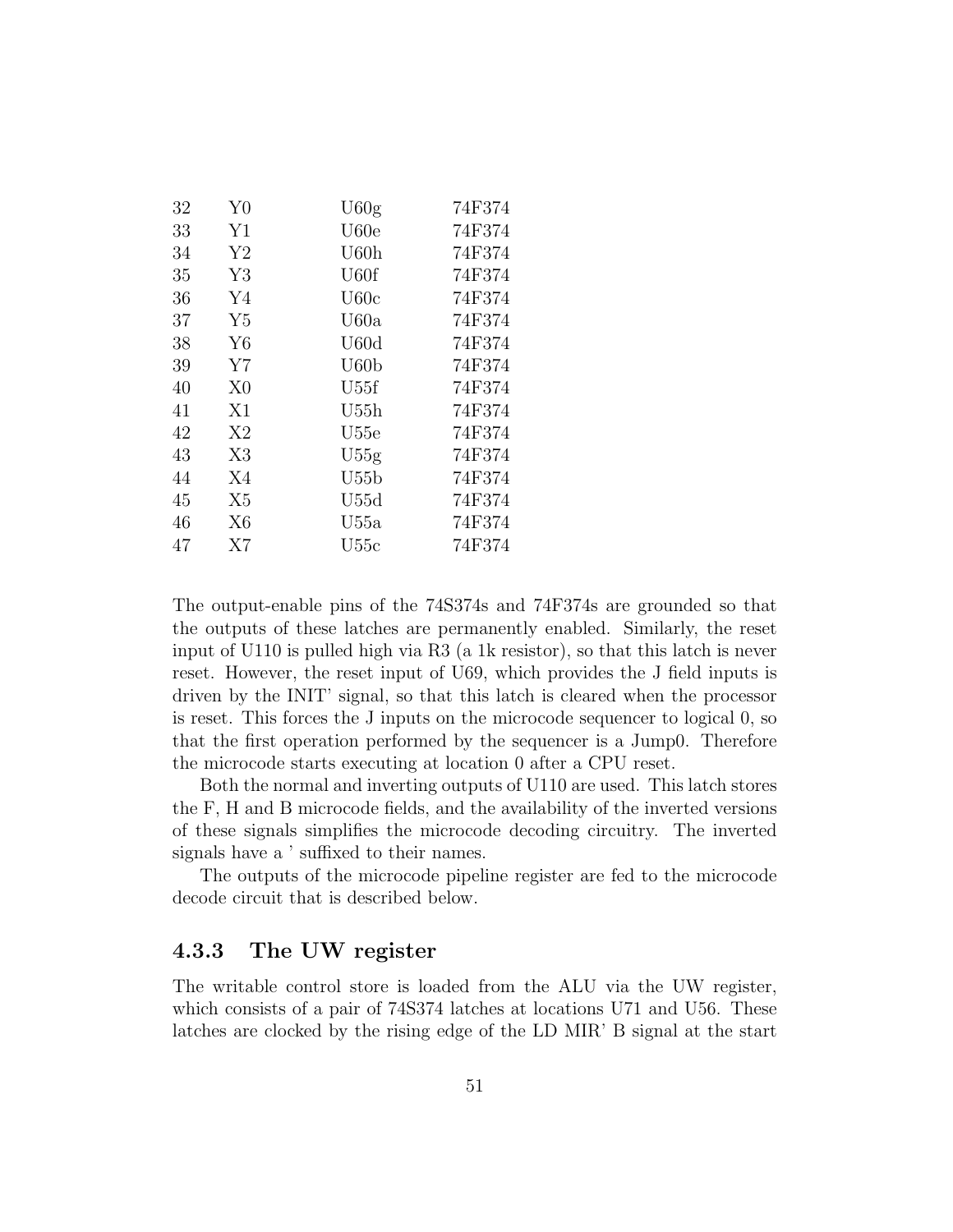of each microcycle, and store the contents of the R-register, and hence the ALU result, of the previous microcycle. U71 stores the low 8 bits, while U56 stores the high 8 bits. The sequence of operations necessary to load 16 bits of the writable control store will be described next.

### 4.3.4 Loading the Writable Control Store

The only CPU subsystem that can address the control store is the microcode sequencer described in chapter 5. In order to load an instruction into the control store, it is therefore necessary to cause the sequencer to output the address of the location to be loaded, and then to continue with the next instruction of the original microprogram. This occurs in the following way.

When an instruction to load the control store is executed (that is to say an instruction with the F field containing 0 or 2, and the SF field 14, 15 or 16), the special function decoder asserts the WRCS (WRite Control Store) signal, which is active high. Since the DON'T WRCS' signal is also high at this point, the 74S00 NAND gate, U212d, which combines these signals, asserts the active low WR NOW' signal. This signal disables the LD MIR' gates U215b and U213a (both 74S10 3-input NANDs) described above and prevents the LD MIR' signal from going low during the second half of this microcycle.

An instruction that loads the writable control store must have the Condition field set to 0 (normally called TRUE), and the Jump  $(J)$  field set to 7 (which is known as GOTO S). When the condition field is 0, the lower condition multiplexer chip, U189 (a 74S251) feeds the WR NOW' signal to the CONDITION' input on the microcode sequencer. The condition logic is fully described in chapter 5. Since the WR NOW' signal is low during such a microcycle, the CONDITION' signal is high (the multiplexer chip inverts the signal), and the microcode sequencer interprets this as a false condition.

Therefore, since the J inputs to the microcode sequencer have the states 0111, the microcode sequencer outputs the contents of its internal S register onto the control store address lines. This S register has been previously loaded with the control store address that is to be written to. The required location in the writable control store is now being addressed.

The special function decoder asserts the WRCS $< 0$  and WRCS $< 1$  signals according to whether the low, middle, or high 16 bit word of the control store is being addressed. These signals are decoded by U92, a 74S138 3 to 8 line decoder. Since the WRCS signal is high, and the WR NOW' signal low,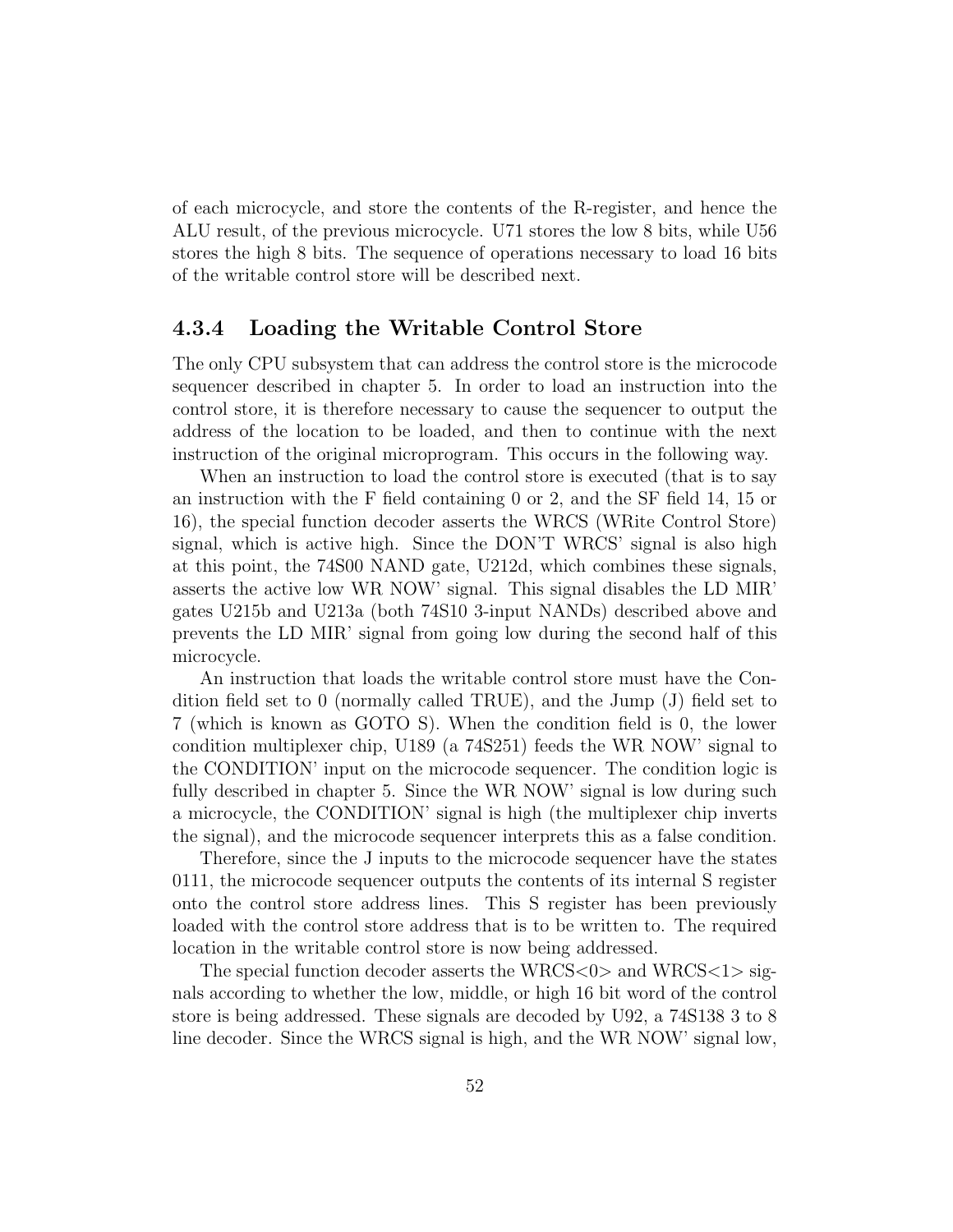during the Wr WCS time in the second half of the microcycle, as defined by the CPU clock timing diagram above the decoder is enabled and asserts one of the U WR A', U WR B' or U WR C' signals. These signals are connected to the write-enable inputs of the control store RAMS, and therefore the contents of the UW register are written to the selected 16 bit word of the control store. The signal asserted is given by the following table:

|                |  |     | Word WRCS<1> WRCS<0> Decoder input Signal Asserted |
|----------------|--|-----|----------------------------------------------------|
| $Low \quad 0$  |  | 100 | U WR A'                                            |
| $Mid \quad 0$  |  | 101 | U WR B'                                            |
| $High \quad 1$ |  | 110 | U WR C'                                            |

Since the LD MIR' signals did not go low during the second half of that microcycle, the microcode word pipeline register cannot be clocked by the rising edge at the start of the next clock cycle, and therefore no new microcode word is loaded. The clock input of microcode sequencer is also driven by the LD MIR' A signal, and therefore, the sequencer is not clocked at this time. So, the microcode program counter inside the sequencer is not updated.

However, U209b, a 74S374 D-type flip-flop is clocked by the rising edge of CLK-0R B at the start of the next microcycle. The D input of this flip-flop is driven by the WR NOW' signal, and the flip-flop is therefore set to 0, thus making the DON'T WRCS' signal also low (as it is driven by the output of U209b) and thus U212d makes the WR NOW' signal high again.

During this cycle, U92 is inhibited (since WR NOW' is high), and the CONDITION' input to the microcode sequencer is low (driven via the condition multiplexer U189), and so the sequencer outputs the contents of the microcode program counter at the end of the previous instruction. This is, of course, the address of the next microinstruction to execute.

During the second half of this microcycle, the LD MIR' signal goes low in the usual way (since the WR NOW' signal is high), and at the end of the microcycle, the next microinstruction to execute is loaded into the microcode word pipeline register in the usual way. Also, the microcode program counter is incremented by the sequencer, just like at the end of any other instruction, and the next instruction is executed.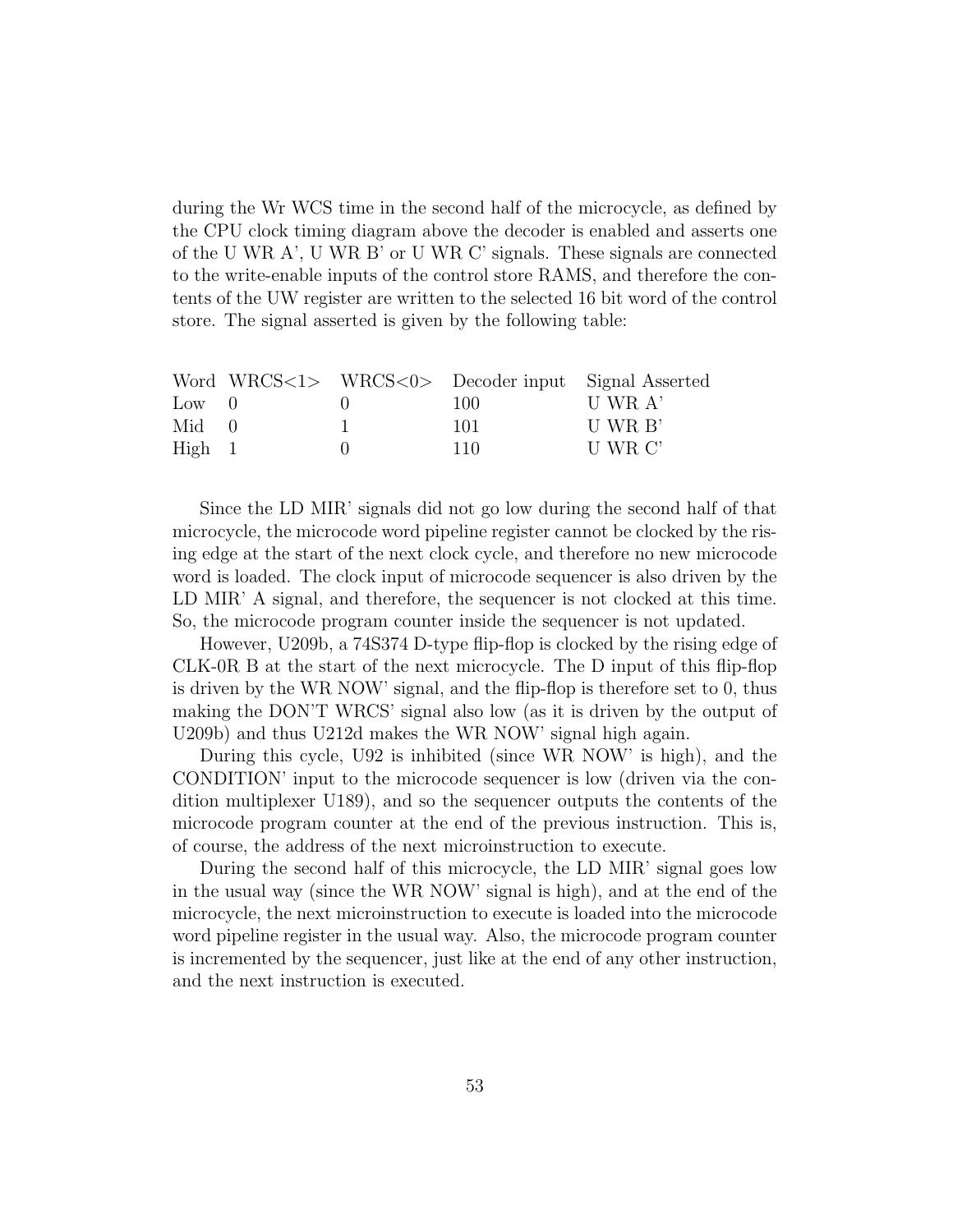# 4.3.5 The Microcode Boot ROM

When the PERQ is switched on, the writable control store contains random data, and therefore the CPU would not have a valid microprogram to execute. This problem is avoided by the 512-word microcode boot rom. This ROM consists of 6 27S29 512 byte PROMs at the following locations on the CPU board

| Name              | Location | Addressed by |
|-------------------|----------|--------------|
| TCA01             | U10      | UA < n > B'  |
| TCB <sub>00</sub> | U23      | UA < n > A'  |
| TCC00             | U17      | UA < n > A'  |
| TCD <sub>00</sub> | U14      | UA < n > A'  |
| TCE00             | U8       | UA < n > B'  |
| TCF00             | U7       | UA < n > B'  |

As the above table shows, the ROMs are addressed by one of the 2 buffered address outputs from the microcode sequencer. However, the address lines are scrambled between the sequencer and the ROMs, and the following table indicates which address line goes where:

| <b>ROM</b>     |
|----------------|
| Address Bit    |
| 1              |
|                |
| 4              |
| $\overline{2}$ |
| 6              |
| 0              |
| 5              |
| 8              |
| 3              |
|                |

The data lines are also scrambled between the ROMs and the microcode word pipeline register, and the next table indicates how those signals are connected.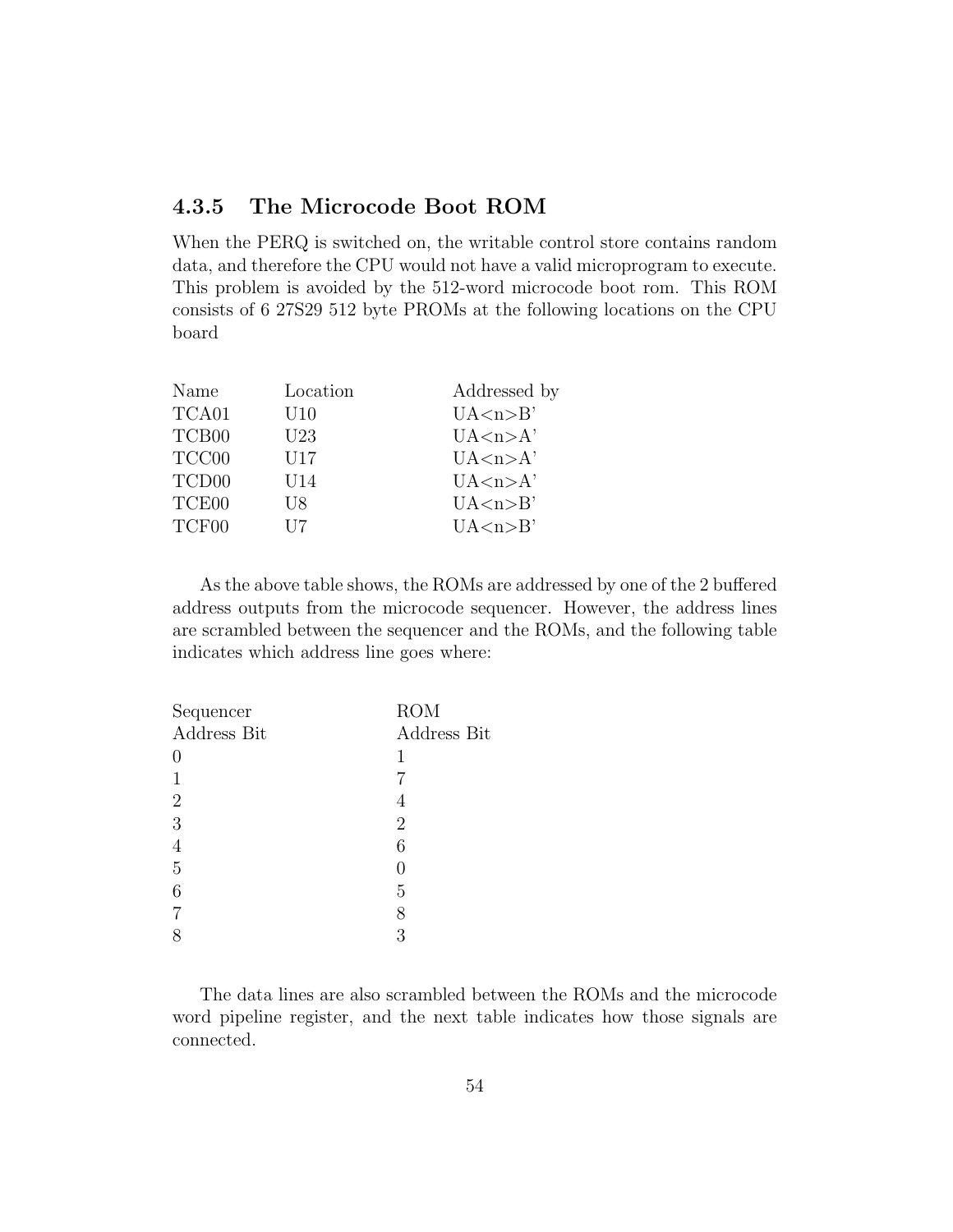| Data Bit       | TCA01      | TCB00 TCC00   |                                              | TCD00 TCE00 TCF00 |  |
|----------------|------------|---------------|----------------------------------------------|-------------------|--|
|                | (U10)      |               | $(U23)$ $(U17)$ $(U14)$ $(U8)$ $(U7)$        |                   |  |
| $\Omega$       | U<6>       | $U<12$ $U<20$ | $U < 25$ > $U < 37$ > $U < 46$ >             |                   |  |
| $\mathbf{1}$   | U<7>       |               | $U<13$ > $U<17$ > $U<24$ > $U<39$ > $U<44$ > |                   |  |
| 2              |            |               | $U5 > U15 > U16 > U27 > U36 > U47$           |                   |  |
| 3              |            |               | U<4> U<14> U<19> U<29> U<38> U<45>           |                   |  |
| $\overline{4}$ | 1 < 3      |               | $U(1) > U(18)$ $U(23)$ $U(32)$ $U(43)$       |                   |  |
| $\frac{5}{2}$  | $1\leq 2>$ |               | $U(10)$ $U(21)$ $U(22)$ $U(34)$ $U(41)$      |                   |  |
| 6              | 1 < 1 > 1  |               | $U<9>$ $U<26>$ $U<31>$ $U<33>$ $U<42>$       |                   |  |
| $\overline{7}$ | 1 < 0>     |               | U<8> U<28> U<30> U<35> U<40>                 |                   |  |

The enable input of all 6 boot ROM chips are connected together and driven by the E BOOT ROM' signal which is derived from the ROM enable latch that is described in the next section.

### 4.3.6 The ROM Enable Latch

The ROM Enable latch is the 74S74 D-type flip-flop U236b. The set and D inputs of this flip-flop are pulled high by R3 (a 1k resistor), so this flip-flop is set by a rising edge on the clock input and cleared by a low level on the reset input. These signals are produced by the following circuitry.

The main CPU reset signal, INIT, is NANDed with the CLK-0R C clock by the 74S00 NAND gate U237d. The output of this gate drives the clock input of the ROM Enable latch. Therefore, during the CPU reset, when INIT is high, a falling edge of the CLK-0R clock will set the ROM Enable latch. The reset input of the ROM Enable latch is driven by the CONT' signal from the opcode file input control circuit. When the first Reload Op instruction after a reset is executed, the CONT' signal goes low, and the ROM Enable latch is cleared.

The output of the ROM Enable latch, the so-called BOOT signal, is NANDed with  $UA < 11 > A'$  by U131c (a 74S00 NAND gate). The output of this gate is low to enable the ROM, and this occurs when the ROM Enable latch is set and the  $U\text{A} \langle 11 \rangle \text{A}'$  signal is also high, that is to say when the microcode address line 11 is a logical 0. Therefore the boot ROM overlays the lower half of each 4K page of the writable control store.

The output of U131c is connected to one input of each of the 3 RAM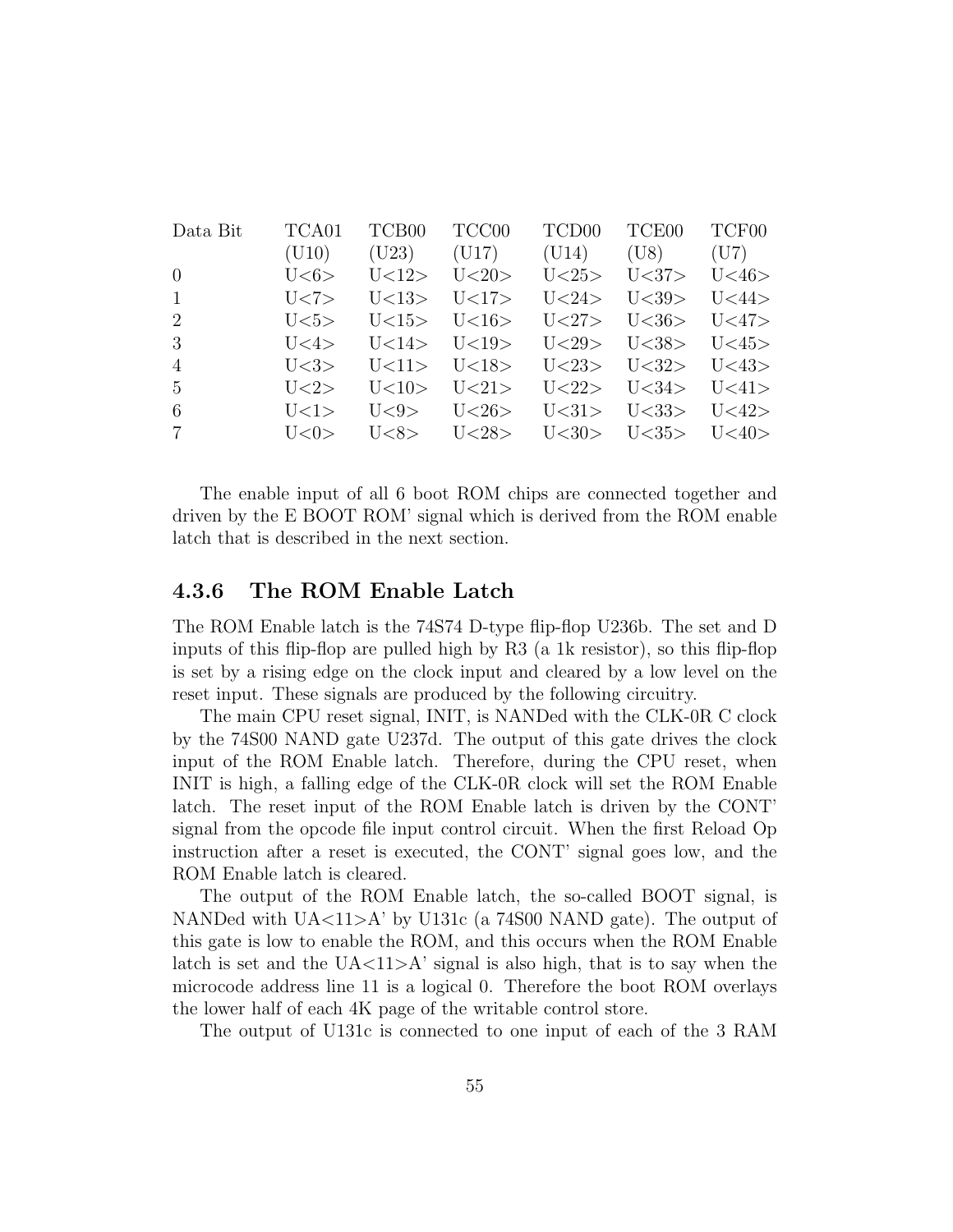enable gates U66b, U66c and U66d (all 74S00 NAND gates). The outputs of these gates are known as the ENB RAM' A, ENB RAM' C and ENB RAM' B respectively, and are linked to the chip enable inputs of the writable control store RAMs. Therefore, when the ROM is enabled, the outputs of these gates go high and disable the control store RAM.

The output of U131c is inverted by the 74S240 NOT gate U254g, and then fed to one input of the 74S00 NAND gate U66a. The output of this gate is the E BOOT ROM' signal that drives the chip select inputs of the 6 microcode boot ROMs. Therefore, when the output of U131c goes low, the E BOOT ROM' signal goes low also, and enables the ROMs.

The remaining inputs of the 4 sections of U66 are all linked together and pulled high by the 1k resistor R2. Therefore, the NAND gates in U66 operate as inverters, as the above description indicates. However, these inputs can be forced to a logic 0 state by grounding the DIS USTORE L pin on the CPU diagnostic connector, which therefore disables both the writable control store RAMs and the boot ROM. This allows the CPU to be controlled by an external control store.

### 4.3.7 The CPU diagnostic connector

The 3 edge connectors on the front edge of the CPU board provide external access to the control store address and data lines. A logic analyser plugged into these connectors may record the microcode program flow and the instructions that were executed. Alternatively, by grounding the DIS USTORE L pin, the internal CPU control store may be disabled, and an external control store, connected to the diagnostic connectors, may provide the microcode program.

The signals present on the diagnostic connectors are given in the following tables. The pin numbering is, however, somewhat unconventional, with pin 1 being the top pin on the component side, and the pins are then numbered consecutively going down the component side, followed by the pins on the track side, with the numbers again increasing downwards.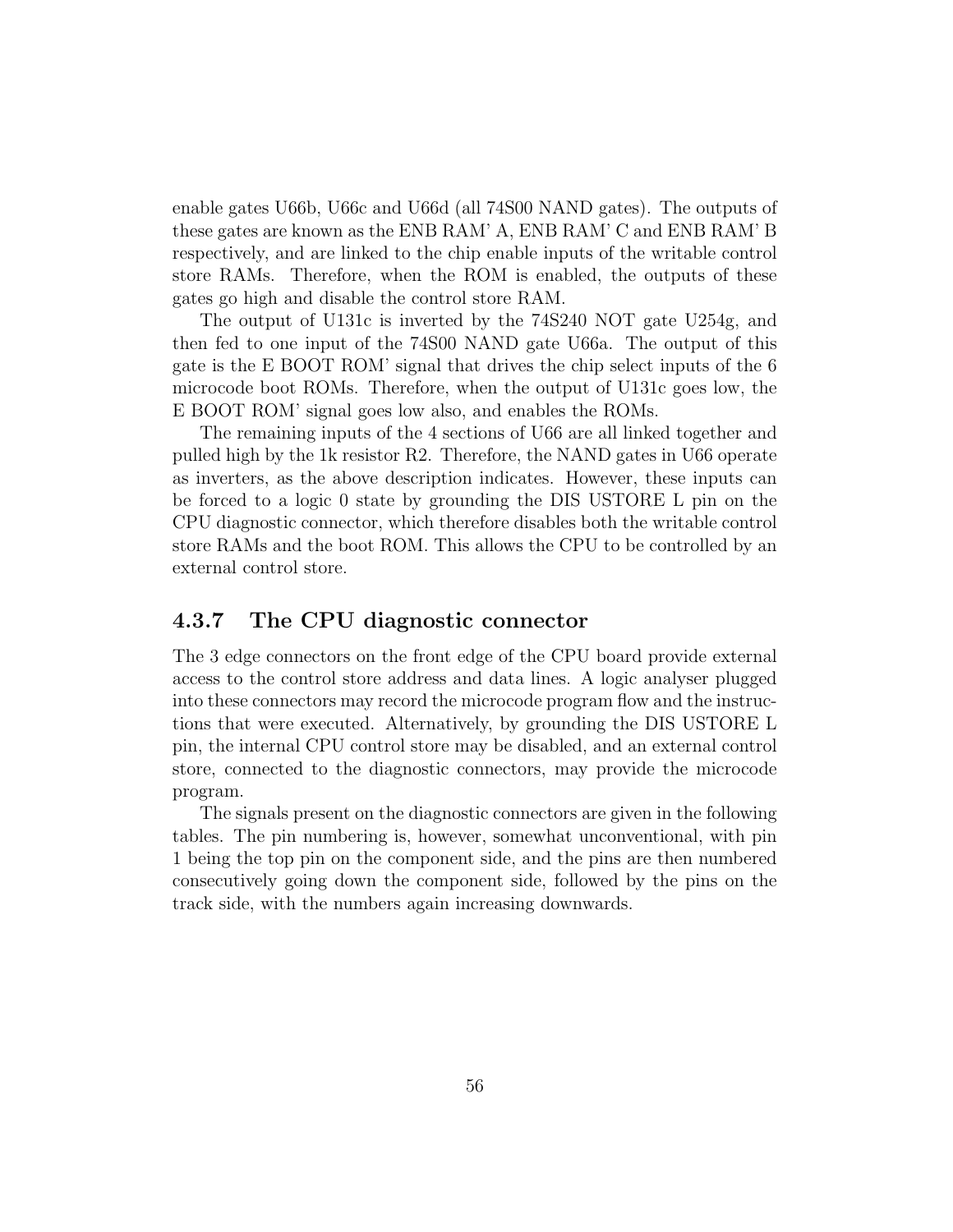| JA (Top Connector) – Microcode Data 1 |  |
|---------------------------------------|--|
|---------------------------------------|--|

| 1              | U < 0 >        |
|----------------|----------------|
| 3              | U<1>           |
| 5              | U < 2>         |
| $\overline{7}$ | U < 3>         |
| 9              | U<4>           |
| 11             | U <sub>5</sub> |
| 13             | U <sub>6</sub> |
| 15             | U < 7>         |
| 17             | U < 8>         |
| 19             | U<9>           |
| 21             | U < 10>        |
| 23             | U<11>          |
| 25             | U<12>          |
| 27             | U<13>          |
| 29             | U < 14         |
| 31             | U<15>          |
| 33             | U < 16         |
| 35             | U<17>          |
| 37             | U<18>          |
| 39             | U<19>          |
| 41             | U < 20         |
| 43             | U < 21         |
| 45             | U < 22         |
| 47             | U < 23         |
| 49             | U < 24         |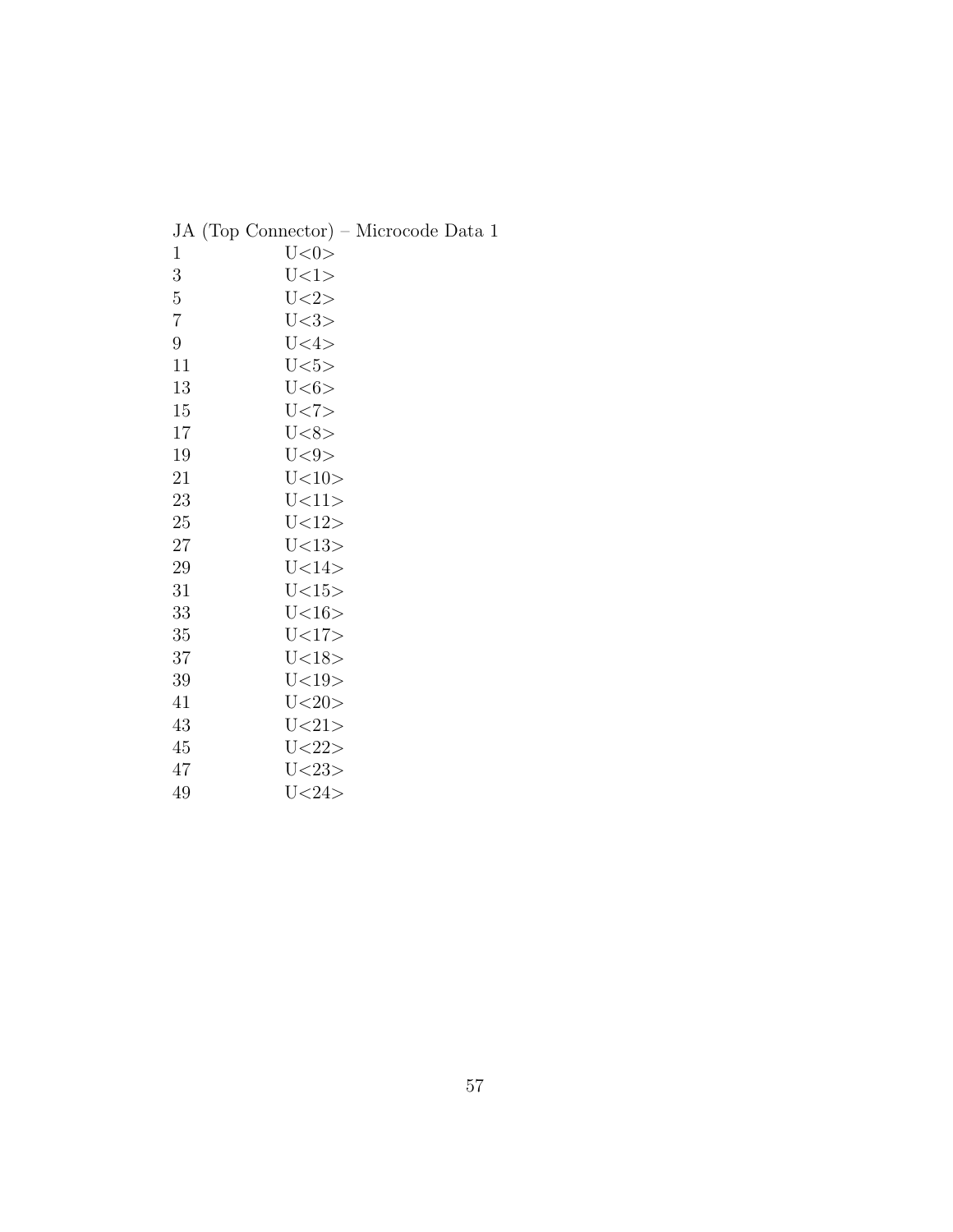|                | JB (Middle Connector) - Microcode Data 2 |
|----------------|------------------------------------------|
| $\overline{2}$ | U < 25                                   |
| $\overline{4}$ | U < 26                                   |
| 6              | U < 27                                   |
| 8              | U < 28                                   |
| 10             | U < 29                                   |
| 12             | U < 30                                   |
| 14             | U < 31                                   |
| 16             | U < 32                                   |
| 18             | U < 33                                   |
| 20             | U < 34                                   |
| 22             | U<35>                                    |
| 24             | U < 36                                   |
| 26             | U<37>                                    |
| 28             | U < 38                                   |
| 30             | U < 39                                   |
| 32             | U < 40>                                  |
| 34             | U<41>                                    |
| 36             | U < 42                                   |
| 38             | U<43>                                    |
| 40             | U < 44                                   |
| 42             | U <sub>45&gt;</sub>                      |
| 44             | U<46>                                    |
| 46             | U<47>                                    |
| 47             | DIS USTORE L                             |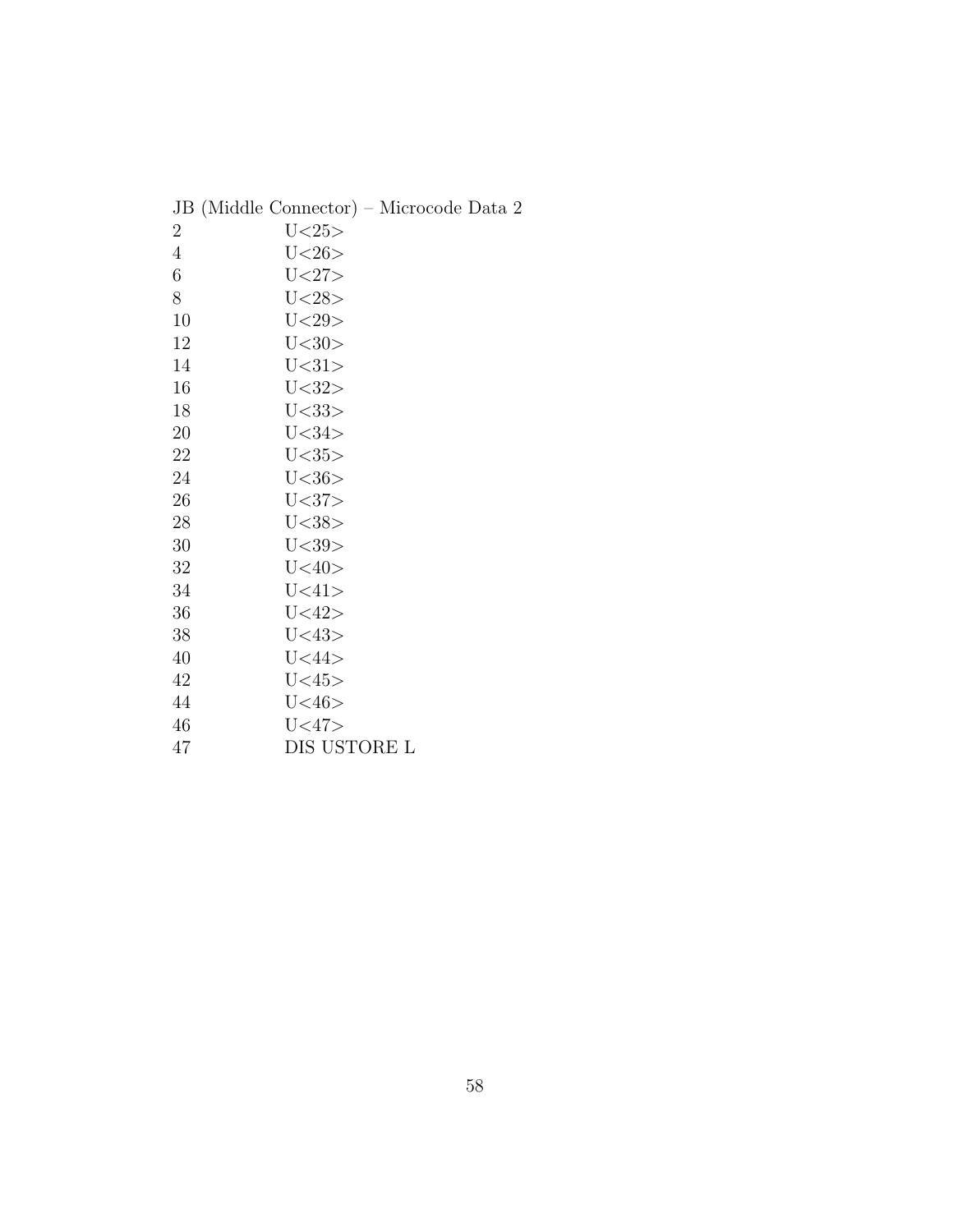|                | JC (Bottom Connector) – Microcode Address |
|----------------|-------------------------------------------|
| 1              | UUA<0>                                    |
| 3              | UUA<1>                                    |
| 5              | UUA < 2>                                  |
| $\overline{7}$ | UUA<3>                                    |
| 9              | UUA<4>                                    |
| 11             | UUA<5>                                    |
| 13             | UUA<6>                                    |
| 15             | UUA < 7                                   |
| 17             | UUA<8>                                    |
| 19             | UUA<9>                                    |
| 21             | UUA<10>                                   |
| 23             | UUA<11>                                   |
| 25             | LD MIR' A                                 |
|                |                                           |

# 4.4 The microcode word decoder

The microcode word is divided into 12 fields, as described in chapter 2. The way each field is used by the PERQ CPU is described in this section.

### 4.4.1 The X field

The X field specifies the destination register for the ALU operation. It is fed to the X-register addressing gates U74, U75, U94 and U96 only, as described in chapter 2.

### 4.4.2 The Y field

The Y field is used to specify the source register in the ALU operation. It is therefore fed to the Y register address gates U93, U98, U119 and U120 which are fully described in chapter 2. The Y field is also used to provide the lower 8 bits of a constant operand, and for that reason it is fed onto the BMUX lines via the 74S240 3-state buffer U101. This system is also described in chapter 2. Finally, the Y field provides the top 6 bits of a microcode leap address. It is gated onto the JMUX lines by the 74S240 3-state buffer U122. The JMUX and associated control logic is described in chapter 5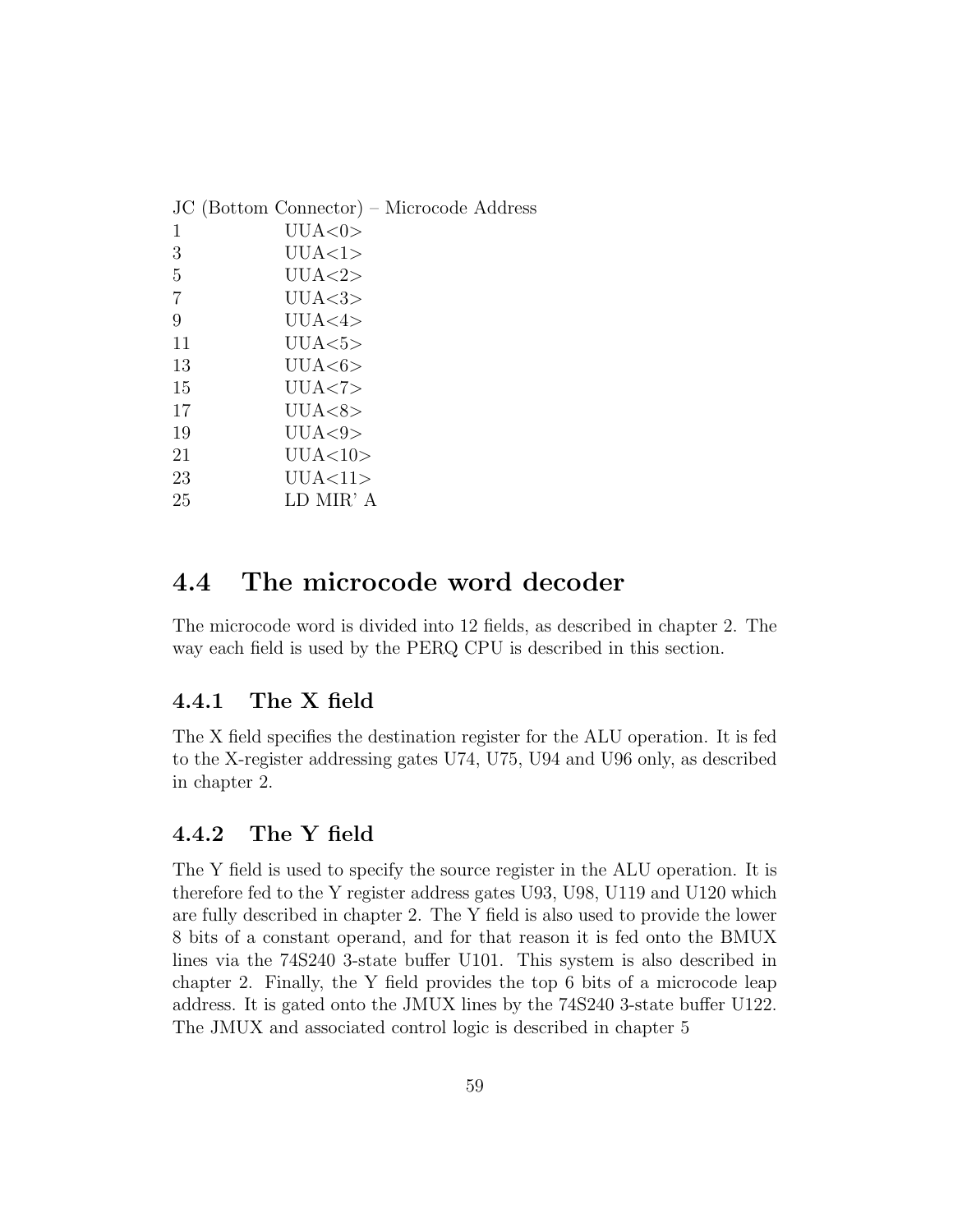### 4.4.3 The A field

The A field selects the AMUX input. It is fed to the 2 AMUX control chips (the 74S138 decoder U229 and the AMX16 PROM (U188)). This logic is described in chapter 2.

### 4.4.4 The B field

The microcode pipeline latch for the single bit B field provides both the normal and inverted outputs. These signals are used to control the BMUX, as described in chapter 2.

### 4.4.5 The W field

The single bit W field is used to enable the writing back of the ALU output to the CPU register RAM. The output of the appropriate microcode pipeline latch is connected to one input of U130b (a 74S20 NAND gate), which provides the active-low WR RAM' signal. Therefore, when this bit is low, the WR RAM' signal is inhibited by being forced high.

### 4.4.6 The H field

Again, both the normal and inverted outputs of the H field microcode pipeline latch are available. They are used as follows.

The I/O MEM RQST signal from the EIO board is latched at the start of each microcycle by the 74S273 latch U227a. This latch is clocked by the rising edge of the CLK-0R D clock, and cleared by the CPU reset signal INIT'. The output of this latch, MEM RQST L, indicates when the EIO card wishes to perform a DMA transfer to the main system RAM. This signal is NANDed with the inverted H field (the H' signal) by the 74S00 NAND gate U237a. The output of this gate is the DMA request signal to the memory control state machine described in chapter 7. Therefore, when the H field contains 1, the H' signal is low, and the DMA request signal is disabled.

The H field is also used to distinguish between certain microcode jumps which have the same value in the J field, for example the 'Vector' or 'Dispatch' instructions. For this reason, the H signal is connected to one input of the 12L6 PAL U108 (JPPAL3) which controls the JMUX circuit, and one address input of the extended microcode sequencer control PROM U67 (USQ01).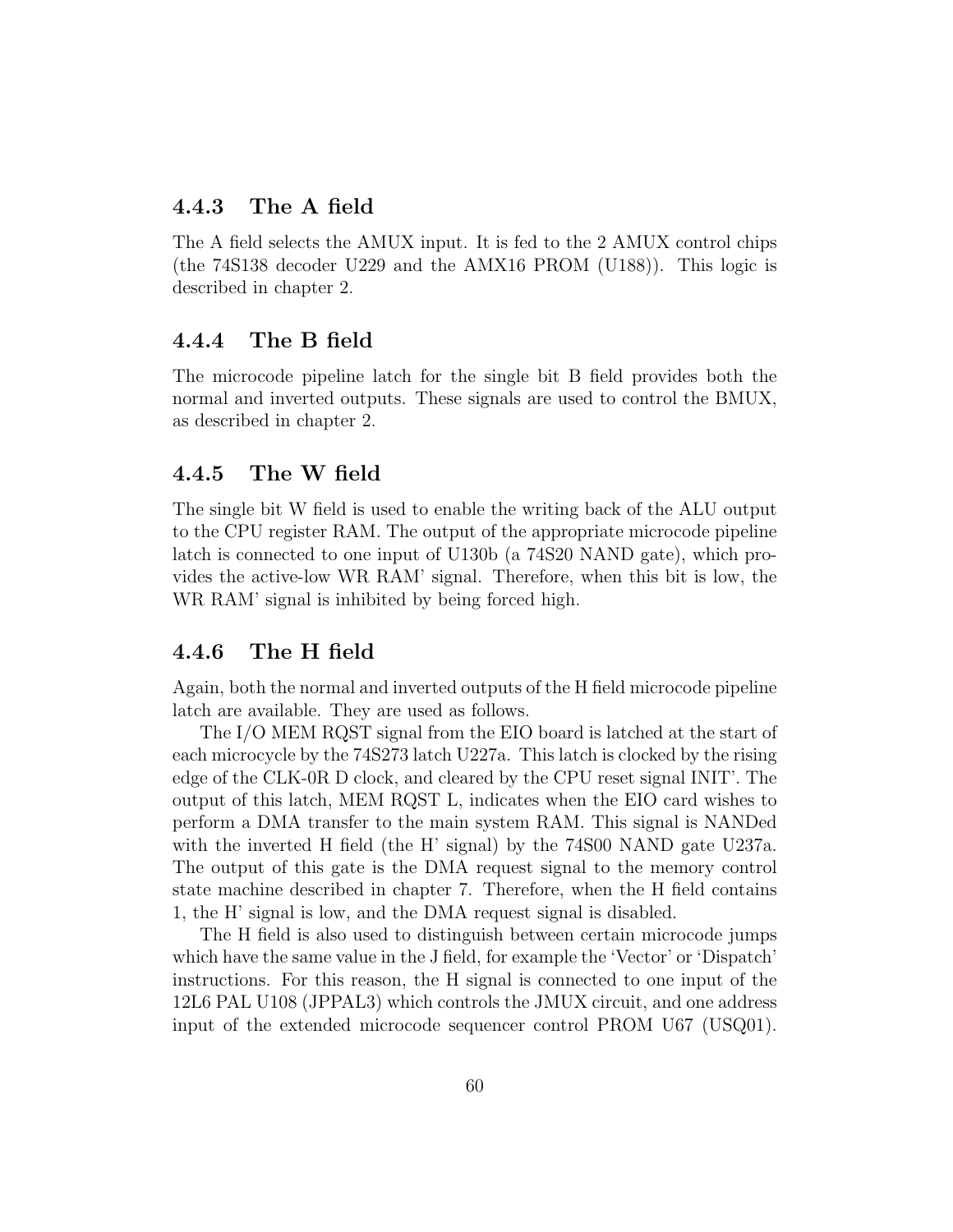The operation of the microcode sequencer and the JMUX are described in chapter 5

Finally, on the 24 bit T4 CPU, the H field is used to select between the 2 microstate registers. It is therefore connected to an address input of the AMUX24 PROM that controls the AMUX in that version of the CPU. This extended AMUX is described in chapter 2.

### 4.4.7 The ALU field

The 4 bit ALU field, which selects the ALU function, is simply fed to the ALU control PROM U105 (ALD16.1). The operation of the ALU control logic is described in chapter 3.

### 4.4.8 The F field

The microcode pipeline latch that stores the F field provides both the normal and inverted outputs. These signals are used to control the following CPU systems.

The active high signals  $F<0>$  and  $F<1>$  are fed to the AMUX control PROM U188 (AMX16). When the F field contain 2, this PROM asserts the SH TYPE signal thus enabling the Z microcode field to control the shifter. The shifter and its associated control logic is described in chapter 6

The active high signals are also connected to address inputs on the special function decoder PROMs U150 (SFA16.3) and U193 (SFB16.3), since the use of the SF field depends on the value of the F field. The special function decoder is described below.

The signals  $F<0>$  and  $F<1>$ ' are combined with the SF3 signal by the 74S10 NAND gate U215a. The output of this gate therefore goes low when the F field contains 1 and the SF field contains 1x, that is when the microcode instruction specifies a memory cycle. The output of U215a is connected to the memory control state machine described in chapter 7.

The same pair of signals,  $F<0>$  and  $F<1>$ ' are combined by the 74S08 AND gate U231d. The output of this gate, the MEM FUNC signal, is NAND with the CPU clock signal CLK-6 by the 74S00 NAND gate U232a. This gate was originally used to clock the memory address register, but this function is now performed by the LOAD MA signal from the special function decoder.

When the F field contains 3, the microcode instruction contains a long jump. This is detected by the 74S00 NAND gate U131d, which NANDs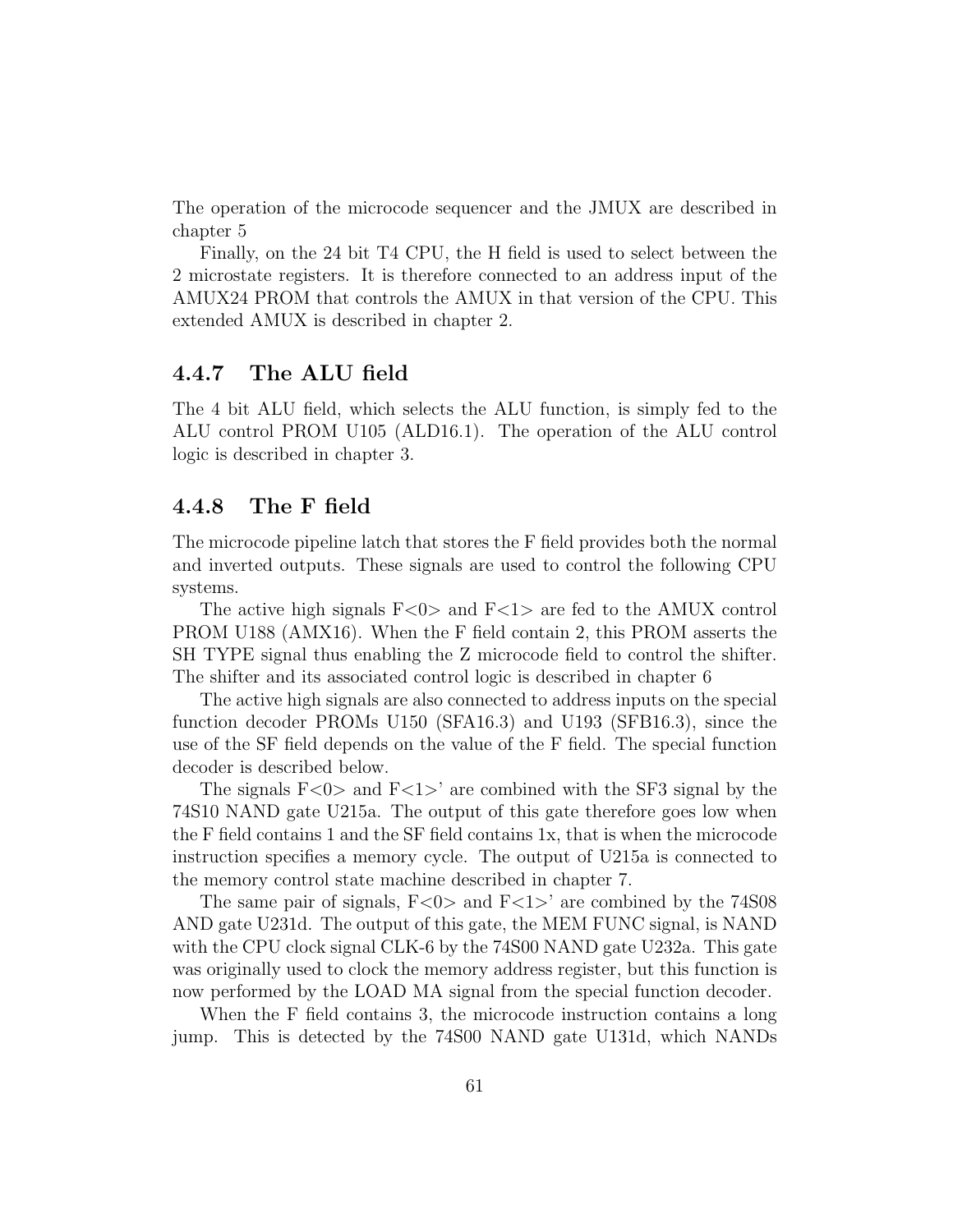together the  $F<0>$  and  $F<1>$  signals. The active low output of U131d, the LONG JUMP' signal enables the 74S240 3-state buffer U151e-h, which then gates the SF field onto the JMUX $\langle 8 \rangle$  to JMUX $\langle 11 \rangle$  lines. The operation of the JMUX is described in chapter 5

Finally, an Input/output instruction is defined by the F field containing 0 and the SF field containing 17. This condition is detected by the 74S30 NAND gate U216, which combines the  $F<0>$ <sup>'</sup> and  $F<1>$ <sup>'</sup> signals, the SF<0>, SF<1>, SF<2> and SF<3> signals, and the DON'T IO ENB' signal from the CPU clock circuit. When such a microcode instruction is executed, the output of U216 goes low, thus asserting the IO ENB L signal on the system backplane.

### 4.4.9 The SF field

The 4 bit SF field is used by several parts of the PERQ CPU logic.

Firstly, it is fed to the special function decoder PROMS U150 (SFA16.3) and U193 (SFB16.3). These PROMs decode the SF field, along with the F field, and assert control signals to various parts of the processor, depending on which special function is being executed. The special function decoder is described below.

The SF field also enables the IO ENB L signal during Input/Output instructions via the 74S30 NAND gate U216, as described in the last section.

Since the JMUX control may also depend on the state of the SF field, (for example, the extended special function defined by  $F=1$  and  $SF=6$  gates the output of the shifter onto the JMUX lines) the 4 SF lines are connected to the JMUX control PAL U108 (JPPAL3). The operation of the JMUX is described in chapter 5.

The SF<3> signal enables U215a which controls the memory control state machine. This gate was described in the last section. The lower 3 SF signals are fed to the control inputs of this state machine, and determine which of the 8 types of memory cycles is to be performed. The memory control state machine is described in chapter 7.

The SF field also provided the top 4 bits of a 12 bit microcode jump address. U151e-h (a 74S240 3-state buffer) gate the SF field onto the JMUX lines when the LONG JUMP' signal is active. The JMUX is completely described in chapter 5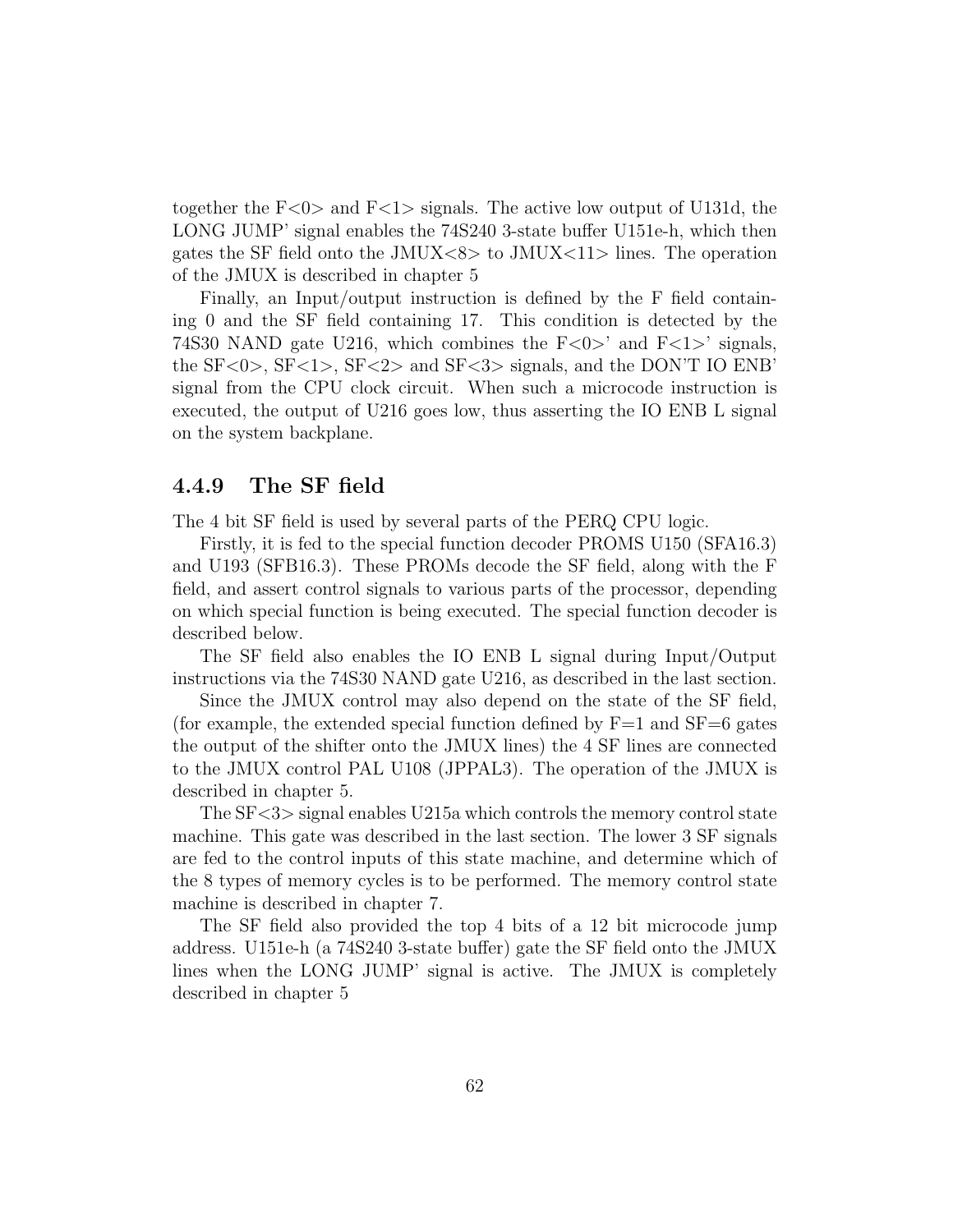### 4.4.10 The Z field

The Z field of the microcode word provides an 8-bit data value that is used by several sections of the CPU logic.

The Z field is gated onto the lowest 8 BMUX lines by the 74S240 3-state buffers U123a-d and U124a-d when the B field specifies a constant and it therefore provides the least significant byte of this constant. This circuit is described in chapter 2.

The Z field is also used to specify the shifter operation when the F field contains 2. The Z field is stored in the 67S380 latch U127, which is enabled by the LD SHIFT CMD signal from the special function decoder. The outputs of this latch, which are enabled by the active low output of the SH TYPE latch U147a (a 74S74 D-type flip-flop) then provide the SHIFT CMD signal to the shifter control PROMs. The Shifter and its associated control logic is described in chapter 6.

Since the Z field also provides the low 8 bits of an absolute microcode jump address, it is gated onto the lower 8 JMUX lines via U124e-h and U103ad. Similarly, certain of the Z field bits are used to provide the constant microcode address bits on a NEXT OP microcode jump. These Z-field bits are gated onto the appropriate JMUX lines via U144e-h. During an interrupt vector jump, the remaining constant bits are provided by the remaining Zfield bits, which are gated onto the JMUX lines via U146a-d. All the buffers used for these purposes are 74S240s. The JMUX and its control electronics are described in chapter 5.

The Z field is buffered by the 74S240 buffer U225, which is permanently enabled, and then fed to the IOA Input/Output address lines on the backplane. This circuit is described in chapter 3. The most significant Z field bit, Z<7> distinguishes an input port address from an output port address. It is therefore connected to U217a, a 74S10 NAND gate, which is used to enable the I/O data output buffers onto the I/O data bus on the backplane. Therefore, these buffers are only enabled when  $Z\langle 7\rangle$  is high.

Finally, the lower 7 Z field bits are connected to the inputs of the Raster Operation control register U190 (a 74S273 octal D-type flip-flop). The Z field is loaded into this register on the rising edge of the LD C signal from the special function decoder. The register is cleared by the CPU reset signal INIT' described above. The outputs of this register are used to control the Raster Operation state machine that is described in chapter 7.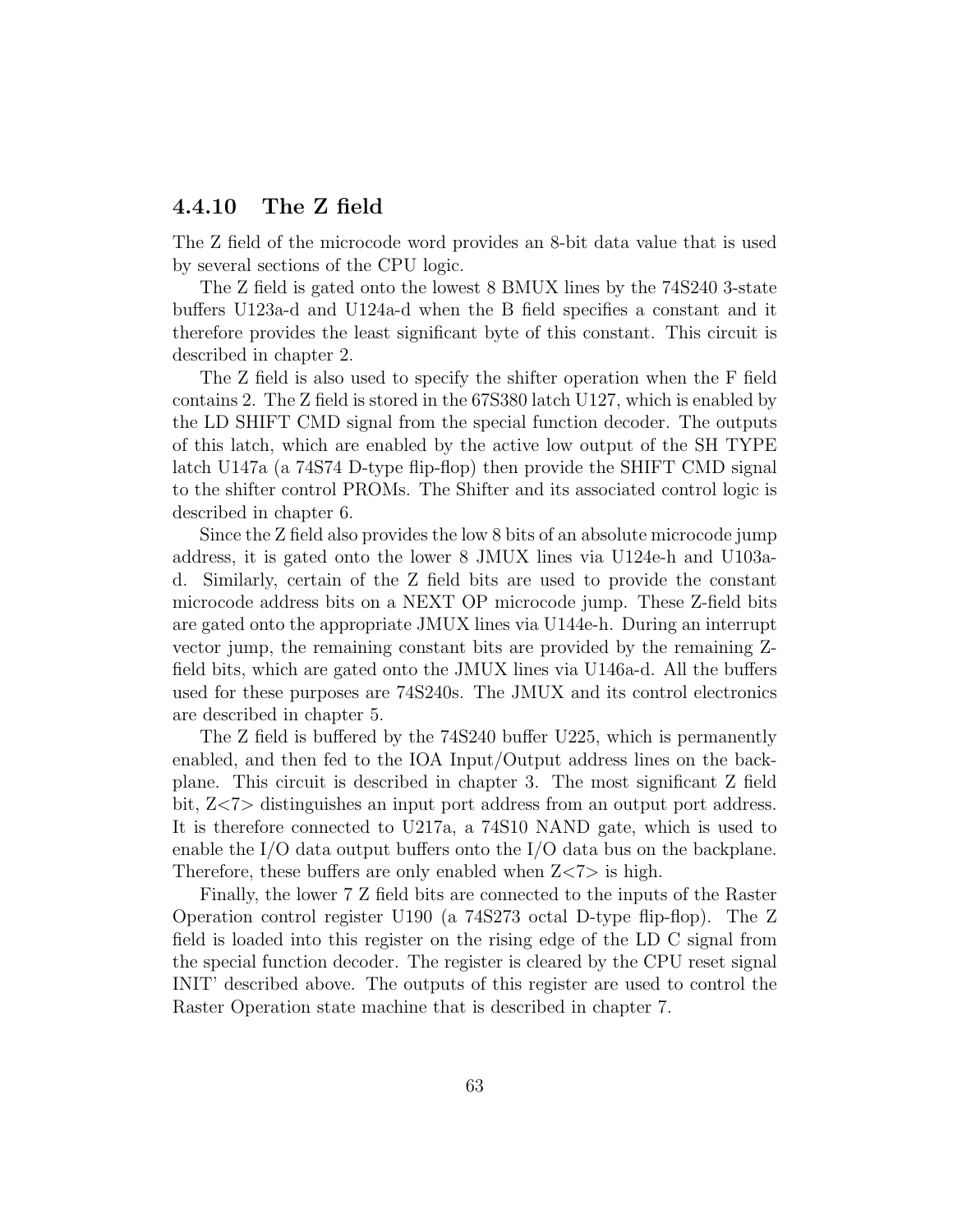## 4.4.11 The CND field

The 4-bit CND field is used to select the condition that will be used to control the microcode sequencer. The lower 3 bits of this field are connected to the 3 select inputs of a pair of 74S251 8-input multiplexers, U187 and U189. The  $\text{CND} \leq 3$  bit is connected the enable input of U189, and it is inverted by the 74S240 inverting buffer U185d, before being connected to the enable input of U187. The 3-state outputs of the 2 multiplexers are linked together and provide the CONDITION' signal. Therefore, U189 selects between the first 8 conditions, and U187 the second 8 conditions. The conditional branch logic is described in chapter 5

### 4.4.12 The JMP field

The microcode sequencer function is controlled by the 4-bit JMP field, which is therefore connected directly to the 4 control inputs (I0-I3) on the 2910 sequencer U112. It is also connected to the JMUX control PAL U108 (JP-PAL3), and the JMUX control PROM JPE16 (at location U104) since which JMUX input should be selected depends on the jump instruction being executed. Finally, the JMP field is connected to 4 of the address inputs on the extended microcode sequencer control PROM U67 (USQ01), so that this sequencer executes the correct jump instruction.

# 4.5 The Special Function decoder

The special function decoder consists of a pair of 512\*8 bit 27S29 PROMS at locations U150 (SFA16.3) and U193 (SFB16.3). Corresponding address lines of the 2 proms are connected together, and driven by the microcode word F and SF fields as indicated by the following table.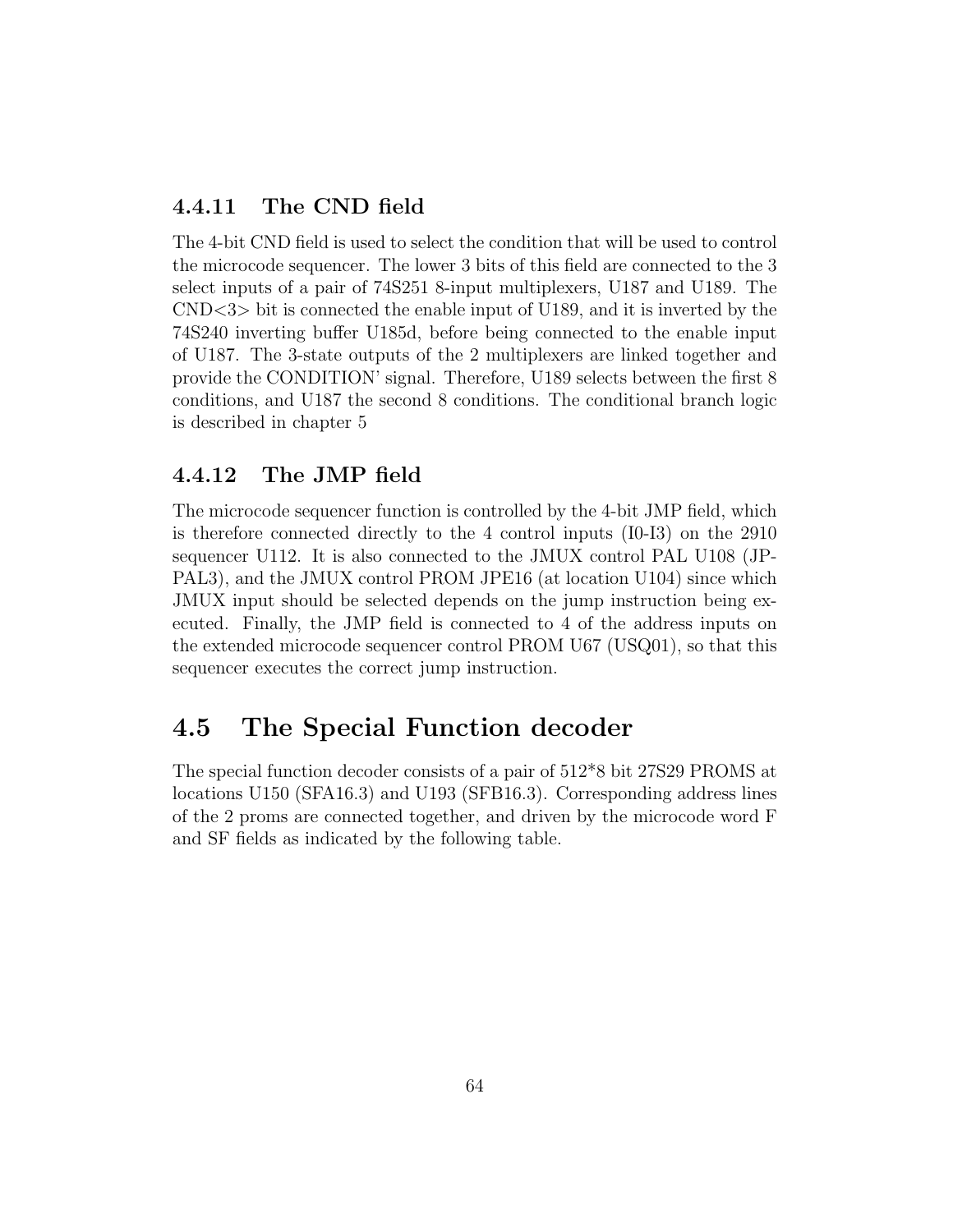| Bit | Signal   |
|-----|----------|
| A0  | SF < 3   |
| A1  | SF < 2   |
| A2  | SF < 1   |
| A3  | SF < 0 > |
| A4  | F<1>     |
| A5  | Ground   |
| A6  | Ground   |
| A7  | Ground   |
| A8  | F<0>     |

Twelve of the 16 data outputs of these PROMs are used to directly provide CPU control signals. These signals are defined as follows.

| Bit            | Signal           | Active when          | Comments                        |
|----------------|------------------|----------------------|---------------------------------|
| <b>SFA16.3</b> |                  |                      |                                 |
| D <sub>0</sub> | <b>WRCS</b>      | $F=0 2, SF=14 15 16$ | Load Control Store Instructions |
| D <sub>1</sub> | Raw Ld Shift Cmd | $F=0, SF=1$          | Shift On R                      |
|                |                  | $F=2$                | Shift on Z                      |
| D <sub>2</sub> | $BPC =$          | $F=0 2, SF=13$       | Load BPC                        |
| D <sub>7</sub> | LD MDR           | $F=1$ , $SF=2$       | Load Multiplier Register        |
|                |                  |                      |                                 |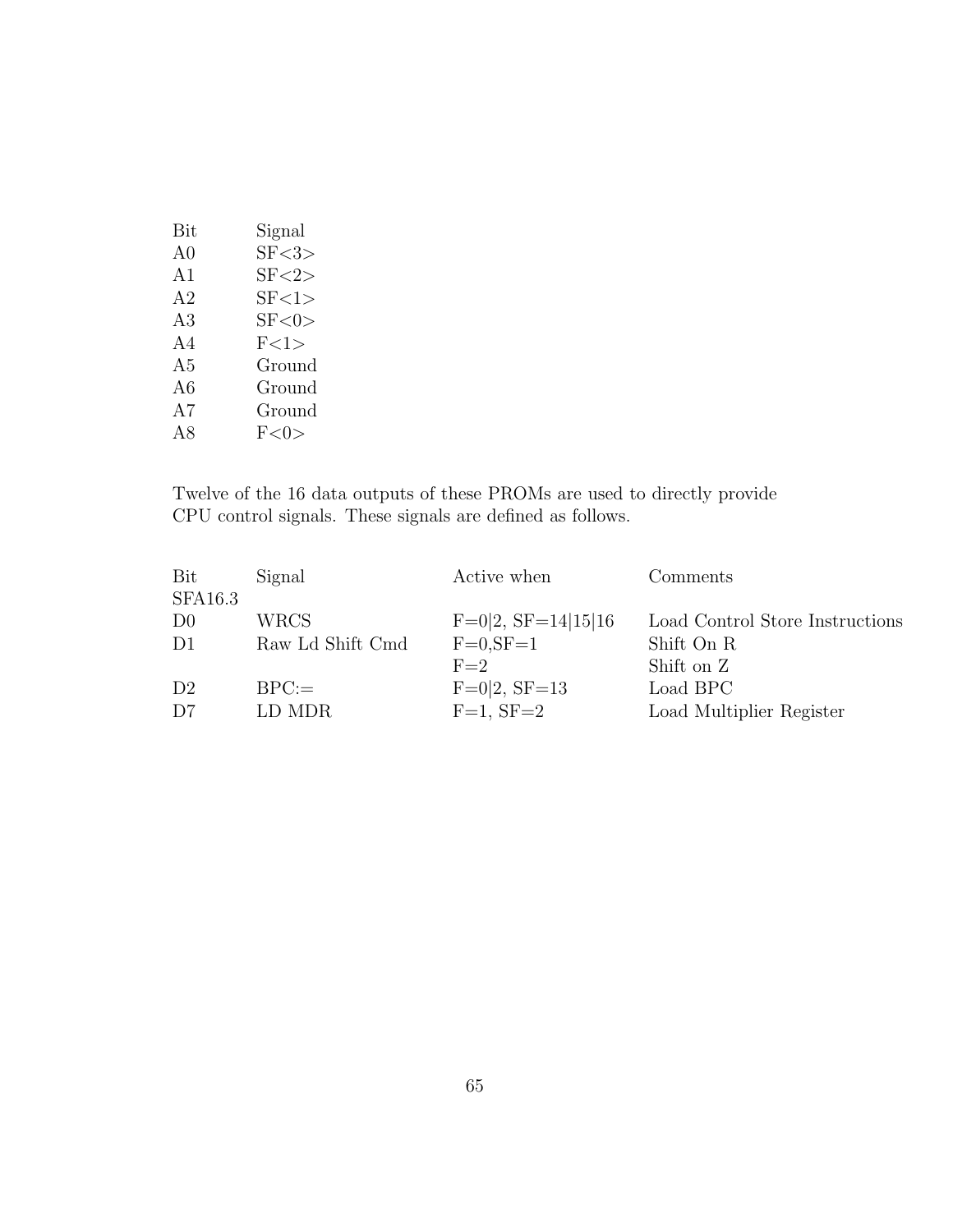| <b>SFB16.3</b> |                      |                                             |                       |
|----------------|----------------------|---------------------------------------------|-----------------------|
| D <sub>0</sub> | STK RESET'           | $F=0 2, SF=2$                               | Reset Stack pointer   |
| D1             | <b>STK WE</b>        | $F=0 2, SF=3$                               | $TOS:= (R)$           |
|                |                      | $F=0-2$ , $SF=4$                            | Push                  |
|                |                      | $F=1$ , $SF=5$                              | Push Long Constant    |
| D <sub>2</sub> | POP'                 | $NOT(F=0 2, SF=4)$                          | Push                  |
|                |                      | $NOT(F=1, SF=5)$                            | Push Long Constant    |
| D <sub>3</sub> | <b>STK CLK ENB H</b> | $F=0 2, SF=4$                               | Push                  |
|                |                      | $F = 0 - 2, SF = 5$                         | Pop                   |
|                |                      | $F=1,SF=5$                                  | Push Long Constant    |
| D4             | Read Victim          | $F=1$ , $SF=0$                              | $(R):=Victim$         |
| D <sub>5</sub> | WRCS<0>              | $NOT(F=0 2, SF=14 16) WCS$ mid instruction  |                       |
| D <sub>6</sub> | WRCS<1>              | $NOT(F=0 2, SF=14 15) WCS$ high instruction |                       |
| D7             | <b>ENB MDR</b>       | $F=1,SF=4$                                  | R=multiplier register |
|                |                      |                                             |                       |

The remaining 4 outputs of the SFA16.3 PROM are used to control the 74S138 decoder U149. The 3 ROM outputs D3, D4, D5 are fed to the select inputs of this decoder, while the D6 output is connected to an active-low enable input. The decoder is also enabled by a high level of the CPU clock signal CLK-4G. This clock is high during the second half of a microcycle, and therefore a selected decoder output goes low at this time. The devices that are controlled by this decoder are clocked by the rising edge of the decoder output, which occurs at the end of the microcycle, just after the CLK-4G clock has fallen. This decoder provides the following signals :

| LD C<br>$F=0 2, SF=6$<br>Ctrl RasterOp= $(Z)$<br>$\Omega$<br>$F=0 2, SF=7$<br>$Src$ RasterOp= $(R)$<br>LD S<br>1 |  |
|------------------------------------------------------------------------------------------------------------------|--|
|                                                                                                                  |  |
|                                                                                                                  |  |
| $F=0 2, SF=10$<br>Dst RasterOp= $(R)$<br>$\overline{2}$<br>LD D                                                  |  |
| $F=0 2, SF=11$<br>LD W<br>Width Raster $Op=(R)$<br>3                                                             |  |
| $F=0 2, SF=12$<br><b>RELO OP</b><br>$\overline{4}$<br>Load Op                                                    |  |
| <b>MUL STEP</b><br>$F=1$ , $SF=1$<br>Mul Step<br>$\overline{5}$                                                  |  |
| Load Mult/Div<br>$F=1, SF=2$                                                                                     |  |
| $F=1$ , $SF=3$<br>Load Index Register<br>LD INDEX<br>6                                                           |  |
| $F=1$ , $SFj=10$<br><b>LOAD MA</b><br>Memory Functions<br>$\overline{7}$                                         |  |

The circuits controlled by each of these signals will now be described.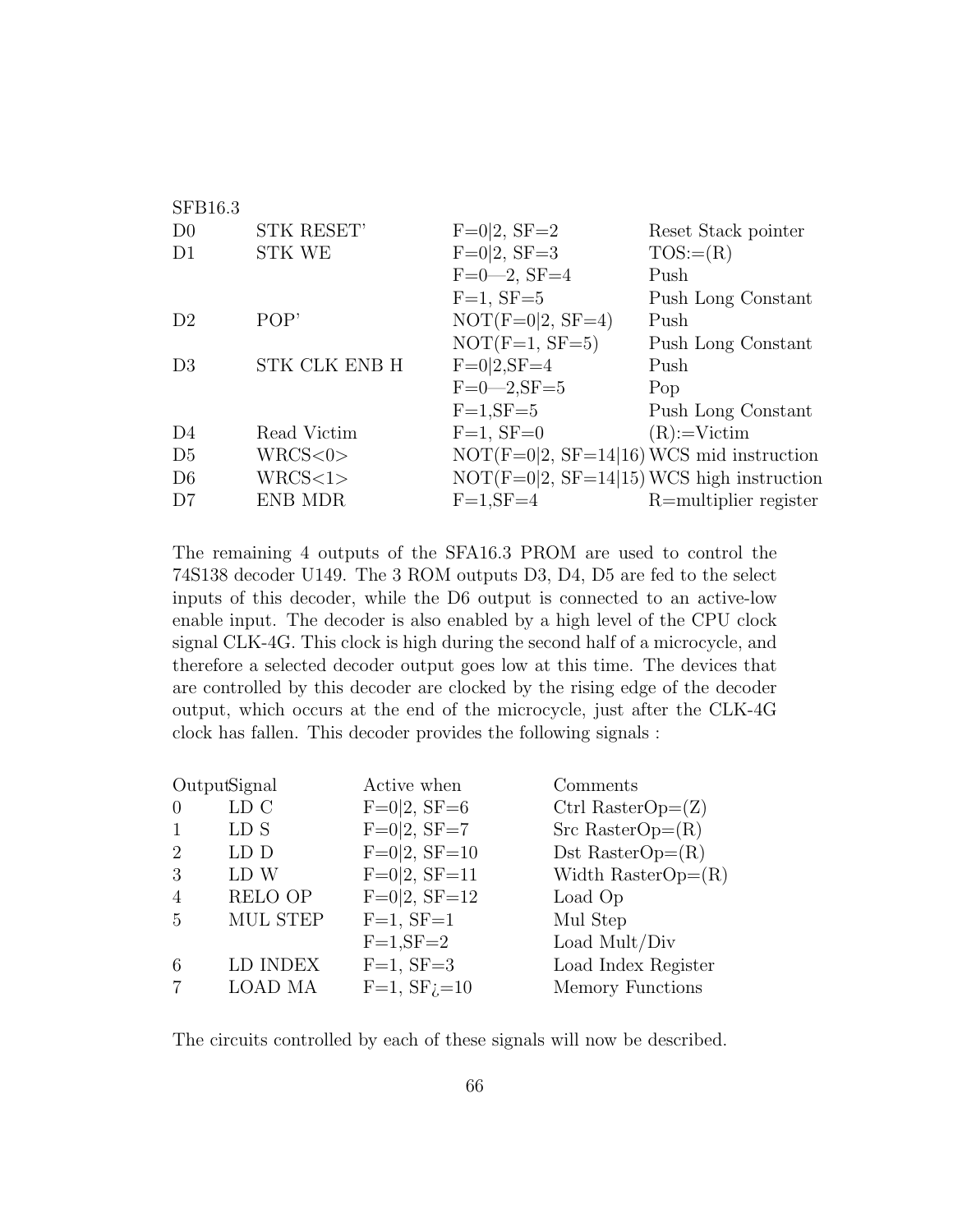## 4.5.1 WRCS

This signal enables the Control store write enable decoder U92, as described above

## 4.5.2 Ld Shift Cmd

The appropriate output from the special function decoder ROM is NANDed with the CLK-51R signal by the 74S00 NAND gate U131b, and then NORed with the CLK-4E clock signal by the 74S02 NOR gate U95b. The output of U95b, the LD SHIFT CMD signal is used to enable the 2 shifter command latches U127 and U128 and also to clock the SH TYPE flip-flop U147a. The operation of the shifter is described in chapter 6

## 4.5.3 BPC:=

This signal is connected to the active-low Load input of the byte program counter U201 (a 74S163 counter). When a BPC: $=(R)$  instruction is executed, this signal goes low, and loads the bottom 4 bits of the shifter input latch U178 (a 67S380) into the byte program counter. This circuit is described in chapter 5

## 4.5.4 LD MDR

This signal is connected to the multiplier register control PROM U106 (MULT01), and it therefore causes the Multiplier register to be loaded as described in chapter 3.

## 4.5.5 Stk Reset'

This signal drives the active low Load input of the Stack pointer (U233 a 74S169 counter). Since the parallel load data inputs of this counter are grounded, this signal clears the stack pointer to 0, as described in chapter 2. It also increments the DDS display as described below.

## 4.5.6 Stk WE

This signal enables the 74S20 NAND gate U139a on a Push or  $TOS := (R)$ instruction. U139a provides the write enable signal to the stack RAMs as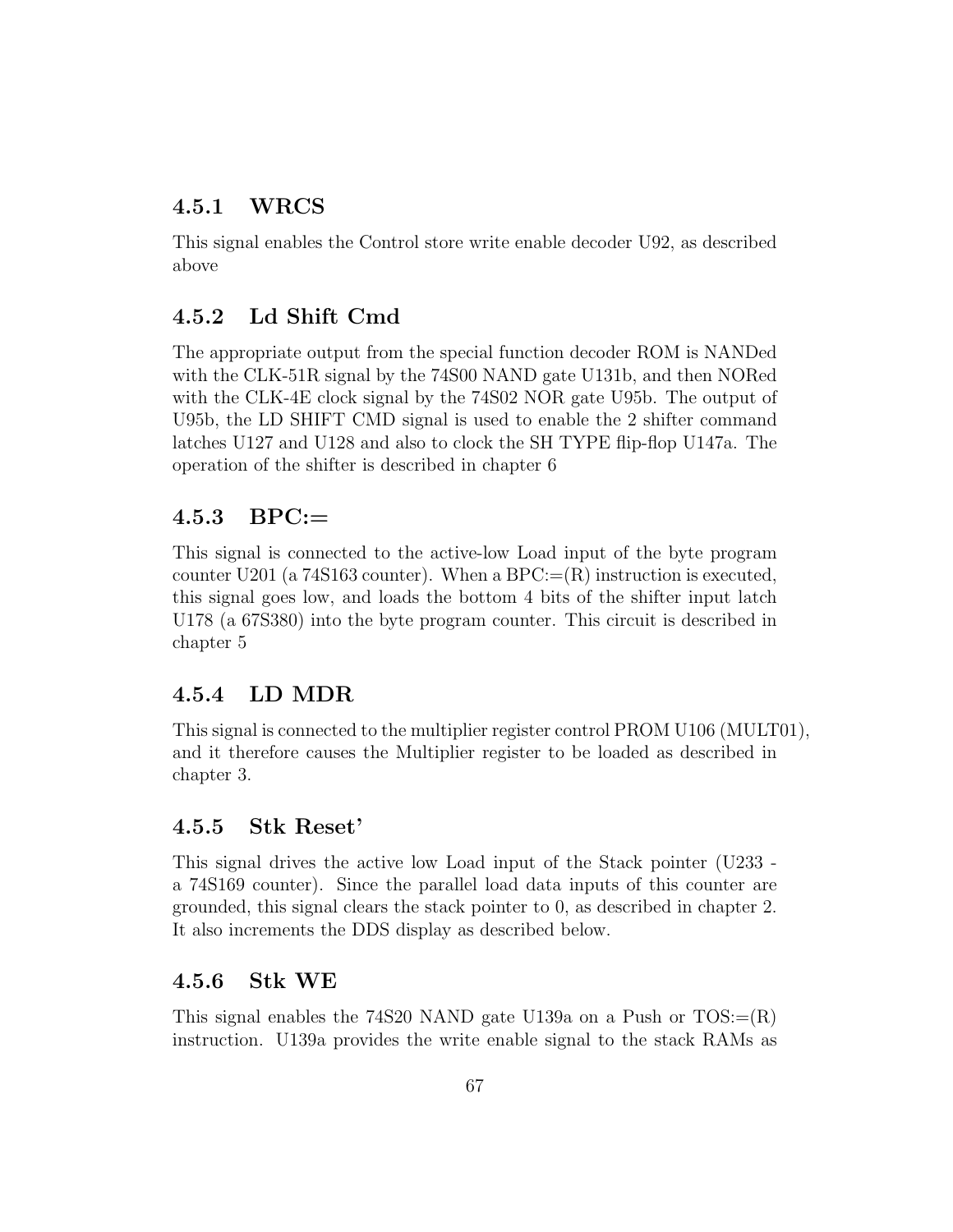described in chapter 2.

## 4.5.7 POP'

This signal is connected to the direction input of the 74S169 stack pointer U233. It is normally low (causing the counter to count down, and thus pop the stack), but goes high (to cause the counter to increment and push the stack) on any push instruction

## 4.5.8 STK CLK ENB H

This signal is NANDed with the ABORT' signal by the 74S00 NAND gate U237c, and is then connected to the active-low clock enable input of the stack pointer U233. Therefore the stack pointer will change on any push or pop instruction.

## 4.5.9 Rd Victim

When this signal goes low, the 74S10 NAND gate U213b is inhibited, and therefore the outputs of the ALU R register described in chapter 3 are disabled. This signal also enables the outputs of the victim latch U79 and U88 (both 74S534 octal D-type flip-flops) and gate the outputs of this latch onto the R lines in place of the R register. The signal is also connected to one input of the 74S08 AND gate U73Ac, which clears the hold victim latch as described in chapter 5.

## 4.5.10 WRCS<0> & WRCS<1>

These signals are connected to the select inputs of the control store write enable decoder U92. They therefore select which 16 bit section of the 48 bit control store word is to be written to, as described above.

## 4.5.11 ENB MDR

This signal inhibits the 74S10 NAND gate U213b, and hence disables the outputs of the R register. It also enables the 3-state outputs of the multiplier register U89 and U91 described in chapter 3, and thus the multiplier register passes its contents onto the R lines.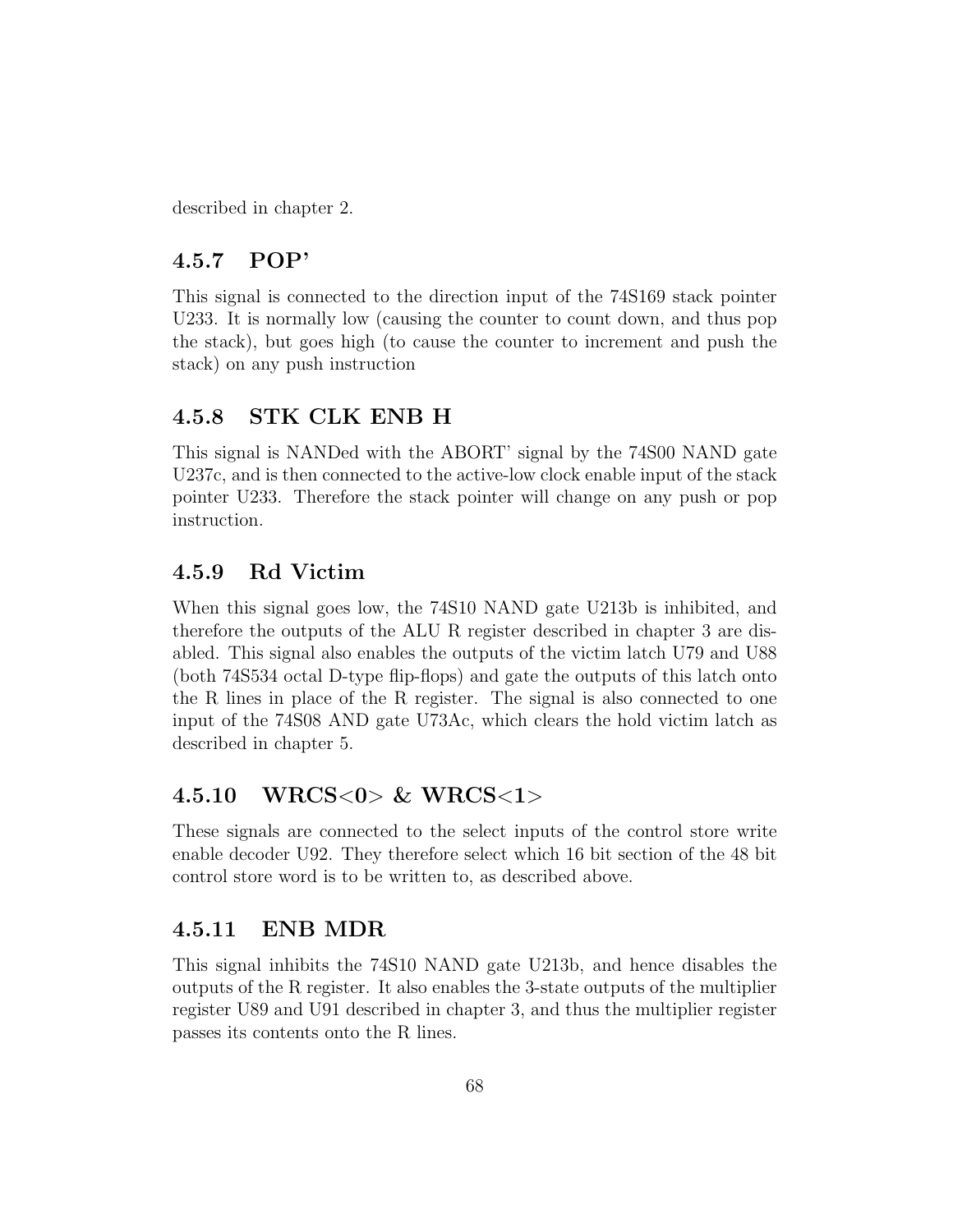## 4.5.12 LD C, LD S, LD D & LD W

These 4 signals are used to clock one of the 4 74S273 Raster Operation Control registers. These registers, which are described in chapter 7, store the control parameters for the raster operation state machine.

## 4.5.13 RELO OP

This signal is connected to one input of the 74S00 NAND gate U212c. It sets the LD OP control latch, and causes the opcode file to be loaded with the contents of the memory data bus on the next 4 microcycles. The operation of the opcode file is described in chapter 5

## 4.5.14 MUL STEP

This signal clocks the multiplier register U89 and U91 described in chapter 3 on either a Load Multiplier or a Multiply Step instruction. It also clocks the CCSR0 PAL (U145) described in chapter 2

## 4.5.15 LD INDEX

This signal clocks the index register U97 (a 74S273 octal D-type flip-flop) and thus loads it with the lower 8 bits of the ALU result. The index register is cleared by the CPU reset signal INIT'. The outputs of the index register are fed to the main register address gates as described in chapter 2

## 4.5.16 LOAD MA

This signal is inverted by the 74S04 inverter U234e, and then used to clock the memory address registers U255, U257, and U256 at the start of a memory instruction, thus loading them with the ALU result. The memory address register is described in chapter 3.

# 4.6 The DDS

The digital diagnostic system display that is mounted on the front of the PERQ's cabinet is controlled by a simple 3-digit counter circuit mounted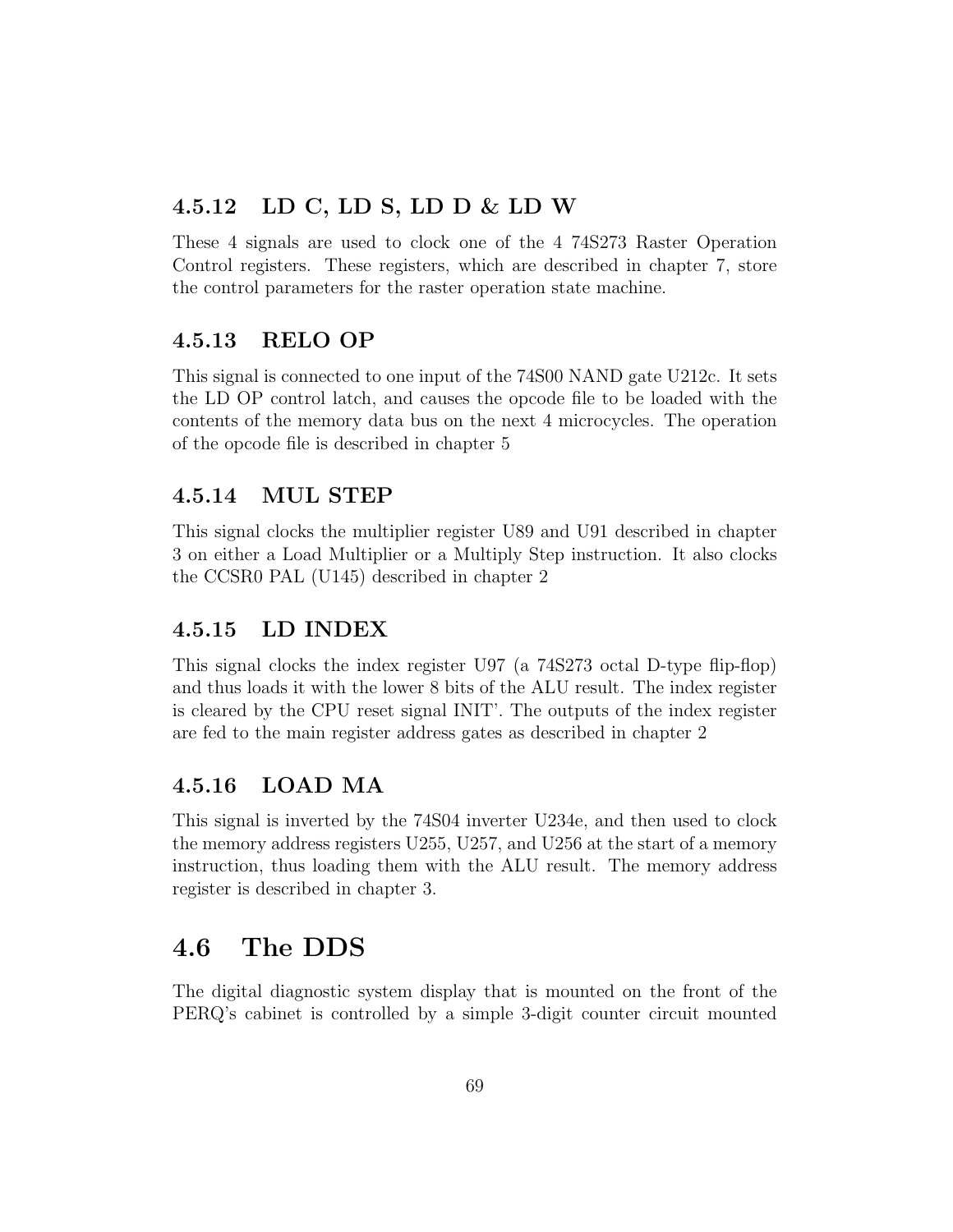behind the display. The counter is cleared by pressing the system reset switch, and may be incremented under program control in the following way.

The STK RESET' output from the special function decoder is latched by the 74S74 D-type flip-flop U236a. The set and reset inputs of this flip-flop are tied high, and it is clocked by the rising edge of the CLK-0R C clock at the start of each microcycle. The output of this flipflop is buffered by the 74S240 inverting 3-state buffer U254h, which is permanently enabled, before being fed to the DDS module via pin J196 of the CPU board. Therefore executing a stack reset instruction will cause a clock pulse to be sent to the DDS, and the display will increment.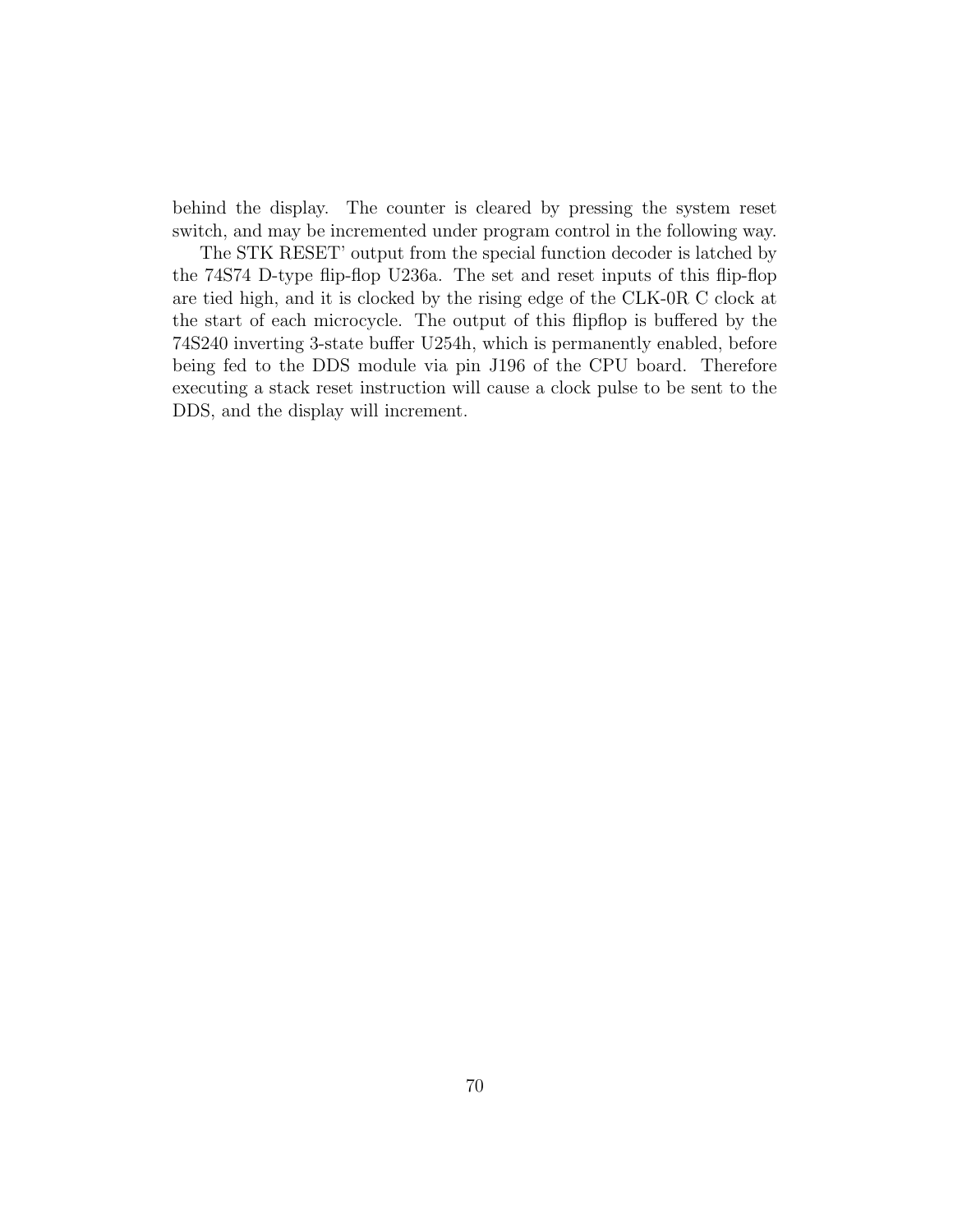# Chapter 5

# Control 2 : The Microcode Sequencer and JMUX

# 5.1 The microcode address sequencer

The original PERQ 1 CPU board had a 4K control store, and therefore 12 microcode address lines. The microcode program was sequenced by a 2910 chip from AMD, and for compatibility the same device was used in the PERQ 2 16K CPU board, and an extra circuit, to provide the upper 2 address lines, was added.

## 5.1.1 The AMD 2910 sequencer

The lower 12 microcode address lines are controlled by the 2910 sequencer chip at location U112. The operation of this device is described in the relevant AMD data sheet, and will not be repeated here. This section will explain how the device is connected to the rest of the PERQ CPU, and how it is controlled by the microcode.

The 2910 executes one of 16 different microcode branch functions per clock cycle, selected by the 4 control inputs I0-I3. These lines are directly driven by the microcode word JMP field  $(MP<0> - JMP <3>)$ , and therefore this field selects one of the 16 functions given in the following table.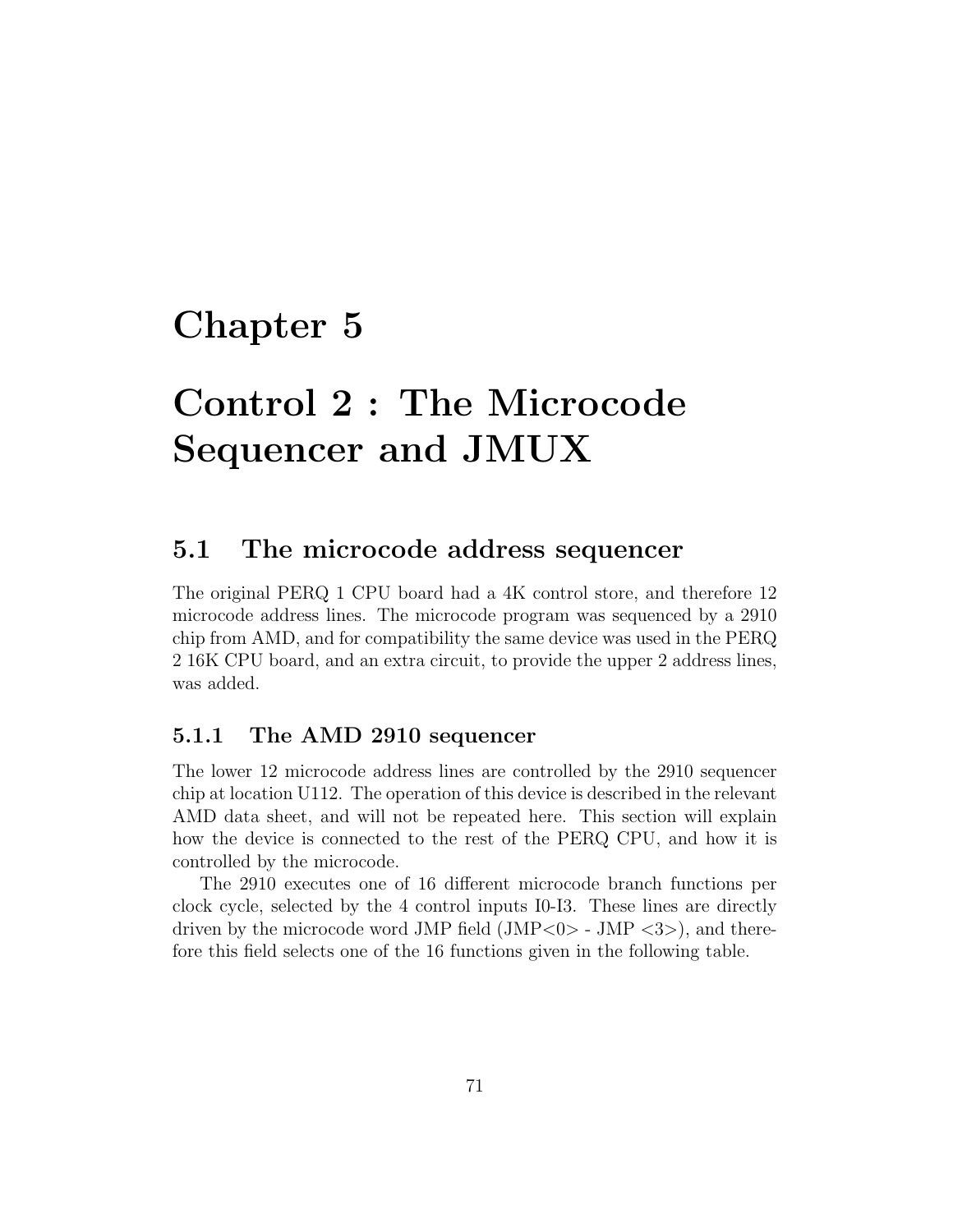| <b>JMP</b> | Mnemonic       | Comments                            |
|------------|----------------|-------------------------------------|
| $00\,$     | $\text{Jump0}$ | Forced jump to location 0           |
| 01         | Call           | Conditional Subroutine Call         |
| 02         | $^\ast$        | Load PC from JMUX                   |
| 03         | Goto           | Conditional jump                    |
| 04         | Pushload       | Push address and load register      |
| 05         | CallS          | Conditional call from register      |
| 06         | $\ast$         | Load PC from JMUX                   |
| 07         | GotoS          | Conditional jump from register      |
| 10         | Repeatloop     | Dec register, goto TOS              |
| 11         | Repeat         | Dec register, goto JMUX             |
| 12         | Return         | Return from subroutine              |
| 13         | JumpPop        | Pop stack, Conditional Jump to JMUX |
| 14         | LoadS          | Load Register                       |
| 15         | Loop           | Condition jump to TOS               |
| 16         | Next           | Inc PC                              |
| 17         | 3way branch    | Conditional counted loop            |

A full explanation of the operations performed by those instructions is given in the 2910 data sheet.

The output enable of the 2910 is tied low, so that the microcode address outputs are permanently enabled. Similarly, the CCEN\* (Condition Code Enable) pin is also tied low, so that the condition input is always significant. The  $RLD^*$  (Register Load) input is disabled by connecting it to the  $+3B$ signal, which is pulled high through R3 (a 1k resistor). The CI (Carry Input) is similarly pulled high, so that the program counter may increment.

The outputs of the 2910 are buffered by 74S240 NOT gates as described below. The data inputs of the 2910 are driven by the JMUX lines. The JMUX, which selects between the possible jump address sources, is also described below.

#### 5.1.2 The extended microcode sequencer

The extra 2 address bits required to address the 16K control store in the PERQ 2 CPU board are provided by a specially designed circuit which contains the main elements of the 2910 sequencer, namely a Bank Register (to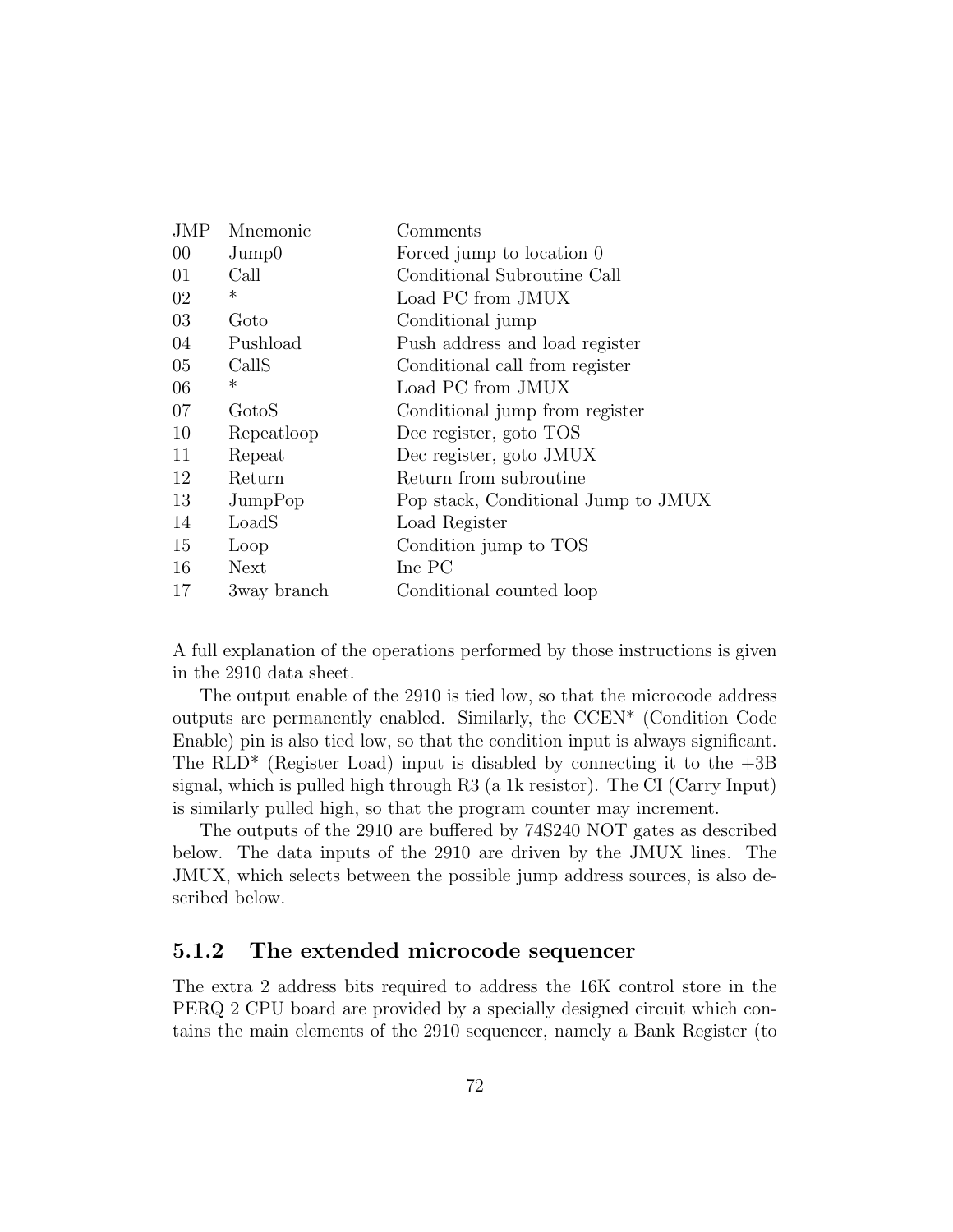act as the extended program counter), an 8-level stack, a multiplexer to switch the address outputs between the various sources, and a control system built round a 512byte PROM. The operation of these various sections will be described next.

#### 5.1.2.1 The Control ROM

The key element in this extended sequencer is the USQ01 control ROM at location U67. This chip is controlled by the microcode work H and JMP fields and the condition code input, and depending on their values, controls the other sections of the sequencer. It also handles decrementing the stack pointer on a return instruction. The address and data signals for this PROM are given in the following table.

| Address        | Signal           | Comments                        |
|----------------|------------------|---------------------------------|
| A <sub>0</sub> | NSP <sub>2</sub> | Stack pointer bit 2 from USPAL0 |
| A1             | NSP1             |                                 |
| A <sub>2</sub> | NSP <sub>0</sub> |                                 |
| A3             | CONDITION'       | Condition code input            |
| A4             | JMP < 3          | Microcode JMP field             |
| A <sub>5</sub> | JMP < 2>         |                                 |
| A <sub>6</sub> | JMP<1>           |                                 |
| A7             | JMP<0>           |                                 |
| A8             | Η                | Microcode H field               |
|                |                  |                                 |
| Data           | Signal           | Comments                        |
|                |                  |                                 |
| D <sub>0</sub> | ZeroBank         | Clear Bank register (PC)        |
| D1             | LD REG           | Load Register                   |
| D <sub>2</sub> | MuxA             | Address Multiplexer Select      |
| D <sub>3</sub> | MuxB             |                                 |
| D4             | SP < 0 >         | Stack pointer output            |
| D <sub>5</sub> | SP<1>            |                                 |
| D <sub>6</sub> | SP < 2>          |                                 |
| D7             | Push             | Control signal to increment SP  |

The operation of this prom is described by the following table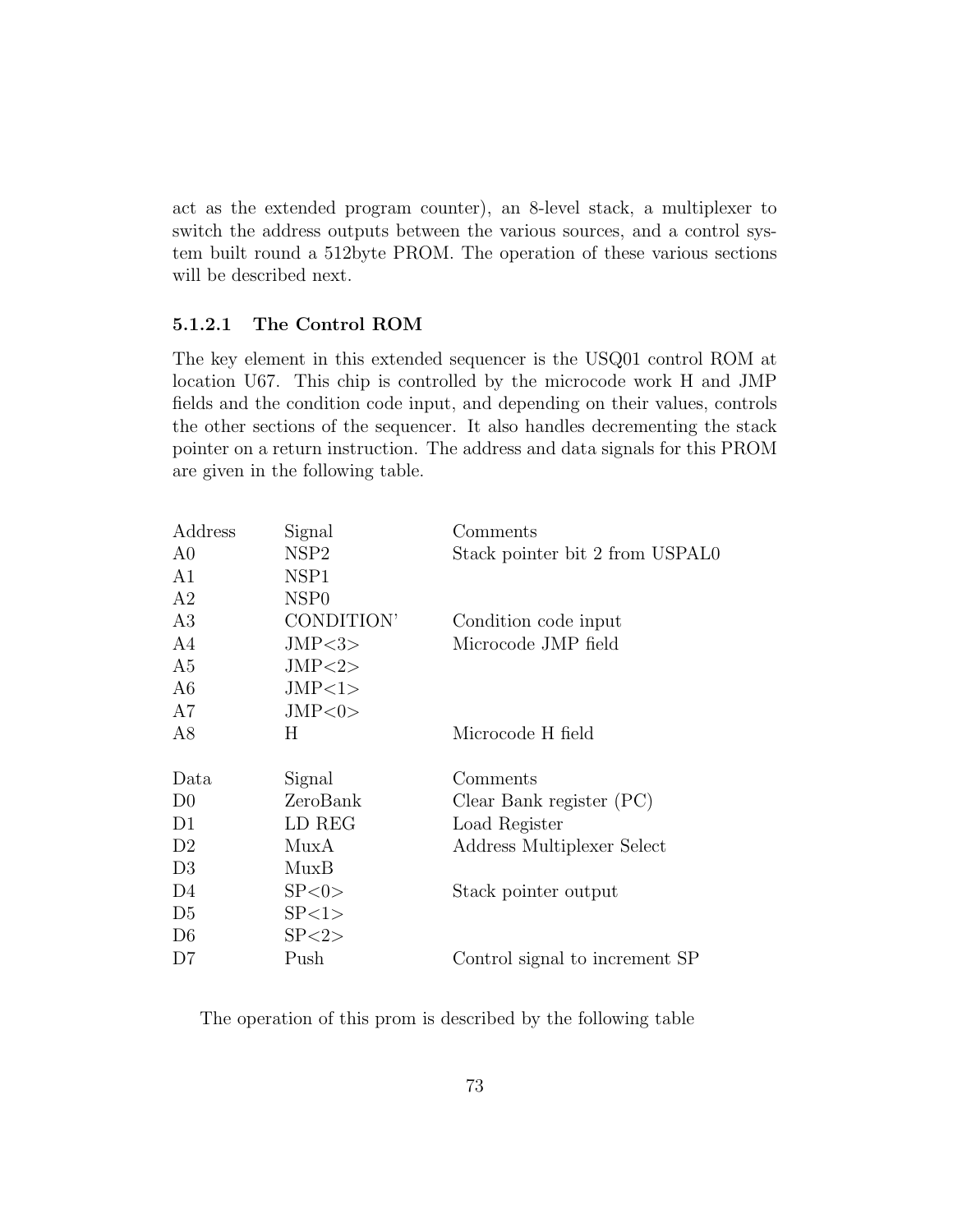|     |                | $Cond=1$            |                  |          |      |      | $Cond=0$            |                |                |       |      |
|-----|----------------|---------------------|------------------|----------|------|------|---------------------|----------------|----------------|-------|------|
| JMP | H              | ZeroBank LdReg Push |                  |          | Mux  | SP   | ZeroBank LdReg Push |                |                | Mux   | SP   |
| 00  | X              | T                   | 0                |          | Bank | Zero |                     | $\theta$       | 0              | Bank  | Zero |
| 01  | X              | $\overline{0}$      | $\overline{0}$   | 0        | Bank | Same | $\theta$            | $\theta$       | 1              | Jmux  | Same |
| 02  | $\theta$       | $\overline{0}$      | $\overline{0}$   | $\theta$ | Bank | Same | $\overline{0}$      | $\theta$       | $\overline{0}$ | Bank  | Same |
| 02  | 1              | $\theta$            | 0                | $\theta$ | Jmux | Same | $\theta$            | $\theta$       | $\theta$       | Jmux  | Same |
| 03  | Χ              | $\theta$            | $\overline{0}$   | $\theta$ | Bank | Same | $\theta$            | $\theta$       | $\overline{0}$ | Jmux  | Same |
| 04  | X              | $\overline{0}$      | 0                | $\theta$ | Bank | Same | $\theta$            | 1              | $\overline{0}$ | Bank  | Same |
| 05  | Χ              | $\theta$            | 0                | 1        | Reg  | Same | $\theta$            | 0              | 1              | Jmux  | Same |
| 06  | Х              | $\theta$            | 0                | $\theta$ | Bank | Same | $\theta$            | 0              | 0              | Bank  | Same |
| 07  | Χ              | $\overline{0}$      | 0                | $\theta$ | Reg  | Same | $\theta$            | $\theta$       | $\overline{0}$ | Jmux  | Same |
| 10  | Χ              | $\overline{0}$      | $\theta$         | $\theta$ | Bank | Same | $\theta$            | $\theta$       | 0              | Bank  | Same |
| 11  | Χ              | $\overline{0}$      | 0                | $\theta$ | Bank | Same | $\theta$            | 0              | 0              | Bank  | Same |
| 12  | Χ              | $\theta$            | 0                | $\theta$ | Bank | Same | $\theta$            | 0              | 0              | Stack | Dec  |
| 13  | $\overline{0}$ | $\theta$            | 0                | $\theta$ | Bank | Same | $\theta$            | $\overline{0}$ | $\overline{0}$ | Jmux  | Same |
| 13  | 1              | $\overline{0}$      | 0                | $\Omega$ | Bank | Same | $\theta$            | 0              | $\overline{0}$ | Jmux  | Dec  |
| 14  | Х              | $\theta$            |                  | $\theta$ | Bank | Same | $\theta$            |                | $\overline{0}$ | Bank  | Same |
| 15  | Х              | $\theta$            | 0                | $\theta$ | Bank | Same | 0                   | 0              | $\overline{0}$ | Bank  | Same |
| 16  | Χ              | $\overline{0}$      | $\left( \right)$ | $\Omega$ | Bank | Same | $\theta$            | $\Omega$       | $\overline{0}$ | Bank  | Same |
| 17  | Х              | $\overline{0}$      | 0                |          | Bank | Same | $\theta$            | 0              | 0              | Bank  | Same |

The output signals from this PROM will be described along with the circuits they control below.

#### 5.1.2.2 The Bank Register

The bank register is the analogue of the program counter, although no system is provided to increment it - the only way it can be changed is by a Leap or Return instruction. This register consists of 2 sections of a 74S174 hex D-type flip-flop (U72a and U72b) which are clocked by the rising edge of the LD MIR' A signal at the start of each active microcycle, and the 2 D inputs are driven by the unbuffered microcode address lines  $UUA<13$  (U72a) and UUA $\langle$ 12> (U72b). The outputs of these flip-flops are connected to the '2' inputs of the address multiplexer and also to the JMUX logic described below. U72 is reset by the 74S00 NAND gate U86a, which combines the CLK-4J clock signal with the ZeroBank output from the USQ01 control PROM.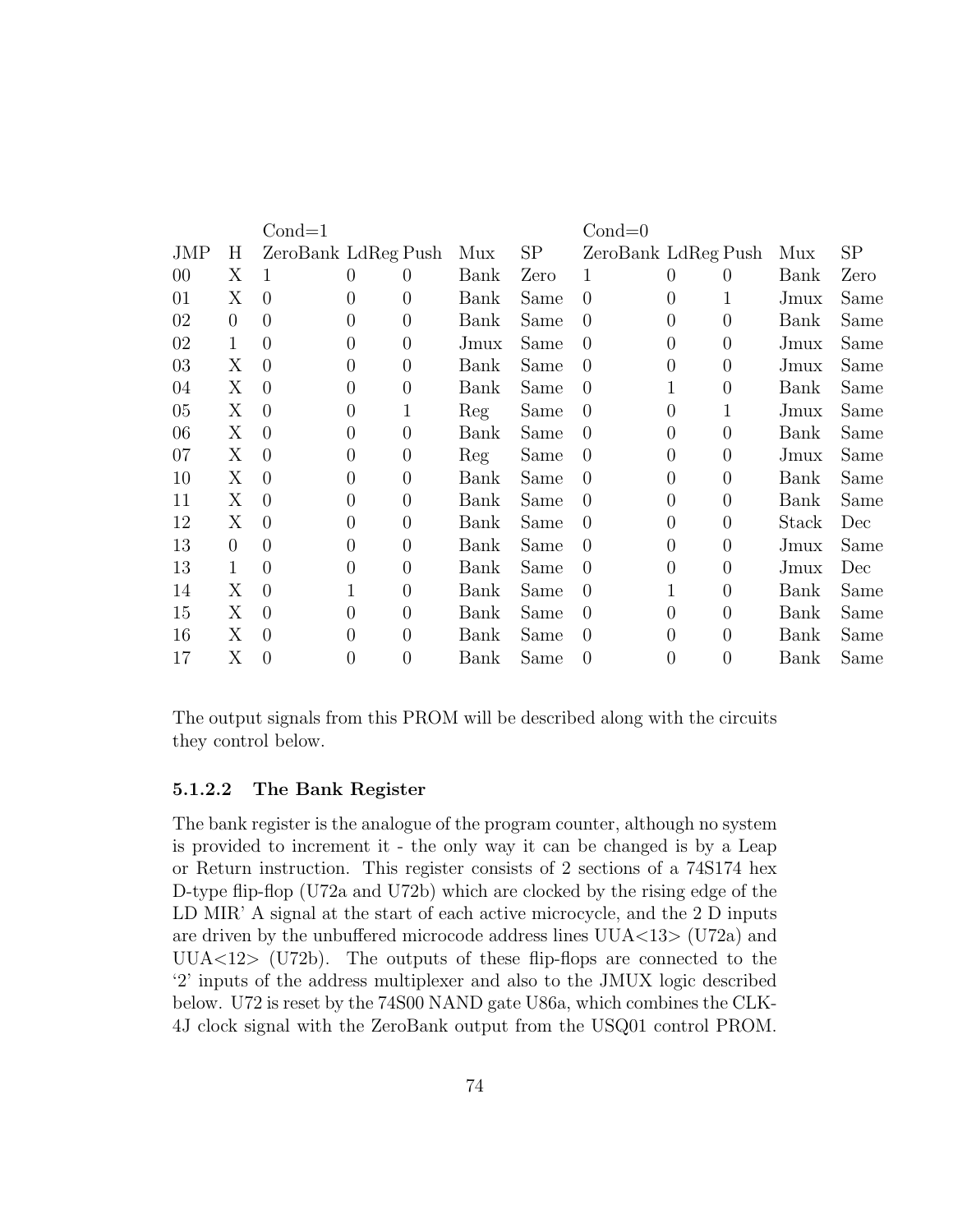When the microcode instruction specifies a Jump0 operation, the ZeroBank signal goes high, and the Bank register is cleared during the second half of the microcycle.

#### 5.1.2.3 The S Register

This circuit is the equivalent of the counter register in the 2910, although there is no mechanism for automatically decrementing it. The register consists of 2 sections of the 16R8 registered PAL USPAL0 (at location U68), which is clocked by the rising edge of the LD MIR'A signal. The output enable pin is tied low, so that the outputs are permanently enabled, and the relevant PAL equations are :

 $!Sreg12:=lsreg12$  .  $!Jmux12 + !Sreg12$ .  $!LdReg + LdReg$ .  $!J12$  $!Sreg13:=lsreg13$ .  $!Jmux13 + !Sreg13$ . $!LdReg + LdReg.$ ! $J13$ 

So, while LdReg is low, each S Register Bit is loaded with itself on the rising edge of the LD MIR' A signal. When an S register load instruction is executed, the USQ01 PROM brings LD REG high, and the S Register bits are loaded with the state of the appropriate JMUX input.

The outputs of the S register are connected to the '1' input of the extended address multiplexer.

#### 5.1.2.4 The stack pointer

The circuit to generate the stack pointer for the extended address stack is rather complex, and involves sections of both the USPAL0 and USQ01 Rom. The basic idea is that the 3-bit stack pointer is stored in 3 of the D-type flipflops in the USPAL0. This 3-bit register stores the address of the first free location in the Stack RAM. The outputs of these flip-flops are fed through the USQ01 ROM, which can then decrement the stack pointer on a POP, and then fed to the address inputs of the Stack RAM. The outputs of the USQ01 ROM are also fed back to the inputs of the USPAL0, which increments the value on a push and then written back to the register inside the USPAL0. This register is clocked on the rising edge of the LD MIR' A signal at the start of each microcycle. The PAL equations for the USPAL0 to perform the gated increment operation are :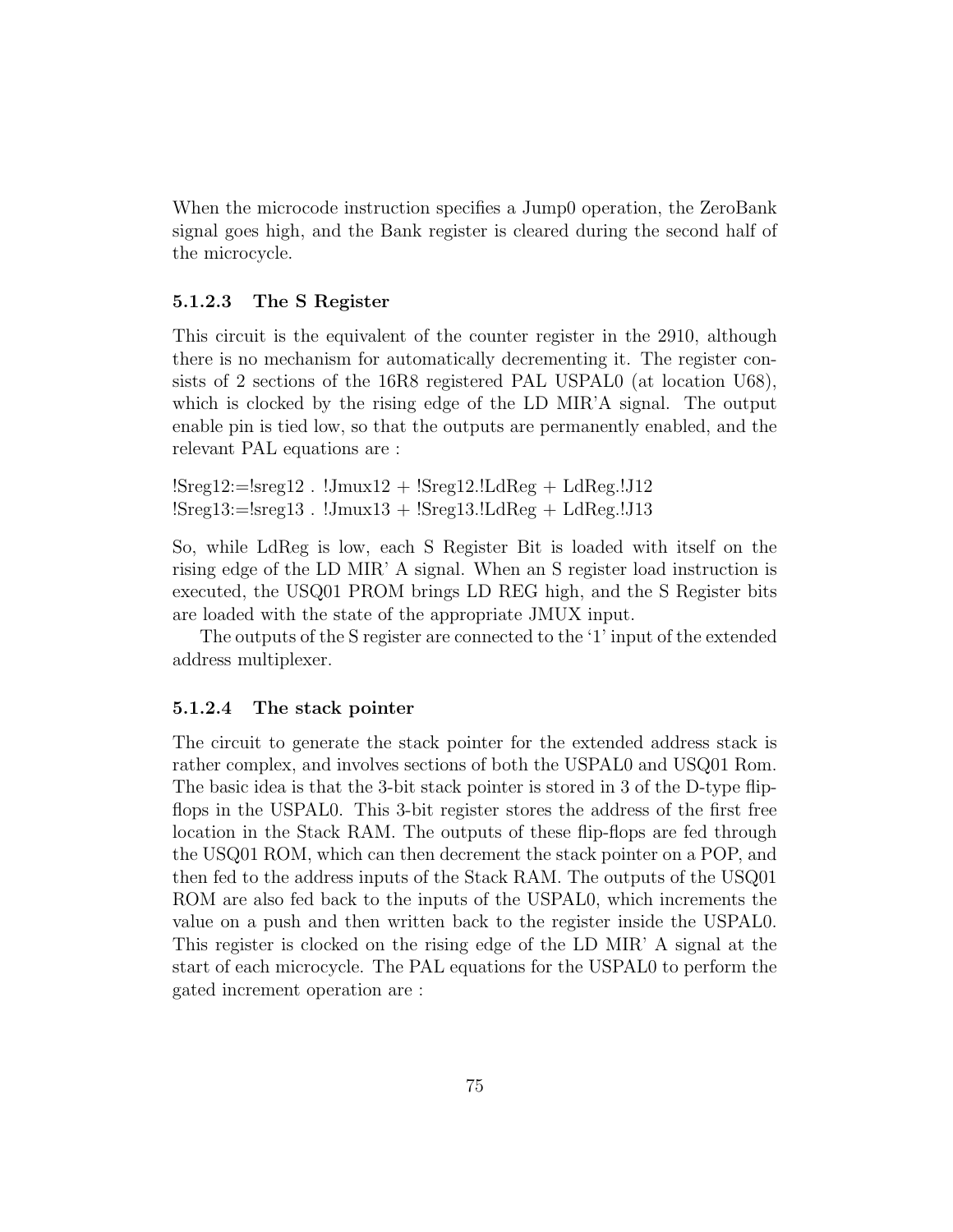$|NSP<0>=|SP<0>.|Push + SP<0>.Push$ !NSP<1>:=!SP<1>.!Push + !SP<1>.!SP<0> + SP<1>.SP<0>.Push  $!$   $\text{NSP} < 2 > := !\text{SP} < 2 > . !\text{P}$ ush +  $! \text{SP} < 2 > . !\text{SP} < 0 > + . !\text{SP} < 2 > . !\text{SP} < 1 > + .$  $SP < 2$ >. $SP < 1$ >. $SP < 0$ >.Push

This circuit is capable of performing 4 different operations, which will now be described.

During a Jump0 instruction, the USQ01 PROM forces all the  $SP < n$ outputs to 0, and since the Push output is low, the USPAL0 writes this 0 into the stack pointer register.

When a value is to be pushed onto the stack, the USQ01 PROM passes the value of the SP register unchanged onto the  $SP < n >$  lines. Since the PROM now brings the Push output high, the USPAL0 increments the value on the  $SP < n$  lines before writing it back to the SP register inside the USPAL0.

When a value is popped from the stack, the USQ01 PROM decrements the value of the SP register before sending to the  $SP\langle n \rangle$  lines. Thus the last value pushed onto the stack is addressed. Since the Push output from the USQ01 PROM is low, this decremented stack pointer is written back to the SP register at the end of the microcycle.

During all other operations, the contents of the SP register are unchanged by both the USQ01 PROM and the USPAL0 and the SP register is loaded with the same value at the end of the microcycle.

#### 5.1.2.5 The USPAL0 PAL

This 16R8 PAL at location U68 on the CPU board contains the S register and SP register circuits that have just been described. The signals connected to this PAL are given by the following table.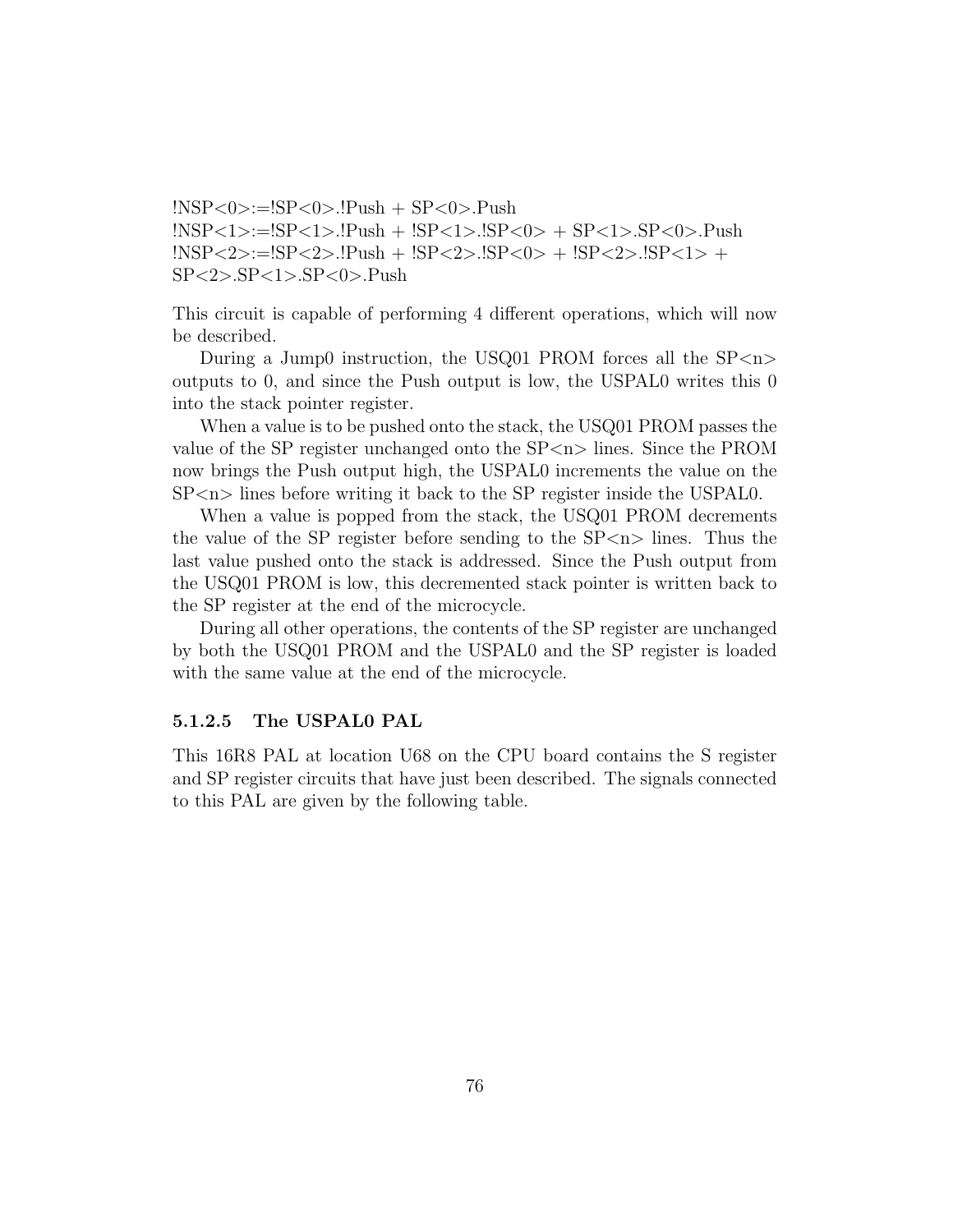| Pin             | Signal     | Comments               |
|-----------------|------------|------------------------|
| Clock           | LD MIR' A  |                        |
| 12              | SP < 2     | Stack Pointer          |
| 13              | SP<1>      |                        |
| I4              | SP < 0 >   |                        |
| $15\,$          | Push       | Enable Increment of SP |
| I6              | LD REG     | Load S Register        |
| I7              | JMUX < 13> | <b>JMUX</b> line       |
| I8              | JMUX<12>   |                        |
| O <sub>12</sub> | NSP<0>     | Output of SP register  |
| O <sub>13</sub> | NSP<1>     |                        |
| O14             | NSP<2>     |                        |
| O15             | S<12>      | S register output      |
| O16             | S<13>      |                        |

#### 5.1.2.6 The Stack

The extended microcode address stack is stored in the 16\*4 bit 74S189 RAM at location U87. The lower 3 address inputs of the RAM are driven by the  $SP < n$  outputs from the USQ01 PROM, while the top address input is grounded since only 8 locations are used. The Chip Enable input is also grounded, so that the data outputs are always active. The lower 2 data inputs are driven by the outputs of the Bank Register described above, so that the current bank can be pushed onto the stack. The 2 corresponding inverted data outputs are reinverted by a pair of 74S04 NOT gates (U90a for bit 13 and U90d for bit 12), before being fed into the address multiplexer. When a Push operation is performed, the Push output from the USQ01 PROM goes high. This enables the 74S00 NAND gate U86d, and during the second half of the microcycle, when CLK-4E is high, the output of U86d (which combines Push and CLK-4E) goes low and writes the Bank Register onto the stack.

#### 5.1.2.7 The Address Multiplexer

The 74S153 dual 4-input multiplexer at location U70 selects between the 4 possible sources of the extended microcode address. It is controlled by 2 output bits from the USQ01 PROM, and the enable inputs to both sections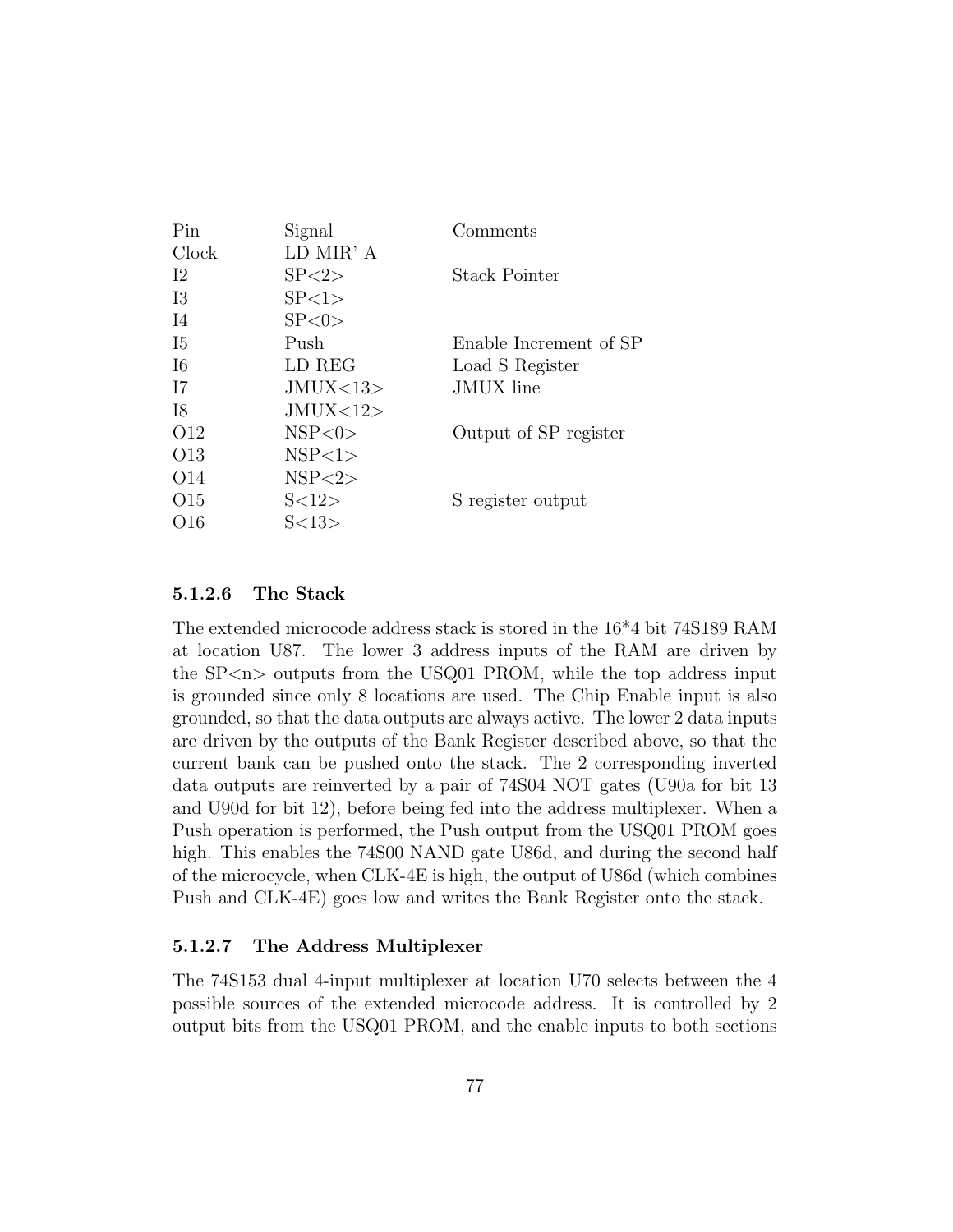are grounded. The multiplexer's inputs come from the following sources :

| Input         | Source     |
|---------------|------------|
| $\cup$        | Jmux       |
|               | S Register |
| $\mathcal{D}$ | Bank       |
| $\mathcal{S}$ | Stack      |

The outputs of the multiplexer provide the 2 extended microcode address lines, and are buffered by 74S240 NOT gates, as described below, before driving the control store address inputs.

## 5.1.3 Operation of the Extended Microcode Sequencer

In this section, a NOP will be defined as : The ZeroBank, LDReg and Push signals are all inactive, the Multiplexer gates the Bank Register onto the address lines, and the Stack pointer is unchanged.

The way the extended microcode sequencer executes the various jump instructions will now be described.

### 5.1.3.1 Jmp=0 - Jump0

During this instruction, the ZeroBank signal goes active, so the Bank Register is cleared during the second half of the microcycle. Also, the stack pointer is cleared as described above. The Multiplexer gates the cleared Bank Register onto the address outputs.

#### 5.1.3.2 Jmp=1 - Call

If the CONDITION' signal is high, the condition is false, and the sequencer executes a NOP. When the CONDITION' signal is low, the PUSH signal goes active, pushing the Bank Register onto the stack, and the multiplexer gates the JMUX outputs onto the address lines.

#### 5.1.3.3 Jmp=2, H=0 - NextInst

This instruction causes the sequencer to execute a NOP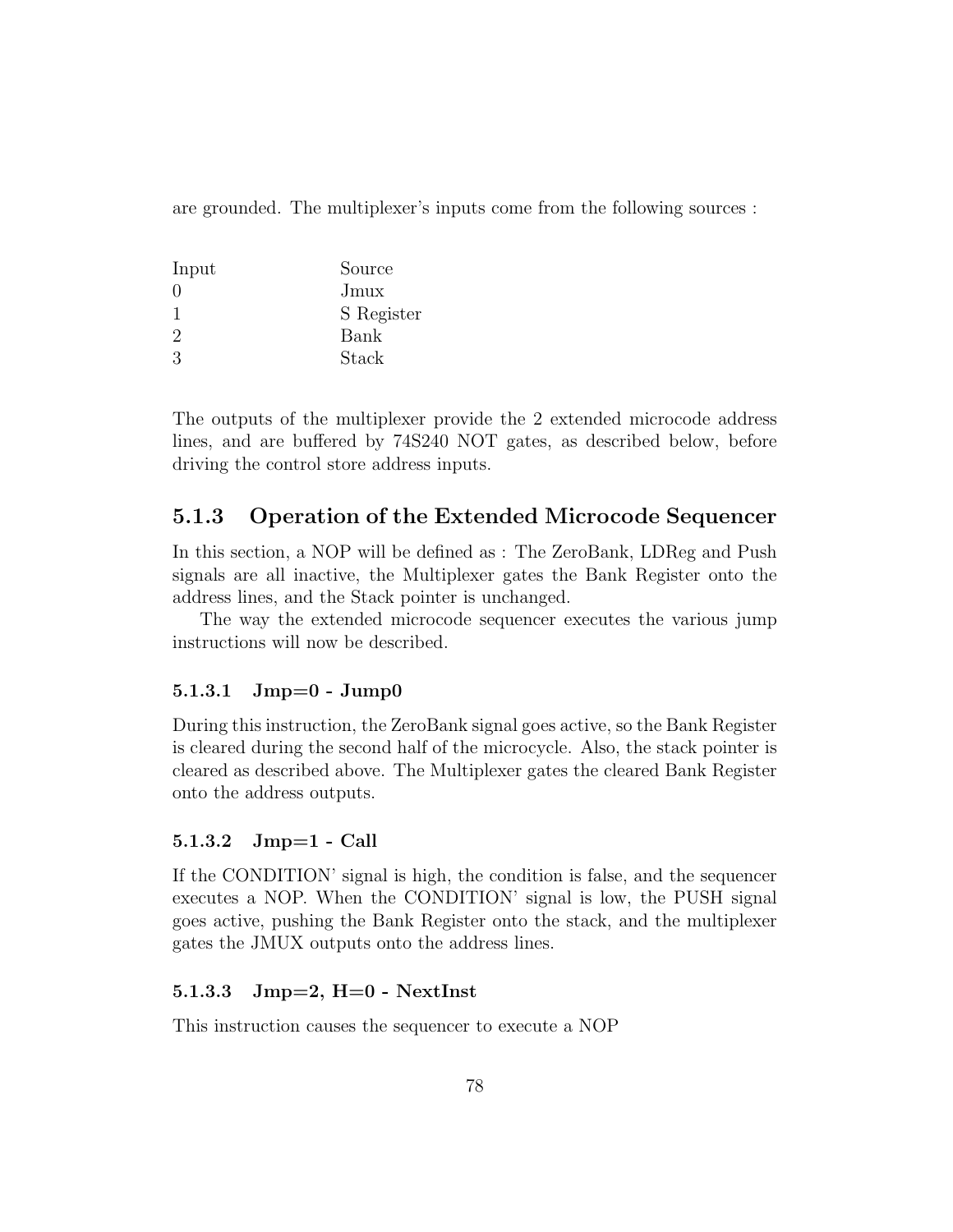#### 5.1.3.4 Jmp=2, H=1, Revive Victim

During this instruction, the multiplexer gates the JMUX lines (which contain the contents of the victim register, as described below) onto the address outputs. In all other respects, the sequencer executes a NOP.

#### 5.1.3.5 Jmp=3 - Goto

If the condition is false (the CONDITION' signal is high), the sequencer performs a NOP. If the condition is true, the Multiplexer gates the JMUX lines onto the address lines, but the other parts of the sequencer execute a NOP.

#### 5.1.3.6 Jmp=4 - PushLoad

If the Condition is true, the LdReg signal goes active, and loads the JMUX lines into the S Register. In all other respects, a NOP is executed. A false condition causes the sequencer to perform a NOP.

#### 5.1.3.7 Jmp=5 - CallS

The contents of the Bank Register are pushed onto the stack. If the Condition is false, the Multiplexer gates the S Register onto the address outputs, while if the condition is true, the JMUX lines are gated there instead.

#### 5.1.3.8 Jmp=6 - Vector or Dispatch

In all cases, the extended sequencer performs a NOP.

#### 5.1.3.9 Jmp=7 - GotoS

If the Condition is false, the contents of the S register are gated onto the address lines by the Multiplexer, while a true condition causes the Multiplexer to gate the JMUX lines there instead. The rest of the sequencer behaves as for a NOP.

#### 5.1.3.10 Jmp=10 - Repeatloop

The extended sequencer executes a NOP during this instruction.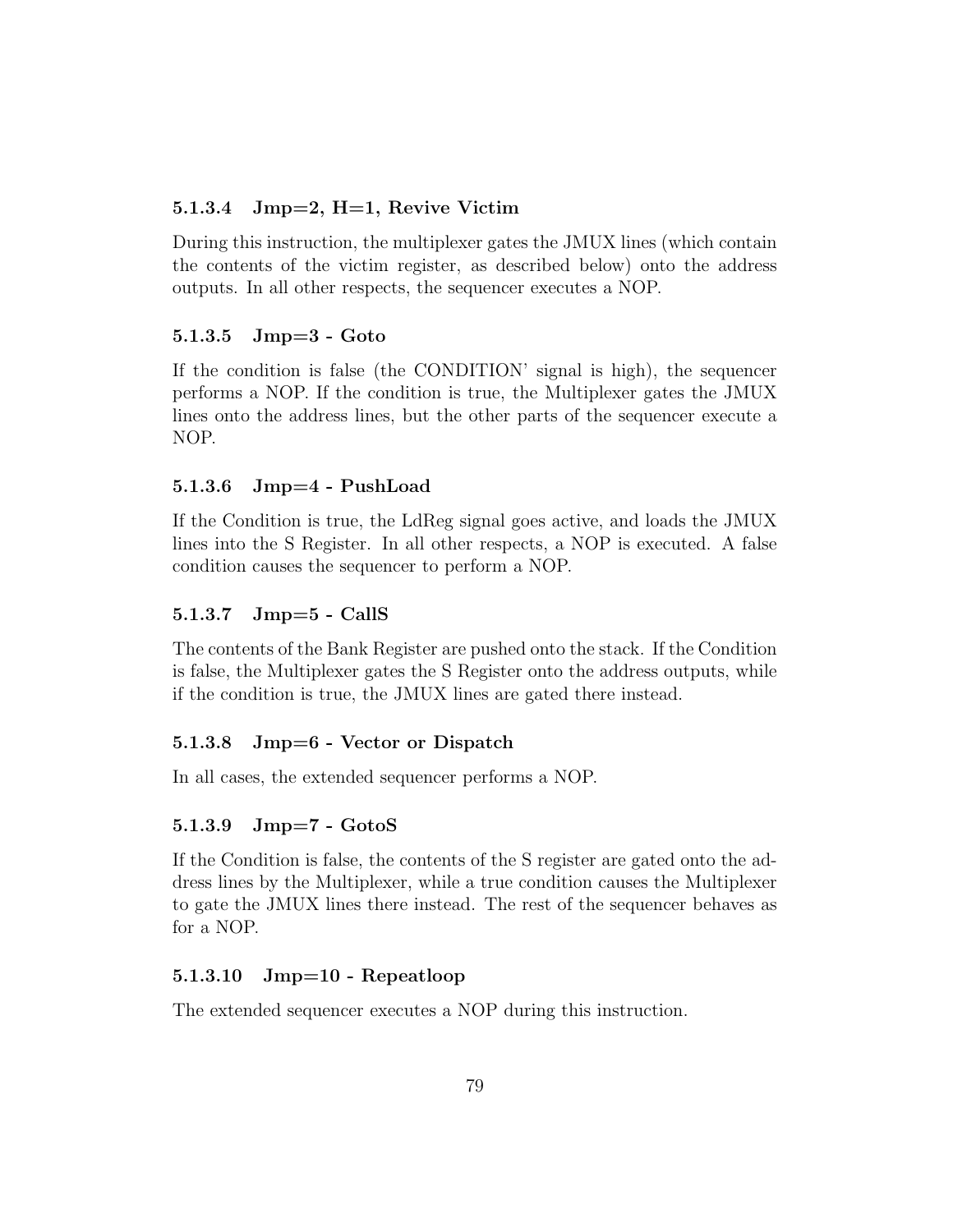#### 5.1.3.11 Jmp=11 - Repeat

This instruction causes the extended microcode sequencer to execute a NOP.

#### 5.1.3.12 Jmp=12 - Return

If the CONDITION' input is high, that is the condition is false, the sequencer executes a NOP. If the condition is true, the Stack Pointer is decremented, and the Multiplexer transfers the contents of the top of the stack to the address outputs.

#### 5.1.3.13 Jmp=13, H=0 - JumpPop

If the condition is false, the extended sequencer executes a NOP, while if it is true, the Multiplexer gates the JMUX lines to the address outputs.

#### 5.1.3.14 Jmp=13, H=1 - LeapPop

If the condition is false, a NOP is executed. When the CONDITION' signal is low, signifying a true condition, the Stack Pointer is Decremented, and the Multiplexer gates the JMUX lines onto the address outputs.

#### 5.1.3.15 Jmp=14 - LoadS

This instruction is identical to a NOP except that the LdReg signal goes active and causes the JMUX lines to be loaded into the S Register.

#### 5.1.3.16 jmp=15 - Loop, Jmp=16 - Next, Jmp=17 - 3way Branch

All these instructions cause the extended address sequencer to execute NOPs

# 5.2 The Microcode address buffers

The 14 address outputs from the sequencers described in the previous section are buffered by 74S240 inverting 3-state buffers. In order to get sufficient fanout to drive the 48 Writable control store RAMs and the 6 boot PROMs, each line drives 2 such buffers, and 2 separate address busses ( $U$ A $\lt$ n $>$ A' and UA $\langle n \rangle$  are produced. The address lines are series terminated by 33 $\Omega$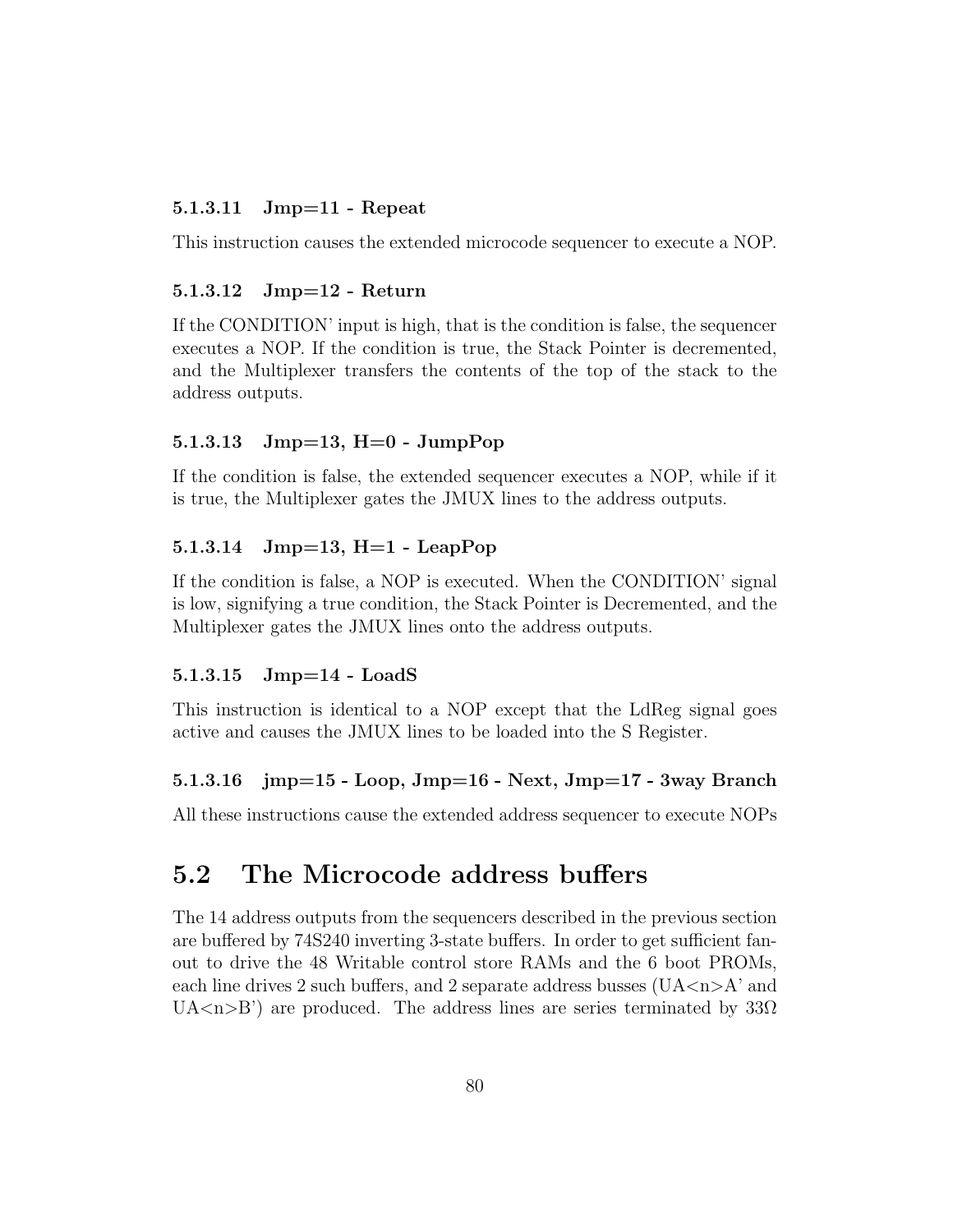resistors before driving the address pins of the memory devices. The buffers and resistors used to produce each signal are given in the following table.

| Address Line         | Raw Address Line | <b>Buffer</b>    | Terminator        |
|----------------------|------------------|------------------|-------------------|
| UA < 0 > A'          | UUA<0>           | U65d             | RS2e              |
| UA < 0 > B'          | UUA<0>           | U78h             | RS <sub>6</sub> a |
| UA<1>A'              | UUA<1>           | U65c             | RS <sub>2</sub> d |
| UA<1>B'              | UUA<1>           | U78g             | RS <sub>5</sub> c |
| UA < 2>A'            | UUA < 2>         | U65 <sub>b</sub> | RS2c              |
| UA < 2>B'            | UUA < 2>         | U78f             | RS <sub>6</sub> c |
| UA <sub>3</sub> > A' | UUA<3>           | U65a             | RS2a              |
| UA <sub>3</sub> > B' | UUA <sub>3</sub> | <b>U78e</b>      | RS <sub>6</sub> d |
| UA < 4 > A'          | UUA<4>           | U73d             | RS <sub>5e</sub>  |
| UA < 4>B'            | UUA<4>           | U73h             | RS4b              |
| UA < 5>A'            | UUA<5>           | U73c             | RS5d              |
| UA < 5 > B'          | UUA<5>           | U73g             | RS4c              |
| UA < 6 > A'          | UUA<6>           | U73b             | RS <sub>1</sub> c |
| UA < 6 > B'          | UUA<6>           | U73f             | RS4a              |
| UA < 7>A'            | UUA < 7          | U73a             | RS1d              |
| UA < 7>B'            | UUA < 7          | U73e             | RS4e              |
| UA < 8 > A'          | UUA<8>           | U65h             | RS <sub>1</sub> b |
| UA < 8 > B'          | UUA<8>           | U78d             | RS <sub>6</sub> e |
| UA < 9>A'            | UUA<9>           | U65g             | RS <sub>1</sub> a |
| UA < 9 > B'          | UUA<9>           | U78c             | RS <sub>6</sub> b |
| UA<10>A'             | UUA<10>          | U65f             | RS <sub>2</sub> b |
| UA<10>B'             | UUA<10>          | U78b             | RS5a              |
| UA<11>A'             | UUA<11>          | U <sub>65e</sub> | RS <sub>1e</sub>  |
| UA < 11 > B'         | UUA<11>          | U78a             | RS <sub>5</sub> b |
| UA<12>A'             | UUA<12>          | U51g             | RS3a              |
| UA < 12>B'           | UUA<12>          | U51h             | RS3 <sub>b</sub>  |
| UA<13>A'             | UUA<13>          | U51e             | RS3e              |
| UA<13>B'             | UUA<13>          | U51f             | RS3d              |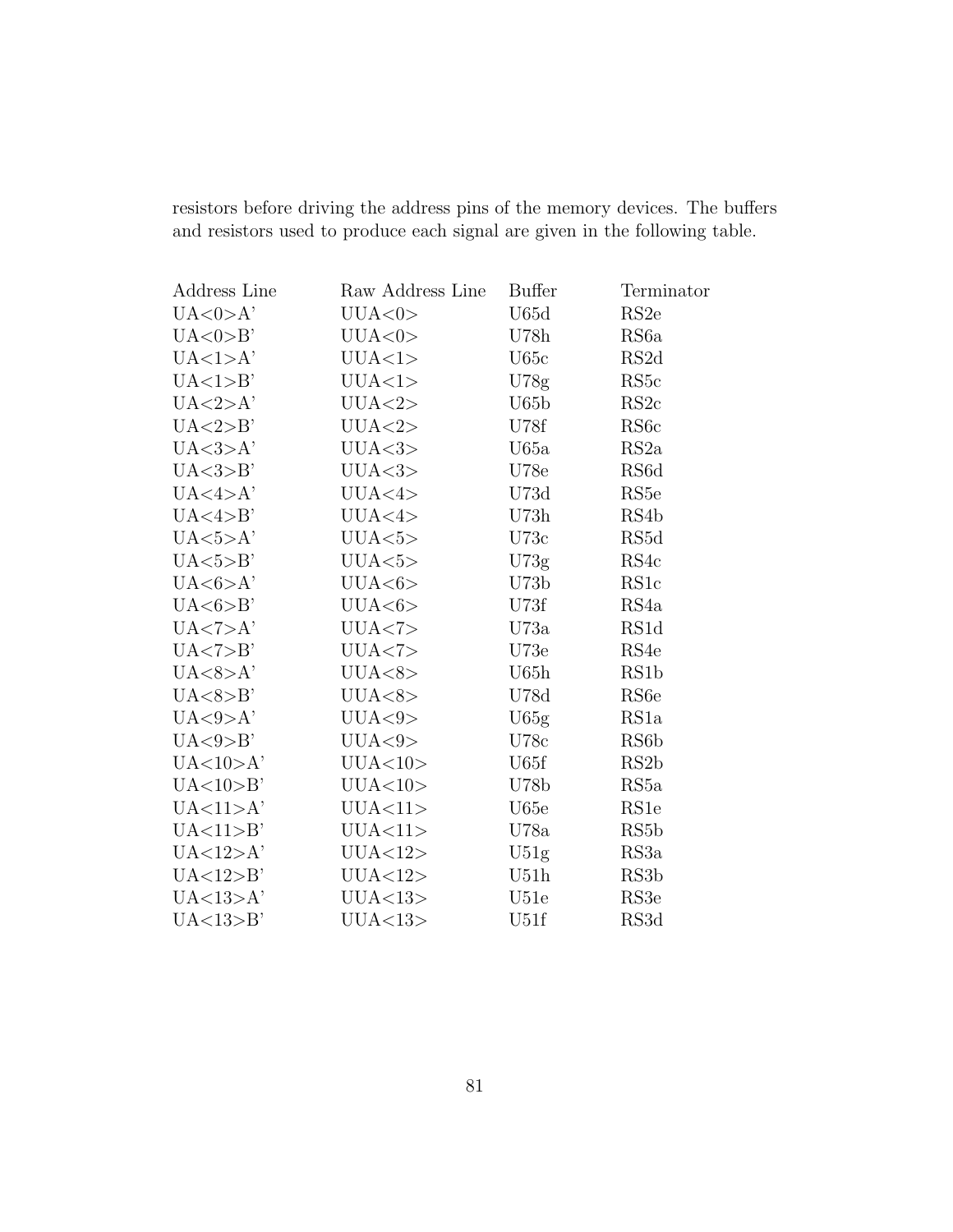# 5.3 The JMUX

The JMUX is the 14-bit distributed multiplexer that selects the microcode jump address source and feeds it to the address inputs on the microcode address sequencer. The operation of this multiplexer is somewhat more complicated than that of the AMUX and BMUX multiplexers described in chapter 2, since the jump address may be 8 bits wide (the Z field - a short jump), 12 bits wide (the SF and Z fields - a long jump), or 14 bits wide (the Y and Z fields - a leap). The JMUX also allows jump addresses to be produced containing the next opcode from the opcode file (a 'Next Instruction' Branch), the number of the highest priority interrupt currently active (the interrupt vector), or the lowest 4 bits of the shifter output (a dispatch). Finally, the entire 14 bit address may also be provided by the shifter outputs or the victim latch.

The operation of the JMUX control logic will be described first, followed by a description of how each type of jump address is gated onto the JMUX lines.

## 5.3.1 The JMUX control Logic

The main device used to control the JMUX is the 12L6 PAL JPPAL3 at location U108. This PAL is controlled by the H,F,SF and JMP microcode fields and produces signals to control the main JMUX buffers. The signals connected to this PAL are as follows: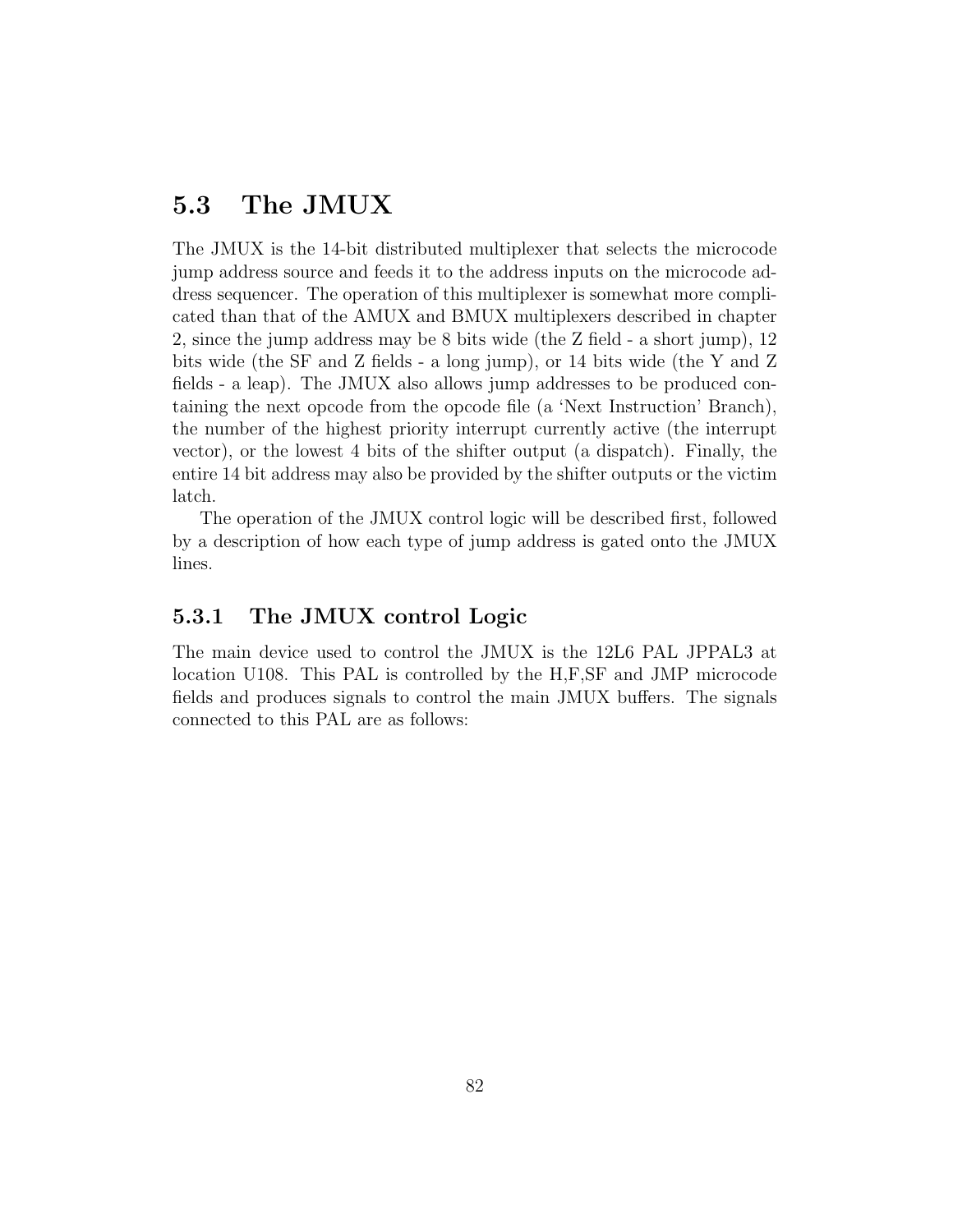| Pin             | Signal          | Comments                                               |
|-----------------|-----------------|--------------------------------------------------------|
| $_{\rm I1}$     | Jmp<3>          | Microcode JMP field                                    |
| $12\,$          | Jmp<2>          |                                                        |
| 13              | Jmp<1>          |                                                        |
| I4              | Jmp<0>          |                                                        |
| <b>I5</b>       | SF <3>          | Microcode SF field                                     |
| I <sub>6</sub>  | SF < 2          |                                                        |
| I7              | SF < 1          |                                                        |
| I8              | SF < 0          |                                                        |
| <b>I</b> 9      | F<1>            | Microcode F field                                      |
| I11             | F<0>            |                                                        |
| I19             | Н               | Microcode H field                                      |
| O <sub>13</sub> | DON'T PAGE'     | Disable page outputs                                   |
| O <sub>14</sub> | Disable Z Addr' | Disable Z field-lower 8 Jmux lines                     |
| O <sub>15</sub> | ENB Y'          | Enable Y field to upper 6 Jmux lines                   |
| O <sub>16</sub> |                 | Enb Shift to JMUX' Enable shifter to all 14 JMUX lines |
| O <sub>17</sub> | NopSF'          | Enable Long Constant                                   |
| O <sub>18</sub> | Disable Bank'   | Disable bank register outputs                          |

The PAL equations programmed into the JPPAL3 are given in the following table :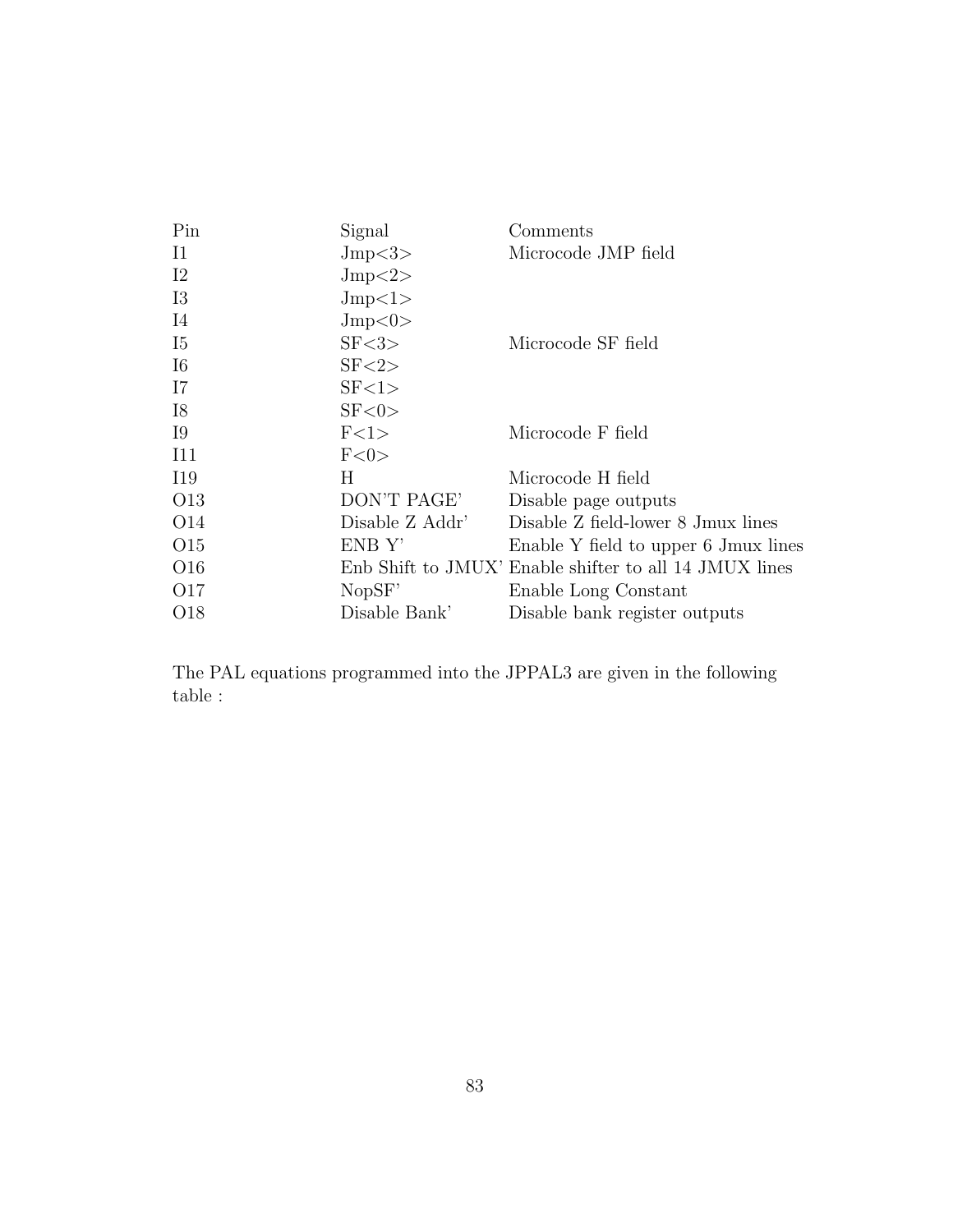| DON'T PAGE           | $=!Jmp<3>.Jmp<2>.Jmp<1>.Jmp<0>$<br>$+!Jmp<3>$ .!Jmp $<2>$ .Jmp $<1>$ .!Jmp $<0>$<br>+!SF<3>.SF<2>.SF<1>.!SF<0>.!F<1>.F<0><br>+!SF<3>.SF<2>.SF<1>.SF<0>.!F<1>.F<0> | Comments<br>Vector or Dispatch<br>Next Instruction<br>or Revive Victim<br>$2910 := Shifter$<br>Leap |
|----------------------|-------------------------------------------------------------------------------------------------------------------------------------------------------------------|-----------------------------------------------------------------------------------------------------|
|                      | Disable Z Addr $=$ !Jmp $<$ 3>.Jmp $<$ 1>.!Jmp $<$ 0>                                                                                                             | Dispatch, Vector,<br>Next Instruction<br>or Revive Victim                                           |
|                      | $+!SF<3>SF<2>SF<1>IF<1>IF<0>IF<1>IF<0>$                                                                                                                           | $2910 := Shifter$                                                                                   |
| EnbY                 | $=$ !SF<3>.SF<2>.SF<1>.SF<0>.!F<1>.F<0>                                                                                                                           | Leap                                                                                                |
| Enb Shift<br>to JMUX | $=!SF<3>.SF<2>.SF<1>.ISF<0>.IF<1>.F<0>$                                                                                                                           | $2910 := Shifter$                                                                                   |
| <b>NopSF</b>         | $=$ !SF<3>.!SF<2>.!SF<1>.!SF<0>.!F<0><br>+!SF<3>.SF<2>.!SF<1>.!SF<0>.!F<1>.F<0>                                                                                   | Long Const<br>Push<br>Long Constant                                                                 |
| Disable Bank         | $=$ !SF<3>.SF<2>.SF<1>.!F<1>.F<0>                                                                                                                                 | $2910 := Shifter$<br>Or Leap                                                                        |
|                      | $+!Jmp<3>$ $Jmp<2>$ $Jmp<1>$ $Jmp<0>$                                                                                                                             | Revive Victim                                                                                       |

The other main element in the JMUX control circuit is the 32\*8bit 74S288 PROM JPE16 at location U104. This PROM is addressed by the microcode Jmp and H fields, and provides the control signals for the buffers used to gate the interrupt vector, OpFile, victim latch and dispatch addresses onto the JMUX lines. The signals handled by this PROM are listed in the following table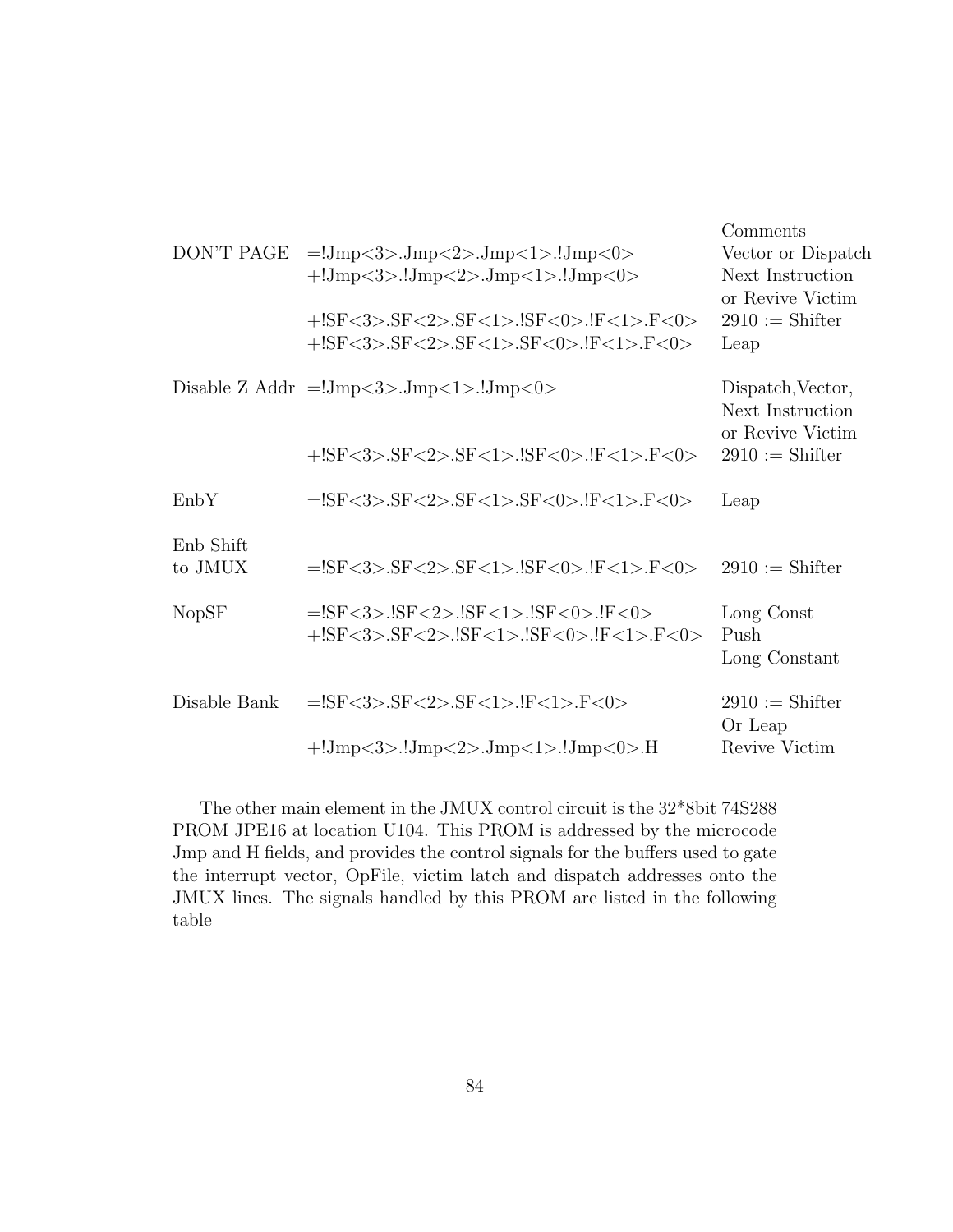| Address        | Signal          | Comments                             |
|----------------|-----------------|--------------------------------------|
| A0             | Η               | Microcode H field                    |
| A1             | JMP<0>          | Microcode JMP field                  |
| A2             | JMP<1>          |                                      |
| A3             | JMP < 2>        |                                      |
| A4             | JMP < 3>        |                                      |
|                |                 |                                      |
| Data           | Signal          | Comments                             |
| D <sub>1</sub> | Enb Next Inst'  | Gate Opfile onto JMUX                |
| D <sub>2</sub> | Revive Victim'  | Read Victim Latch                    |
| D <sub>3</sub> | Enb Dispatch'   | Gate lower 4 shifter outputs to JMUX |
| D4             | Enb Vector'     | Gate Interrupt Vector to JMUX        |
| D <sub>5</sub> | Enb Z Vec Fill' | Fill Interrupt Vector Address with Z |
| D <sub>6</sub> | Enb Z Op Fill   | Fill Special Address with Z          |
|                |                 |                                      |

These signal enable the relevant buffers during the following microcode jump instructions :

| Signal         |         |                | Comments                      |
|----------------|---------|----------------|-------------------------------|
| Enb Next Inst' | $H=0$   | $_{\rm Jmp=2}$ | Next Instruction              |
| Revive Victim' |         | $_{\rm Jmp=0}$ | Clear Victim Control on Jump0 |
|                | $H=1$   | $_{\rm Jmp=2}$ | Revive Victim                 |
| Enb Dispatch   | $H=1$   | $_{\rm Jmp=6}$ | Dispatch                      |
| Enb Vector     | $H=0$   | $_{\rm Jmp=6}$ | Vector                        |
| Enb Z Vec Fill | $H=0$   | $_{\rm Jmp=6}$ | Vector                        |
|                | $H=1$   | $Jmp=6$        | Dispatch                      |
| Enb Z Op Fill  | $H=0$   | $_{\rm Jmp=2}$ | Next Instruction              |
|                | $H=0$   | $_{\rm Jmp=6}$ | Vector                        |
|                | $H = 1$ | $_{\rm Jmp=6}$ | Dispatch                      |
|                |         |                |                               |

The outputs of this PROM directly drive the enable inputs of the relevant buffers, as described below.

The Disable Z Addr output from the JPPAL3 is inverted by the 74S04 NOT gate U90c before driving the enable input of the buffers U124e-h and U103a-d. Therefore, when the JPPAL3 asserts the Disable Z addr signal,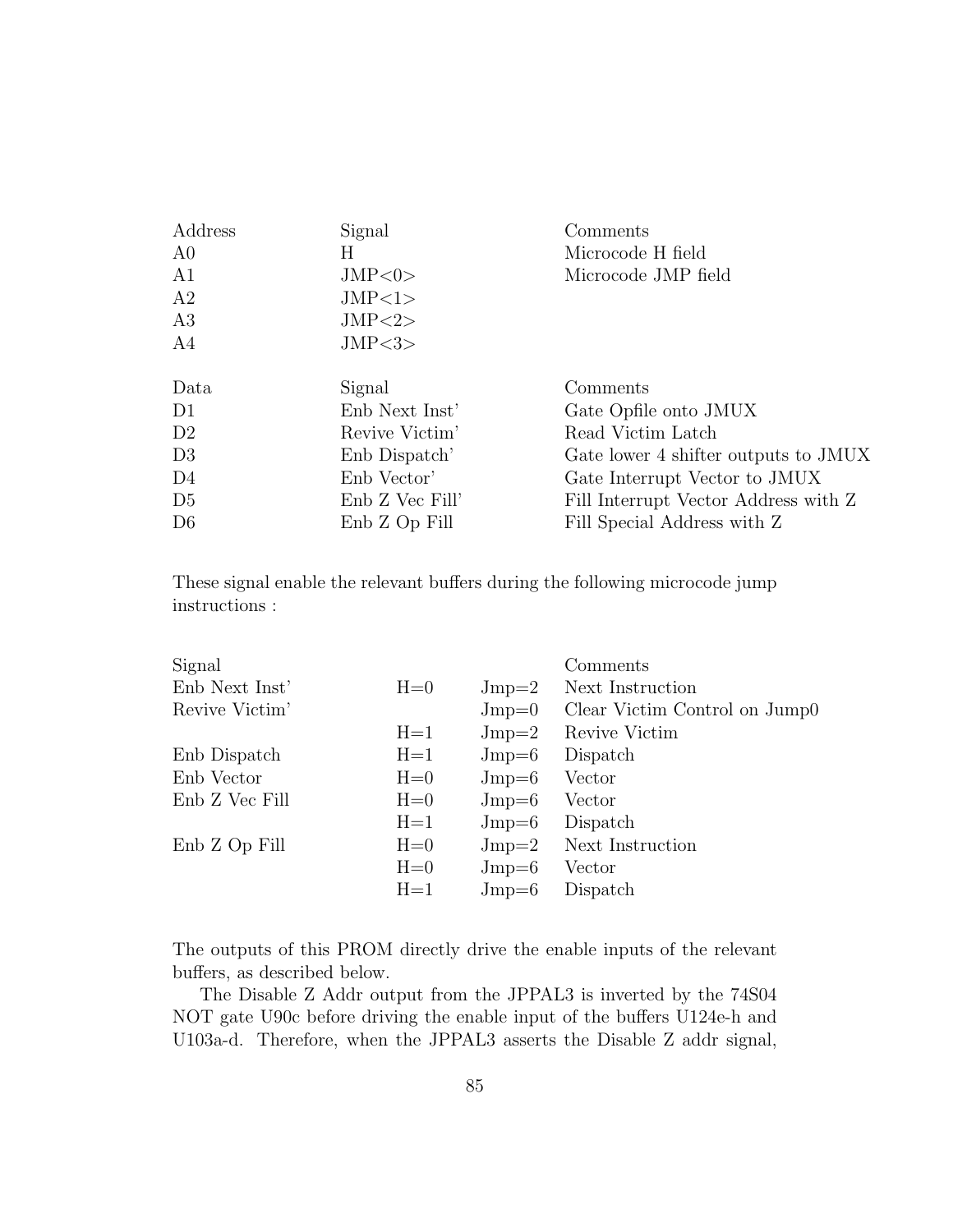the buffer is disabled. In a similar way, the Disable Bank output is inverted by the 74S04 NOT gate U90b which drives the enable input of the Bank Register buffer U84e-h. When the Disable Bank output goes low, this buffer is disabled.

A long jump occurs when the microcode word F field contains 3. This condition is detected by the 74S00 NAND gate U131d, which then asserts the LONG JUMP' signal. This signal is NANDed with the DON'T PAGE' output from the JPPAL3, and the resulting signal, ENB PAGE' is connected to the output enable input of the page register U109. Therefore, when either a long jump or a special jump that changes these 4 microcode address lines is executed, the ENB PAGE' signal goes high and disables the outputs of the page register.

The NOP SF' output from the JPPAL3 is not used by the JMUX control logic. When it is high, it enables the short constant logic via the NAND gate U86c. It is inverted by the 74S04 NOT gate U90e, and then fed to the NAND gate U86b. Therefore, when the NOP SF' signal is low, U86b enables the long constant logic. The constant logic is described in chapter 2.

#### 5.3.2 Operation of the JMUX

The operation of the JMUX buffers and the signals that control them will now be described for each type of jump.

#### 5.3.2.1 Short Jump

When a short jump instruction is executed, the Disable Z Addr' output from the JPPAL3 is high, and therefore the ENB Z ADDR' signal, provided by the 74S04 NOT gate U90c is low. This enables the 74S240 3-state inverting buffers U124e-h and U103a-d and gates the microcode word Z field onto the lower 8 JMUX lines.

The 4 microcode address lines  $UUA < 8$  >- $UUA < 11$  are clocked into the 74S374 page register U109c-f on the rising edge of the LD MIR' A clock signal at the start of each microcycle. Since both the DON'T PAGE' and the LONG JUMP' signals are high, the 74S00 NAND gate U131a brings the ENB PAGE' signal low and gates the contents of the page register onto the  $JMUX < 8$  > -JMUX $< 11$  > lines. Therefore these address lines are unchanged on a short jump.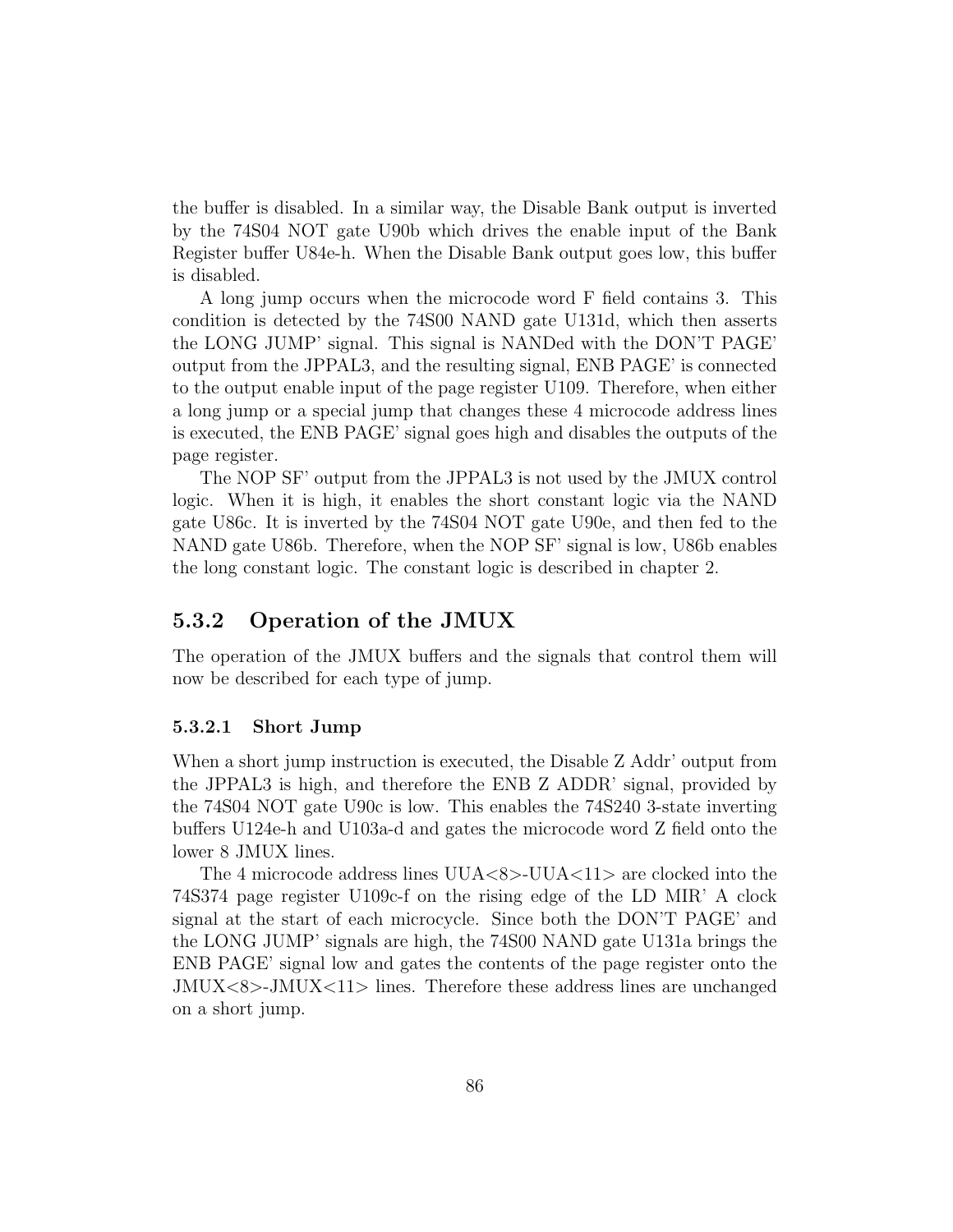The Bank Register in the extended microcode sequencer is loaded with the upper 2 microcode address lines on the rising edge of the LD MIR' A signal as described above. The JPPAL3 output Disable Bank is high, and therefore the 74S04 NOT gate U90b brings the ENB BANK' output low and enables the 74S244 3-state buffer U84. This gates the contents of the bank register onto the upper 2 JMUX lines, so the corresponding microcode address bits are also unchanged on a short jump.

#### 5.3.2.2 Long Jump

The lower 8 bits of a long jump address are provided by the microcode word Z field. Since the Disable Z Addr' output from the JPPAL3 is high, the Z field is gated onto the appropriate JMUX lines as described in the last section.

A long jump occurs when the microcode word F field contains 3. This condition is detected by the 74S00 NAND gate U131d, which therefore brings the LONG JUMP' signal low. This signal disables the 74S00 NAND gate U131a, and the output of this gate is therefore high. This signal, ENB PAGE' then disables the outputs of the page register U103. Since the LONG JUMP' signal is connected to the enable input of the 74S240 inverting 3-state buffer U151e-h, this buffer is enabled during a long jump, and gates the microcode word SF field onto the JMUX<8>-JMUX<11> lines. Therefore the SF field provides those 4 microcode address bits.

The top 2 microcode address bits are provided by the bank register as described in the last section

#### 5.3.2.3 Leap

Again, the lower 8 JMUX bits are provided by the microcode word Z field as described for the Short Jump above.

The JPPAL3 makes the DON'T PAGE' output low, which therefore causes the 74S00 NAND gate U131a to force the ENB PAGE' signal high, and thus disable the outputs of the page register U103. Similarly, the JP-PAL3 Disable Bank output is low, and the 74S04 NOT gate U90b disables the 74S244 3-state buffer U84, and therefore the Bank Register is not gated onto the top 2 JMUX lines.

The ENB Y' output of the JPPAL3 is also low, and this enables the 74S244 3-state buffer U122, which gates the lower 6 bits of the microcode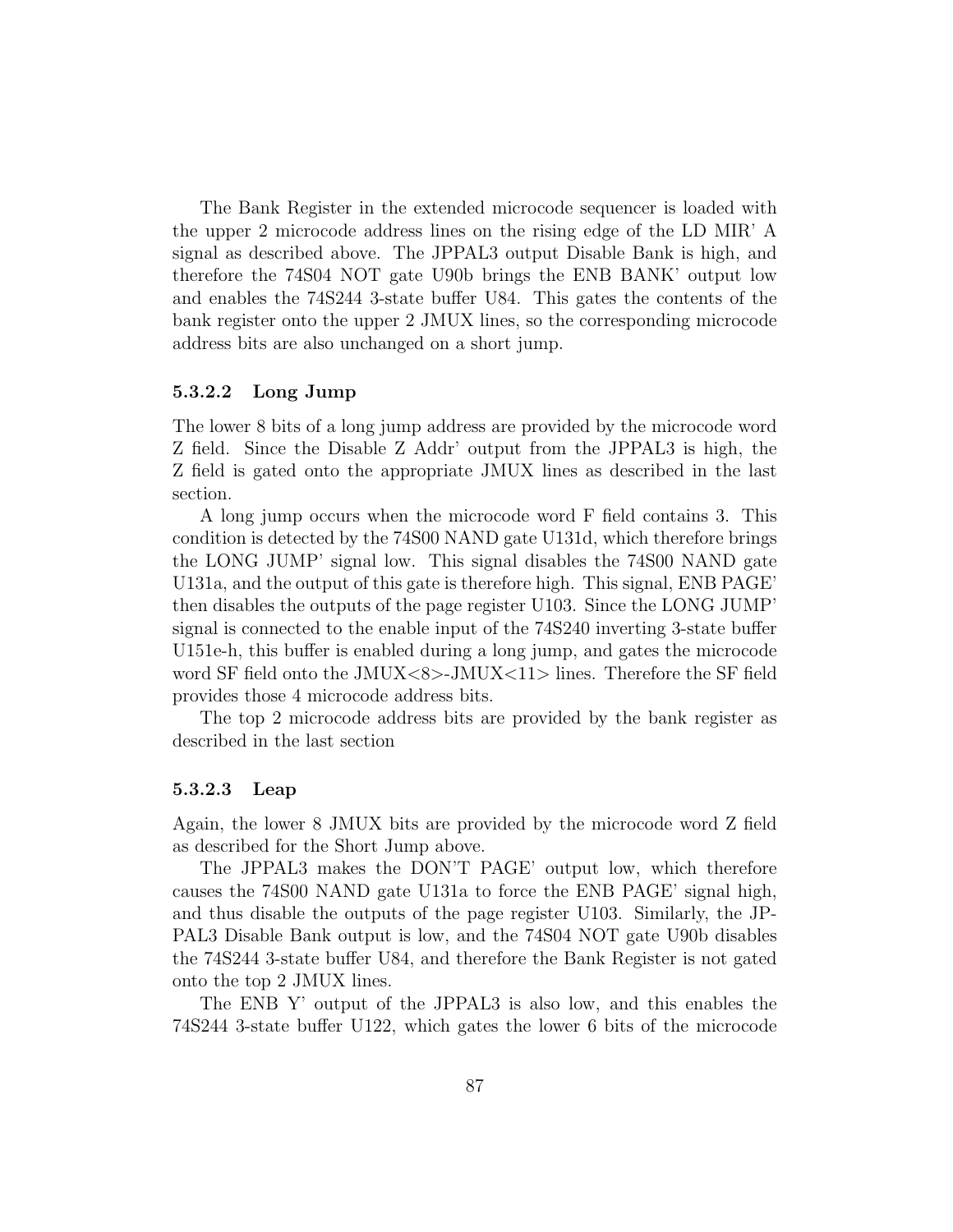word Y field onto the upper 6 JMUX lines.

#### 5.3.2.4 Next Instruction

The Next Instruction Jump is a 256-way conditional jump dependant on the contents of the Opcode file. When such an instruction is executed, the JPPAL3 brings the Disable Z addr output low, and thus the ENB Z ADDR signal from the 74S04 NOT gate U90c is high. This condition disables the 74S240 inverting 3-state buffers U124e-h and U103a-d, and the microcode word Z field is not placed on the lower 8 JMUX lines. The DON'T PAGE' output is also low, and the page register is disabled via the 74S00 NAND gate U131a as described for the Long Jump above.

The JPE16 PROM U104 asserts the ENB NEXT INST' output by making it low. This signal therefore enables the 74S240 inverting 3-state buffer U162, which gates the contents of the Opcode file  $\langle OP\langle n\rangle$  onto the JMUX $\langle 2\rangle$ -JMUX<9> lines. The JPE16 PROM also brings the ENB Z OP FILL' signal low, which enables the 74S240 inverting 3-state buffer U144e-h. This buffer gates 4 of the microcode word Z field bits onto the JMUX lines, as given in the following table.

| Z    | JMUX      | <b>Buffer</b> |
|------|-----------|---------------|
| Z<0> | JMUX<0>   | U144h         |
| Z<1> | JMUX < 1> | U144g         |
| Z<6> | JMUX<10>  | U144f         |
| Z<7> | JMUX<11>  | U144e         |

The upper 2 bits of the JMUX are drive by the bank register via the buffer U84e-h as described above.

#### 5.3.2.5 Dispatch

When a Dispatch instruction is executed, the JPPAL3 disables the Z field address buffers U124e-h and U103a-d, and the outputs of the page register U109, as described above.

The JPE16 PROM asserts the ENB Z OP FILL signal as described in the last section, and the 74S240 inverting 3-state buffer U144e-h gates the same 4 Z field bits onto the JMUX lines. The JPE16 PROM also brings the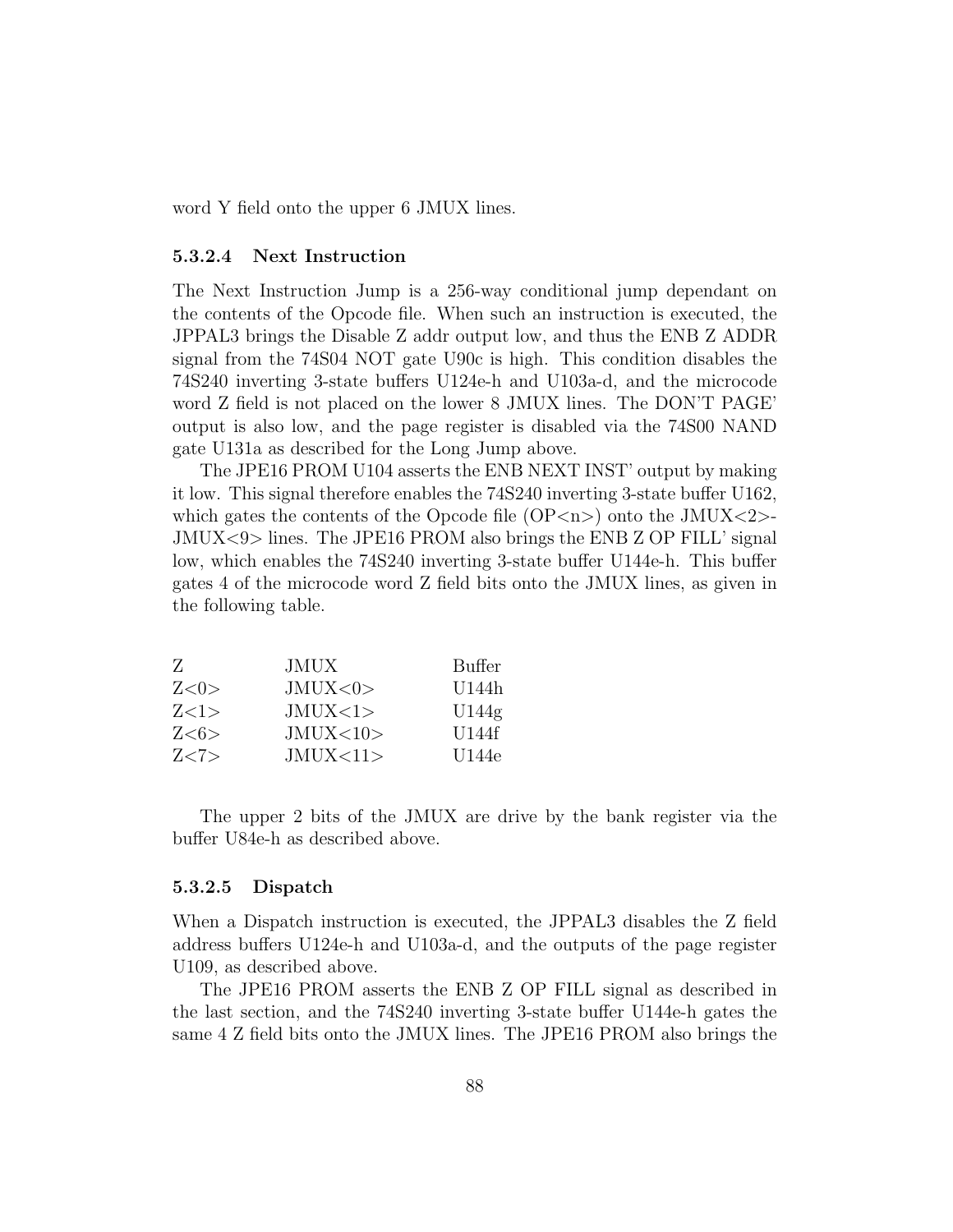ENB Z VEC FILL signal low, which drives the enable input on the 74S240 buffer U146a-d. This buffer gates the remaining 4 bits of the microcode word Z field onto 4 more JMUX lines, as given in the following table:

| Z    | JMUX      | Buffer |
|------|-----------|--------|
| Z<2> | JMUX<6>   | U146a  |
| Z<3> | JMUX < 7  | U146b  |
| Z<4> | JMUX<8>   | U146c  |
| Z<5> | JMIIX < 9 | U146d  |

The JPE16 PROM also enabled the dispatch address buffer U144a-d by bringing the ENB DISPATCH' signal low. This buffer gates the latched versions of the lower 4 shifter outputs (L SHIFT  $\langle n \rangle$ ) onto the JMUX $\langle 2 \rangle$ -JMUX<5> lines. The latched shifter outputs are provided by the 74S373 transparent latch U143e-h. This latch is controlled by the LATCH R signal described in chapter 4, and therefore stores the appropriate shifter outputs throughout the second half of the microcycle. This latch ensures that the jump address is stable on the rising edge of LD MIR' at the start of the next microcycle.

The top 2 JMUX lines are controlled by the Bank Register as described above

#### 5.3.2.6 Vector

The Vector Jump is used to provide a conditional microcode branch which depends on the highest active interrupt source. The operation of the JMUX and its control logic is identical to the operation during a Dispatch, except that the ENB DISPATCH' output from the JPE16 PROM is not asserted (low), and therefore the latched shifter outputs are not gated onto the JMUX<2>- JMUX<5> lines. Instead, the JPE16 PROM makes the ENB VECTOR' output low, which enables the 74S244 3-state buffer U84a-d. U84a forces a zero onto the  $JMUX \le 5$  line, while the remaining sections of this buffer gate the outputs of the interrupt priority encoder U251 (74LS148) onto the JMUX<2>-JMUX<4> lines.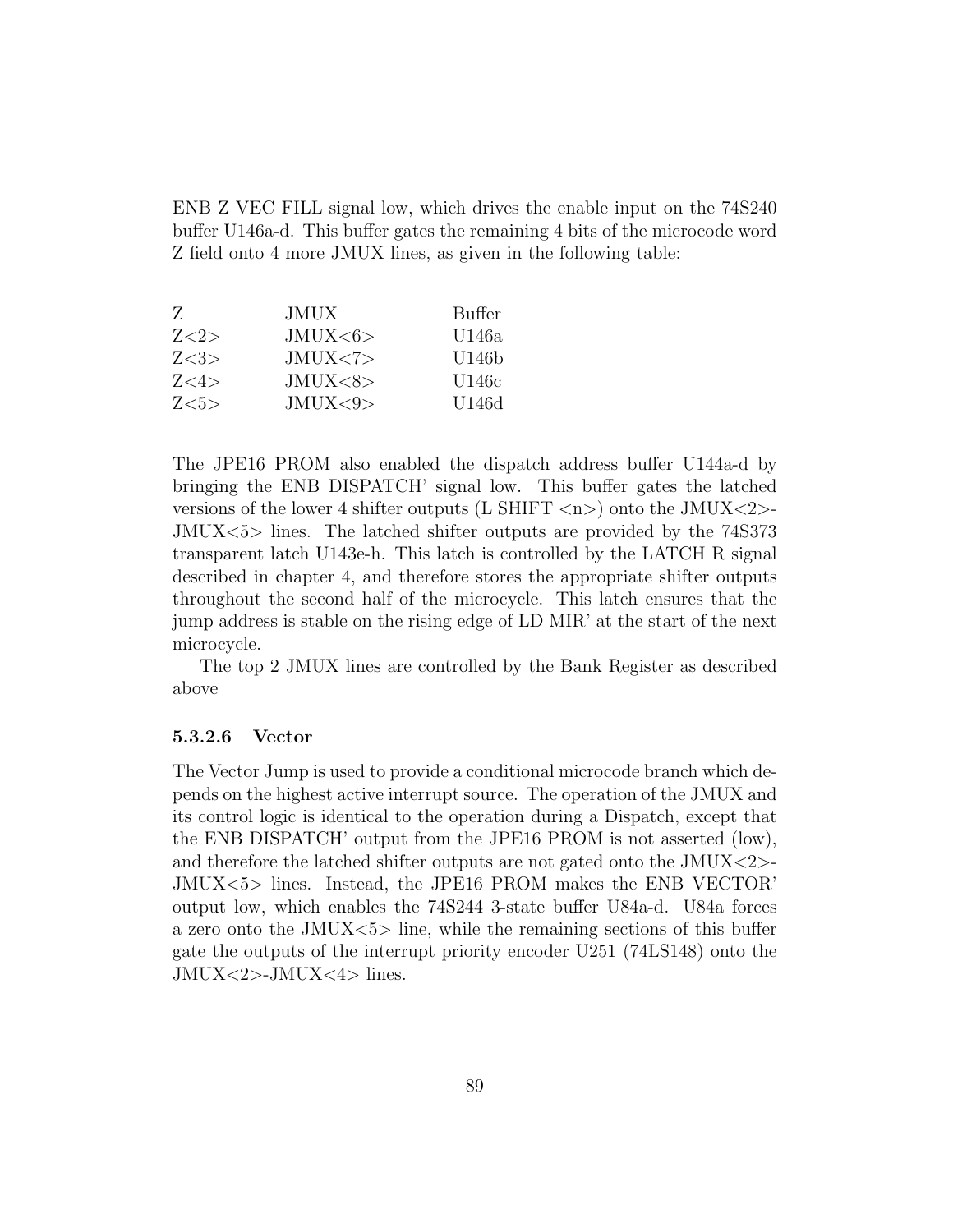#### 5.3.2.7 2910:=Shifter

This instruction allows the microcode jump address to be provided by the lower 14 outputs of the barrel shifter described in chapter 6. When the microcode word F field contains 1 and the SF field contains 6, signifying this instruction, the JPPAL3 brings the Disable Z Address' signal low, which disables the Z address buffers U124e-h and U103a-d via the 74S04 NOT gate U90c. Similarly, the 74S00 NAND gate U131a is inhibited by the DON'T PAGE' output from the JPPAL3 going low, and therefore the outputs of the page register U109 are disabled. The bank register is not gated onto the upper 2 JMUX lines, since the JPPAL3 forces the Disable Bank' signal low which disables the 74S244 3-state buffer U84e-h via the 74S04 NOT gate U90b.

The lower 14 outputs of the shifter are connected to the D inputs of a pair of 74S373 octal D-type transparent latches at locations U141 (lower 8 bits) and U183 (upper 6 bits). These latches are controlled by the LD MIR'A signal described in chapter 4, and so, during the second half of the microcycle, when the LD MIR'A signal is low, the shifter outputs are held in these latches. The outputs of U141 and U183 are directly connected to the 14 JMUX lines. When a 2910:=shifter instruction is executed, the JPPAL3 brings the ENB SHIFTER TO JMUX' signal low, which drives the Output Enable pin of these latches. Therefore, the outputs are enabled, and the latched shifter outputs are gated onto the appropriate JMUX lines.

#### 5.3.2.8 Revive Victim

The Victim latch, described below, stores the address of a microinstruction that attempted to read a byte from the opcode file when it was empty. The contents of the victim latch can be gated onto the JMUX lines to allow the instruction to be executed again, and this occurs when a Revive Victim jump is executed.

When such a jump happens, the JPPAL3 disables the Z address buffers, the page register, and the bank register buffer as described in the last section. The JPE16 ROM brings the REVIVE VICTIM' output low which is connected to the output enable pins of a pair of 74S374 flip-flops (U109 and U107) which form the victim latch. The outputs of these flip-flops are directly connected to the 14 JMUX lines. Thus, during a Revive Victim instruction, the outputs of these devices are enabled and gate the victim address onto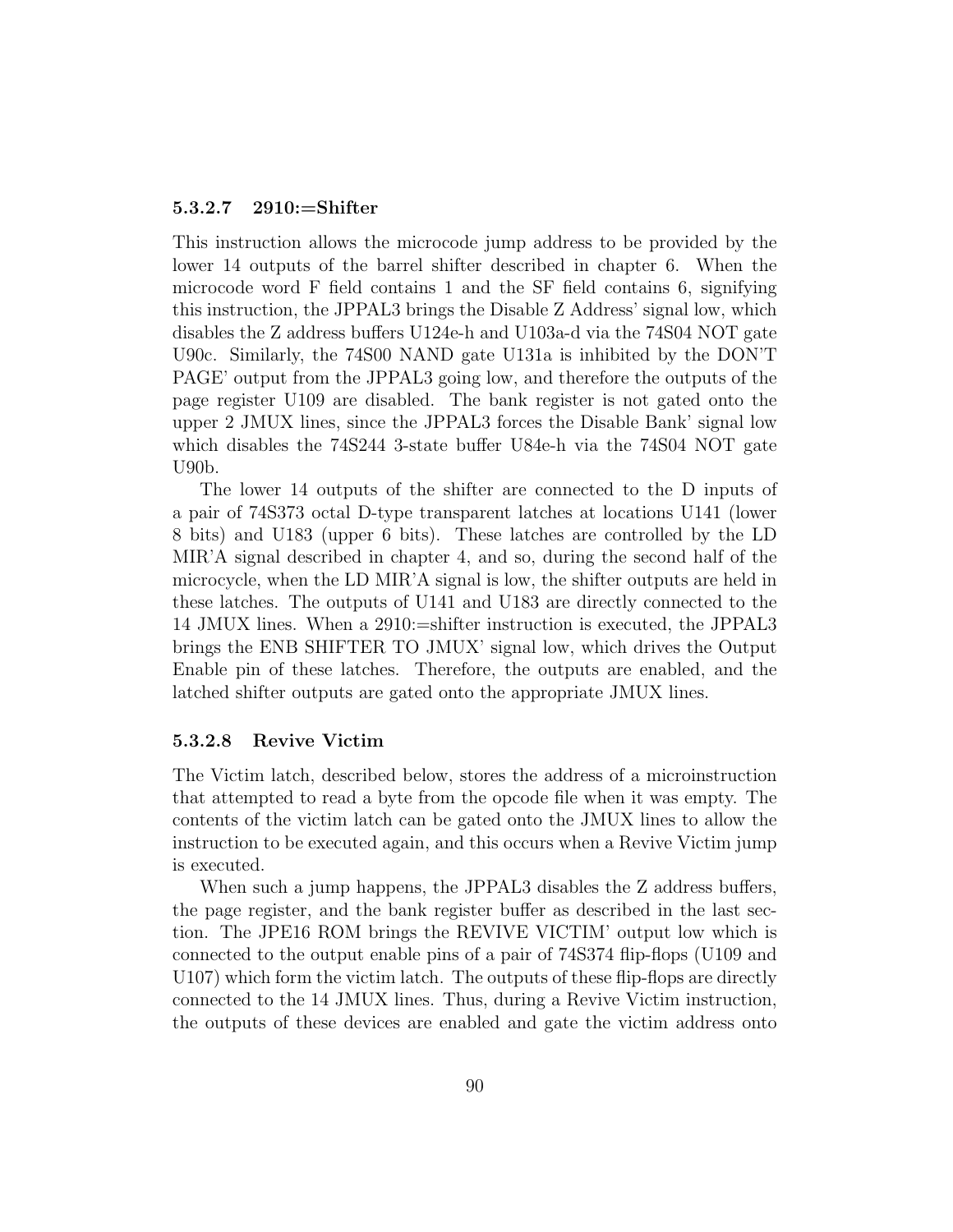the JMUX lines.

# 5.4 The Opcode File

The opcode file is a 64 bit register file consisting of 4 74LS670s at locations U160, U181, U159 and U200. It is loaded as 4 16-bit words provided by the memory PCB on successive microcycles during a FETCH4 memory instruction, and it is read as 8 bytes into either the ALU via the AMUX as described in chapter 2, or onto the JMUX lines as described above.

The control logic used to load and read the Opcode File will now be described.

## 5.4.1 Loading the Opcode File

The 16 bit data words arrive from the memory PCB via the MDO lines and are stored in 2 74S374 octal D-type flip-flops at locations U224 (for the low byte) and U244 (for the high byte). The outputs of these flip-flops, which are permanently enabled, drive the data inputs of the 74LS670 devices that form the opcode file. The MDO VALID H output from the memory board is strobed into the 74S374 D-type flip-flop U209h by the rising edge of the CLK-0R B clock at the start of each microcycle. The output of this flip-flop, LMDO VALID H, is NANDed with the CLK-4E clock signal by the 74S00 NAND gate U232c, and the output of this gate, the CLK MDOR signal, drives the clock inputs of U224 and U244. When the memory card is going to output a valid data word, it sets the MDO VALID H signal, and at the start of the next microcycle, the LMDO VALID H signal goes high. Near the end of that microcycle, the rising edge of the CLK MDOR signal stores the data word in U224 and U244.

The bottom 2 bits of the main timing counter on the memory board are inverted on that PCB, and fed to the CPU board as the TIME<0>' and TIME<1> signals. The value in this counter, the so-called T-state number, is used to determine which word is begin read from the main memory, as described in chapter 7. The TIME<0>' signal is inverted by the 74S04 NOT gate U208d, to produce B TIME  $\langle 0 \rangle$  which is connected to the lower write address input to the Opcode File. The  $TIME < 1$  signal is buffered by connecting it to both inputs of the 74S08 AND gate U231c. The output of this gate, B TIME  $\langle 1 \rangle$ , is connected to the higher write address input of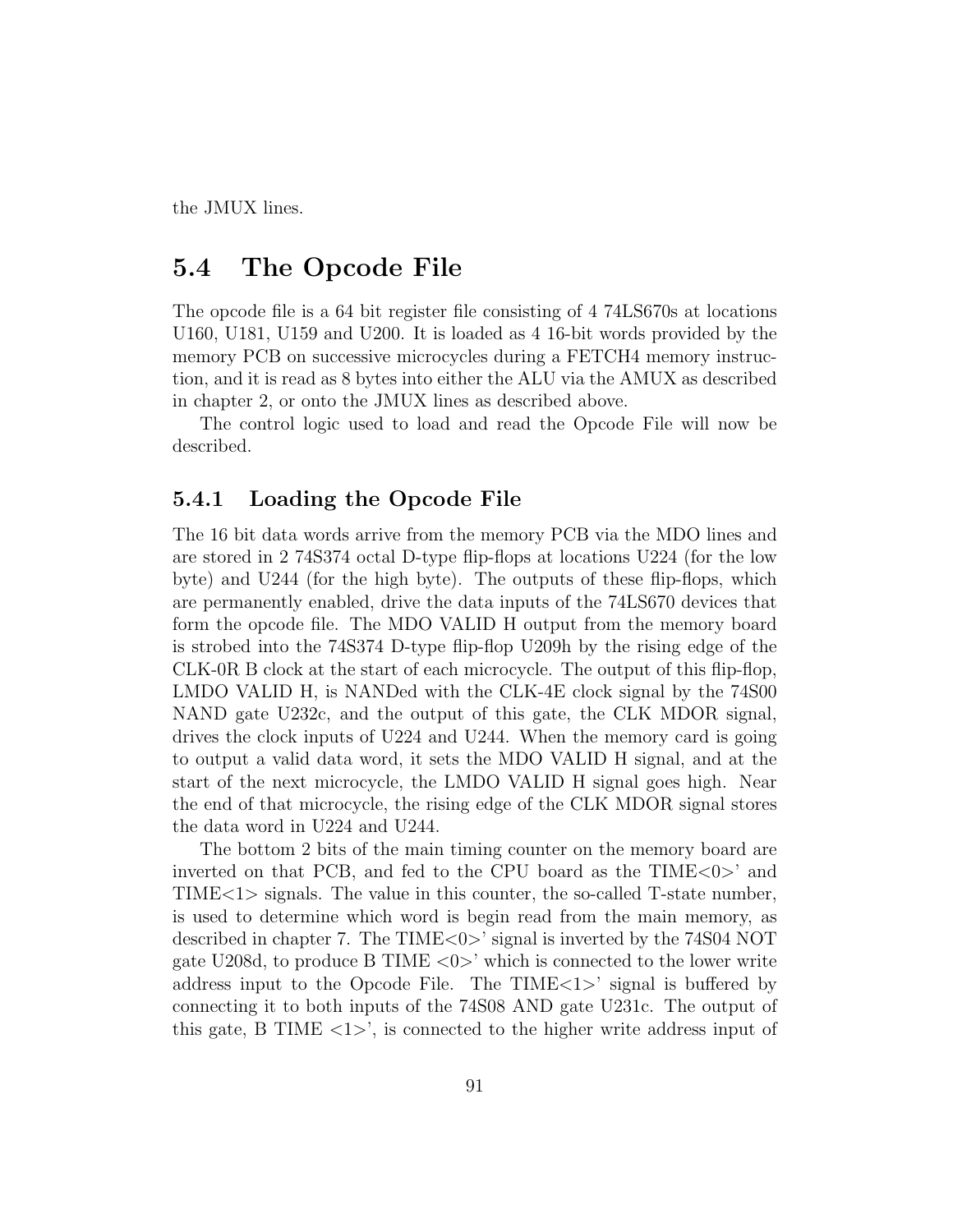the Opcode File. Since the first word is read out of the memory during the T state t2, this word is written to the zeroth location of the opcode file, as indicated in the following table.

| T state        | Word   | TIME $\langle 1,0 \rangle$ | B TIME $<1,0>$ | Location |
|----------------|--------|----------------------------|----------------|----------|
| T2             | $15-0$ |                            | $($ i $()()$   |          |
| T3             | 31-16  | 00                         | UI             |          |
| T <sub>0</sub> | 47-32  |                            |                |          |
| T1             | 63-48  |                            |                |          |

So, the words fetched from the main memory are written to the appropriate locations of the Opcode File.

The write-enable control signal for the Opcode File is produced by the following circuit. When the microcode instruction specifies a Reload Op operation (i.e. the F field contains 0 or 2 and the SF field contains 12), the special function decoder asserts the RELD OP signal by forcing it low. This signal is connected to one input of the 74S00 NAND gate U212c, and thus the output of this gate is set high. This output drives the LD OP control flip-flop, the 74S374 U209c. Therefore, at the start of the next microcycle, this flip-flop is clocked by the rising edge of the CLK-0R B clock, and thus the LD OP signal, produced by the output of this flip-flop, is set.

The microcode program is written to cause the microcode cycles between the Reload Op Instruction and the next T2 state to be aborted, e.g. by making the A microcode field of the Reload Op instruction specify one of the 2 memory data operations. Therefore, the LD MIR' clock does not go active until the next T2 state, and the microcode pipeline register is not reloaded. Therefore the RELD OP output remains active, and the LD OP flip-flop is held set.

At the next T2 state, the RELD OP signal returns to the inactive (high) state. However, since both the output of the 74S00 NAND gate U210b, and the LD OP signal are high, the 74S00 NAND gate U210c which combines these 2 signals and produces CONT' is enabled, and the CONT' signal is forced low. This signal is applied to the other input of the 74S00 NAND gate U212c, and thus the LD OP flip-flop U209c is held set until the end of the next T1 state.

During the subsequent T1 state, both the B TIME $\langle 1 \rangle$  and B TIME $\langle 0 \rangle$ signals are high. These signals are NANDed together by the 74S00 NAND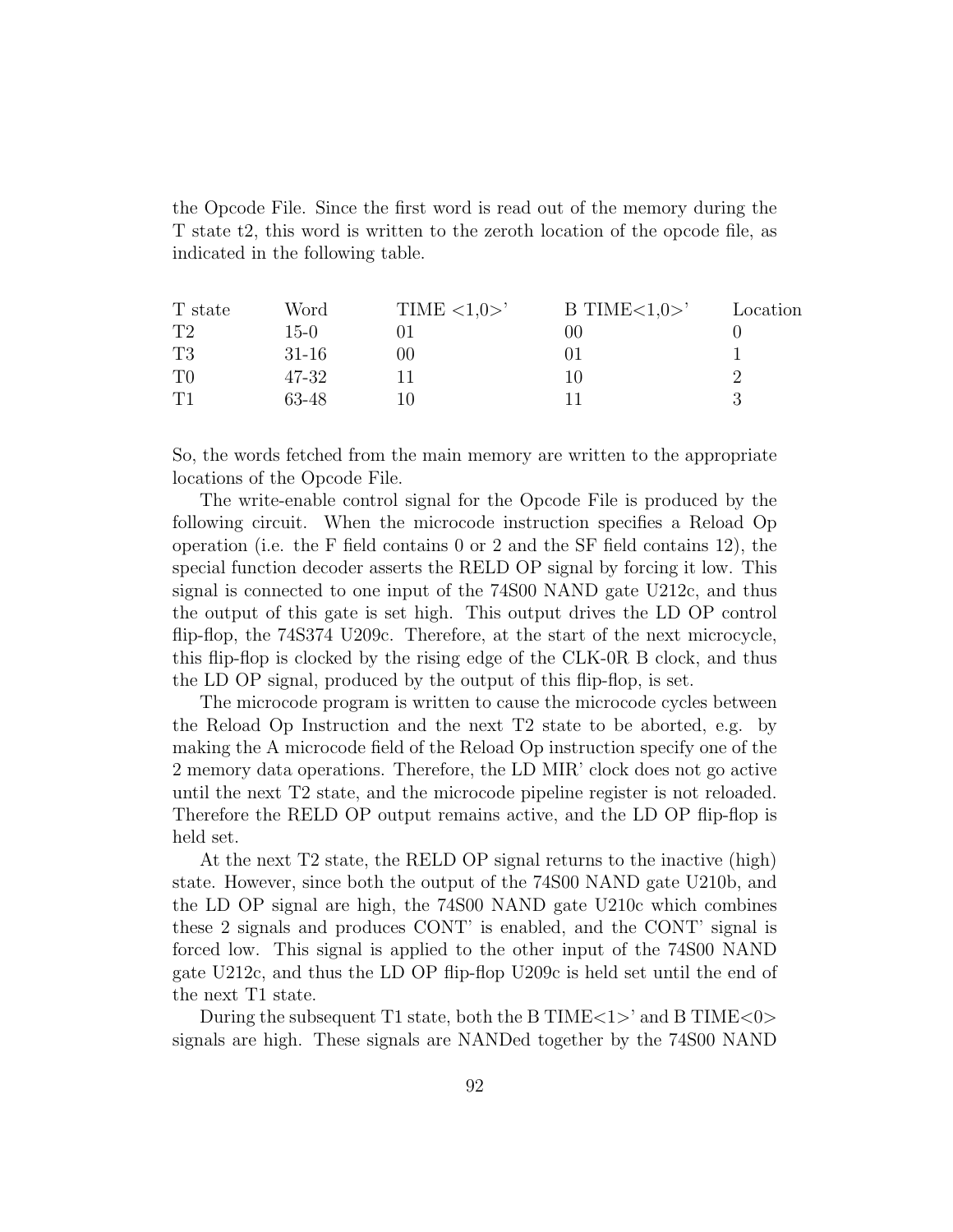gate U210b, whose output therefore goes low. This output inhibits the 74S00 NAND gate U210c and therefore the CONT' signal goes high. Since the RELD OP output from the special function decoder is now also high, the output of U212c goes low, and on the rising edge of the CLK-0R B clock at the start of the next microcycle, the LD OP flip-flop U209c is cleared.

The output of the LD OP flip-flop (the LD OP signal) is connected to one input of the 74S10 NAND gate U207a. This gate NANDs LD OP with the CLK-4J and the CLK-41 clock signals, and produces a write-enable pulse for the Opcode File chips. The timing of this signal is described in chapter 4. The output of U207a is directly connected to the write-enable inputs of the Opcode File registers.

Therefore, to load the opcode file, the microcode program starts a FETCH4 memory cycle, and then executes a Reload Op instruction. This sets the LD OP flip-flop, and causes the data fetched from memory to be written into the Opcode File. When all 4 data words have been fetched, the LD OP flip-flop is cleared, and the system returns to the idle state.

A low level on the CONT' signal (which occurs when the Opcode File write logic is active) is also used to clear the Boot ROM enable flip-flop U236b which is described in chapter 4

## 5.4.2 Reading the Opcode File

The data outputs of the opcode file are gated onto the lower 8 AMUX lines by the 74S240 inverting 3-state buffers U161e-h and U182a-d. These buffers are enabled by the NEXT OP' signal from the AMUX control logic, and this circuit, together with the rest of the AMUX system, is described in chapter 2. The outputs of the Opcode file can also be used to control the microcode jump address during a Next Instruction operation by gating them onto the appropriate JMUX lines as described above. This function is enabled by the ENB NEXT INST' signal from the JPE16 PROM U104.

The read address for the Opcode File is provide by the Byte Program Counter (BPC), which is the 74S163 4-bit binary counter at location U201. The B and C  $(2^1 \text{ and } 2^2)$  outputs of this counter are connected to the read address lines of the 74S670s in the Opcode file. Since there are only 8 bytes in the Opcode File, the most significant output of the BPC  $(BPC < 3)$  is low whenever the BPC points to a valid Opcode File Location.

The least significant output of the BPC  $(BPC\langle 0\rangle)$  is inverted by the 74S04 NOT gate U208b to produce the BPC<0>' signal. Similarly BPC<3>,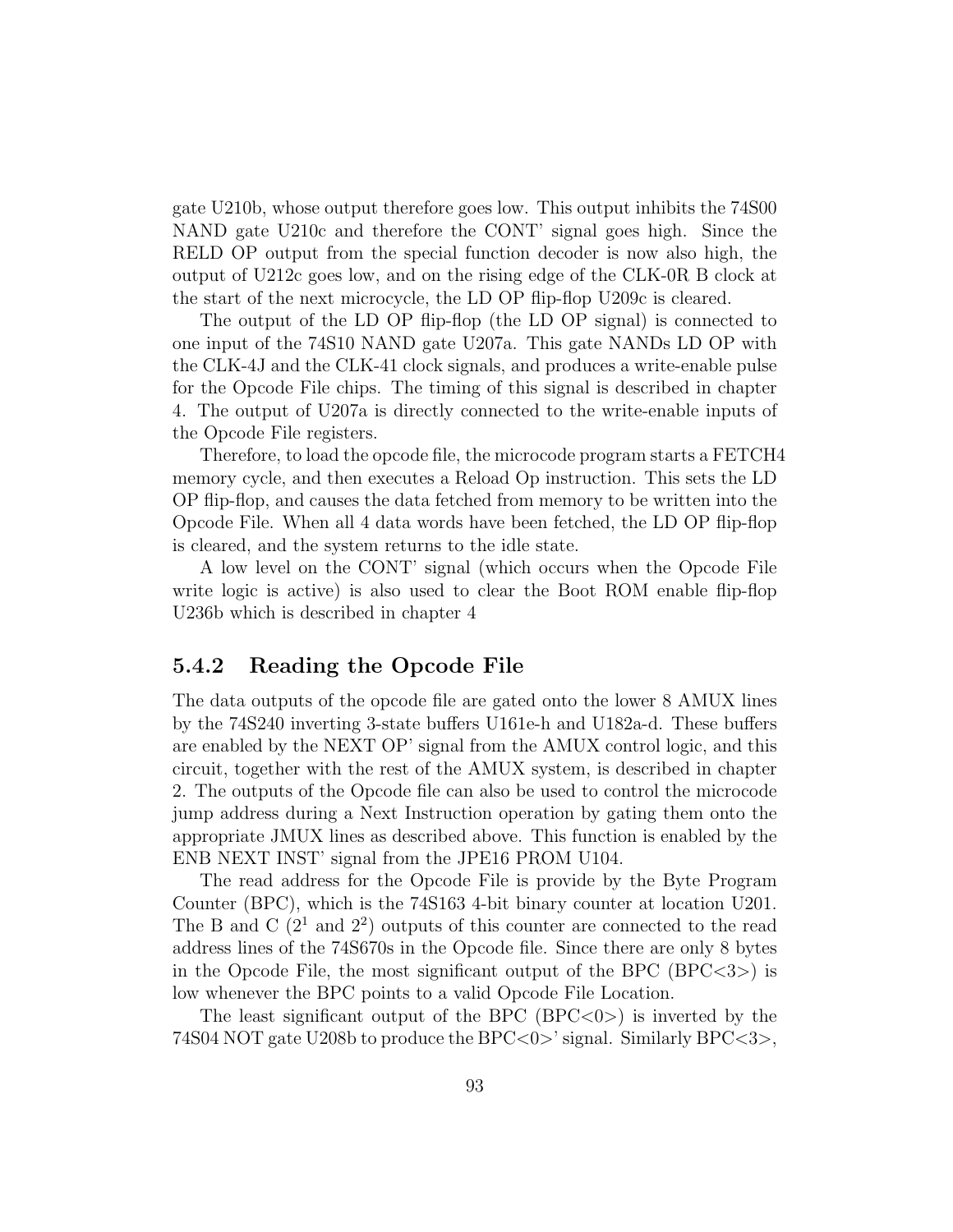the most significant output, is inverted by U192f  $(74S04)$  to give BPC $\lt3>$ '. The read enable signal to the 74S670 Opcode File Chips U181 and U160, ENB  $\text{OP}<0$  is produced by NANDing the BPC $\lt3$  and BPC $\lt0$  with the 74S00 NAND gate U203a. Therefore, these chips, which are loaded with the low byte of the memory data, are enabled when the BPC contains a valid even address. Similarly, the read enable signal for U159 and U200, which store the upper byte of the memory word, is provided by the 74S00 NAND gate U203d, which combines the BPC $\langle 3 \rangle$  and BPC $\langle 0 \rangle$  signals. Therefore, these devices are enabled when the BPC contains a valid odd address.

The BPC can be loaded with the latched form of the bottom 4 bits of the R register  $(SL<0>SL<3>)$  by the BPC:= signal from the Special Function decoder as described in chapter 4. The Reset input of the BPC is connected to the +3B line, and thus pulled high through R3 (a 1k resistor). The BPC is clocked by the rising edge of the LD MIR'B signal at the start of every microcycle, and therefore, if the NEXT INST OP signal is high, the BPC is incremented and selects the next byte in the Opcode File.

The NEXT INST OP signal is produced by the 74S00 NAND gate U203b which combines the active-low signals NEXT OP' and ENB NEXT INST'. One of these signals goes active on either type of instruction that reads a byte from the Opcode File, and therefore after such an instruction, the BPC is incremented and points to the next byte in the Opcode File.

The value in the BPC can be read onto the lowest 3 AMUX lines via the 74S240 inverting 3-state buffer U202a-d, which is part of the microstate register. This register, and its associated control logic, is described in chapter 2.

# 5.5 The Victim Latch

The Victim latch consists of a pair of 14 bit registers which are loaded with the microcode control store address at the start of each instruction, one of which can be transferred to the JMUX inputs to the microcode sequencer, while the other may be transferred into a normal CPU register If an attempt is made to read the Opcode File via the AMUX and the Opcode file is empty (that is, the  $\text{BPC} < 3$  bit is 1), then the CPU control electronics locks the address of that microcode instruction in the Victim l=Latch. After the Opcode file has been refilled from the main memory, the contents of the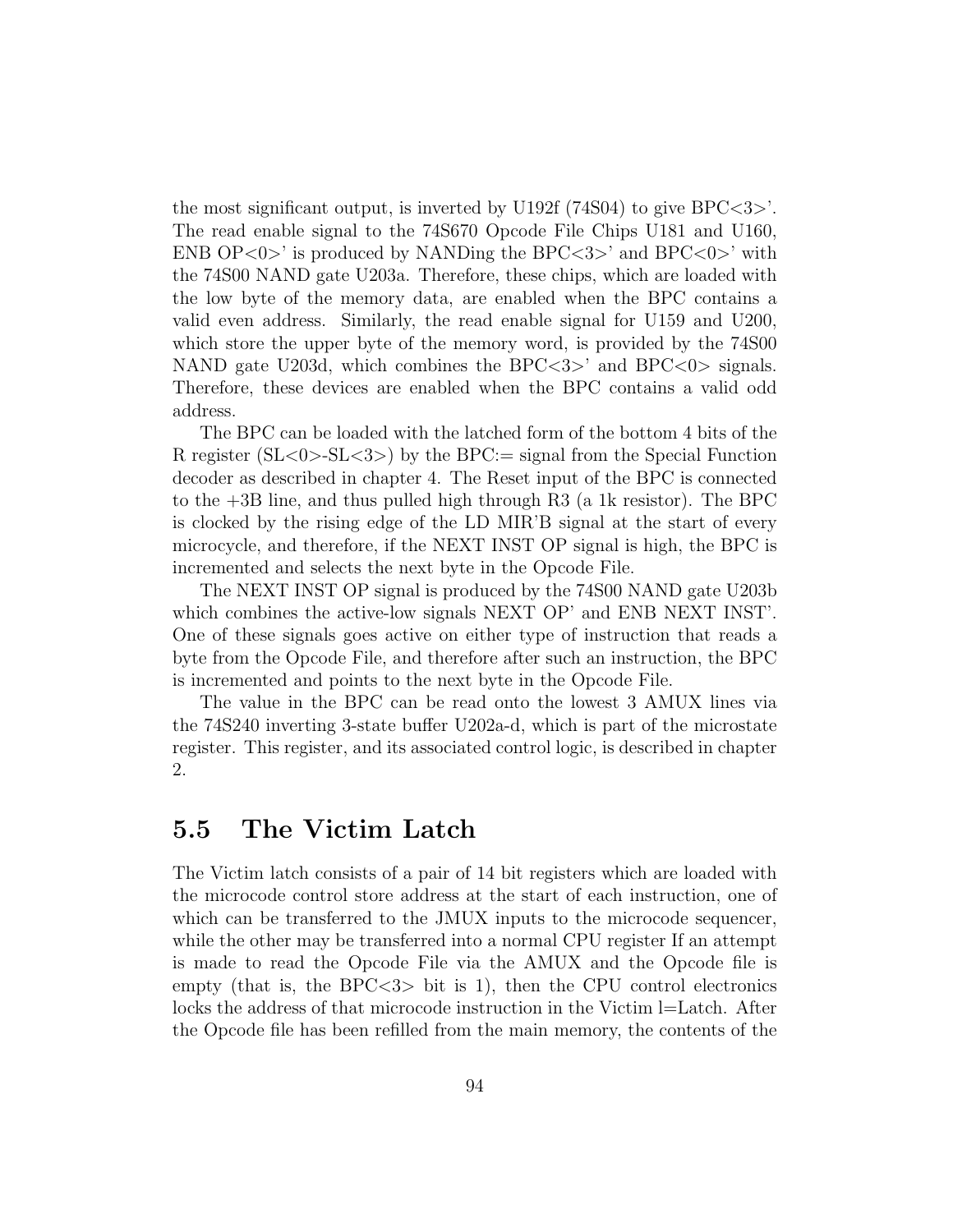Victim Latch can be transferred to the microcode sequencer via the JMUX, and the original instruction repeated.

The copy of the Victim Latch which can be transferred to the JMUX consists of the pair of 74S374 flip-flops at locations U107 (for the top 8 bits of the microcode address) and U108 (for the lower 6 bits). The D inputs of these flip-flops are directly connected to the  $UUA\langle n\rangle$  microcode address lines, while the outputs are connected to the JMUX lines. The flip-flops are clocked by the LD VICTIM' signal that is described below, and the outputs are gated onto the JMUX lines by the REVIVE VICTIM signal which is connected to the Output Enable pin of U107 amd U108. This signal is described above.

The second copy of the Victim Latch may be transferred onto the R register lines. This consists of 2 74S534 octal inverting D-type flip-flops at locations U88 (for the top 8 bits) and U79 (for the bottom 6 bits of the microcode address). The D inputs of these flip-flops are again connected to the  $UUA \leq n$  control store address lines, and the chips are both clocked by the LD VICTIM' signal. The 3-state outputs of these devices are connected to the bottom 14 of the R-register outputs. These outputs are enabled by the active-low RD VICTIM output from the special function decoder described in chapter 4. This signal is also connected to one input of the 74S10 NAND gate U213b which drives the output enable inputs of the R-register latches. When the  $(R)$ :=Victim instruction is executed (that is, when the microcode word F field contains 1, and the SF field contains 0), the RD VICTIM signal goes low, disables the R register outputs via U213b and gates the contents of the Victim Latch onto the R lines and hence into a CPU register.

The way in which the Victim Latch is loaded will now be described. Normally, the P HOLD VICTIM' signal is high. This signal is NANDed with the CLK-4E CPU clock signal by the 74S00 NAND gate U210d to produce the LD VICTIM' signal that directly drives the clock inputs of the 4 chips that make up the Victim Latch. Therefore, at the start of every microcycle, when the CLK-4E clock goes low, there is a rising edge on the LD VICTIM' signal that clocks the microcode address into the Victim Latch.

When the Opcode File is read via the AMUX into the ALU, the NEXT OP' output from the AMUX control decoder U223 (74S138) goes low. This signal is inverted by the 74S240 NOT gate U206c, and then ANDed with the most significant bit of the Byte Program Counter, BPC<3>, by one side of the 74S51 AND-OR-Invert gate U205b. If an attempt is made to read the opcode file when it is empty, therefore, the output of U205b, the P HOLD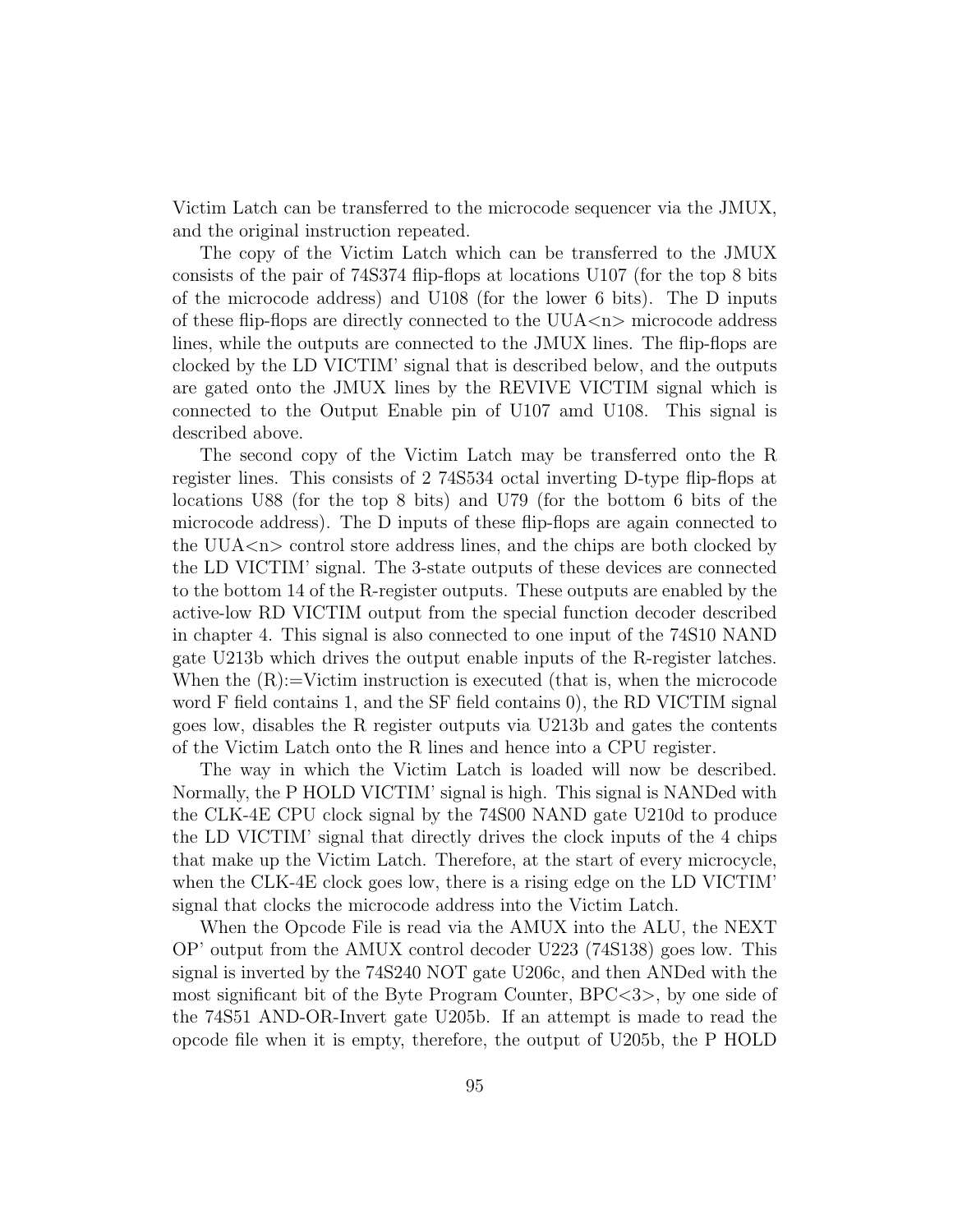VICTIM' signal goes low, which inhibits the 74S00 NAND gate U210d, and therefore the Victim Latch is not clocked at the start of the next microcycle.

The P HOLD VICTIM' signal is also connected to the D input of the 74S374 flip-flop U209d, which is clocked by the main clock signal CLK-0R B. Therefore, at the start of the next microcycle, this flip-flop is set to 0. The output of this flip-flop is inverted by the 74S240 NOT gate U206d, and then ANDed with the output of the 74S08 AND gate U73Ac by the other side of U205b. Therefore, while the output of U73Ac is high, U209d is reloaded with 0.

U73Ac ANDs the 2 active-low signals that read the Victim Latch, namely RD VICTIM and REVIVE VICTIM'. Since both of these signals are normally high, the output of U73Ac is also high, as required by the previous paragraph. When the Victim Latch is read, the output of U73Ac is set to 0, and thus the output of U205b is forced high. At the end of the microcycle, when a rising edge of the CLK-0R B clock signal occurs, U209d is loaded with 1, which therefore causes the output of U205b to remain high, and the loading of the Victim Latch at the start of each microcycle resumes.

# 5.6 The Interrupt Encoder

The PERQ 16K CPU board can accept interrupt signals from 8 different sources, which are listed in the following table.

| Latch             | $U251$ Input | Comments                |
|-------------------|--------------|-------------------------|
| U250h             | $\theta$     | Memory Parity Error     |
| U250g             |              | OIO Interrupt $\# 1$    |
| U250f             | 2            | Line Counter overflow   |
| U250e             | 3            | EIO CPU data In ready   |
| U250d             | 4            | EIO Network Interrupt   |
| U250c             | 5            | EIO HArd Disk Interrupt |
| U250 <sub>b</sub> | 6            | OIO Interrupt $#2$      |
| U250a             |              | EIO CPU Data Out ready  |
|                   |              |                         |

Unlike a conventional processor, the PERQ CPU does not automatically respond to interrupts, but instead the microcode program must check for a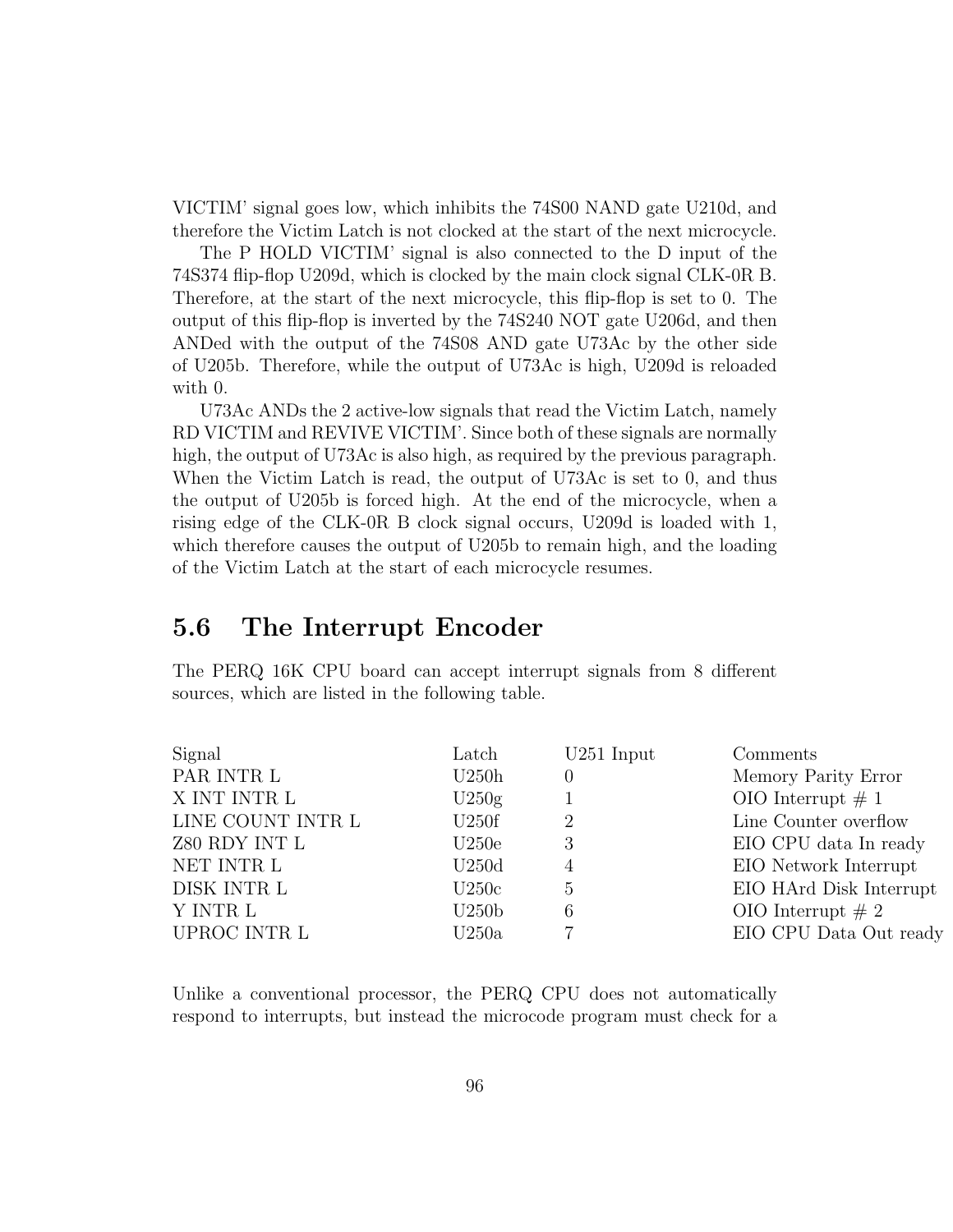pending interrupt periodically, and if one occurs, jump to the appropriate service routine.

The 8 interrupt input signals are clocked into the 74S374 Octal D-type flip-flop at location U250 by the rising edge of the CLK-0R D clock at the start of each microcycle. The outputs of U250, which are permanently enabled, are connected to the 8 inputs of the 74LS148 priority encoder U251, as indicated in the table above. The EI expansion input of this encoder is grounded, so that the encoder is always active. The EO output, which indicates if any of the interrupt signals are active, is latched by the 74S374 flip-flop U209a on the rising edge of the next CLK-0R B clock to give the INTR PEND (Interrupt Pending) Input to the Condition Code logic. The 3 data outputs from the priority encoder U251, which carry the number of the most significant active Interrupt, are fed to the interrupt vector buffer U84ad and then gated onto the JMUX lines during a vector jump instruction as described above.

Five of the 8 interrupt lines are driven by hardware that is fitted to every PERQ system, but the remaining 3, namely X INT INTR L, Y INTR L and NET INTR L, are provided by optional equipment. Therefore these 3 inputs are pulled up on the CPU board by the 1k resistors RS7b, RS7c and RS7i respectively.

# 5.7 The Condition Flags

The microcode sequencer may be controlled by one of 15 different conditions which are selected by the 4 bit microcode word COND field. This field controls the condition multiplexer U187 and U189 (both 74S251s) which then pass the selected condition signal onto the CONDITION' input of the sequencer. Eight of these condition flags, the so-called Arithmetic Conditions, are provided by a 16R8 PAL (CCPAL0) at location U186, and this circuit will therefore be described first.

Four signals from the data path are latched in the 67S380 inverting transparent latch U165a-d, as listed in this table.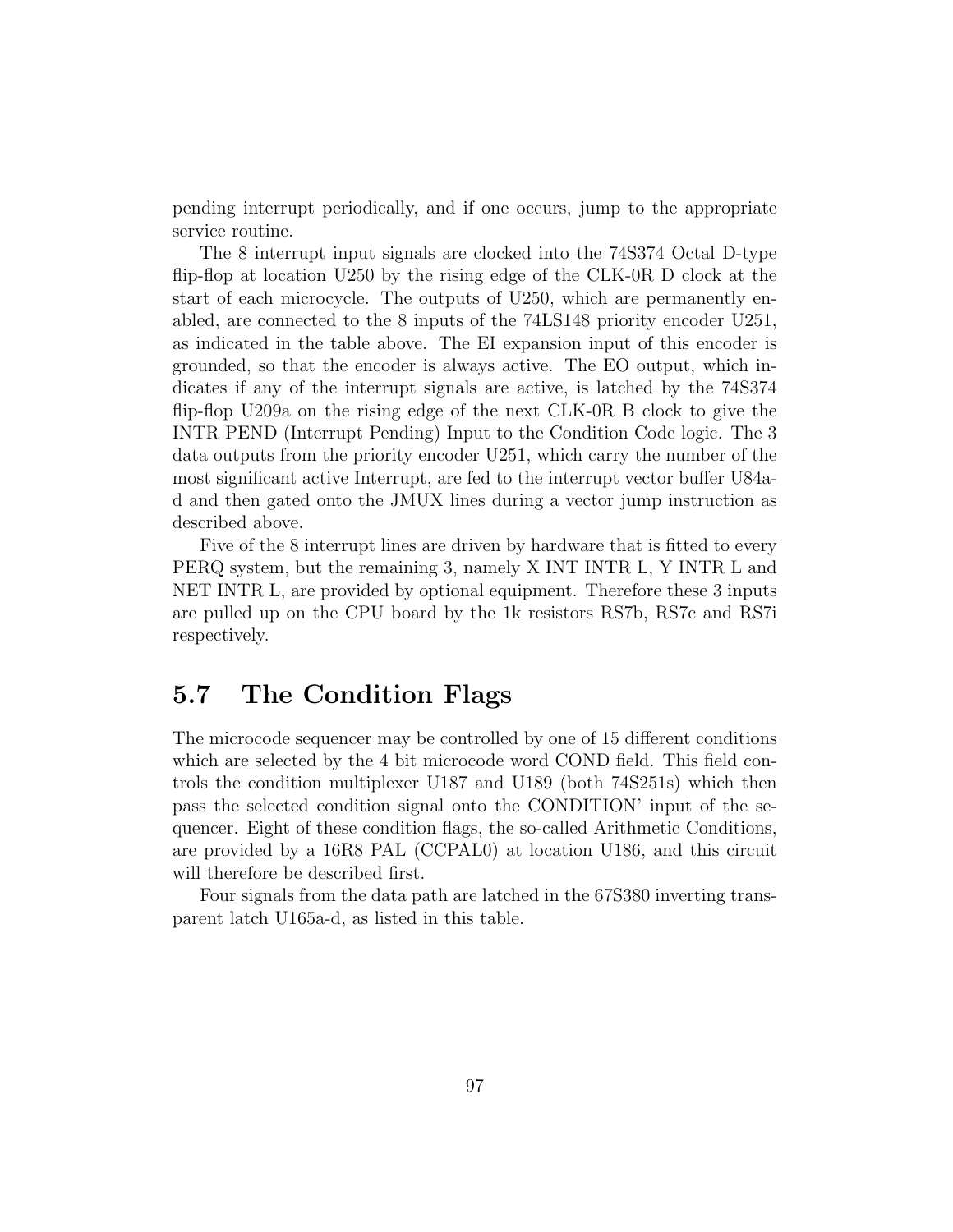| Signal   | Latch             | Latched Signal | Comments                 |
|----------|-------------------|----------------|--------------------------|
| AMUX <15 | U165a             | LA<15>         | Top bit (sign) of AMUX   |
| BMUX <15 | U165 <sub>b</sub> | LB<15>         | Top bit (sign) of BMUX   |
| C<15     | U165c             | LC<15>         | Carry out from bit 15    |
| $A = B$  | U165d             | $LA = B$       | Lower 16 ALU outputs $0$ |

These latches are controlled by the CLK-0R C clock described in chapter 4. During the first half of the microcycle, the outputs of the latches are updated, but the signals are held stable during the second half, when the CLK-0R clock is low. The outputs of U165 are permanently enabled, since the output enable pin is tied low. These signals are then fed to the inputs of the CCPAL0, which is described next.

# 5.7.1 The Condition Code PAL

The condition code PAL is the 16R8 registered PAL CCPAL0 at location U186, which accepts inputs from the data path, and produces the arithmetic flags. The signals processed by this chip are listed in the next table.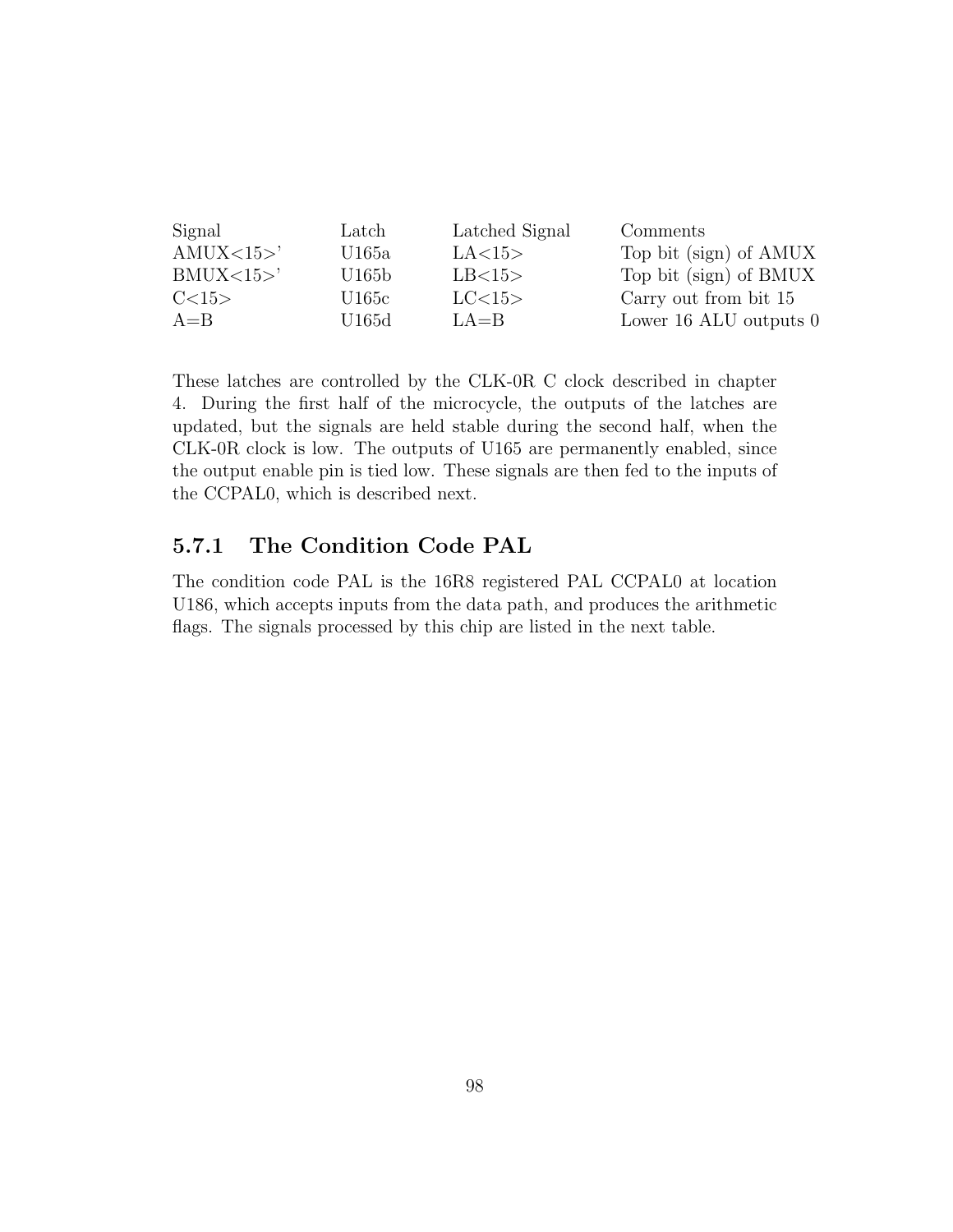| Pin        | Signal   | Comments                                 |
|------------|----------|------------------------------------------|
| $12\,$     | ArithX   | ALU Subtraction indicator                |
| 13         | ArithY   | ALU Addition indicator                   |
| <b>I4</b>  | R15'     | Active-low R-register sign bit           |
| <b>I5</b>  | $LA = B$ | Active-low 'Low 16 ALU outputs 0' signal |
| <b>I</b> 6 | LC < 15  | Active-low Carry Out from bit 15         |
| I7         | LB<15>   | Active-high BMUX bit 15                  |
| I8         | LA<15>   | Active-high AMUX bit 15                  |

(All outputs are active-high)

| O12             | <b>OVF</b>           | Overflow Flag              |
|-----------------|----------------------|----------------------------|
| O13             | <b>CRY</b>           | Carry Flag                 |
| O <sub>14</sub> | Leq                  | Less than or equal Flag    |
| O15             | $\rm Lss$            | Less than Flag             |
| O16             | Geq                  | Greater than or Equal Flag |
| O17             | $\operatorname{Gtr}$ | Greater than Flag          |
| O18             | Neq                  | Not Equal Flag             |
| O19             | EQL                  | Equal Flag                 |
|                 |                      |                            |

The outputs of this PAL are always active, since the output enable pin is tied to ground. The CCPAL0 output register is clocked by the LD MIR' B signal. Therefore, at the start of each microcycle, on the rising edge of the LD MIR' clock, the flags are updated based on the previous microcycle's ALU result.

The logic functions used to generate each of the arithmetic flags will now be described.

#### 5.7.1.1 OVF

This flag tests for overflow on addition or subtraction. The Logic Equation used to generate this flag is :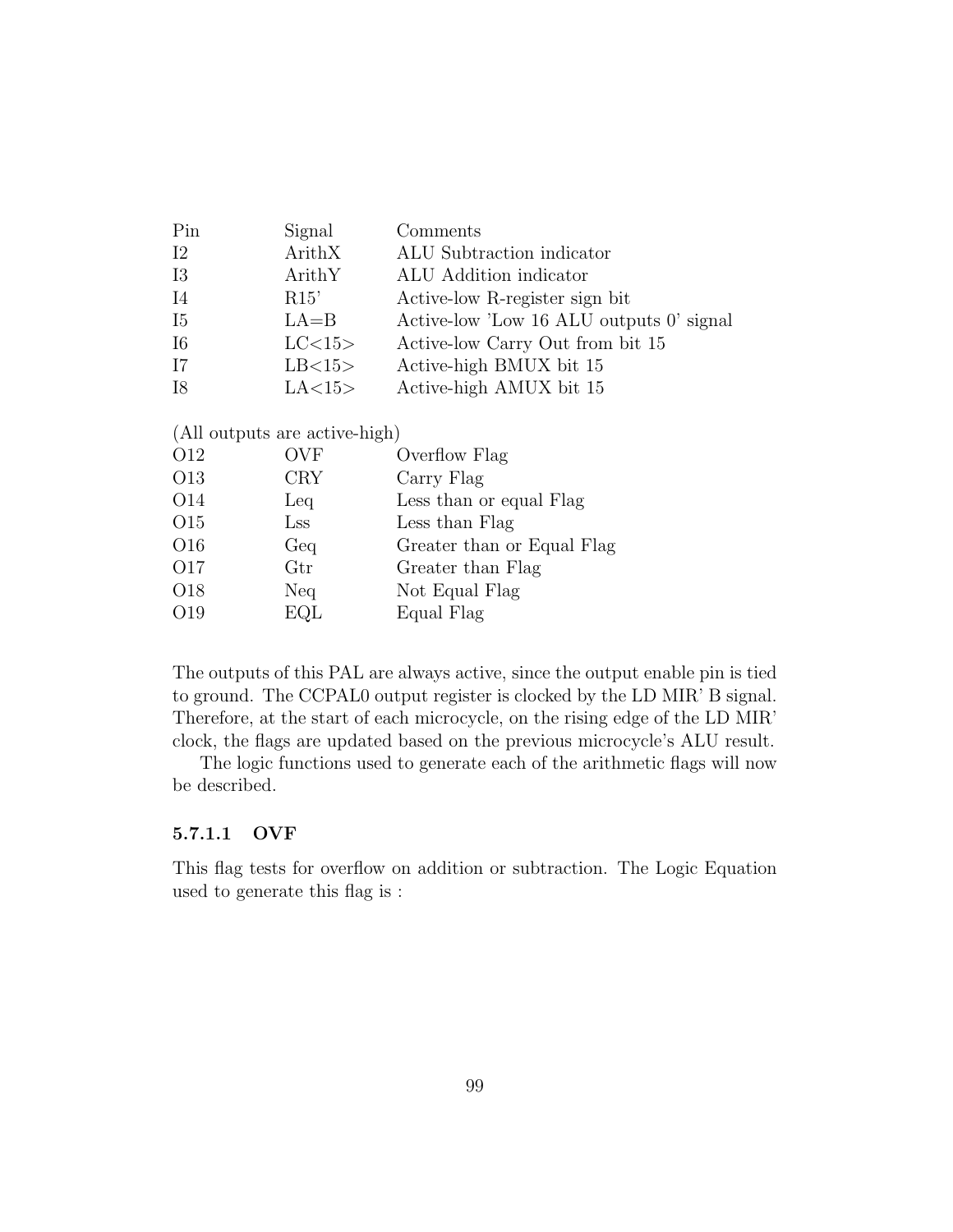|                  |                             | Comments                  |
|------------------|-----------------------------|---------------------------|
|                  |                             | No Overflow if            |
| $\text{IOVF} :=$ |                             | $+ve$ result,             |
|                  |                             | first operand $+ve$       |
|                  | $+ArithX.ArithY.R < 15>$    | Never Occurs!             |
|                  | $+!$ ArithX.R<15>'.!LB<15>  | Addition of $a +ve$ ,     |
|                  |                             | Giving $a +ve$ result     |
|                  | $+!$ ArithY.R<15>'.LB<15>   | Subtraction of a -ve      |
|                  |                             | Leaving $a +ve$ Result    |
|                  |                             | (The above 2 terms also   |
|                  |                             | Cover logical operations) |
|                  | $+!R<15>$ '.LA $<15>$       | -ve result from           |
|                  |                             | -ve first operand         |
|                  | $+ArithY.IR<15>$ .LB $<15>$ | Additon of a -ve          |
|                  |                             | and leaving a -ve result  |
|                  | $+!$ ArithX.!ArithY.!R<15>' | -ve result on             |
|                  |                             | any logical Op            |
|                  | $+A$ rithX.!R<15>'.!LB<15>  | Subtration of a $+ve$     |
|                  |                             | leaving a -ve result      |

In the above cases, the sign of the result is correct, so the overflow flag is not set. In all other cases, a carry out of the most significant bit has caused the sign to be incorrect, so the overflow flag is set.

## 5.7.1.2 CRY

The carry flag is produced in the obvious way by the following PAL equation :

|                    |         | Comments      |
|--------------------|---------|---------------|
| $!{\rm CRY}\!\!:=$ | LC < 15 | No Carry if   |
|                    |         | $LC<15>$ high |

The Carry output from bit 15 of the ALU is inverted by the latch U165c, and therefore reinverted by the CCPAL0 before being fed to the condition multiplexer.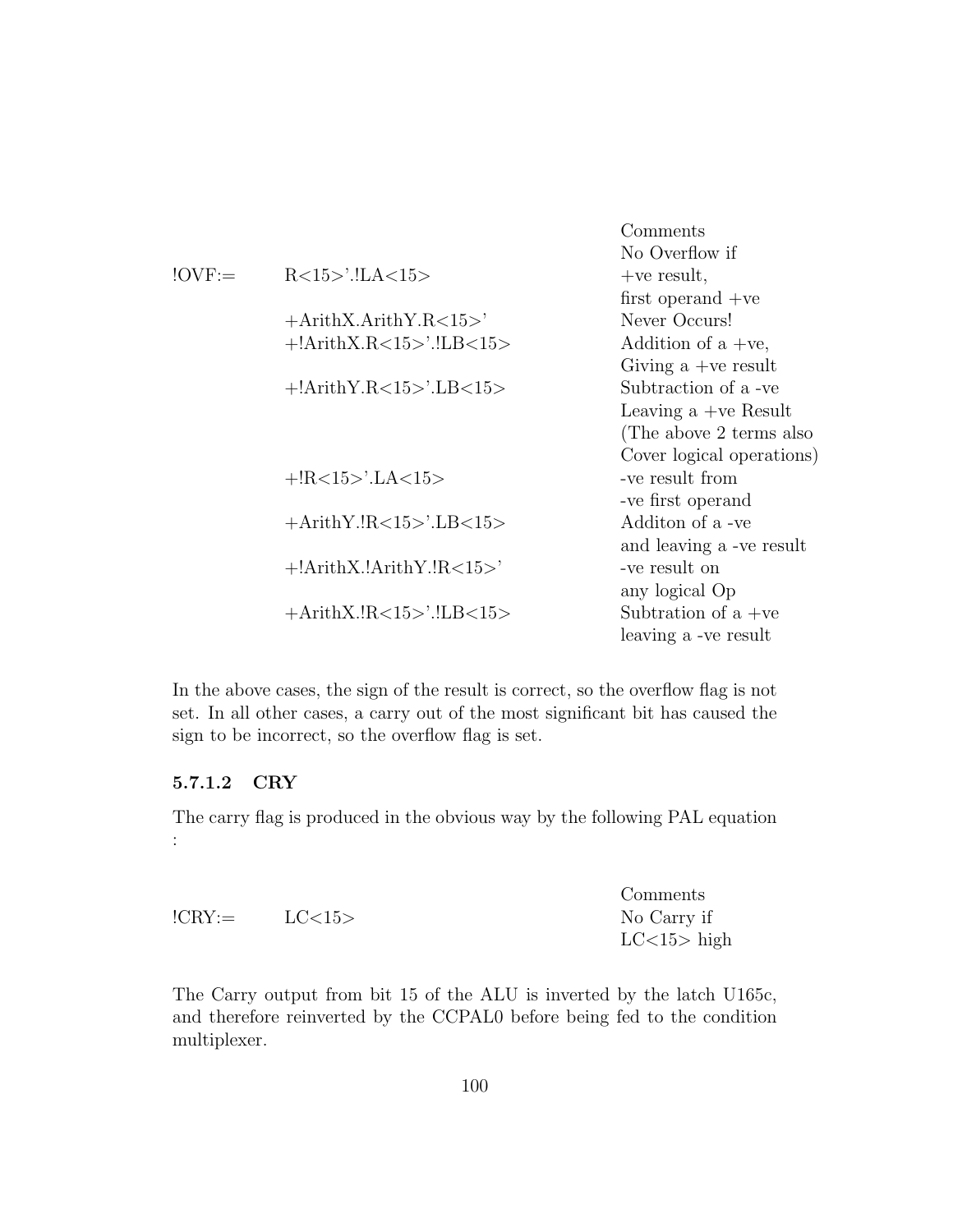# 5.7.1.3 LEQ

The PAL equation that produces the Less than or equal flag is the following:

!LEQ:= ArithX.!ArithY.!R<15>'.LA=B.LB<15>.!LA<15> +!ArithX.ArithY.!R<15>'.LA=B.!LB<15>.!LA<15> +R<15>'.LA=B.!LA<15> +ArithX.ArithY.R<15>'.LA=B +!ArithX.R<15>'.LA=B.!LB<15> +!ArithY.R<15>'.LA=B.LB<15>

The LEQ flag is set if the result is either 0 or negative. Therefore, the state of the LEQ flag is given by logically ORing the Equal flag with the LSS flag. Since the PAL internally operates with inverted signals, the equation for the !LSS flag given below is ANDed with the inverted Equals flag - the LA=B signal, to produce the !LEQ signal.

## 5.7.1.4 LSS

This flag is defined by the following logic equation: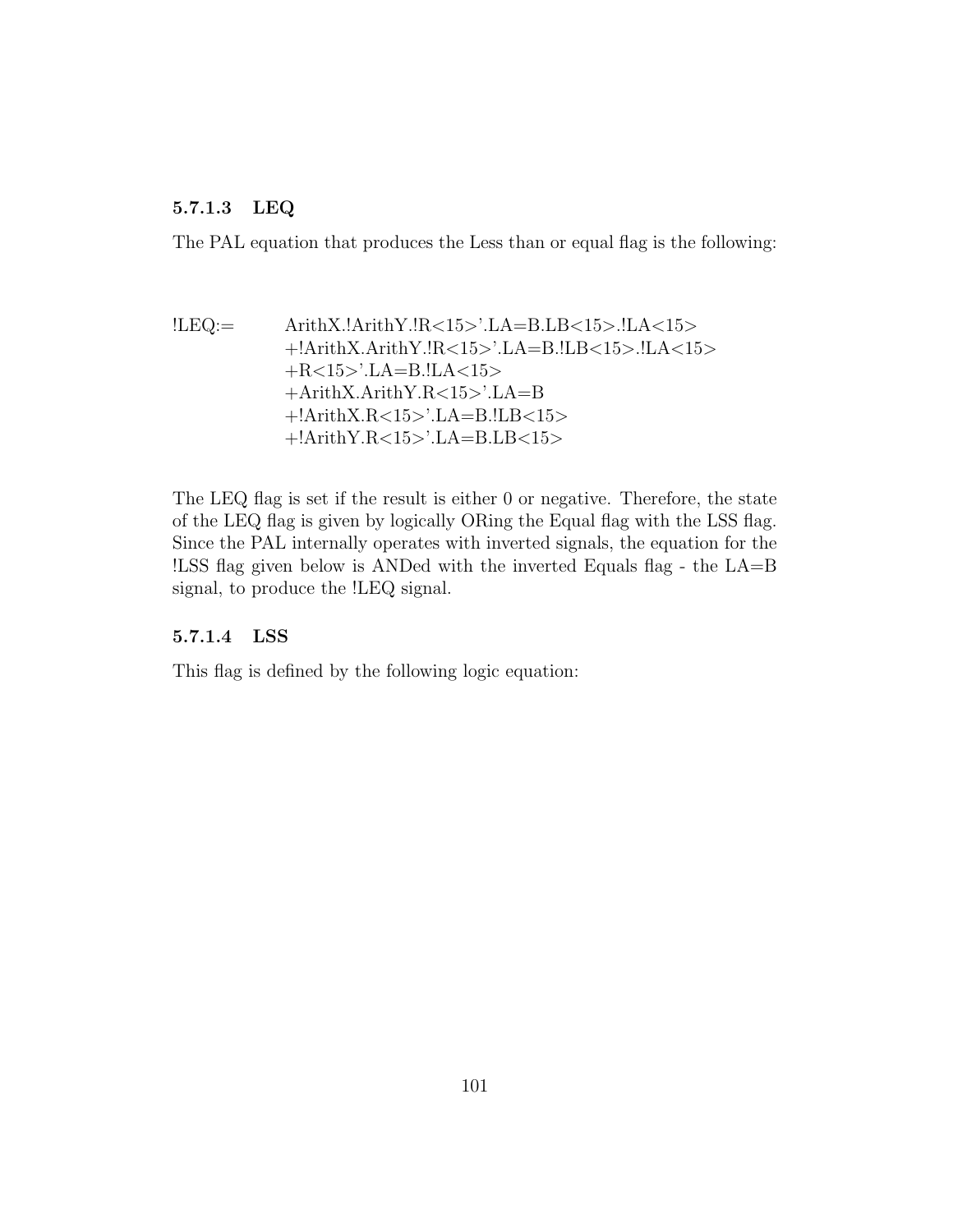| ArithX.!ArithY.!R<15>'.LB<15>.!LA<15>      |                              |  |
|--------------------------------------------|------------------------------|--|
|                                            | Subtraction of a -ve         |  |
|                                            | from a +ve, leaving a -ve    |  |
|                                            | Overflow, should be $+ve$    |  |
| $+!$ ArithX.ArithY.!R<15>'.!LB<15>.!LA<15> |                              |  |
|                                            | Addition of $2 + \text{ves}$ |  |
|                                            | Giving a -ve                 |  |
|                                            | Again, Overflow - should     |  |
|                                            | $be +ve$                     |  |
|                                            | $+ve$ result from            |  |
|                                            | $+ve$ first operand          |  |
| $+ArithX.ArithY.R < 15>$                   | Never Occurs                 |  |
| $+!$ ArithX.R<15>'.!LB<15>                 | No Overflow conditions for   |  |
| $+!$ ArithY.R<15>'.LB<15>                  | Addition or Subtraction      |  |
|                                            | (Or a Logical operation)     |  |
|                                            | Giving a +ve result          |  |
|                                            |                              |  |

The Less flag is set if the ALU result is negative, and therefore the !LSS signal should be true if the top bit of the previous  $ALU$  result was  $+ve$ . A complication arrises because an overflow can occur on either addition or subtraction, and the flag must take account of this. Therefore, the equation considers all cases when a positive result should have occurred, irrespective of whether or not the result overflowed.

The resultant flag indicates whether the result would have been negative on a machine with arbitrary word length.

## 5.7.1.5 GEQ

This flag is the logical inverse of the LSS flag, and indicates when the previous ALU result would have been 0 or positive - that is when the top bit, corrected for a possible overflow, would have been 0. The inverted !GEQ signal, used inside the CCPAL, therefore tests for the sign bit of the result being set. The equation used is :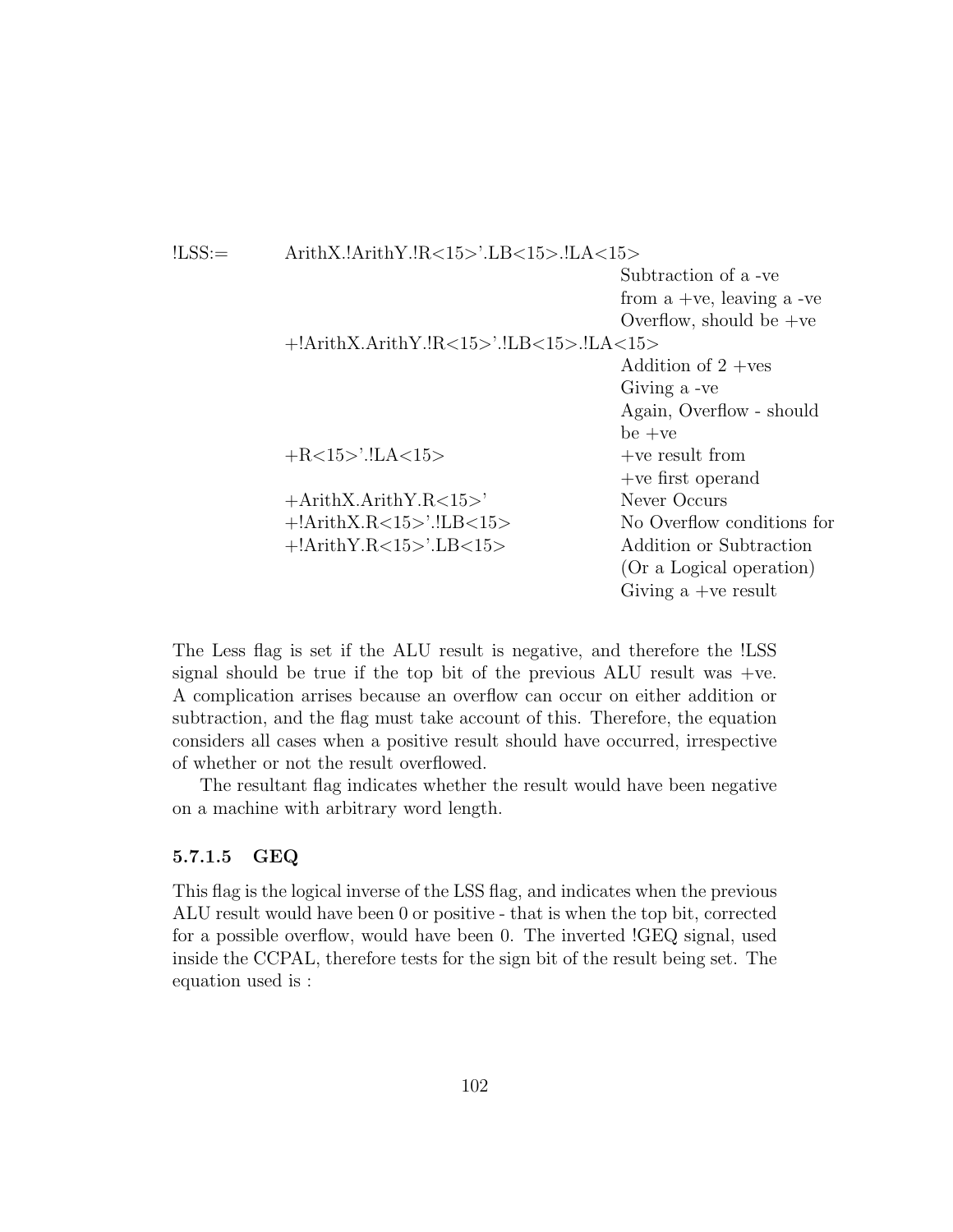| $!{\rm GEO}\!\!:=$ | ArithX.!ArithY.R<15>'.!LB<15>.LA<15>    |                            |
|--------------------|-----------------------------------------|----------------------------|
|                    |                                         | Subtraction of $a +ve$     |
|                    |                                         | from a -ve, leaving a +ve  |
|                    |                                         | Overflow, should be -ve    |
|                    | $+!$ ArithX.ArithY.R<15>'.LB<15>.LA<15> |                            |
|                    |                                         | Addition of 2 -ves         |
|                    |                                         | Giving $a +ve$             |
|                    |                                         | Again, Overflow - should   |
|                    |                                         | be -ve                     |
|                    | $+!R<15>$ '.LA $<15>$                   | -ve result from            |
|                    |                                         | -ve first operand          |
|                    | $+!$ ArithX. $!$ ArithY. $!$ R<15>'     | -ve result on              |
|                    |                                         | Logical Operation          |
|                    | $+A$ rithX.!R<15>'.!LB<15>              | No Overflow conditions for |
|                    | $+A$ rithY.!R<15>'.LB<15>               | Addition or Subtraction    |
|                    |                                         | Giving a -ve result        |
|                    |                                         |                            |

## 5.7.1.6 GTR

The Greater Than flag is set if the greater than or equal flag is set, and the equal flag is not - the ALU result was strictly positive. Therefore, inside the PAL, the !GTR signal is produced by logically ORing the !GEQ signal with the !LA=B not equal signal, using the following equation :

 $!GTR :=$   $!LA=B$ +ArithX.!ArithY.R<15>'.!LB<15>.LA<15> +!ArithX.ArithY.R<15>'.LB<15>.LA<15> +!R<15>'.LA<15> +!ArithX.!ArithY.!R<15>' +ArithX.!R<15>'.!LB<15> +ArithY.!R<15>'.LB<15>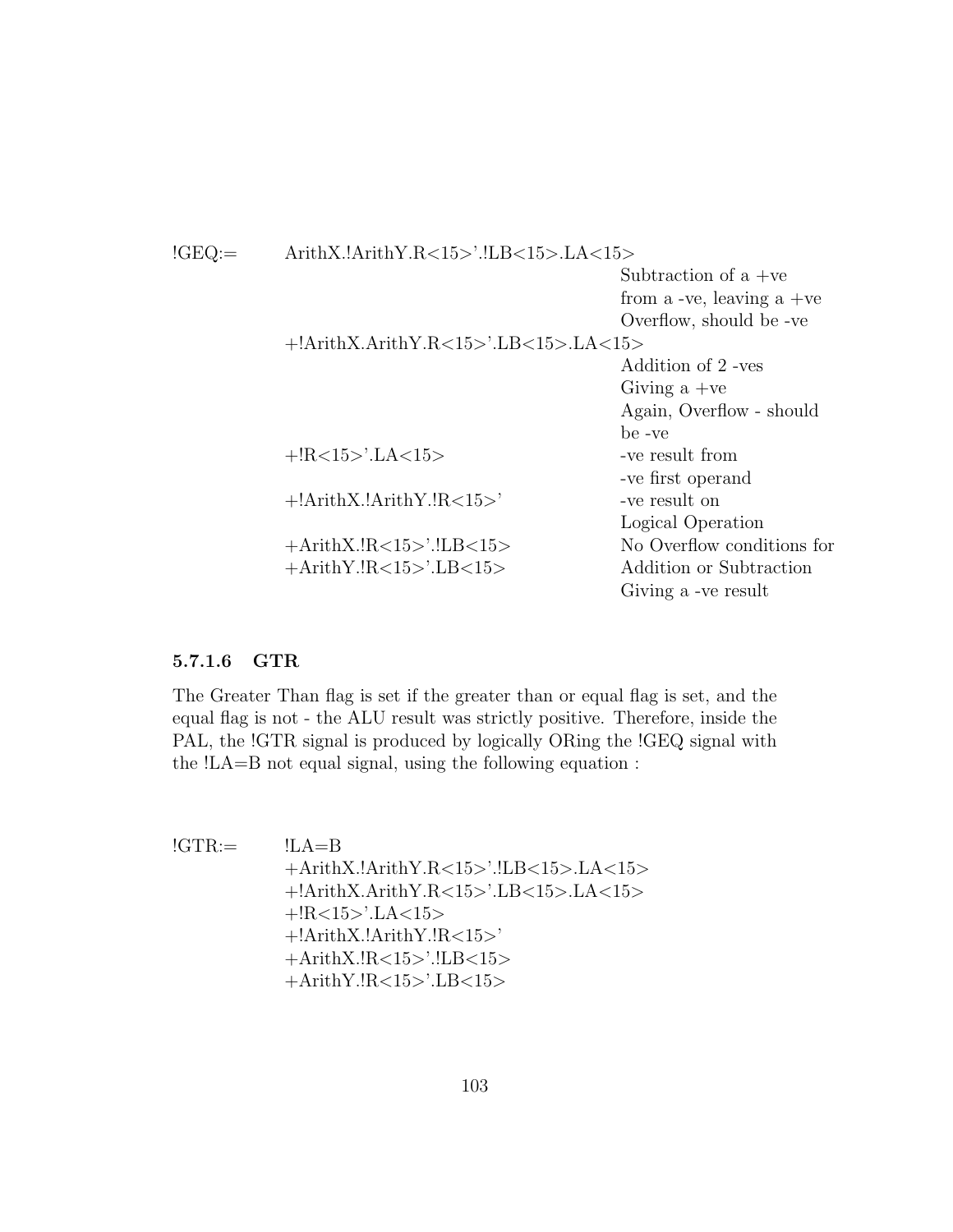#### 5.7.1.7 NEQ

The Not Equal flag is produced in the obvious way by latching the LA=B inverted equal signal in the CCPAL0 output register. This is done with the following equation:

 $$ 

### 5.7.1.8 EQL

The Equal flag is produced by inverting the LA=B inverted equal signal, and storing the result in the PAL's output register. This is performed by the following simple equation:

$$
!EQL:= LA=B
$$

# 5.7.2 The Condition Multiplexer

The condition multiplexer consists of a pair of 72S251 8-input multiplexers at locations U189 and U187. The select inputs of these chips are directly connected to the lower 3 bits of the condition code field of the microcode pipeline register described in chapter 4 (the  $\text{CND}<0$ )- $\text{CND}<2$ ) signals). The 3-state inverting outputs of the 2 multiplexers are linked together, and to the CONDITION' input of both the 2910 microcode address sequencer and the extended microcode address sequencer, as described above. The Enable input of U189 is driven by CND<3>, the most significant bit of the COND field, so that this multiplexer is enabled when one of the first 8 conditions is selected. The CND<3> signal is inverted by the 74S240 NOT gate U185d, the output of which is connected to the enable input of U187, which is thus enable when one of the second 8 conditions is selected. This circuit therefore selects between the 16 condition flags and therefore operates as a 16 input multiplexer.

The way in which each of the condition flags is produced will now be explained.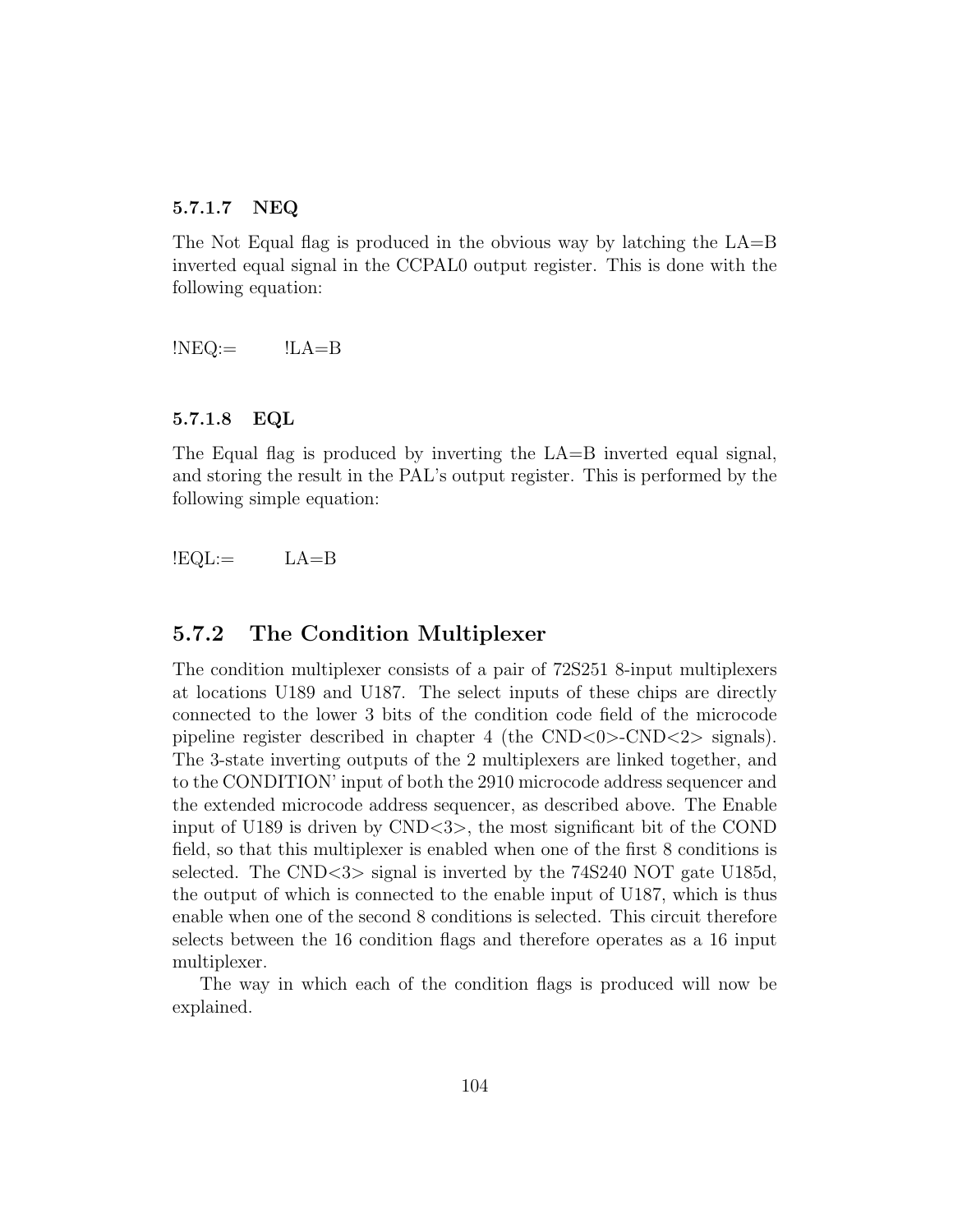## $5.7.2.1 \quad 0 - U189(0)$  - True

This input is driven by the WR NOW' signal from the control store loading circuit. This signal is normally high, so the microcode sequencer receives a True (low) CONDITION' input. However, this signal is forced low during the first microcycle of the control store load operation, and this causes the microcode sequencer to output the contents of the S register onto the control store address lines. During the second microcycle of such an instruction, the WR NOW' signal is high, and thus the sequencer behaves normally. The operation of the control store load circuitry is described in chapter 4.

### $5.7.2.2 \quad 1 - \text{U189}(1)$  - False

This input is simply connected to ground, so that the sequencer always receives a false condition.

#### 5.7.2.3 2 - U189(2) - Intr Pend

The output of U209a (a 74S374 D-type flip-flop) is connected to this input of the multiplexer. U209a is loaded with the state of the Interrupt encoder EO output at the start of each microcycle, so this condition is true if a CPU interrupt input is active. The interrupt priority encoder is described above.

## 5.7.2.4 3 - U189(3) - Space

This input is not used, and simply left floating.

#### 5.7.2.5 4 - U189(4) - Opfile Empty

This input is connected to the most significant bit of the Byte Program Counter - the BPC<3> signal. It is therefore active when the value stored in the BPC is greater than or equal to 8, i.e. when all the words stored in the opcode file have been read out. The Opcode file and its control logic are described above.

### $5.7.2.6 \quad 5 - \mathrm{U}189(5) - \mathrm{C}19$

The CARRY<19> carry output from the most significant ALU chip U154 (74S181) is latched in the 67S380 D-type latch U165e. This latch is controlled by the CLK-0R C clock signal, and thus the state of this carry signal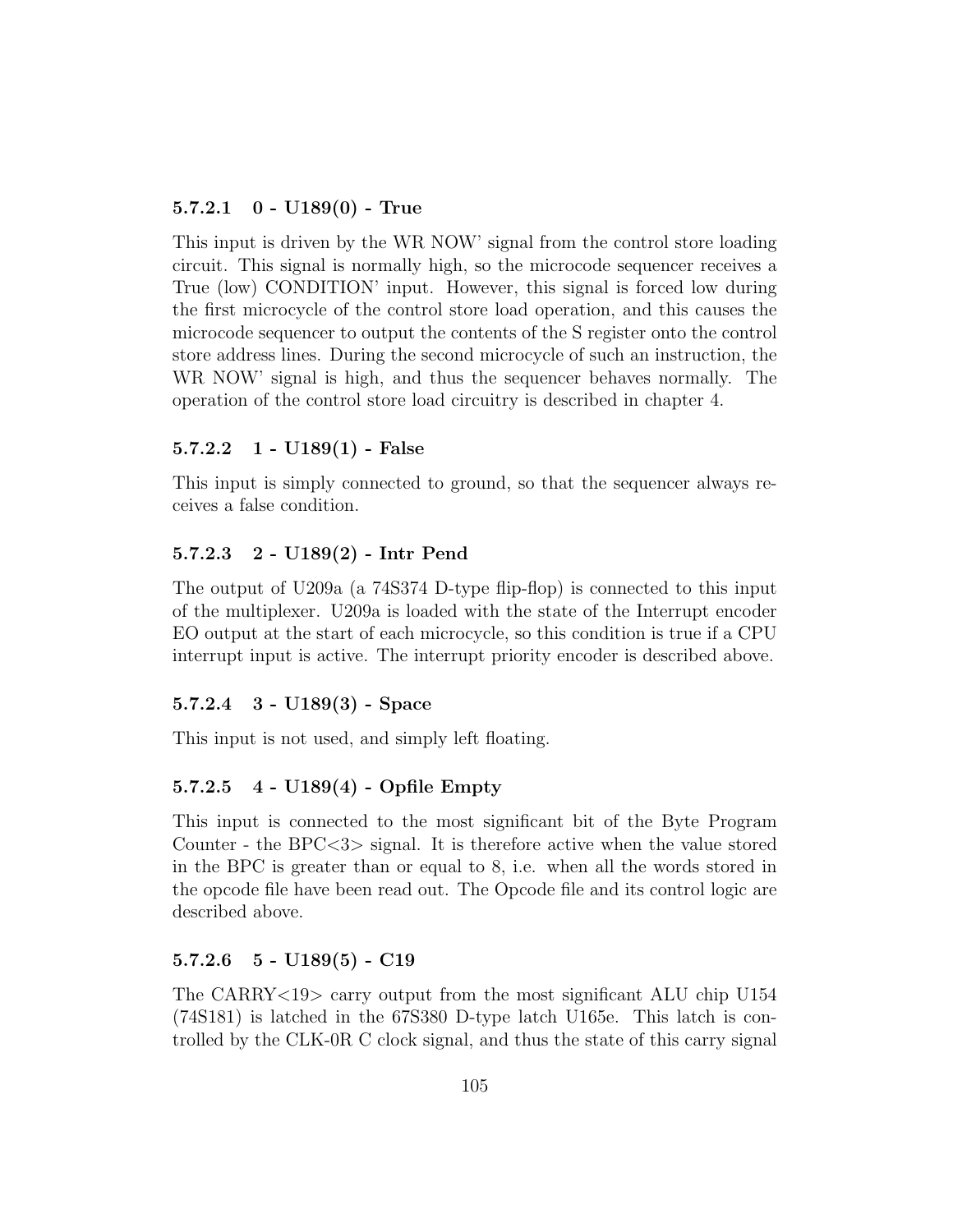is held throughout the second half of the microcycle. The output of U165e is connected to the D input of the 74S374 D-type flip-flop U209g, which is directly clocked by the rising edge of the CLK-0R B clock at the start of the next microcycle. Therefore, the output of U209g (the OLD CARRY<19> signal) holds the state of the final carry out from the ALU on the previous microcycle. The output of U209g then drives the relevant input on the condition code multiplexer. Since U165 is an inverting latch, this condition is true when no carry out occurs.

On the PERQ T4 24 bit CPU, a link (JP2) enables the input of the final carry latch (the equivalent of U165e on the 20 bit CPU) to be switched between the carry out from bit 19 (for T2 compatability) or the carry out from bit 23 (when the CPU operates in 24 bit mode).

### 5.7.2.7 6 - U189(6) - Odd

The contents of the R register are transferred to the microcode store input latch U56 and U71 (both 74S374s) on the rising edge of the LD MIR'B clock at the start of each microcycle. The operation of this register is described in chapter 4. Since the data path uses active-low data signals,  $UW<0>$ , the least significant bit of this register, is therefore set low if the previous ALU result was odd. This bit is stored in U71d, and the output from this flip-flop is inverted by the 74S240 NOT gate U192h, the output of which drives the appropriate condition multiplexer input.

# 5.7.2.8 7 - U189(7) - Bytesign

This signal is produced in a similar way to the Odd flag just described. UW<7>, bit 7 of the microcode store input latch, indicates the sign of low byte of the previous ALU result. The output of U71e, which stores UW<7>, is inverted by U192g, the output of which drives the relevant condition code multiplexer input.

# $5.7.2.9$  10 - U187(0) - Neq

This input is driven by the O18 output of the CCPAL0 described above.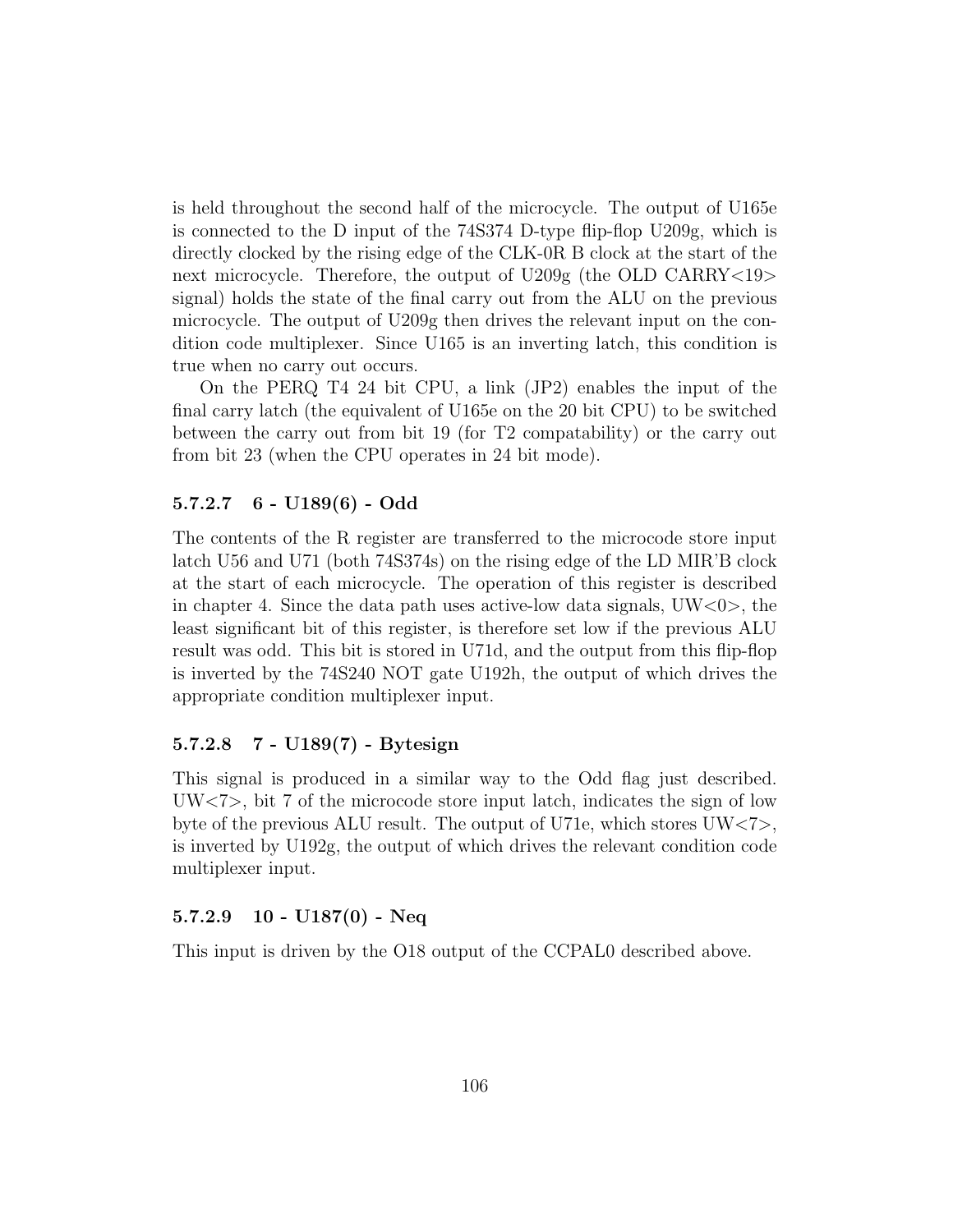# $5.7.2.10$  11 -  $U187(1)$  - Leq

The O14 output of the CCPAL0 is directly connected to this input of the condition code multiplexer. The operation of the CCPAL0 is described above.

## $5.7.2.11$   $12$  -  $U187(2)$  - Lss

Again, this input is directly driven by one of the CCPAL0 outputs, in this case the O15 output.

## 5.7.2.12 13 - U187(3) - Ovf

The overflow output O12 from the CCPAL0 described above is connected to this input of the condition multiplexer.

### 5.7.2.13 14 - U187(4) - Carry

The latched carry output from the CCPAL0 appears on the O13 pin, which drives this input of the condition code multiplexer.

## 5.7.2.14 15 - U187(5) - Eql

This input is driven by the O19 output from the CCPAL, which carries the latched Equal signal as described above.

### 5.7.2.15 16 - U187(6) - Gtr

The O17 output from the CCPAL0 directly drives this input.

## 5.7.2.16 17 - U187(7) - Geq

This last input of the condition code multiplexer is driven by the O16 output from the CCPAL0 described above.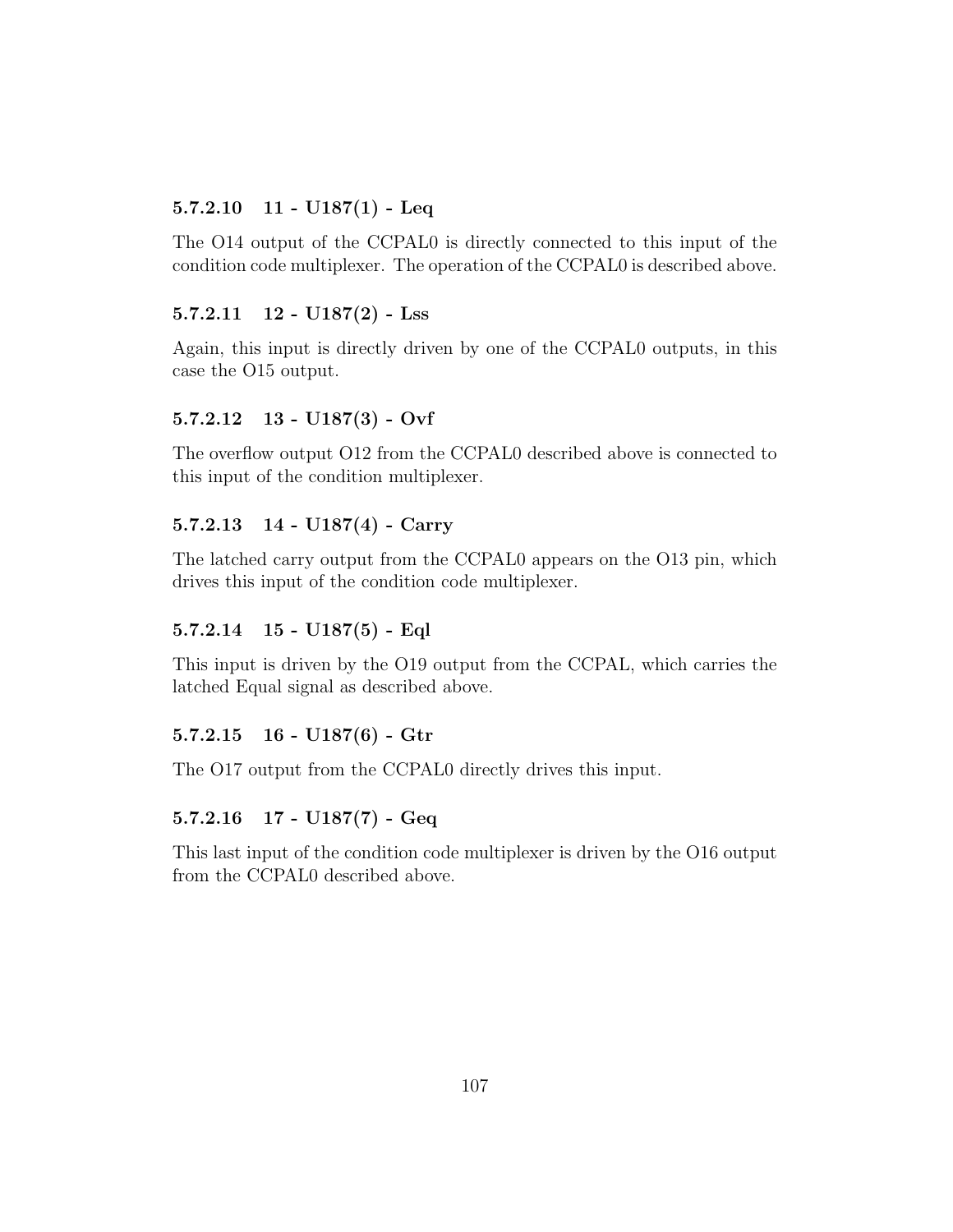# Chapter 6

# The Shifter and Combiner

The operation of shifting a binary number left or right by a given number of bits is often performed by a sequential circuit - the shift register, which shifts the number by one bit on each clock cycle. However, the operation of shifting a number is a combinatorial one - the output depends only on the input and on the number of bits by which it is shifted. The combinatorial circuit that performs such a shift is known as a barrel shifter.

A barrel shifter simply consists of a number of multiplexers, one for each bit in the output word, which select the relevant bits from the input word. The select inputs of all the multiplexers are joined together, and driven by the signals that select the number of bits to shift by. The output of each multiplexer provides one bit in the output word. The following table gives a simple example of a barrel shifter - one that will rotate a 4 bit word by 0,1,2,3 bits.

| Input          |    | Multiplexer |   |   |
|----------------|----|-------------|---|---|
|                |    |             |   | 3 |
| $\theta$       |    |             | 2 | 3 |
|                |    | 9           | २ |   |
| $\overline{2}$ | ') |             |   |   |
| 3              | 2  |             |   | 2 |

The control inputs on the multiplexers effectively select one horizontal line of the table, and the 4 rightmost columns show which bit of the input word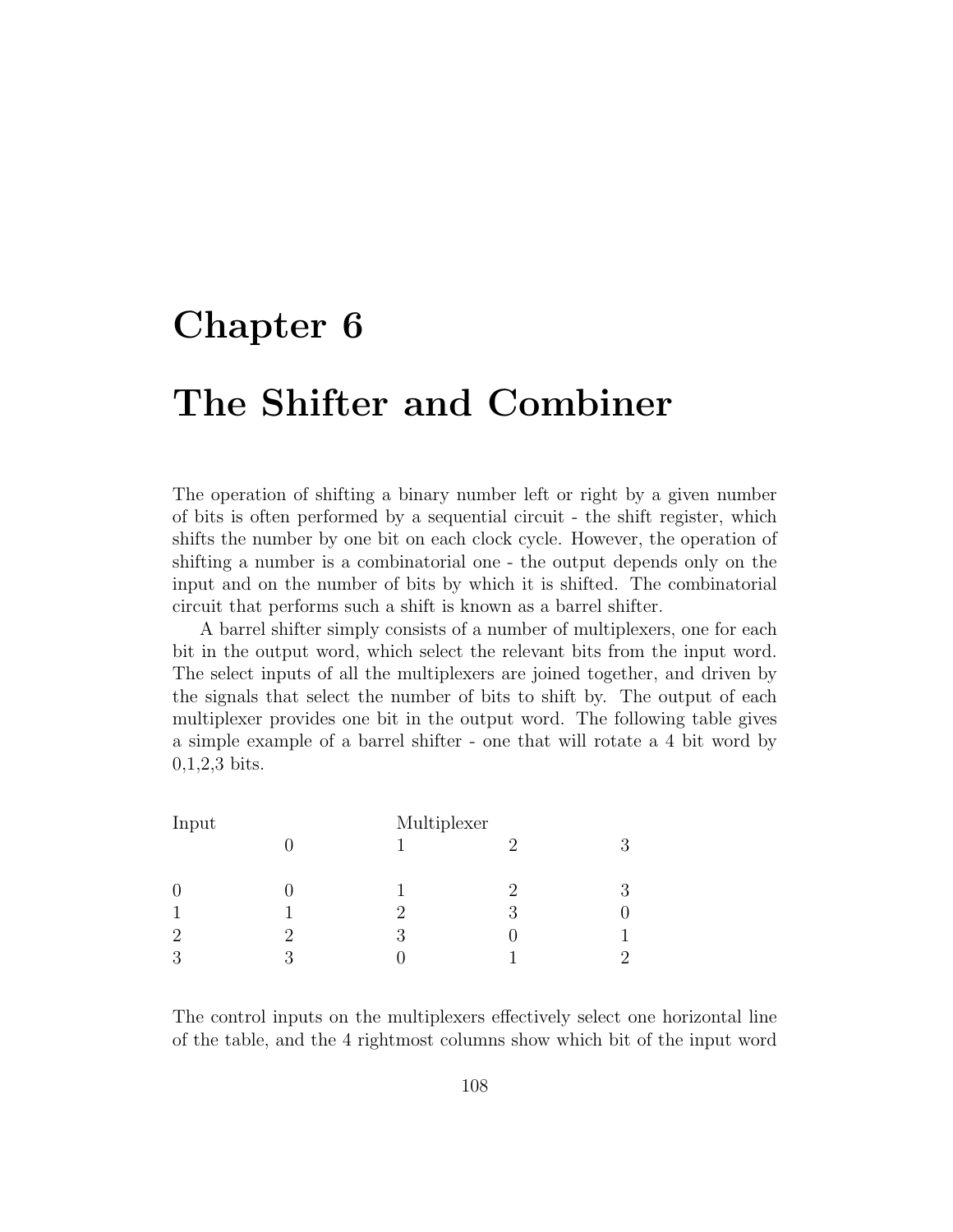is fed to each output.

A barrel shifter, similar to this, is used in the PERQ 16K CPU board. It selects a 16 bit field from a 31 bit input word, and is used for both arithmetic and graphics operations.

# 6.1 The shifter

The barrel shifter in the PERQ 16K CPU board consists of 11 AM25S10 chips. The shifter is designed as a 2-stage cascade, where the first stage selects a 28 bit word from the 31 bit shifter input word, starting at bit 0,1,2 or 3, and the second stage extracts a 16 bit result from the 28 bit intermediate word, with the control inputs selecting the first nybble to be included.

The first stage consists of 7 25S10 chips at the following locations:

| Location         | Input Bits | Output               |
|------------------|------------|----------------------|
| U <sub>196</sub> | $0-6$      | $SA <0>-SD <0>$      |
| U176             | $4 - 10$   | $SA < 1 > -SD < 1 >$ |
| U114             | 8-14       | $SA < 2 > -SD < 2 >$ |
| U134             | $12 - 18$  | $SA < 3 > -SD < 3 >$ |
| U175             | 16-22      | $SA < 4 > -SD < 4 >$ |
| U <sub>155</sub> | $20 - 26$  | $SA < 5 > -SD < 5 >$ |
| U115             | 24-30      | $SA < 6 > -SD < 6 >$ |
|                  |            |                      |

These shifters are controlled by a pair of control lines, SHIFT CTRL<2> (The least significant bit) and SHIFT CTRL<3>. These signals are provided by the shifter control PROMs described below. The outputs of this stage of the barrel shifter are directly connected to the inputs of the second stage.

The second stage of the shifter consists of 4 25S10 devices which extract a 16 bit word from the 28 bit output of the first stage, aligned on a nybble boundary. Each chip handles one particular bit in each nybble, as indicated in the following table: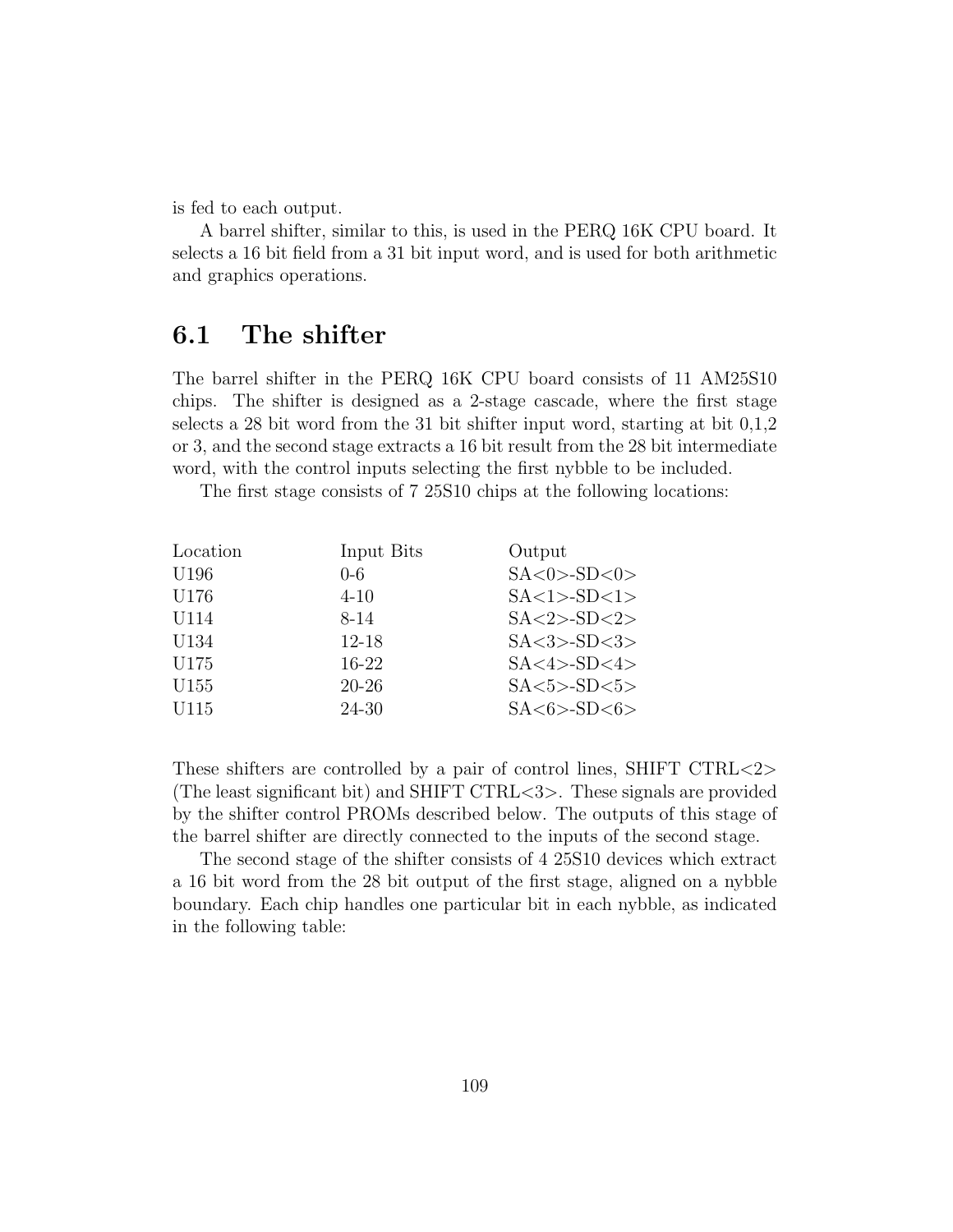| Location         | Input bits           | Output Bits |
|------------------|----------------------|-------------|
| U195             | $SA < 0 > -SA < 6>$  | 0,4,8,12    |
| U <sub>194</sub> | $SB<0$ > $-SB<6$ >   | 1,5,9,13    |
| U218             | $SC < 0 > -SC < 6 >$ | 2,6,10,14   |
| U217             | $SD < 0 > -SD < 6 >$ | 3,7,11,15   |

For example, U195 takes the least significant bit of each nybble of the input word, and passes the relevant 4 bits to the least significant bit of each nybble of the 16 bit shifter output word. These shifters are controlled by the SHIFT CTRL<1> and SHIFT CTRL<0> signals from the shifter control PROMs, which specify the number of bits by which the shifter input should be rotated right.

The outputs of all 11 barrel shifter chips are permanently enabled since the output enable pin is connected to ground. The outputs of the second stage of the shifter are fed to the combiner logic that is described below.

# 6.2 The shifter input

When the shifter is used as part of the main CPU data path, the shifter inputs are driven by the ALU to Shifter Latch, but when it is used for raster operations, it is driven by the outputs of the half pipeline latches. These 2 circuits will now be described.

# 6.2.1 The ALU to Shifter Latch

The 31 bit ALU to Shifter Latch consists of 4 67S380 transparent latches which are loaded with the contents of the R register during the second half of the microcycle. The latches that form part of this circuit are listed in the following table

| Location         | Input bits       | Output bits            |
|------------------|------------------|------------------------|
| U <sub>178</sub> | R < 0 > R < 7 >  | $SL < 0 > -SL < 7>$    |
| U <sub>117</sub> | R < 8 > R < 15 > | $SL < 8 > -SL < 15 >$  |
| U135             | R < 0 > R < 7 >  | $SL < 16 > -SL < 23 >$ |
| U <sub>118</sub> | R < 8 > R < 14 > | $SL < 24 > -SL < 30 >$ |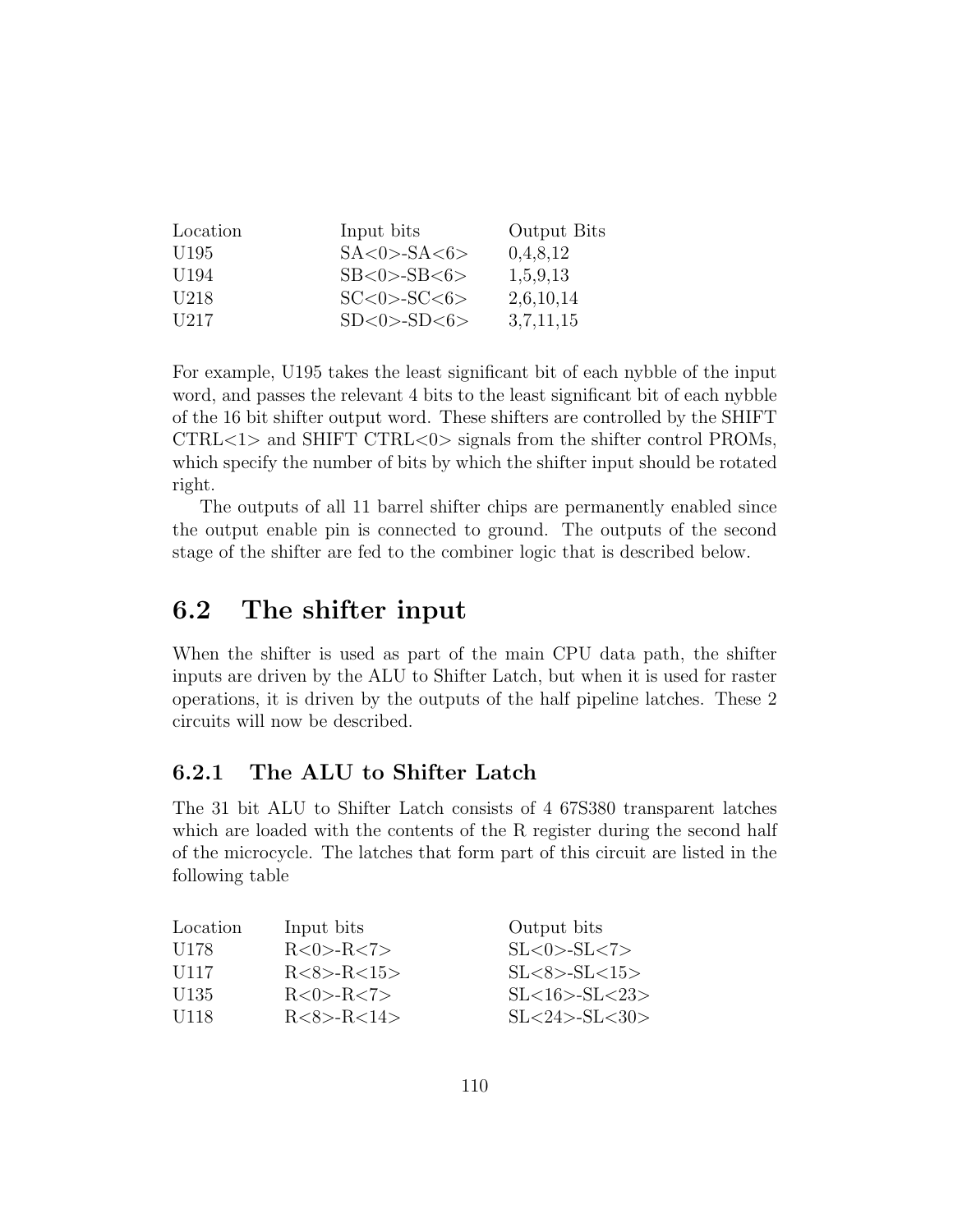Therefore the input to the shifter consists of 2 copies of the ALU result concatenated together, so that when the shifter extracts a 16 bit field from the middle of this 31 bit word, the result is as if the ALU result had been rotated by the appropriate number of bits.

There is, however, one extra feature of the shifter input latch used in the PERQ. The 15th and 16th inputs (the high bit of the low copy of the R register) and the low bit of the high copy of the R register) are modified by the MULT01 PROM in the multiplication/division logic, so that on multiplication, when the ALU result is shifted to the right, the data can be correctly sign-extended, and on division, when the ALU result is shifted to the left, the next bit of the dividend is placed in the new least significant bit. The operation of the MULT01 prom and its associated logic is described in chapter 3.

The CLK-4F CPU clock signal is NANDed with the ABORT' signal and a pull-up signal from the 1k resistor R5 by the 74S10 NAND gate U210c. The output of this gate is inverted by the 74S04 NOT gate U208c, and the output of this inverted is connected to the clock inputs of the 4 67S380s that form the ALU to shifter latch. Therefore, this latch is enabled during the second half of a non-aborted microcycle, and the contents of the R register are held in the ALU to shifter latch throughout the first half of the next microcycle, when the ALU may read the output of the shifter via the AMUX lines.

The output enable pins of these latch chips are all connected together, and driven by the RO/PS signal from the raster operation control register. When the shifter is being used for arithmetic operations, this signal is low, so the outputs are enabled, and the ALU result is transferred into the shifter. During raster operations, the RO/PS line is high, so the ALU to shifter latch is disabled.

# 6.2.2 The Raster Operation Source FIFO

As is described in the PERQ User Manual, the PERQ CPU includes a system to simplify the updating of a bit-mapped graphics image. This system, the so-called Raster Operation unit, allows the destination image to be combined with the source image in one of 8 different ways, and the 2 bit-maps do not have to start in the same positions within a 16 bit machine word. The shifter is an important part of the Raster Operation system, as it is used to shift the source bitmap's words to align them with the destination. The Raster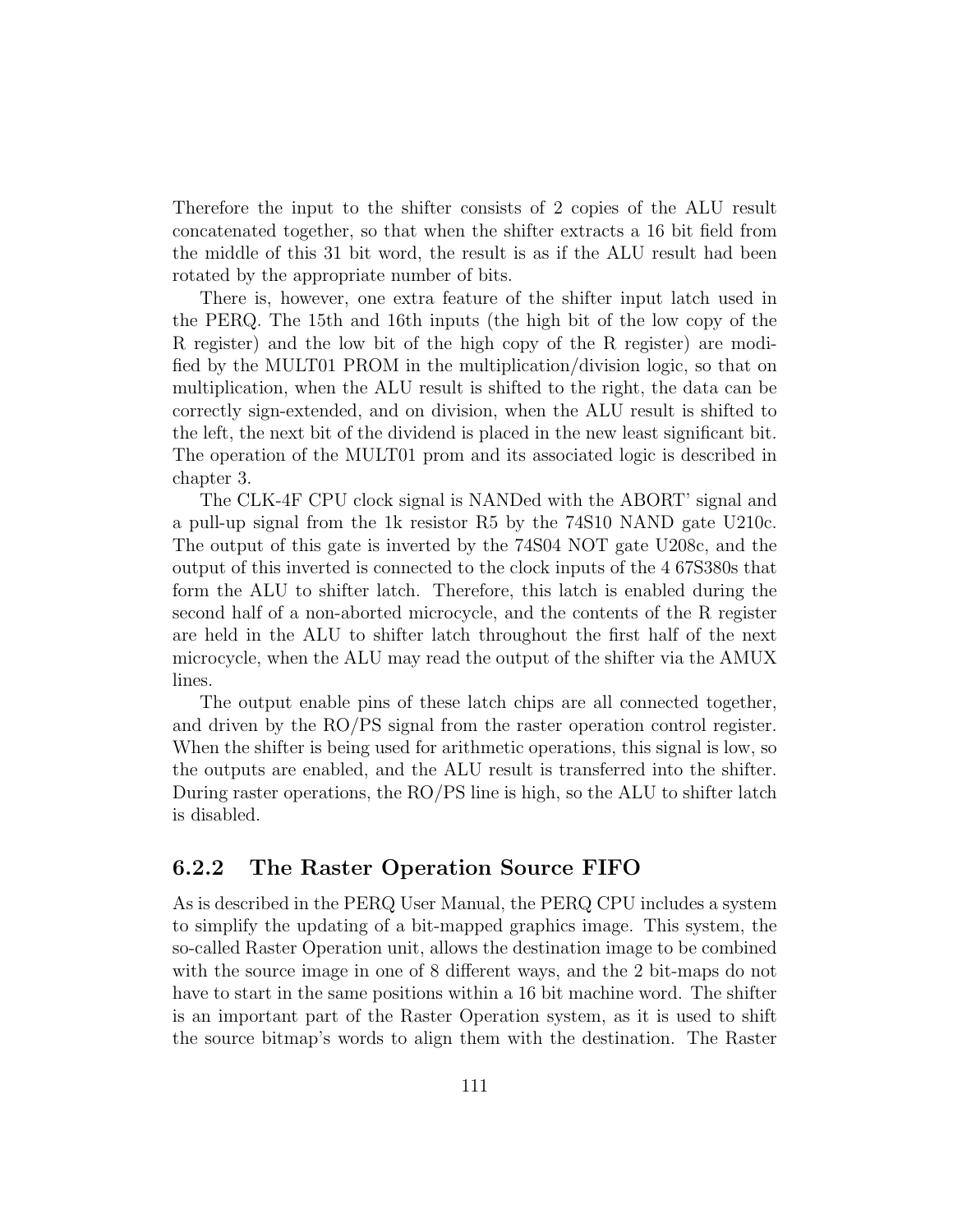Operation unit operates on 64 bit words as are stored in the main system memory, and the words of the source image required to update the next word of the destination image are stored in a 16bit \* 16 level FIFO queue - the Raster Operation Source FIFO.

This FIFO is constructed from 4 74S225 devices at the following locations

| Location         | bits      |
|------------------|-----------|
| U <sub>157</sub> | $0 - 3$   |
| U <sub>158</sub> | $4 - 7$   |
| U137             | 8-11      |
| U138             | $12 - 15$ |

:

The way in which data is loaded into the FIFO and then transferred from the FIFO into the shifter will now be described.

The data is loaded into the FIFO from the main system memory by a FETCH4 cycle as described in chapter 7. The data path for these words operates in the following way.

The incoming memory data is stored in a pair of 74S374 octal D-type flipflops at U224 and U244 that are also used to load the Opfile memory, and are therefore described in chapter 5. The MDO VALID H output from the memory board, which indicates when valid data is present on the MDO lines, is latched in U209h (74S374) by the rising edge of the CLK-0R B clock, and the output of this flip-flop is NANDed with the CLK-4E CPU clock signal by the 74S00 NAND gate U232c. The output of this gate, CLK MDOR, is used to strobe the memory data into U224 and U244. The outputs of these memory data registers are connected directly to the data inputs on the FIFOs.

The data is clocked in by the logical AND of the CLK-4F and CLK FIFO IN signals which drive the CK A and CK B pins of the 74S255s. The latter signal is produced by the RTI02 PROM at location U171, which is part of the Raster Operation State Machine. This state machine is described in more detail in chapter 7.

There are a pair of miscellaneous control signals on the FIFO chips, namely  $CLR^*$  (an active-low reset input) and  $OE^*$  (an active low output enable). These signals will now be described. The LD W output from the Special Function Decoder described in chapter 4 is connected to the CLR\*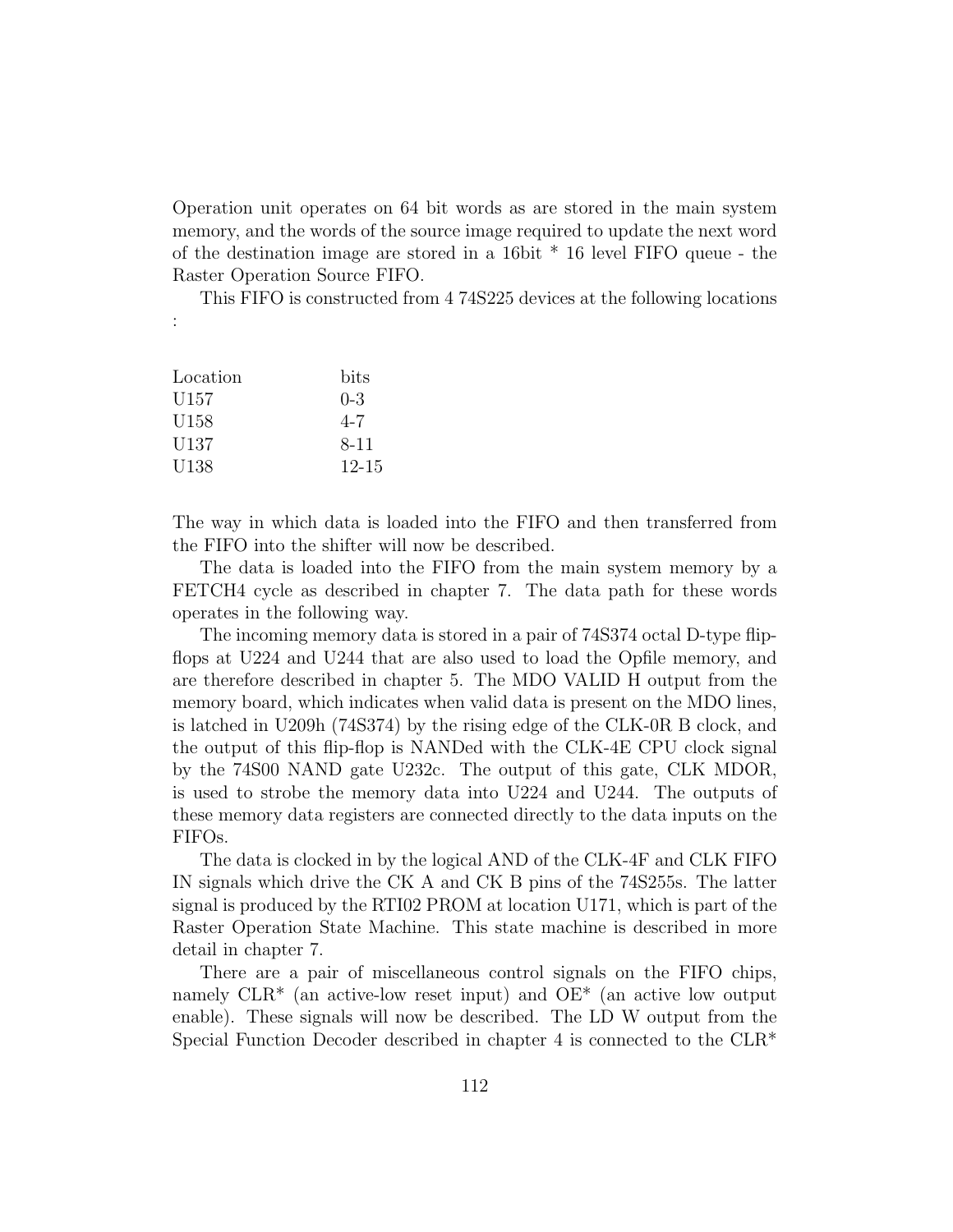input of these 4 FIFO devices When the microcode instruction loads the Raster Operation Width Register, this signal goes low, and clears the FIFO. The output enable pins of the FIFO chips are grounded, so the outputs are permanently enabled.

The source bit-map words are transferred out of the FIFO to the shifter by the CK IN input on each FIFO chip. This signal is produced by the following circuit The 2 CPU clock signals CLK-16 and CLK-4E are logically ANDed by the 74S08 AND gate U73Ab to produce a clock pulse that is goes high during the second half of the microcycle, and returns low at the end of the microcycle. This clock is combined with the CLK FIFO OUT enable signal from the Raster Operation State machine by the 74S00 NAND gate U203c, and the output of this gate, the UNLD signal, is connected to the output clock (CK IN) pins of the FIFO devices. Therefore, when the CLK FIFO OUT signal is high, a rising edge of the UNLD signal occurs at the end of the microcycle, and thus the next word in the FIFO appears on the data output lines

A given 16 bit word of the Destination bitmap will in general be combined with parts of 2 source bitmap words, as shown in figure 5.1. For this reason, the 31 bit input to the shifter consists of the current FIFO output word concatenated to the previous shifter output word. Which half of the 31 bit word is latched depends on whether the Raster Operation is being performed Left-to-Right, or Right-to-Left, and this is controlled by the state of the SL/SR signal from the Raster Operation control register U190 described below.

For this reason, the 16 bit output of the FIFO is connected to the inputs of the 2 Raster Operation half pipeline latches, which provide the input to the shifter. These latches are each implemented by a pair of 74S373s, and together they provide the 31 bit shifter input as indicated in the following table.

| Latch            | Input Bits | Shifter Bits           |
|------------------|------------|------------------------|
| U177             | $(1 - 7)$  | $SL < 0 > -SL < 7>$    |
| U136             | 8-15       | $SL <8>$ - $SL <15>$   |
| U156             | $0 - 7$    | $SL < 16 > -SL < 23 >$ |
| U <sub>116</sub> | 8-14       | $SL < 24 > -SL < 30>$  |
|                  |            |                        |

For any given Raster operation, one of the latches (either U177 and U136,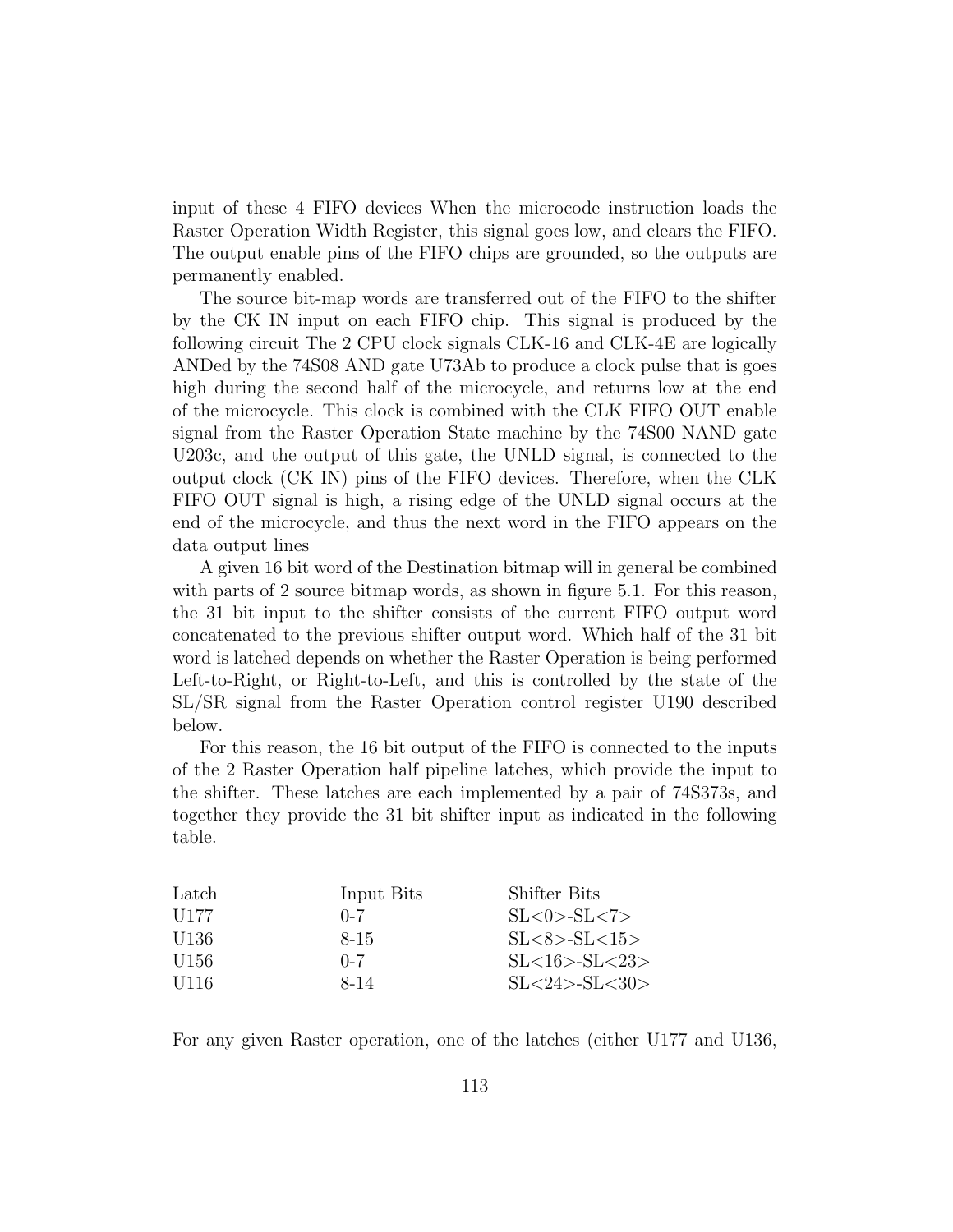

Figure 6.1: Parts of 2 source words are needed to update each destination word

or U156 and U116) is forced into the transparent state, and the other one holds the previous source word, as was described in the previous paragraph. The control logic that achieves this will be described next.

The main timing signal used to control the half pipeline latches is the Sliver clock, which is produced by NANDing the CLK-4J and CLK-46 clocks with the CLK FIFO OUT enable signal using the 74S10 NAND gate U211c. The output of this gate is the Sliver Clock, the relative timing of which is shown on the master CPU timing diagram in chapter 4.

The latch enable signal for the low half pipeline latch (U177 and U136) is provided by the 74S10 NAND gate U211a. This gate combines the sliver clock with the LATCH ON enable signal from the Raster operation control register U190, and the SL/SR signal from the same register. In a similar way, the 74S10 NAND gate U211b controls the high half pipeline latch, but its inputs are the sliver clock, the LATCH ON signal, and the inverted signal, SL/SR'. This last signal is produced by inverting the SL/SR signal with the 74S04 inverter U208f.

This circuit operates as follows: If the LATCH ON signal is low, then the enable inputs to both halves of the pipeline latch are forced high, and the entire pipeline latch is transparent. If the LATCH ON signal is high, and the SL/SR signal is low, then U211a is still inhibited, and the low half pipeline latch is transparent. U211b, on the other hand, is enabled and inverts the sliver clock and applies it to the enable input of the high half pipeline latch. This register is therefore updated when the sliver clock is low, which occurs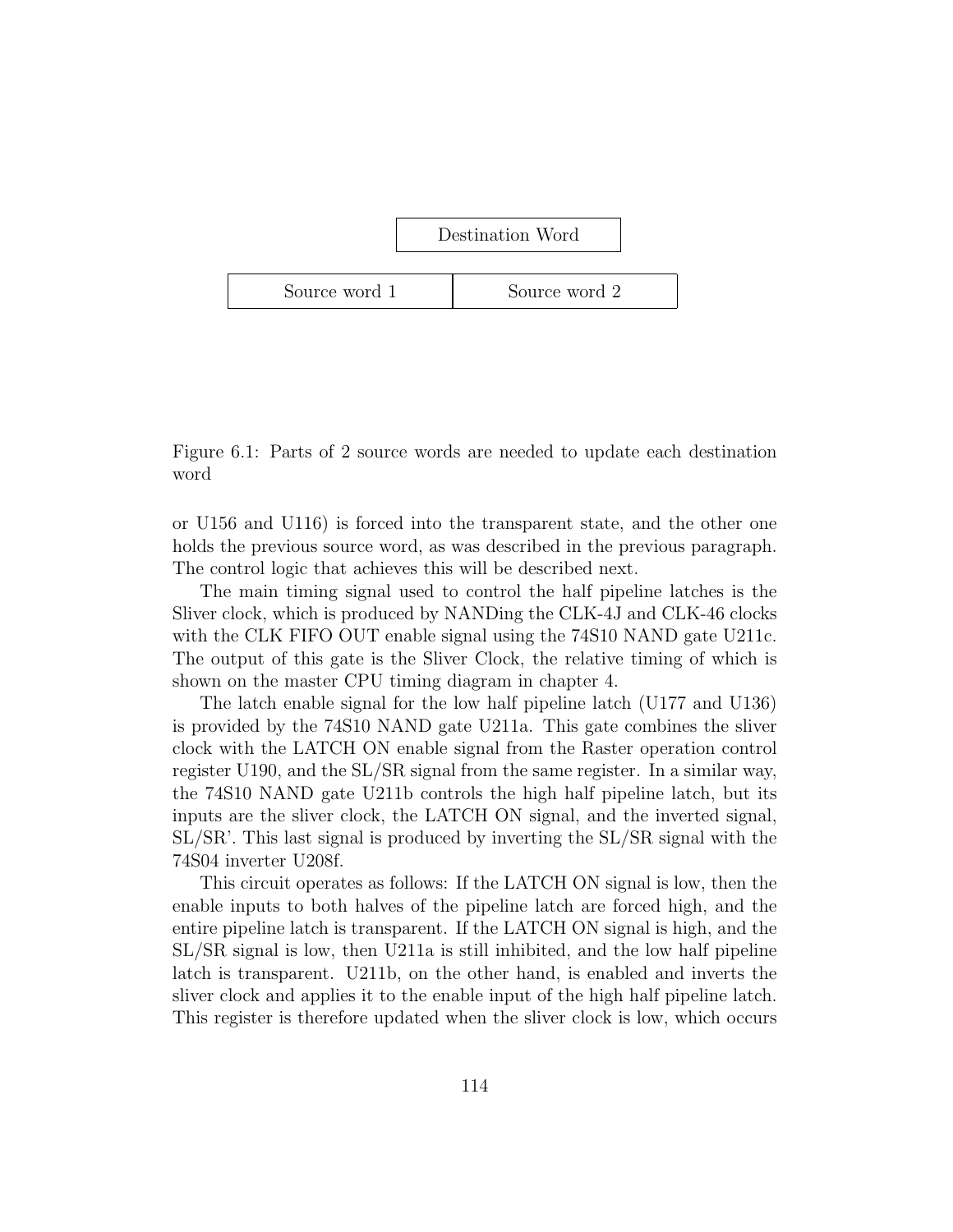during the second half of the microcycle. The operation of U221a and U211b, and of the 2 halves of the pipeline latch, is reversed when the SL/SR signal is high.

The output enable signals for the half pipeline latches are all driven by the RO/PS' signal. This signal is provided by inverting the RO/PS Raster Operation Enable signal from the Raster Operation control register by the 74S240 NOT gate U185c. The outputs of these latches are directly connected to the inputs of the barrel shifter, and thus form a distributed multiplexer with the outputs of the ALU to shifter latch described above.

The Raster operation source FIFO to shifter data path is controlled by the Raster Operation state machine described in chapter 7. During a normal raster operation, the LATCH ON signal is set high by the Raster Operation Control Register U190 and if the SL/SR signal is low, the Raster Operation is being performed left-to-right, and the low half pipeline latch is forced into the transparent state since U211a is inhibited. When the next word of the source bitmap is needed, the state machine asserts the CLK FIFO OUT signal, which enables the Sliver Clock via U211c. Therefore, during the second half of the microcycle, the high half pipeline latch is enabled via U211b, and the current source word transferred into this latch. The CLK FIFO OUT signal also enables the output clock to the FIFO chips via U203c, and therefore at the end of the microcycle, the FIFO is clocked and the next word appears at its outputs. This word passes through the low half pipeline latch, and appears at the shifter inputs. Therefore, the high bits of the shifter input consist of the pervious word, and the low bits the current word. The 2 halves of the shifter input are reversed if the SL/SR signal is high, indicating that the Raster Operation is being performed right-to-left. In either case, the most significant bit of the shifter input represents the leftmost pixel on the PERQ's display.

# 6.3 The Combiner

The 16 bit output of the barrel shifter described above is directly connected to a combinatorial logic circuit called the combiner. This circuit masks the shifter output before feeding it to the AMUX during an CPU shift operation, and combines the source and destination bitmaps during a raster operation.

This circuit is implemented by 8 7643 1024\*4 bit CMB00 PROMs, each of which handles 2 bits of the shifter output, and which are located at the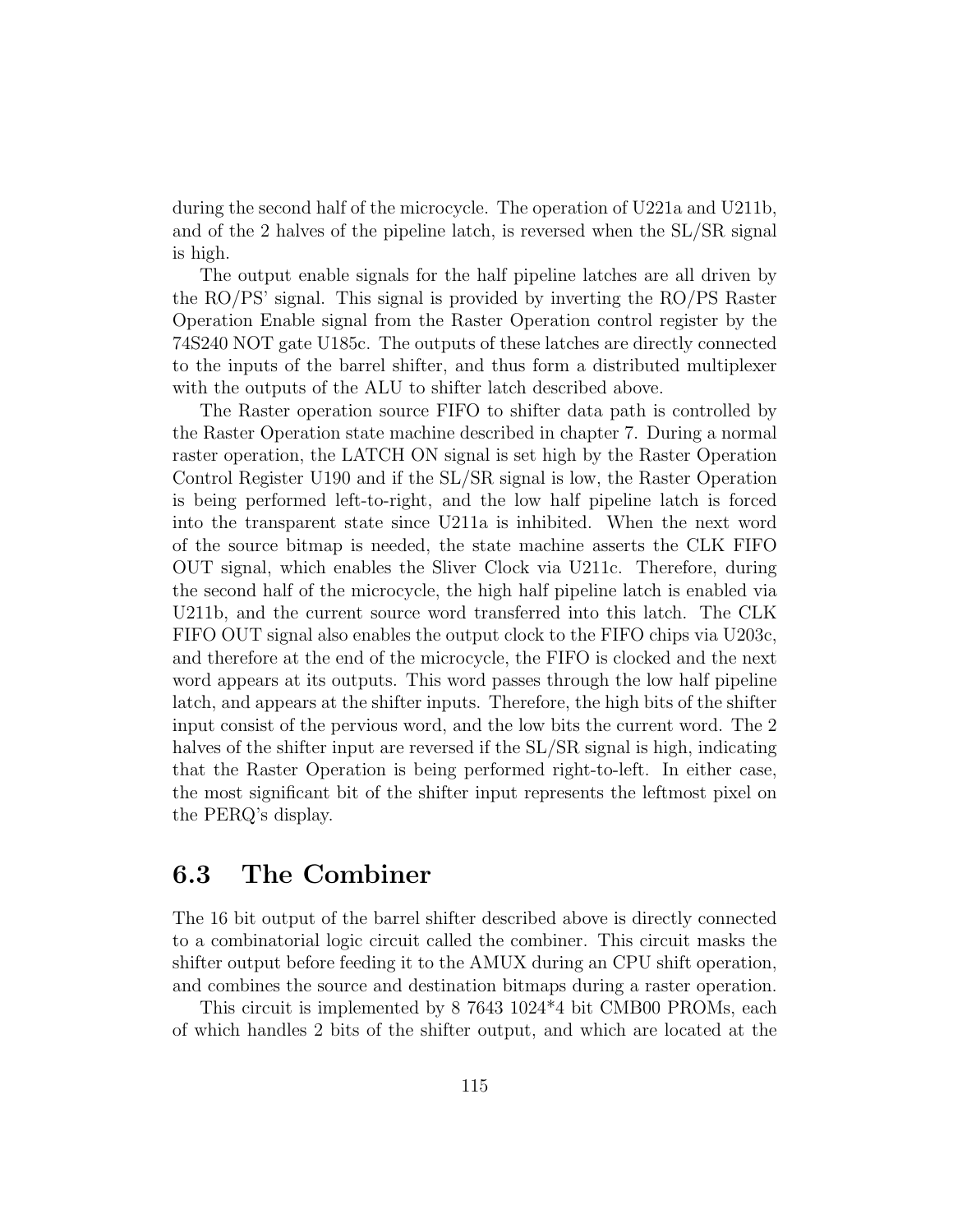following positions on the CPU board.

| Location         | <b>Bits Handled</b> |
|------------------|---------------------|
| U197             | 0,1                 |
| U <sub>220</sub> | 2,3                 |
| U242             | 4,5                 |
| U241             | 6,7                 |
| U199             | 8,9                 |
| U223             | 10,11               |
| U198             | 12,13               |
| U222             | 14,15               |
|                  |                     |

The signals connected to U197 are listed in the next table. The other 7 CMB00 PROMs handle identical signals except for the fact that the destination, mask, and shifter output bit numbers are different.

| Address        | Signal           | Comments                                  |
|----------------|------------------|-------------------------------------------|
| A <sub>0</sub> | ROP $FN < 0$     | Raster Function Select bit 0              |
| A <sub>1</sub> | ROP $FN < 1 >$   |                                           |
| A <sub>2</sub> | ROP $FN < 2$     |                                           |
| A3             | DON'T MASK       | Force Raster Outputs to equal Destination |
| A4             | DST < 0>         | Low bit of Destination                    |
| A5             | DST<1>           |                                           |
| A6             | MSK <0>          | Low bit of Mask                           |
| A7             | MSK<1>           |                                           |
| A8             | SHOUT<0>         | Low bit of shifter output (source)        |
| A9             | SHOUT <1>        |                                           |
| Data           | Signal           | Comments                                  |
| D <sub>0</sub> | $ROP$ $OUT < 0>$ | Low bit of updated bitmap                 |
| D1             | $ROP$ $OUT < 1>$ |                                           |
| D <sub>2</sub> | SHIFT<0>         | Low bit of shifted result to AMUX         |
| D <sub>3</sub> | SHIFT<1>         |                                           |

The ROP FN<n> lines are control inputs from the Raster Operation control registers described below which allow the source and destination bitmaps to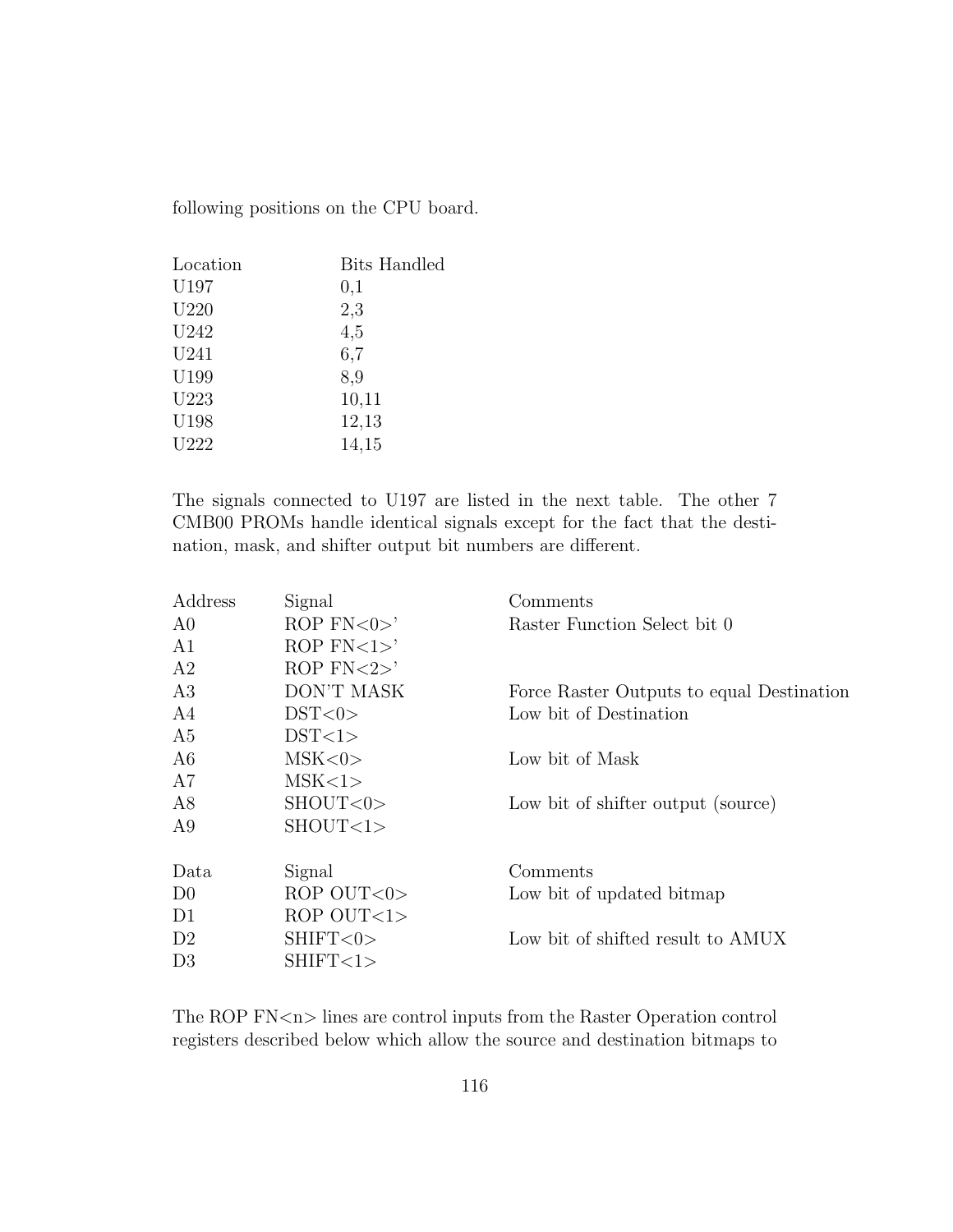be combined by one of 8 different functions during a Raster Operation. The Raster Operation state machine also provides the DON'T MASK input to the combiner, which when high disables the update of the bitmap, and passes the destination word,  $DST < n$ , unchanged to the ROP OUT  $< n$  outputs. These control inputs have no effect on the  $SHIFT <sub>n</sub>$  data outputs to the AMUX.

The 16 bit mask word  $MSK \langle n \rangle$  is produced by the shifter control logic described below. During arithmetic operations, the output of the shifter is logically ANDed with the mask word, so that unwanted bits in the shifter output can be forced to 0. During Raster Operations, the bits of the mask word determine whether the corresponding bit of the destination word is inside the are to be updated (when it should be combined with the relevant bit of the shifter output), or outside it (when it should be passed unchanged). The operation of the combiner for each of these uses will now be described.

# 6.3.1 CPU shifts

The shifter extracts a contiguous 16 bit word from the 31 bit shifter input word, and when it is used as part of the main CPU data path, this 31 bit word essentially consists of 2 copies of the ALU output R register, as described above. Therefore the shifter performs Rotate operations on the ALU result. A shift operation can, however, be performed by masking the rotated R register with a constant 16 bit word, to force the unwanted bits to 0. Such a 16 bit mask is provided by the shifter control logic described below, and the mask operation itself is performed by the combiner.

The mask word must therefore be logically ANDed with the shifter output, and the combiner proms are therefor programmed to implement the following equation:  $SHIFT <sub>n</sub>>= SHOUT <sub>n</sub> < MSK <sub>n</sub>$ 

# 6.3.2 Raster Operations

During a raster operation, the combiner is controlled by the 3 function select inputs ROP  $FN < n$ <sup>t</sup> from the Raster Operation control registers, and the DON'T MASK signal from the Raster Operation state machine. When the latter signal is high, the destination word is passed unchanged through the combiner - that is ROP OUT $\langle n \rangle =$ DST $\langle n \rangle$ 

When the DON'T MASK signal is low, the combiner combines the source and destination words to produce the updated bitmap. The mask word from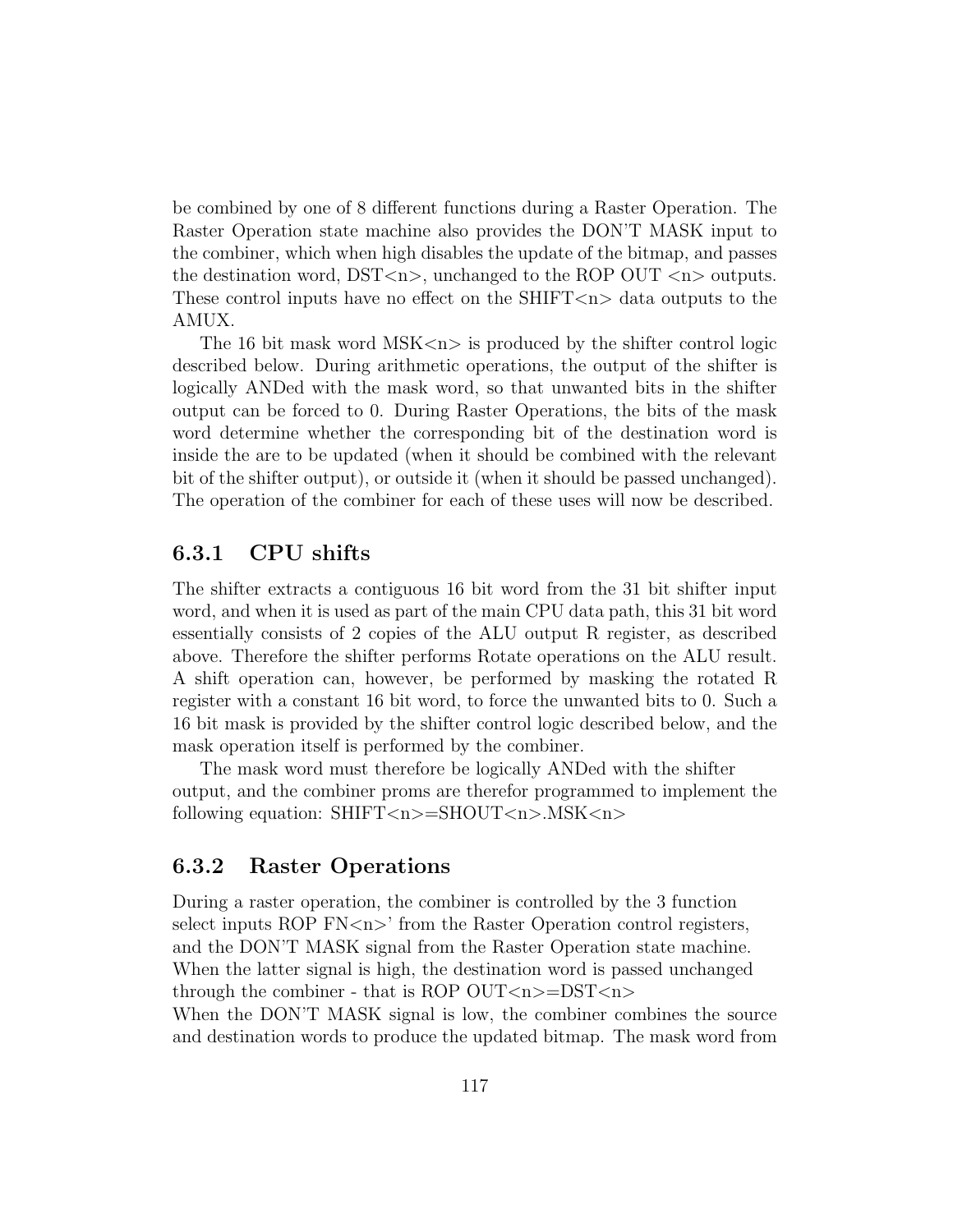the shifter control logic now specifies whether or not a given bit of the destination word lies inside or outside the region to be updated. When the  $MSK < n$  signal is 0, the corresponding  $DST < n$  bit lies outside the area, and is therefore unchanged, but when the  $MSK\langle n\rangle$  bit is 1, then the corresponding  $DST < n$  bit is updated by combining it with the corresponding shifter output bit. The 8 possible logic functions used for this update are selected by the ROP  $FN < n >$  lines, and are listed in the following table:

|                 | ROP FN ROP OUT $\langle n \rangle$ =                                      | Name       |
|-----------------|---------------------------------------------------------------------------|------------|
| $\overline{0}$  | $DST < n >$ .!MSK $< n > +$ SHOUT $< n >$ .MSK $< n >$                    | Insert     |
| $\mathbf{1}$    | $DST < n >$ .!MSK $< n > +!$ SHOUT $< n >$ .MSK $< n >$                   | Insert Not |
| 2               | $DST < n >$ .!MSK $< n > +$ SHOUT $< n >$ .DST $< n >$ .MSK $< n >$       | And        |
| 3               | $DST < n >$ .!MSK $< n > +$ !SHOUT $< n >$ .DST $< n >$ .MSK $< n >$      | And Not    |
| $\overline{4}$  | $DST < n >$ .!MSK $< n > +$ (SHOUT $< n > +DST < n >$ ).MSK $< n >$       | ()r        |
| 5               | $DST < n >$ .!MSK $< n > +$ (!SHOUT $< n > +DST < n >$ ).MSK $< n >$      | Or Not     |
| 6               | $DST < n$ MSK $< n$ > + (SHOUT $< n$ > xor DST $< n$ > ). MSK $< n$ > Xor |            |
| $7\phantom{.0}$ | DST <n>.!MSK<n>+(!SHOUT<n> xor DST<n>).MSK<n> Xnor</n></n></n></n></n>    |            |

# 6.4 The Raster Operation Destination Pipeline

The 16 data outputs of the CPU memory data input register (U224 and U244) are directly connected to the D inputs of a pair of 74S374 flip-flops at locations U219 (low byte) and U221 (high byte). The clock inputs on these flip-flops are directly drive by the CLK-0R B CPU clock signal, and the outputs, which are permanently enabled, drive the  $DST < n >$  inputs on the combiner PROMs described above.

The ROP OUT $\langle n \rangle$  outputs from the combiner are latched in a further pair of 74S374 flip-flops at U243 (low byte) and U260 (high byte). These flipflops are clocked by the CLK-0R A clock signal at the start of each microcycle. The outputs of these latches are directly connected to the  $MDI < n > 0$  data input lines to the memory board. The output enable pins of these flip-flops are driven by the 74S00 NAND gate U237b, which combines the CLK-4E CPU clock signal with the RO DATA RDY output from the Raster Operation state machine. Therefore, the updated word is transferred to the main memory during the second half of a microcycle when enabled by the Raster Operation state machine.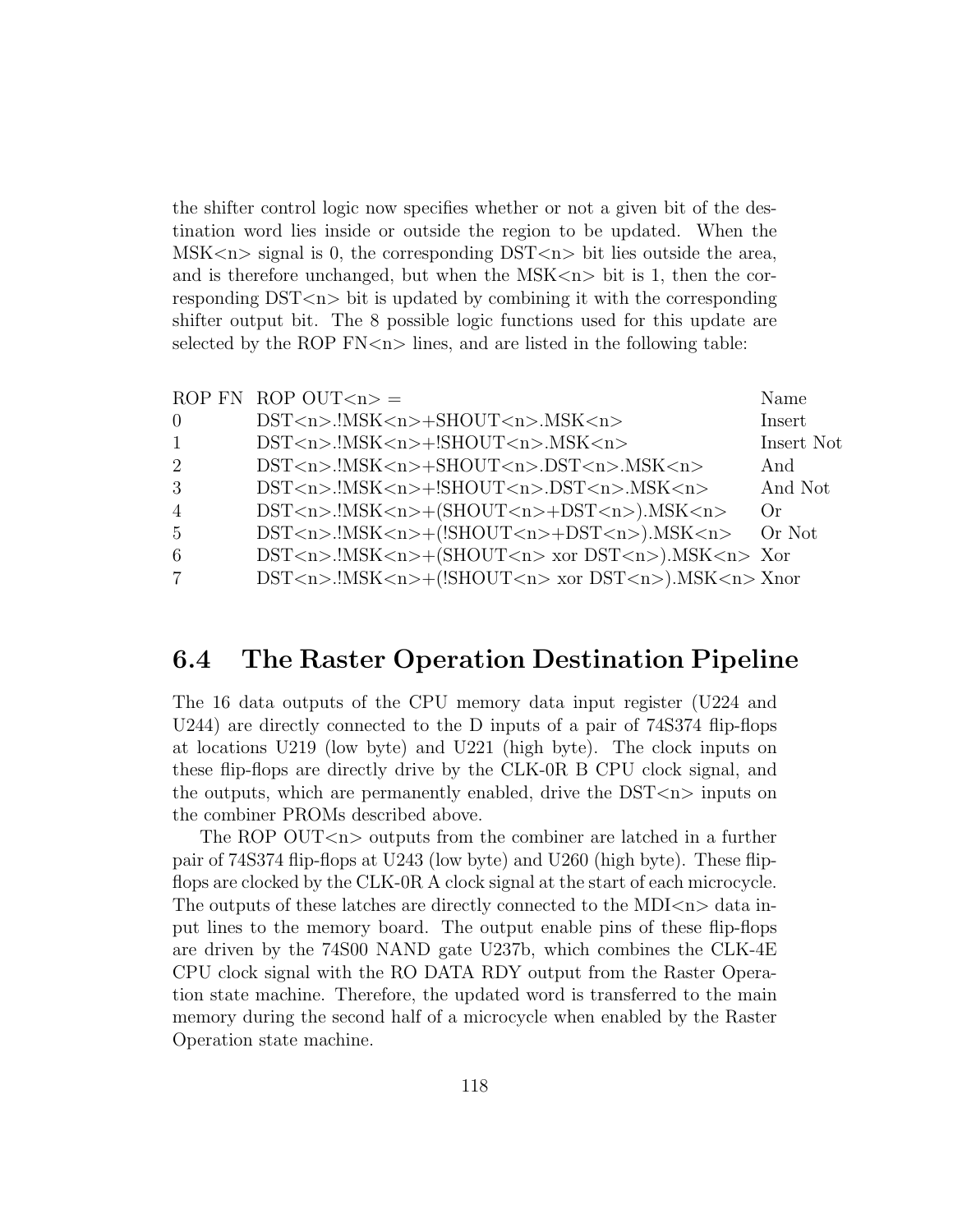The timing of this pipeline is as follows: The first valid memory data word of a FETCH4 cycle appears at the outputs of U224 and U244 during the t2 time. This word is transferred into U219 and U221 at the start of the next microcycle, and therefore appears at their outputs during the t3 time. During this microcycle, the combiner updates the word as necessary, and the modified word is loaded into U243 and U260 at the start of the next microcycle. The modified word is therefore available at the outputs of U243 and U260 during the next t0 time, as is required by the overlapped Store4 cycle to transfer it back to the main memory.

# 6.5 The shifter and combiner control system

During CPU programmed shifts, the shifter and combiner are controlled by an 8 bit word previously loaded into the shifter control latches from either the ALU outputs or the microcode word Z field. During raster operations, the shifter is controlled by the Source and Destination position bits from the Raster Operation control registers and the combiner is controlled by the Destination and Width control bits, along with 2 control lines from the Raster Operation state machine. The control circuits used for these 2 different functions are largely independent, and will therefore be described separately.

# 6.5.1 Programmed shift control

When a microcode instruction to load the shift control word is executed (that is, one in which the F field contains 2, or one in which the F field contains 0 and the SF field contains 1), the special function decoder described in chapter 4 makes the LD SHIFT COMMAND signal high. This signal is connected to the enable inputs of a pair of 67S380 transparent latches at locations U127 and U128.

The data inputs of U127 are directly connected to the microcode word Z field, while the ones of U128 are connected to the ALU outputs, ALU  $Y\leq n$ . Therefore, these latches are loaded with the 2 possible shifter control words. The corresponding 3-state outputs of the 2 latches are connected together, and they thus form a distributed multiplexer to allow either source of the control word to be selected.

The LD SHIFT COMMAND signal is also connected to the clock input of the 74S74 D-type flip-flop U147a, while the D input of this flip-flop is con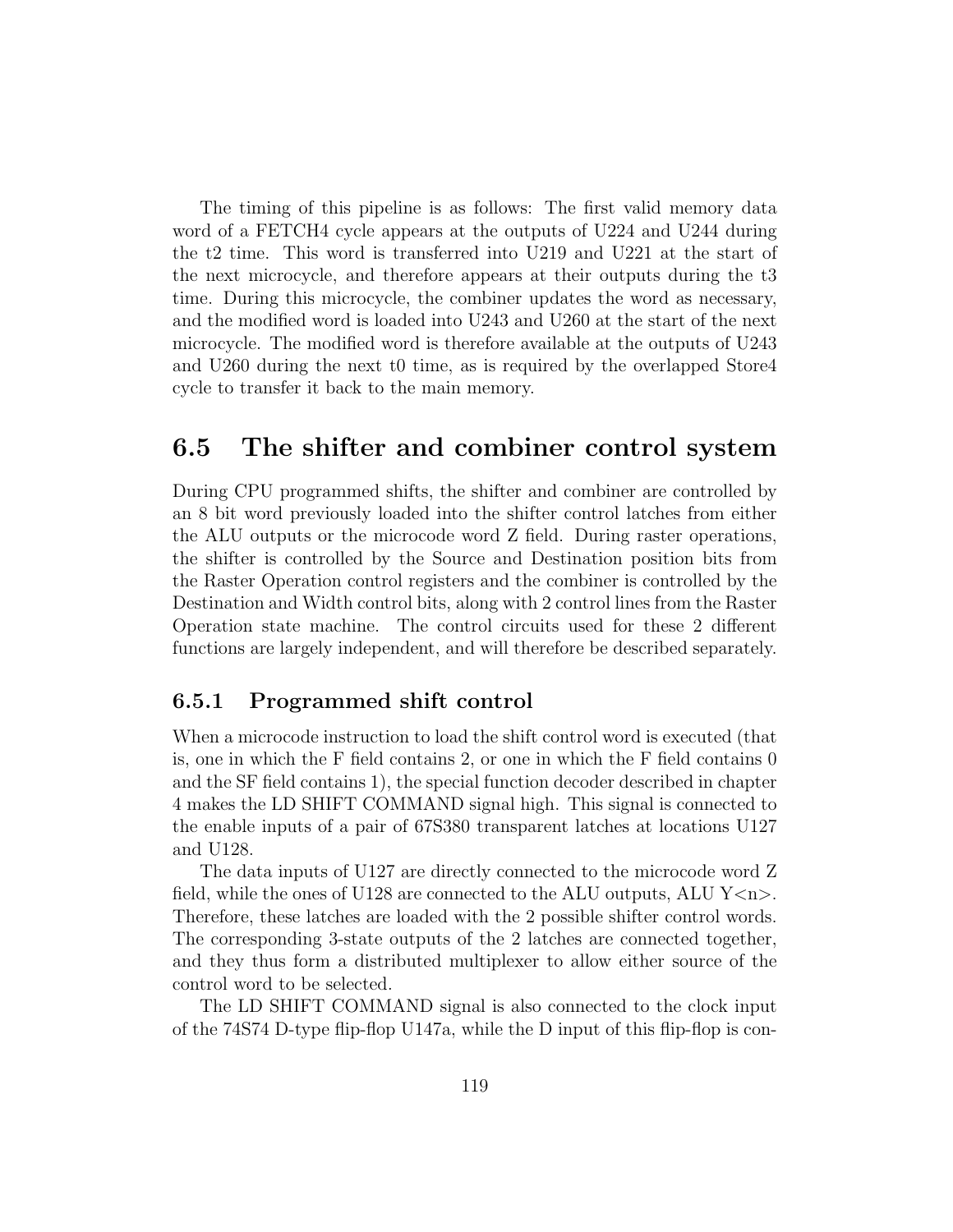nected to the SH TYPE output from the AMUX16 control PROM described in chapter 2. This signal goes high when the microcode word F field contains 2, and thus the flip-flop is set if a shift-on-Z operation is to be performed, and cleared when a shift-on-R operation is required. The Q output of U147a is connected to the active-low output enable input on U128, while the output enable pin of U127 is driven by the !Q output. Hence, during a shift-on-R operation, U127 is disabled, and U128 is enabled, so the shifter control word is provided by the ALU  $Y\leq n$  bits. When a shift-on-Z instruction is executed, U128 is disabled and U127 enabled, and the shifter is controlled by the latched microcode word Z field.

The outputs of these latches, the SHIFT CMD<n> signals, are connected to the address inputs of a 27S29 PSF00 control PROM at location U129. This PROM is programmed to provide the 4-bit shifter control word required for each of the 256 possible programmed shifter operations. The signals connected to this PROM are listed in the following table.

| Address        | Signal                                    |          |
|----------------|-------------------------------------------|----------|
| A <sub>0</sub> | SHIFT CMD<7>                              |          |
| A <sub>1</sub> | SHIFT CMD<6>                              |          |
| A <sub>2</sub> | SHIFT CMD<5>                              |          |
| A3             | SHIFT CMD<4>                              |          |
| A <sub>4</sub> | SHIFT CMD<3>                              |          |
| A <sub>5</sub> | SHFIT CMD<2>                              |          |
| A6             | SHIFT CMD<1>                              |          |
| A7             | SHIFT CMD<0>                              |          |
| A8             | Ground                                    |          |
| Data           | Signal                                    | Comments |
| D <sub>0</sub> | RAW SHIFT CNTRL<3>                        |          |
| D <sub>1</sub> | RAW SHIFT CNTRL<2> LSB of Shifter Control |          |
| D <sub>2</sub> | RAW SHIFT CNTRL<1> MSB of Shifter Control |          |
| D3             | RAW SHIFT CNTRL<0>                        |          |

The output enable signal of the PSF00 ROM is connected to ground, so the outputs are always active. These outputs are connected to the D inputs of the 74F373 transparent latch U148a-d. This latch is enabled by the CLK-4E CPU clock signal, which ensures that the SHIFT CNTRL $\langle n \rangle$  can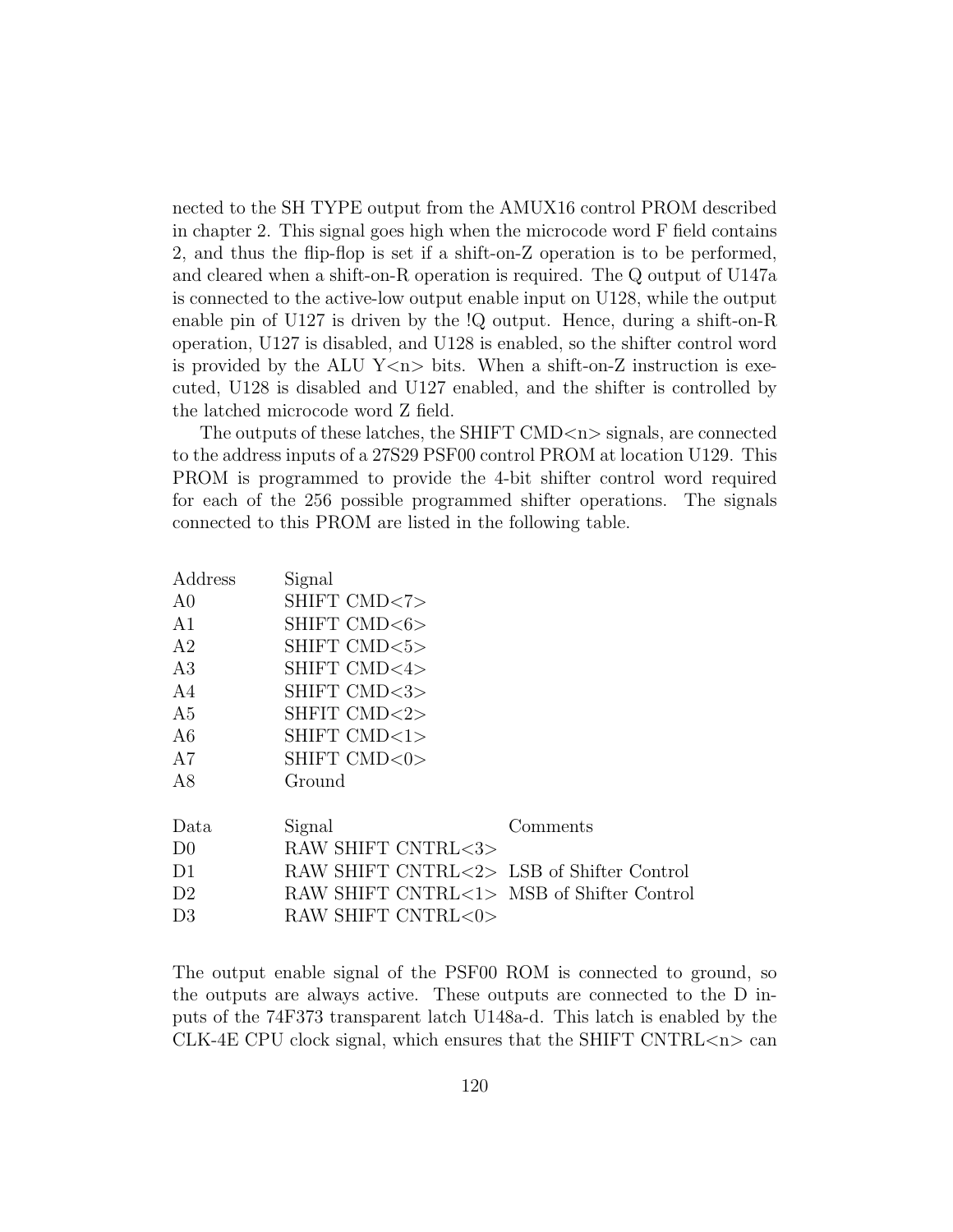only change during the second half of a microcycle, and in particular, if the shifter is used during the ALU path of an instruction that loads the Shifter Command word, then that ALU operation will use the old Shifter Command. The outputs of U148a-d are enabled by the RO/PS signal, and so are enabled during programmed shift, and disabled during Raster Operations. In fact, they form a distributed multiplexer with the outputs of the RSF00 ROM described below, which provides the shifter control word during raster operations. These outputs, the SHIFT CTRL $\langle n \rangle$  signals, are directly connected to the control inputs of the barrel shifter chips.

The SHIFT CMD<n> signals are also connected to the D inputs of the 74F373 transparent latch U126. This latch is also enabled by the CLK-4E clock, to prevent the mask control word changing during the first half of the microcycle. The output enable pin of U126 is also driven by the RO/PS signal, and the outputs form a distributed multiplexer with the data outputs of the RSH00 PROM described below. These outputs, the LM SHIFT $\langle n \rangle$ signals, are connected to the address inputs of the mask control PROMs MSK40 (U179) and MSK50 (U180), and thus determine the mask word to be fed to the combiner.

The mask control PROMs are 512\*8 bit 27S29s, and together they provide the 16-bit  $MSK < n$  word used by the combiner. The highest address line, A8, of these PROMs is connected to the RO/PS line, and thus the first half of each PROM is used for programmed shift masking, and the second half for Raster Operation control. The remaining address inputs are driven by the LM SHIFT $\langle n \rangle$  signals described in the last paragraph. The connections to the mask PROMs are given in the following table.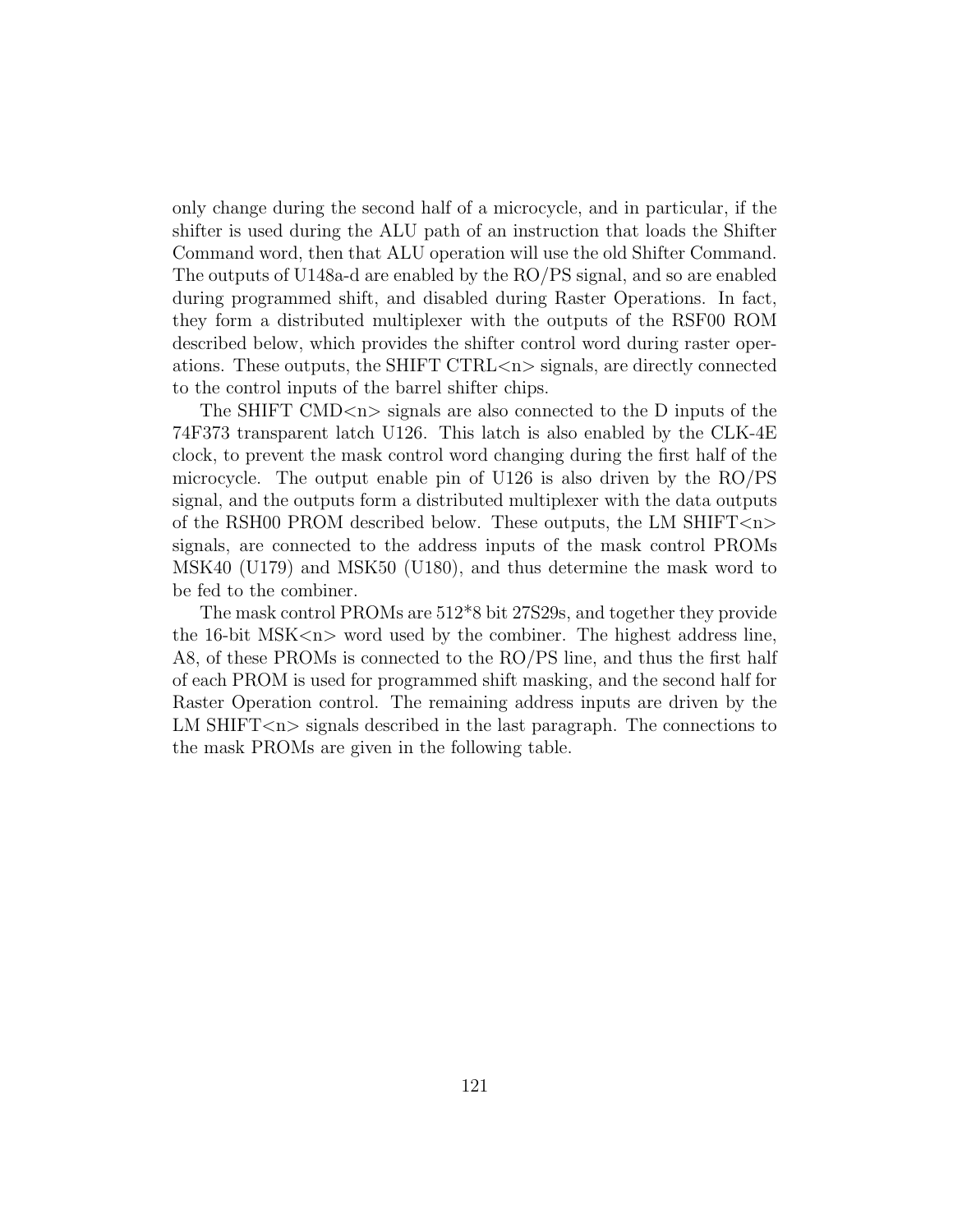| Address        | Signal             |
|----------------|--------------------|
| A <sub>0</sub> | LM SHIFT $<7>$     |
| A1             | LM SHIFT $<$ 6 $>$ |
| A2             | LM SHIFT $<$ 5 $>$ |
| A3             | LM SHIFT<4>        |
| A4             | LM SHIFT<3>        |
| A <sub>5</sub> | LM SHIFT $<$ 2>    |
| A <sub>6</sub> | $LM$ SHIFT<1>      |
| A7             | LM SHIFT<0>        |
| A8             | RO/PS              |
|                |                    |
| Data           | Signal             |
| MSK40 (U179)   |                    |
| D <sub>0</sub> | MSK < 7            |
| D1             | MSK <sub>6</sub>   |
| D2             | MSK <sub>5</sub>   |
| D3             | MSK < 4>           |
| D <sub>4</sub> | MSK <sub>3</sub>   |
| D <sub>5</sub> | MSK <sub>2</sub>   |
| D <sub>6</sub> | MSK < 1>           |
| D7             | MSK <0>            |
|                |                    |
| MSK50 (U180)   |                    |
| D <sub>0</sub> | MSK<15>            |
| D1             | MSK<14>            |
| D <sub>2</sub> | MSK<13>            |
| D3             | MSK<12>            |
| D <sub>4</sub> | MSK<11>            |
| D <sub>5</sub> | MSK<10>            |
| D <sub>6</sub> | MSK < 9            |

D7 MSK<8>

# 6.5.1.1 Programmed Shift Commands

The Shift Control and Mask words for each of the 256 values of the shifter command word are given in the following array. For each possible shifter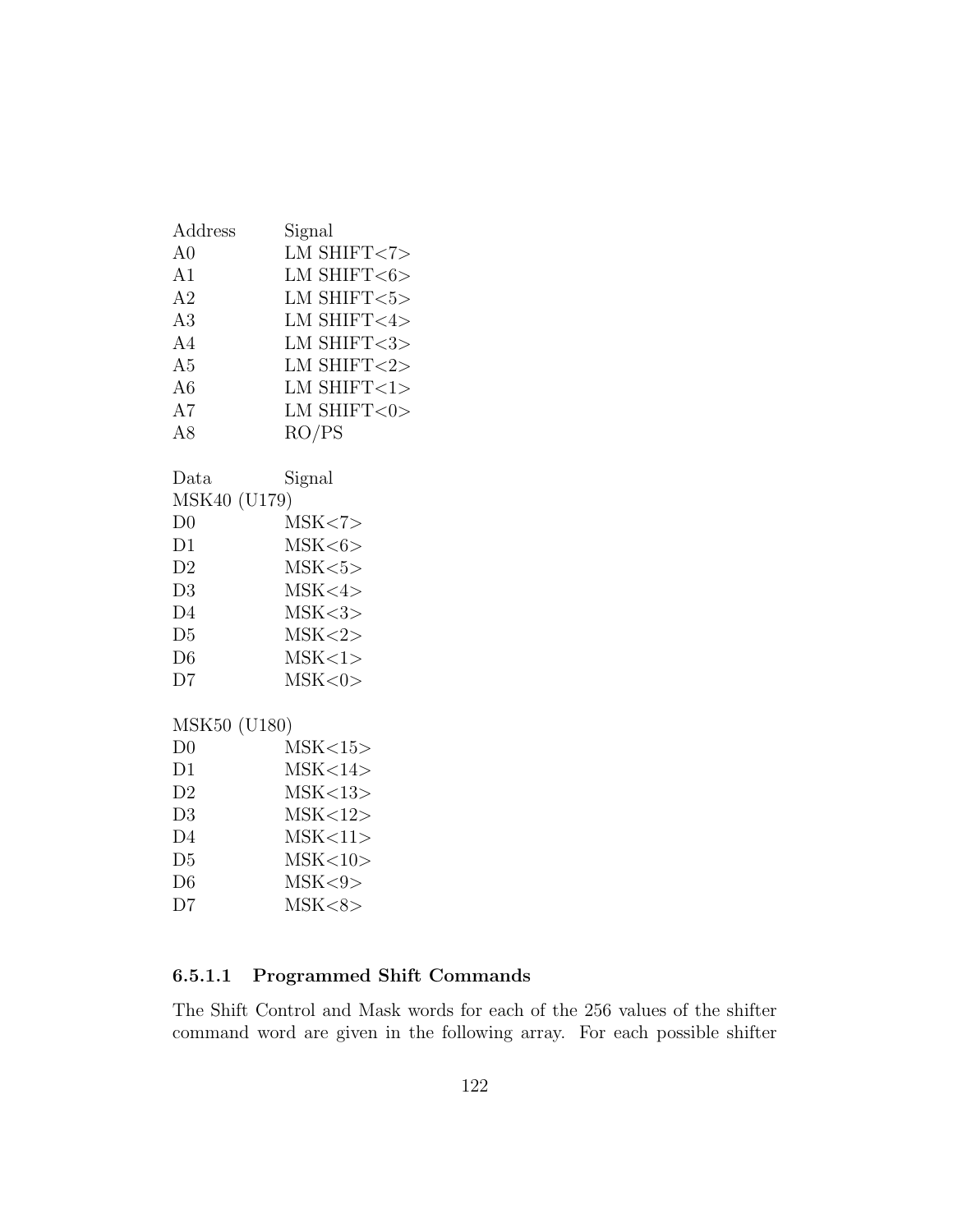command word, the upper number is the (decimal) value applied to the shifter control lines (that is, the number of bits by which the ALU result is shifted), and the lower number is the (hexadecimal) 16 bit mask word applied to the combiner.

|                                       |                          |                |                |                |                |                |                |                |                   | Low Nybble $\rightarrow$ |                  |                  |                  |                  |                                                                                 |
|---------------------------------------|--------------------------|----------------|----------------|----------------|----------------|----------------|----------------|----------------|-------------------|--------------------------|------------------|------------------|------------------|------------------|---------------------------------------------------------------------------------|
| High Nybble<br>T                      | $_{\rm x0}$              | x1             | x2             | x3             | x4             | x5             | $\times 6$     | x7             | x8                | x9                       | xA               | xB               | $_{\rm xC}$      | хD               | xE                                                                              |
| xF<br>0x<br>$\overline{0}$            | $\overline{0}$           | $\mathbf{0}$   | $\mathbf{0}$   | $\mathbf{0}$   | $\overline{0}$ | $\mathbf{0}$   | $\mathbf{0}$   | $\overline{0}$ | $\mathbf{0}$      | $\mathbf{0}$             | $\boldsymbol{0}$ | $\mathbf{0}$     | $\mathbf{0}$     | $\mathbf{0}$     | $\mathbf{0}$                                                                    |
|                                       | 0001                     | 0003           | 0007           | 000F           | 001F           | 003F           | 007F           | 00FF           | 01FF              | 03FF                     | 07FF             | $0$ FFF          | $1$ $FF$ $FF$    | 3FFF             | 7FFF                                                                            |
| <b>FFFF</b><br>1x<br>15               | $\,1\,$                  | $\mathbf{1}$   | $\mathbf{1}$   | $\,1\,$        | $\mathbf 1$    | $\mathbf 1$    | $\,1$          | $\mathbf 1$    | $\mathbf 1$       | $\mathbf 1$              | $\mathbf{1}$     | $\,1$            | $\mathbf 1$      | $\mathbf 1$      | $\,1$                                                                           |
|                                       | 0001                     | 0003           | 0007           | 000F           | 001F           | 003F           | 007F           | 00FF           | 01FF              | 03FF                     | 07FF             | 0FFF             | $1$ $FF$ $F$     | $3$ $FF$ $F$     | 7FFF                                                                            |
| FFFE<br>2x<br>14                      | $\,2\,$                  | $\overline{2}$ | $\overline{2}$ | $\overline{2}$ | $\overline{2}$ | $\overline{2}$ | $\sqrt{2}$     | $\overline{2}$ | $\overline{2}$    | $\overline{2}$           | $\overline{2}$   | $\overline{2}$   | $\overline{2}$   | $\overline{2}$   | $\mathbf{0}$                                                                    |
| <b>FFFC</b>                           | 0001                     | 0003           | 0007           | 000F           | 001F           | 003F           | 007F           | 00FF           | 01FF              | 03FF                     | 07FF             | $0$ FFF          | $1$ $FF$ $FF$    | 3FFF             | 7FFF                                                                            |
| 3x<br>13                              | 3                        | 3              | 3              | 3              | 3              | 3              | 3              | 3              | 3                 | 3                        | 3                | 3                | 3                | $\mathbf{0}$     | $\mathbf{0}$                                                                    |
| FFF8                                  | 0001                     | 0003           | 0007           | 000F           | 001F           | 003F           | 007F           | 00FF           | 01FF              | 03FF                     | 07FF             | $0$ FFF          | $1$ $FF$ $FF$    | 3FFF             | 7FFF                                                                            |
| 4x<br>12                              | $\overline{4}$           | $\overline{4}$ | $\overline{4}$ | $\overline{4}$ | $\overline{4}$ | $\overline{4}$ | $\overline{4}$ | $\overline{4}$ | $\overline{4}$    | $\overline{4}$           | $\overline{4}$   | $\overline{4}$   | $\boldsymbol{0}$ | $\mathbf{0}$     | $\mathbf{0}$                                                                    |
| FFF0                                  | 0001                     | 0003           | 0007           | 000F           | 001F           | 003F           | 007F           | 00FF           | 01FF              | 03FF                     | 07FF             | $0$ FFF          | $1$ $FF$ $FF$    | $3$ $FF$ $F$     | 7FFF                                                                            |
| 5x<br>11                              | $\overline{5}$           | $\mathbf 5$    | 5              | $\overline{5}$ | 5              | $\overline{5}$ | $\overline{5}$ | 5              | 5                 | $\overline{5}$           | 5                | $\mathbf{0}$     | $\boldsymbol{0}$ | $\mathbf{0}$     | $\mathbf{0}$                                                                    |
|                                       | 0001                     | 0003           | 0007           | 000F           | 001F           | 003F           | 007F           | 00FF           | 01FF              | 03FF                     | 07FF             | $0$ FFF          | $1$ $FF$ $F$     | $3$ $FF$ $F$     | 7FFF                                                                            |
| FFE0<br>6x<br>10                      | $\,$ 6 $\,$              | $\,6$          | $\,6$          | $\,6$          | 6              | $\,$ 6 $\,$    | $\,$ 6 $\,$    | 6              | $\,$ 6 $\,$       | 6                        | $\overline{0}$   | $\boldsymbol{0}$ | 0                | $\overline{0}$   | $\mathbf{0}$                                                                    |
| FFC0                                  | 0001                     | 0003           | 0007           | 000F           | 001F           | 003F           | 007F           | 00FF           | 01FF              | 03FF                     | 07FF             | 0FFF             | $1$ $FF$ $FF$    | $3$ $FF$ $F$     | 7FFF                                                                            |
| 7x<br>9                               | $\overline{\phantom{a}}$ | $\overline{7}$ | $\overline{7}$ | $\overline{7}$ | $\overline{7}$ | $\overline{7}$ | $\overline{7}$ | $\overline{7}$ | $\scriptstyle{7}$ | $\boldsymbol{0}$         | $\boldsymbol{0}$ | $\boldsymbol{0}$ | $\boldsymbol{0}$ | $\boldsymbol{0}$ | $\mathbf{0}$                                                                    |
| <b>FF80</b>                           | 0001                     | 0003           | 0007           | 000F           | 001F           | 003F           | 007F           | 00FF           | 01FF              | 03FF                     | 07FF             | 0FFF             | $1$ $FF$ $F$     | $3$ $FF$ $F$     | 7FFF                                                                            |
| 8x<br>8                               | 8                        | 8              | 8              | 8              | 8              | 8              | 8              | 8              | $\mathbf{0}$      | $\boldsymbol{0}$         | $\boldsymbol{0}$ | $\boldsymbol{0}$ | $\boldsymbol{0}$ | $\mathbf{0}$     | 8                                                                               |
| FF00                                  | 0001                     | 0003           | 0007           | 000F           | 001F           | 003F           | 007F           | 00FF           | 01FF              | 03FF                     | 07FF             | 0FFF             | $1$ $FF$ $F$     | <b>FFFF</b>      | FFFF                                                                            |
| 9x<br>$\overline{7}$                  | $\overline{9}$           | 9              | 9              | $\overline{9}$ | 9              | 9              | 9              | $\overline{0}$ | $\mathbf{0}$      | $\boldsymbol{0}$         | $\boldsymbol{0}$ | $\boldsymbol{0}$ | $\boldsymbol{0}$ | $\,1$            | 9                                                                               |
| FE00                                  | 0001                     | 0003           | 0007           | 000F           | 001F           | 003F           | 007F           | 00FF           | 01FF              | 03FF                     | 07FF             | 0FFF             | $1$ $FF$ $F$     | <b>FFFF</b>      | FFFF                                                                            |
| Ax<br>6                               | 10                       | 10             | 10             | $10$           | 10             | 10             | $\mathbf{0}$   | $\overline{0}$ | $\overline{0}$    | $\overline{0}$           | $\overline{0}$   | $\overline{0}$   | $\overline{0}$   | $\overline{2}$   | 10                                                                              |
| FC00                                  | 0001                     | 0003           | 0007           | 000F           | 001F           | 003F           | 007F           | 00FF           | 01FF              | 03FF                     | 07FF             | 0FFF             | $1$ $FF$ $FF$    | <b>FFFF</b>      | FFFF                                                                            |
| Bx<br>$\bf 5$                         | 11                       | 11             | 11             | 11             | $11\,$         | $\mathbf{0}$   | $\mathbf{0}$   | $\overline{0}$ | $\mathbf{0}$      | $\mathbf{0}$             | $\boldsymbol{0}$ | $\mathbf 0$      | $\mathbf{0}$     | 3                | 11                                                                              |
| F800                                  | 0001                     | 0003           | 0007           | 000F           | 001F           | 003F           | 007F           | 00FF           | 01FF              | 03FF                     | 07FF             | $0$ $FFF$        | $1$ $FF$ $FF$    | <b>FFFF</b>      | FFFF                                                                            |
| Cx<br>$\overline{4}$                  | 12                       | 12             | 12             | 12             | $\overline{0}$ | $\mathbf{0}$   | $\mathbf{0}$   | $\overline{0}$ | $\mathbf{0}$      | $\mathbf{0}$             | $\overline{0}$   | $\mathbf{0}$     | $\boldsymbol{0}$ | $\overline{4}$   | 12                                                                              |
| F000                                  | 0001                     | 0003           | 0007           | 000F           | 001F           | 003F           | 007F           | 00FF           | 01FF              | 03FF                     | 07FF             | 0FFF             | $1$ $FF$ $F$     | <b>FFFF</b>      | FFFF                                                                            |
| Dx<br>3                               | 13                       | 13             | 13             | $\mathbf{0}$   | $\overline{0}$ | $\mathbf{0}$   | $\mathbf{0}$   | $\overline{0}$ | $\mathbf{0}$      | $\mathbf{0}$             | $\mathbf{0}$     | $\mathbf{0}$     | $\mathbf{0}$     | $\overline{5}$   | 13                                                                              |
| E000                                  | 0001                     | 0003           | 0007           | 000F           | 001F           | 003F           | 007F           | 00FF           | 01FF              | 03FF                     | 07FF             | 0FFF             | $1$ $FF$ $FF$    | <b>FFFF</b>      | FFFF                                                                            |
| $\mathop{\rm Ex}\nolimits$<br>$\,2$   | 14                       | 14             | $\mathbf{0}$   | $\theta$       | $\overline{0}$ | $\mathbf{0}$   | $\mathbf{0}$   | $\overline{0}$ | $\mathbf{0}$      | $\mathbf{0}$             | $\mathbf{0}$     | $\mathbf 0$      | $\bf{0}$         | 6                | 14                                                                              |
|                                       | 0001                     | 0003           | 0007           | 000F           | 001F           | 003F           | 007F           | 00FF           | 01FF              | 03FF                     | 07FF             | $0$ FFF          | $1$ $FF$ $FF$    | <b>FFFF</b>      | FFFF                                                                            |
| C000<br>$\mathbf{Fx}$<br>$\mathbf{1}$ | 15                       | $\overline{0}$ | $\mathbf{0}$   | $\mathbf{0}$   | $\overline{0}$ | $\mathbf{0}$   | $\overline{0}$ | $\overline{0}$ | $\mathbf{0}$      | $\mathbf{0}$             | $\mathbf 0$      | $\mathbf 0$      | $\boldsymbol{0}$ | $\overline{7}$   | 15                                                                              |
| 8000                                  | 0001                     | 0003           | 0007           | 000F           | 001F           | 003F           | 007F           | 00FF           | 01FF              | 03FF                     | 07FF             | 0FFF             | $1$ $FF$ $F$     | <b>FFFF</b>      | FFFF                                                                            |
|                                       |                          |                |                |                |                |                |                |                |                   |                          |                  |                  |                  |                  | The upper left triangle of this array $(00-F0,01-E1, \ldots, 0E-1E)$ define the |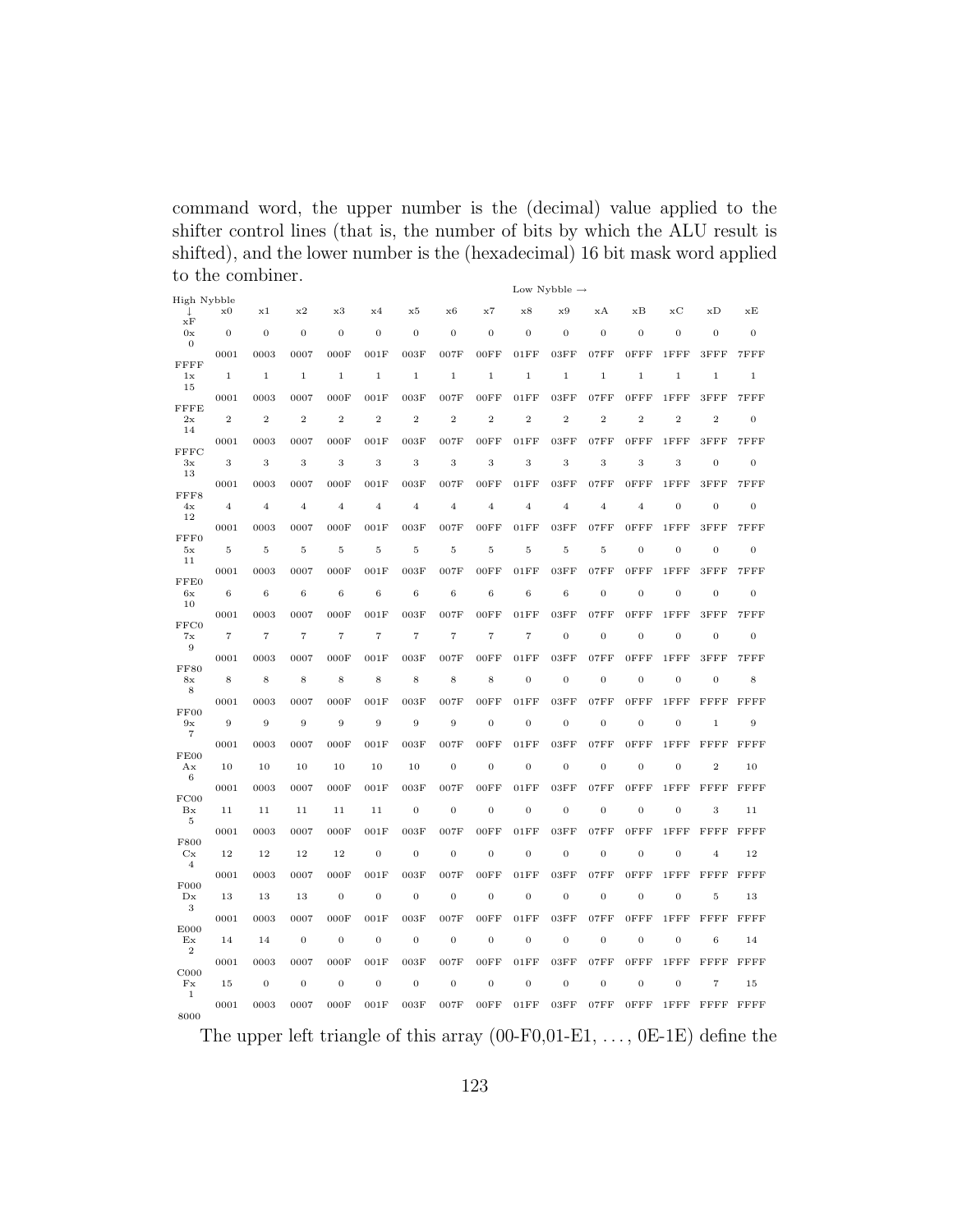bit-field operations. The low nybble specifies the size of the extracted bit field (0 specifies a 1-bit field, up to E, which specifies a 15 bit field), and the upper nybble is the bit-position of the least significant bit of the extracted bit-field. The word is rotated by the appropriate amount, and then anded with a mask word containing the appropriate number of 1's in the least significant bits.

The rightmost column, (0F-FF), specifies left shift operations. The high nybble of the shifter command word determines the number of bits by which the data word will be shifted. The input data word is rotated by the appropriate amount, and the low bits are masked out by combining them with  $0s.$ 

Rotates are performed by the shifter command words 8D-FD and 8E-FE. The shifter naturally performs a rotate operation, so the result need not be masked, and therefore the mask word is set to FFFF.

Right Shifts are specified by the shifter command words lying on the trailing diagonal of the array, 0F-F0. The word is again rotated by the appropriate amount by the shifter, and then ANDed with a word containing the appropriate number of 1's in the least significant locations. These operations, are of course, identical to certain of the bit-field operations described above, and are specified by identical command words.

# 6.5.2 Raster Operation Shift Control

During Raster Operations, the shifter is controlled by the Source and Destination position control nybbles (SRC BIT $\langle$ n $\rangle$  and DST BITS $\langle$ n $\rangle$ ) from the Raster Operation control registers. These signals are connected to the address inputs of the 27S29 512\*8bit RSF00 PROM at location U166 as indicated in the following table. The lower 4 data outputs of this PROM are connected to the SHIFT CNTL $\langle n \rangle$  shifter control lines, and form a distributed multiplexer with the outputs of U148a-d described above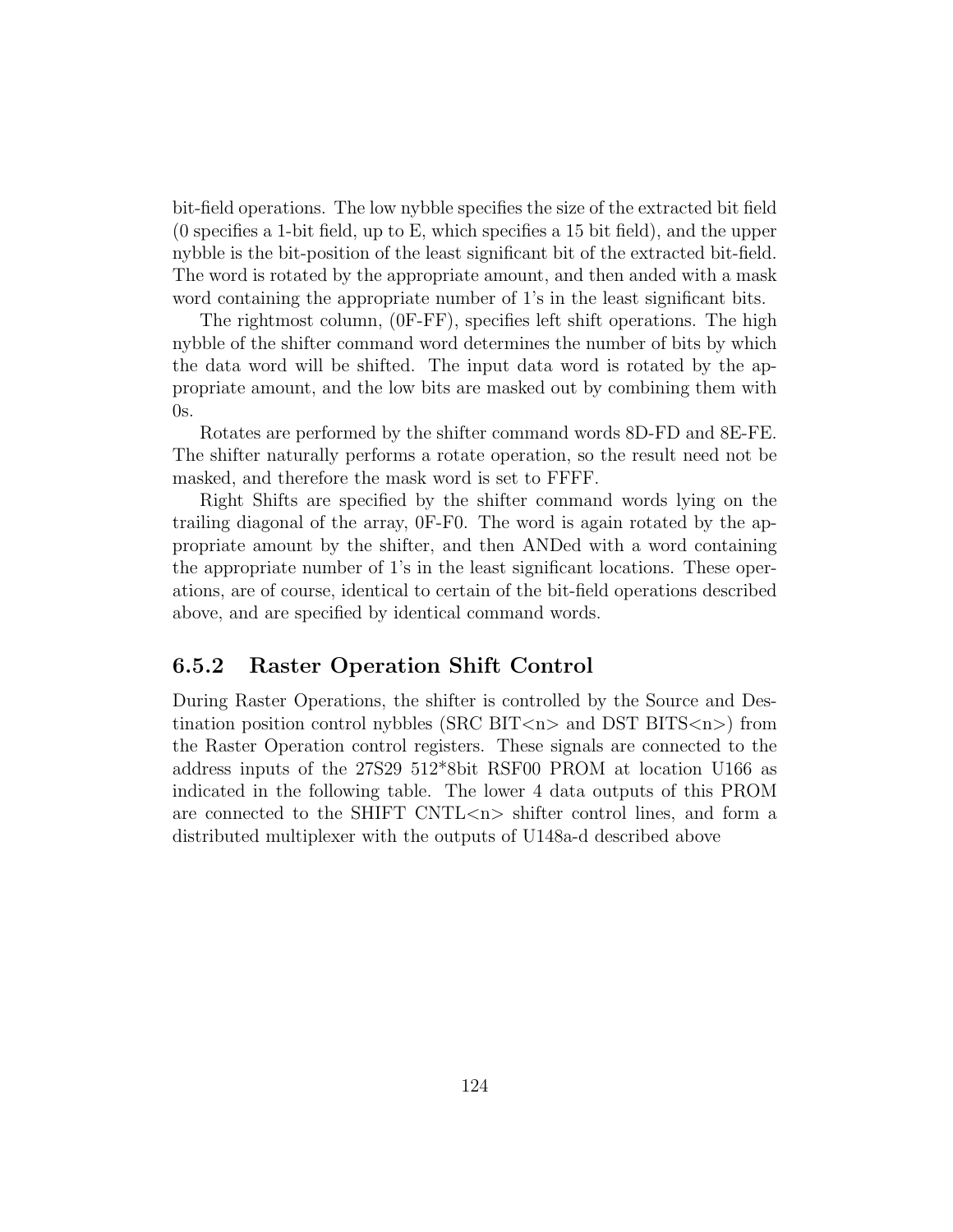| Signal              | Comments                 |
|---------------------|--------------------------|
| DST BITS<3>         | Destination bit position |
| $DST$ BITS $<2>$    |                          |
| $DST$ $BITS < 1>$   |                          |
| DST BITS<0>         |                          |
| $SRC$ BIT $<$ 3 $>$ | Source bit position      |
| $SRC$ BIT $<$ 2 $>$ |                          |
| $SRC$ BIT $<1>$     |                          |
| $SRC$ BIT $<0>$     |                          |
| Ground              |                          |
|                     |                          |
| Signal              | Comments                 |
| SHIFT CNTL<3>       | Shifter Control          |
| SHIFT CNTL<2>       |                          |
| SHIFT CNTL<1>       |                          |
| SHIFT CNTL<0>       |                          |
| Not Used            |                          |
| Not Used            |                          |
| Not Used            |                          |
| Not Used            |                          |
|                     |                          |

The output enable pin of the RSF00 PROM is driven by the inverted RO/PS signal, RO/PS'. The outputs are therefore enabled during raster operations, and this PROM controls the shifter. Since the RO/PS signal is high, the outputs of U148a-d are disabled, and therefore the CPU shifter control circuit has no effect on the shifter.

The RO/PS' signal is also connected to both the set and reset inputs of the shifter type latch U147a. Therefore, during Raster Operations, both the Q and !Q outputs of this latch are forced high, and both U127 and U128 are disabled. However, since no part of the Raster Operation control logic drives the SHIFT CMD<n> lines, the reason for this feature is unknown.

The mask word required for a Raster Operation depends on the Destination and Width control nybbles ( $DST < n >$  and  $WID < n >$ ) from the Raster Operation Control Registers, together with a pair of control signals, EL and ER from the Raster Operation state machine. The latter signals indicate if there is an edge of the region to be updated in the current 16 bit word, as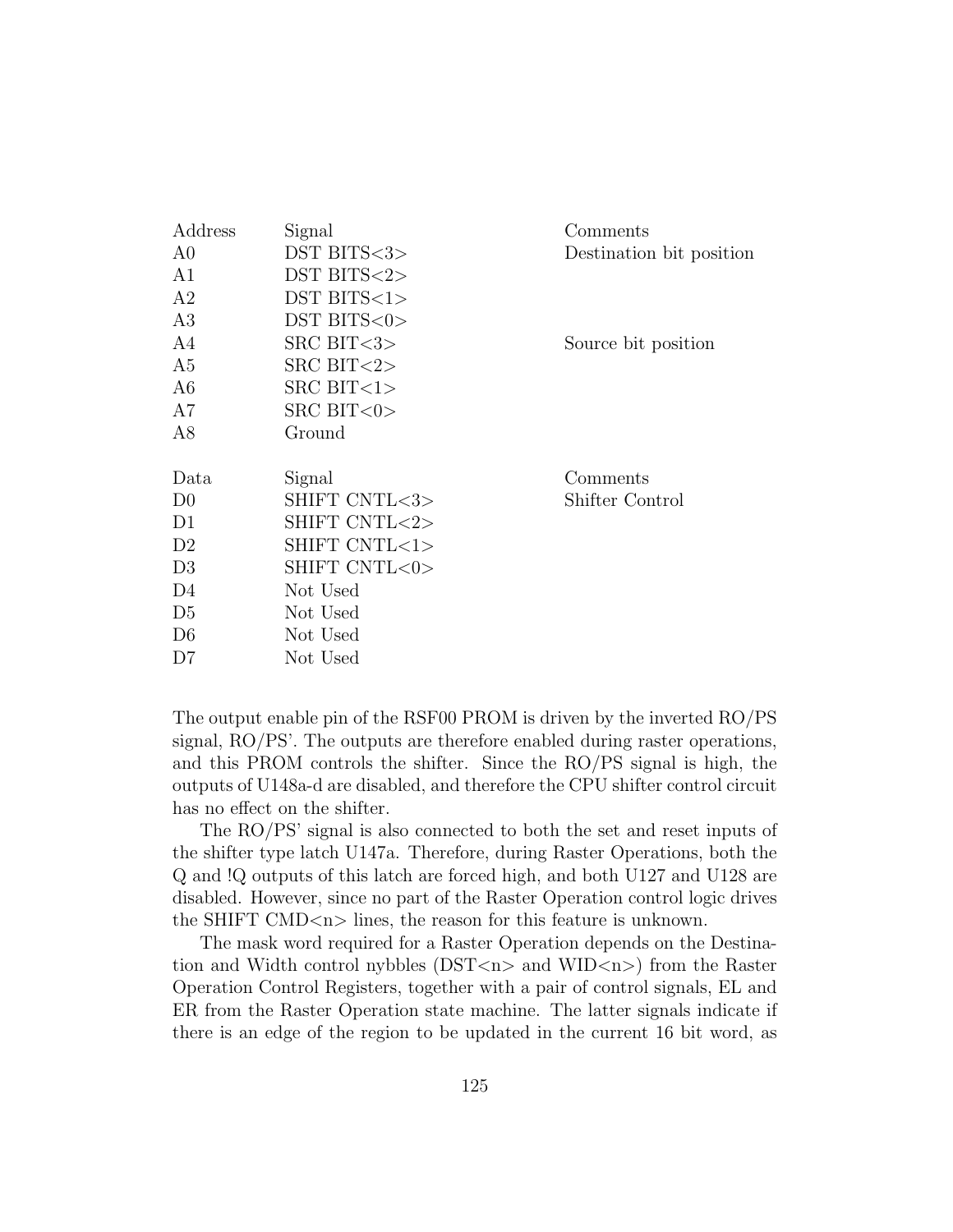indicated by the following table.

| -ER.             | EL. |                                            |
|------------------|-----|--------------------------------------------|
| $\left( \right)$ |     | Word contains Both edges of updated region |
| $\Omega$         |     | Word contains Left edge                    |
| $\mathbf{1}$     |     | Word contains Right edge                   |
| $\mathbf{1}$     |     | Word contains No edges                     |

The position of the edge within the word is determined by the value of the DST<n> and WID<n> nybbles.

These 10 signals are connected to the address pins of a 1024\*8 bit 29S86 RSH00 PROM at location U174. The 3-state date outputs of this PROM are connected to the LM SHIFT<n> lines, forming a distributed multiplexer with the outputs of U126, and thus drive the address inputs of the MSK40 and MSK50 PROMs. The signals connected to the RSH00 PROM are listed in the next table.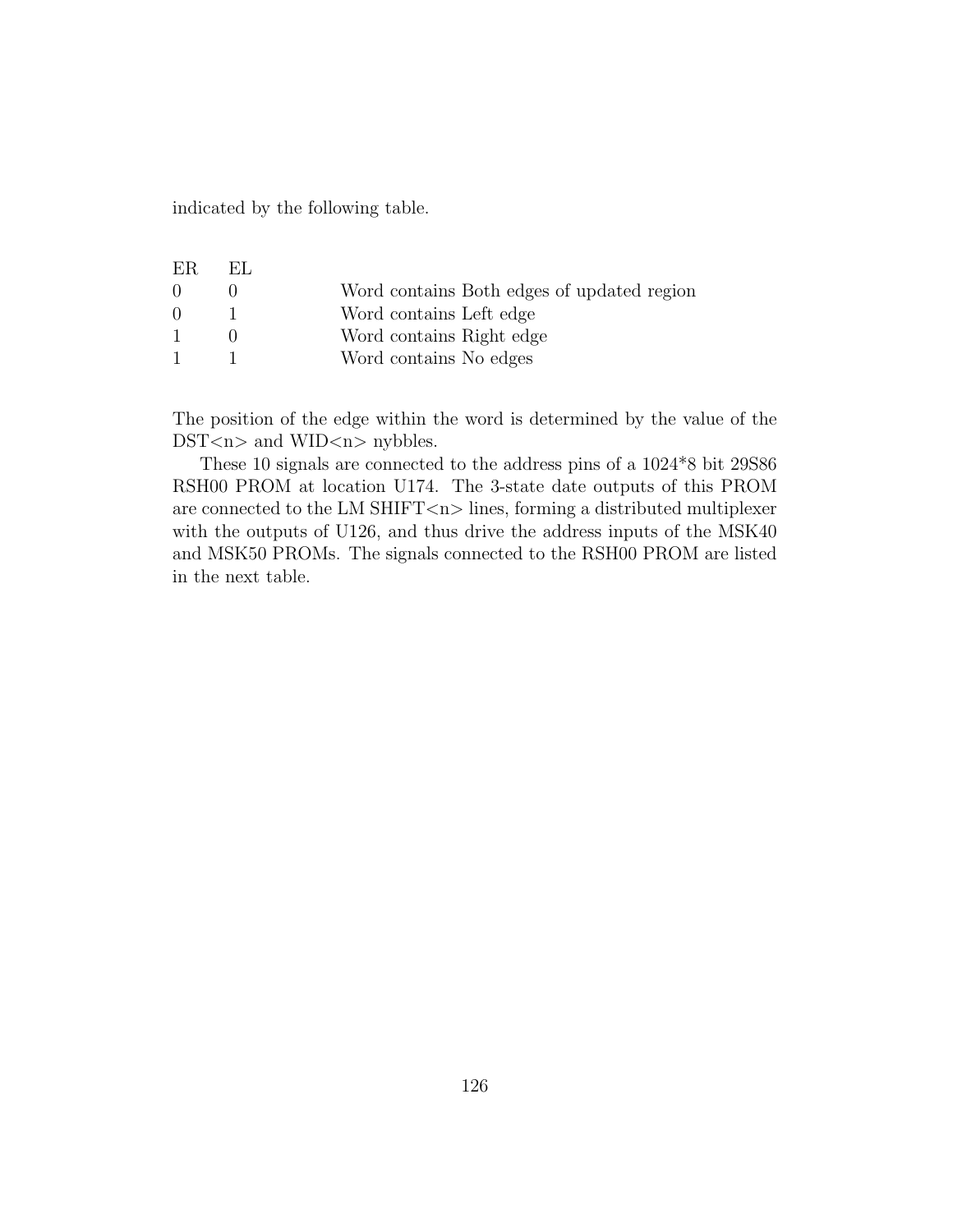| Address        | Signal                   | Comments                    |
|----------------|--------------------------|-----------------------------|
| A <sub>0</sub> | ΕL                       | Left Edge                   |
| A1             | ER                       | Right Edge                  |
| A2             | WID BITS $<$ 0 $>$       | Width control Nybble        |
| A3             | WID BITS $<$ 1>          |                             |
| A4             | WID BITS $<$ 2>          |                             |
| A5             | WID BITS<3>              |                             |
| A <sub>6</sub> | DST BITS<0>              | Destination Position Nybble |
| A7             | $DST$ $BITS < 1>$        |                             |
| A8             | DST BITS<2>              |                             |
| A <sub>9</sub> | DST BITS<3>              |                             |
|                |                          |                             |
| Data           | Signal                   | Comments                    |
| D <sub>0</sub> | LM SHIFT $\text{CMD}<0>$ | Mask Control                |
| D1             | LM SHIFT CMD<1>          |                             |
| D <sub>2</sub> | LM SHIFT CMD<2>          |                             |
| D <sub>3</sub> | LM SHIFT CMD<3>          |                             |
| D4             | LM SHIFT CMD<4>          |                             |
| D <sub>5</sub> | LM SHIFT CMD<5>          |                             |
| D <sub>6</sub> | LM SHIFT CMD<6>          |                             |
| D7             | LM SHIFT CMD<7>          |                             |

The data lines of this PROM are directly connected to the address inputs (A0-A7) of the MSK40 and MSK50 PROMs described above. The output enable signal of the RSH00 ROM is driven by the RO/PS' signal, so that the outputs are only enabled during Raster Operations. Since the A8 line of the 2 mask PROMs is driven by the RO/PS signal, the second half of these PROMS is used for Raster Operations, while the first half is used for programmed shifts.

## 6.5.2.1 Raster Operation Shift Commands

The number of bits by which the source bit-map words must be shifted to align them with the destination is simply the difference between the SRC BIT<n> and DST BIT<n> control nybbles. Therefore, the RSF00 PROM is programmed to act as a 4-bit subtracter, as shown in this table.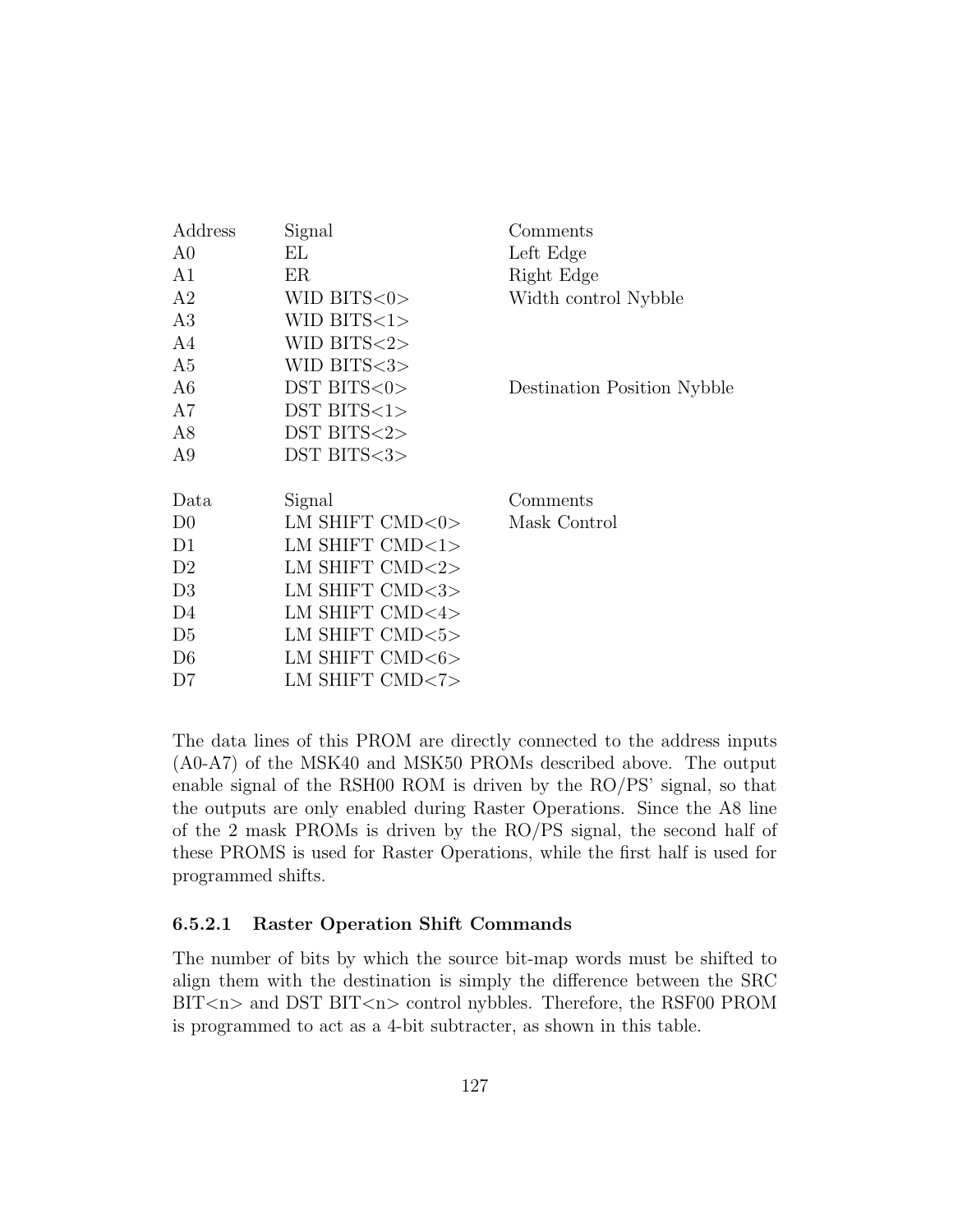|                                                 | $\text{SRC}\ll n\llap{>} \rightarrow$ |                   |                   |                   |                  |                |                   |                   |                  |                |                           |                   |                  |                   |                   |
|-------------------------------------------------|---------------------------------------|-------------------|-------------------|-------------------|------------------|----------------|-------------------|-------------------|------------------|----------------|---------------------------|-------------------|------------------|-------------------|-------------------|
| DST < n >                                       |                                       |                   |                   |                   |                  |                |                   |                   |                  |                |                           |                   |                  |                   |                   |
| Ť<br>$\mathbf F$                                | $\mathbf{0}$                          | $\mathbf{1}$      | $\,2\,$           | 3                 | $\overline{4}$   | $\rm 5$        | $\,6\,$           | $\scriptstyle{7}$ | 8                | $\overline{9}$ | $\boldsymbol{\mathrm{A}}$ | $\, {\bf B}$      | $\mathbf C$      | $\mathbf D$       | $\mathbf E$       |
| $\overline{0}$<br>15                            | $\mathbf{0}$                          | $\mathbf{1}$      | $\,2\,$           | 3                 | $\overline{4}$   | 5              | $\,$ 6 $\,$       | $\scriptstyle{7}$ | 8                | $\overline{9}$ | 10                        | 11                | 12               | 13                | $14\,$            |
| $\mathbf{1}$                                    | 15                                    | $\boldsymbol{0}$  | $\mathbf{1}$      | $\sqrt{2}$        | 3                | $\overline{4}$ | $\rm 5$           | $\overline{6}$    | $\overline{7}$   | 8              | 9                         | 10                | 11               | 12                | $13\,$            |
| 14<br>$\mathbf{2}$                              | 14                                    | 15                | $\mathbf{0}$      | $\,1$             | $\,2$            | 3              | $\overline{4}$    | $\rm 5$           | 6                | $\overline{7}$ | 8                         | $\boldsymbol{9}$  | 10               | 11                | $1\sqrt{2}$       |
| 13<br>3                                         | 13                                    | 14                | $15\,$            | $\boldsymbol{0}$  | $\mathbf 1$      | $\,2$          | 3                 | $\overline{4}$    | $\bf 5$          | $\,$ 6 $\,$    | $\scriptstyle{7}$         | 8                 | 9                | 10                | $1\,1$            |
| $12\,$<br>$\overline{4}$                        | 12                                    | 13                | 14                | $15\,$            | $\boldsymbol{0}$ | $\,1$          | $\,2$             | 3                 | $\overline{4}$   | 5              | $\,$ 6 $\,$               | $\scriptstyle{7}$ | 8                | $\overline{9}$    | $10\,$            |
| 11                                              |                                       |                   |                   |                   |                  |                |                   |                   |                  |                |                           |                   |                  |                   |                   |
| $\bf 5$<br>$10\,$                               | 11                                    | $12\,$            | 13                | 14                | 15               | $\mathbf{0}$   | $\,1$             | $\overline{2}$    | 3                | $\overline{4}$ | $\,$ 5                    | $\,6$             | $\overline{7}$   | 8                 | $\overline{9}$    |
| $\,6\,$                                         | 10                                    | $1\,1$            | $12\,$            | 13                | 14               | 15             | $\bf 0$           | $\,1$             | $\boldsymbol{2}$ | 3              | $\overline{4}$            | 5                 | 6                | $\scriptstyle{7}$ | $\,$ 8 $\,$       |
| $\begin{array}{c} 9 \\ 7 \end{array}$           | $\overline{9}$                        | 10                | 11                | $1\sqrt{2}$       | 13               | 14             | 15                | $\overline{0}$    | $\,1$            | $\,2$          | 3                         | $\overline{4}$    | 5                | 6                 | $\scriptstyle{7}$ |
| $\begin{array}{c} 8 \\ 8 \\ 7 \\ 9 \end{array}$ | 8                                     | $\overline{9}$    | 10                | 11                | $12\,$           | 13             | 14                | 15                | $\mathbf 0$      | $\mathbf{1}$   | $\,2\,$                   | 3                 | $\overline{4}$   | 5                 | $\,6\,$           |
|                                                 | $\overline{7}$                        | 8                 | 9                 | 10                | $1\,1$           | 12             | 13                | 14                | 15               | $\mathbf{0}$   | $\mathbf{1}$              | $\overline{2}$    | 3                | $\overline{4}$    | $\rm 5$           |
| $\,6$<br>A                                      | 6                                     | $\scriptstyle{7}$ | 8                 | $\boldsymbol{9}$  | 10               | 11             | $12\,$            | 13                | 14               | $15\,$         | $\mathbf{0}$              | $\,1$             | $\boldsymbol{2}$ | 3                 | $\overline{4}$    |
| $\rm 5$                                         |                                       |                   |                   |                   |                  |                |                   |                   |                  |                |                           |                   |                  |                   |                   |
| $\, {\bf B}$<br>$\overline{4}$                  | $\rm 5$                               | 6                 | $\scriptstyle{7}$ | 8                 | 9                | 10             | 11                | 12                | 13               | 14             | 15                        | $\boldsymbol{0}$  | $\mathbf{1}$     | $\mathbf{2}$      | $\,3$             |
| $\mathbf C$<br>$\,$ 3 $\,$                      | $\overline{4}$                        | 5                 | $\,$ 6 $\,$       | $\scriptstyle{7}$ | 8                | 9              | 10                | 11                | 12               | 13             | 14                        | $15\,$            | $\boldsymbol{0}$ | $\mathbf{1}$      | $\,2\,$           |
| $\mathbf D$                                     | 3                                     | $\overline{4}$    | $\rm 5$           | $\,6$             | $\overline{7}$   | 8              | $\overline{9}$    | 10                | 11               | $12\,$         | 13                        | 14                | 15               | $\mathbf{0}$      | $\mathbf{1}$      |
| $\,2$<br>$\mathbf E$                            | $\,2$                                 | 3                 | $\overline{4}$    | $\rm 5$           | $\,$ 6 $\,$      | $\overline{7}$ | $\,$ 8 $\,$       | $\boldsymbol{9}$  | 10               | 11             | 12                        | 13                | 14               | 15                | $\mathbf{0}$      |
| $\mathbf{1}$<br>$\mathbf F$                     | $\,1$                                 | $\boldsymbol{2}$  | 3                 | $\overline{4}$    | $\bf 5$          | $\,$ 6 $\,$    | $\scriptstyle{7}$ | 8                 | 9                | 10             | 11                        | $12\,$            | 13               | 14                | $15\,$            |
| $\boldsymbol{0}$                                |                                       |                   |                   |                   |                  |                |                   |                   |                  |                |                           |                   |                  |                   |                   |

The particular mask word used depends on the state of the EL and ER signals, and the 4 cases will be described separately. For each value of the  $DST < n >$  and WID $< n >$  nybbles, the table indicates the value of the LM  $SHIFT <sub>n</sub>$  lines, and below it, the mask word sent to the combiner.

The case when both EL and ER are low occurs when one 16 bit word contains both edges of the region to be updated. The  $DST < n > n$  subset then specifies the position of the left edge (most significant bit) and the complement of the WID $\langle n \rangle$  nybble is one less than the number of bits to update. This is illustrated by the following table WID<n>→

| $DST {<} n {>}$          |          |      |                |        |                |      |      |                |                |                |                |                |                |      |      |
|--------------------------|----------|------|----------------|--------|----------------|------|------|----------------|----------------|----------------|----------------|----------------|----------------|------|------|
| $\mathbf F$              | $\theta$ | 1    | $\overline{2}$ | 3      | $\overline{4}$ | 5    | 6    | $\overline{7}$ | 8              | 9              | A              | B              | $\mathbf C$    | D    | E    |
| $\mathbf{0}$             | 01       | 02   | 03             | 04     | 05             | 06   | 07   | 08             | 09             | 0A             | 0B             | $_{0C}$        | 0 <sub>D</sub> | 0E   | 0F   |
| 00                       | 0001     | 0001 | 0001           | 0001   | 0001           | 0001 | 0001 | 0001           | 0001           | 0001           | 0001           | 0001           | 0001           | 0001 | 0001 |
| 0001<br>1                | 12       | 13   | 14             | $15\,$ | 16             | 17   | 18   | 19             | 1A             | 1B             | 1 <sup>C</sup> | 1 <sub>D</sub> | 1E             | 1F   | 10   |
| 11                       | 0003     | 0003 | 0003           | 0003   | 0003           | 0003 | 0003 | 0003           | 0003           | 0003           | 0003           | 0003           | 0003           | 0003 | 0003 |
| 0002<br>$\boldsymbol{2}$ | 23       | 24   | 25             | 26     | 27             | 28   | 29   | 2A             | 2B             | 2 <sub>C</sub> | 2D             | 2E             | 2F             | 20   | 21   |
| 22                       | 0007     | 0007 | 0007           | 0007   | 0007           | 0007 | 0007 | 0007           | 0007           | 0007           | 0007           | 0007           | 0007           | 0007 | 0006 |
| 0004<br>3                | 34       | 35   | 36             | 37     | 38             | 39   | 3A   | 3B             | 3 <sub>C</sub> | 3D             | ЗE             | 3F             | 30             | 31   | 32   |
| 33                       | 000F     | 000F | 000F           | 000F   | 000F           | 000F | 000F | 000F           | 000F           | 000F           | 000F           | 000F           | 000F           | 000E | 000C |
| 0008<br>$\overline{4}$   | 45       | 46   | 47             | 48     | 49             | 4Α   | 4B   | 4 <sup>C</sup> | 4D             | 4E             | 4F             | 40             | 41             | 42   | 43   |
| 44                       | 001F     | 001F | 001F           | 001F   | 001F           | 001F | 001F | 001F           | 001F           | 001F           | 001F           | 001F           | 001E           | 001C | 0018 |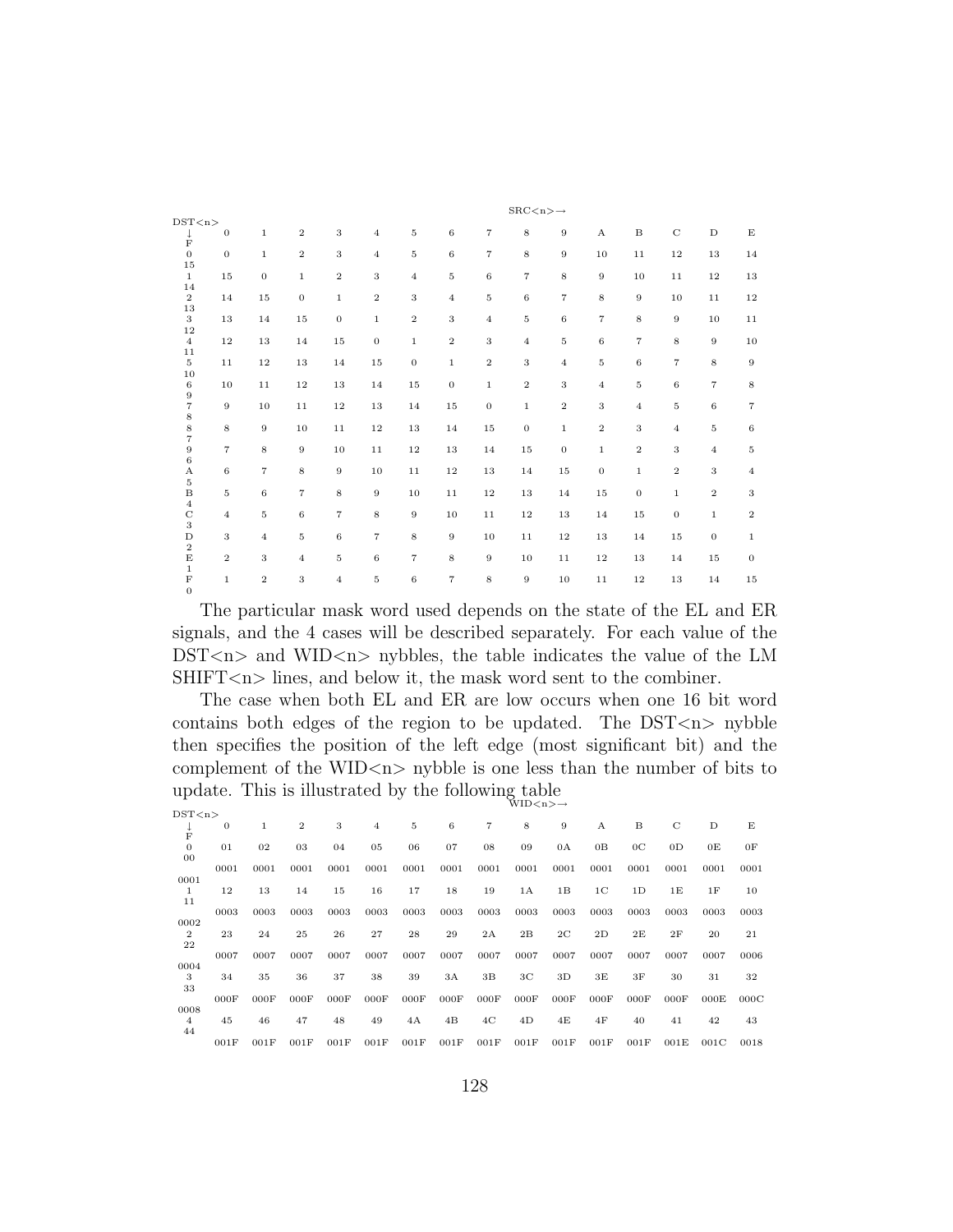| 0010                         |                |               |                |                |                |                |                |                |                |                |                |      |                  |                  |             |
|------------------------------|----------------|---------------|----------------|----------------|----------------|----------------|----------------|----------------|----------------|----------------|----------------|------|------------------|------------------|-------------|
| 5<br>55                      | 56             | 57            | 58             | 59             | 5Α             | 5B             | 5C             | 5D             | 5E             | 5F             | 50             | 51   | 52               | 53               | 54          |
| 0020                         | 003F           | 003F          | 003F           | 003F           | 003F           | 003F           | 003F           | 003F           | 003F           | 003F           | 003F           | 003E | 003C             | 0038             | 0030        |
| 6<br>66                      | 67             | 68            | 69             | 6A             | 6B             | 6C             | 6 <sub>D</sub> | 6E             | 6F             | 60             | 61             | 62   | 63               | 64               | 65          |
|                              | 007F           | 007F          | 007F           | 007F           | 007F           | 007F           | 007F           | 007F           | 007F           | 007F           | 007E           | 007C | 0078             | 0070             | 0060        |
| 0040<br>$\overline{7}$<br>77 | 78             | 79            | 7A             | 7B             | 7 <sub>C</sub> | 7D             | 7E             | 7F             | 70             | 71             | 72             | 73   | 74               | 75               | 76          |
| 0080                         | $00$ FF        | 00FF          | 00FF           | $00$ FF        | 00FF           | 00FF           | $00$ FF        | $00$ FF        | 00FF           | 00FE           | 00FC           | 00F8 | 00F0             | 00E0             | 00C0        |
| 8<br>88                      | 89             | 8A            | 8B             | 8 <sup>C</sup> | 8D             | 8E             | 8F             | 80             | 81             | 82             | 83             | 84   | 85               | 86               | 87          |
| 0100                         | 01FF           | 01FF          | 01FF           | 01FF           | 01FF           | 01FF           | 01FF           | 01FF           | 01FE           | 01FC           | 01F8           | 01F0 | 01E0             | 01C0             | 0180        |
| 9<br>99                      | 9A             | 9B            | 9C             | 9D             | 9E             | 9F             | 90             | 91             | 92             | 93             | 94             | 95   | 96               | 97               | 98          |
| 0200                         | 03FF           | 03FF          | 03FF           | 03FF           | 03FF           | 03FF           | 03FF           | 03FE           | 03FC           | 03F8           | 03F0           | 03E0 | 03C0             | 0380             | 0300        |
| $\mathbf{A}$<br>AA           | AВ             | AC            | AD             | AE             | AF             | A <sub>0</sub> | A <sub>1</sub> | A <sub>2</sub> | A3             | A <sub>4</sub> | A <sub>5</sub> | A6   | A7               | A8               | A9          |
|                              | 07FF           | 07FF          | 07FF           | 07FF           | 07FF           | 07FF           | 07FE           | 07FC           | 07F8           | 07F0           | 07E0           | 07C0 | 0780             | 0700             | 0600        |
| 0400<br>B<br>$_{\rm BB}$     | BC             | <b>BD</b>     | BE             | BF             | B <sub>0</sub> | B1             | B <sub>2</sub> | B <sub>3</sub> | B <sub>4</sub> | B <sub>5</sub> | B6             | B7   | <b>B8</b>        | <b>B</b> 9       | <b>BA</b>   |
| 0800                         | $0$ FFF        | $0$ FFF       | 0FFF           | $0$ FFF        | 0FFF           | $0$ FFE        | 0FFC           | 0FF8           | 0FF0           | 0FE0           | 0FC0           | 0F80 | 0F00             | 0E00             | 0C00        |
| $\mathbf C$<br>$_{\rm CC}$   | CD             | CE            | CF             | $_{\rm CO}$    | C1             | C <sub>2</sub> | C <sub>3</sub> | C <sub>4</sub> | C5             | C6             | C7             | C8   | C9               | CA               | CB          |
| 1000                         | $1$ $FF$ $FF$  | $1$ $FF$ $FF$ | $1$ $FF$ $FF$  | $1$ $FF$ $FF$  | $1$ $FFE$      | 1FFC           | 1FF8           | 1FF0           | 1FE0           | 1FC0           | 1F80           | 1F00 | 1E00             | 1C <sub>00</sub> | 1800        |
| D<br>DD                      | DE             | DF            | D <sub>0</sub> | D1             | D <sub>2</sub> | D3             | D <sub>4</sub> | D <sub>5</sub> | D6             | D7             | D8             | D9   | DA               | $DB$             | $_{\rm DC}$ |
|                              | $3$ $FF$ $F$   | 3FFF          | 3FFF           | 3FFE           | 3FFC           | 3FF8           | 3FF0           | 3FE0           | 3FC0           | 3F80           | 3F00           | 3E00 | 3C <sub>00</sub> | 3800             | 3000        |
| 2000<br>E<br>EE              | ΕF             | E0            | E1             | E2             | E3             | E <sub>4</sub> | E5             | E <sub>6</sub> | E7             | E8             | E9             | EA   | EB               | EC               | ED          |
|                              | 7FFF           | 7FFF          | 7FFE           | 7FFC           | 7FF8           | 7FF0           | 7FE0           | 7FC0           | 7F80           | <b>7F00</b>    | 7E00           | 7C00 | 7800             | 7000             | 6000        |
| 4000<br>$\mathbf F$<br>FF    | F <sub>0</sub> | F1            | F <sub>2</sub> | F3             | F <sub>4</sub> | F <sub>5</sub> | F6             | F7             | F8             | F9             | <b>FA</b>      | FB   | FC               | FD               | FE          |
| 8000                         | FFFF           |               | FFFE FFFC      | FFF8           | FFF0           | FFE0           | FFC0           | <b>FF80</b>    | FF00           | FE00           | FC00           | F800 | F <sub>000</sub> | E000             | C000        |

When the EL signal is high and the ER signal is low, the current word contains the left edge of the region to update. The  $DST < n$  nybble specifies the location of this edge, and the WID $\langle n \rangle$  has no effect, as show in this table

|                  |              |      |                |        |        |             |        |                | $WID < n > \rightarrow$ |        |                |        |             |        |        |
|------------------|--------------|------|----------------|--------|--------|-------------|--------|----------------|-------------------------|--------|----------------|--------|-------------|--------|--------|
| DST < n          |              |      |                |        |        |             |        |                |                         |        |                |        |             |        |        |
| ÷                | $\mathbf{0}$ | 1    | $\overline{2}$ | 3      | 4      | $\mathbf 5$ | 6      | $\overline{7}$ | 8                       | 9      | $\mathbf{A}$   | B      | $\mathbf C$ | D      | E      |
| F                |              |      |                |        |        |             |        |                |                         |        |                |        |             |        |        |
| $\mathbf{0}$     | $00\,$       | 00   | $00\,$         | $00\,$ | $00\,$ | $00\,$      | $00\,$ | $00\,$         | 00                      | $00\,$ | 0 <sub>0</sub> | $00\,$ | $00\,$      | $00\,$ | $00\,$ |
| $00\,$           |              |      |                |        |        |             |        |                |                         |        |                |        |             |        |        |
|                  | 0001         | 0001 | 0001           | 0001   | 0001   | 0001        | 0001   | 0001           | 0001                    | 0001   | 0001           | 0001   | 0001        | 0001   | 0001   |
| 0001             |              |      |                |        |        |             |        |                |                         |        |                |        |             |        |        |
| 1                | 10           | 10   | 10             | 10     | 10     | 10          | 10     | 10             | 10                      | 10     | 10             | 10     | 10          | 10     | 10     |
| 10               |              |      |                |        |        |             |        |                |                         |        |                |        |             |        |        |
|                  | 0003         | 0003 | 0003           | 0003   | 0003   | 0003        | 0003   | 0003           | 0003                    | 0003   | 0003           | 0003   | 0003        | 0003   | 0003   |
| 0003             |              |      |                |        |        |             |        |                |                         |        |                |        |             |        |        |
| $\boldsymbol{2}$ | 20           | 20   | 20             | 20     | 20     | 20          | 20     | 20             | 20                      | 20     | 20             | 20     | 20          | 20     | 20     |
| 20               |              |      |                |        |        |             |        |                |                         |        |                |        |             |        |        |
|                  | 0007         | 0007 | 0007           | 0007   | 0007   | 0007        | 0007   | 0007           | 0007                    | 0007   | 0007           | 0007   | 0007        | 0007   | 0007   |
| 0007             |              |      |                |        |        |             |        |                |                         |        |                |        |             |        |        |
| 3                | 30           | 30   | 30             | 30     | 30     | 30          | 30     | 30             | 30                      | 30     | 30             | 30     | 30          | 30     | 30     |
| 30               | 000F         | 000F | 000F           | 000F   | 000F   |             |        |                | 000F                    | 000F   | 000F           |        | 000F        | 000F   | 000F   |
| 000F             |              |      |                |        |        | 000F        | 000F   | 000F           |                         |        |                | 000F   |             |        |        |
| 4                | 40           | 40   | 40             | 40     | 40     | 40          | 40     | 40             | 40                      | 40     | 40             | 40     | 40          | 40     | 40     |
| 40               |              |      |                |        |        |             |        |                |                         |        |                |        |             |        |        |
|                  | 001F         | 001F | 001F           | 001F   | 001F   | 001F        | 001F   | 001F           | 001F                    | 001F   | 001F           | 001F   | 001F        | 001F   | 001F   |
|                  |              |      |                |        |        |             |        |                |                         |        |                |        |             |        |        |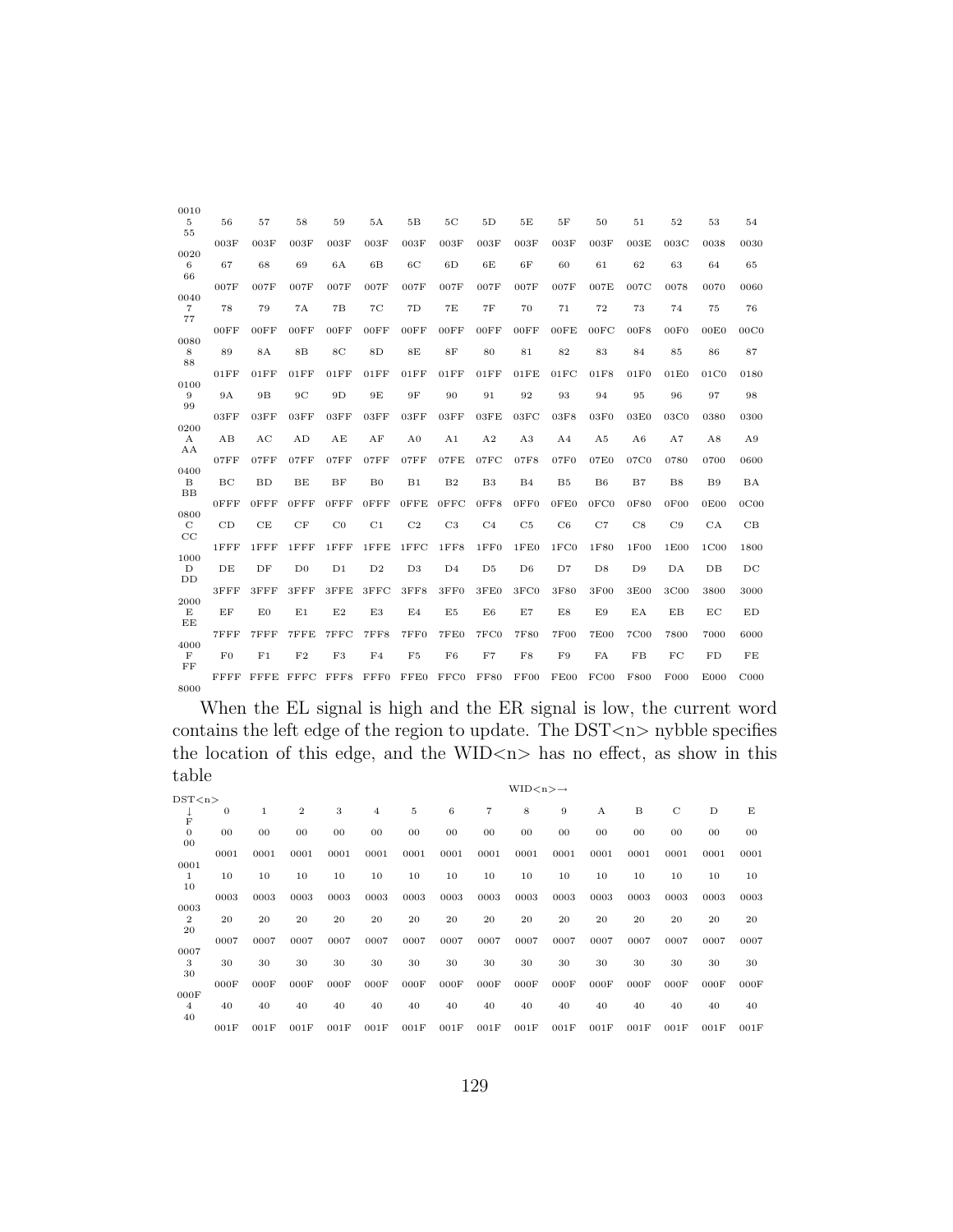| 001F                                        |                |                |                |                |                |                |                |                |                |                |                |                |                |                |                |
|---------------------------------------------|----------------|----------------|----------------|----------------|----------------|----------------|----------------|----------------|----------------|----------------|----------------|----------------|----------------|----------------|----------------|
| $\,$ 5<br>50                                | 50             | 50             | 50             | 50             | 50             | 50             | 50             | 50             | 50             | 50             | 50             | 50             | 50             | 50             | 50             |
| 003F                                        | 003F           | 003F           | 003F           | 003F           | 003F           | 003F           | 003F           | 003F           | 003F           | 003F           | 003F           | 003F           | 003F           | 003F           | 003F           |
| 6<br>60                                     | 60             | 60             | 60             | 60             | 60             | 60             | 60             | 60             | 60             | 60             | 60             | 60             | 60             | 60             | 60             |
| 007F                                        | 007F           | 007F           | 007F           | 007F           | 007F           | 007F           | 007F           | 007F           | 007F           | 007F           | 007F           | 007F           | 007F           | 007F           | 007F           |
| $\overline{7}$<br>70                        | 70             | 70             | 70             | 70             | 70             | 70             | 70             | 70             | 70             | 70             | 70             | 70             | 70             | 70             | 70             |
|                                             | 00FF           | 00FF           | 00FF           | 00FF           | $00$ FF        | $00$ FF        | 00FF           | $00$ FF        | 00FF           | 00FF           | 00FF           | 00FF           | 00FF           | 00FF           | 00FF           |
| 00FF<br>8<br>80                             | 80             | 80             | 80             | 80             | 80             | 80             | 80             | 80             | 80             | 80             | 80             | 80             | 80             | 80             | 80             |
|                                             | 01FF           | 01FF           | 01FF           | 01FF           | 01FF           | 01FF           | 01FF           | 01FF           | 01FF           | 01FF           | 01FF           | 01FF           | 01FF           | 01FF           | 01FF           |
| 01FF<br>9<br>90                             | 90             | 90             | 90             | 90             | 90             | 90             | 90             | 90             | 90             | 90             | 90             | 90             | 90             | 90             | 90             |
| 03FF                                        | 03FF           | 03FF           | 03FF           | 03FF           | 03FF           | 03FF           | 03FF           | 03FF           | 03FF           | 03FF           | 03FF           | 03FF           | 03FF           | 03FF           | 03FF           |
| $\boldsymbol{\mathrm{A}}$<br>A <sub>0</sub> | A <sub>0</sub> | A <sub>0</sub> | A <sub>0</sub> | A <sub>0</sub> | A <sub>0</sub> | A <sub>0</sub> | A <sub>0</sub> | A <sub>0</sub> | A <sub>0</sub> | A <sub>0</sub> | A <sub>0</sub> | A <sub>0</sub> | A <sub>0</sub> | A <sub>0</sub> | A <sub>0</sub> |
|                                             | 07FF           | 07FF           | 07FF           | 07FF           | 07FF           | 07FF           | 07FF           | 07FF           | 07FF           | 07FF           | 07FF           | 07FF           | 07FF           | 07FF           | 07FF           |
| 07FF<br>B<br>B <sub>0</sub>                 | B <sub>0</sub> | B <sub>0</sub> | B <sub>0</sub> | B <sub>0</sub> | B <sub>0</sub> | B <sub>0</sub> | B <sub>0</sub> | B <sub>0</sub> | B <sub>0</sub> | B <sub>0</sub> | B <sub>0</sub> | B <sub>0</sub> | B <sub>0</sub> | B <sub>0</sub> | B <sub>0</sub> |
|                                             | $0$ FFF        | $0$ FFF        | $0$ FFF        | $0$ FFF        | $0$ FFF        | $0$ FFF        | 0FFF           | $0$ FFF        | 0FFF           | $0$ FFF        | $0$ FFF        | $0$ FFF        | $0$ FFF        | $0$ FFF        | $0$ FFF        |
| $0$ FFF<br>$\mathbf C$<br>$_{\rm CO}$       | $_{\rm C0}$    | $_{\rm C0}$    | $_{\rm C0}$    | $_{\rm C0}$    | $_{\rm C0}$    | $_{\rm CO}$    | $_{\rm CO}$    | $_{\rm CO}$    | $_{\rm C0}$    | $_{\rm CO}$    | $_{\rm CO}$    | $_{\rm CO}$    | $_{\rm CO}$    | $_{\rm C0}$    | $_{\rm CO}$    |
| $1$ $FF$ $FF$                               | $1$ FFF        | $1$ $FF$ $FF$  | $1$ $FF$ $FF$  | $1$ $FF$ $FF$  | $1$ $FF$ $FF$  | $1$ $FF$ $FF$  | $1$ $FF$ $FF$  | $1$ $FF$ $F$   | $1$ $FF$ $FF$  | $1$ $FF$ $FF$  | $1$ $FF$ $FF$  | $1$ $FF$ $F$   | $1$ $FF$ $FF$  | $1$ $FF$ $FF$  | $1$ $FF$ $F$   |
| D<br>D <sub>0</sub>                         | D <sub>0</sub> | D <sub>0</sub> | D <sub>0</sub> | D <sub>0</sub> | D <sub>0</sub> | D <sub>0</sub> | D <sub>0</sub> | D <sub>0</sub> | D <sub>0</sub> | D <sub>0</sub> | D <sub>0</sub> | D <sub>0</sub> | D <sub>0</sub> | D <sub>0</sub> | D <sub>0</sub> |
|                                             | 3FFF           | 3FFF           | 3FFF           | $3$ $FF$ $F$   | $3$ $FF$ $F$   | $3$ $FF$ $F$   | $3$ $FF$ $F$   | $3$ $FF$ $F$   | 3FFF           | $3$ $FF$ $F$   | $3$ $FF$ $F$   | 3FFF           | 3FFF           | 3FFF           | $3$ $FF$ $F$   |
| $3$ $FF$ $F$<br>E<br>E0                     | E0             | E <sub>0</sub> | E0             | E0             | E0             | E0             | E <sub>0</sub> | E0             | E0             | E0             | E0             | E0             | E0             | E <sub>0</sub> | E0             |
|                                             | 7FFF           | 7FFF           | 7FFF           | 7FFF           | 7FFF           | 7FFF           | 7FFF           | 7FFF           | 7FFF           | 7FFF           | 7FFF           | 7FFF           | 7FFF           | 7FFF           | 7FFF           |
| 7FFF<br>$\mathbf F$<br>F()                  | F <sub>0</sub> | F <sub>0</sub> | F <sub>0</sub> | F <sub>0</sub> | F <sub>0</sub> | F <sub>0</sub> | F <sub>0</sub> | F <sub>0</sub> | F <sub>0</sub> | F <sub>0</sub> | F <sub>0</sub> | F <sub>0</sub> | F <sub>0</sub> | F <sub>0</sub> | F <sub>0</sub> |
| <b>FFFF</b>                                 | FFFF           | FFFF           | <b>FFFF</b>    | FFFF           | FFFF           | <b>FFFF</b>    | FFFF           | FFFF           | FFFF           | FFFF           | FFFF           | FFFF           | <b>FFFF</b>    | FFFF           | FFFF           |

If the ER signal is high, and the EL signal is not, then the right edge of the region to be updated is contained in the current word. The width of the region (modulo 16) is equal to the complement of the WID $\langle n \rangle$  nybble plus 1, so the sum of the number of 1s in the corresponding elements of this table and the last is equal to that value.  $WID < n > \rightarrow$ 

|                |                |                |      |                |             |             |      | .           |                  |                  |                  |                  |                  |                |
|----------------|----------------|----------------|------|----------------|-------------|-------------|------|-------------|------------------|------------------|------------------|------------------|------------------|----------------|
|                |                |                |      |                |             |             |      |             |                  |                  |                  |                  |                  |                |
| $\theta$       | 1              | $\overline{2}$ | 3    | $\overline{4}$ | 5           | 6           | 7    | 8           | 9                | A                | B                | $\mathcal{C}$    | D                | E              |
|                |                |                |      |                |             |             |      |             |                  |                  |                  |                  |                  |                |
|                |                |                | F4   |                | F6.         |             |      | F9          | FA               |                  |                  |                  |                  | FF             |
|                |                |                |      |                |             |             |      |             |                  |                  |                  |                  |                  |                |
| FFFF.          | FFFC.          | FFF8           | FFF0 | FFE0           | FFC0        | <b>FF80</b> | FF00 | FE00        | FC00             | F800             | F000             | E000             | C <sub>000</sub> | 8000           |
|                |                |                |      |                |             |             |      |             |                  |                  |                  |                  |                  |                |
| F <sub>2</sub> | F3             | F4             | F5   | F6             | F7          | F8          | F9   | FA          | FB               | FC               | FD               | FE               | FF               | $_{\rm F0}$    |
|                |                |                |      |                |             |             |      |             |                  |                  |                  |                  |                  |                |
|                | $_{\rm{FFFS}}$ | FFF0           | FFE0 | FFCO           | <b>FF80</b> | FF00        | FE00 | FC00        | F800             | F000             | E000             | C <sub>000</sub> | 8000             | FFFF           |
|                |                |                |      |                |             |             |      |             |                  |                  |                  |                  |                  |                |
| F3             | F4             | F5             | F6   | F7             | F8          | F9          | FA   | FB          | FC               | FD               | FE               | FF               | F0               | F1             |
|                |                |                |      |                |             |             |      |             |                  |                  |                  |                  |                  |                |
| FFF8           | FFF0           | FFE0           | FFCO | <b>FF80</b>    | FF00        | FEOO        | FC00 | F800        | F <sub>000</sub> | E000             | CO <sub>00</sub> | 8000             | FFFF             | <b>FFFE</b>    |
|                |                |                |      |                |             |             |      |             |                  |                  |                  |                  |                  |                |
| F <sub>4</sub> | F5             | $_{\rm F6}$    | F7   | F8             | F9          | FA          | FB   | $_{\rm FC}$ | FD               | FE               | FF               | $_{\rm F0}$      | $_{\rm F1}$      | F <sub>2</sub> |
|                |                |                |      |                |             |             |      |             |                  |                  |                  |                  |                  |                |
| FFF0.          | $_{\rm FFE0}$  | FFCO           | FF80 | FF00           | FE00        | FC00        | F800 | F000        | E000             | C <sub>000</sub> | 8000             | <b>FFFF</b>      | FFFE             | FFFC           |
|                |                |                |      |                |             |             |      |             |                  |                  |                  |                  |                  |                |
| F5             | F6             | F7             | F8   | F9             | FA          | FB          | FC   | FD          | FE               | FF               | $_{\rm F0}$      | F1               | F2               | F3             |
|                | DST < n<br>F1  | F2<br>FFFC     | F3   |                | F5          |             | F7   | F8          |                  |                  | FB               | FC               | FD               | FE             |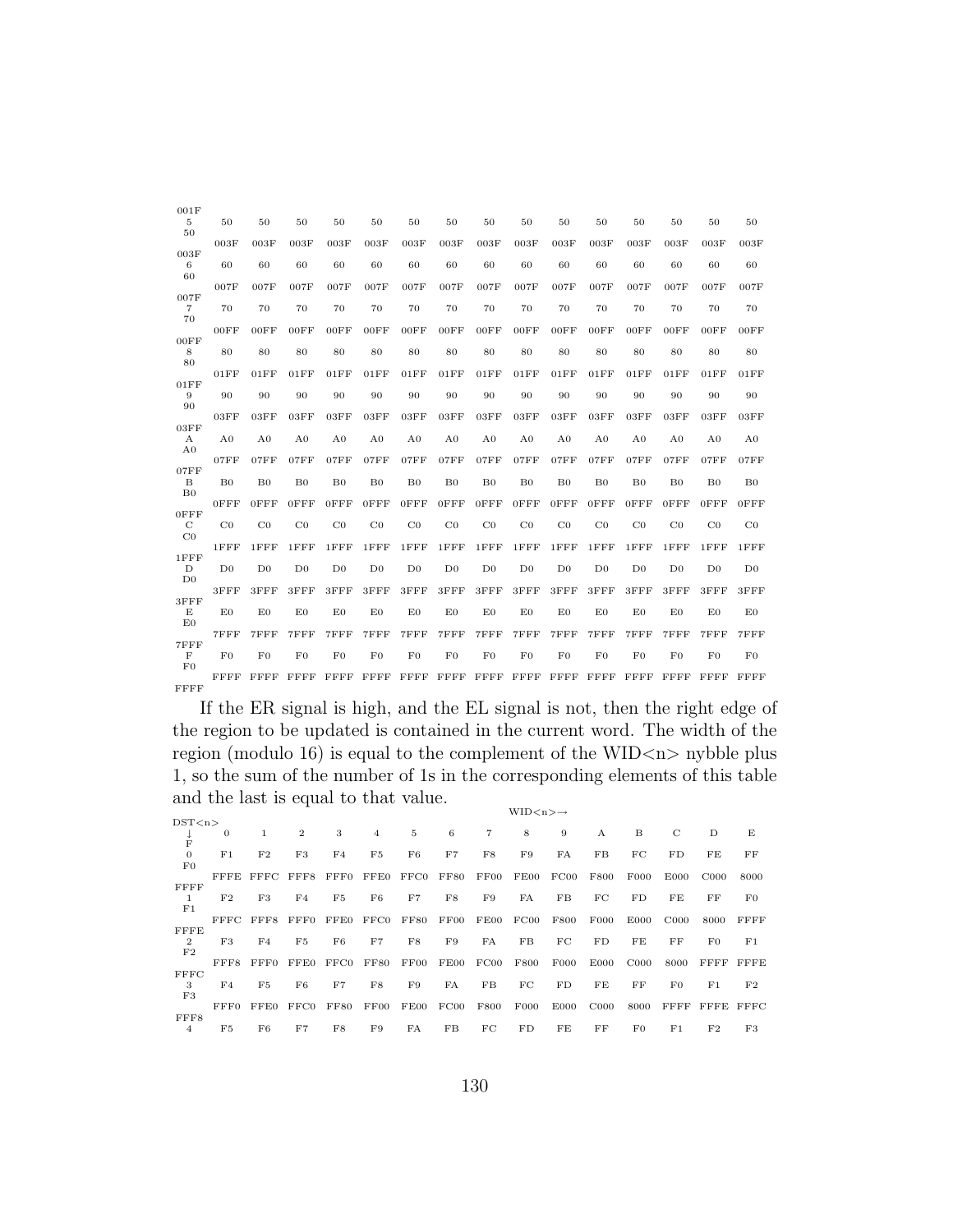| F <sub>4</sub>               |                  |                  |                  |                  |                  |                  |                  |                  |                  |                  |                |                |                |                |                  |
|------------------------------|------------------|------------------|------------------|------------------|------------------|------------------|------------------|------------------|------------------|------------------|----------------|----------------|----------------|----------------|------------------|
|                              | FFE0             | FFCO             | <b>FF80</b>      | FF00             | FE00             | FC00             | F800             | F000             | E000             | C <sub>000</sub> | 8000           | FFFF           | FFFE FFFC      |                | FFF8             |
| FFF0<br>5<br>F5              | F6               | ${\rm F}7$       | F8               | F9               | FA               | FB               | FC               | FD               | FE               | FF               | F0             | F1             | F <sub>2</sub> | F3             | F <sub>4</sub>   |
| FFE0                         | FFC0             | <b>FF80</b>      | FF00             | FE00             | FC00             | F800             | F000             | E000             | C <sub>000</sub> | 8000             | FFFF           | <b>FFFE</b>    | <b>FFFC</b>    | FFF8           | FFF0             |
| 6<br>F6                      | F7               | F8               | F9               | FA               | FB               | FC               | FD               | FE               | FF               | F <sub>0</sub>   | F1             | F2             | F3             | F <sub>4</sub> | F5               |
|                              | <b>FF80</b>      | FF00             | FE00             | FC00             | F800             | F <sub>000</sub> | E000             | C <sub>000</sub> | 8000             | FFFF             | <b>FFFE</b>    | FFFC           | FFF8           | FFF0           | FFE0             |
| FFC0<br>$\overline{7}$<br>F7 | F8               | F9               | FA               | FB               | FC               | FD               | FE               | FF               | $_{\rm F0}$      | F1               | F <sub>2</sub> | F3             | F <sub>4</sub> | F5             | F6               |
|                              | FF00             | FE00             | FC00             | F800             | F000             | E000             | C <sub>000</sub> | 8000             | <b>FFFF</b>      | <b>FFFE</b>      | <b>FFFC</b>    | FFF8           | FFF0           | FFE0           | FFC0             |
| <b>FF80</b><br>8             | F9               | FA               | FB               | FC               | FD               | FE               | FF               | F <sub>0</sub>   | $\rm F1$         | F <sub>2</sub>   | F3             | F <sub>4</sub> | F5             | F6             | F7               |
| F8                           |                  |                  |                  |                  |                  |                  |                  |                  |                  |                  |                |                |                |                |                  |
| FF00                         | FE00             | FC00             | F800             | F000             | E000             | C <sub>000</sub> | 8000             | FFFF             | FFFE             | $\rm FFFC$       | FFF8           | FFF0           | FFE0           | FFCO           | <b>FF80</b>      |
| 9<br>F9                      | FA               | FB               | FC               | FD               | FE               | FF               | F <sub>0</sub>   | $_{\rm F1}$      | F2               | F3               | F <sub>4</sub> | F5             | F6             | F7             | F8               |
|                              | FC00             | F800             | F <sub>000</sub> | E000             | C <sub>000</sub> | 8000             | FFFF             | <b>FFFE</b>      | <b>FFFC</b>      | FFF8             | FFF0           | FFE0           | FFC0           | <b>FF80</b>    | <b>FF00</b>      |
| FE00<br>$\mathbf{A}$<br>FA   | <b>FB</b>        | FC               | FD               | FE               | FF               | F <sub>0</sub>   | F1               | F <sub>2</sub>   | F3               | F <sub>4</sub>   | F5             | F6             | F7             | F8             | F9               |
|                              | F800             | F <sub>000</sub> | E000             | C <sub>000</sub> | 8000             | FFFF             | <b>FFFE</b>      | FFFC             | FFF8             | FFF0             | FFE0           | FFCO           | <b>FF80</b>    | FF00           | FE00             |
| FC00<br>B<br>FB              | FC               | FD               | FE               | $_{\rm FF}$      | F <sub>0</sub>   | F1               | F <sub>2</sub>   | F3               | F <sub>4</sub>   | F5               | F6             | F7             | F8             | F9             | FA               |
|                              | F <sub>000</sub> | E000             | C <sub>000</sub> | 8000             | FFFF             | FFFE             | FFFC             | FFF8             | FFF0             | FFE0             | FFCO           | <b>FF80</b>    | <b>FF00</b>    | FEOO           | FC00             |
| F800<br>C<br>FC              | FD               | FE               | FF               | F <sub>0</sub>   | F1               | F <sub>2</sub>   | F3               | F <sub>4</sub>   | F5               | F <sub>6</sub>   | F7             | F8             | F9             | FA             | FB               |
|                              | E000             | C <sub>000</sub> | 8000             | FFFF             | FFFE             | <b>FFFC</b>      | FFF8             | FFF0             | FFE0             | FFCO             | <b>FF80</b>    | FF00           | FE00           | FC00           | F800             |
| F000<br>D                    | FE               | FF               | F()              | F1               | F <sub>2</sub>   | F3               | F <sub>4</sub>   | F5               | F6               | F7               | F8             | F9             | FA             | FB             | FC               |
| FD                           | C <sub>000</sub> | 8000             | FFFF             | <b>FFFE</b>      | $\rm FFFC$       | FFF8             | FFF0             | FFE0             | FFCO             | <b>FF80</b>      | FF00           | FE00           | FC00           | F800           | F <sub>000</sub> |
| E000<br>Е<br>FE              | FF               | F <sub>0</sub>   | F1               | F <sub>2</sub>   | F3               | F <sub>4</sub>   | F5               | F6               | F7               | F8               | F9             | FA             | FB             | FC             | FD               |
|                              | 8000             | <b>FFFF</b>      | <b>FFFE</b>      | <b>FFFC</b>      | FFF8             | FFF0             | FFE0             | FFC0             | <b>FF80</b>      | FF00             | FE00           | FC00           | F800           | F000           | E000             |
| C <sub>000</sub>             |                  |                  |                  |                  |                  |                  |                  |                  |                  |                  |                |                |                |                |                  |
| F<br>FF                      | F <sub>0</sub>   | F1               | F <sub>2</sub>   | F3               | F <sub>4</sub>   | F5               | F6               | F7               | F8               | F9               | FA             | FB             | FC             | FD             | FE               |
| 8000                         | FFFF             | FFFE FFFC        |                  | FFF8             | FFF0             | FFE0             | FFC0             | <b>FF80</b>      | FF00             | FE00             | FC00           | F800           | F000           | E000           | C <sub>000</sub> |

Finally, if both EL and ER are high, the current word lies completely inside the region to be updated, so all the bits must be updated. Therefore a constant mask value of FFFF (hex) is used, as given by the following table.  $WID < n > -$ 

DST<n> ↓ 0 1 2 3 4 5 6 7 8 9 A B C D E  $_{\rm F}^{\downarrow}$ 0 F0 F0 F0 F0 F0 F0 F0 F0 F0 F0 F0 F0 F0 F0 F0  $\frac{0}{\mathrm{F0}}$ FFFF FFFF FFFF FFFF FFFF FFFF FFFF FFFF FFFF FFFF FFFF FFFF FFFF FFFF FFFF FFFF 1 F0 F0 F0 F0 F0 F0 F0 F0 F0 F0 F0 F0 F0 F0 F0 F0 FFFF FFFF FFFF FFFF FFFF FFFF FFFF FFFF FFFF FFFF FFFF FFFF FFFF FFFF FFFF FFFF 2 F0 F0 F0 F0 F0 F0 F0 F0 F0 F0 F0 F0 F0 F0 F0  ${\rm F0}$ FFFF FFFF FFFF FFFF FFFF FFFF FFFF FFFF FFFF FFFF FFFF FFFF FFFF FFFF FFFF FFFF 3 F0 F0 F0 F0 F0 F0 F0 F0 F0 F0 F0 F0 F0 F0 F0  $\frac{3}{\mathrm{F0}}$ FFFF FFFF FFFF FFFF FFFF FFFF FFFF FFFF FFFF FFFF FFFF FFFF FFFF FFFF FFFF FFFF 4 F0 F0 F0 F0 F0 F0 F0 F0 F0 F0 F0 F0 F0 F0 F0  $\frac{4}{\rm{F0}}$ FFFF FFFF FFFF FFFF FFFF FFFF FFFF FFFF FFFF FFFF FFFF FFFF FFFF FFFF FFFF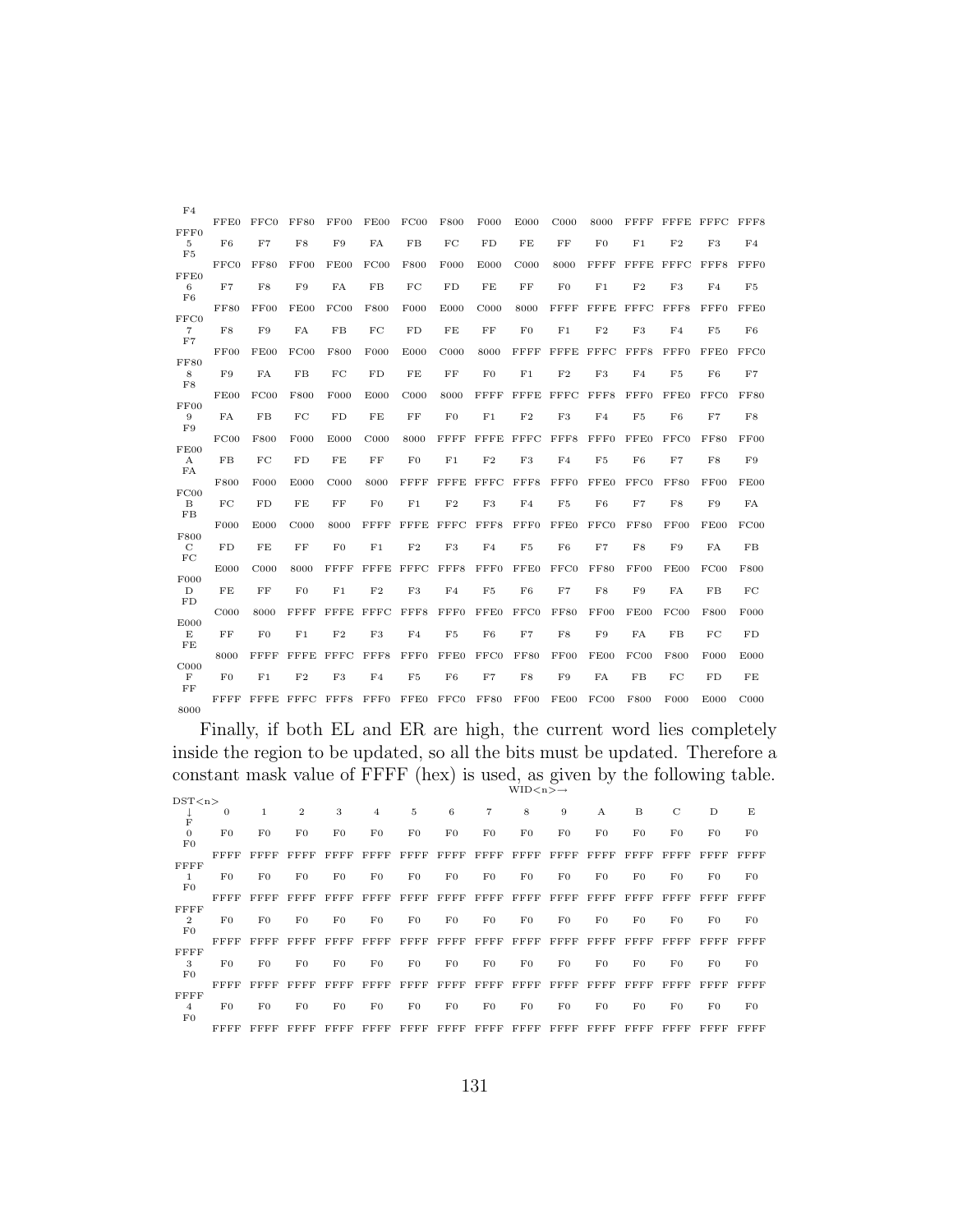FFFF 5 F0 F0 F0 F0 F0 F0 F0 F0 F0 F0 F0 F0 F0 F0 F0 F0 FFFF FFFF FFFF FFFF FFFF FFFF FFFF FFFF FFFF FFFF FFFF FFFF FFFF FFFF FFFF FFFF 6 F0 F0 F0 F0 F0 F0 F0 F0 F0 F0 F0 F0 F0 F0 F0  $\check{F}0$ FFFF FFFF FFFF FFFF FFFF FFFF FFFF FFFF FFFF FFFF FFFF FFFF FFFF FFFF FFFF FFFF 7 F0 F0 F0 F0 F0 F0 F0 F0 F0 F0 F0 F0 F0 F0 F0  ${\rm F0}$ FFFF FFFF FFFF FFFF FFFF FFFF FFFF FFFF FFFF FFFF FFFF FFFF FFFF FFFF FFFF FFFF 8 F0 F0 F0 F0 F0 F0 F0 F0 F0 F0 F0 F0 F0 F0 F0 F0 FFFF FFFF FFFF FFFF FFFF FFFF FFFF FFFF FFFF FFFF FFFF FFFF FFFF FFFF FFFF FFFF 9 F0 F0 F0 F0 F0 F0 F0 F0 F0 F0 F0 F0 F0 F0 F0 F0 FFFF FFFF FFFF FFFF FFFF FFFF FFFF FFFF FFFF FFFF FFFF FFFF FFFF FFFF FFFF FFFF A F0 F0 F0 F0 F0 F0 F0 F0 F0 F0 F0 F0 F0 F0 F0 F0 FFFF FFFF FFFF FFFF FFFF FFFF FFFF FFFF FFFF FFFF FFFF FFFF FFFF FFFF FFFF FFFF B F0 F0 F0 F0 F0 F0 F0 F0 F0 F0 F0 F0 F0 F0 F0  ${\rm F0}$ FFFF FFFF FFFF FFFF FFFF FFFF FFFF FFFF FFFF FFFF FFFF FFFF FFFF FFFF FFFF FFFF C F0 F0 F0 F0 F0 F0 F0 F0 F0 F0 F0 F0 F0 F0 F0  ${\rm F0}$ FFFF FFFF FFFF FFFF FFFF FFFF FFFF FFFF FFFF FFFF FFFF FFFF FFFF FFFF FFFF FFFF D F0 F0 F0 F0 F0 F0 F0 F0 F0 F0 F0 F0 F0 F0 F0  $\overline{F}0$ FFFF FFFF FFFF FFFF FFFF FFFF FFFF FFFF FFFF FFFF FFFF FFFF FFFF FFFF FFFF FFFF E F0 F0 F0 F0 F0 F0 F0 F0 F0 F0 F0 F0 F0 F0 F0  ${\rm F0}$ FFFF FFFF FFFF FFFF FFFF FFFF FFFF FFFF FFFF FFFF FFFF FFFF FFFF FFFF FFFF FFFF F F0 F0 F0 F0 F0 F0 F0 F0 F0 F0 F0 F0 F0 F0 F0  $\overline{F}0$ FFFF FFFF FFFF FFFF FFFF FFFF FFFF FFFF FFFF FFFF FFFF FFFF FFFF FFFF FFFF FFFF

# 6.6 The Raster Operation Control Registers

The Raster Operation system is controlled by 4 control registers which are loaded by certain microcode instructions. The control signals produced by each register will now be described. The operation of the Raster Operation state machine, and the way in which these signals control it, is described in chapter 7.

# 6.6.1 The Control Register

This register consists of a 74S273 octal D-type flip-flop at location U190. The clock input of this chip is directly driven from the LD C output of the special function decoder described in chapter 4. The D-inputs of the first 7 flip-flops are connected to the lower 7 microcode word Z field lines, and the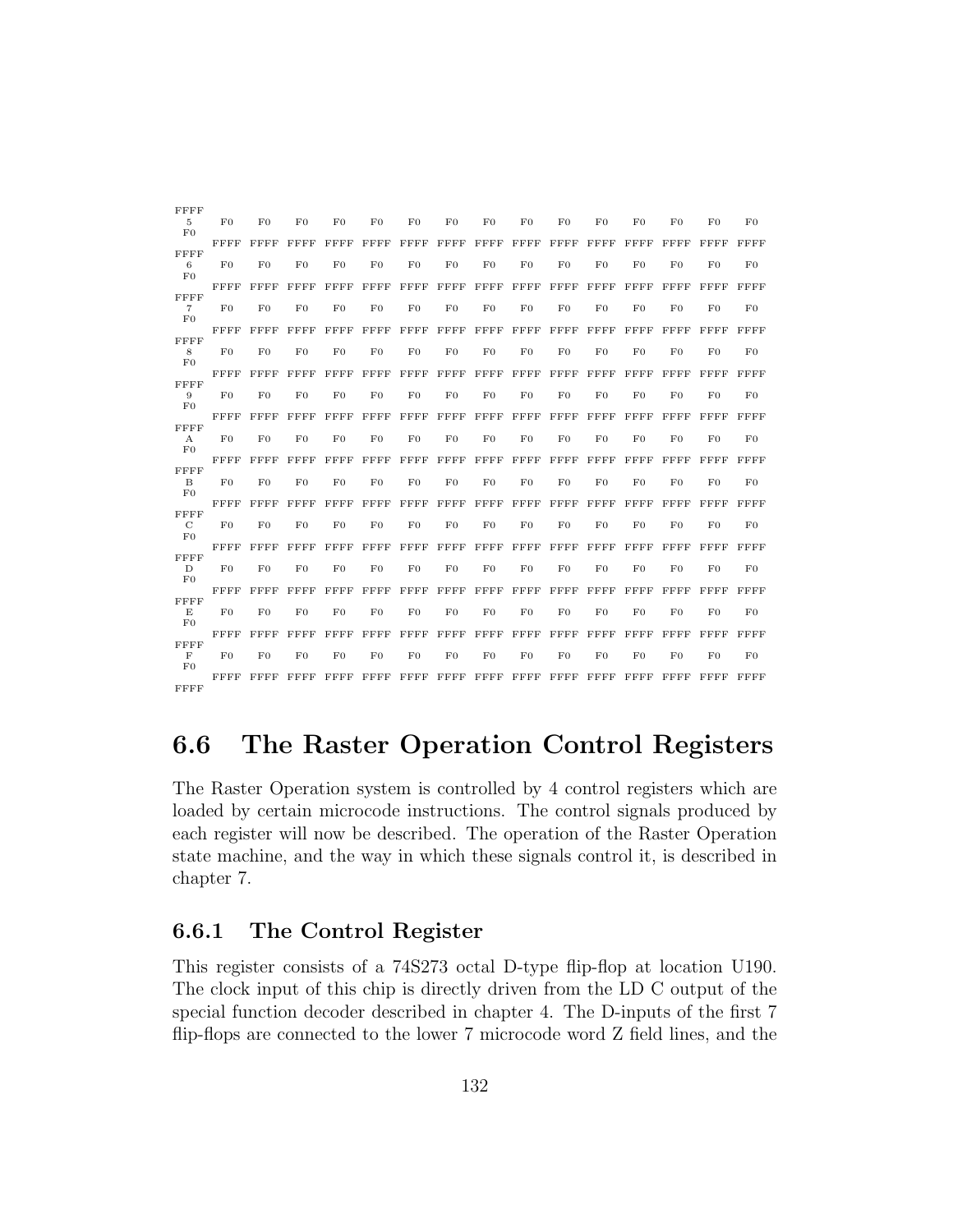reset input is connected to the INIT' signal so that the register is cleared when the CPU is reset. The bits stored in this register have the following meanings.

| Latch             | Z-bit | Output Signal   | Comments                               |
|-------------------|-------|-----------------|----------------------------------------|
| U190a             | Z<6>  | <b>LATCH ON</b> | Enable half pipeline latches           |
| U190 <sub>b</sub> | Z<5>  | PHASE<4>        | Enable Extra Source Word Fetch         |
| U190c             | Z<4>  | PHASE < 2>      | Raster Operation State Machine Control |
| U190d             | Z<3>  | PHASE<1>        | Raster Operation State Machine Control |
| U190e             | Z<2>  | PHASE<0>        | Raster Operation State Machine Control |
| U190f             | Z<1>  | RO/PS           | Enable Raster Operations               |
| U190g             | Z<0>  | SL/SR           | Raster Operation Direction Select      |

The SL/SR signal is inverted by the 74S04 NOT gate U208f to produce the SL/SR' signal which is used by the half pipeline latch control circuit described above. Similarly, the RO/PS signal is inverted by the permanently enabled 74S240 NOT gate U185c to produce the RO/PS' signal that is used to disable the programmed shift system when Raster Operations are taking place.

# 6.6.2 The Width Register

The Width register again consists of a 74S273, this time at location U168. Six of the D-inputs are connected to the lower 6 R-register outputs, while R<6>' is inverted by U192c (74S240) and then connected to U168b's Dinput. Similarly,  $R \le 7$  is inverted by U192b (again a 74S240 NOT gate), and connected to the D-input of U192a. The register is loaded by a rising edge of the LD W signal from the special function decoder described in chapter 4, and, since the reset pin is driven by the INIT' signal, the register is cleared when the CPU is reset. The 8 outputs of this register are used to define the width of the updated region (modulo 64), and also to control the multiplication/division hardware described in chapter 3. The following signals are produced by this register.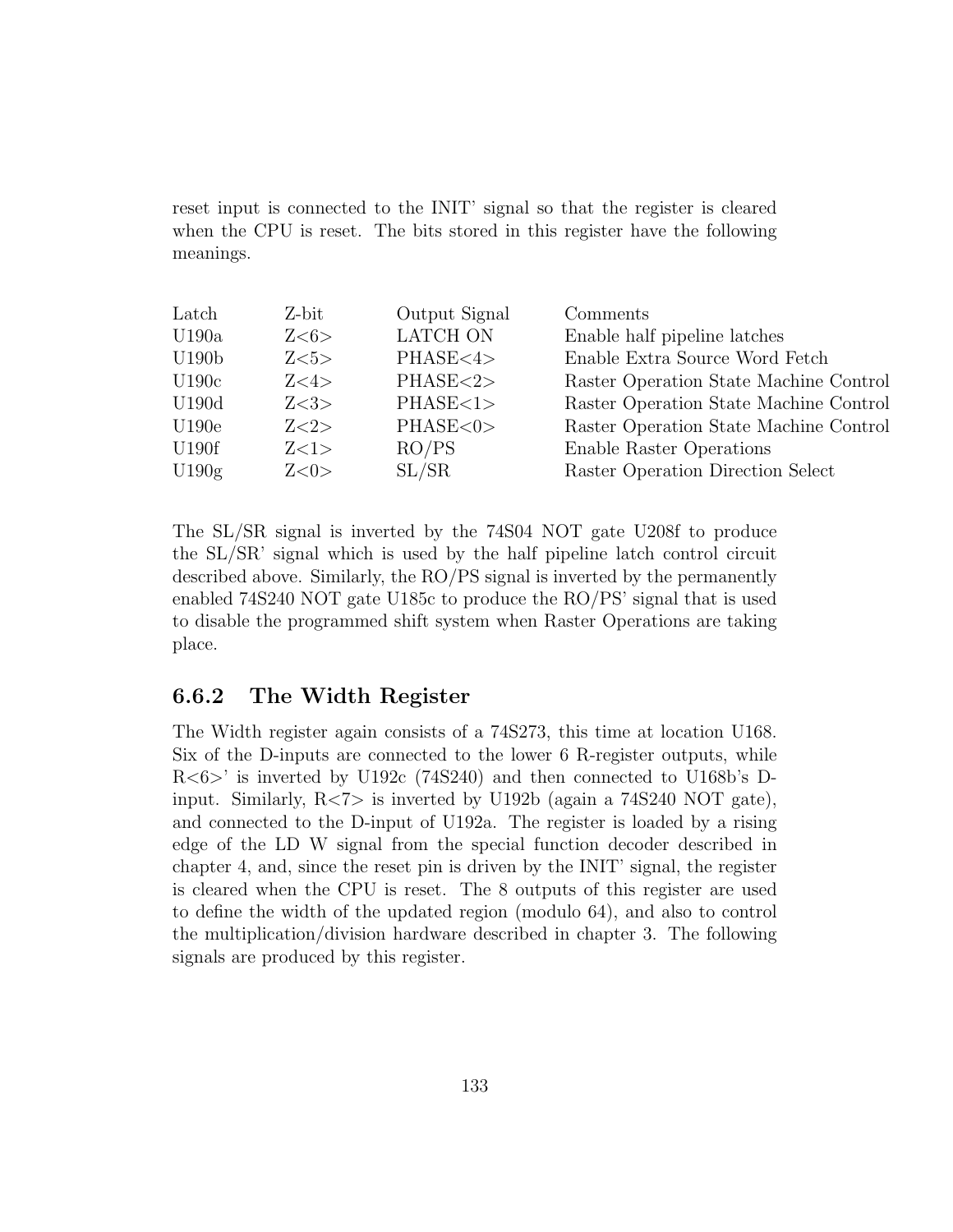| Latch | R-bit          | Output Signal              | Comments                              |
|-------|----------------|----------------------------|---------------------------------------|
| U168a | R < 7>         | $MD$ $INSTR < 1$           | Multiplication control                |
| U168b | R<6>           | $MD$ $INSTR < 0$           |                                       |
| U168c | $R<5>^{\circ}$ | WID WRD $<1>$ <sup>'</sup> | Number of extra 16 bit words in width |
| U168d | R < 4 >'       | WID WRD $<0>^{\circ}$      |                                       |
| U168e | R < 3>         | WID BITS $<$ 3 $>$         | Number of extra bits in width         |
| U168f | R < 2 >'       | WID BITS $<2>$             |                                       |
| U168g | $R<1>^{\circ}$ | WID BITS $<1>$             |                                       |
| U168h | R < 0 >'       | WID BITS $<0>$             |                                       |

# 6.6.3 The Destination Register

The destination register is the 74S273 register at location U164. The Dinputs of this device are directly connected to the outputs of the ALU R register  $(R < n>)$ , while the reset input is connected to the INIT' line. The register is clocked by the rising edge of the LD D output from the special function decoder described in chapter 4. The outputs of this register provide the following signals:

| Latch | R-bit          | Output Signal              | Comments                                |
|-------|----------------|----------------------------|-----------------------------------------|
| U164a | R < 7>         | ROP $FN < 1 >'$            | <b>Combiner Function Select</b>         |
| U164b | R < 6 >'       | ROP $FN < 0$               |                                         |
| U164c | $R<5>$ '       | DST WRD $<1>$ <sup>'</sup> | Destination 16 bit word position        |
| U164d | R < 4 >'       | DST WRD $<0>^{\circ}$      | in 64 bit word                          |
| U164e | $R < 3>$ '     | $DST$ BITS $3$             | Destination bit position in 16 bit word |
| U164f | R < 2 >'       | $DST$ BITS $<2>$           |                                         |
| U164g | $R<1>^{\circ}$ | $DST$ BITS $<1>$           |                                         |
| U164h | R < 0 >'       | $DST$ BITS $<0>$           |                                         |

# 6.6.4 The Source Register

The source register is the 74S273 flip-flop at location U167. The signals that drive the inputs of this chip are identical to those that drive the destination register except for the fact that it is clocked by the LD S output from the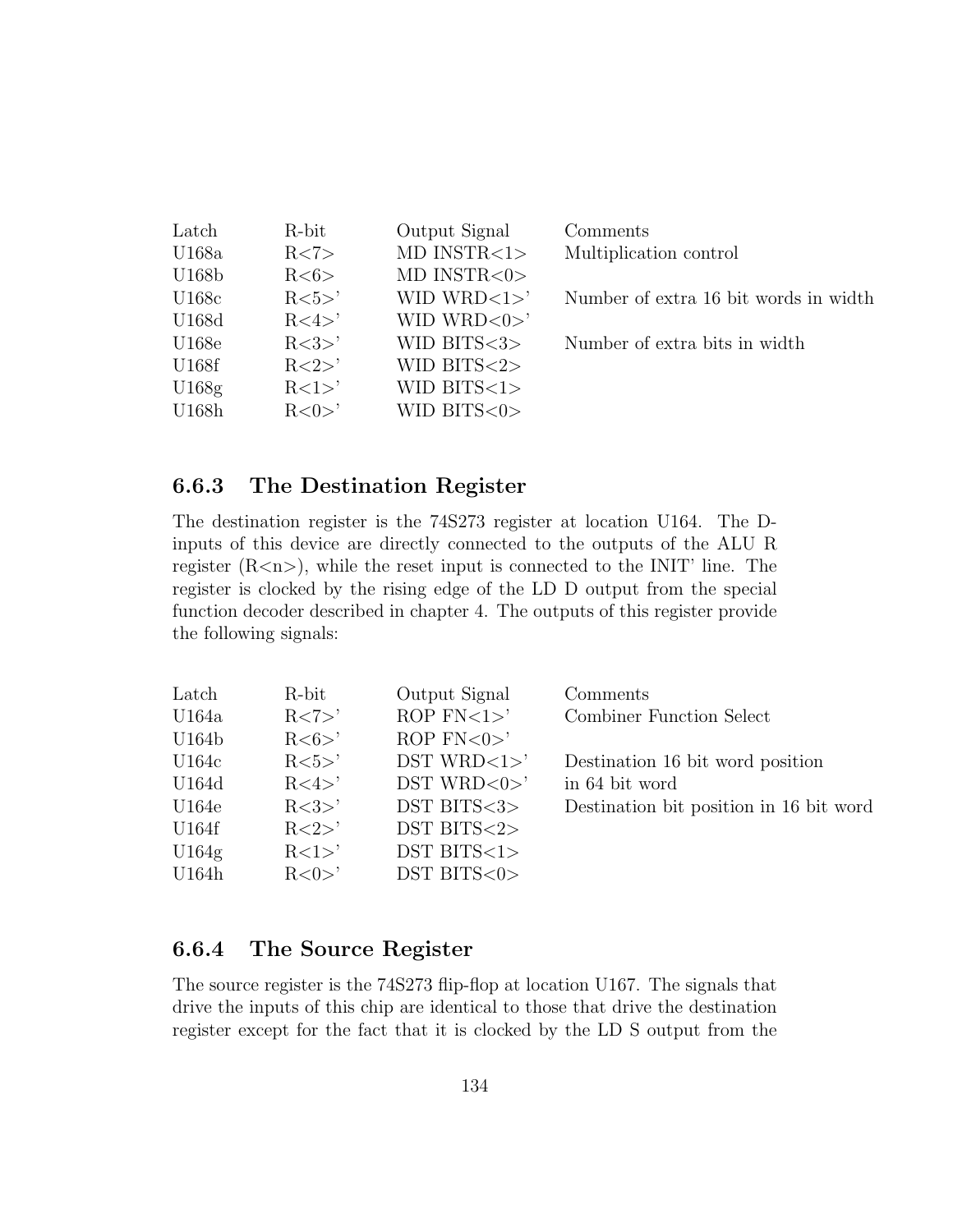special function decoder. The outputs of this register provide the following control signals to the Raster Operation Hardware.

| Latch | R-bit          | Output Signal                | Comments                           |
|-------|----------------|------------------------------|------------------------------------|
| U167a | R < 7          | OFF                          | Turn Off PERQ 1                    |
| U167b | R < 6 >'       | ROP $FN < 2$                 | Combiner Function Select           |
| U167c | $R<5>$ '       | $SRC$ WRD $<1>$ <sup>'</sup> | Source 16 bit word position        |
| U167d | R < 4 >'       | $SRC$ WRD $<0>$              | in 64 bit word                     |
| U167e | $R < 3>$ '     | SRC BIT $<3>$                | Source bit position in 16 bit word |
| U167f | $R < 2>$ '     | SRC BIT $<2>$                |                                    |
| U167g | $R<1>^{\circ}$ | $SRC$ BIT $<1>$              |                                    |
| U167h | R < 0 >'       | SRC BIT $<0>$                |                                    |

The output of U167a is logically NANDed with the INIT' signal by the 74S00 NAND gate U232b, and the output of this gate is connected to pin J154 (PWR DOWN) on the CPU backplane connector. This signal is not used on any PERQ2 series machine, but on the PERQ 1, when the output of U167a goes high, and the CPU is not being reset, the PWR DOWN pin goes low and operates a relay in the power supply that turns off the machine.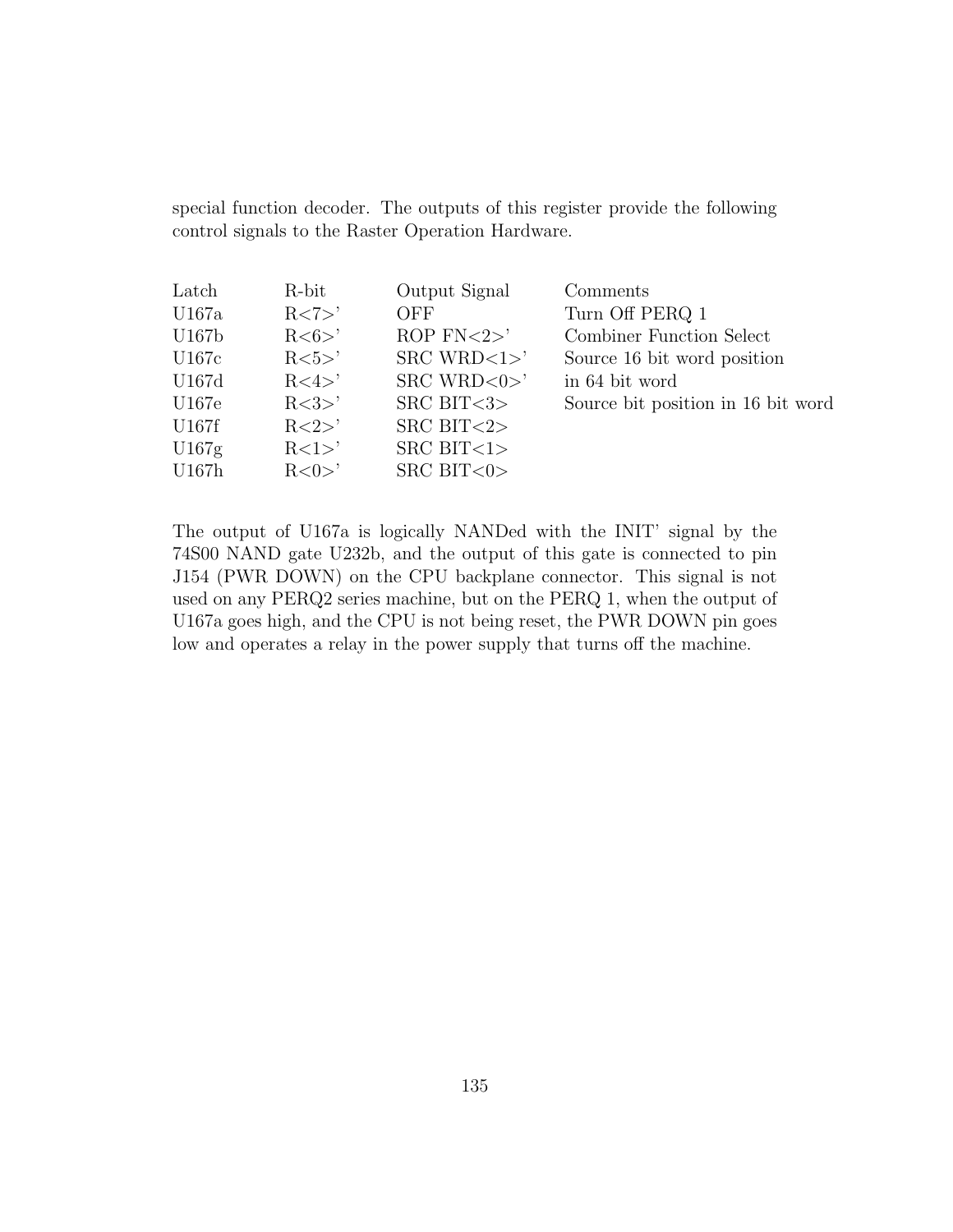# Chapter 7

# The Memory and Raster Operation State Machines

A finite state machine (often shortened to 'state machine') is simply a digital system that is internally in one of a finite number of states. On each clock pulse, the system may change to a different internal state, and the particular state it goes into depends on the current state and on the values of external input signals. The internal state may be decoded and used to control external circuitry.

A state machine is usually implemented by a number of D-type flip-flops (*n* flip-flops allow a maximum of  $2^n$  states), which are all clocked by the clock pulses. A combinatorial logic circuit then drives the D-inputs on these flip-flops depending on the state of the Q-outputs (that is, the current state), and the external signals. Thus, this combinatorial circuit calculates the new state based on the current state and the inputs, and when the flip-flops are clocked, the internal state is updated. A further combinatorial circuit accepts inputs from the Q-outputs and produces control signals for the rest of the system.

In the PERQ 16K CPU board, such state machines are used to control the memory cycles and the Raster Operation data path. In both cases, the combinatorial logic circuit is provided by specially programmed PROM. These 2 state machines will now be described.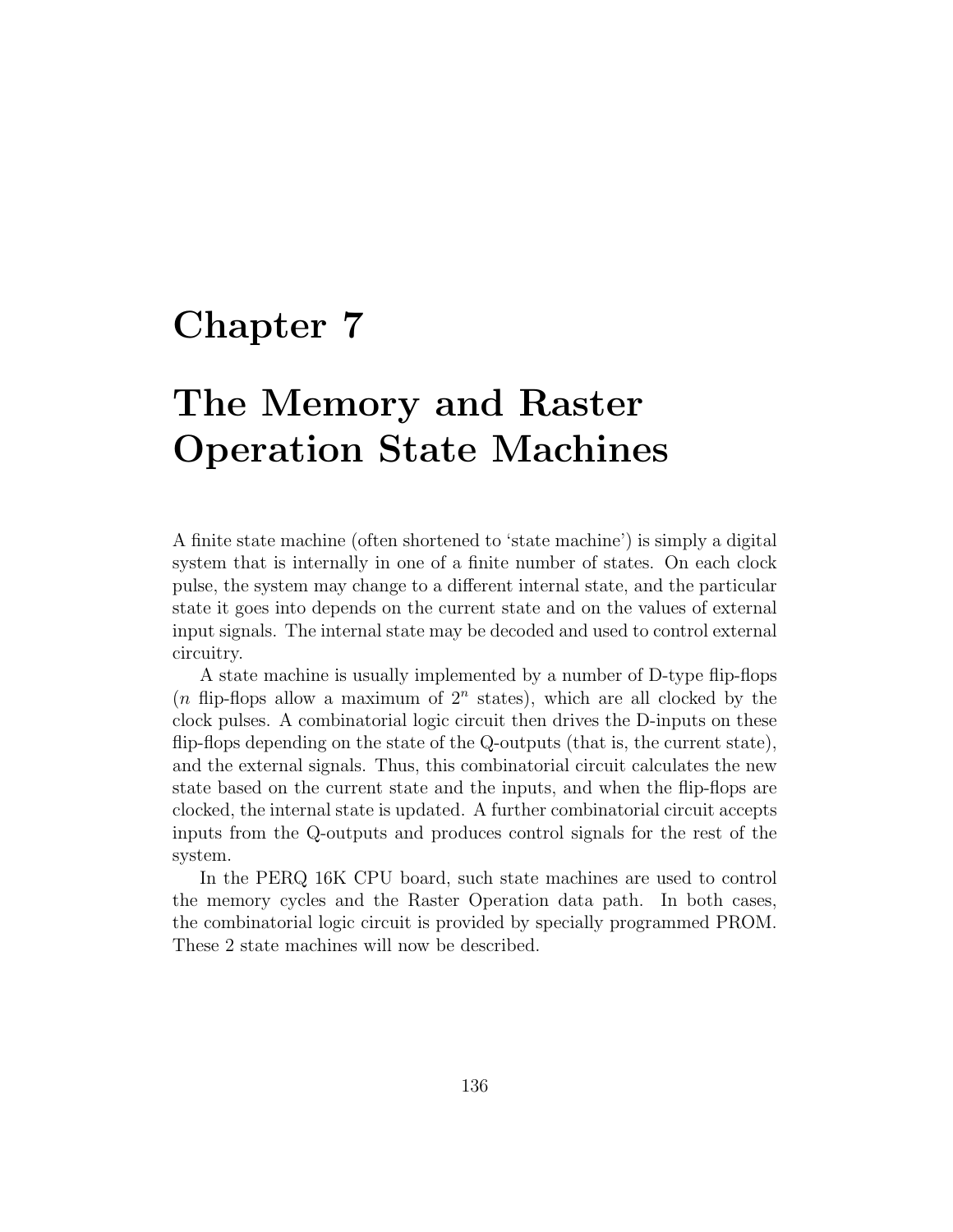# 7.1 The Memory Control State Machine

The Memory control state machine follows the general scheme just described, and the only unconventional feature is the way in which the external control inputs are applied to the system.

The 4-bit internal state of this state machine is knows as the BOOK-MARK value, and is stored by the 74S273 flip-flops U227e-h. These flip-flops are clocked by the rising edge of the CLK-0R D signal at the start of each microcycle, while they are reset to 0 by the INIT' signal, which is connected to the CLR input of U227, when the machine is reset. The outputs of these 4 flip-flops form the top 4 address lines to the state machine PROMs, as described below, while the D-inputs are provided by 4 of the data outputs of the BKM16.2 state machine PROM U173. This circuit forms the main memory control state machine.

The remaining 4 flip-flops in U227 are used to hold 4 control signals from the other 2 PCBs in the PERQ system, namely the microcode t-state counter from the memory board and the DMA control signals from the EIO board. These signals are listed in the following table.

| Flip-Flop | Input              | Output               | Comments        |
|-----------|--------------------|----------------------|-----------------|
| U227d     | TIME < 0>          | L TIME $<0>^{\circ}$ | T-state counter |
| U227c     | TIME < 1>          | L TIME $<1>$ '       | T-state counter |
| U227b     | $I/O$ MEM WR       | I/O WANTS WR         | DMA Write       |
| U227a     | $\rm I/O$ MEM RQST | MEM ROST L           | DMA Request     |

The L TIME $\langle n \rangle$  signals are connected to 2 of the address inputs on the state machine control PROMs, as described below. The DMA control signals form 2 of the external control inputs to the state machine, and that section will be described next.

A memory-control microcode instruction is one in which the F field contains 1 and the SF field has the high bit  $(SF<3>)$  set. This condition is detected by the 74S10 NAND gate U215a, which combines the  $SF < 3$ ,  $F < 1$ ' and  $F<0>$  signals. The output of this gate therefore goes low when such an instruction is executed.

The ROMs used in the Memory control state machine contain 1024 words each, and therefore have 10 address lines. Six of these lines are used for the BOOKMARK and L TIME $\langle n \rangle$  signals, leaving 4 for the external control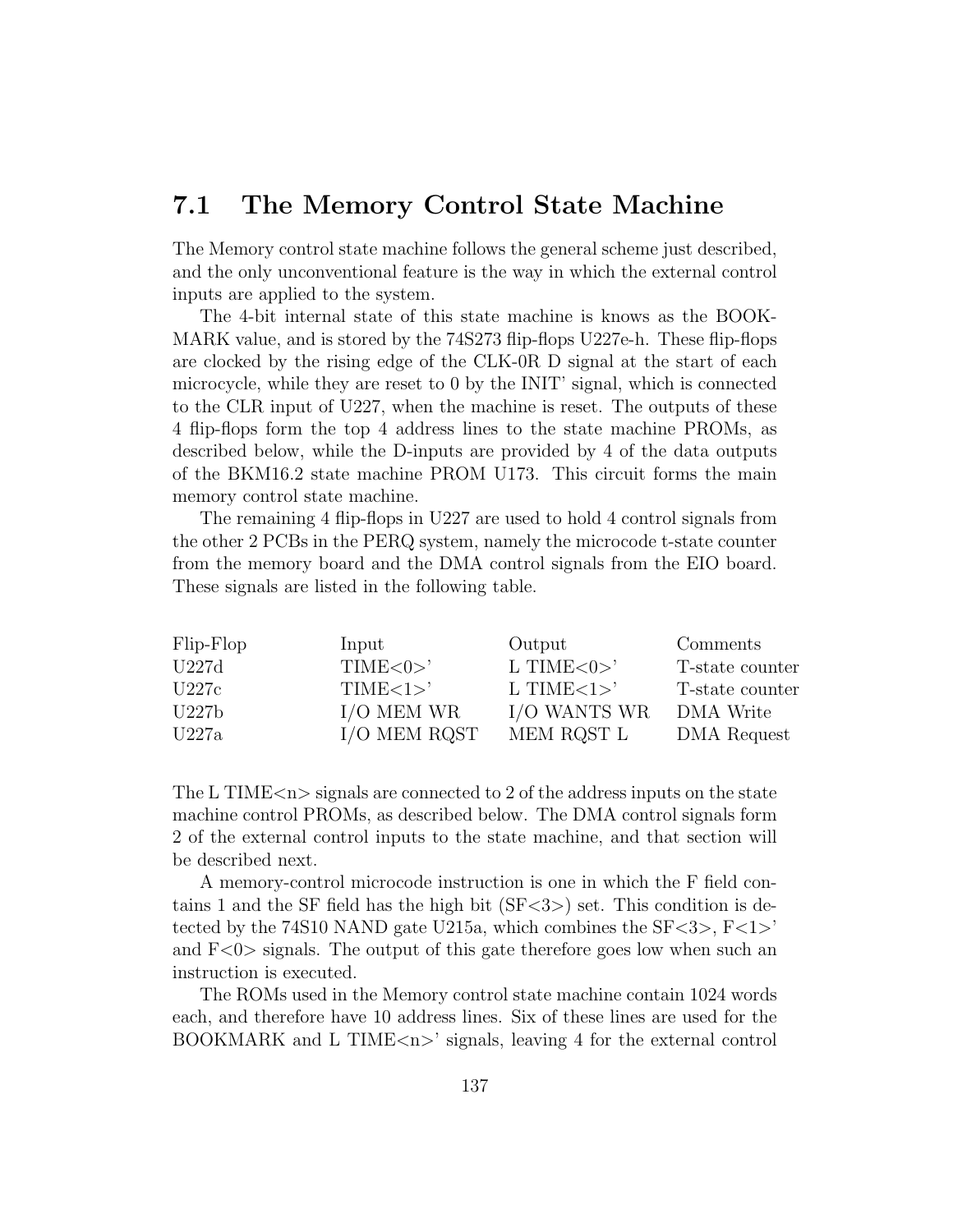inputs. However, 6 external control signals need to be applied to the state machine, namely the 2 DMA control signals, the memory instruction output from U215a, and the remaining 3 SF signals which indicate which particular memory instruction is to be executed. Therefore, these signals are multiplexed onto the 4 remaining address lines by U214, a 74LS158 quad 2-input multiplexer.

The inverted outputs of U214 are directly connected to the lower 4 address lines of the 2 state machine control PROMs, while the Enable input is connected to ground, so that the data flow through the multiplexer is permanently enabled. The select input is driven by the L TIME $\langle 1 \rangle$  signal described above, so that the 2 sets of inputs are selected alternately for 2 microcycles each. The A-inputs, selected when L TIME $\langle 1 \rangle$  is low, are the CPU memory cycle control signals, while the B-inputs, selected when L TIME<1>' is high, are the DMA control signals. These signals are listed in the following table.

| Input          | Signal             | Comments                                     |
|----------------|--------------------|----------------------------------------------|
| A1             | SF < 0             | Microcode word SF signal                     |
| A2             | SF < 1             |                                              |
| A3             | SF < 2             |                                              |
| A4             | Mem Instruction    | Output of U215a                              |
| B1             | <b>IO WANTS WR</b> | Latched DMA Write                            |
| B <sub>2</sub> | GATED MEM RQST'    | Gated DMA Request                            |
| B <sub>3</sub> | <b>STORE</b>       | Output of U215c - low when store instruction |
| B <sub>4</sub> | Mem Instruction    | As above                                     |
|                |                    |                                              |

The STORE signal is produced by U215c (a 74S10 NAND gate), which combines the 3 lower SF field bits,  $S_F < 0 > S_F < 2$ . This signal therefore goes active when a Store memory instruction is executed, which causes this instruction to have a slightly different cycle timing to the other instructions, as described below.

The MEM RQST L DMA signal output from U227a is NANDed with the inverted microcode H field, H', by the 74S00 NAND gate U237a, and the output of this gate is connected to the B2 input of the multiplexer U214. Therefore, when the H field contains 1, H' is low, U237a is inhibited, and no DMA transfers can occur.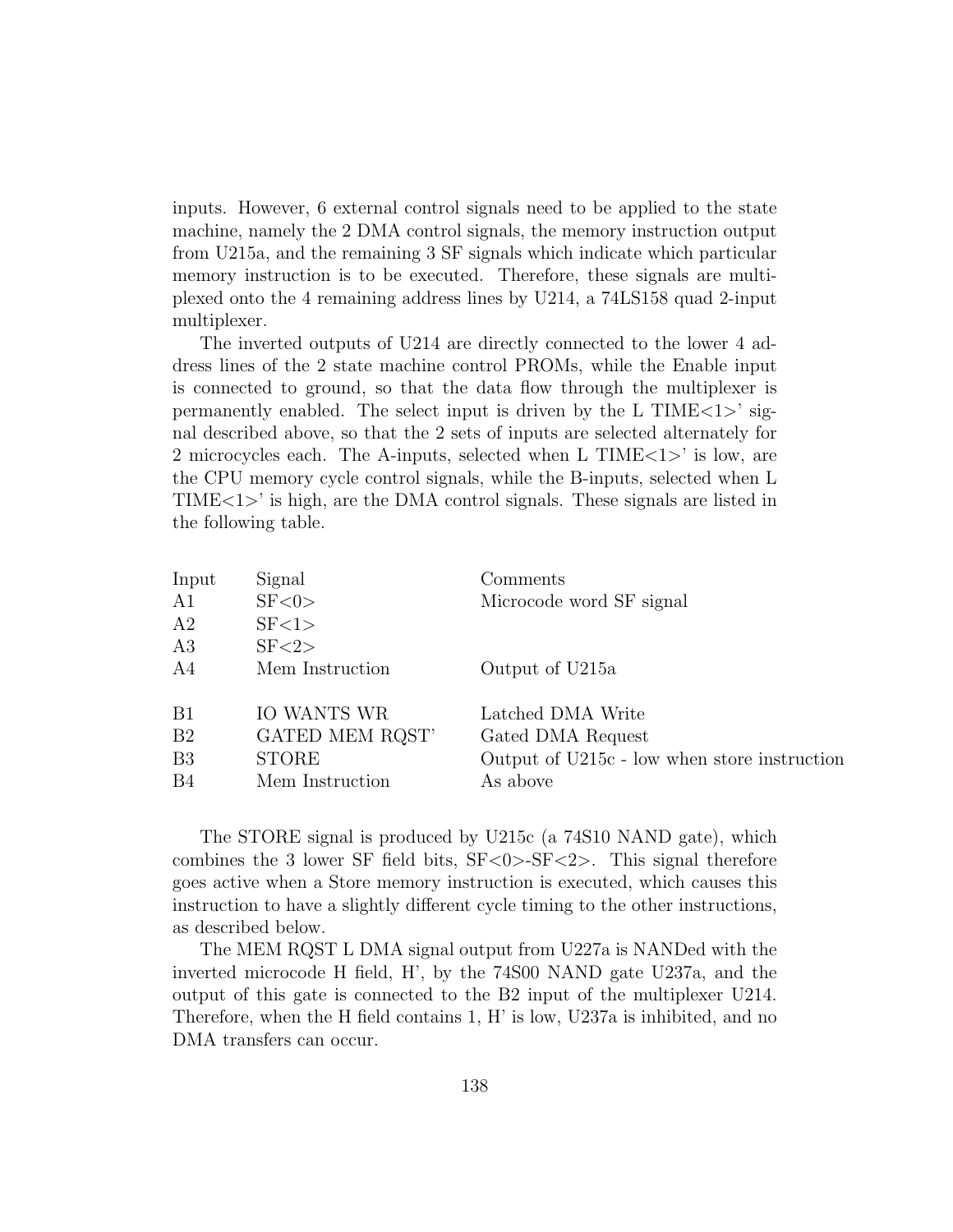The control logic for the state machine is logically provided by a 1024\*12bit ROM, consisting of the 1K\*8 bit 28S86 PROM BKM16.2 at location U173 and the 1K\*4 bit 7643 PROM GMV02 at location U204. Corresponding address lines of these 2 PROMs are connected together, so that the PROMs act as the required 12-bit wide unit. The Chip Select signals of the PROMs are permanently connected to either ground or the  $+3B$  signal (pulled high via R3), so that the PROMs are always enabled. The signals connected to the state machine ROM are listed in the following table.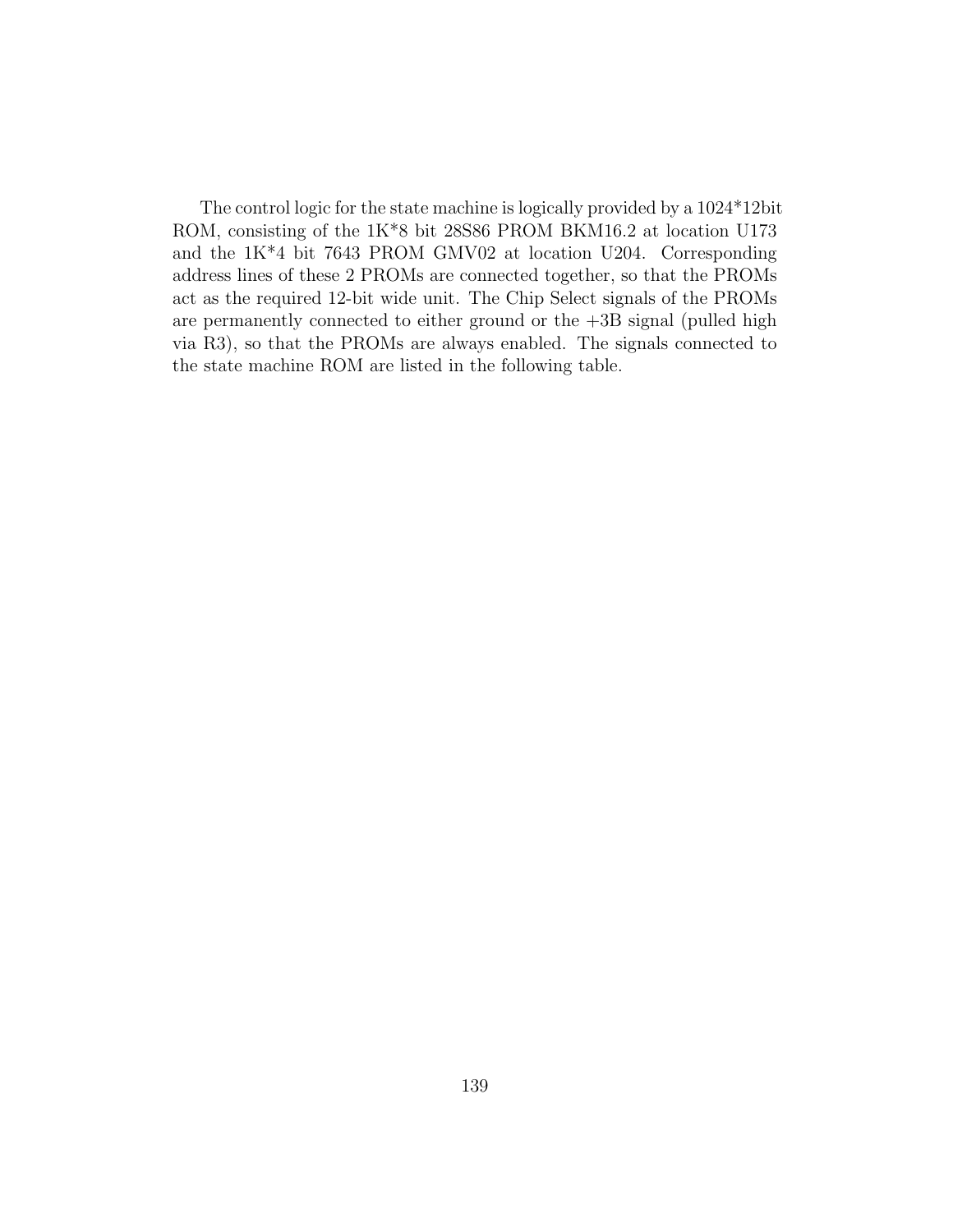| Address        | Signal                                | Comments                     |
|----------------|---------------------------------------|------------------------------|
| A <sub>0</sub> | CTRL <0>                              | Multiplexed Control Inputs   |
| A1             | CRTL<1>                               | (Outputs of U214)            |
| A2             | CTRL < 2>                             |                              |
| A3             | CTRL <sub>3</sub>                     |                              |
| A4             | $L$ TIME $<$ 0 $>$                    | Latched T-state counter      |
| A <sub>5</sub> | $L$ TIME $<$ 1>                       |                              |
| A <sub>6</sub> | BOOKMARK<0>                           | State Latch output           |
| A7             | BOOKMARK<1>                           |                              |
| A8             | BOOKMARK<2>                           |                              |
| A9             | BOOKMARK<3>                           |                              |
|                |                                       |                              |
| <b>BKM16.2</b> |                                       |                              |
| Data           | Signal                                | Comments                     |
| D <sub>0</sub> | <b>RAS NOW</b>                        | Memory board Control Strobe  |
| D1             | MEM RQST ST<2>                        | Memory Operation Select      |
| D <sub>2</sub> | MEM RQST $\mathrm{ST}\! <\! 1 \!\! >$ |                              |
| D3             | MEM RQST ST<0>                        |                              |
| D4             | NEW BOOKMARK<0>                       | Input to State Latch         |
| D <sub>5</sub> | NEW BOOKMARK<1>                       |                              |
| D <sub>6</sub> | NEW BOOKMARK<2>                       |                              |
| D7             | NEW BOOKMARK<3>                       |                              |
|                |                                       |                              |
| GMV02          |                                       |                              |
| Data           | Signal                                | Comments                     |
| D <sub>0</sub> | MDI Valid                             | High if memory data invalid  |
| D1             | Wait                                  | High to abort microcycle     |
| D <sub>2</sub> | MEM RDING MA/MD                       | Enable signal to CPU buffers |
| D <sub>3</sub> | <b>GRANT</b>                          | DMA Grant                    |
|                |                                       |                              |

The NEW BOOKMARK<n> outputs of the BKM16.2 PROM are directly connected to the D-inputs of the state latch U227e-h, and determine the next state of the state machine. The MEM RQST  $ST < n >$  signals, which determine the particular type of memory cycle to be performed, are connected to the Memory PCB via J181-J183 on the CPU backplane connector. Similarly, the RAS NOW strobe, which starts a memory cycle, is fed to the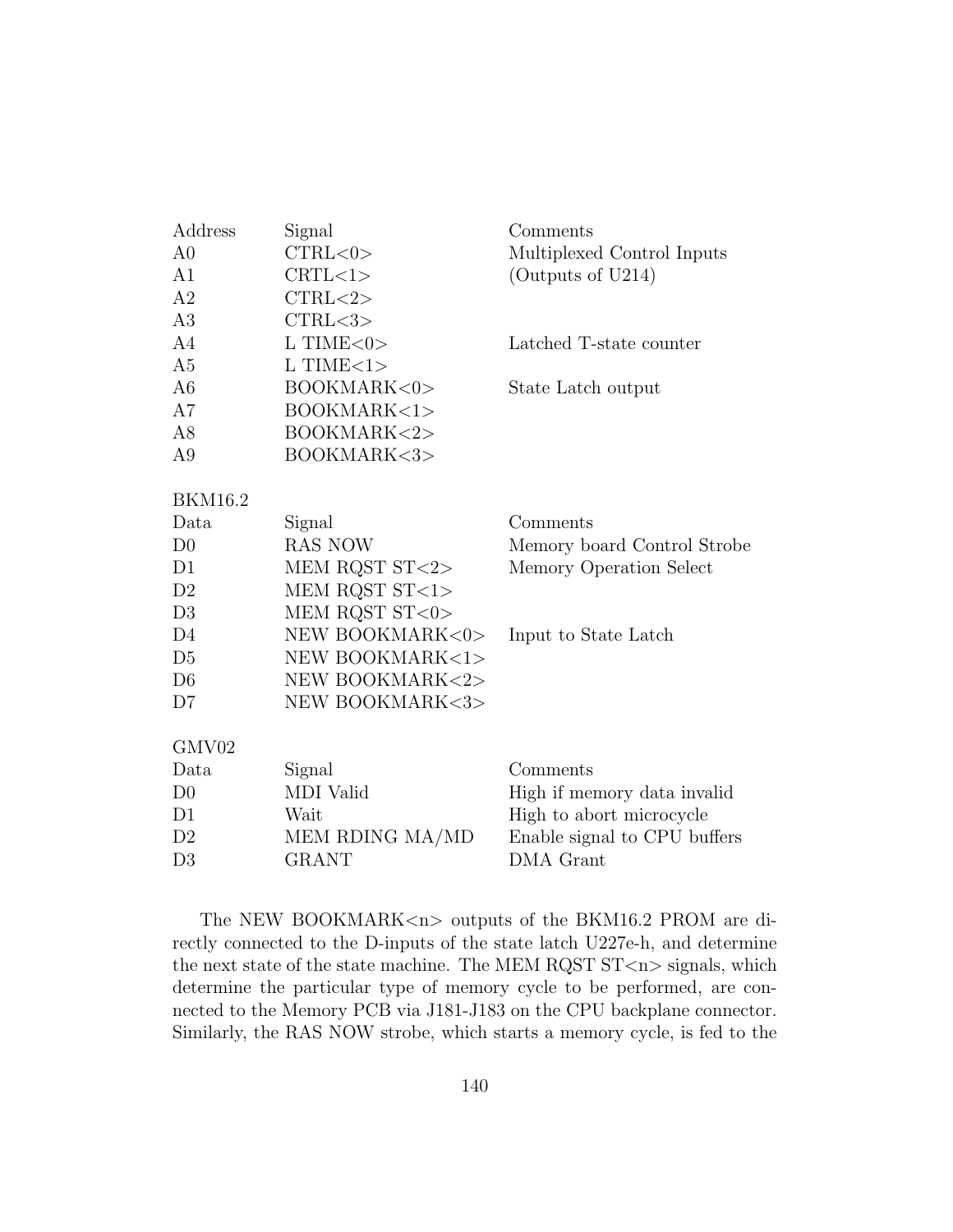#### Memory PCB via J184.

The GRANT output from the GMV02 PROM is connected to the Dinput of the 67S380 inverting transparent latch U165h. The output of this latch is permanently enabled since the Output Enable pin is grounded, and the strobe input is driven by the CLK-0R C CPU clock signal described in chapter 4. Therefore, the output of this latch is stable during the second half of the microcycle. This output is re-inverted by the 74S240 NOT gate U254e, which is also permanently enabled, and the output of this gate, the GRANT DMA signal, is connected to the EIO board via J171.

The MEM RDING MA/MD output is used to disable the address and data buffers during DMA operations. It is connected to one input of the 74S00 NAND gate U232d, which drives the output enable pins of the memory address latches U255,U257 and U257, and also to one input of the 74S10 NAND gate U213c, which controls the output enable pins of the memory data output latches U258 and U259. Therefore, when the MEM RDING MA/MD signal is low, both U232d and U213c are inhibited, and the outputs of the address and data latches are forced to the high impedance state. The operation of these latches is described in more detail in chapter 3.

A CPU microcycle should be aborted if either the memory system is waiting for the correct t-state to start the memory cycle in - that is when the WAIT output is high, or if the processor is reading the memory data via the AMUX (that is, the PROC NEEDS MDI output from the AMUX control PROM is high), and the MDI lines do not contain valid data - the MDI VALID L line is also high. These conditions are detected by the 74S51 AND-OR-INVERT gate U205a, one side of which ANDs the PROC NEEDS MDI with the MDI VALID L signal, while the other side has both inputs driven by the WAIT signal. The output of this gate, the P ABORT signal, is therefore low during any memory cycle that should be aborted. This active-low signal is logically ORed with the HOLD OFF L signal from the EIO DMA controller by the 74S08 AND gate U231a to provide the ABORT' signal that inhibits the execution of the next microinstruction as described in earlier chapters.

## 7.1.1 CPU Memory Cycles

The CPU can perform 8 different memory cycles, which are selected by the lower 3 bits of the SF microcode word field, as mentioned above. These cycles, the SF value needed to produce one, and the value sent to the memory board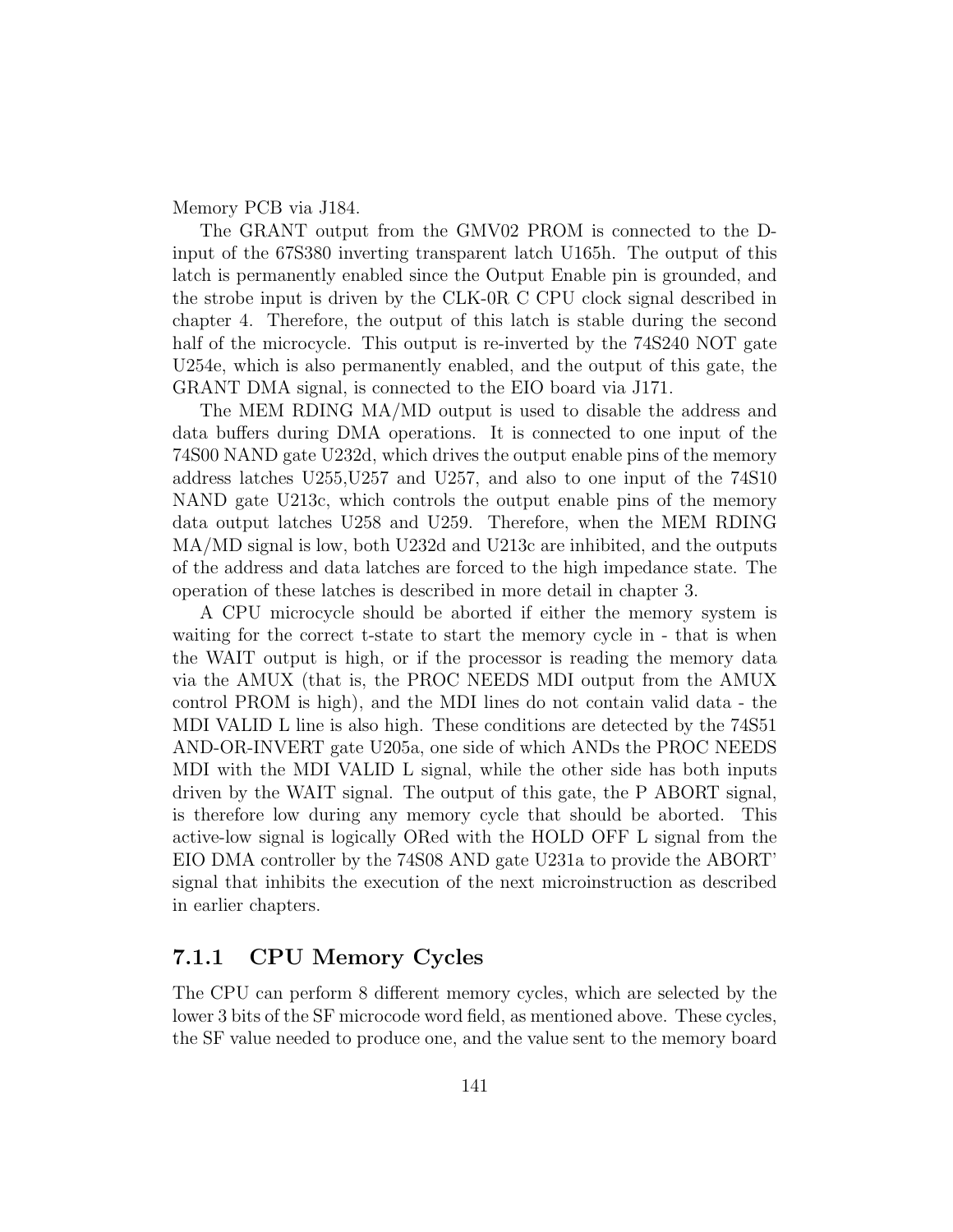via the MEM RQST ST lines are listed in the following table

| Cycle              | SF | MEM RQST ST |
|--------------------|----|-------------|
| FETCH4R            | 10 | 2           |
| STORE4R            | 11 | 6           |
| FETCH4             | 12 |             |
| STORE4             | 13 | 5           |
| FETCH <sub>2</sub> | 14 | 3           |
| STORE2             | 15 |             |
| <b>FETCH</b>       | 16 |             |
| <b>STORE</b>       | 17 |             |
|                    |    |             |

The timing of the control signals for these memory cycles will now be described.

#### 7.1.1.1 Fetch Cycles

The 4 different Fetch cycles all have very similar timing. When the Memory cycle is started (i.e. when the output of U215a goes low), the memory control state machine asserts the Wait signal until the next t3 state, so that subsequent microcycles are aborted. At the end of the next T3 state, the LD MIR' signal rises as usual, and the next microcode instruction is executed. The RAS NOW and MEM RQST ST signals are asserted during this T3 state, and the next 2 microcycles are aborted if the Processor tries to read the MDI lines via the AMUX since the MDI VALID L signal is High. At the next T2 state, the memory data input lines are valid, and may be read into the data path via the AMUX.

The operation of the Fetch Cycles is described by the 4 following timing charts, which show the relative timing of the MEM RQST ST, RAS, WAIT and MDI VALID L signals.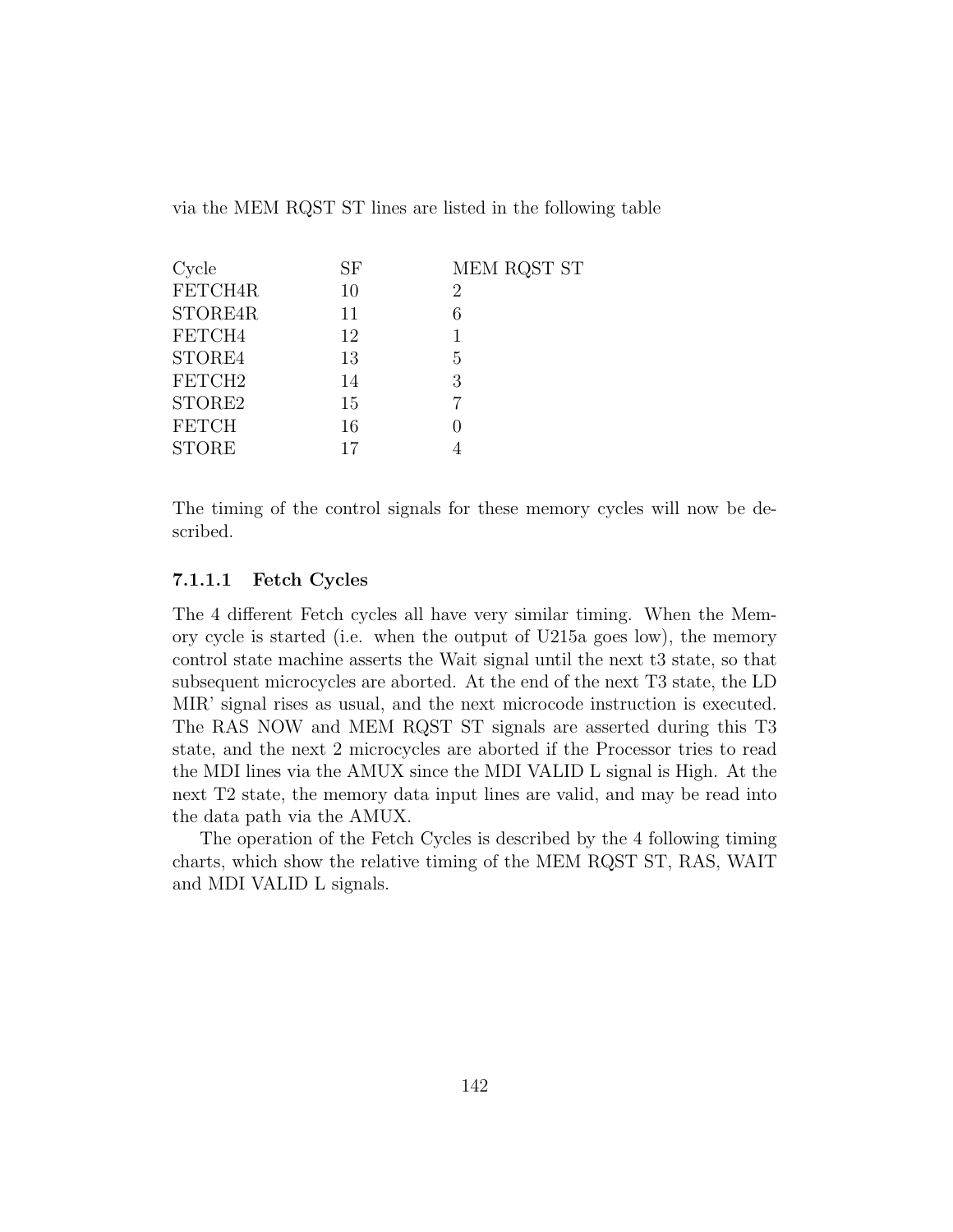# FETCH4R

| Time F | <b>SF</b> | Bookmark | ras | Mem RQST Wait MDI Valid |  |
|--------|-----------|----------|-----|-------------------------|--|
|        | U         |          |     |                         |  |
| ٠,     |           |          |     |                         |  |
| ٠Í     |           |          |     |                         |  |
|        |           |          |     |                         |  |
|        |           |          |     |                         |  |
| ٠,     |           |          |     |                         |  |
|        |           |          |     |                         |  |
|        |           |          |     |                         |  |
|        |           |          |     |                         |  |
|        |           |          |     |                         |  |

## FETCH4

| Time F | <b>SF</b> | Bookmark | ras | Mem RQST Wait MDI Valid |  |
|--------|-----------|----------|-----|-------------------------|--|
|        | U         |          |     |                         |  |
|        |           |          |     |                         |  |
| 3      |           |          |     |                         |  |
|        |           |          |     |                         |  |
|        | 10        |          |     |                         |  |
| ٠,     | 10        |          |     |                         |  |
| 3      | 10        | 5        |     |                         |  |
|        | 10        | G,       |     |                         |  |
|        |           |          |     |                         |  |
|        |           |          |     |                         |  |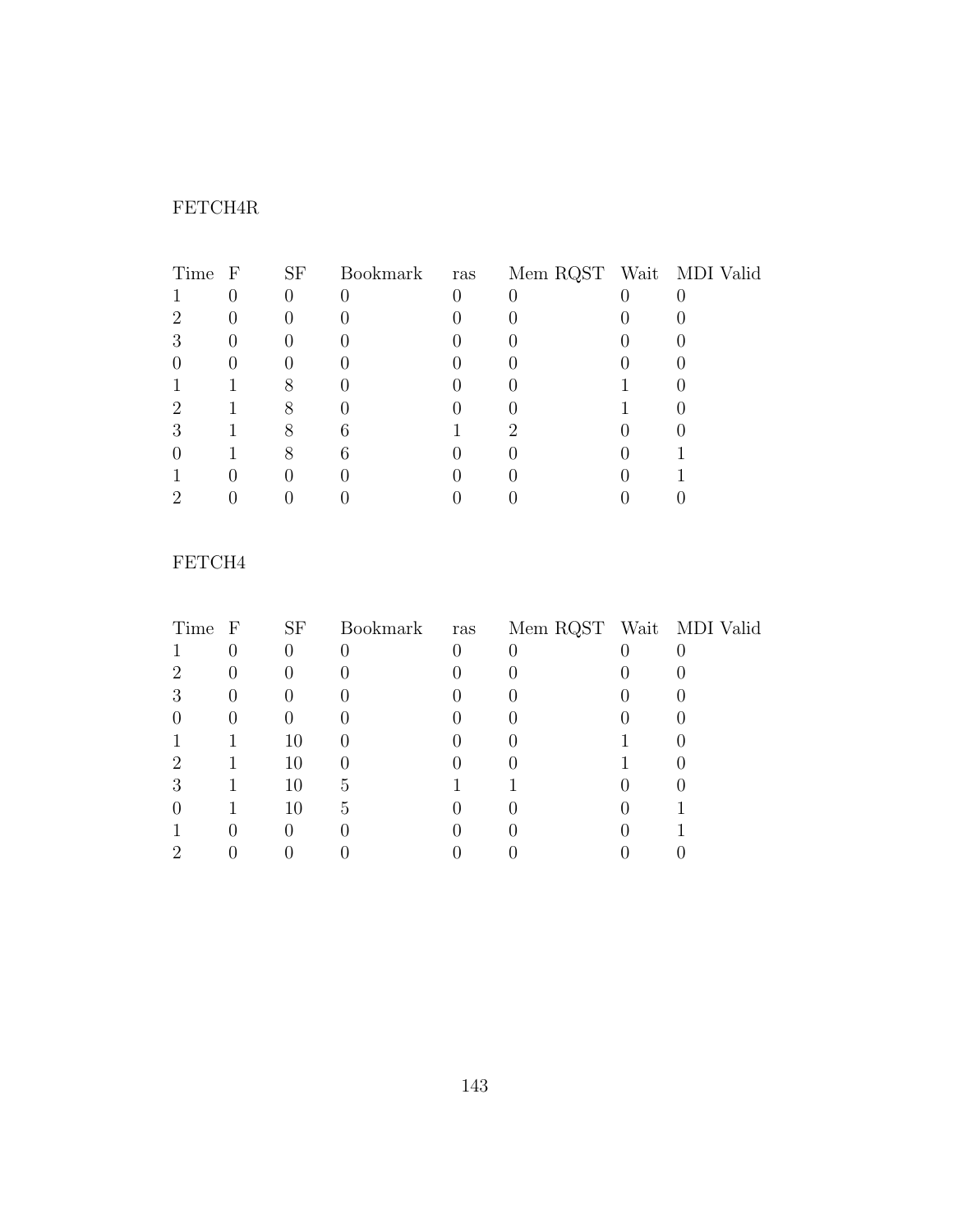#### FETCH2

| Time F | <b>SF</b> | Bookmark |     |                         |
|--------|-----------|----------|-----|-------------------------|
|        | O         |          |     |                         |
|        |           |          |     |                         |
|        |           |          |     |                         |
|        |           |          |     |                         |
|        | 12        |          |     |                         |
|        | 12        |          |     |                         |
|        | 12        |          |     |                         |
|        | 12        |          |     |                         |
|        |           |          |     |                         |
|        |           |          |     |                         |
|        |           |          | ras | Mem RQST Wait MDI Valid |

#### FETCH

| Time F | <b>SF</b>        | Bookmark ras | Mem RQST Wait MDI Valid |  |
|--------|------------------|--------------|-------------------------|--|
|        | $\left( \right)$ |              |                         |  |
| ٠,     |                  |              |                         |  |
| 3      |                  |              |                         |  |
|        |                  |              |                         |  |
|        | 14               |              |                         |  |
| ٠,     | 14               |              |                         |  |
| ٠Ć     | 14               | 3            |                         |  |
|        | 14               | 3            |                         |  |
|        | $\mathbf{0}$     |              |                         |  |
|        |                  |              |                         |  |
|        |                  |              |                         |  |

#### 7.1.1.2 Multiple-Word Store Cycles

Again, the timing of the STORE4R, STORE4 and STORE2 memory cycles is very similar. The WAIT signal is asserted during the microcycles between the memory instruction being executed and the next T3 state, so that these cycles are aborted, and the next microcode instruction is loaded into the pipeline at the start of the next T0 state. This instruction provides the first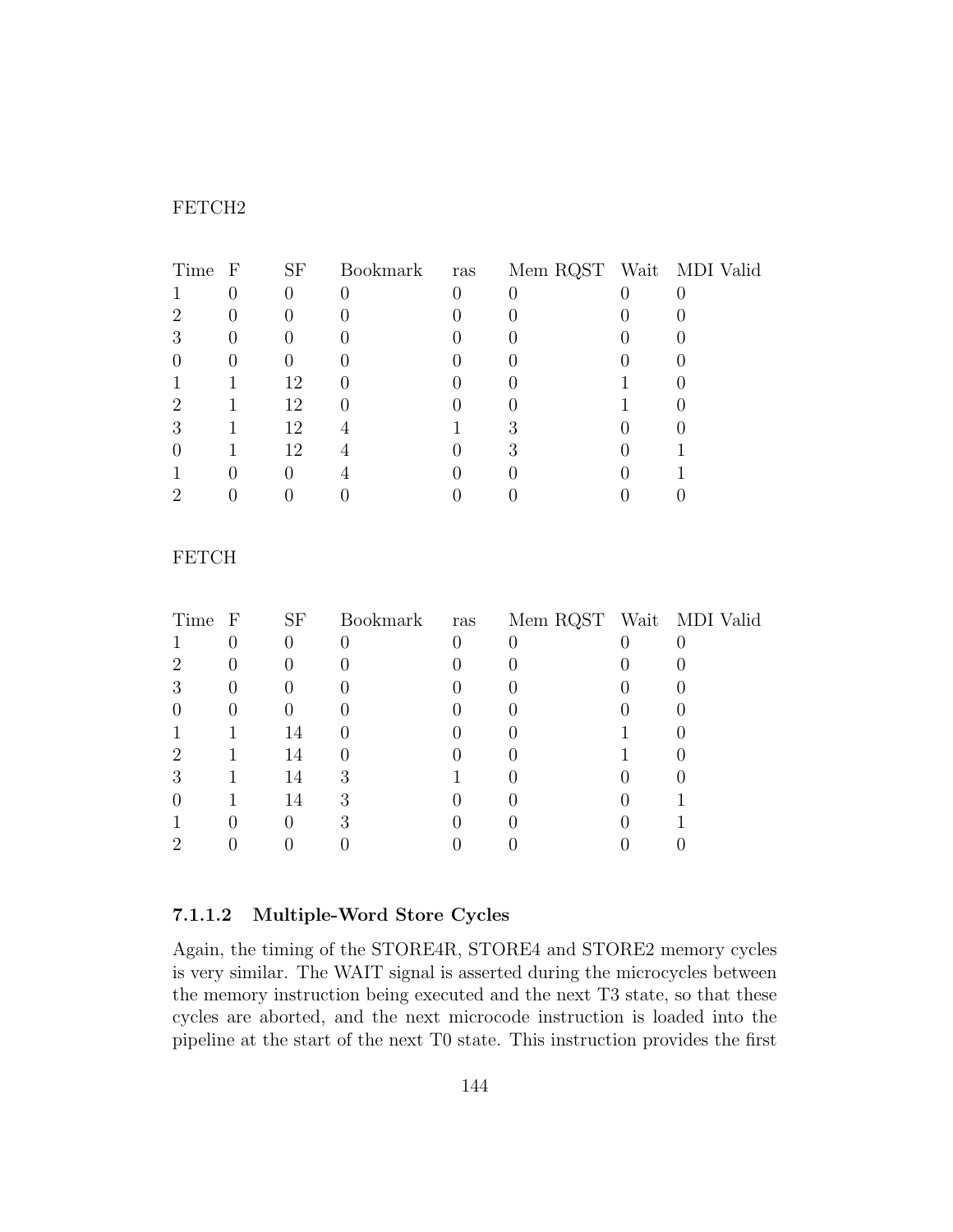word of data to the memory board, as described in the microprogramming manual. The MEM RQST ST code is asserted during the next T1 and T2 states, and finally, the RAS NOW signal becomes high during the subsequent T3 state, thus starting the memory cycle. The following timing diagrams show the relative sequence of these signals.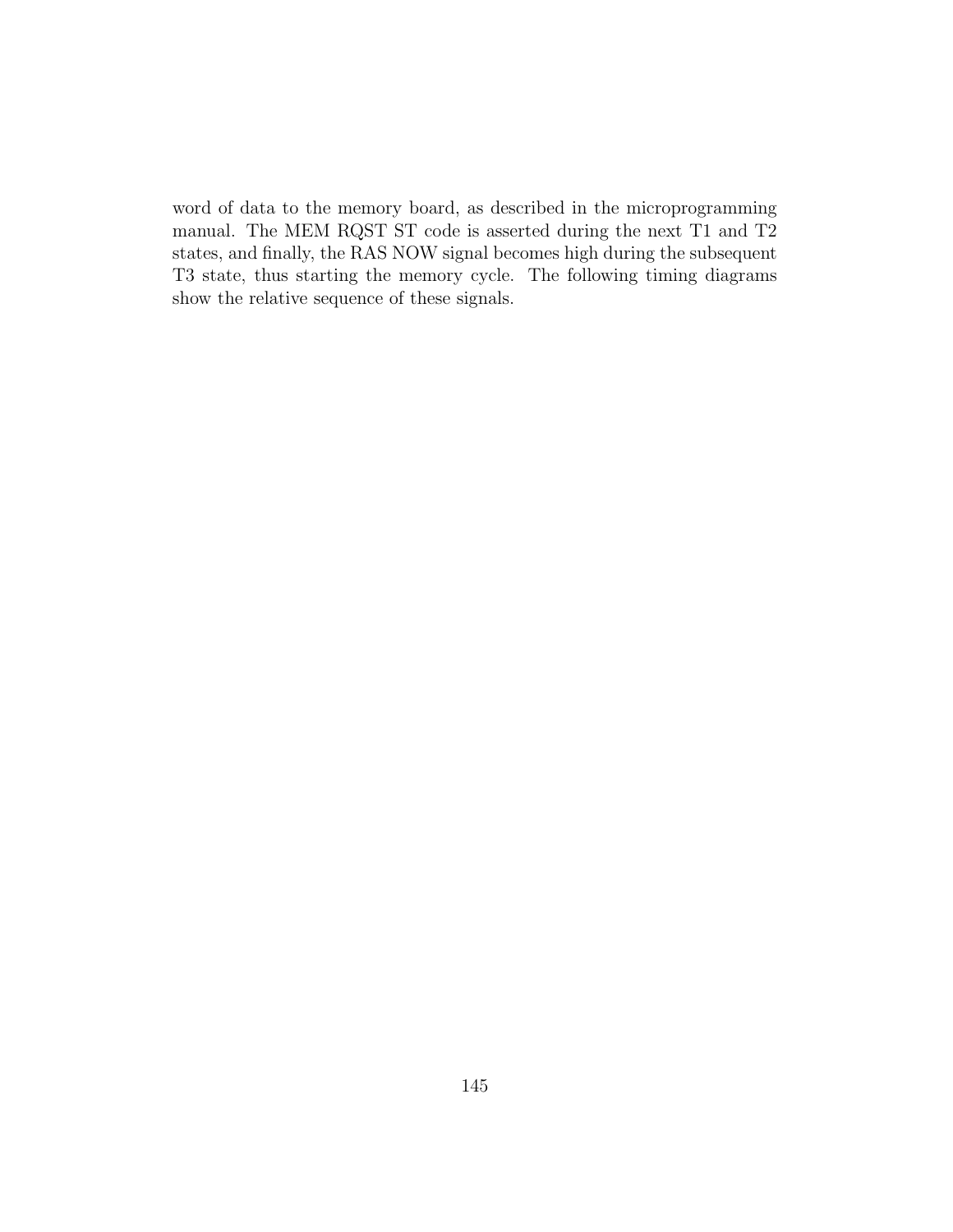# STORE4R

| Time F | <b>SF</b> |  | Bookmark ras Mem RQST Wait MDI Valid |  |
|--------|-----------|--|--------------------------------------|--|
|        |           |  |                                      |  |
|        |           |  |                                      |  |
| ٠Í     |           |  |                                      |  |
|        |           |  |                                      |  |
|        |           |  |                                      |  |
| ٠,     |           |  |                                      |  |
|        |           |  |                                      |  |
|        |           |  |                                      |  |
|        |           |  |                                      |  |
| ٠,     |           |  |                                      |  |
|        |           |  |                                      |  |

## STORE4

| Time F | <b>SF</b> |  | Bookmark ras Mem RQST Wait MDI Valid |  |
|--------|-----------|--|--------------------------------------|--|
|        |           |  |                                      |  |
|        |           |  |                                      |  |
|        |           |  |                                      |  |
|        |           |  |                                      |  |
|        | 11        |  |                                      |  |
| ٠,     | 11        |  |                                      |  |
| റ      | 11        |  |                                      |  |
|        | 11        |  |                                      |  |
|        |           |  |                                      |  |
|        |           |  |                                      |  |
|        |           |  |                                      |  |

## STORE2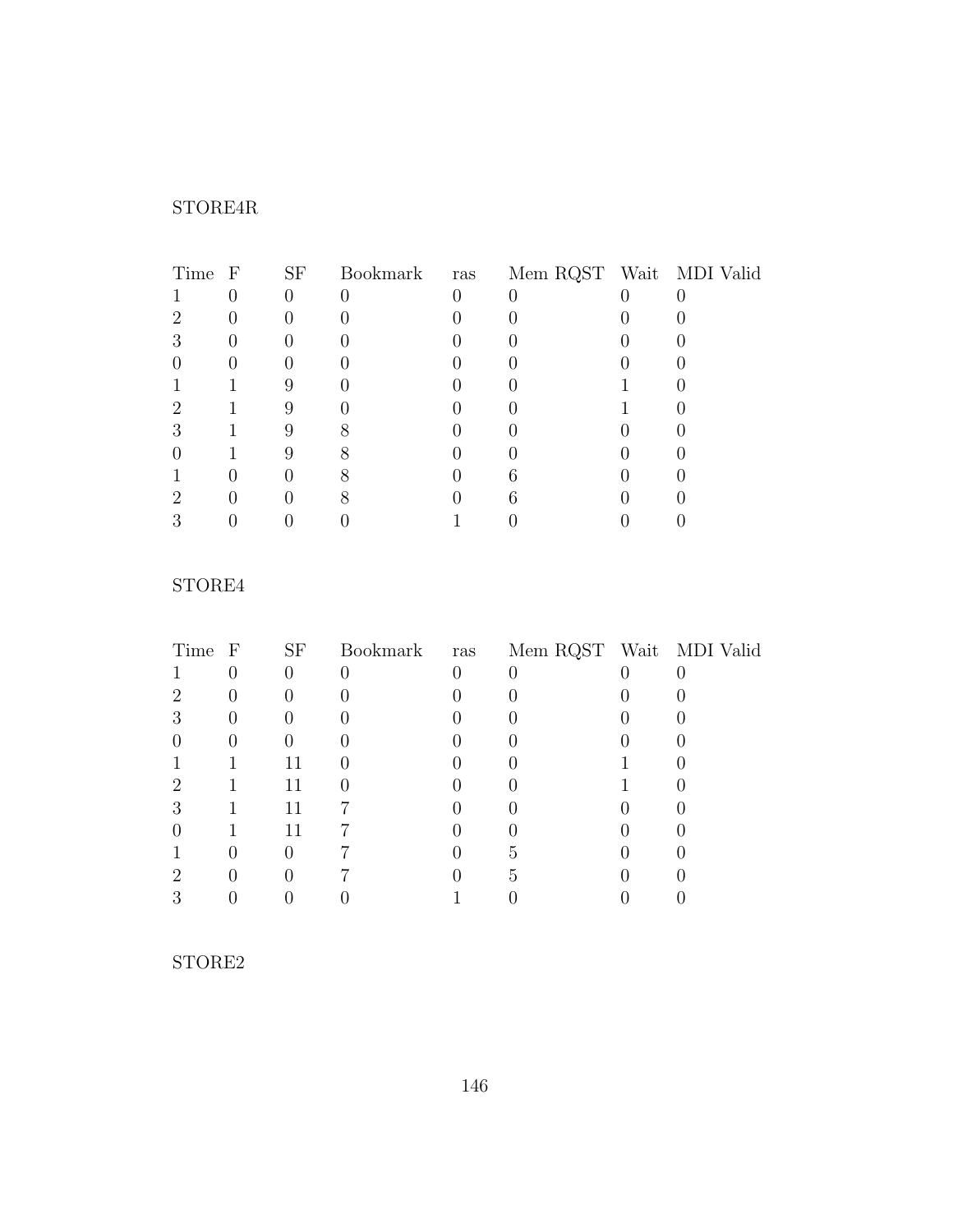| Time F | <b>SF</b> | Bookmark | ras | Mem RQST Wait MDI Valid |  |
|--------|-----------|----------|-----|-------------------------|--|
|        |           |          |     |                         |  |
|        |           |          |     |                         |  |
|        |           |          |     |                         |  |
|        |           |          |     |                         |  |
|        | 13        |          |     |                         |  |
| ٠,     | 13        |          |     |                         |  |
|        | 13        | 9        |     |                         |  |
|        | 13        | 9        |     |                         |  |
|        |           |          |     |                         |  |
| ٠,     |           |          |     |                         |  |
|        |           |          |     |                         |  |

#### 7.1.1.3 Single-Word STORE Cycle

The STORE single-word write cycle has a different timing sequence to all other memory cycles. When the appropriate instruction is executed, the memory control state machine assets the WAIT signal until the next T2 state, and during this T2 state, the MEM RQST ST lines carry the value '4', the code for a STORE instruction. At the end of the T2 state, the LD MIR' signal goes high, and clocks the next microcode instruction into the microcode pipeline latch described in chapter 4. This instruction, which is executed during T3, calculates the value to be written to the memory, and this value is strobed into the memory PCB by the RAS NOW output from the memory control state machine that is also asserted at this time. The following table shows the relative timing of these signals

| Time F | SF  | Bookmark ras | Mem RQST Wait MDI Valid |  |
|--------|-----|--------------|-------------------------|--|
|        |     |              |                         |  |
| 2      |     |              |                         |  |
| 3      |     |              |                         |  |
|        |     |              |                         |  |
|        | 15  |              |                         |  |
|        | 15  |              |                         |  |
|        | T.5 |              |                         |  |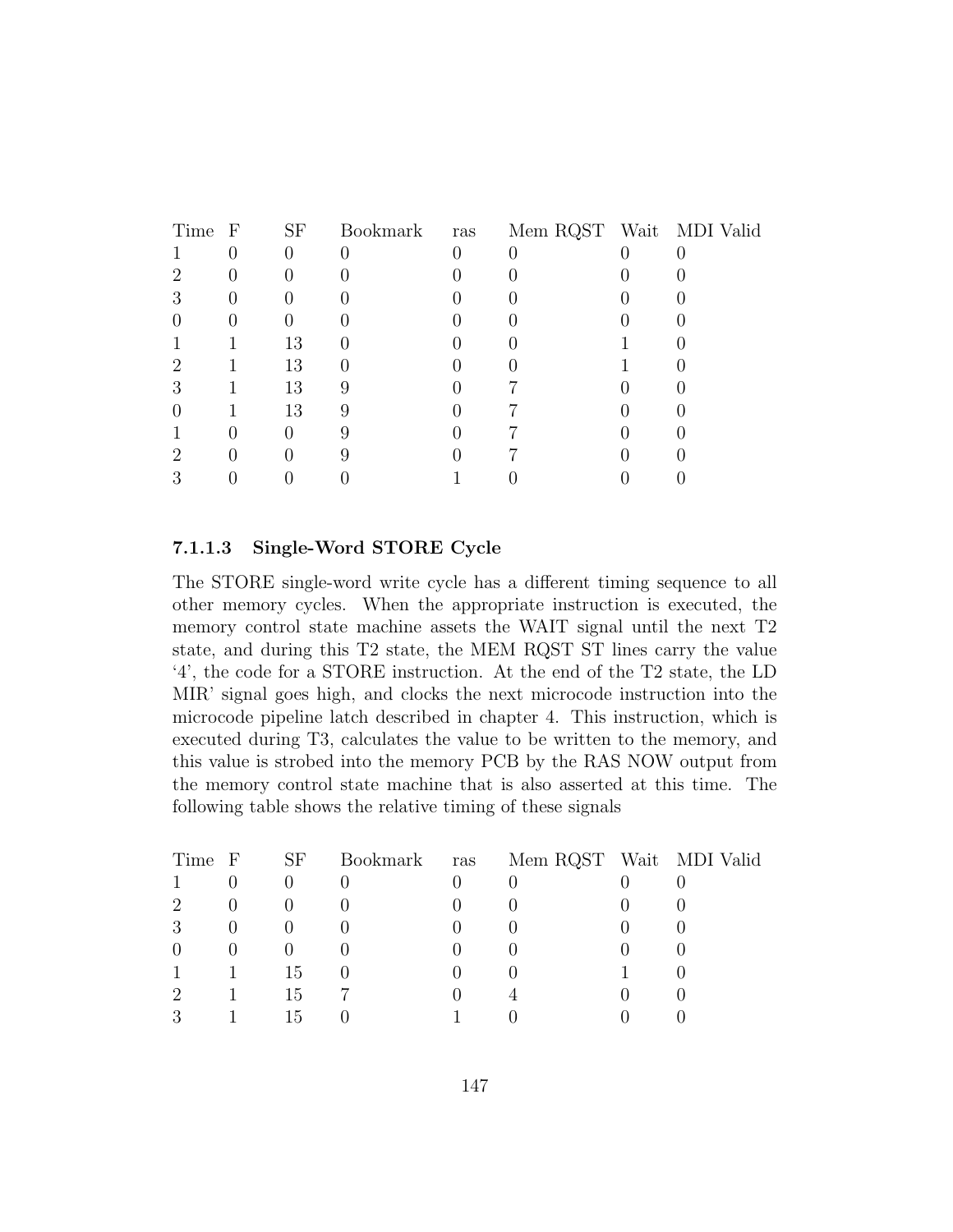### 7.1.2 DMA cycles

The EIO board in a PERQ machine contains a DMA controller that allows several of the I/O subsystems to directly transfer data to the main memory. During such a transfer, the DMA controller provides the memory address and the data words, while the CPU memory control state machine asserts the MEM RQST ST and the RAS NOW signals during the correct T-states. The EIO card is outside the scope of this manual, so only the operation of the memory control state machine will be described here.

There are 2 possible types of DMA cycle - Read and Write. Both types transfer a Quad-word to/from the memory board, although the timing of the 2 cycles is very different, and will therefore be described separately

#### 7.1.2.1 DMA Read

A DMA Read operation occurs when the I/O MEM RQST output from the EIO board goes low and the I/O MEM WR signal is also low. When this occurs, the memory control state machine asserts the GRANT output for one microcycle during the next T2 state, and this signal is used by the EIO card to start the DMA transfer. During the following T3 state, the processor address outputs are disabled, since the PROC RDING MA/MD signal is 0 (This signal is referred to as 'MA' in the following tables), and at this time the DMA controller places the address onto the backplane address lines. The memory control state machine drives '1' onto the MEM RQST ST lines, signifying a FETCH4 operation, and also asserts the RAS NOW signal. The data words are read out of memory in the usual way, and transferred to the peripheral by the DMA controller. This sequence is repeated every 4 microcycles, as indicated by the following table, and thus a 16 bit word is transferred on every cycle.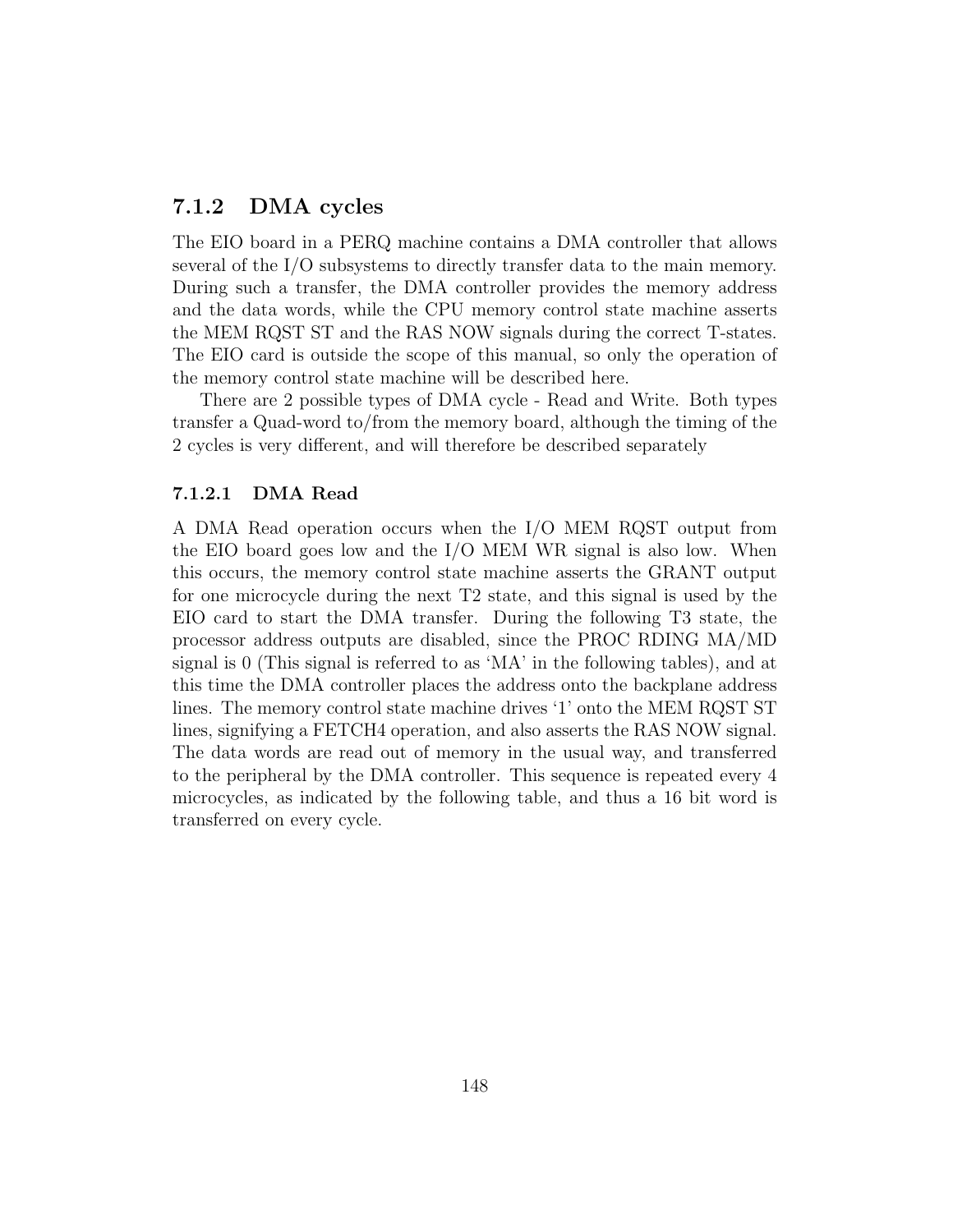| T                |          | Bookmark Mem Rqst | $\ensuremath{\operatorname{ras}}\xspace$ | IO Req         | Grant | MA           |
|------------------|----------|-------------------|------------------------------------------|----------------|-------|--------------|
| 1                | $\theta$ | $\theta$          | $\overline{0}$                           | $\overline{0}$ | 0     |              |
| $\overline{2}$   | 0        |                   | 0                                        | 0              |       |              |
| 3                | 0        |                   |                                          | 0              |       |              |
| $\left( \right)$ |          |                   |                                          |                |       |              |
| 1                |          |                   |                                          |                | 1     |              |
| $\overline{2}$   |          |                   |                                          | 1              |       |              |
| 3                |          |                   |                                          |                |       | <sup>-</sup> |
| 0                |          |                   |                                          |                |       |              |
| 1                |          |                   |                                          | 1              |       |              |
| $\overline{2}$   |          |                   |                                          |                |       |              |
| 3                |          |                   |                                          |                |       | $\mathbf{I}$ |
| 0                |          |                   |                                          |                |       |              |
| 1                |          |                   |                                          | 1              |       |              |
| 2                |          |                   |                                          | 1              |       |              |
| 3                |          |                   |                                          | 1              | D     | 0            |
| 0                |          |                   |                                          | 1              |       |              |
| 1                |          |                   |                                          | 1              |       |              |
| 2                |          |                   |                                          | 1              |       |              |
| 3                | 0        |                   |                                          |                | D     | ⋂            |
| 0                |          |                   |                                          | 1              |       |              |
|                  |          |                   |                                          |                |       |              |

#### 7.1.2.2 DMA Write

This operation is started when the I/O MEM RQST signal goes low and the I/O MEM WR signal is high. The memory control state machine then asserts the GRANT output during the next T2 state, and disables the processor address and data outputs during the subsequent T0-T3 state, during which time the DMA controller transmits the address and data words to the memory card. The memory control state machine places '5' onto the MEM RQST ST lines during the T1 and T2 cycles of this period, thus defining a STORE4 cycle, and then asserts the RAS NOW signal during the T3 period, to start the memory operation. This sequence is repeated by asserting the GRANT output during the next T2 cycle, and thus a 4-word transfer occurs every 8 microcycles. The timing of this operation is shown in the following table.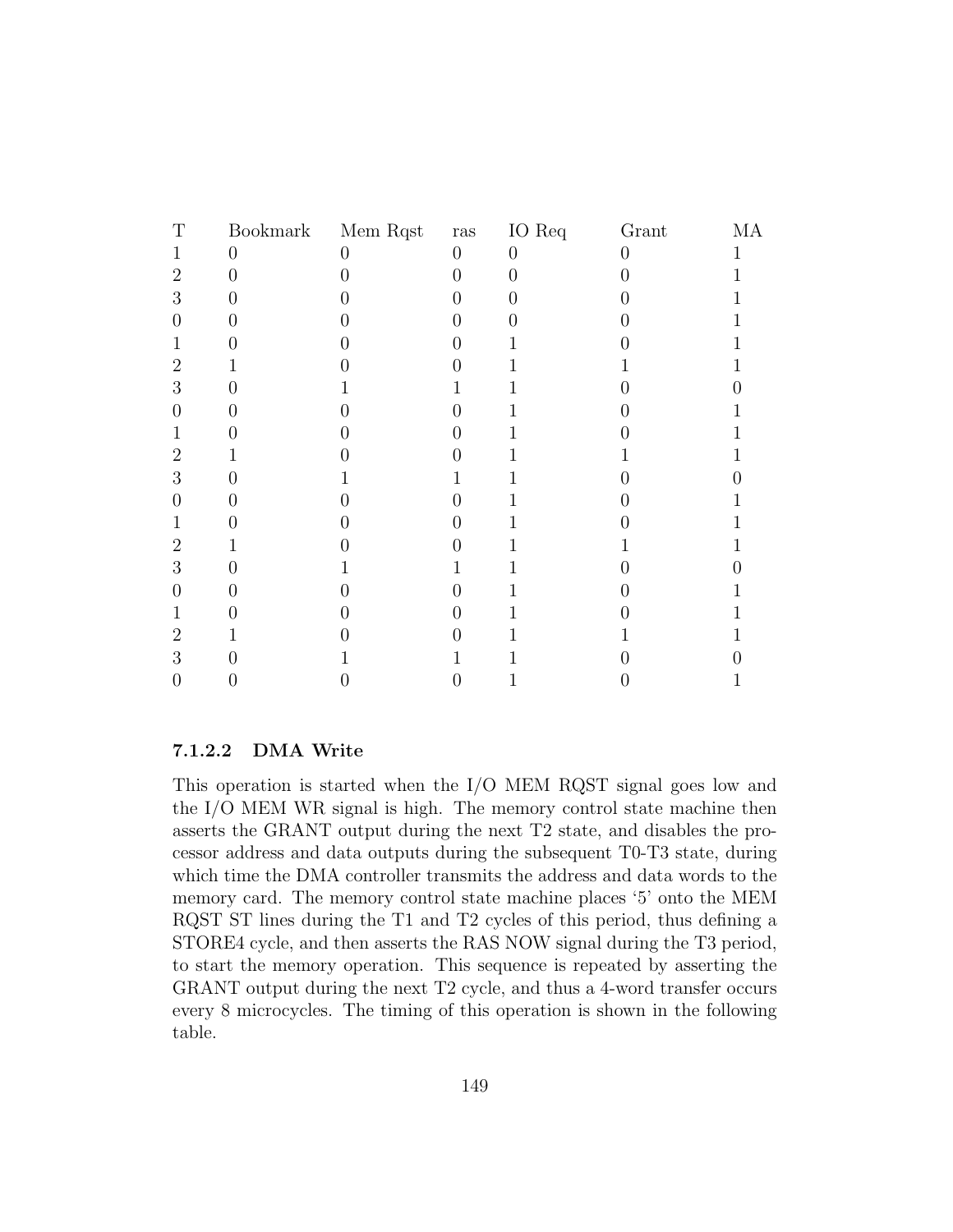| T                | Bookmark         | Mem Rqst | $\operatorname{ras}$ | IO Req   | Grant | МA |
|------------------|------------------|----------|----------------------|----------|-------|----|
| 1                | 0                | 0        | $\overline{0}$       | $\Omega$ | O     |    |
| $\overline{2}$   | ( )              |          | $\mathbf{0}$         | 0        |       |    |
| 3                |                  |          |                      | 0        |       |    |
| 0                |                  |          |                      | 0        |       | 1  |
| 1                | U                |          | I I                  |          | 0     | 1  |
| $\overline{2}$   | $\overline{2}$   |          |                      | 1        |       |    |
| 3                | $\overline{2}$   |          |                      |          |       |    |
| $\left( \right)$ | $\overline{2}$   |          |                      |          |       |    |
| 1                | $\overline{2}$   | 5        |                      | T        |       |    |
| $\overline{2}$   | $13\,$           | 5        |                      |          |       | 0  |
| 3                | $\left( \right)$ |          |                      | 1        |       |    |
| 0                | $\left( \right)$ |          |                      |          |       |    |
| 1                |                  |          |                      |          |       |    |
| $\overline{2}$   | $\overline{2}$   |          | 0                    |          |       |    |
| 3                | $\overline{2}$   |          |                      | 1        |       |    |
| 0                | $\overline{2}$   |          |                      |          |       |    |
| 1                | $\overline{2}$   | 5        |                      |          |       |    |
| $\overline{2}$   | 13               | 5        | 0                    |          |       |    |
| 3                | $\theta$         |          |                      |          |       |    |
| 0                |                  |          | U                    |          |       | 1  |
|                  |                  |          |                      |          |       |    |

# 7.2 The Raster Operation State Machine

The data path used to update a graphics bitmap that was described in chapter 6 is controlled by a 4-state finite state machine, the outputs of which are decoded by a set of PROMs to generate the necessary control signals. While this system is controlling the bitmap data path, the main CPU calculates the memory addresses for the bitmap words, and performs the necessary memory cycles to fetch and store them.

The state of this machine is held in 2 sections of the 74S374 D-type flip-flop U170, namely U170d (for the least significant bit, ROP  $ST < 0$ ) and U170 $c$  (for ROP ST $\lt 1$ ), the most significant bit). These flip-flops are clocked by the rising edge of the LD MIR' B signal at the start of each microcycle,and thus at this time, the state of the machine can be changed.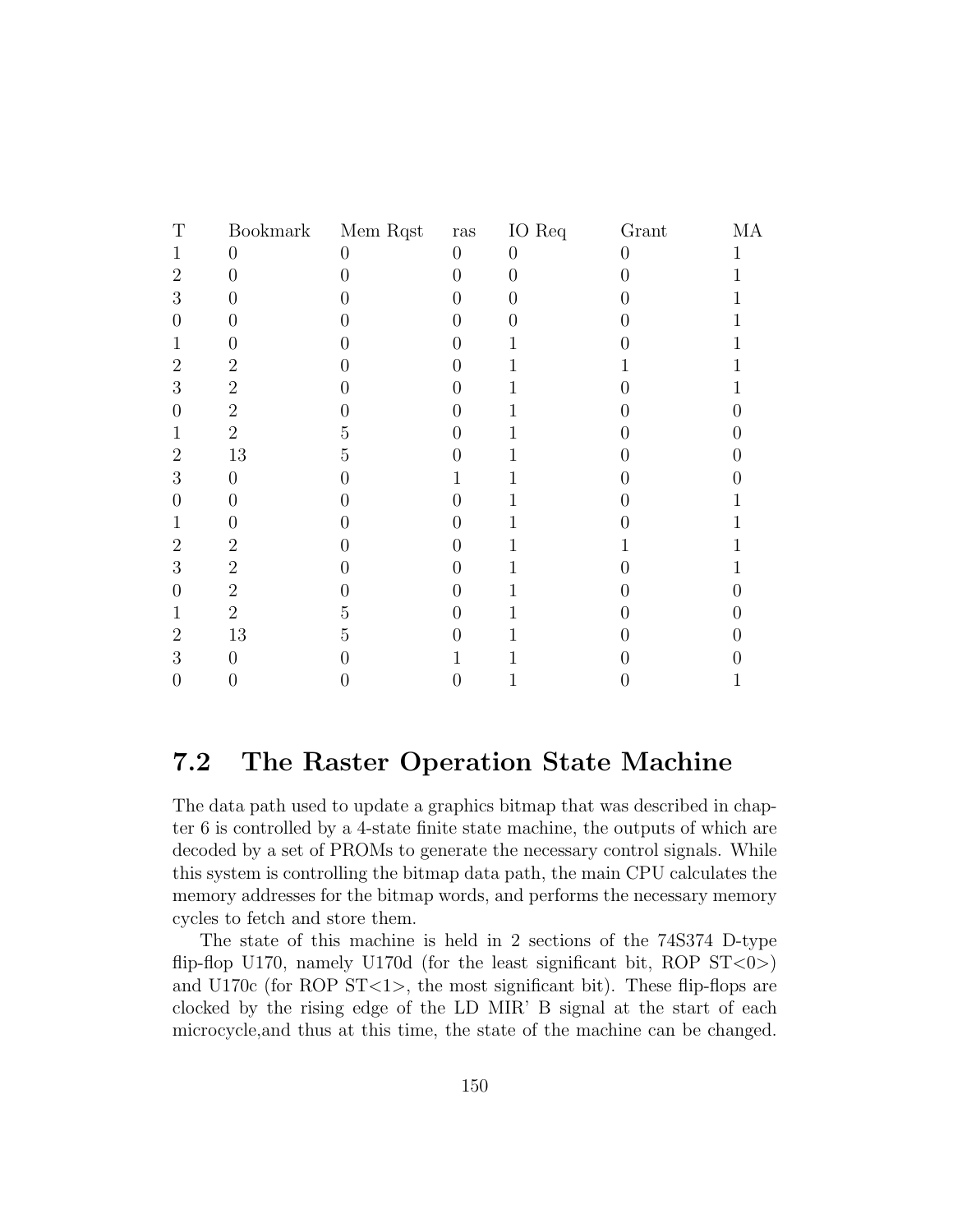The outputs of the flip-flops are permanently enabled since the output enable pin is tied low.

The State machine is controlled by the 512\*8bit 27S29 PROM U171 (RTI02), which accepts inputs from the Raster Operation control register, the microcycle T-state lines, and the output of the state latch. This PROM is programmed to load the next state into the state latch, to provide 2 enable signals (P SRC QUAD and P DST QUAD) to the source and destination control systems, and also to provide 2 direct control signals to the data path, namely RO DATA RDY (which enables the raster operation data path outputs to the memory board) and CLK FIFO IN (which loads the memory data word into the source FIFO). The signals handled by this PROM are given in the following table.

| Address        | Signal             | Comments                                   |
|----------------|--------------------|--------------------------------------------|
| A <sub>0</sub> | ROP $ST < 0$       | State Latch Output                         |
| A1             | ROP $ST < 1>$      |                                            |
| A2             | $L$ TIME $<$ 1 $>$ | Latched Microcode T-state counter          |
| A3             | $L$ TIME $<$ 0 $>$ |                                            |
| A4             | RO/PS              | Master Enable signal from control register |
| A5             | Ground             |                                            |
| A <sub>6</sub> | PHASE<0>           | Cycle type select from control register    |
| A7             | PHASE<1>           |                                            |
| A8             | PHASE<2>           |                                            |
| Data           | Signal             | Comment                                    |
| D <sub>0</sub> | P SRC QUAD         | Source Fetch control signal                |
| D1             | P DST QUAD         | Destination path Enable                    |
| D <sub>2</sub> | P ROP $ST < 1$     | Input to state latch                       |
| D <sub>3</sub> | P ROP $ST < 0$     |                                            |
| D <sub>4</sub> | RO DATA RDY        | Enable signal to output buffers            |
| D <sub>5</sub> | CLK FIFO IN        | Load memory word into source FIFO          |
| D <sub>6</sub> | Not Used           |                                            |
| D7             | Not Used           |                                            |

The P ROP  $ST < n >$  lines are directly connected to the D inputs on the respective state flip-flops, while the P SRC QUAD and P DST QUAD signals are latched by U170a and U170b (both 74S374 flip-flops) respectively, before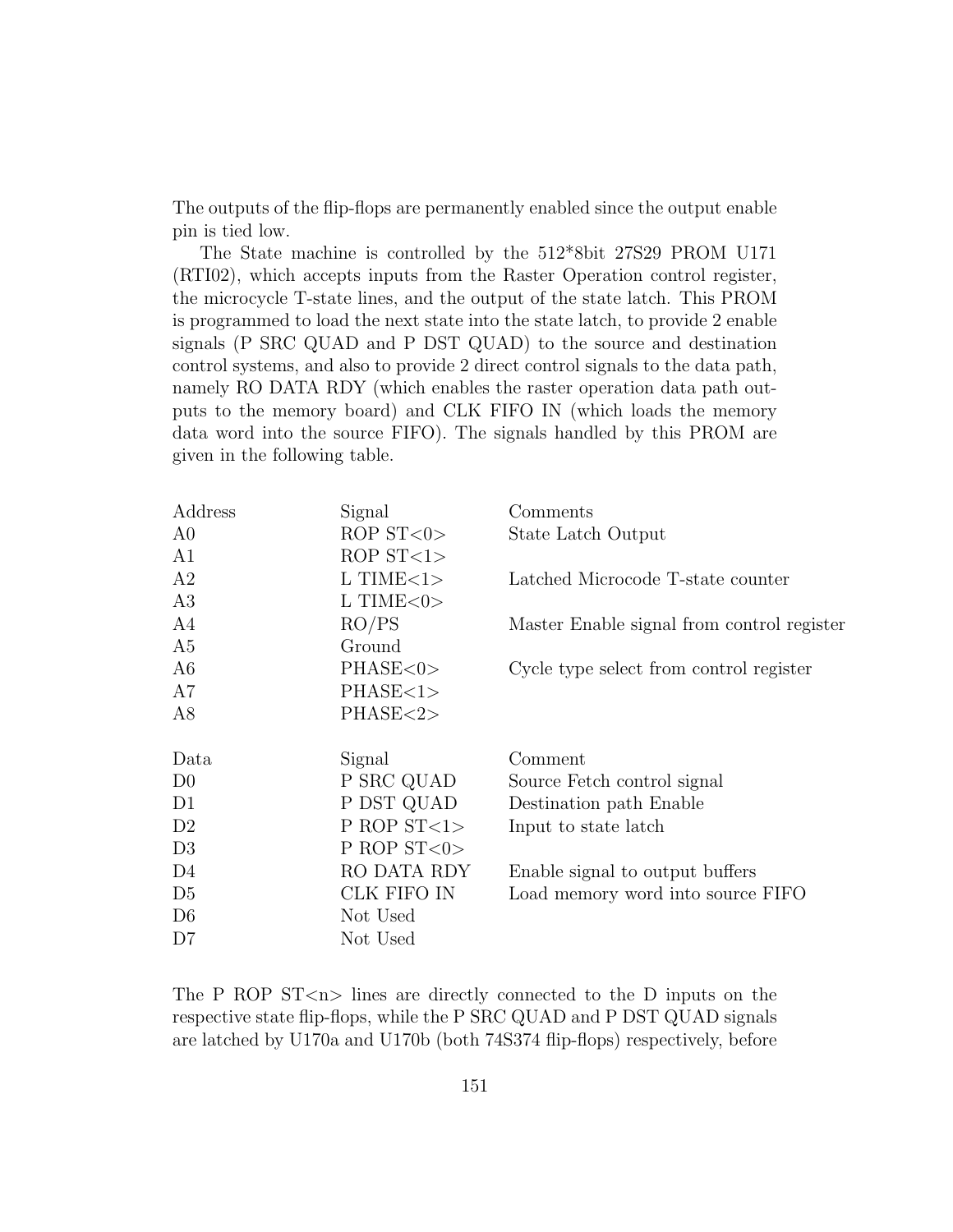being fed to address inputs on the source and destination control PROMs, as described below.

The RO DATA RDY signal is logically NANDed with the CLK-4E CPU clock signal by the 74S00 NAND gate U237b, the output of which drives the output enable pins of the combiner output latches U243 and U260. Therefore, the outputs of these latches are enabled during the second half of any microcycle when the RO DATA RDY signal is high, thus allowing the output of the combiner to be stored in the main memory

The CLK FIFO IN signal is connected to one of the Input Clock pins (CKA or CKB) of the Shifter source FIFOs U157, U158, U137, U138, while the other clock input is driven by the CLK-4F CPU clock signal. Since CKA and CKB are logically ANDed inside the FIFO chips, the CLK FIFO IN signal enables the FIFO input clock and causes the memory data word  $(SI\langle n\rangle)$  to be loaded into the FIFO half way through the microcycle.

### 7.2.1 The Destination Control System

The actual updating of a given 16 bit word is controlled by the 512\*4bit 7643 RDS00 PROM U169, which provides the control signals for the combiner along with the QUAL FIFO signal that causes a source bitmap word to be clocked out of the Fifo. This PROM is controlled by the DST WRD $\langle n \rangle$ and WID WRD $\langle n \rangle$  outputs from the appropriate control registers, which determine where the left and right edges of the updated region occur. The PROM also accepts the SL/SR control signal, which indicates in which direction the bitmap is being scanned. , as this determines whether the start of a line contains a left edge or a right edge. Two of the cycle type signals, namely PHASE<0> and PHASE <1> are also connected to this PROM, along with the T-state counter outputs L TIME  $\langle n \rangle$ . Finally, the whole data path is enabled by the latched DST QUAD signal from the Raster Operation Finite state machine.

Three of the outputs from the RDS00 PROM are the raw signals for the Combiner mask, namely P EL, P ER and P DON'T MASK. These signals are latched by U170e, U170f and U170h respectively to produce the EL, ER and DON'T MASK control signals. The clock input to U170 is driven by the LD MIR'B signal, so that the combiner control signals are updated at the start of each microcycle. The Output enable pin of U170 is, as mentioned above, grounded, so that these outputs are always enabled. The operation of the combiner during graphics operations is described in chapter 6, and the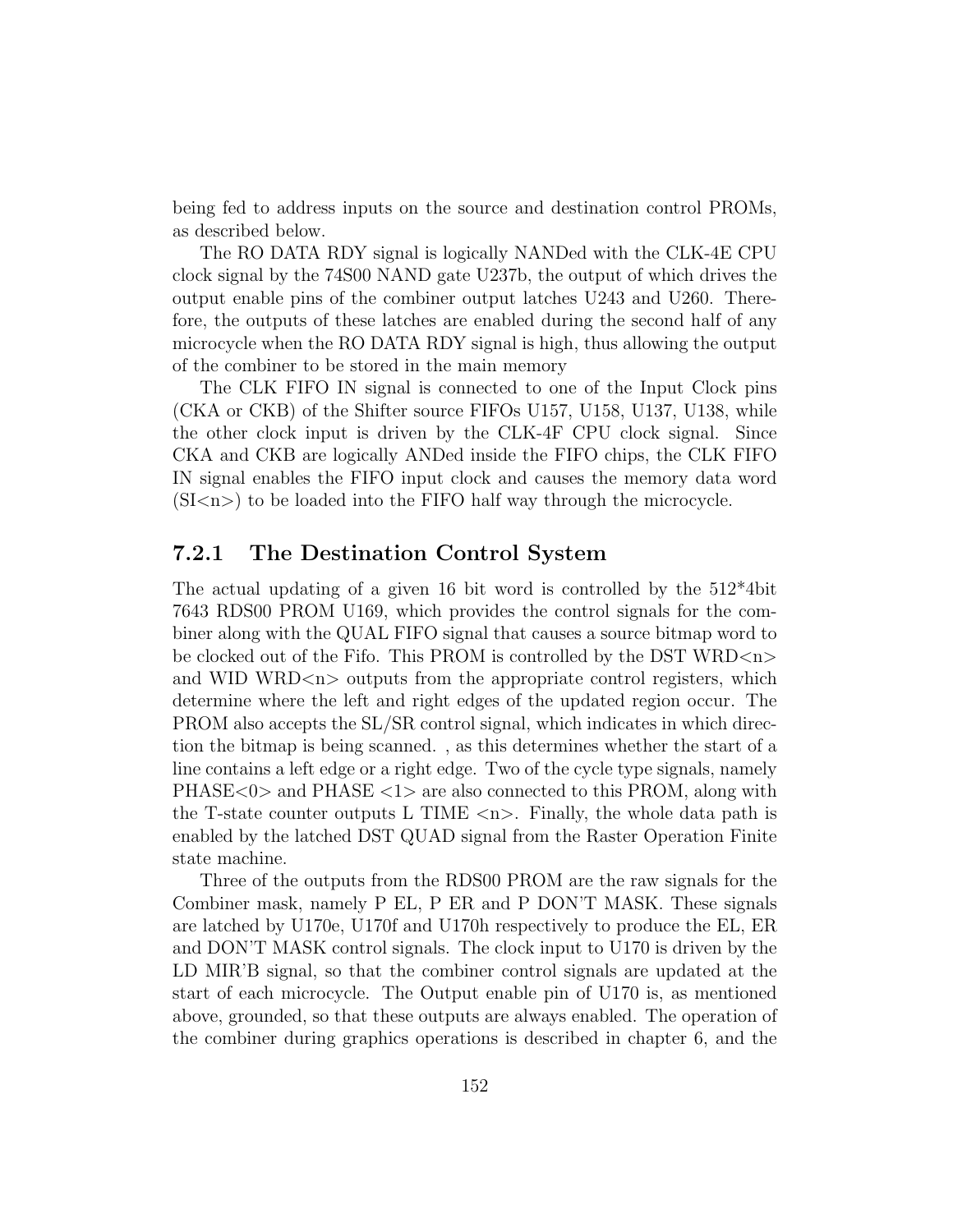relative timing of these signals is explained below.

The final output of the RDS00 PROM is the QUAL FIFO signal. This signal is used to clock a source bitmap word out of the FIFO, after being processed by the following circuit. The QUAL FIFO signal is not latched by any section of U170, and, owing to the programming of the RDS00 PROM, occurs during the microcycle preceeding the one in which the update takes place.

The QUAL FIFO signal is connected to the D-input of the 74S374 flipflop U209f. This flip-flop is clocked by the CLK-0R B signal at the start of each microcycle, and the permanently enabled output of U209f, the DLY QUAL FIFO signal, is therefore active on the microcycle when the bitmap updating actually occurs. This output is inverted by the 74S240 NOT gate U206b, to produce the DLY QUAL FIFO' signal.

The QUAL FIFO signal is logically NANDed with the PHASE<4> output from the Raster Operation Control Register by the 74S00 NAND gate U212a. The output of this gate therefore goes low on cycles preceding a bitmap word update, and is therefore used to clock a word from the Source FIFO into the half pipeline latches described in chapter 6.

The LEFTOVER output from the RSC03 source control PROM described below is logically NANDed with the FIFO OR signal (which indicates when there is a valid word in the Source FIFO), by the 74S00 NAND gate U210a. The output goes low when a word has to be removed from the Source FIFO, thus clocking the FIFO to drop the word, but not clocking the Raster Operation memory data registers. This occurs when either fewer than 4 words are to be fetched for the source operand, or to clear the FIFO after a complete line of the graphics bitmap has been updated. The output of U210a is connected to the D input of the 74S74 flip-flop U147b, which is clocked by the rising edge of the CLK-4E signal at the start of the second half of the microcycle. The output of U147b is the CLR FIFO L signal

The 3 signals that cause the FIFO to be clocked, namely DLY QUAL FIFO', CLR FIFO L, and the output of U212a, need to be Logically ORed together. The DLY QUAL FIFO' and CLR FIFO L signals are connected to the inputs of the 74S08 AND gate U73Aa, while the output of this gate is combined with the output of U212a by the 74S00 NAND gate U212b. Since the 3 signals are all active low, the output of U212b, the CLK FIFO OUT signal, goes high whenever at least one of the inputs is active, as required.

As described in chapter 6, the CLK FIFO OUT signal enables the 74S00 NAND gate U203c, and thus allows the UNLD signal to become active. This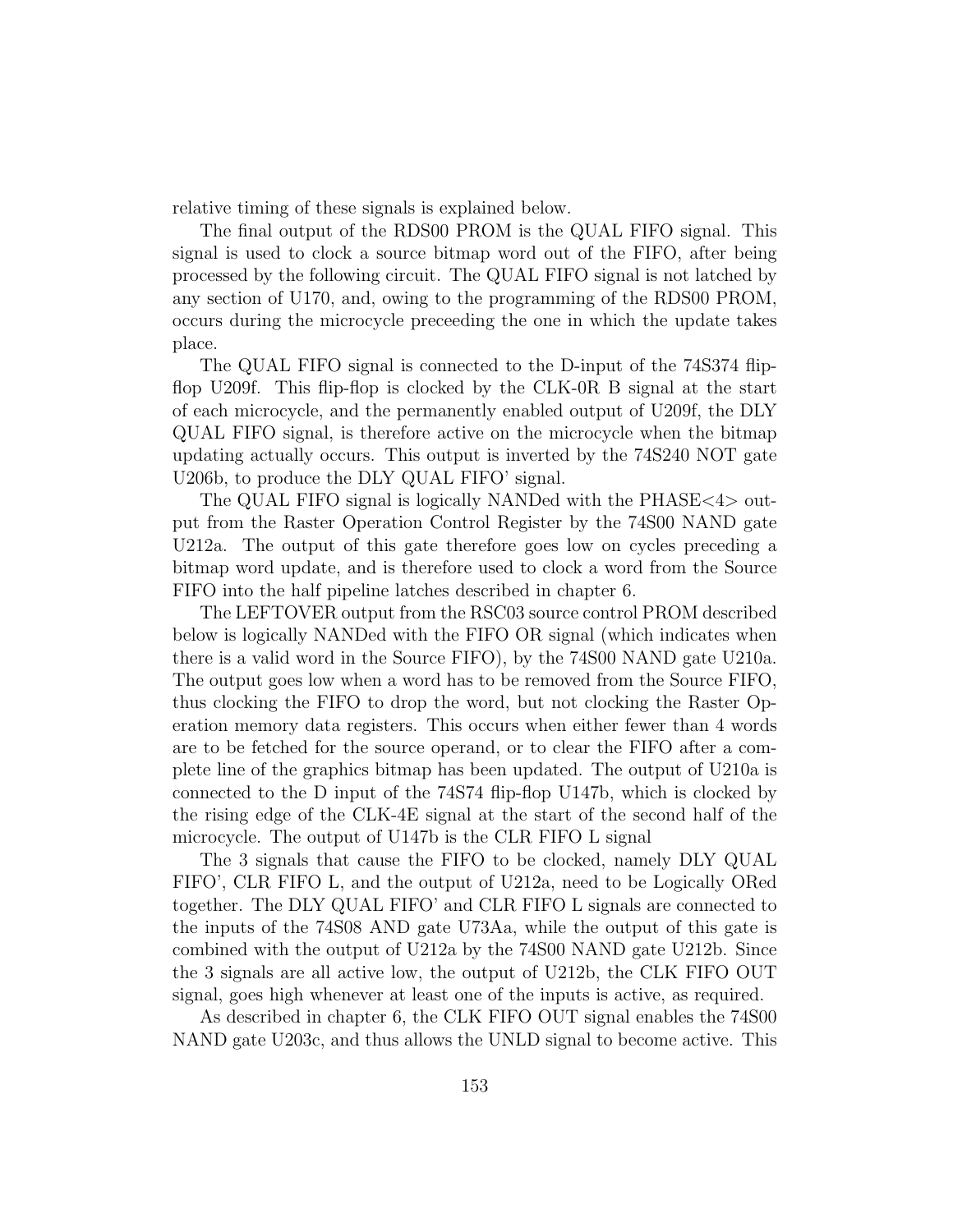signal directly drives the output clock pins of the Source FIFO chips. The CLK FIFO OUT also enables the SLIVER CLK via the 74S10 NAND gate U211b, and causes the previous word to be loaded into the appropriate half pipeline latch.

### 7.2.2 The Source Control System

The purpose of the source control system is to drop unnecessary words from the Source FIFO either at the end of a line of the graphics object, or when fewer than 4 words need to be fetched during a FirstSource operation. The system consists of a small finite state machine controlled by the 74S287 256\*4bit RSC03 PROM U172.

The PROM acts as the combinatorial feedback logic for the single-bit state latch U170g, which is clocked by the rising edge of the LD MIR' B signal at the start of each microcycle. The D-input of this 74S374 flip-flop is driven by the P SRC FIFO CLR output of the RSC03 PROM, while the output, the OLD EVEN/ODD signal, is connected to one of the address inputs of the RSC03 PROM, and also to the input of bit 5 of the Source FIFO chip U157. The OLD EVEN/ODD signal is therefore carried through the FIFO along with the source bitmap words, and emerges from U157 on the Q5 pin as the FIFO EVEN/ODD signal, which is fed back to another address input of the RSC03 PROM. By using this signal, the Source Control system can flag the source bitmap words, and change state when the particular word has passed through the FIFO.

The signals connected to the RSC03 PROM are listed in the following table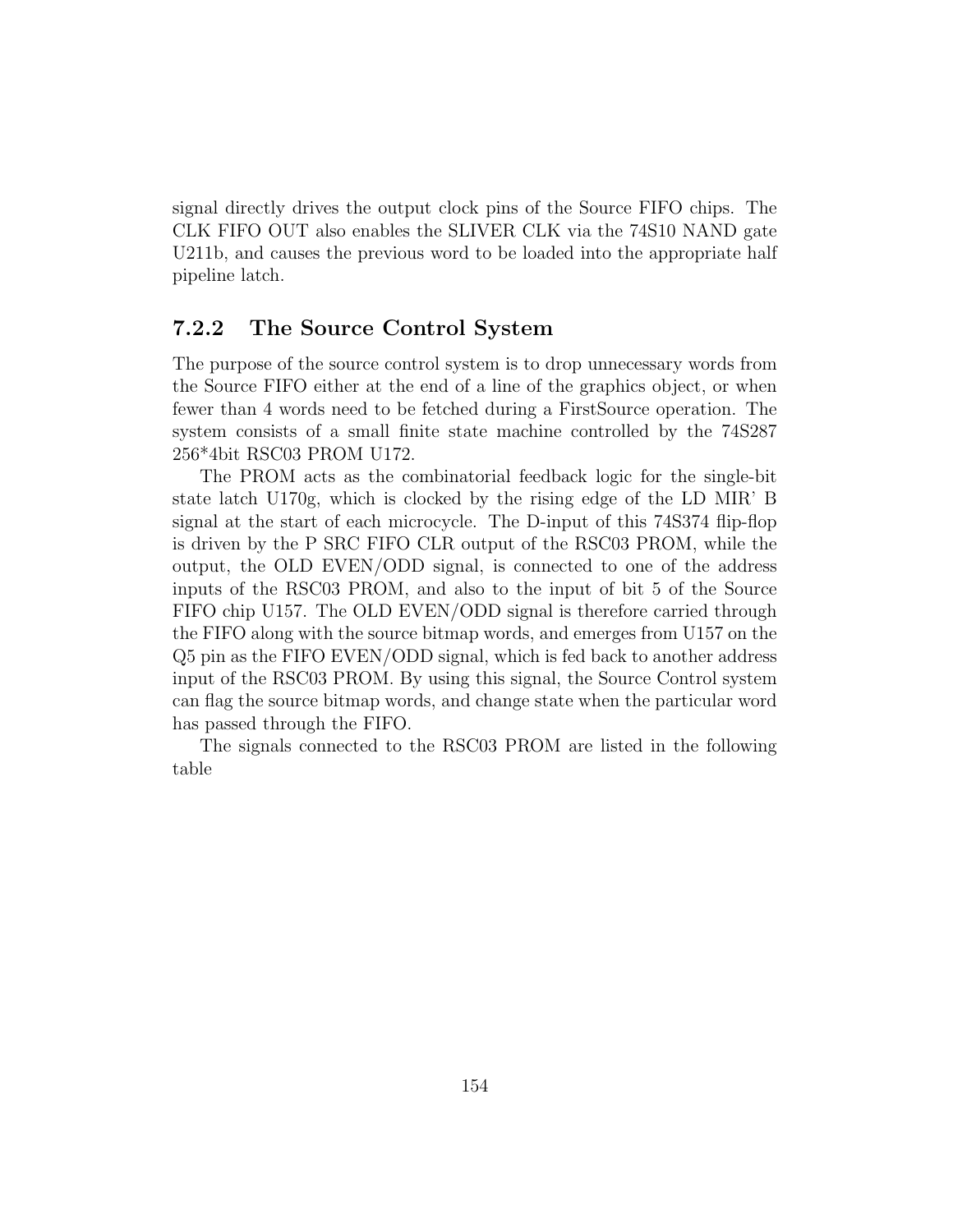| Address        | Signal             | Comments                                               |
|----------------|--------------------|--------------------------------------------------------|
| A0             | OLD EVEN/ODD       | Output of state flip-flop                              |
| A1             | FIFO EVEN/ODD      | Output of FIFO flag bit                                |
| A2             | SL/SR              | Direction control bit from control register            |
| A3             | L TIME $<$ 0 $>$   | Latched T-state counter                                |
| A4             | $L$ TIME $<$ 1 $>$ |                                                        |
| A5             | $SRC$ WRD $<0>$    | Source Word position from source register              |
| A6             | $SRC$ WRD $<1>$    |                                                        |
| A7             | <b>SRC QUAD</b>    | Source Word Enable from Raster Operation State Machine |
| Data           | Signal             | Comments                                               |
| D <sub>1</sub> | Not Used           |                                                        |
| D2             | Not Used           |                                                        |
| D <sub>3</sub> | Leftover           | Clear FIFO signal to clock logic                       |
| D <sub>4</sub> | P SRC FIFO CLR     | Input to state flip-flop                               |

The only control output of this state machine is the LEFTOVER signal that is used to enable the FIFO output clock to drop a FIFO word, as described above.

When the value of the SRC WRD $\langle n \rangle$  field indicates that fewer than 4 words are to be loaded into the FIFO on a FirstSource Instruction, the FETCH4 memory cycle is executed as normal, and the 4 words are in fact loaded into the FIFO, but the unnecessary words are dropped from the FIFO by the leftover signal.

# 7.3 Raster Operation Timing

All the raster operation update instructions have essentially the same timing, and the basic sequence of operations is as follows.

The main CPU starts a FETCH4 cycle to get the next 4 words of the destination bitmap from the main memory. The first word from this fetch appears at the outputs of the combiner input register (U219 and U221) during the T3 microcycle. The raster operation state machine now asserts the EL, ER and DON'T MASK signals according to the particular part of the graphics object being updated, and the combiner updates the bitmap word in the required way. The resultant word is stored in the combiner output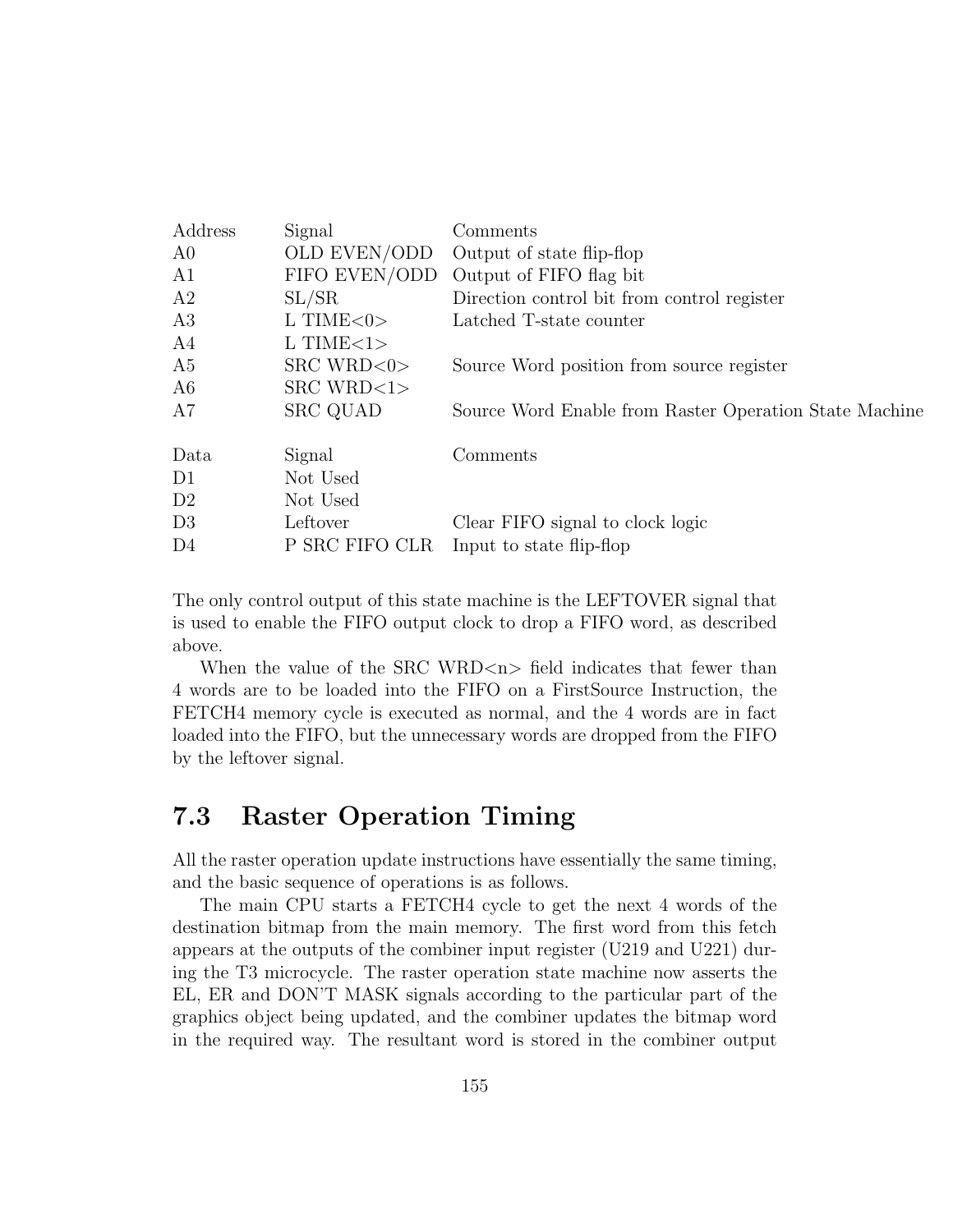latched (U243 and U260) at the end of the T3 cycle, and is therefore valid throughout the following T0 cycle to be written back to memory. The CPU has started an overlapping STORE4 cycle, and so the result is written back to the memory during the next 4 T-states. The CPU also starts an overlapping FETCH4 cycle to fetch the next 4 words of the source bitmap into the FIFO, controlled by the CLK FIFO output from the Raster Operation State Machine. These memory cycles take a total of 8 microcycles to perform.

When the state of the DON'T MASK signal means that the current output word of the FIFO will be used to update the bitmap, then the Raster Operation state machine asserts the QUAL FIFO output during the preceding microcycle, so that a new word will be presented to the shifter inputs at the end of the cycle.

There then follows a pause of 4 microcycles before the entire sequence is repeated, and thus a 64bit bitmap is updated every 12 microcycles.

The sequence of these memory cycles is given in the following table.

| T-state        |                   |                   |
|----------------|-------------------|-------------------|
| 2              | Destination Fetch |                   |
| 3              | Destination Fetch |                   |
| $\overline{0}$ | Destination Fetch | Destination Store |
| 1              | Destination Fetch | Destination Store |
| $\overline{2}$ | Source Fetch      | Destination Store |
| 3              | Source Fetch      | Destination Store |
| $\overline{0}$ | Source Fetch      |                   |
| 1              | Source Fetch      |                   |
| $\overline{2}$ | Idle              |                   |
| 3              | Idle              |                   |
| $\theta$       | Idle              |                   |
|                | Idle              |                   |

And the sequence is now repeated

As was mentioned above, Raster Operation state machine has 4 states, numbered 0-3 and the following table give the approximate correspondence between the state number and the operation being performed.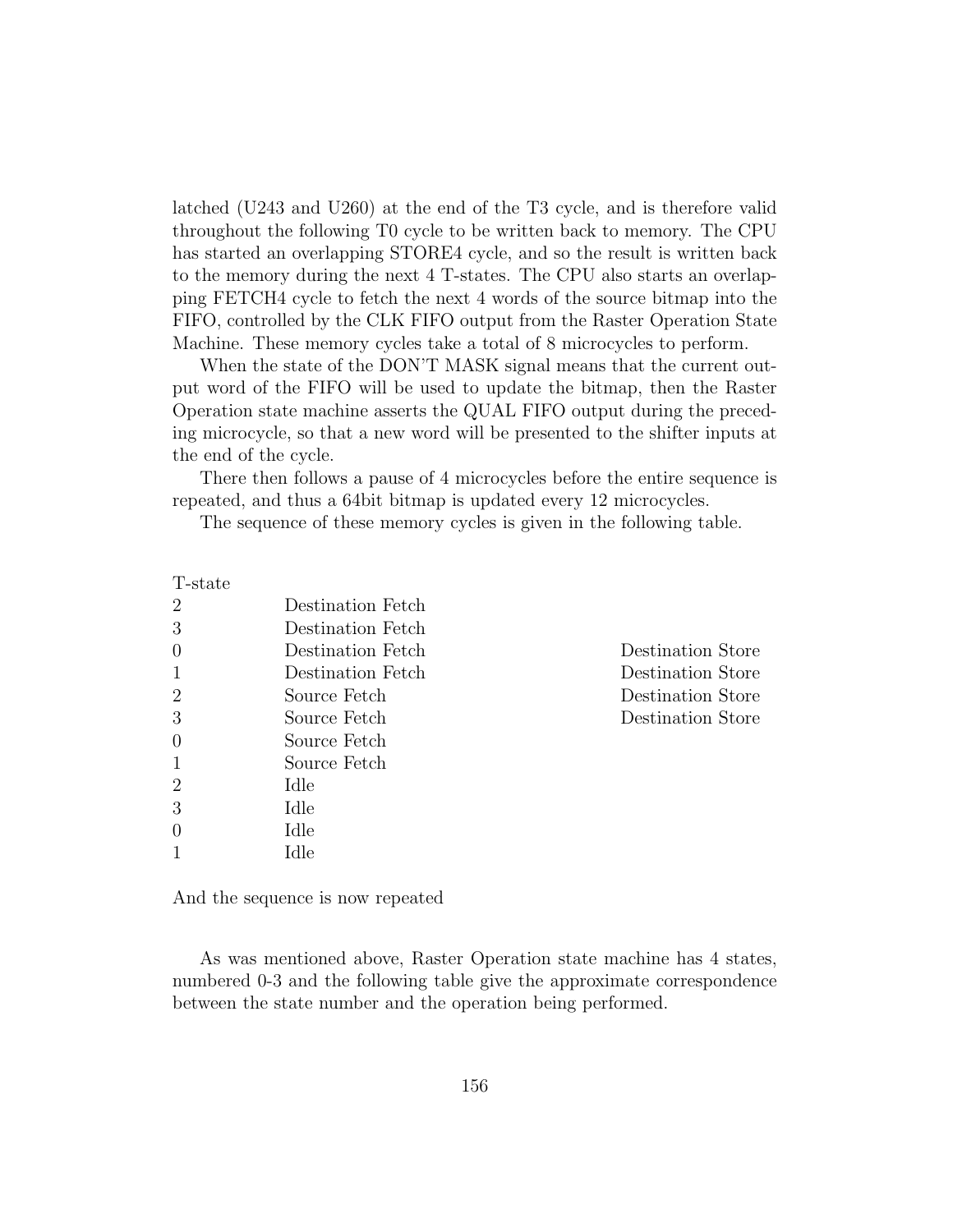| <b>State</b>     | Operation                                   |
|------------------|---------------------------------------------|
| $\left( \right)$ | Idle between source and destination fetches |
| -1               | Destination Fetch                           |
| 2                | Source Fetch                                |
| 3                | Idle - Raster Operations turned off         |

It is important to note that in the following tables, the column headed 'state' gives the new state of the state machine at the end of that microcycle, that is the value of the outputs of the ROM that are connected to the D-inputs of the state latch.

There are 8 different Raster Operation instructions which are selected by the state of the  $PHASE<0>PHASE<2>$  signals, while the exact operations performed by each instruction may be modified by the values of the SRC WRD<n>, DST WRD<n> and WID WRD<n> fields together with the state of the SL/SR signal. It is obviously impossible to show all possible instructions in this manual, and therefore a representative sample will be explained.

In the following tables, the state of the LEFTOVER signal should be ignored unless reference is made to it in the text. This is because the state of the source FIFO is unknown at the start of each instruction.

## 7.3.1 Phase= $0 - \text{Begin}$

This instruction follows the timing cycle just described, and when the SL/SR signal is low, it performs a left-edge update of the destination bitmap. If a particular 16 bit word is entirely outside the area to be updated, then the DON'T MASK signal is asserted, and the QUAL FIFO signal is not, so that the source FIFO is unchanged and the destination word is passed unaltered through the combiner.

If the current 16 bit word contains the left edge of the bitmap, then the DON'T MASK signal is forced to 0, and the QUAL FIFO signal is asserted on the previous cycle, thus causing a normal update cycle to occur. The EL signal is 1, and the ER signal is 0, so that the combiner performs a left-edge masking operation.

Finally, if the current 16 bit word lies entirely inside the updated area, then an update cycle occurs as described in the last paragraph, but both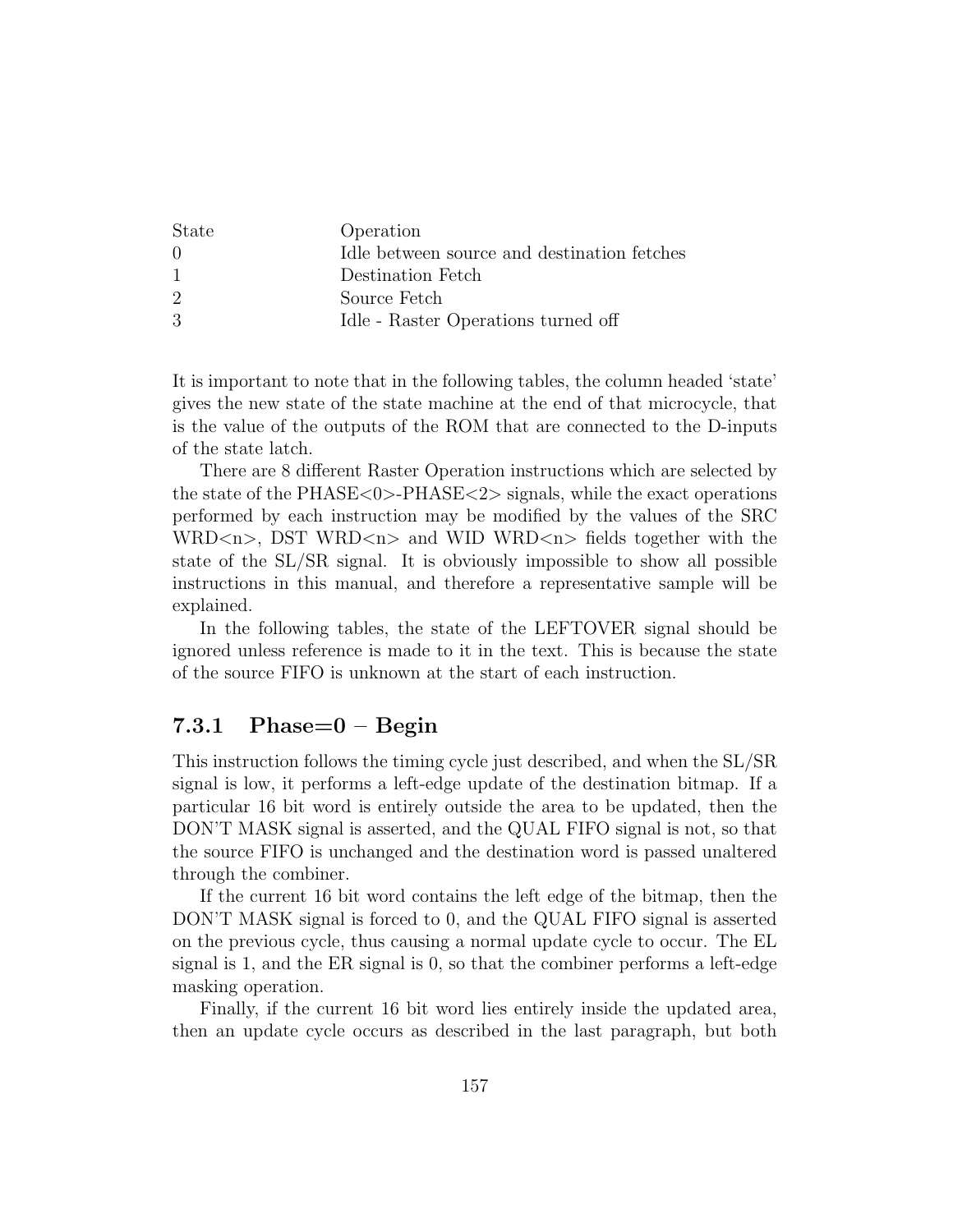the EL and ER signals are set to 1, so that the combiner performs no mask operation on the destination word.

The particular word that contains the left edge of the region to be updated is selected by the DST WRD field of the Raster Operation Destination Control Register. The following 2 tables show the sequence of operations that occurs for 2 different values of this field.

| $Time =$<br>$Ph0=$<br>$SrcWd=$ | $\Omega$<br>0<br>$\overline{0}$ | $SI/Sr=$<br>$Ph1=$<br>$DstWd=$ | $\mathbf{0}$<br>$\overline{0}$<br>$\overline{0}$ | $RO/PS = 1$<br>$Ph2=$<br>$WidthId = 0$ | $\Omega$ | $E/O =$ | $\overline{0}$ |     |      |          |       |
|--------------------------------|---------------------------------|--------------------------------|--------------------------------------------------|----------------------------------------|----------|---------|----------------|-----|------|----------|-------|
| Time                           | Qual                            | Dont                           | El                                               | Er                                     | P Dst    | $P$ Src | Left           | Old | Clk  | Ro       | State |
|                                | Fifo                            | Mask                           |                                                  |                                        | Quad     | Quad    | Over           | E/O | Fifo | Data     |       |
| $\Omega$                       | 0                               | $\Omega$                       | O                                                |                                        |          | 0       |                |     |      | $\Omega$ |       |
|                                |                                 |                                |                                                  |                                        |          |         |                |     |      |          |       |
|                                |                                 |                                |                                                  |                                        |          |         |                |     |      |          |       |
| з                              |                                 |                                |                                                  |                                        |          |         |                |     |      |          |       |
|                                |                                 |                                |                                                  |                                        |          |         |                |     |      |          |       |
|                                |                                 |                                |                                                  |                                        |          |         |                |     |      |          |       |
|                                |                                 |                                |                                                  |                                        |          |         |                |     |      |          |       |
| з                              |                                 |                                |                                                  |                                        |          |         |                |     |      |          |       |
|                                |                                 |                                |                                                  |                                        |          |         |                |     |      |          |       |
|                                |                                 |                                |                                                  |                                        |          |         |                |     |      |          |       |
| 2                              |                                 |                                |                                                  |                                        |          |         |                |     |      |          |       |
| з                              |                                 |                                |                                                  |                                        |          |         |                |     |      | 0        |       |
|                                |                                 |                                |                                                  |                                        |          |         |                |     |      |          |       |
|                                |                                 |                                |                                                  |                                        |          |         |                |     |      |          |       |
| 2                              |                                 |                                |                                                  |                                        |          |         |                |     |      |          |       |
|                                |                                 |                                |                                                  |                                        |          |         |                |     |      |          |       |

| Time=    |                | $SI/Sr=$ | 0              | $RO/PS = 1$ |          | $E/O=$ | $\overline{0}$ |     |      |      |       |
|----------|----------------|----------|----------------|-------------|----------|--------|----------------|-----|------|------|-------|
| $Ph0=$   | 0              | $Ph1=$   | 0              | $Ph2=$      | $\Omega$ |        |                |     |      |      |       |
| $SrcWd=$ | $\overline{0}$ | $DstWd=$ | $\overline{2}$ | $Widthd=0$  |          |        |                |     |      |      |       |
| Time     | Qual           | Dont     | El             | Er          | P Dst    | P Src  | Left           | Old | Clk  | Ro   | State |
|          | Fifo           | Mask     |                |             | Quad     | Quad   | Over           | E/O | Fifo | Data |       |
|          | 0              |          | O              |             |          |        |                |     |      | 0    |       |
|          |                |          |                |             |          |        |                |     |      | 0    |       |
|          |                |          |                |             |          |        |                |     |      |      |       |
|          |                |          |                |             |          |        |                |     |      |      |       |
|          |                |          |                |             |          |        |                |     |      |      |       |
|          |                |          |                |             |          |        |                |     |      |      |       |
| 3        |                |          |                |             |          |        |                |     |      |      |       |
|          |                |          |                |             |          |        |                |     |      |      |       |
|          |                |          |                |             |          |        |                |     |      |      |       |
|          |                |          |                |             |          |        |                |     |      |      |       |
|          |                |          |                |             |          |        |                |     |      |      |       |
|          |                |          |                |             |          |        |                |     |      |      |       |
|          |                |          |                |             |          |        |                |     |      |      |       |
|          |                |          |                |             |          |        |                |     |      |      |       |
|          |                |          |                |             |          |        |                |     |      |      |       |
|          |                |          |                |             |          |        |                |     |      |      |       |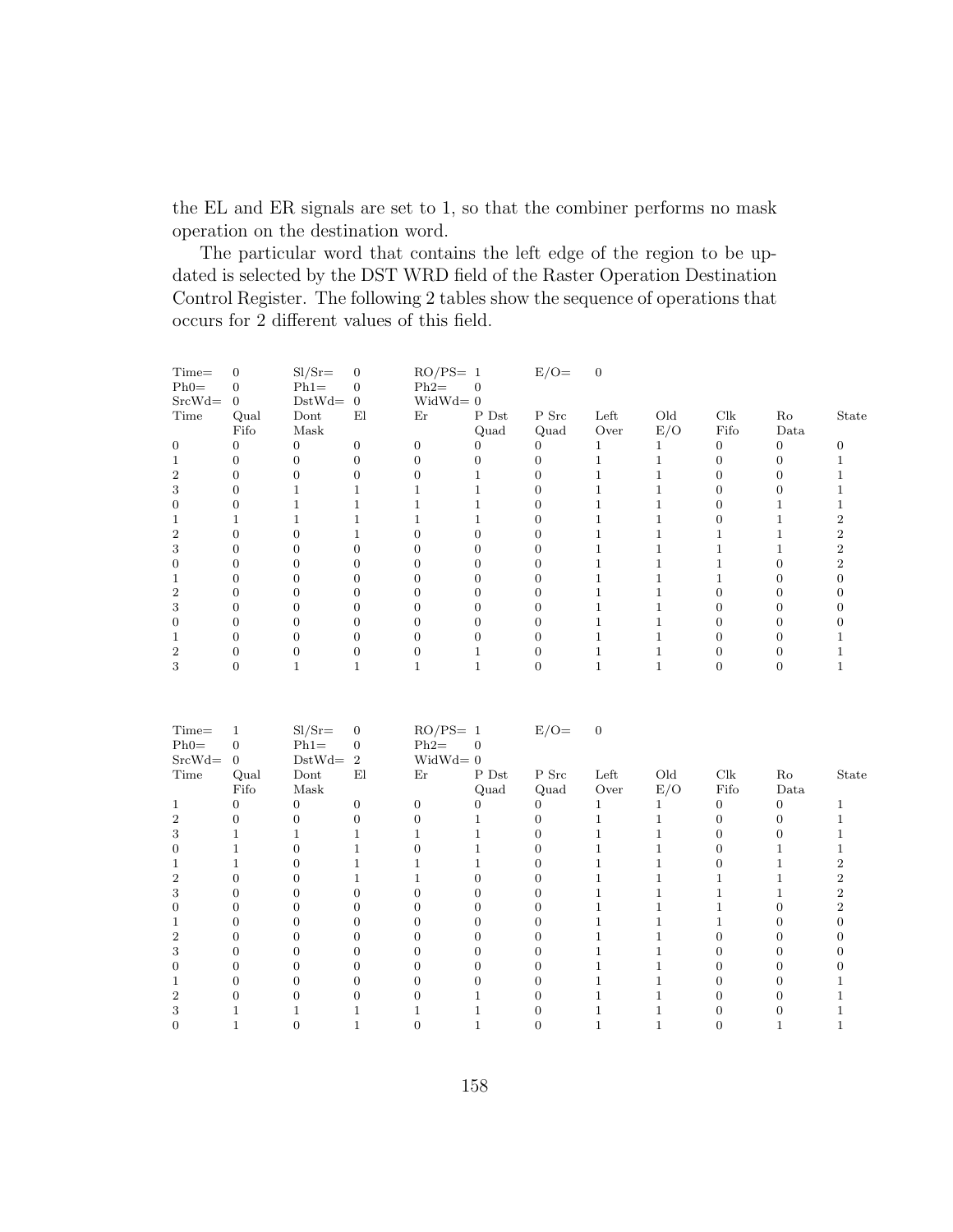Finally, if the SL/SR signal is one, then the system performs a right-edge update (since this is the first edge to be modifies on a right-to-left update), as described for the END operation below. The next table shows how this occurs.

| $Time =$<br>$Ph0=$<br>$SrcWd=$ | 3<br>0<br>$\overline{0}$ | $SI/Sr=$<br>$Ph1=$<br>$DstWd=0$ | 1<br>$\overline{0}$ | $RO/PS = 1$<br>$Ph2=$<br>$WidthId = 0$ | $\Omega$ | $E/O =$                  | $\overline{0}$ |          |      |          |       |
|--------------------------------|--------------------------|---------------------------------|---------------------|----------------------------------------|----------|--------------------------|----------------|----------|------|----------|-------|
| Time                           | Qual                     | Dont                            | El                  | Er                                     | P Dst    | P Src                    | Left           | Old      | Clk  | Ro       | State |
|                                | Fifo                     | Mask                            |                     |                                        | Quad     | $\mathop{\mathrm{Quad}}$ | Over           | E/O      | Fifo | Data     |       |
| 3                              | 0                        | $\Omega$                        | 0                   | $\Omega$                               |          | 0                        | 0              | $\theta$ | 0    | $\Omega$ |       |
| 0                              |                          |                                 |                     |                                        |          |                          |                |          |      | 0        |       |
|                                |                          |                                 |                     |                                        |          |                          |                |          |      |          |       |
| 2                              |                          |                                 |                     |                                        |          |                          |                |          |      |          |       |
| 3                              |                          |                                 |                     |                                        |          |                          |                |          |      |          |       |
| 0                              |                          |                                 |                     |                                        |          |                          |                |          |      |          |       |
|                                |                          |                                 |                     |                                        |          |                          |                |          |      |          |       |
| 2                              |                          |                                 |                     |                                        |          |                          |                |          |      |          |       |
| 3                              |                          |                                 |                     |                                        |          |                          |                |          |      |          |       |
| 0                              |                          |                                 |                     |                                        |          |                          |                |          |      |          |       |
|                                |                          |                                 |                     |                                        |          |                          |                |          |      |          |       |
| 2                              |                          |                                 |                     |                                        |          |                          |                |          |      |          |       |
| 3                              |                          |                                 |                     |                                        |          |                          |                |          |      |          |       |
|                                |                          |                                 |                     |                                        |          |                          |                |          |      |          |       |
|                                |                          |                                 |                     |                                        |          |                          |                |          |      |          |       |
| 2                              |                          |                                 |                     |                                        |          |                          |                |          |      |          |       |

### 7.3.2 Phase=1 – Mid

This instruction is used to update graphics words where all 64 bits of the destination quadword lie inside the area to be updated, and therefore no edges are contained within the word. The operation of this instruction is not affected by the contents of the various control registers.

On each update cycle, both the EL and ER inputs to the combiner mask control are set to 1, so that the combiner passes the destination word unchanged. The QUAL FIFO signal goes active during the microcycle before each update cycle, so that a new word is fed into the shifter. These operations are shown in the following table.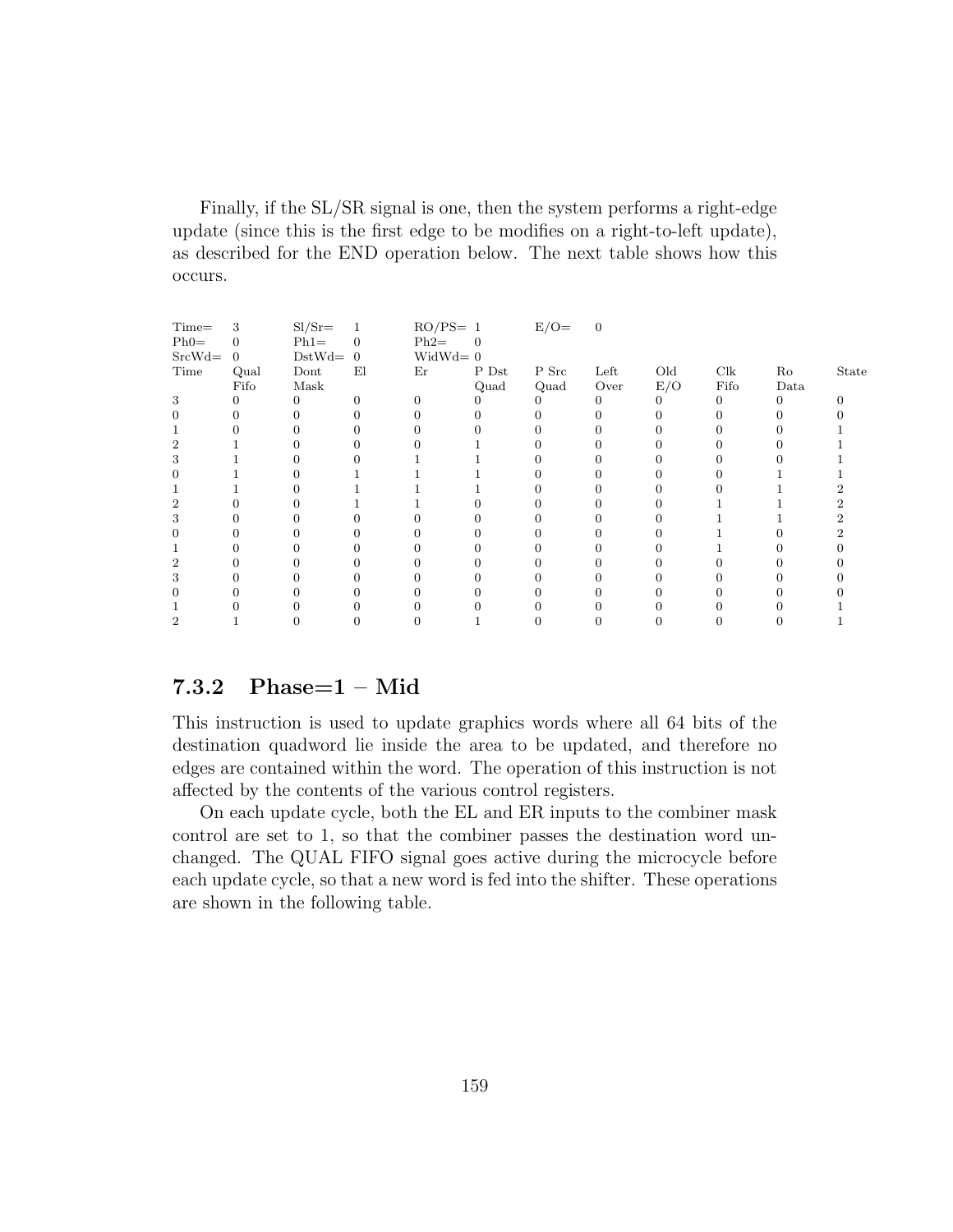| Time=    | 3        | $SI/Sr=$ | $\overline{0}$ | $RO/PS = 1$ |          | $E/O=$ | $\overline{0}$ |     |      |      |       |
|----------|----------|----------|----------------|-------------|----------|--------|----------------|-----|------|------|-------|
| $Ph0=$   |          | $Ph1=$   | 0              | $Ph2=$      | $\Omega$ |        |                |     |      |      |       |
| $SrcWd=$ | $\theta$ | $DstWd=$ | $\overline{2}$ | $Widthd=0$  |          |        |                |     |      |      |       |
| Time     | Qual     | Dont     | El             | Er          | P Dst    | P Src  | Left           | Old | Clk  | Ro   | State |
|          | Fifo     | Mask     |                |             | Quad     | Quad   | Over           | E/O | Fifo | Data |       |
| 3        | $\Omega$ | $\Omega$ | 0              | U           |          | 0      |                |     | 0    | 0    |       |
|          |          |          |                |             |          |        |                |     |      |      |       |
|          |          |          |                |             |          |        |                |     |      |      |       |
|          |          |          |                |             |          |        |                |     |      |      |       |
| 3        |          |          |                |             |          |        |                |     |      |      |       |
|          |          |          |                |             |          |        |                |     |      |      |       |
|          |          |          |                |             |          |        |                |     |      |      |       |
|          |          |          |                |             |          |        |                |     |      |      |       |
|          |          |          |                |             |          |        |                |     |      |      |       |
|          |          |          |                |             |          |        |                |     |      |      |       |
|          |          |          |                |             |          |        |                |     |      |      |       |
|          |          |          |                |             |          |        |                |     |      |      |       |
| 3        |          |          |                |             |          |        |                |     |      |      |       |
|          |          |          |                |             |          |        |                |     |      |      |       |
|          |          |          |                |             |          |        |                |     |      |      |       |
|          |          |          |                |             |          |        |                |     |      |      |       |
|          |          |          |                |             |          |        |                |     |      |      |       |

# 7.3.3 Phase=2 – End

When the SL/SR signal is low, this instruction is used to update graphics words which contain the right edge of the are to be altered. The position of this edge is determined by the difference between the DST WRD $\langle n \rangle$  and WID WRD<n> fields of the raster operation control register. The sequence of operations is similar to that of the previous 2 instructions, and the only new feature is that during the cycle which updates the word containing the edge, the mask control lines are set to the EL=0, ER=1 state, so that the combiner performs a right-edge update. The following 2 tables show how this occurs.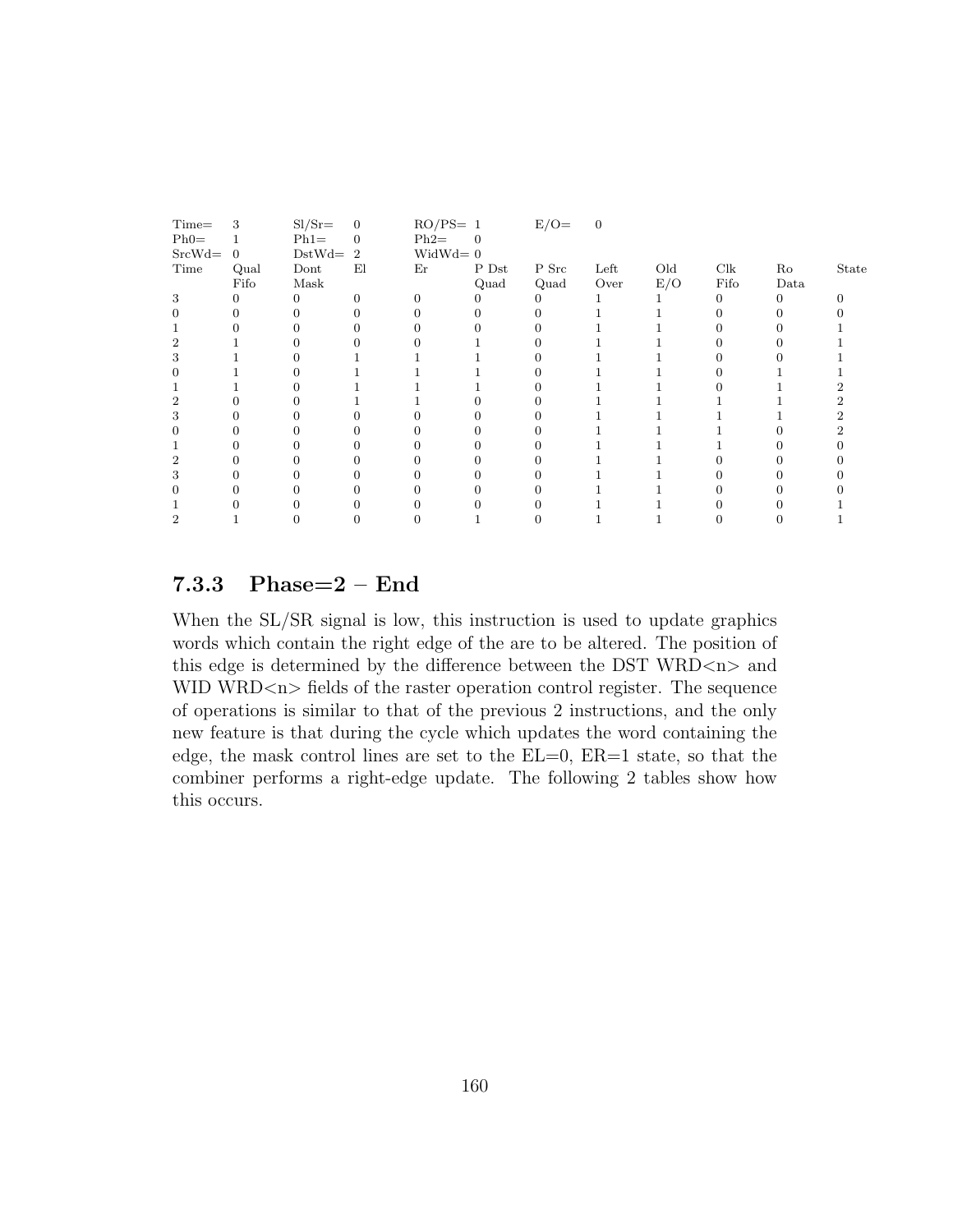| Time=<br>$Ph0=$       | $\boldsymbol{0}$<br>$\overline{0}$   | $SI/Sr=$<br>$Ph1=$    | $\boldsymbol{0}$<br>$\mathbf{1}$ | $RO/PS = 1$<br>$Ph2=$ | $\boldsymbol{0}$               | $E/O=$                             | $\boldsymbol{0}$      |                      |                                  |                              |                  |
|-----------------------|--------------------------------------|-----------------------|----------------------------------|-----------------------|--------------------------------|------------------------------------|-----------------------|----------------------|----------------------------------|------------------------------|------------------|
| $SrcWd=$              | $\theta$                             | $DstWd=$              | $\overline{2}$                   | $WidthId = 0$         |                                |                                    |                       |                      |                                  |                              |                  |
| Time                  | Qual                                 | Dont                  | E1                               | Er                    | $P$ Dst                        | ${\bf P}$ Src                      | Left                  | $\rm Old$            | Clk                              | Ro<br>Data                   | State            |
|                       | Fifo<br>$\overline{0}$               | Mask<br>$\theta$      | $\boldsymbol{0}$                 | $\overline{0}$        | Quad<br>$\overline{0}$         | Quad<br>$\overline{0}$             | Over<br>$\mathbf{1}$  | E/O<br>$\mathbf{1}$  | Fifo<br>$\mathbf{1}$             | $\mathbf{0}$                 | $\,2$            |
| 0<br>$\mathbf{1}$     | $\boldsymbol{0}$                     | $\boldsymbol{0}$      | $\boldsymbol{0}$                 | $\overline{0}$        | $\overline{0}$                 | $\boldsymbol{0}$                   | $\mathbf{1}$          | $\mathbf{1}$         | $\mathbf{1}$                     | $\mathbf{0}$                 | $\boldsymbol{0}$ |
| $\,2$                 | $\boldsymbol{0}$                     | $\boldsymbol{0}$      | $\boldsymbol{0}$                 | $\mathbf{0}$          | $\boldsymbol{0}$               | $\mathbf{0}$                       | $\mathbf{1}$          | $\mathbf{1}$         | $\boldsymbol{0}$                 | $\mathbf{0}$                 | $\boldsymbol{0}$ |
| 3                     | $\boldsymbol{0}$                     | $\boldsymbol{0}$      | $\boldsymbol{0}$                 | $\overline{0}$        | $\overline{0}$                 | $\boldsymbol{0}$                   | $\mathbf 1$           | $\,1$                | $\overline{0}$                   | $\boldsymbol{0}$             | $\boldsymbol{0}$ |
| $\boldsymbol{0}$      | $\overline{0}$                       | $\boldsymbol{0}$      | $\overline{0}$                   | $\overline{0}$        | $\overline{0}$                 | $\overline{0}$                     | $\,1$                 | $\mathbf{1}$         | $\overline{0}$                   | $\overline{0}$               | $\boldsymbol{0}$ |
| $\mathbf{1}$          | $\boldsymbol{0}$                     | $\boldsymbol{0}$      | $\boldsymbol{0}$                 | $\mathbf{0}$          | $\overline{0}$                 | $\boldsymbol{0}$                   | $\mathbf{1}$          | $\mathbf{1}$         | $\boldsymbol{0}$                 | $\mathbf{0}$                 | $\mathbf{1}$     |
| $\,2$                 | $\mathbf{1}$                         | $\boldsymbol{0}$      | $\boldsymbol{0}$                 | $\boldsymbol{0}$      | $\mathbf{1}$                   | $\boldsymbol{0}$                   | $\,1$                 | $1\,$                | $\boldsymbol{0}$                 | $\mathbf{0}$                 | $\,1$            |
| 3                     | $\,1$                                | $\boldsymbol{0}$      | $\mathbf{1}$                     | $\mathbf{1}$          | $\mathbf{1}$                   | $\boldsymbol{0}$                   | $\mathbf{1}$          | $1\,$                | $\boldsymbol{0}$                 | $\boldsymbol{0}$             | $\,1$            |
| $\boldsymbol{0}$      | $\,1$                                | $\boldsymbol{0}$      | $\,1$                            | $\mathbf{1}$          | $\mathbf{1}$                   | $\overline{0}$                     | $\mathbf{1}$          | $\mathbf 1$          | $\boldsymbol{0}$                 | $\mathbf{1}$                 | $\,1\,$          |
| $\mathbf{1}$          | $\,1$                                | $\boldsymbol{0}$      | $\,1$                            | $\,1$                 | $\mathbf{1}$                   | $\boldsymbol{0}$                   | $\,1$                 | $1\,$                | $\boldsymbol{0}$                 | $\mathbf{1}$                 | $\,2$            |
| $\boldsymbol{2}$      | $\boldsymbol{0}$                     | $\boldsymbol{0}$      | $\boldsymbol{0}$                 | $\mathbf{1}$          | $\boldsymbol{0}$               | $\overline{0}$                     | $\mathbf{1}$          | $\mathbf 1$          | $\mathbf{1}$                     | $\mathbf{1}$                 | $\,2$            |
| $\sqrt{3}$            | $\boldsymbol{0}$                     | $\boldsymbol{0}$      | $\boldsymbol{0}$                 | $\overline{0}$        | $\overline{0}$                 | $\overline{0}$                     | $\,1$                 | $1\,$                | $\,1\,$                          | $1\,$                        | $\,2$            |
| $\boldsymbol{0}$      | $\boldsymbol{0}$                     | $\boldsymbol{0}$      | $\boldsymbol{0}$                 | $\overline{0}$        | $\overline{0}$                 | $\boldsymbol{0}$                   | $\,1$                 | $1\,$                | $\,1$                            | $\boldsymbol{0}$             | $\,2$            |
| $\mathbf{1}$          | $\overline{0}$                       | $\boldsymbol{0}$      | $\boldsymbol{0}$                 | $\theta$              | $\overline{0}$                 | $\overline{0}$                     | $\mathbf{1}$          | $\mathbf 1$          | $\mathbf{1}$                     | $\overline{0}$               | $\boldsymbol{0}$ |
| $\overline{2}$        | $\boldsymbol{0}$                     | $\boldsymbol{0}$      | $\boldsymbol{0}$                 | $\mathbf{0}$          | $\overline{0}$                 | $\boldsymbol{0}$                   | $\,1\,$               | $\mathbf{1}$         | $\boldsymbol{0}$                 | $\mathbf{0}$                 | $\boldsymbol{0}$ |
| 3                     | $\overline{0}$                       | $\boldsymbol{0}$      | $\boldsymbol{0}$                 | $\overline{0}$        | $\overline{0}$                 | $\overline{0}$                     | $\mathbf{1}$          | $\mathbf{1}$         | $\overline{0}$                   | $\overline{0}$               | $\mathbf{0}$     |
| Time=<br>$Ph0=$       | $\,3$<br>$\boldsymbol{0}$            | $Sl/Sr =$<br>$Ph1=$   | $\boldsymbol{0}$<br>$\,1\,$      | $RO/PS = 1$<br>$Ph2=$ | $\boldsymbol{0}$               | $E/O=$                             | $\overline{0}$        |                      |                                  |                              |                  |
| $SrcWd=$              | $\overline{0}$                       | $DstWd=$              | $\sqrt{2}$                       | $WidthId = 2$         |                                |                                    |                       |                      |                                  |                              |                  |
| Time                  | Qual                                 | Dont                  | E1                               | Er                    | ${\rm P\ Dst}$                 | P Src                              | Left                  | $\mathrm{Old}$       | $\operatorname{Clk}$             | Ro                           | State            |
|                       | Fifo                                 | Mask                  |                                  |                       | Quad                           | Quad                               | Over                  | E/O                  | Fifo                             | Data                         |                  |
| $\sqrt{3}$            | $\boldsymbol{0}$                     | $\boldsymbol{0}$      | $\boldsymbol{0}$                 | $\boldsymbol{0}$      | $\boldsymbol{0}$               | $\boldsymbol{0}$                   | $\mathbf{1}$          | $\mathbf{1}$         | $\boldsymbol{0}$                 | $\boldsymbol{0}$             | $\boldsymbol{0}$ |
| $\overline{0}$        | $\overline{0}$                       | $\boldsymbol{0}$      | $\boldsymbol{0}$                 | $\overline{0}$        | $\overline{0}$                 | $\boldsymbol{0}$                   | $\,1$                 | $1\,$                | $\boldsymbol{0}$                 | $\mathbf{0}$                 | $\boldsymbol{0}$ |
| $\mathbf{1}$          | $\overline{0}$                       | $\boldsymbol{0}$      | $\overline{0}$                   | $\overline{0}$        | $\overline{0}$                 | $\overline{0}$                     | $\,1$                 | $\mathbf{1}$         | $\theta$                         | $\overline{0}$               | $\mathbf{1}$     |
| $\overline{2}$        | $\mathbf{1}$                         | $\boldsymbol{0}$      | $\boldsymbol{0}$                 | $\mathbf{0}$          | $\mathbf{1}$                   | $\overline{0}$                     | $\mathbf{1}$          | $\mathbf{1}$         | $\boldsymbol{0}$                 | $\mathbf{0}$                 | $\,1$            |
| 3                     | $\mathbf{1}$<br>$\overline{0}$       | $\boldsymbol{0}$      | $\,1$                            | $1\,$<br>$\mathbf{1}$ | $\mathbf{1}$                   | $\boldsymbol{0}$<br>$\overline{0}$ | $\mathbf{1}$          | $1\,$                | $\overline{0}$<br>$\overline{0}$ | $\mathbf{0}$<br>$\mathbf{1}$ | $\,1$            |
| $\boldsymbol{0}$      |                                      | $\boldsymbol{0}$      | $\boldsymbol{0}$                 |                       | $\mathbf{1}$                   | $\mathbf{0}$                       | $\,1$                 | $1\,$                | $\boldsymbol{0}$                 |                              | $\,1\,$          |
| $\mathbf{1}$<br>$\,2$ | $\boldsymbol{0}$<br>$\boldsymbol{0}$ | $\mathbf{1}$<br>$\,1$ | $\mathbf{1}$<br>$\,1$            | $\mathbf{1}$<br>$\,1$ | $\mathbf{1}$<br>$\overline{0}$ | $\boldsymbol{0}$                   | $\mathbf{1}$<br>$\,1$ | $\mathbf 1$<br>$1\,$ | $\mathbf{1}$                     | $\mathbf{1}$<br>$\mathbf{1}$ | $\,2$<br>$\,2$   |
| 3                     | $\overline{0}$                       | $\boldsymbol{0}$      | $\boldsymbol{0}$                 | $\boldsymbol{0}$      | $\overline{0}$                 | $\boldsymbol{0}$                   | $\,1$                 | $\mathbf{1}$         | $\mathbf{1}$                     | $1\,$                        | $\,2$            |
| $\boldsymbol{0}$      | $\boldsymbol{0}$                     | $\boldsymbol{0}$      | $\boldsymbol{0}$                 | $\overline{0}$        | $\overline{0}$                 | $\overline{0}$                     | $\mathbf{1}$          | $\mathbf{1}$         | $\,1$                            | $\mathbf{0}$                 | $\,2$            |
| $\mathbf{1}$          | $\boldsymbol{0}$                     | $\boldsymbol{0}$      | $\boldsymbol{0}$                 | $\boldsymbol{0}$      | $\overline{0}$                 | $\boldsymbol{0}$                   | $\,1$                 | $1\,$                | $\mathbf{1}$                     | $\mathbf{0}$                 | $\boldsymbol{0}$ |
| $\boldsymbol{2}$      | $\overline{0}$                       | $\boldsymbol{0}$      | $\boldsymbol{0}$                 | $\theta$              | $\overline{0}$                 | $\overline{0}$                     | $\mathbf{1}$          | $\mathbf 1$          | $\theta$                         | $\overline{0}$               | $\boldsymbol{0}$ |
| 3                     | $\boldsymbol{0}$                     | $\boldsymbol{0}$      | $\boldsymbol{0}$                 | $\boldsymbol{0}$      | $\overline{0}$                 | $\overline{0}$                     | $\,1$                 | $\mathbf{1}$         | $\boldsymbol{0}$                 | $\mathbf{0}$                 | $\boldsymbol{0}$ |
| $\boldsymbol{0}$      | $\overline{0}$                       | $\boldsymbol{0}$      | $\overline{0}$                   | $\overline{0}$        | $\overline{0}$                 | $\boldsymbol{0}$                   | $\,1$                 | $1\,$                | $\boldsymbol{0}$                 | $\overline{0}$               | $\boldsymbol{0}$ |
| $\mathbf{1}$          | $\overline{0}$                       | $\boldsymbol{0}$      | $\boldsymbol{0}$                 | $\overline{0}$        | $\overline{0}$                 | $\overline{0}$                     | $\,1$                 | $\mathbf 1$          | $\overline{0}$                   | $\overline{0}$               | $\mathbf{1}$     |
| $\overline{2}$        | $\mathbf{1}$                         | $\boldsymbol{0}$      | $\boldsymbol{0}$                 | $\overline{0}$        | $\mathbf{1}$                   | $\boldsymbol{0}$                   | $\mathbf{1}$          | $1\,$                | $\overline{0}$                   | $\mathbf{0}$                 | $\mathbf{1}$     |
|                       |                                      |                       |                                  |                       |                                |                                    |                       |                      |                                  |                              |                  |

If the SL/SR signal is one, the system performs as left edge update as described for the Begin Instruction above, and as shown in the next table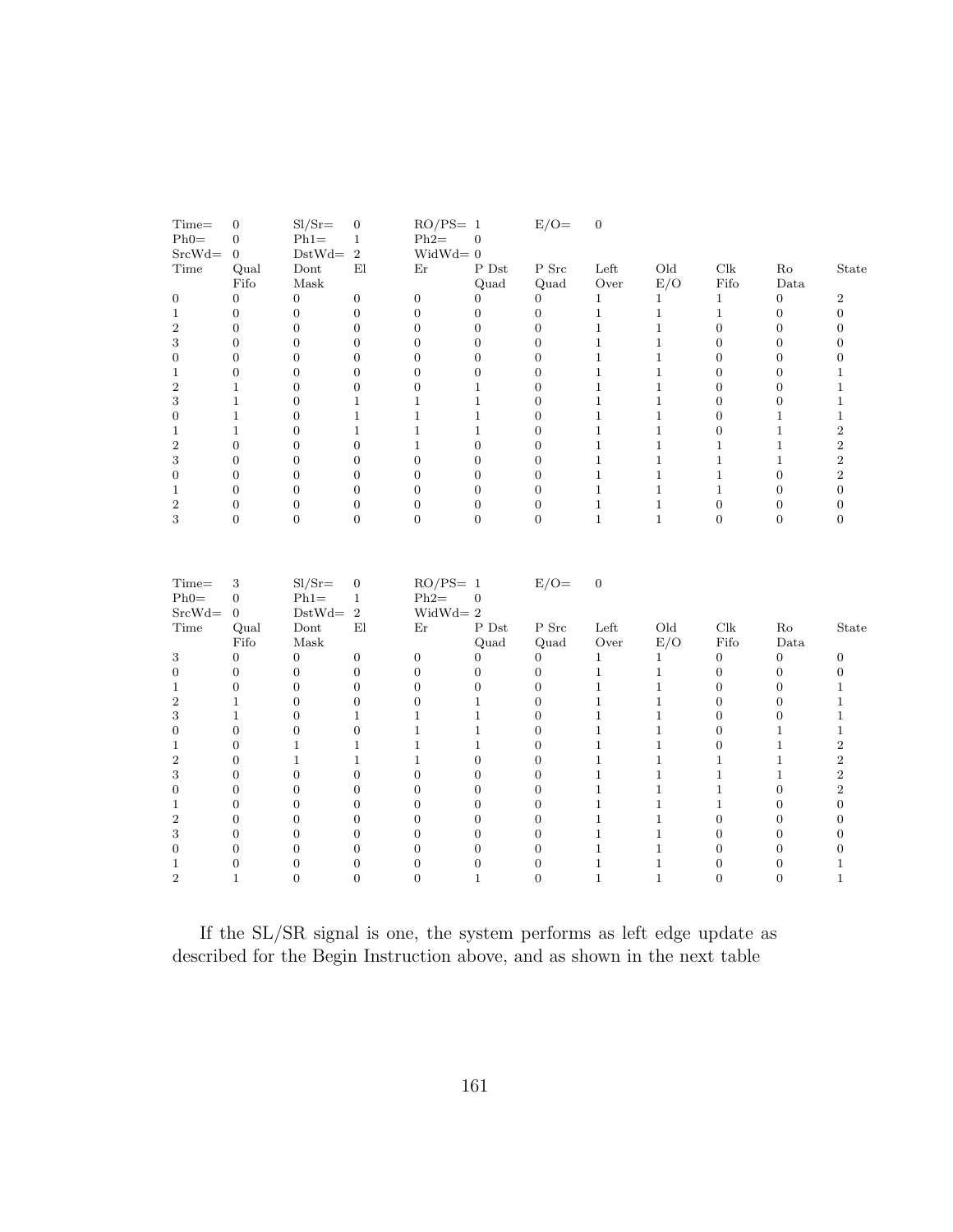| $Time =$       | $\overline{2}$ | $SI/Sr=$ | $\mathbf{1}$   | $RO/PS = 1$ |          | $E/O=$ | $\overline{0}$ |          |      |      |       |
|----------------|----------------|----------|----------------|-------------|----------|--------|----------------|----------|------|------|-------|
| $Ph0=$         | $\Omega$       | $Ph1=$   | 1              | $Ph2=$      | $\Omega$ |        |                |          |      |      |       |
| $SrcWd=$       | $\overline{0}$ | $DstWd=$ | $\overline{0}$ | $Widthd=0$  |          |        |                |          |      |      |       |
| Time           | Qual           | Dont     | El             | Er          | P Dst    | P Src  | Left           | Old      | Clk  | Ro   | State |
|                | Fifo           | Mask     |                |             | Quad     | Quad   | Over           | E/O      | Fifo | Data |       |
| $\overline{2}$ | $\Omega$       | $\Omega$ | 0              |             |          | 0      | 0              | $\Omega$ | 0    | 0    |       |
| 3              | 0              |          |                |             |          |        |                |          |      |      |       |
|                |                |          |                |             |          |        |                |          |      |      |       |
|                |                |          |                |             |          |        |                |          |      |      |       |
|                |                |          |                |             |          |        |                |          |      |      |       |
|                |                |          |                |             |          |        |                |          |      |      |       |
|                |                |          |                |             |          |        |                |          |      |      |       |
|                |                |          |                |             |          |        |                |          |      |      |       |
|                |                |          |                |             |          |        |                |          |      |      |       |
| 3              |                |          |                |             |          |        |                |          |      |      |       |
|                |                |          |                |             |          |        |                |          |      |      |       |
|                |                |          |                |             |          |        |                |          |      |      |       |
|                |                |          |                |             |          |        |                |          |      |      |       |
|                |                |          |                |             |          |        |                |          |      |      |       |
|                |                |          |                |             |          |        |                |          |      |      |       |
|                |                |          |                |             |          |        |                |          |      |      |       |
|                |                |          |                |             |          |        |                |          |      |      |       |

# 7.3.4 Phase=3 – Begin/End

This instruction is really a combination of the Phase=0 (Begin) and Phase=2 (End) instructions described above, and is used when the same 64 bit Quadword contains both the left and right edges of the area to be updated. When these edges are contained in different 16-bit words, The raster operation machine performs left-edge, middle, and right edge cycles as required. This is demonstrated by the following table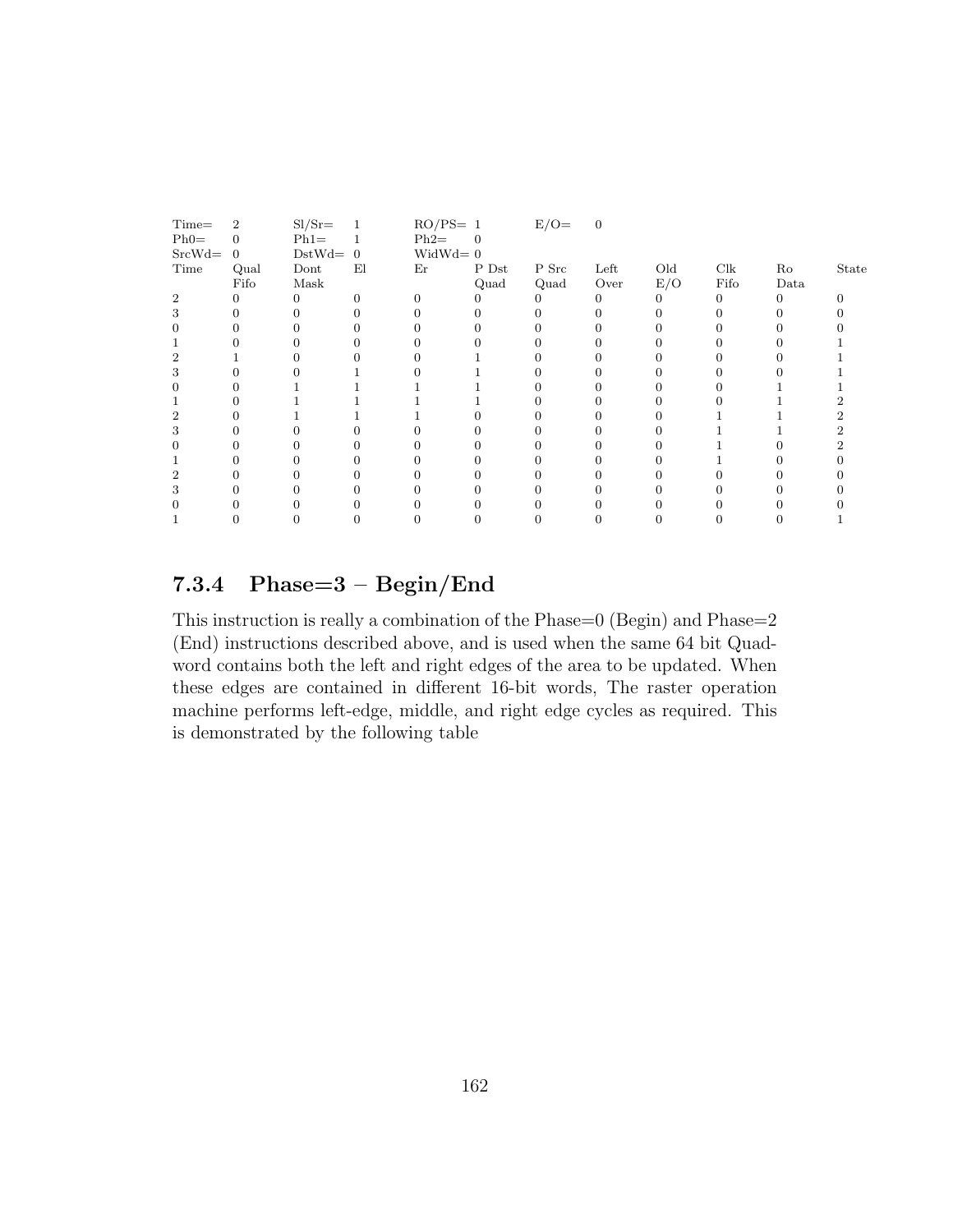| Time=    |                | $SI/Sr=$ | $\mathbf{0}$   | $RO/PS = 1$ |       | $E/O=$     | $\overline{0}$ |     |      |      |       |
|----------|----------------|----------|----------------|-------------|-------|------------|----------------|-----|------|------|-------|
| $Ph0=$   |                | $Ph1=$   |                | $Ph2=$      |       |            |                |     |      |      |       |
| $SrcWd=$ | $\overline{0}$ | $DstWd=$ | $\overline{2}$ | $Widthd=0$  |       |            |                |     |      |      |       |
| Time     | Qual           | Dont     | El             | Er          | P Dst | P Src      | Left           | Old | Clk  | Ro   | State |
|          | Fifo           | Mask     |                |             | Quad  | Quad       | Over           | E/O | Fifo | Data |       |
|          | 0              |          | 0              |             |       | $^{\circ}$ |                |     |      | O    |       |
|          | 0              |          |                |             |       |            |                |     |      |      |       |
|          |                |          |                |             |       |            |                |     |      |      |       |
|          |                |          |                |             |       |            |                |     |      |      |       |
|          |                |          |                |             |       |            |                |     |      |      |       |
|          |                |          |                |             |       |            |                |     |      |      |       |
| 3        |                |          |                |             |       |            |                |     |      |      |       |
|          |                |          |                |             |       |            |                |     |      |      |       |
|          |                |          |                |             |       |            |                |     |      |      |       |
|          |                |          |                |             |       |            |                |     |      |      |       |
| 3        |                |          |                |             |       |            |                |     |      |      |       |
|          |                |          |                |             |       |            |                |     |      |      |       |
|          |                |          |                |             |       |            |                |     |      |      |       |
|          |                |          |                |             |       |            |                |     |      |      |       |
|          |                |          |                |             |       |            |                |     |      |      |       |
|          |                |          |                |             |       |            |                |     |      |      |       |

However, the 2 edges may occur in the same 16 bit word. When this occurs, the Raster operation state machine sets both the EL and ER signals to 0, so that the combiner performs a both-edge update cycle. The remaining 3 microcycles in the update do not change the destination word as the DON'T MASK signal is set to 1. This sequence of operations is illustrated in this table

| Time=        |                | $SI/Sr=$  | $\mathbf{0}$ | $RO/PS = 1$   |       | $E/O=$     | $\overline{0}$ |     |      |      |       |
|--------------|----------------|-----------|--------------|---------------|-------|------------|----------------|-----|------|------|-------|
| $Ph0=$       |                | $Ph1=$    | 1            | $Ph2=$        | 0     |            |                |     |      |      |       |
| $SrcWd=$     | $\overline{0}$ | $DstWd=2$ |              | $WidthId = 2$ |       |            |                |     |      |      |       |
| Time         | Qual           | Dont      | El           | Er            | P Dst | P Src      | Left           | Old | Clk  | Ro   | State |
|              | Fifo           | Mask      |              |               | Quad  | Quad       | Over           | E/O | Fifo | Data |       |
| $\mathbf{1}$ | 0              | 0         | 0            |               |       |            |                |     |      | O    |       |
| 2            | 0              | 0         |              |               | 0     | $^{\circ}$ |                |     | 0    | 0    |       |
| 3            |                | 0         |              |               |       |            |                |     |      |      |       |
|              |                |           |              |               |       |            |                |     |      |      |       |
|              |                |           |              |               |       |            |                |     |      |      |       |
|              |                |           |              |               |       |            |                |     |      |      |       |
| 3            |                |           |              |               |       |            |                |     |      |      |       |
|              |                |           |              |               |       |            |                |     |      |      |       |
|              |                |           |              |               |       |            |                |     |      |      |       |
|              |                |           |              |               |       |            |                |     |      |      |       |
| 3            |                |           |              |               |       |            |                |     |      |      |       |
|              |                |           |              |               |       |            |                |     |      |      |       |
|              |                |           |              |               |       |            |                |     |      |      |       |
|              |                |           |              |               |       |            |                |     |      |      |       |
| 3            |                |           |              |               |       |            |                |     |      |      |       |
|              |                |           |              |               |       |            |                |     |      |      |       |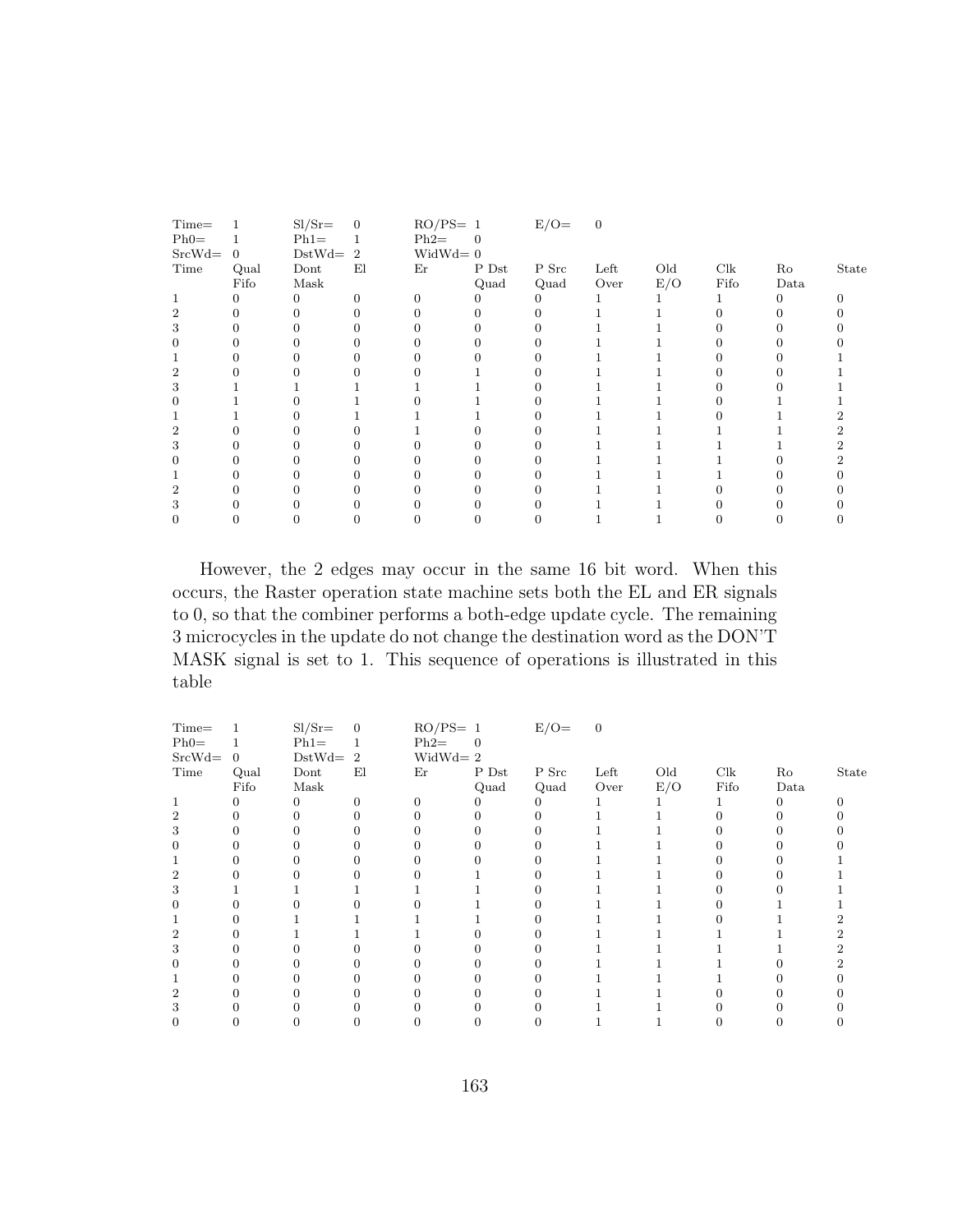### 7.3.5 Phase=4 – XtraSource

This instruction is used to load quadwords from memory into the source FIFO. The raster operation state machine alternates between states 0 and 2, and while in state 2, the CLK FIFO IN signal is active, so that the memory data is strobed into the FIFO. The main CPU performs FETCH4 cycles, so that the required memory data is presented to the FIFO data inputs.

None of the control fields affect the operation of this instruction. The sequence of operations is given in the next table

| $Time =$       | $\overline{2}$ | $SI/Sr=$  | $\overline{0}$ | $RO/PS = 1$ |       | $E/O =$ | $\overline{0}$ |          |      |      |       |
|----------------|----------------|-----------|----------------|-------------|-------|---------|----------------|----------|------|------|-------|
| $Ph0=$         |                | $Ph1=$    | $\overline{0}$ | $Ph2=$      |       |         |                |          |      |      |       |
| $SrcWd=$       | $\Omega$       | $DstWd=0$ |                | $Widthd=0$  |       |         |                |          |      |      |       |
| Time           | Qual           | Dont      | El             | Er          | P Dst | P Src   | Left           | Old      | Clk  | Ro   | State |
|                | Fifo           | Mask      |                |             | Quad  | Quad    | Over           | E/O      | Fifo | Data |       |
| $\overline{2}$ |                | 0         | O              |             |       | 0       | 0              | $\theta$ |      | 0    |       |
| 3              |                |           |                |             |       |         |                |          |      |      |       |
| 0              |                |           |                |             |       |         |                |          |      |      |       |
|                |                |           |                |             |       |         |                |          |      |      |       |
| 2              |                |           |                |             |       |         |                |          |      |      |       |
| 3              |                |           |                |             |       |         |                |          |      |      |       |
| 0              |                |           |                |             |       |         |                |          |      |      |       |
|                |                |           |                |             |       |         |                |          |      |      |       |
| 2              |                |           |                |             |       |         |                |          |      |      |       |
| 3              |                |           |                |             |       |         |                |          |      |      |       |
| 0              |                |           |                |             |       |         |                |          |      |      |       |
|                |                |           |                |             |       |         |                |          |      |      |       |

### 7.3.6 Phase=5 – FirstSource

This operation makes use of the EVEN/ODD signal, and the flag bit of the source FIFO, to load the appropriate number of 16 bit words into the source FIFO at the start of a graphics operation. The Raster operation state machine toggles between the 0 and 2 states, and loads a Quad-word into the FIFO, after main CPU has executed a FETCH4 memory instruction.

The SRC WRD $\langle n \rangle$  signals control the relative phase of the OLD EVEN/ODD and the CLK FIFO IN signals, and the result is to cause the LEFTOVER signal to become active during some of the subsequent microcycles, and to drop the appropriate number of words from the FIFO.

The following tables show examples of this operation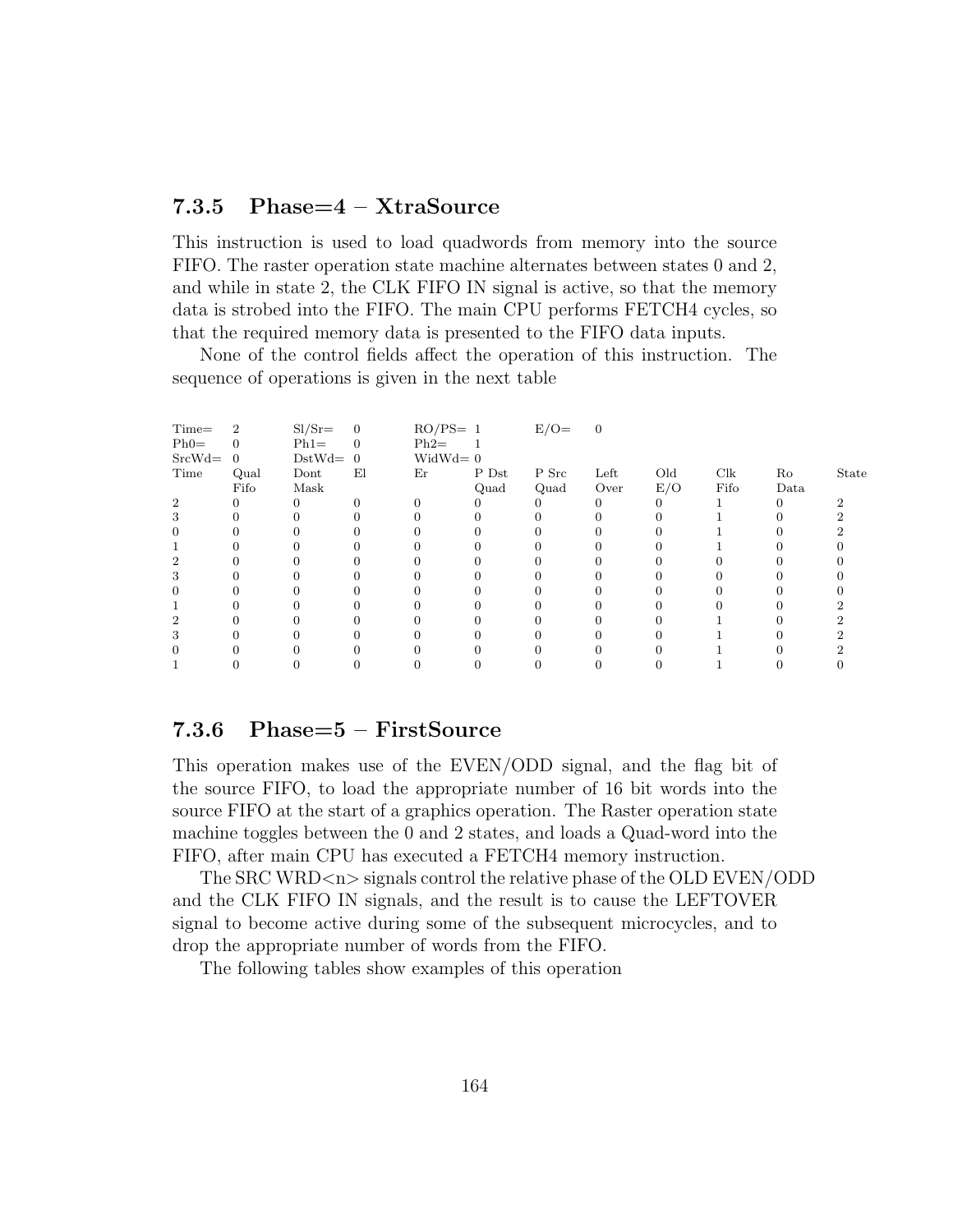| $\overline{2}$ | $SI/Sr=$ | $\mathbf{0}$     |          |       | $E/O=$                    | 1    |     |      |      |       |
|----------------|----------|------------------|----------|-------|---------------------------|------|-----|------|------|-------|
|                | $Ph1=$   | $\boldsymbol{0}$ | $Ph2=$   |       |                           |      |     |      |      |       |
| 3              |          | $\overline{0}$   |          |       |                           |      |     |      |      |       |
| Qual           | Dont     | El               | Er       | P Dst | P Src                     | Left | Old | Clk  | Ro   | State |
| Fifo           | Mask     |                  |          | Quad  |                           | Over |     | Fifo | Data |       |
|                |          | $\Omega$         |          |       |                           |      |     |      | O    |       |
|                |          |                  |          |       |                           |      |     |      |      |       |
|                |          |                  |          |       |                           |      |     |      |      |       |
|                |          |                  |          |       |                           |      |     |      |      |       |
|                |          |                  |          |       |                           |      |     |      |      |       |
|                |          |                  |          |       |                           |      |     |      |      |       |
|                |          |                  |          |       |                           |      |     |      |      |       |
|                |          |                  |          |       |                           |      |     |      |      |       |
|                |          |                  |          |       |                           |      |     |      |      |       |
|                |          |                  |          |       |                           |      |     |      |      |       |
|                |          |                  |          |       |                           |      |     |      |      |       |
|                |          |                  |          |       |                           |      |     |      |      |       |
|                |          |                  |          |       |                           |      |     |      |      |       |
|                |          |                  |          |       |                           |      |     |      |      |       |
|                |          |                  |          |       |                           |      |     |      |      |       |
|                |          |                  |          |       |                           |      |     |      |      |       |
|                |          |                  | $DstWd=$ |       | $RO/PS = 1$<br>$Widthd=0$ | Quad |     | E/O  |      |       |

| $Time =$ | $\overline{2}$ | $SI/Sr=$  | $\overline{0}$ | $RO/PS = 1$   |       | $E/O=$   | $\overline{0}$ |     |      |          |       |
|----------|----------------|-----------|----------------|---------------|-------|----------|----------------|-----|------|----------|-------|
| $Ph0=$   |                | $Ph1=$    | $\overline{0}$ | $Ph2=$        |       |          |                |     |      |          |       |
| $SrcWd=$ | -2             | $DstWd=0$ |                | $WidthId = 0$ |       |          |                |     |      |          |       |
| Time     | Qual           | Dont      | El             | Er            | P Dst | P Src    | Left           | Old | Clk  | Ro       | State |
|          | Fifo           | Mask      |                |               | Quad  | Quad     | Over           | E/O | Fifo | Data     |       |
| 2        |                |           |                |               |       | $\theta$ |                |     |      | $\theta$ |       |
|          |                |           |                |               |       |          |                |     |      |          |       |
|          |                |           |                |               |       |          |                |     |      |          |       |
|          |                |           |                |               |       |          |                |     |      |          |       |
|          |                |           |                |               |       |          |                |     |      |          |       |
|          |                |           |                |               |       |          |                |     |      |          |       |
|          |                |           |                |               |       |          |                |     |      |          |       |
|          |                |           |                |               |       |          |                |     |      |          |       |
|          |                |           |                |               |       |          |                |     |      |          |       |
|          |                |           |                |               |       |          |                |     |      |          |       |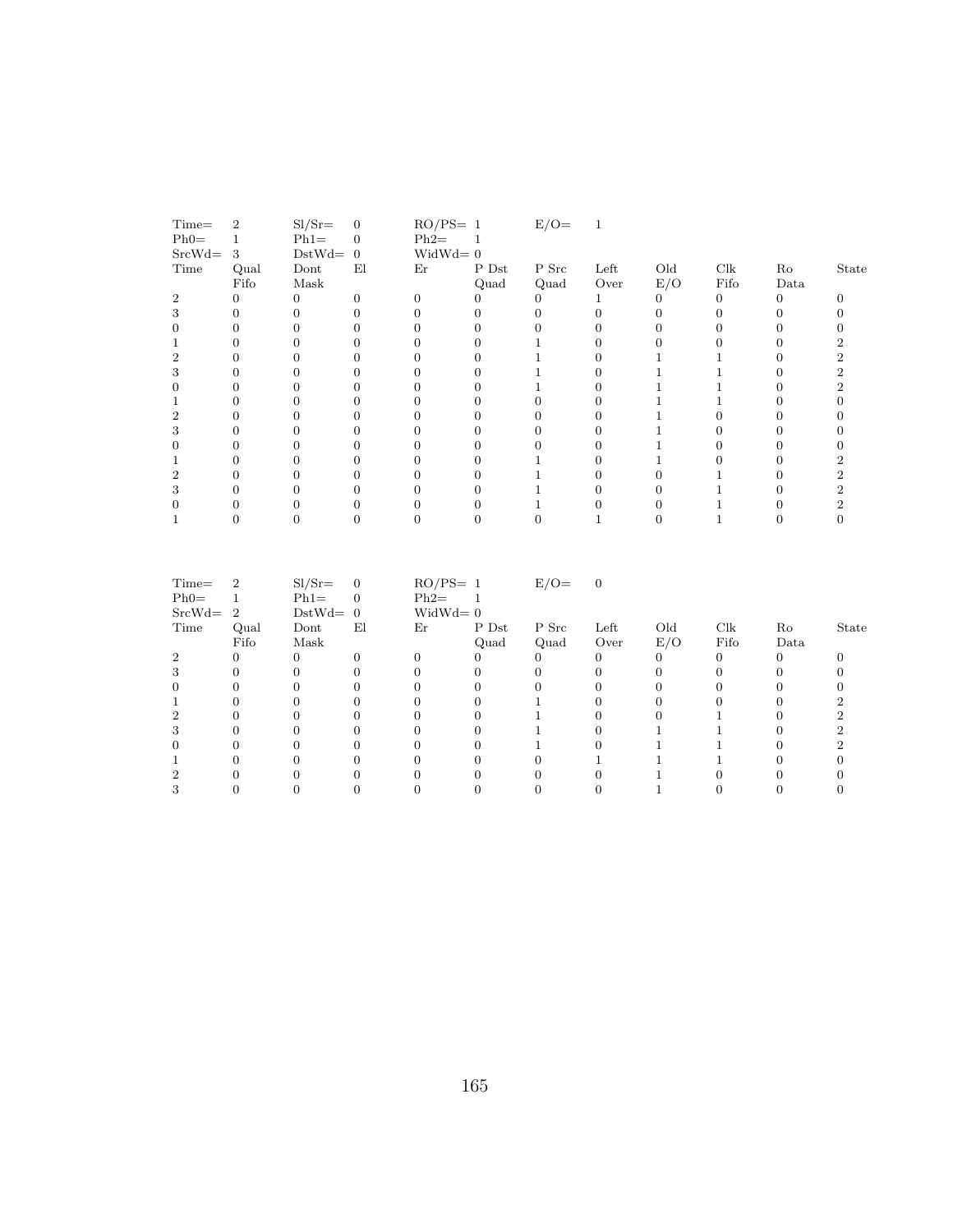| Time=<br>$Ph0=$  | $\,2$<br>$\mathbf{1}$ | $SI/Sr=$<br>$Ph1=$ | $\boldsymbol{0}$<br>$\boldsymbol{0}$ | $RO/PS = 1$<br>$Ph2=$ | $\mathbf{1}$     | $E/O=$           | $\mathbf{1}$     |                |                      |                  |                           |
|------------------|-----------------------|--------------------|--------------------------------------|-----------------------|------------------|------------------|------------------|----------------|----------------------|------------------|---------------------------|
| $SrcWd=$         | $\mathbf{1}$          | $DstWd=$           | $\mathbf{0}$                         | $WidthId = 0$         |                  |                  |                  |                |                      |                  |                           |
| Time             | Qual                  | Dont               | E1                                   | Er                    | $P$ Dst          | P Src            | Left             | Old            | Clk                  | $\rm Ro$         | $\operatorname{State}$    |
|                  | Fifo                  | Mask               |                                      |                       | Quad             | Quad             | Over             | E/O            | Fifo                 | Data             |                           |
| $\boldsymbol{2}$ | $\boldsymbol{0}$      | $\mathbf{0}$       | $\boldsymbol{0}$                     | $\boldsymbol{0}$      | $\boldsymbol{0}$ | $\boldsymbol{0}$ | $\mathbf{1}$     | $\mathbf{0}$   | $\boldsymbol{0}$     | $\boldsymbol{0}$ | $\mathbf{0}$              |
| 3                | $\overline{0}$        | $\theta$           | $\boldsymbol{0}$                     | $\Omega$              | $\overline{0}$   | $\overline{0}$   | $\boldsymbol{0}$ | $\mathbf{0}$   | $\overline{0}$       | $\overline{0}$   | $\overline{0}$            |
| $\overline{0}$   | $\overline{0}$        | $\overline{0}$     | $\boldsymbol{0}$                     | $\overline{0}$        | $\overline{0}$   | $\overline{0}$   | $\overline{0}$   | $\overline{0}$ | $\overline{0}$       | $\overline{0}$   | $\overline{0}$            |
| $\mathbf 1$      | $\boldsymbol{0}$      | $\boldsymbol{0}$   | $\boldsymbol{0}$                     | $\Omega$              | $\overline{0}$   | $\mathbf{1}$     | $\boldsymbol{0}$ | $\mathbf{0}$   | $\overline{0}$       | $\overline{0}$   | $\boldsymbol{2}$          |
| $\overline{2}$   | $\boldsymbol{0}$      | $\mathbf{0}$       | $\boldsymbol{0}$                     | $\overline{0}$        | $\overline{0}$   | $\mathbf{1}$     | $\boldsymbol{0}$ | $\mathbf{0}$   | $\mathbf{1}$         | $\overline{0}$   | $\overline{2}$            |
| 3                | $\boldsymbol{0}$      | $\boldsymbol{0}$   | $\boldsymbol{0}$                     | $\overline{0}$        | $\overline{0}$   | $\mathbf{1}$     | $\boldsymbol{0}$ | $\mathbf{0}$   | $\mathbf{1}$         | $\overline{0}$   | $\overline{2}$            |
| $\boldsymbol{0}$ | $\boldsymbol{0}$      | $\boldsymbol{0}$   | $\boldsymbol{0}$                     | $\boldsymbol{0}$      | $\boldsymbol{0}$ | $\mathbf{1}$     | $\boldsymbol{0}$ | $\mathbf{1}$   | $\mathbf{1}$         | $\boldsymbol{0}$ | $\,2$                     |
| $\mathbf 1$      | $\boldsymbol{0}$      | $\boldsymbol{0}$   | $\boldsymbol{0}$                     | $\overline{0}$        | $\overline{0}$   | $\boldsymbol{0}$ | $\mathbf{1}$     | $\mathbf{1}$   | $\mathbf{1}$         | $\overline{0}$   | $\boldsymbol{0}$          |
| $\overline{2}$   | $\boldsymbol{0}$      | $\boldsymbol{0}$   | $\boldsymbol{0}$                     | $\overline{0}$        | $\overline{0}$   | $\boldsymbol{0}$ | $\mathbf{1}$     | $\mathbf{1}$   | $\boldsymbol{0}$     | $\overline{0}$   | $\boldsymbol{0}$          |
| 3                | $\boldsymbol{0}$      | $\mathbf{0}$       | $\boldsymbol{0}$                     | $\boldsymbol{0}$      | $\boldsymbol{0}$ | $\boldsymbol{0}$ | $\boldsymbol{0}$ | $\mathbf{1}$   | $\boldsymbol{0}$     | $\boldsymbol{0}$ | $\boldsymbol{0}$          |
|                  |                       |                    |                                      |                       |                  |                  |                  |                |                      |                  |                           |
|                  |                       |                    |                                      |                       |                  |                  |                  |                |                      |                  |                           |
| Time=            | $\boldsymbol{2}$      | $Sl/Sr =$          | $\boldsymbol{0}$                     | $RO/PS = 1$           |                  | $E/O=$           | $\mathbf{1}$     |                |                      |                  |                           |
| $Ph0=$           | $\mathbf{1}$          | $Phi =$            | $\mathbf{0}$                         | $Ph2=$                | $\mathbf{1}$     |                  |                  |                |                      |                  |                           |
| $SrcWd=$         | $\overline{0}$        | $DstWd=$           | $\boldsymbol{0}$                     | $WidthId = 0$         |                  |                  |                  |                |                      |                  |                           |
| Time             | Qual                  | Dont               | El                                   | Er                    | P Dst            | ${\bf P}$ Src    | Left             | Old            | $\operatorname{Clk}$ | $\rm Ro$         | State                     |
|                  | Fifo                  | Mask               |                                      |                       | Quad             | Quad             | Over             | E/O            | Fifo                 | $\it Data$       |                           |
| $\,2$            | $\overline{0}$        | $\mathbf{0}$       | $\boldsymbol{0}$                     | $\boldsymbol{0}$      | $\boldsymbol{0}$ | $\boldsymbol{0}$ | $\mathbf{1}$     | $\mathbf{0}$   | $\boldsymbol{0}$     | $\boldsymbol{0}$ | $\mathbf{0}$              |
| 3                | $\overline{0}$        | $\boldsymbol{0}$   | $\boldsymbol{0}$                     | $\overline{0}$        | $\boldsymbol{0}$ | $\boldsymbol{0}$ | $\boldsymbol{0}$ | $\mathbf{0}$   | $\overline{0}$       | $\overline{0}$   | $\boldsymbol{0}$          |
| $\boldsymbol{0}$ | $\overline{0}$        | $\boldsymbol{0}$   | $\boldsymbol{0}$                     | $\overline{0}$        | $\overline{0}$   | $\boldsymbol{0}$ | $\boldsymbol{0}$ | $\theta$       | $\overline{0}$       | $\overline{0}$   | $\boldsymbol{0}$          |
| $\mathbf 1$      | $\theta$              | $\mathbf{0}$       | $\boldsymbol{0}$                     | $\Omega$              | $\overline{0}$   | $\mathbf 1$      | 0                | $\overline{0}$ | $\overline{0}$       | $\Omega$         | $\overline{\mathbf{2}}$   |
| $\overline{2}$   | $\theta$              | $\overline{0}$     | $\overline{0}$                       | $\Omega$              | $\overline{0}$   | $\mathbf 1$      | $\overline{0}$   | $\theta$       | $\mathbf{1}$         | $\overline{0}$   | $\boldsymbol{2}$          |
| 3                | $\boldsymbol{0}$      | $\boldsymbol{0}$   | $\boldsymbol{0}$                     | $\Omega$              | $\overline{0}$   | $\mathbf{1}$     | $\boldsymbol{0}$ | $\theta$       | $\mathbf{1}$         | $\overline{0}$   | $\overline{2}$            |
| $\boldsymbol{0}$ | $\overline{0}$        | $\boldsymbol{0}$   | $\boldsymbol{0}$                     | $\Omega$              | $\overline{0}$   | $\mathbf{1}$     | $\boldsymbol{0}$ | $\theta$       | $\mathbf{1}$         | $\Omega$         | $\overline{2}$            |
| 1                | $\overline{0}$        | $\overline{0}$     | $\boldsymbol{0}$                     | $\Omega$              | $\Omega$         | $\overline{0}$   | $\mathbf{1}$     | 1              | $\mathbf{1}$         | $\Omega$         | $\boldsymbol{0}$          |
| $\overline{2}$   | $\overline{0}$        | $\boldsymbol{0}$   | $\boldsymbol{0}$                     | $\Omega$              | $\overline{0}$   | $\boldsymbol{0}$ | $\mathbf{1}$     | 1              | $\overline{0}$       | $\overline{0}$   | $\boldsymbol{0}$          |
| 3                | $\overline{0}$        | $\overline{0}$     | $\boldsymbol{0}$                     | $\Omega$              | $\overline{0}$   | $\overline{0}$   | $\mathbf{1}$     | 1              | $\Omega$             | $\overline{0}$   | $\overline{0}$            |
| $\overline{0}$   | $\overline{0}$        | $\overline{0}$     | $\boldsymbol{0}$                     | $\Omega$              | $\overline{0}$   | $\boldsymbol{0}$ | $\mathbf{1}$     | 1              | $\Omega$             | $\overline{0}$   | $\boldsymbol{0}$          |
| 1                | $\theta$              | $\theta$           | $\boldsymbol{0}$                     | $\overline{0}$        | $\theta$         | $\mathbf{1}$     | $\boldsymbol{0}$ | $\mathbf{1}$   | $\overline{0}$       | $\overline{0}$   | $\,2$                     |
|                  |                       |                    |                                      |                       |                  |                  |                  |                |                      |                  |                           |
| $\overline{2}$   | $\boldsymbol{0}$      | $\mathbf{0}$       | $\boldsymbol{0}$                     | $\overline{0}$        | $\boldsymbol{0}$ | $\mathbf{1}$     | $\boldsymbol{0}$ | $\mathbf{1}$   | $\mathbf{1}$         | $\overline{0}$   | $\overline{2}$            |
| 3                | $\boldsymbol{0}$      | $\boldsymbol{0}$   | $\boldsymbol{0}$                     | $\overline{0}$        | $\overline{0}$   | $\mathbf{1}$     | $\boldsymbol{0}$ | 1              | $\mathbf{1}$         | $\overline{0}$   | $\,2$                     |
| $\overline{0}$   | $\boldsymbol{0}$      | $\mathbf{0}$       | $\boldsymbol{0}$                     | $\boldsymbol{0}$      | $\boldsymbol{0}$ | $\mathbf{1}$     | $\boldsymbol{0}$ | $\mathbf 1$    | $\mathbf{1}$         | $\overline{0}$   | $\,2$<br>$\boldsymbol{0}$ |

# 7.3.7 Phase= $6 -$  End, Clear

This instruction is a combination of the End and FirstSource instructions described above, and is used at the end of a graphics bitmap line, to ensure that the FIFO is cleared, ready for the next line of the bitmap.

This operation is identical to the End instruction described earlier (that is, the Phase=2 instruction), except that the LEFTOVER signal goes active during the source fetch phase, and thus the unnecessary source operand words are dropped from the FIFO. The sequence of operations is shown in the next tables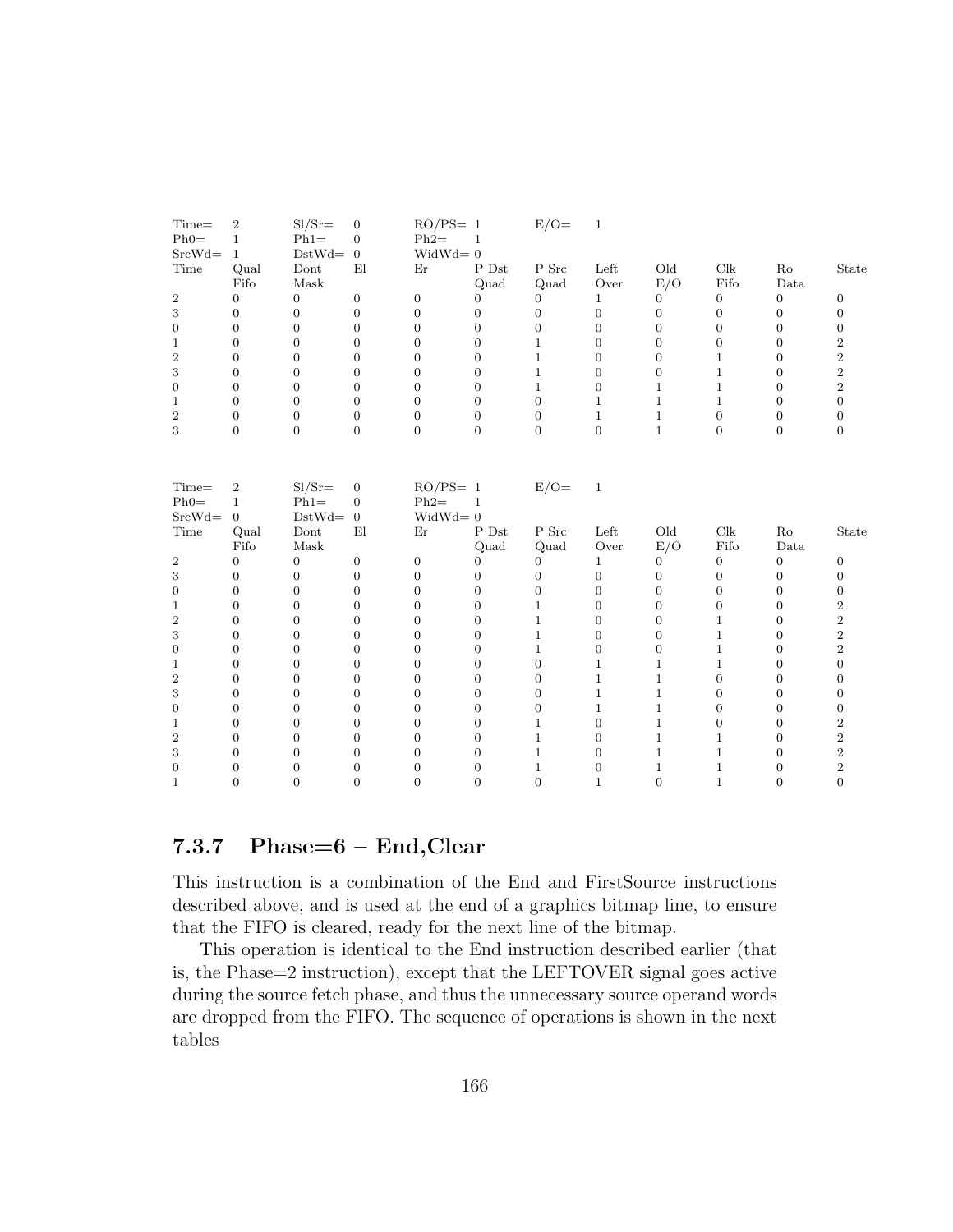| Time=<br>$Ph0=$             | $\,2$<br>$\boldsymbol{0}$                          | $SI/Sr=$<br>$Ph1=$             | $\boldsymbol{0}$<br>$\mathbf{1}$            | $RO/PS = 1$<br>$Ph2=$                  | $\mathbf{1}$     | $E/O=$           | $\boldsymbol{0}$ |                  |                      |                  |                  |
|-----------------------------|----------------------------------------------------|--------------------------------|---------------------------------------------|----------------------------------------|------------------|------------------|------------------|------------------|----------------------|------------------|------------------|
| $SrcWd=$                    | $\overline{2}$                                     | $DstWd= 1$                     |                                             | $WidthId = 1$                          |                  |                  |                  |                  |                      |                  |                  |
| Time                        | Qual                                               | Dont                           | E1                                          | Er                                     | $P$ Dst          | P Src            | Left             | Old              | Clk                  | Ro               | State            |
|                             | Fifo                                               | Mask                           |                                             |                                        | Quad             | Quad             | Over             | E/O              | Fifo                 | Data             |                  |
| $\boldsymbol{2}$            | $\mathbf{1}$                                       | $\theta$                       | $\boldsymbol{0}$                            | $\boldsymbol{0}$                       | $\mathbf{1}$     | $\overline{0}$   | $\overline{0}$   | $\overline{0}$   | $\boldsymbol{0}$     | $\overline{0}$   | $\mathbf{1}$     |
| 3                           | $\mathbf{1}$                                       | $\boldsymbol{0}$               | $\mathbf{1}$                                | $\mathbf{1}$                           | $\mathbf{1}$     | $\boldsymbol{0}$ | $\boldsymbol{0}$ | $\boldsymbol{0}$ | $\boldsymbol{0}$     | $\overline{0}$   | $\,1\,$          |
| $\boldsymbol{0}$            | $\mathbf{1}$                                       | $\boldsymbol{0}$               | $\mathbf{1}$                                | $\mathbf{1}$                           | $\mathbf{1}$     | $\mathbf{0}$     | $\boldsymbol{0}$ | $\boldsymbol{0}$ | $\boldsymbol{0}$     | $\mathbf{1}$     | $\mathbf{1}$     |
| $\mathbf 1$                 | $\boldsymbol{0}$                                   | $\boldsymbol{0}$               | $\boldsymbol{0}$                            | $\mathbf{1}$                           | $\mathbf{1}$     | $\mathbf{1}$     | $\boldsymbol{0}$ | $\boldsymbol{0}$ | $\boldsymbol{0}$     | $\mathbf{1}$     | $\,2$            |
| $\overline{2}$              | $\overline{0}$                                     | $\,1$                          | $\,1$                                       | $\mathbf{1}$                           | $\overline{0}$   | $\mathbf{1}$     | $\boldsymbol{0}$ | $\boldsymbol{0}$ | $\,1$                | $1\,$            | $\,2$            |
| 3                           | $\boldsymbol{0}$                                   | $\boldsymbol{0}$               | $\boldsymbol{0}$                            | $\overline{0}$                         | $\overline{0}$   | $\mathbf{1}$     | $\boldsymbol{0}$ | $\mathbf 1$      | $\mathbf{1}$         | $\mathbf{1}$     | $\overline{2}$   |
| $\boldsymbol{0}$            | $\boldsymbol{0}$                                   | $\boldsymbol{0}$               | $\boldsymbol{0}$                            | $\overline{0}$                         | $\overline{0}$   | $\mathbf{1}$     | $\boldsymbol{0}$ | $\mathbf{1}$     | $\,1$                | $\overline{0}$   | $\overline{2}$   |
| $\mathbf 1$                 | $\boldsymbol{0}$                                   | $\boldsymbol{0}$               | $\boldsymbol{0}$                            | $\overline{0}$                         | $\overline{0}$   | $\overline{0}$   | $\mathbf{1}$     | $\mathbf 1$      | $\mathbf{1}$         | $\theta$         | $\boldsymbol{0}$ |
| $\overline{\mathbf{2}}$     | $\boldsymbol{0}$                                   | $\boldsymbol{0}$               | $\boldsymbol{0}$                            | $\boldsymbol{0}$                       | $\overline{0}$   | $\boldsymbol{0}$ | $\boldsymbol{0}$ | $\mathbf{1}$     | $\boldsymbol{0}$     | $\mathbf{0}$     | $\boldsymbol{0}$ |
| 3                           | $\overline{0}$                                     | $\boldsymbol{0}$               | $\boldsymbol{0}$                            | $\overline{0}$                         | $\overline{0}$   | $\boldsymbol{0}$ | $\boldsymbol{0}$ | $1\,$            | $\boldsymbol{0}$     | $\overline{0}$   | $\boldsymbol{0}$ |
| $\overline{0}$              | $\overline{0}$                                     | $\theta$                       | $\boldsymbol{0}$                            | $\Omega$                               | $\overline{0}$   | $\overline{0}$   | $\boldsymbol{0}$ | $\mathbf{1}$     | $\overline{0}$       | $\overline{0}$   | $\boldsymbol{0}$ |
| $\mathbf 1$                 | $\boldsymbol{0}$                                   | $\boldsymbol{0}$               | $\boldsymbol{0}$                            | $\boldsymbol{0}$                       | $\boldsymbol{0}$ | $\boldsymbol{0}$ | $\boldsymbol{0}$ | $\mathbf{1}$     | $\boldsymbol{0}$     | $\mathbf{0}$     | $\mathbf{1}$     |
| $\boldsymbol{2}$            | $\,1$                                              | $\boldsymbol{0}$               | $\boldsymbol{0}$                            | $\boldsymbol{0}$                       | $\mathbf{1}$     | $\boldsymbol{0}$ | $\boldsymbol{0}$ | $\,1$            | $\boldsymbol{0}$     | $\boldsymbol{0}$ | $\,1$            |
| 3                           | $\mathbf{1}$                                       | $\overline{0}$                 | $\mathbf{1}$                                | $\mathbf{1}$                           | $\mathbf{1}$     | $\overline{0}$   | $\overline{0}$   | $\mathbf{1}$     | $\Omega$             | $\overline{0}$   | $\mathbf{1}$     |
| $\overline{0}$              | $\mathbf{1}$                                       | $\boldsymbol{0}$               | $\mathbf{1}$                                | $1\,$                                  | $\mathbf{1}$     | $\boldsymbol{0}$ | $\boldsymbol{0}$ | $\mathbf{1}$     | $\boldsymbol{0}$     | $\mathbf{1}$     | $\mathbf{1}$     |
| $\mathbf{1}$                | $\overline{0}$                                     | $\boldsymbol{0}$               | $\boldsymbol{0}$                            | $1\,$                                  | $\mathbf{1}$     | $\mathbf{1}$     | $\boldsymbol{0}$ | $\mathbf{1}$     | $\overline{0}$       | $1\,$            | $\,2$            |
| Time=<br>$Ph0=$<br>$SrcWd=$ | $\overline{0}$<br>$\boldsymbol{0}$<br>$\mathbf{1}$ | $SI/Sr=$<br>$Ph1=$<br>$DstWd=$ | $\boldsymbol{0}$<br>$\,1\,$<br>$\mathbf{1}$ | $RO/PS = 1$<br>$Ph2=$<br>$WidthId = 1$ | $\mathbf{1}$     | $E/O=$           | $\,1\,$          |                  |                      |                  |                  |
| Time                        | Qual                                               | Dont                           | $\mathop{\rm El}\nolimits$                  | Er                                     | ${\rm P\ Dst}$   | P Src            | Left             | Old              | $\operatorname{Clk}$ | Ro               | State            |
|                             | Fifo                                               | Mask                           |                                             |                                        | Quad             | Quad             | Over             | E/O              | Fifo                 | Data             |                  |
| 0                           | $\boldsymbol{0}$                                   | $\boldsymbol{0}$               | $\boldsymbol{0}$                            | $\boldsymbol{0}$                       | 0                | $\mathbf{1}$     | $\boldsymbol{0}$ | $\boldsymbol{0}$ | $\mathbf{1}$         | $\mathbf{0}$     | $\sqrt{2}$       |
| $\mathbf{1}$                | $\boldsymbol{0}$                                   | $\boldsymbol{0}$               | $\boldsymbol{0}$                            | $\overline{0}$                         | $\overline{0}$   | $\overline{0}$   | $\,1$            | $\boldsymbol{0}$ | $\mathbf{1}$         | $\overline{0}$   | $\boldsymbol{0}$ |
| $\overline{2}$              | $\boldsymbol{0}$                                   | $\boldsymbol{0}$               | $\boldsymbol{0}$                            | $\overline{0}$                         | $\overline{0}$   | $\overline{0}$   | $\mathbf{1}$     | $\boldsymbol{0}$ | $\boldsymbol{0}$     | $\theta$         | $\boldsymbol{0}$ |
| 3                           | $\boldsymbol{0}$                                   | $\boldsymbol{0}$               | $\boldsymbol{0}$                            | $\boldsymbol{0}$                       | $\overline{0}$   | $\boldsymbol{0}$ | $\boldsymbol{0}$ | $\boldsymbol{0}$ | $\boldsymbol{0}$     | $\mathbf{0}$     | $\boldsymbol{0}$ |
| $\boldsymbol{0}$            | $\overline{0}$                                     | $\boldsymbol{0}$               | $\overline{0}$                              | $\overline{0}$                         | $\overline{0}$   | $\overline{0}$   | $\boldsymbol{0}$ | $\overline{0}$   | $\overline{0}$       | $\overline{0}$   | $\boldsymbol{0}$ |
| $\mathbf 1$                 | $\boldsymbol{0}$                                   | $\theta$                       | $\boldsymbol{0}$                            | $\overline{0}$                         | $\overline{0}$   | $\overline{0}$   | $\boldsymbol{0}$ | $\overline{0}$   | $\overline{0}$       | $\Omega$         | $\,1\,$          |
| $\boldsymbol{2}$            | $\mathbf{1}$                                       | $\boldsymbol{0}$               | $\boldsymbol{0}$                            | $\boldsymbol{0}$                       | $\mathbf{1}$     | $\boldsymbol{0}$ | $\boldsymbol{0}$ | $\boldsymbol{0}$ | $\boldsymbol{0}$     | $\mathbf{0}$     | $\,1\,$          |
| 3                           | $\mathbf{1}$                                       | $\boldsymbol{0}$               | $\mathbf{1}$                                | $\mathbf 1$                            | $\mathbf{1}$     | $\boldsymbol{0}$ | $\boldsymbol{0}$ | $\boldsymbol{0}$ | $\boldsymbol{0}$     | $\boldsymbol{0}$ | $\,1$            |
| $\boldsymbol{0}$            | $\mathbf{1}$                                       | $\overline{0}$                 | $\mathbf{1}$                                | $\mathbf{1}$                           | $\mathbf{1}$     | $\overline{0}$   | $\boldsymbol{0}$ | $\overline{0}$   | $\overline{0}$       | $\mathbf{1}$     | $\mathbf{1}$     |
| $\mathbf 1$                 | $\boldsymbol{0}$                                   | $\boldsymbol{0}$               | $\boldsymbol{0}$                            | $\mathbf{1}$                           | $\mathbf{1}$     | $\mathbf{1}$     | $\boldsymbol{0}$ | $\boldsymbol{0}$ | $\boldsymbol{0}$     | $1\,$            | $\,2$            |
| $\boldsymbol{2}$            | $\boldsymbol{0}$                                   | $\mathbf{1}$                   | $\mathbf{1}$                                | $\mathbf 1$                            | $\boldsymbol{0}$ | $\mathbf{1}$     | $\boldsymbol{0}$ | $\boldsymbol{0}$ | $\mathbf{1}$         | $1\,$            | $\,2$            |
| 3                           | $\overline{0}$                                     | $\boldsymbol{0}$               | $\boldsymbol{0}$                            | $\overline{0}$                         | $\boldsymbol{0}$ | $\mathbf{1}$     | $\boldsymbol{0}$ | $\boldsymbol{0}$ | $\mathbf{1}$         | $\mathbf{1}$     | $\,2$            |
| $\overline{0}$              | $\boldsymbol{0}$                                   | $\boldsymbol{0}$               | $\boldsymbol{0}$                            | $\boldsymbol{0}$                       | $\overline{0}$   | $1\,$            | $\boldsymbol{0}$ | $\mathbf{1}$     | $\,1$                | $\mathbf{0}$     | $\,2$            |
| $\mathbf{1}$                | $\boldsymbol{0}$                                   | $\boldsymbol{0}$               | $\overline{0}$                              | $\overline{0}$                         | $\overline{0}$   | $\overline{0}$   | $\,1$            | $\mathbf{1}$     | $\mathbf{1}$         | $\overline{0}$   | $\boldsymbol{0}$ |
| $\overline{2}$              | $\overline{0}$                                     | $\boldsymbol{0}$               | $\boldsymbol{0}$                            | $\overline{0}$                         | $\overline{0}$   | $\overline{0}$   | $\,1$            | $\mathbf{1}$     | $\overline{0}$       | $\overline{0}$   | $\overline{0}$   |
| 3                           | $\boldsymbol{0}$                                   | $\theta$                       | $\boldsymbol{0}$                            | $\boldsymbol{0}$                       | $\overline{0}$   | $\boldsymbol{0}$ | $\boldsymbol{0}$ | $1\,$            | $\overline{0}$       | $\mathbf{0}$     | $\boldsymbol{0}$ |
|                             |                                                    |                                |                                             |                                        |                  |                  |                  |                  |                      |                  |                  |

# 7.3.8 Phase=7 – Begin/End, Clear

This instruction is similar to the End,Clear instruction just described, except for the fact that a Begin/End (Phase=3) instruction replaces the End instruction. It is therefore used when both edges of the updated region lie in